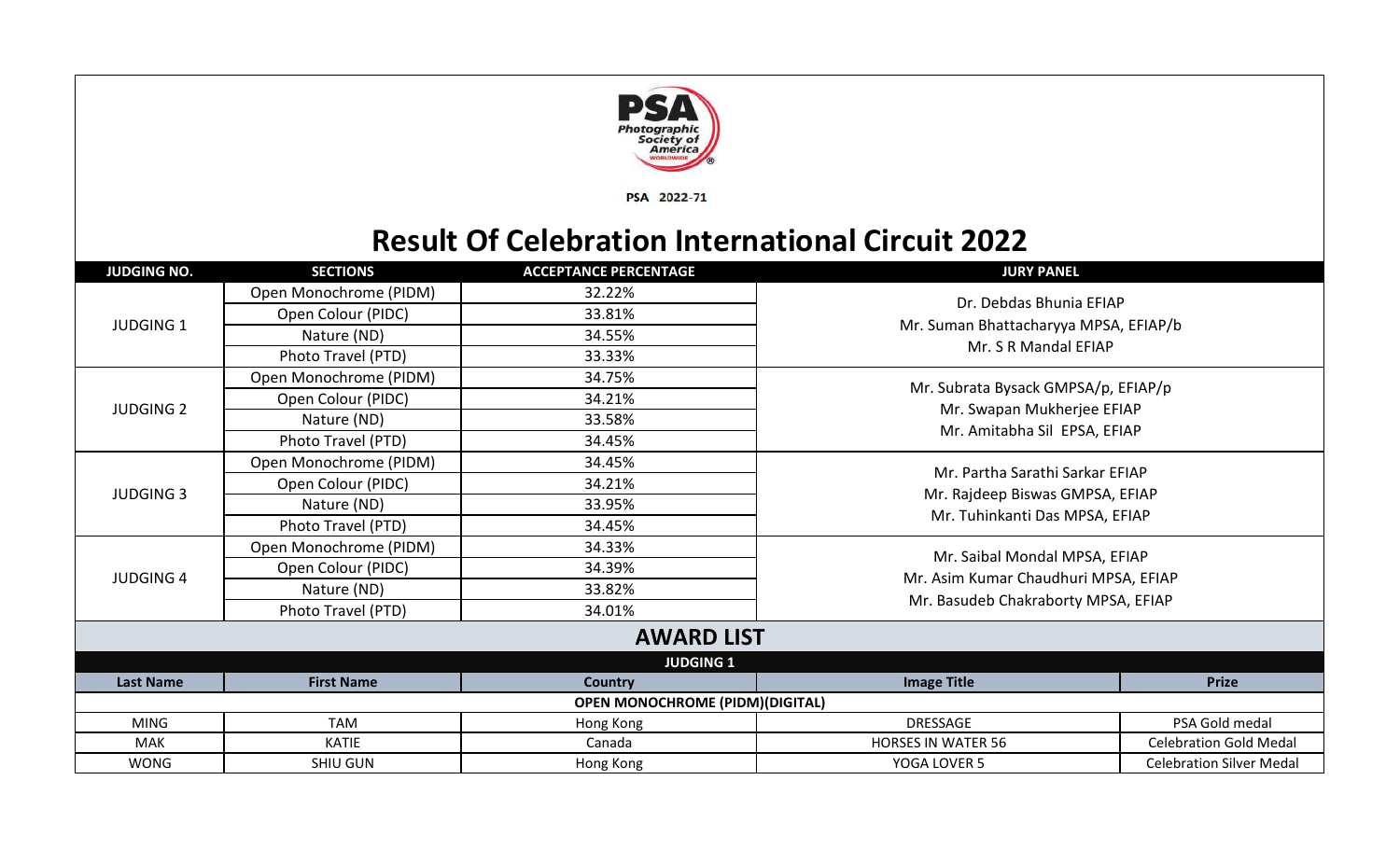| <b>MARCHETTO</b><br>MARCIA         |                | <b>Brazil</b> | IN THE DARK                | <b>Celebration Bronze Medal</b> |  |  |  |
|------------------------------------|----------------|---------------|----------------------------|---------------------------------|--|--|--|
| <b>STAKE</b>                       | JAN-THOMAS     | Sweden        | MOTHER AND DAUGHTER        | E-Honourable Mention            |  |  |  |
| <b>BRADSHAW</b>                    | <b>COLIN</b>   | England       | SNETTERTON 22-TRUE HEROES  | E-Honourable Mention            |  |  |  |
| KAPETANAKES                        | BARBARA        | <b>USA</b>    | RENAISSANCE MAN            | E-Honourable Mention            |  |  |  |
| ZHANG                              | YUAN           | China         | <b>MAGNIFICENT</b>         | E-Honourable Mention            |  |  |  |
| SANDERS                            | <b>TIM</b>     | England       | <b>AGAINST THE FLOW</b>    | E-Honourable Mention            |  |  |  |
| <b>OPEN COLOUR (PIDC)(DIGITAL)</b> |                |               |                            |                                 |  |  |  |
| BAI                                | <b>JIANGUO</b> | China         | LIFE IN GRASSLAND 6        | PSA Gold medal                  |  |  |  |
| SIL                                | AMITABHA       | India         | THE ECSTASY OF LIFE        | <b>Celebration Gold Medal</b>   |  |  |  |
| NGUYEN                             | <b>HUY SON</b> | Vietnam       | <b>MAKING SOY SAUCES</b>   | <b>Celebration Silver Medal</b> |  |  |  |
| <b>BHOWMICK</b>                    | <b>TAPAS</b>   | India         | <b>MIXED SUFI OVERVIEW</b> | <b>Celebration Bronze Medal</b> |  |  |  |
| SALINAS D ANGLADA                  | <b>JOAQUIN</b> | Spain         | IRINA 5                    | E-Honourable Mention            |  |  |  |
| WANG                               | <b>HONGLI</b>  | China         | <b>WATCH PLAY</b>          | E-Honourable Mention            |  |  |  |
| ALLOUGHANI                         | <b>FAISAL</b>  | Kuwait        | <b>TIPTOP</b>              | E-Honourable Mention            |  |  |  |
| MING                               | TAM            | Hong Kong     | <b>ENDLESS-JOURNEY</b>     | E-Honourable Mention            |  |  |  |
| <b>STAKE</b>                       | JAN-THOMAS     | Sweden        | <b>JENNY AND VIOLIN</b>    | E-Honourable Mention            |  |  |  |

|                |                    | <b>NATURE (ND)(DIGITAL)</b>        |                                     |                                 |
|----------------|--------------------|------------------------------------|-------------------------------------|---------------------------------|
| <b>ROGERS</b>  | <b>HARVEY</b>      | Canada                             | A GROUP CONVERSATION                | PSA Gold medal                  |
| SIL            | <b>AMITABHA</b>    | India                              | ATTACK 6                            | <b>Celebration Gold Medal</b>   |
| <b>HUILGOL</b> | <b>AJIT</b>        | India                              | LION CUBS PLAYING WITH MALE         | <b>Celebration Silver Medal</b> |
| WONG           | EDWARD             | Hong Kong                          | <b>BAIKAL ISLAND04</b>              | <b>Celebration Bronze Medal</b> |
| <b>SINT</b>    | <b>THAN</b>        | Singapore                          | <b>SWEET POTATO BUGS HATCHING 1</b> | E-Honourable Mention            |
| <b>KWAN</b>    | <b>PHILLIP</b>     | Canada                             | <b>BEAR CHASING</b>                 | E-Honourable Mention            |
| <b>CHAN</b>    | <b>TIN SANG</b>    | Canada                             | GRAY AND RED SCREECH OWL            | E-Honourable Mention            |
| <b>GUY</b>     | GRAEME             | Malaysia                           | <b>COMMON LOONS</b>                 | E-Honourable Mention            |
| SIU            | PATRICK W.         | Canada                             | $N-9$                               | E-Honourable Mention            |
|                |                    | <b>PHOTO TRAVEL (PTD)(DIGITAL)</b> |                                     |                                 |
| <b>DAS</b>     | <b>MALAY KUMAR</b> | India                              | <b>HOGWARTS EXPRESS</b>             | PSA Gold medal                  |
| <b>KHAN</b>    | <b>RAHIL</b>       | India                              | MONUMENT VALLEY WITH DIFFERENT VIEW | <b>Celebration Gold Medal</b>   |
| Ц              | MIN                | China                              | <b>HOLLYLAND IN MY HEART 7</b>      | <b>Celebration Silver Medal</b> |
| <b>SK</b>      | BALACHANDDER       | India                              | <b>ACHARYAS BLESSINGS 4</b>         | <b>Celebration Bronze Medal</b> |
| <b>NGUYEN</b>  | <b>HUY SON</b>     | Vietnam                            | AMAZING FLOATING MARKET FESTIVAL    | E-Honourable Mention            |
| JENZER         | <b>URS</b>         | Switzerland                        | D3 NAMIB 3                          | E-Honourable Mention            |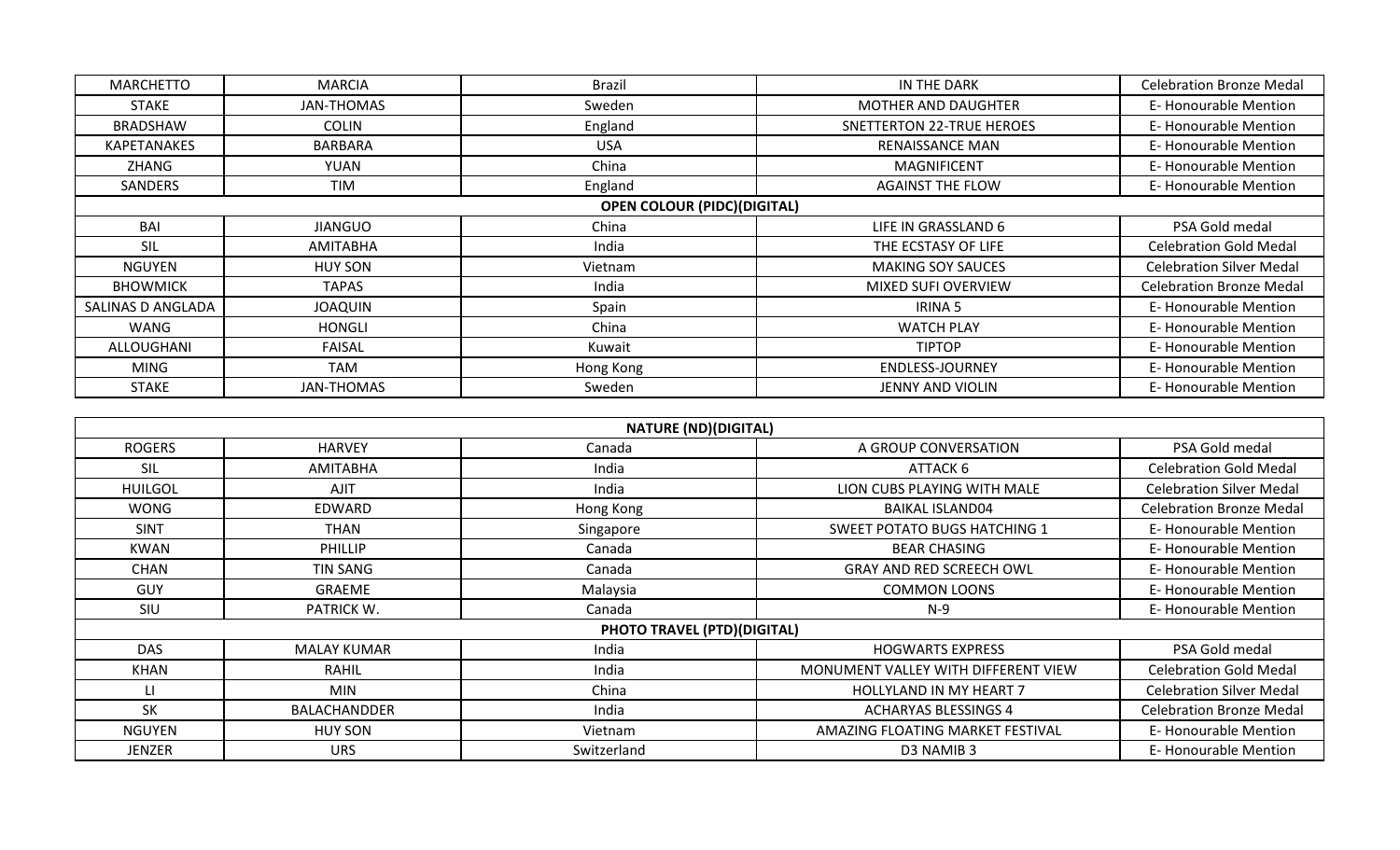| MUTHMURDU                                                    | NAGENDRA            | India                                   | <b>SERENE SHELTER</b>               | E-Honourable Mention            |
|--------------------------------------------------------------|---------------------|-----------------------------------------|-------------------------------------|---------------------------------|
| K.M                                                          | NARAYANASWAMY       | India                                   | <b>BETTER SIGHT OF RHINOS-8</b>     | <b>E-Honourable Mention</b>     |
| <b>CHEUNG</b>                                                | SINKAI              | Australia                               | KIRKJUFELL 3                        | <b>E- Honourable Mention</b>    |
|                                                              |                     | <b>JUDGING 2</b>                        |                                     |                                 |
|                                                              |                     | <b>OPEN MONOCHROME (PIDM) (DIGITAL)</b> |                                     |                                 |
| <b>STAKE</b>                                                 | <b>JAN-THOMAS</b>   | Sweden                                  | <b>SMOKE 0395</b>                   | PSA Gold medal                  |
| <b>MING</b>                                                  | <b>TAM</b>          | Hong Kong                               | <b>DRESSAGE</b>                     | <b>Celebration Gold Medal</b>   |
| <b>LINCOLN</b>                                               | SALAM               | India                                   | <b>HOLDING GIRL HEAD</b>            | <b>Celebration Silver Medal</b> |
| <b>KWAN</b>                                                  | PHILLIP             | Canada                                  | <b>LIGHT AND SHADOW 12</b>          | <b>Celebration Bronze Medal</b> |
| <b>KASOM</b>                                                 | ANDRIJA             | Montenegro                              | <b>STILLNESS</b>                    | <b>E- Honourable Mention</b>    |
| <b>LEMMENS</b>                                               | <b>JEF</b>          | Belgium                                 | <b>ARROWS</b>                       | <b>E-Honourable Mention</b>     |
| CHOI                                                         | <b>LEWIS KA YIN</b> | Hong Kong                               | <b>LEAVE OR STAY</b>                | <b>E- Honourable Mention</b>    |
| SOM                                                          | <b>RAJ KUMAR</b>    | India                                   | <b>AFFECTION</b>                    | E-Honourable Mention            |
| MAK                                                          | <b>KATIE</b>        | Canada                                  | <b>HORSES IN WATER 56</b>           | <b>E- Honourable Mention</b>    |
|                                                              |                     | <b>OPEN COLOUR (PIDC)(DIGITAL)</b>      |                                     |                                 |
| SHIU GUN<br><b>WONG</b><br><b>BEAURAIND</b><br><b>MARCEL</b> |                     | Hong Kong                               | <b>AVA</b>                          | PSA Gold medal                  |
|                                                              |                     | Belgium                                 | <b>JUSQU AUX BOUTS DES REVES</b>    | <b>Celebration Gold Medal</b>   |
| <b>ROY</b>                                                   | <b>MANASI</b>       | India                                   | THE GOLDEN GIRL                     | <b>Celebration Silver Medal</b> |
| <b>DAS</b>                                                   | <b>TUHIN KANTI</b>  | India                                   | <b>GLAMOUR SLIDE 21</b>             | <b>Celebration Bronze Medal</b> |
| <b>ROBERTS</b>                                               | LILLIAN             | <b>USA</b>                              | TURRET ARCH THRU NORTH WINDOW       | <b>E- Honourable Mention</b>    |
| <b>LEMMENS</b>                                               | <b>JEF</b>          | Belgium                                 | <b>LIGHTHOUSE MINOU</b>             | <b>E- Honourable Mention</b>    |
| <b>MOORE</b>                                                 | <b>MICHAEL</b>      | Australia                               | <b>MIRRORED YOUTH</b>               | E-Honourable Mention            |
| <b>STAKE</b>                                                 | <b>JAN-THOMAS</b>   | Sweden                                  | PREGNANT BEHIND THE WINDOW          | <b>E- Honourable Mention</b>    |
| <b>MING</b>                                                  | <b>TAM</b>          | Hong Kong                               | NOMADIC--PEOPLE--                   | E-Honourable Mention            |
|                                                              |                     | <b>NATURE (ND)(DIGITAL)</b>             |                                     |                                 |
| <b>VAN MENSEL</b>                                            | <b>DRE</b>          | Belgium                                 | <b>VLAAMSE GAAI MET MUIS</b>        | PSA Gold medal                  |
| <b>MAK</b>                                                   | <b>KATIE</b>        | Canada                                  | <b>WASHING TERN 77</b>              | <b>Celebration Gold Medal</b>   |
| <b>KWAN</b>                                                  | PHILLIP             | Canada                                  | <b>BEAR CHASING</b>                 | <b>Celebration Silver Medal</b> |
| <b>ROGERS</b>                                                | <b>HARVEY</b>       | Canada                                  | A GROUP CONVERSATION                | <b>Celebration Bronze Medal</b> |
| VANDEBROECK                                                  | <b>JHONY</b>        | Belgium                                 | <b>BEWAKER VAN BUIT</b>             | <b>E-Honourable Mention</b>     |
| <b>MAITY</b>                                                 | <b>BASUDEV</b>      | India                                   | <b>EGRET FIGHT 1</b>                | <b>E- Honourable Mention</b>    |
| <b>ROBERTS</b>                                               | LILLIAN             | <b>USA</b>                              | LEOPARD W FRESH MEAT                | E-Honourable Mention            |
| <b>JENZER</b>                                                | <b>URS</b>          | Switzerland                             | <b>C2 PINGUINFAMILIE</b>            | <b>E- Honourable Mention</b>    |
| <b>SINT</b>                                                  | <b>THAN</b>         | Singapore                               | <b>SWEET POTATO BUGS HATCHING 1</b> | <b>E-Honourable Mention</b>     |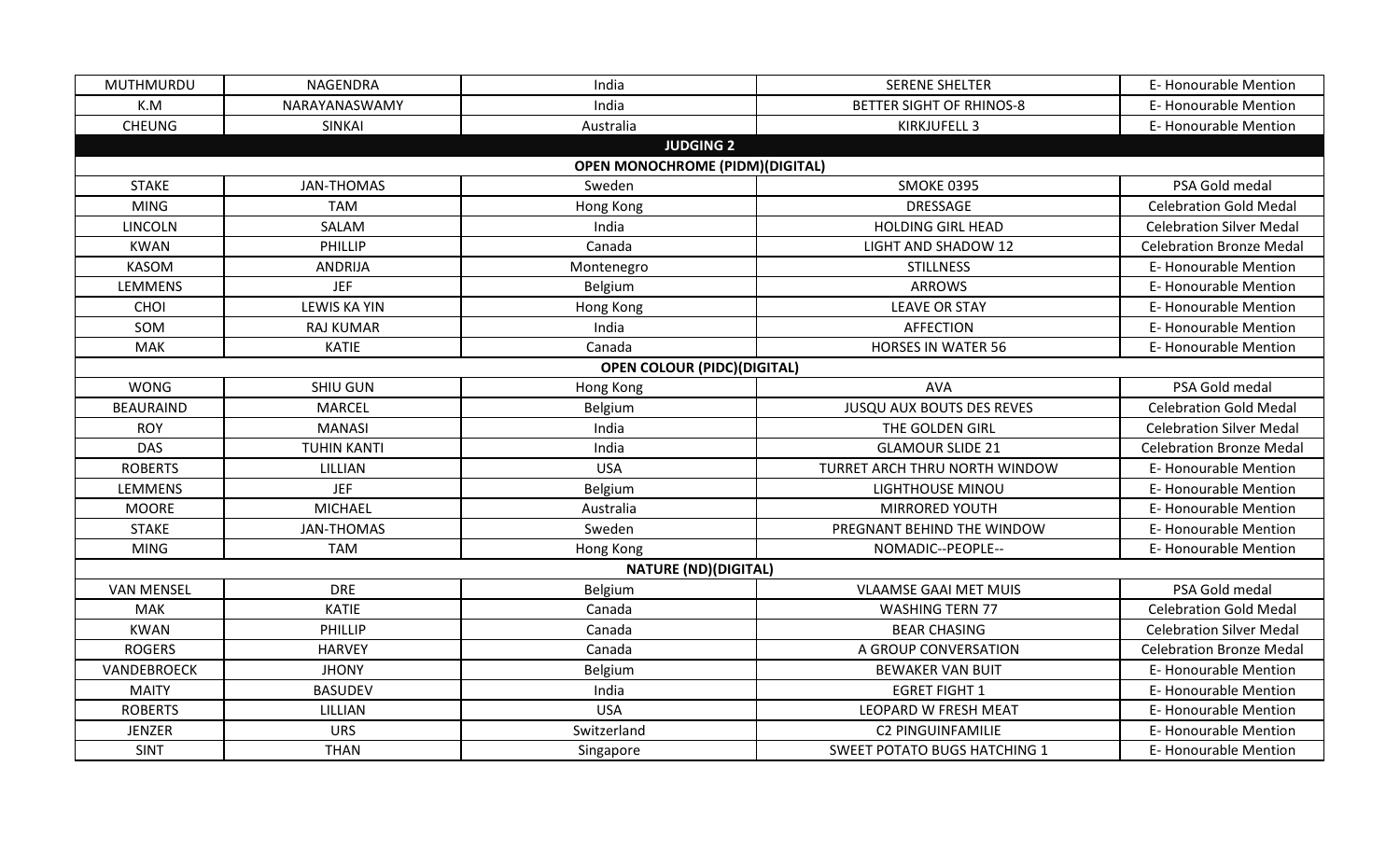|                  |                    | <b>PHOTO TRAVEL (PTD)(DIGITAL)</b>     |                                     |                                 |
|------------------|--------------------|----------------------------------------|-------------------------------------|---------------------------------|
| <b>DAS</b>       | <b>MALAY KUMAR</b> | India                                  | <b>HOGWARTS EXPRESS</b>             | PSA Gold medal                  |
| <b>JANA</b>      | PARTHA PRATIM      | India                                  | <b>DHANKAR MONASTERY</b>            | <b>Celebration Gold Medal</b>   |
| <b>MOORE</b>     | <b>MICHAEL</b>     | Australia                              | <b>WELLINGTON CABLE CAR</b>         | <b>Celebration Silver Medal</b> |
| $\mathsf{L}$     | <b>MIN</b>         | China                                  | HOLLYLAND IN MY HEART 7             | <b>Celebration Bronze Medal</b> |
| <b>KASOM</b>     | <b>ANDRIJA</b>     | Montenegro                             | EGYPT IN MY EYES                    | E-Honourable Mention            |
| <b>ROGERS</b>    | <b>HARVEY</b>      | Canada                                 | <b>BUDAPEST WATERFRONT AT NIGHT</b> | <b>E- Honourable Mention</b>    |
| <b>BURKE</b>     | <b>CHARLES</b>     | <b>USA</b>                             | <b>HOODOOS AT DAWN</b>              | <b>E- Honourable Mention</b>    |
| <b>DAS</b>       | <b>TUHIN KANTI</b> | India                                  | MARKET PLACE AT KATHMANDU           | <b>E- Honourable Mention</b>    |
| <b>POGGIONI</b>  | <b>ANGELA</b>      | <b>USA</b>                             | <b>BRIDGE OF SIGHS</b>              | <b>E- Honourable Mention</b>    |
|                  |                    | <b>JUDGING 3</b>                       |                                     |                                 |
|                  |                    | <b>OPEN MONOCHROME (PIDM)(DIGITAL)</b> |                                     |                                 |
| <b>MARCHETTO</b> | <b>MARCIA</b>      | <b>Brazil</b>                          | IN THE DARK                         | PSA Gold medal                  |
| <b>STAKE</b>     | <b>JAN-THOMAS</b>  | Sweden                                 | <b>SMOKE 0395</b>                   | <b>Celebration Gold Medal</b>   |
| <b>HUILGOL</b>   | AJIT               | India                                  | ZEBRA MUD BATHING                   | <b>Celebration Silver Medal</b> |
| YE               | YOUWEI             | China                                  | <b>IN RAIN</b>                      | <b>Celebration Bronze Medal</b> |
| C <sub>R</sub>   | SATHYANARAYANA     | India                                  | <b>LINEMAN</b>                      | <b>E- Honourable Mention</b>    |
| <b>BAI</b>       | <b>JIANGUO</b>     | China                                  | THE TEAHOUSE ON THE STREET          | <b>E- Honourable Mention</b>    |
| SU               | <b>MINGZAI</b>     | China                                  | TRUE FEELING FOR CENTURY 2          | <b>E- Honourable Mention</b>    |
| <b>KWAN</b>      | PHILLIP            | Canada                                 | <b>HORSE ROUND UP 32</b>            | E- Honourable Mention           |
| LI.              | <b>JING</b>        | China                                  | PRAY IN THE SNOW                    | <b>E- Honourable Mention</b>    |
|                  |                    | <b>OPEN COLOUR (PIDC)(DIGITAL)</b>     |                                     |                                 |
| <b>NGUYEN</b>    | <b>HUY SON</b>     | Vietnam                                | <b>MAKING SOY SAUCES</b>            | PSA Gold medal                  |
| <b>ROGERS</b>    | <b>HARVEY</b>      | Canada                                 | <b>EDWARD THE BUTLER</b>            | <b>Celebration Gold Medal</b>   |
| <b>KWAN</b>      | PHILLIP            | Canada                                 | <b>INVICTUS RACE 31</b>             | <b>Celebration Silver Medal</b> |
| <b>MILLER</b>    | LOUIS              | <b>USA</b>                             | <b>RED BARN</b>                     | <b>Celebration Bronze Medal</b> |
| ALLOUGHANI       | <b>FAISAL</b>      | Kuwait                                 | <b>TIPTOP</b>                       | <b>E-Honourable Mention</b>     |
| SIL              | <b>AMITABHA</b>    | India                                  | THE ECSTASY OF LIFE                 | <b>E- Honourable Mention</b>    |
| <b>WONG</b>      | <b>SHIU GUN</b>    | Hong Kong                              | <b>AVA</b>                          | <b>E- Honourable Mention</b>    |
| ZHANG            | YUAN               | China                                  | <b>GOLDEN MUD FLAT</b>              | <b>E- Honourable Mention</b>    |
| <b>STAKE</b>     | <b>JAN-THOMAS</b>  | Sweden                                 | MARIE IN RED                        | E-Honourable Mention            |
|                  |                    | <b>NATURE (ND)(DIGITAL)</b>            |                                     |                                 |
| <b>HUILGOL</b>   | <b>AJIT</b>        | India                                  | LION CUBS PLAYING WITH MALE         | PSA Gold medal                  |
| MAK              | <b>KATIE</b>       | Canada                                 | <b>WASHING TERN 77</b>              | <b>Celebration Gold Medal</b>   |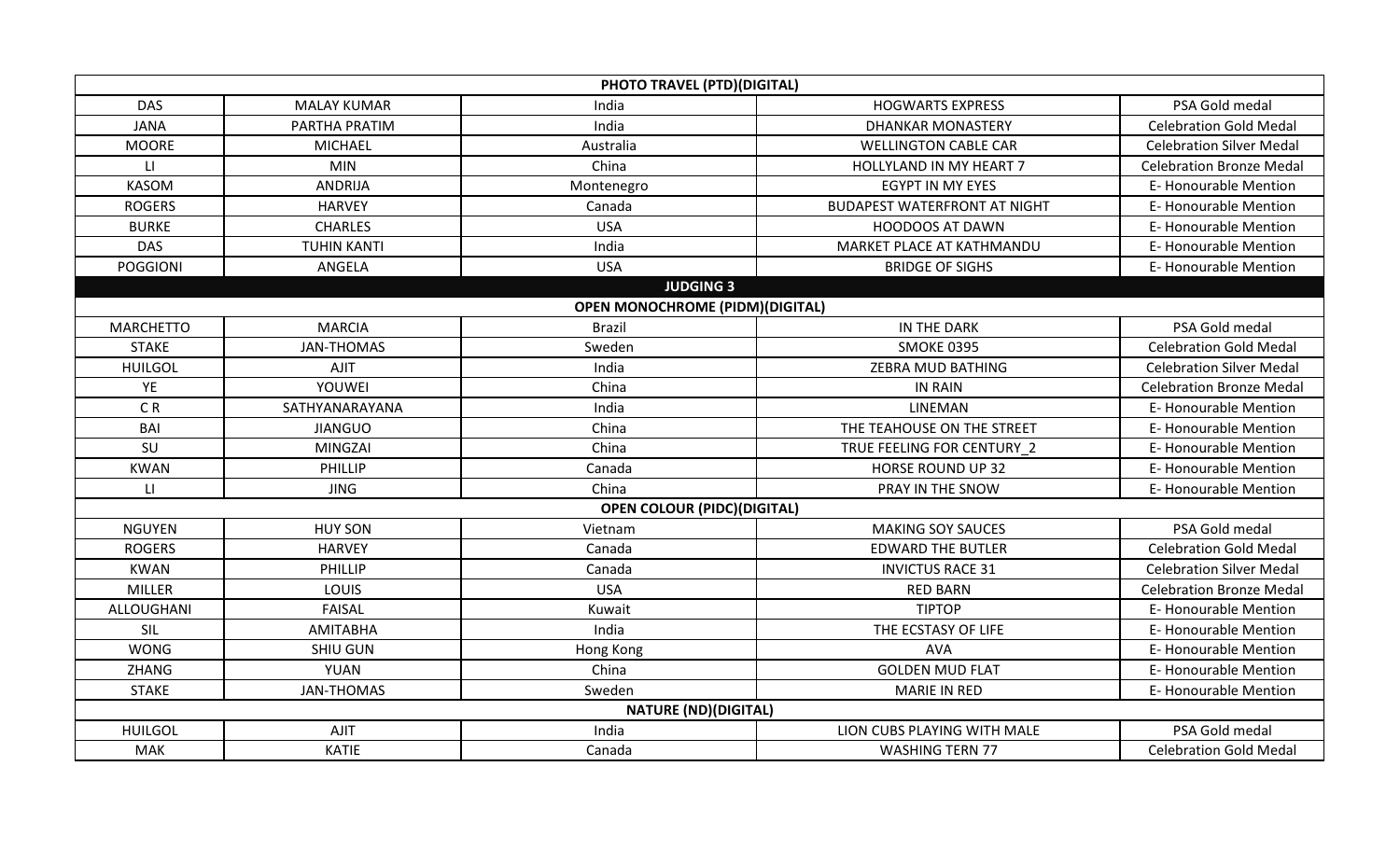| <b>KWAN</b>           | PHILLIP             | Canada                                 | POLAR BEAR PLAYING             | <b>Celebration Silver Medal</b> |
|-----------------------|---------------------|----------------------------------------|--------------------------------|---------------------------------|
| C <sub>R</sub>        | SATHYANARAYANA      | India                                  | <b>ATTACKING CHEETAHS</b>      | <b>Celebration Bronze Medal</b> |
| <b>CIRINCIONE</b>     | <b>LISA</b>         | <b>USA</b>                             | <b>TURTLE DUO</b>              | E-Honourable Mention            |
| K.M                   | NARAYANASWAMY       | India                                  | <b>BARBET FEEDING FRUIT-5</b>  | <b>E- Honourable Mention</b>    |
| GUY                   | <b>GRAEME</b>       | Malaysia                               | <b>COMMON LOONS</b>            | <b>E-Honourable Mention</b>     |
| LUO                   | <b>ROBIN</b>        | Canada                                 | MUM AIRBORNE FOOD 03           | <b>E- Honourable Mention</b>    |
| <b>ROBERTS</b>        | LILLIAN             | <b>USA</b>                             | LEOPARD W FRESH MEAT           | E-Honourable Mention            |
|                       |                     | <b>PHOTO TRAVEL (PTD)(DIGITAL)</b>     |                                |                                 |
| <b>BHOWMICK</b>       | <b>TAPAS</b>        | India                                  | <b>BARAN TWO</b>               | PSA Gold medal                  |
| <b>WONG</b>           | EDWARD              | Hong Kong                              | SLOVENIA219                    | <b>Celebration Gold Medal</b>   |
| <b>NGUYEN</b>         | <b>HUY SON</b>      | Vietnam                                | UNIQUE CULTURE OF CHAM PEOPLE  | <b>Celebration Silver Medal</b> |
| <b>HUILGOL</b>        | <b>AJIT</b>         | India                                  | <b>VISITING PENGUIN HEAVEN</b> | <b>Celebration Bronze Medal</b> |
| $\mathsf{L}$          | <b>MIN</b>          | China                                  | HOLLYLAND IN MY HEART 7        | <b>E- Honourable Mention</b>    |
| <b>MAITY</b>          | <b>BASUDEV</b>      | India                                  | <b>SILK ROUTE</b>              | <b>E- Honourable Mention</b>    |
| SK                    | <b>BALACHANDDER</b> | India                                  | <b>ACHARYAS BLESSINGS 4</b>    | <b>E- Honourable Mention</b>    |
| <b>CATANIA</b>        | <b>GOTTFRIED</b>    | Malta                                  | POPEYE VILLAGE MALTA 2         | <b>E- Honourable Mention</b>    |
| ALLOUGHANI<br>FAISAL  |                     | Kuwait                                 | MOORING 21                     | E-Honourable Mention            |
|                       |                     | <b>JUDGING 4</b>                       |                                |                                 |
|                       |                     | <b>OPEN MONOCHROME (PIDM)(DIGITAL)</b> |                                |                                 |
| <b>STAKE</b>          | <b>JAN-THOMAS</b>   | Sweden                                 | MOTHER AND DAUGHTER            | PSA Gold medal                  |
| LEMMENS               | <b>JEF</b>          | Belgium                                | <b>ARROWS</b>                  | <b>Celebration Gold Medal</b>   |
| <b>NGUYEN</b>         | <b>HUY SON</b>      | Vietnam                                | HER DAILY JOB                  | <b>Celebration Silver Medal</b> |
| <b>MING</b>           | <b>TAM</b>          | Hong Kong                              | <b>TEA-HOUSE</b>               | <b>Celebration Bronze Medal</b> |
| <b>THOMA</b>          | <b>JOHN</b>         | <b>USA</b>                             | <b>DUSK BARN</b>               | <b>E-Honourable Mention</b>     |
| <b>ROGERS</b>         | <b>HARVEY</b>       | Canada                                 | LET IT FLY                     | <b>E- Honourable Mention</b>    |
| <b>LINCOLN</b>        | SALAM               | India                                  | <b>HOLDING GIRL HEAD</b>       | E-Honourable Mention            |
| YE                    | YOUWEI              | China                                  | BEYOND THE MOUNTAINS IS HOME   | <b>E- Honourable Mention</b>    |
| BHATTACHARYYA         | <b>KALYAN</b>       | India                                  | PORTRAIT 1931                  | E-Honourable Mention            |
|                       |                     | <b>OPEN COLOUR (PIDC)(DIGITAL)</b>     |                                |                                 |
| <b>ROGERS</b>         | <b>HARVEY</b>       | Canada                                 | MUSIC FLOWS THROUGH BOTH       | PSA Gold medal                  |
| <b>STAKE</b>          | <b>JAN-THOMAS</b>   | Sweden                                 | JENNY AND VIOLIN               | <b>Celebration Gold Medal</b>   |
| <b>NGUYEN</b>         | <b>HUY SON</b>      | Vietnam                                | <b>MAKING SOY SAUCES</b>       | <b>Celebration Silver Medal</b> |
| <b>ASANUMA</b>        | <b>CARLOS</b>       | <b>Brazil</b>                          | <b>THAIS</b>                   | <b>Celebration Bronze Medal</b> |
| WANG<br><b>HONGLI</b> |                     | China                                  | <b>PIOUS</b>                   | <b>E-Honourable Mention</b>     |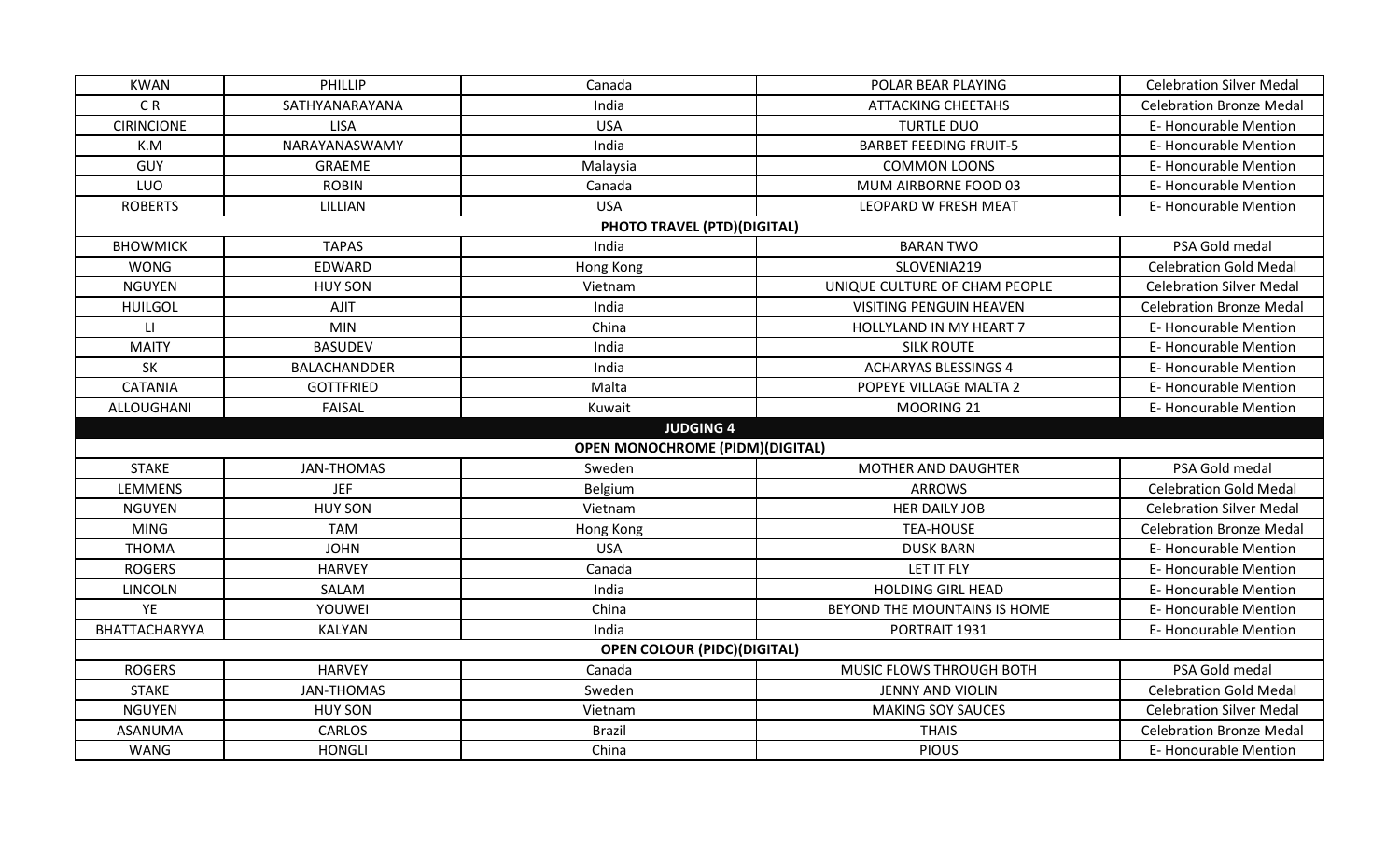| LINCOLN              | SALAM                    | India                              | SUNFLOWER AND SNAKE                 | E-Honourable Mention            |
|----------------------|--------------------------|------------------------------------|-------------------------------------|---------------------------------|
| <b>MING</b>          | <b>TAM</b>               | Hong Kong                          | <b>ENDLESS-JOURNEY</b>              | <b>E- Honourable Mention</b>    |
| <b>FERNANDO</b>      | <b>NEIL</b>              | Sri Lanka                          | PRIDE AND THE PASSION               | <b>E- Honourable Mention</b>    |
| <b>WEBSTER</b>       | <b>JENNIFER MARGARET</b> | England                            | <b>COVERED WHERE IT COUNTS</b>      | <b>E- Honourable Mention</b>    |
|                      |                          | <b>NATURE (ND)(DIGITAL)</b>        |                                     |                                 |
| $\mathsf{L}$         | <b>MIN</b>               | China                              | <b>HUNTING MOMENT 13</b>            | PSA Gold medal                  |
| <b>HUILGOL</b>       | <b>AJIT</b>              | India                              | CHEETAH TUG OF WAR                  | <b>Celebration Gold Medal</b>   |
| <b>GUY</b>           | <b>GRAEME</b>            | Malaysia                           | <b>COMMON LOONS</b>                 | <b>Celebration Silver Medal</b> |
| <b>KWAN</b>          | <b>PHILLIP</b>           | Canada                             | <b>BEAR CHASING</b>                 | <b>Celebration Bronze Medal</b> |
| VANDEBROECK          | <b>JHONY</b>             | Belgium                            | <b>BEWAKER VAN BUIT</b>             | E-Honourable Mention            |
| <b>ROGERS</b>        | <b>HARVEY</b>            | Canada                             | A GROUP CONVERSATION                | <b>E- Honourable Mention</b>    |
| <b>SINT</b>          | <b>THAN</b>              | Singapore                          | <b>SWEET POTATO BUGS HATCHING 1</b> | <b>E- Honourable Mention</b>    |
| SIU                  | PATRICK W.               | Canada                             | $N-9$                               | <b>E- Honourable Mention</b>    |
| C <sub>R</sub>       | SATHYANARAYANA           | India                              | <b>ATTACKING CHEETAHS</b>           | <b>E- Honourable Mention</b>    |
|                      |                          | <b>PHOTO TRAVEL (PTD)(DIGITAL)</b> |                                     |                                 |
| SK                   | <b>BALACHANDDER</b>      | India                              | <b>ACHARYAS BLESSINGS 4</b>         | PSA Gold medal                  |
| $\mathsf{L}$         | <b>MIN</b>               | China                              | HOLLYLAND IN MY HEART 7             | <b>Celebration Gold Medal</b>   |
| <b>NGUYEN</b>        | <b>HUY SON</b>           | Vietnam                            | UNIQUE CULTURE OF CHAM PEOPLE       | <b>Celebration Silver Medal</b> |
| <b>WANG</b>          | <b>QINGHAN</b>           | China                              | LIFE OF MONKS 1                     | <b>Celebration Bronze Medal</b> |
| <b>TEO</b>           | <b>GIAP CHIU</b>         | Singapore                          | <b>DRAGON DANCE FOUR</b>            | <b>E- Honourable Mention</b>    |
| <b>BHATTACHARYYA</b> | <b>KALYAN</b>            | India                              | <b>GAJON 3</b>                      | <b>E- Honourable Mention</b>    |
| ZHANG                | <b>YUAN</b>              | China                              | PIER                                | <b>E- Honourable Mention</b>    |
| <b>HUILGOL</b>       | <b>AJIT</b>              | India                              | ELEPHANTS AND MT KILIMANJARO        | <b>E- Honourable Mention</b>    |
| JENZER               | <b>URS</b>               | Switzerland                        | D4 VENED REGATTA 4                  | <b>E- Honourable Mention</b>    |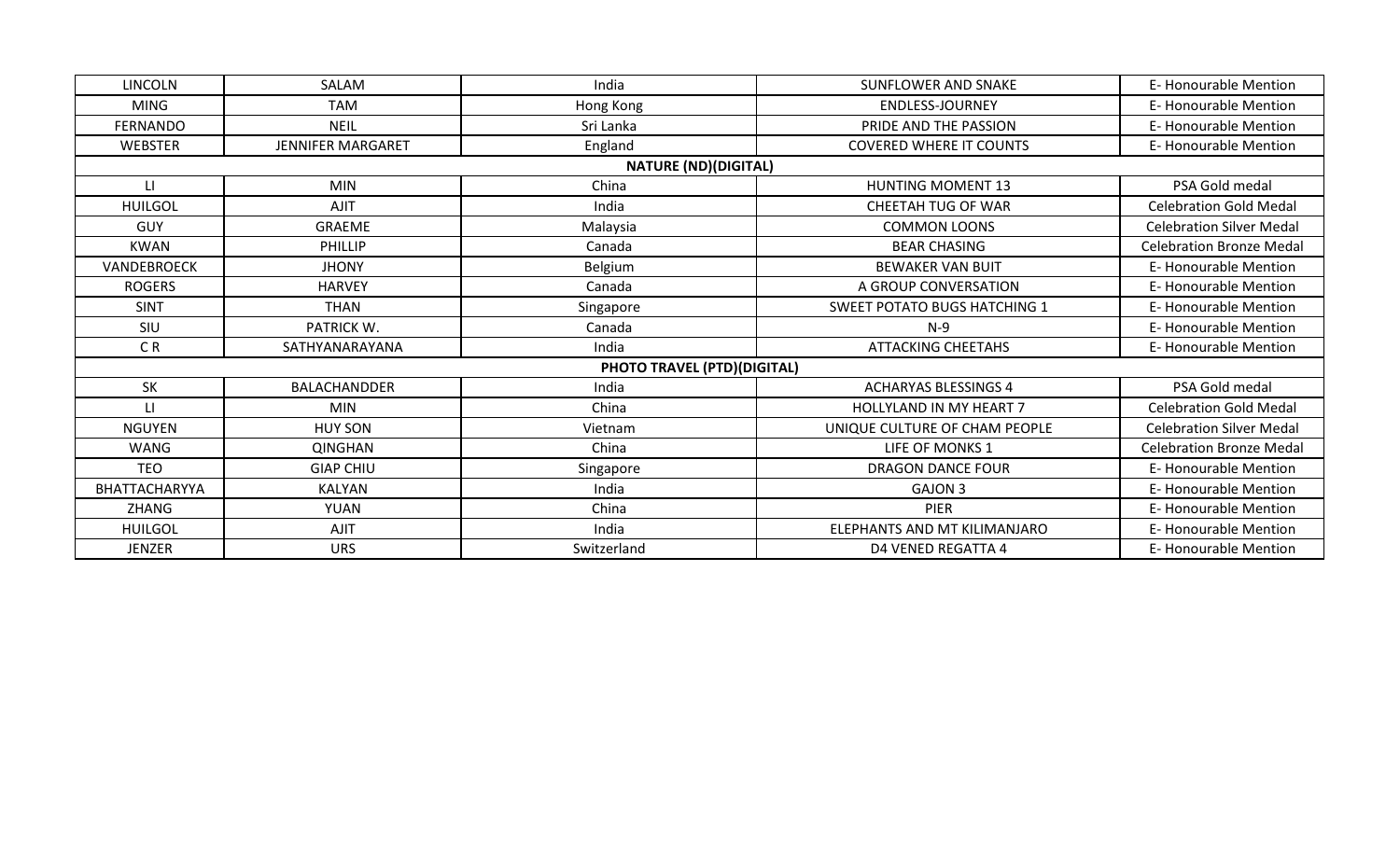| <b>ACCEPTANCE LIST</b> |                   |                  |                   |                          |                      |                               |                    |  |
|------------------------|-------------------|------------------|-------------------|--------------------------|----------------------|-------------------------------|--------------------|--|
| Country                | <b>Salutation</b> | <b>Last Name</b> | <b>First Name</b> | <b>Image Title</b>       | <b>Prize</b>         | <b>Section Name</b>           | <b>Judging No.</b> |  |
| Australia              | Dr.               | KILLEN           | <b>ROY</b>        | <b>CLIMBING OUT</b>      | Α                    | NATURE (ND)                   | <b>JUDGING 3</b>   |  |
| Australia              | Dr.               | KILLEN           | <b>ROY</b>        | <b>CLIMBING OUT</b>      | A                    | NATURE (ND)                   | <b>JUDGING 4</b>   |  |
| Australia              | Dr.               | KILLEN           | <b>ROY</b>        | <b>HUNGRY HIPPO</b>      | A                    | NATURE (ND)                   | <b>JUDGING 2</b>   |  |
| Australia              | Dr.               | KILLEN           | <b>ROY</b>        | <b>HUNGRY HIPPO</b>      | A                    | NATURE (ND)                   | <b>JUDGING 4</b>   |  |
| Australia              | Dr.               | KILLEN           | <b>ROY</b>        | ONE MORE STRAND OF GRASS | A                    | NATURE (ND)                   | <b>JUDGING 3</b>   |  |
| Australia              | Dr.               | KILLEN           | <b>ROY</b>        | THE BATTLE               | A                    | NATURE (ND)                   | <b>JUDGING 1</b>   |  |
| Australia              | Dr.               | KILLEN           | <b>ROY</b>        | THE BATTLE               | A                    | NATURE (ND)                   | <b>JUDGING 2</b>   |  |
| Australia              | Dr.               | KILLEN           | <b>ROY</b>        | THE BATTLE               | A                    | NATURE (ND)                   | <b>JUDGING 3</b>   |  |
| Australia              | Dr.               | KILLEN           | <b>ROY</b>        | THE BATTLE               | A                    | NATURE (ND)                   | <b>JUDGING 4</b>   |  |
| Australia              | Dr.               | KILLEN           | <b>ROY</b>        | <b>CATCH THE FRISBEE</b> | A                    | OPEN COLOUR (PIDC)            | <b>JUDGING 2</b>   |  |
| Australia              | Dr.               | KILLEN           | <b>ROY</b>        | <b>CATCH THE FRISBEE</b> | A                    | <b>OPEN COLOUR (PIDC)</b>     | <b>JUDGING 3</b>   |  |
| Australia              | Dr.               | KILLEN           | <b>ROY</b>        | <b>CATCH THE FRISBEE</b> | A                    | <b>OPEN COLOUR (PIDC)</b>     | <b>JUDGING 4</b>   |  |
| Australia              | Dr.               | KILLEN           | <b>ROY</b>        | FOX ON THE RUN           | A                    | OPEN COLOUR (PIDC)            | <b>JUDGING 3</b>   |  |
| Australia              | Dr.               | KILLEN           | <b>ROY</b>        | MIA SNOWSLIDING          | A                    | OPEN COLOUR (PIDC)            | <b>JUDGING 3</b>   |  |
| Australia              | Dr.               | KILLEN           | <b>ROY</b>        | THE THIEF APPROACHES     | A                    | OPEN COLOUR (PIDC)            | <b>JUDGING 1</b>   |  |
| Australia              | Mr.               | <b>CHEUNG</b>    | <b>SINKAI</b>     | <b>OBSERVER</b>          | A                    | NATURE (ND)                   | <b>JUDGING 1</b>   |  |
| Australia              | Mr.               | <b>CHEUNG</b>    | <b>SINKAI</b>     | <b>OBSERVER</b>          | A                    | NATURE (ND)                   | <b>JUDGING 2</b>   |  |
| Australia              | Mr.               | <b>CHEUNG</b>    | <b>SINKAI</b>     | <b>SYNCERUS CAFFER 5</b> | A                    | NATURE (ND)                   | <b>JUDGING 1</b>   |  |
| Australia              | Mr.               | <b>CHEUNG</b>    | <b>SINKAI</b>     | <b>SYNCERUS CAFFER 5</b> | A                    | NATURE (ND)                   | <b>JUDGING 2</b>   |  |
| Australia              | Mr.               | <b>CHEUNG</b>    | <b>SINKAI</b>     | <b>SYNCERUS CAFFER 5</b> | A                    | NATURE (ND)                   | <b>JUDGING 4</b>   |  |
| Australia              | Mr.               | <b>CHEUNG</b>    | <b>SINKAI</b>     | <b>WATERFALL 1</b>       | A                    | <b>OPEN COLOUR (PIDC)</b>     | <b>JUDGING 1</b>   |  |
| Australia              | Mr.               | <b>CHEUNG</b>    | SINKAI            | AT THE EXHIBITION        | A                    | <b>OPEN MONOCHROME (PIDM)</b> | <b>JUDGING 3</b>   |  |
| Australia              | Mr.               | <b>CHEUNG</b>    | <b>SINKAI</b>     | XITANG 4                 | A                    | <b>OPEN MONOCHROME (PIDM)</b> | <b>JUDGING 3</b>   |  |
| Australia              | Mr.               | <b>CHEUNG</b>    | <b>SINKAI</b>     | XITANG 4                 | A                    | <b>OPEN MONOCHROME (PIDM)</b> | <b>JUDGING 4</b>   |  |
| Australia              | Mr.               | <b>CHEUNG</b>    | <b>SINKAI</b>     | <b>ANTELOPE CANYON 2</b> | A                    | PHOTO TRAVEL (PTD)            | <b>JUDGING 1</b>   |  |
| Australia              | Mr.               | <b>CHEUNG</b>    | <b>SINKAI</b>     | <b>ANTELOPE CANYON 2</b> | A                    | PHOTO TRAVEL (PTD)            | <b>JUDGING 3</b>   |  |
| Australia              | Mr.               | <b>CHEUNG</b>    | <b>SINKAI</b>     | HUANGSHAN31              | A                    | PHOTO TRAVEL (PTD)            | <b>JUDGING 1</b>   |  |
| Australia              | Mr.               | <b>CHEUNG</b>    | SINKAI            | HUANGSHAN31              | $\mathsf{A}$         | PHOTO TRAVEL (PTD)            | <b>JUDGING 2</b>   |  |
| Australia              | Mr.               | <b>CHEUNG</b>    | <b>SINKAI</b>     | KIRKJUFELL 3             | E-Honourable Mention | PHOTO TRAVEL (PTD)            | <b>JUDGING 1</b>   |  |
| Australia              | Mr.               | <b>CHEUNG</b>    | SINKAI            | KIRKJUFELL 3             | A                    | PHOTO TRAVEL (PTD)            | <b>JUDGING 3</b>   |  |
| Australia              | Mr.               | <b>CHEUNG</b>    | SINKAI            | KIRKJUFELL 3             | A                    | PHOTO TRAVEL (PTD)            | <b>JUDGING 4</b>   |  |
| Australia              | Mr.               | <b>MOORE</b>     | <b>MICHAEL</b>    | <b>ANOTHER PILE</b>      | A                    | OPEN COLOUR (PIDC)            | <b>JUDGING 2</b>   |  |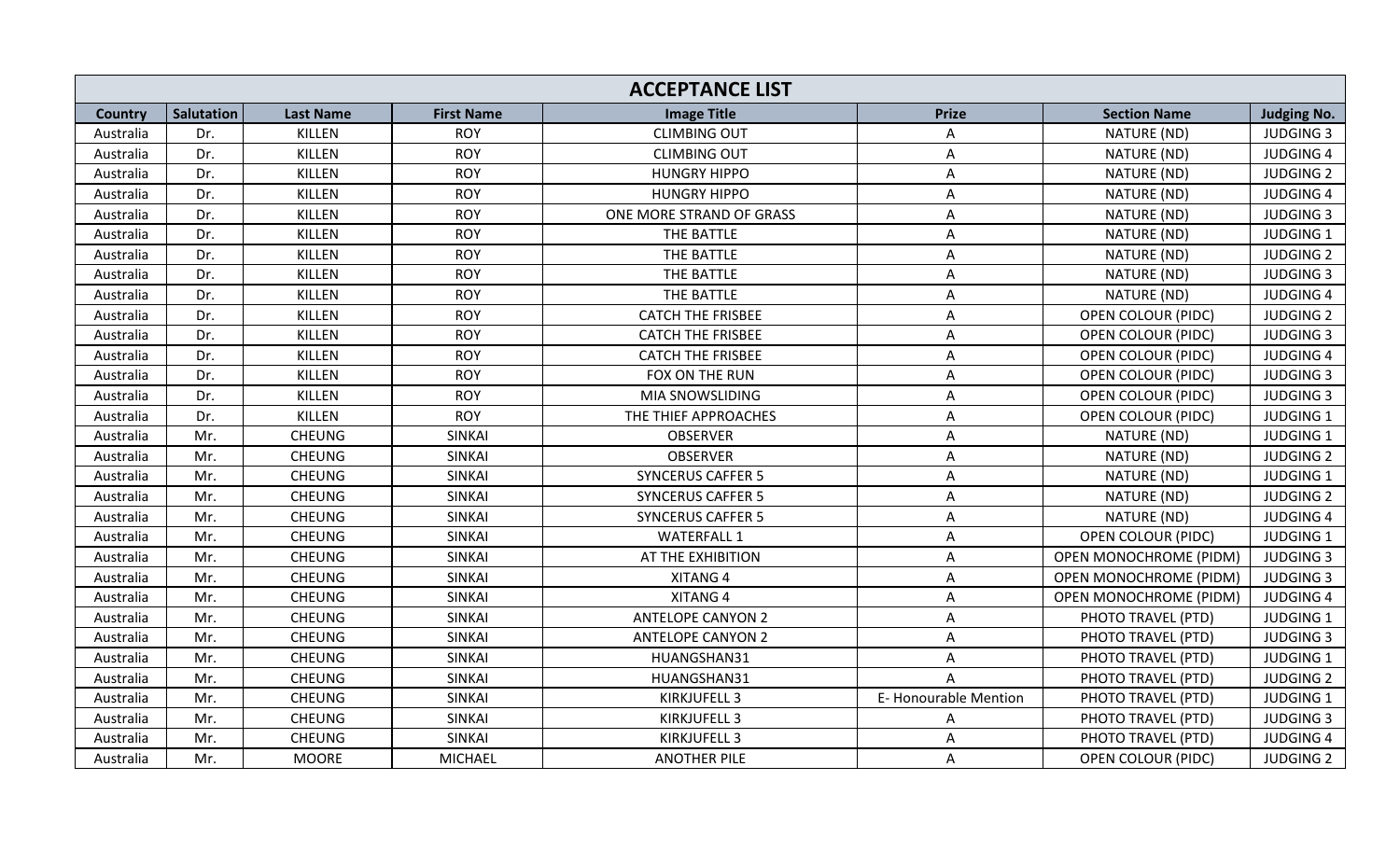| Australia | Mr. | <b>MOORE</b>     | <b>MICHAEL</b> | <b>MIRRORED YOUTH</b>            | A                               | <b>OPEN COLOUR (PIDC)</b>     | <b>JUDGING 1</b> |
|-----------|-----|------------------|----------------|----------------------------------|---------------------------------|-------------------------------|------------------|
| Australia | Mr. | <b>MOORE</b>     | <b>MICHAEL</b> | MIRRORED YOUTH                   | E-Honourable Mention            | OPEN COLOUR (PIDC)            | <b>JUDGING 2</b> |
| Australia | Mr. | <b>MOORE</b>     | MICHAEL        | <b>MIRRORED YOUTH</b>            | A                               | OPEN COLOUR (PIDC)            | <b>JUDGING 4</b> |
| Australia | Mr. | <b>MOORE</b>     | MICHAEL        | APROACHING STORM                 | A                               | OPEN MONOCHROME (PIDM)        | <b>JUDGING 2</b> |
| Australia | Mr. | <b>MOORE</b>     | <b>MICHAEL</b> | APROACHING STORM                 | A                               | OPEN MONOCHROME (PIDM)        | <b>JUDGING 4</b> |
| Australia | Mr. | <b>MOORE</b>     | <b>MICHAEL</b> | <b>JIMBAUR HOUSE</b>             | A                               | <b>OPEN MONOCHROME (PIDM)</b> | <b>JUDGING 2</b> |
| Australia | Mr. | <b>MOORE</b>     | <b>MICHAEL</b> | PLEASE                           | $\mathsf{A}$                    | <b>OPEN MONOCHROME (PIDM)</b> | <b>JUDGING 4</b> |
| Australia | Mr. | <b>MOORE</b>     | <b>MICHAEL</b> | <b>LARNACH CASTLE</b>            | A                               | PHOTO TRAVEL (PTD)            | <b>JUDGING 4</b> |
| Australia | Mr. | <b>MOORE</b>     | <b>MICHAEL</b> | ON THE SOUND                     | A                               | PHOTO TRAVEL (PTD)            | <b>JUDGING 1</b> |
| Australia | Mr. | <b>MOORE</b>     | <b>MICHAEL</b> | ON THE SOUND                     | A                               | PHOTO TRAVEL (PTD)            | <b>JUDGING 2</b> |
| Australia | Mr. | <b>MOORE</b>     | <b>MICHAEL</b> | <b>WELLINGTON CABLE CAR</b>      | A                               | PHOTO TRAVEL (PTD)            | <b>JUDGING 1</b> |
| Australia | Mr. | <b>MOORE</b>     | MICHAEL        | <b>WELLINGTON CABLE CAR</b>      | <b>Celebration Silver Medal</b> | PHOTO TRAVEL (PTD)            | <b>JUDGING 2</b> |
| Australia | Mr. | <b>MOORE</b>     | <b>MICHAEL</b> | <b>WELLINGTON CABLE CAR</b>      | A                               | PHOTO TRAVEL (PTD)            | <b>JUDGING 3</b> |
| Australia | Mr. | <b>MOORE</b>     | <b>MICHAEL</b> | <b>WELLINGTON CABLE CAR</b>      | A                               | PHOTO TRAVEL (PTD)            | <b>JUDGING 4</b> |
| Belgium   | Mr. | <b>BEAURAIND</b> | <b>MARCEL</b>  | AU FOND DE L AMOUR               | A                               | OPEN COLOUR (PIDC)            | <b>JUDGING 1</b> |
| Belgium   | Mr. | <b>BEAURAIND</b> | <b>MARCEL</b>  | AU FOND DE L AMOUR               | A                               | OPEN COLOUR (PIDC)            | <b>JUDGING 2</b> |
| Belgium   | Mr. | <b>BEAURAIND</b> | <b>MARCEL</b>  | AU FOND DE L AMOUR               | A                               | OPEN COLOUR (PIDC)            | <b>JUDGING 4</b> |
| Belgium   | Mr. | <b>BEAURAIND</b> | <b>MARCEL</b>  | <b>JUSQU AUX BOUTS DES REVES</b> | A                               | OPEN COLOUR (PIDC)            | <b>JUDGING 1</b> |
| Belgium   | Mr. | <b>BEAURAIND</b> | <b>MARCEL</b>  | <b>JUSQU AUX BOUTS DES REVES</b> | <b>Celebration Gold Medal</b>   | <b>OPEN COLOUR (PIDC)</b>     | <b>JUDGING 2</b> |
| Belgium   | Mr. | <b>BEAURAIND</b> | <b>MARCEL</b>  | <b>JUSQU AUX BOUTS DES REVES</b> | A                               | OPEN COLOUR (PIDC)            | <b>JUDGING 4</b> |
| Belgium   | Mr. | <b>BEAURAIND</b> | <b>MARCEL</b>  | L ETOILE DU LAC                  | A                               | <b>OPEN COLOUR (PIDC)</b>     | <b>JUDGING 1</b> |
| Belgium   | Mr. | <b>BEAURAIND</b> | <b>MARCEL</b>  | L ETOILE DU LAC                  | A                               | <b>OPEN COLOUR (PIDC)</b>     | <b>JUDGING 2</b> |
| Belgium   | Mr. | <b>BEAURAIND</b> | <b>MARCEL</b>  | <b>QUAND L AMOUR S EN VA</b>     | A                               | OPEN COLOUR (PIDC)            | <b>JUDGING 1</b> |
| Belgium   | Mr. | <b>BEAURAIND</b> | <b>MARCEL</b>  | <b>QUAND L AMOUR S EN VA</b>     | A                               | OPEN COLOUR (PIDC)            | <b>JUDGING 2</b> |
| Belgium   | Mr. | <b>BEAURAIND</b> | <b>MARCEL</b>  | <b>QUAND L AMOUR S EN VA</b>     | Α                               | OPEN COLOUR (PIDC)            | <b>JUDGING 4</b> |
| Belgium   | Mr. | <b>BEAURAIND</b> | <b>MARCEL</b>  | AU DELA DE L AMOUR               | A                               | <b>OPEN MONOCHROME (PIDM)</b> | <b>JUDGING 1</b> |
| Belgium   | Mr. | <b>BEAURAIND</b> | <b>MARCEL</b>  | AU DELA DE L AMOUR               | A                               | OPEN MONOCHROME (PIDM)        | <b>JUDGING 2</b> |
| Belgium   | Mr. | <b>BEAURAIND</b> | <b>MARCEL</b>  | AU DELA DE L AMOUR               | A                               | OPEN MONOCHROME (PIDM)        | <b>JUDGING 4</b> |
| Belgium   | Mr. | <b>BEAURAIND</b> | <b>MARCEL</b>  | LE SILENCE DE LA SOLITUDE        | A                               | OPEN MONOCHROME (PIDM)        | <b>JUDGING 2</b> |
| Belgium   | Mr. | <b>BEAURAIND</b> | <b>MARCEL</b>  | LE SILENCE DE LA SOLITUDE        | A                               | <b>OPEN MONOCHROME (PIDM)</b> | <b>JUDGING 4</b> |
| Belgium   | Mr. | <b>BEAURAIND</b> | <b>MARCEL</b>  | MUSEE VIVANT                     | A                               | <b>OPEN MONOCHROME (PIDM)</b> | <b>JUDGING 1</b> |
| Belgium   | Mr. | <b>BEAURAIND</b> | <b>MARCEL</b>  | MUSEE VIVANT                     | A                               | OPEN MONOCHROME (PIDM)        | <b>JUDGING 2</b> |
| Belgium   | Mr. | <b>BEAURAIND</b> | <b>MARCEL</b>  | <b>MUSEE VIVANT</b>              | A                               | <b>OPEN MONOCHROME (PIDM)</b> | <b>JUDGING 3</b> |
| Belgium   | Mr. | <b>BEAURAIND</b> | <b>MARCEL</b>  | <b>MUSEE VIVANT</b>              | A                               | <b>OPEN MONOCHROME (PIDM)</b> | <b>JUDGING 4</b> |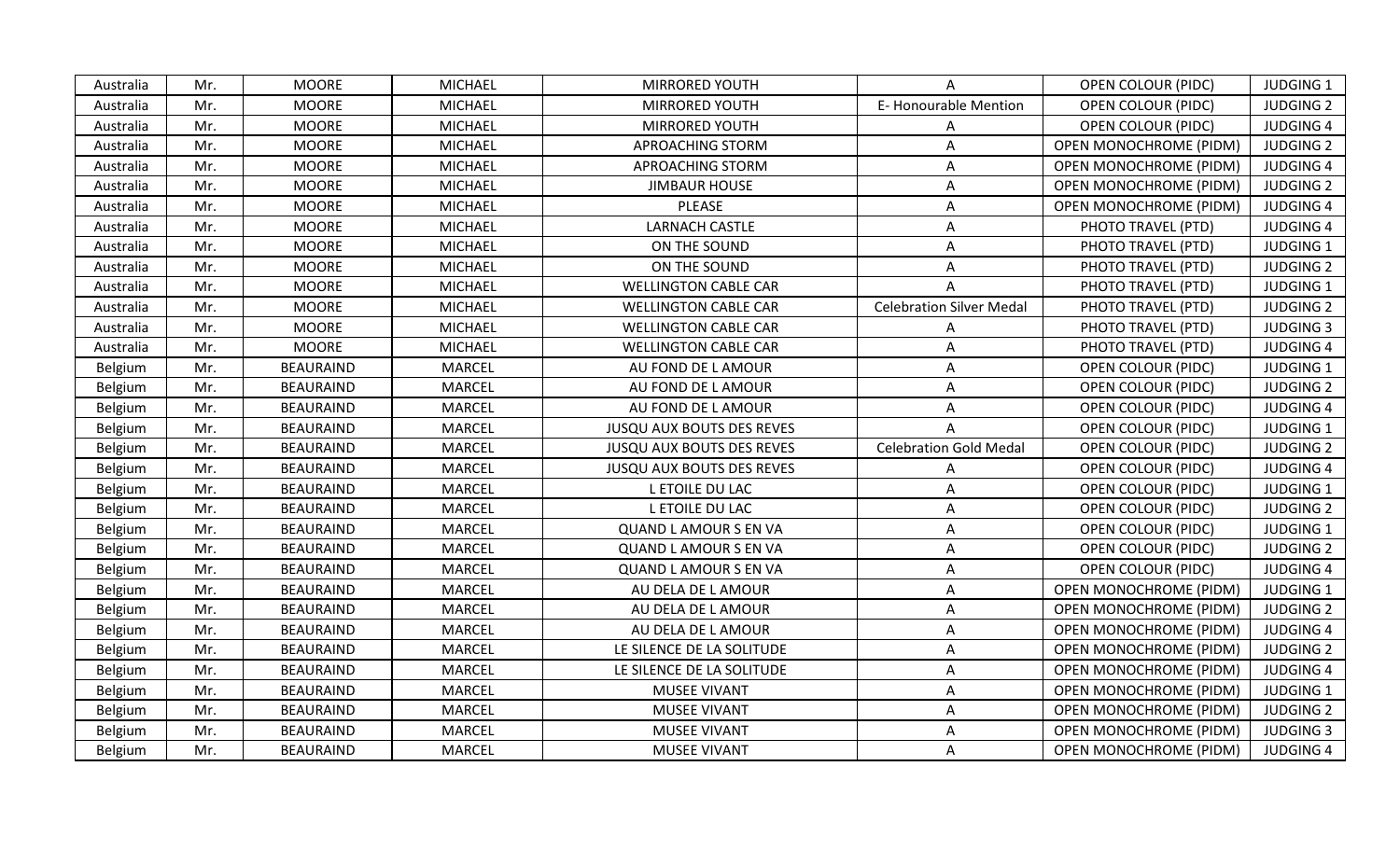| Belgium        | Mr. | <b>BEAURAIND</b>  | <b>MARCEL</b> | <b>TCHAIKOVSKI</b>         | A                             | OPEN MONOCHROME (PIDM)        | <b>JUDGING 1</b> |
|----------------|-----|-------------------|---------------|----------------------------|-------------------------------|-------------------------------|------------------|
| Belgium        | Mr. | <b>BEAURAIND</b>  | <b>MARCEL</b> | <b>TCHAIKOVSKI</b>         | A                             | OPEN MONOCHROME (PIDM)        | <b>JUDGING 4</b> |
| <b>Belgium</b> | Mr. | <b>LEMMENS</b>    | <b>JEF</b>    | <b>HAWFINCH</b>            | A                             | NATURE (ND)                   | <b>JUDGING 4</b> |
| Belgium        | Mr. | LEMMENS           | <b>JEF</b>    | MALE RED-BACKED SHRIKE     | A                             | NATURE (ND)                   | <b>JUDGING 2</b> |
| Belgium        | Mr. | LEMMENS           | <b>JEF</b>    | MALE RED-BACKED SHRIKE     | A                             | NATURE (ND)                   | <b>JUDGING 4</b> |
| <b>Belgium</b> | Mr. | LEMMENS           | <b>JEF</b>    | <b>WHITE-TAILED EAGLES</b> | A                             | NATURE (ND)                   | <b>JUDGING 1</b> |
| <b>Belgium</b> | Mr. | <b>LEMMENS</b>    | <b>JEF</b>    | <b>WHITE-TAILED EAGLES</b> | A                             | NATURE (ND)                   | <b>JUDGING 2</b> |
| Belgium        | Mr. | <b>LEMMENS</b>    | <b>JEF</b>    | <b>WHITE-TAILED EAGLES</b> | Α                             | NATURE (ND)                   | <b>JUDGING 3</b> |
| Belgium        | Mr. | <b>LEMMENS</b>    | <b>JEF</b>    | <b>WHITE-TAILED EAGLES</b> | A                             | NATURE (ND)                   | <b>JUDGING 4</b> |
| <b>Belgium</b> | Mr. | LEMMENS           | <b>JEF</b>    | <b>LIGHTHOUSE MINOU</b>    | A                             | OPEN COLOUR (PIDC)            | <b>JUDGING 1</b> |
| Belgium        | Mr. | LEMMENS           | <b>JEF</b>    | LIGHTHOUSE MINOU           | E-Honourable Mention          | OPEN COLOUR (PIDC)            | <b>JUDGING 2</b> |
| Belgium        | Mr. | LEMMENS           | <b>JEF</b>    | <b>LIGHTHOUSE MINOU</b>    | A                             | OPEN COLOUR (PIDC)            | <b>JUDGING 4</b> |
| Belgium        | Mr. | LEMMENS           | <b>JEF</b>    | <b>ARROWS</b>              | $\mathsf{A}$                  | OPEN MONOCHROME (PIDM)        | <b>JUDGING 1</b> |
| Belgium        | Mr. | <b>LEMMENS</b>    | <b>JEF</b>    | <b>ARROWS</b>              | E-Honourable Mention          | OPEN MONOCHROME (PIDM)        | <b>JUDGING 2</b> |
| <b>Belgium</b> | Mr. | <b>LEMMENS</b>    | <b>JEF</b>    | <b>ARROWS</b>              |                               | OPEN MONOCHROME (PIDM)        | <b>JUDGING 3</b> |
| Belgium        | Mr. | LEMMENS           | <b>JEF</b>    | ARROWS                     | <b>Celebration Gold Medal</b> | OPEN MONOCHROME (PIDM)        | <b>JUDGING 4</b> |
| Belgium        | Mr. | LEMMENS           | <b>JEF</b>    | <b>EARRINGS</b>            | A                             | <b>OPEN MONOCHROME (PIDM)</b> | <b>JUDGING 3</b> |
| <b>Belgium</b> | Mr. | <b>LEMMENS</b>    | <b>JEF</b>    | EFTOPIA PERFORMANCE        | Α                             | OPEN MONOCHROME (PIDM)        | <b>JUDGING 4</b> |
| Belgium        | Mr. | <b>LEMMENS</b>    | <b>JEF</b>    | SWORD                      | A                             | OPEN MONOCHROME (PIDM)        | <b>JUDGING 1</b> |
| Belgium        | Mr. | <b>LEMMENS</b>    | <b>JEF</b>    | SWORD                      | A                             | OPEN MONOCHROME (PIDM)        | <b>JUDGING 2</b> |
| Belgium        | Mr. | <b>LEMMENS</b>    | <b>JEF</b>    | SWORD                      | A                             | OPEN MONOCHROME (PIDM)        | <b>JUDGING 4</b> |
| Belgium        | Mr. | LEMMENS           | <b>JEF</b>    | <b>STELTENLOPERS</b>       | A                             | PHOTO TRAVEL (PTD)            | <b>JUDGING 4</b> |
| Belgium        | Mr. | <b>VAN MENSEL</b> | <b>DRE</b>    | <b>BIG BUTTERFLY</b>       | A                             | NATURE (ND)                   | <b>JUDGING 1</b> |
| Belgium        | Mr. | <b>VAN MENSEL</b> | <b>DRE</b>    | <b>BIG BUTTERFLY</b>       | A                             | NATURE (ND)                   | <b>JUDGING 2</b> |
| Belgium        | Mr. | <b>VAN MENSEL</b> | <b>DRE</b>    | <b>BIG BUTTERFLY</b>       | A                             | NATURE (ND)                   | <b>JUDGING 3</b> |
| Belgium        | Mr. | <b>VAN MENSEL</b> | <b>DRE</b>    | <b>BIG BUTTERFLY</b>       | A                             | NATURE (ND)                   | <b>JUDGING 4</b> |
| <b>Belgium</b> | Mr. | <b>VAN MENSEL</b> | <b>DRE</b>    | <b>FALL OVER</b>           | A                             | NATURE (ND)                   | <b>JUDGING 1</b> |
| <b>Belgium</b> | Mr. | <b>VAN MENSEL</b> | <b>DRE</b>    | <b>FALL OVER</b>           | A                             | NATURE (ND)                   | <b>JUDGING 2</b> |
| Belgium        | Mr. | <b>VAN MENSEL</b> | <b>DRE</b>    | <b>FALL OVER</b>           | A                             | NATURE (ND)                   | <b>JUDGING 3</b> |
| Belgium        | Mr. | <b>VAN MENSEL</b> | <b>DRE</b>    | <b>FALL OVER</b>           | A                             | NATURE (ND)                   | <b>JUDGING 4</b> |
| Belgium        | Mr. | <b>VAN MENSEL</b> | <b>DRE</b>    | <b>KEEPS COMING</b>        | A                             | NATURE (ND)                   | JUDGING 1        |
| Belgium        | Mr. | <b>VAN MENSEL</b> | <b>DRE</b>    | <b>KEEPS COMING</b>        | A                             | NATURE (ND)                   | <b>JUDGING 2</b> |
| <b>Belgium</b> | Mr. | <b>VAN MENSEL</b> | <b>DRE</b>    | <b>KEEPS COMING</b>        | A                             | NATURE (ND)                   | <b>JUDGING 3</b> |
| Belgium        | Mr. | <b>VAN MENSEL</b> | <b>DRE</b>    | <b>KEEPS COMING</b>        | A                             | NATURE (ND)                   | <b>JUDGING 4</b> |
|                |     |                   |               |                            |                               |                               |                  |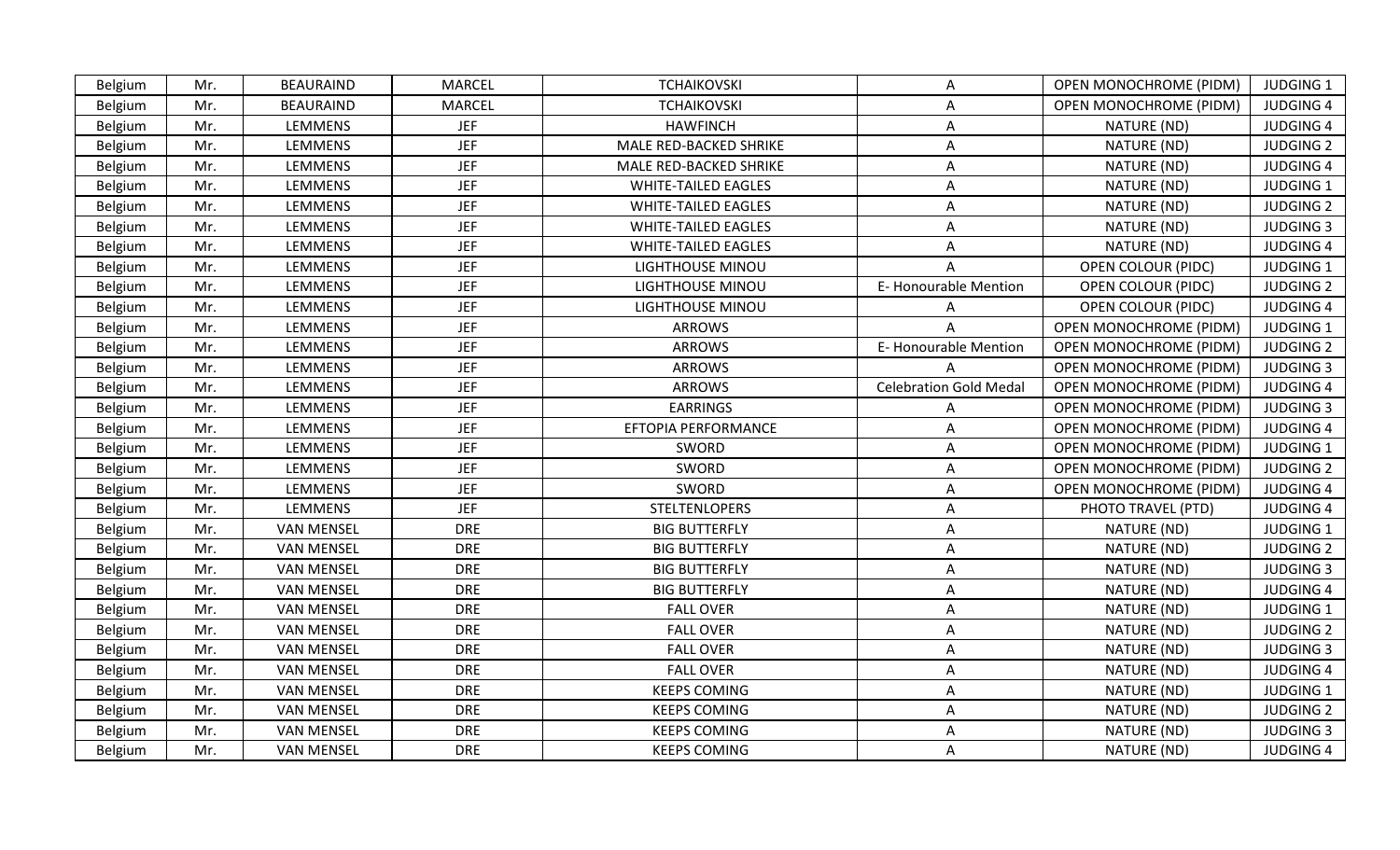| <b>VAN MENSEL</b><br><b>DRE</b><br>NATURE (ND)<br><b>JUDGING 1</b><br>Belgium<br>Mr.<br><b>VLAAMSE GAAI MET MUIS</b><br>A<br>PSA Gold medal<br>NATURE (ND)<br><b>JUDGING 2</b><br><b>VAN MENSEL</b><br><b>DRE</b><br><b>VLAAMSE GAAI MET MUIS</b><br>Belgium<br>Mr.<br><b>VAN MENSEL</b><br><b>DRE</b><br><b>VLAAMSE GAAI MET MUIS</b><br>NATURE (ND)<br><b>JUDGING 3</b><br>Mr.<br>Belgium<br>A<br>NATURE (ND)<br>VANDEBROECK<br><b>JHONY</b><br><b>BEWAKER VAN BUIT</b><br><b>JUDGING 1</b><br>Mr.<br>Belgium<br>NATURE (ND)<br>VANDEBROECK<br><b>JHONY</b><br><b>BEWAKER VAN BUIT</b><br>E-Honourable Mention<br><b>JUDGING 2</b><br>Mr.<br>Belgium<br>VANDEBROECK<br>NATURE (ND)<br>Belgium<br>Mr.<br><b>JHONY</b><br><b>BEWAKER VAN BUIT</b><br><b>JUDGING 3</b><br>E-Honourable Mention<br>NATURE (ND)<br>VANDEBROECK<br><b>JHONY</b><br><b>BEWAKER VAN BUIT</b><br><b>JUDGING 4</b><br>Belgium<br>Mr.<br>NATURE (ND)<br><b>JUDGING 1</b><br>Mr.<br>VANDEBROECK<br><b>JHONY</b><br><b>CONVERSATIE OP TAK</b><br>Belgium<br>A<br>VANDEBROECK<br><b>JHONY</b><br><b>CONVERSATIE OP TAK</b><br>NATURE (ND)<br><b>JUDGING 2</b><br>Belgium<br>Mr.<br>A<br>NATURE (ND)<br>Mr.<br>VANDEBROECK<br><b>JHONY</b><br><b>JUDGING 3</b><br>Belgium<br><b>CONVERSATIE OP TAK</b><br>A<br>Mr.<br>VANDEBROECK<br><b>JHONY</b><br><b>CONVERSATIE OP TAK</b><br>NATURE (ND)<br><b>JUDGING 4</b><br>Belgium<br>A<br>VANDEBROECK<br>DUEL IN DE LUCHT<br>NATURE (ND)<br><b>JUDGING 1</b><br>Belgium<br>Mr.<br><b>JHONY</b><br>A<br>VANDEBROECK<br><b>JHONY</b><br>DUEL IN DE LUCHT<br>NATURE (ND)<br><b>JUDGING 2</b><br>Mr.<br>A<br>Belgium<br>VANDEBROECK<br><b>JHONY</b><br>DUEL IN DE LUCHT<br>NATURE (ND)<br><b>JUDGING 3</b><br>Belgium<br>Mr.<br>A<br>VANDEBROECK<br><b>ONTSTUIMIGE EEKHOORN</b><br>NATURE (ND)<br><b>JUDGING 1</b><br>Belgium<br>Mr.<br><b>JHONY</b><br>A<br>Mr.<br>VANDEBROECK<br><b>JHONY</b><br>NATURE (ND)<br><b>JUDGING 2</b><br><b>ONTSTUIMIGE EEKHOORN</b><br>A<br>Belgium<br>VANDEBROECK<br>A<br><b>OPEN COLOUR (PIDC)</b><br><b>JUDGING 1</b><br>Belgium<br>Mr.<br><b>JHONY</b><br>DISCUSSIE IN SNEEUW<br>Mr.<br>VANDEBROECK<br><b>JHONY</b><br>ONDERWIJZER<br>A<br>OPEN COLOUR (PIDC)<br><b>JUDGING 4</b><br>Belgium<br><b>CARLOS</b><br>PINK AND BLUE<br>NATURE (ND)<br><b>JUDGING 4</b><br><b>Brazil</b><br>Mr.<br>ASANUMA<br>A<br>Mr.<br><b>ASANUMA</b><br><b>CARLOS</b><br><b>SNACK TIME</b><br>NATURE (ND)<br><b>JUDGING 1</b><br><b>Brazil</b><br>Α<br>CARLOS<br><b>SNACK TIME</b><br><b>JUDGING 2</b><br>Mr.<br><b>ASANUMA</b><br>NATURE (ND)<br><b>Brazil</b><br>Α<br>ASANUMA<br><b>CARLOS</b><br><b>SNACK TIME</b><br>NATURE (ND)<br><b>JUDGING 4</b><br><b>Brazil</b><br>Mr.<br>A<br><b>ASANUMA</b><br><b>CARLOS</b><br>ATACAMA NOTURNA<br>OPEN COLOUR (PIDC)<br><b>JUDGING 2</b><br><b>Brazil</b><br>Mr.<br>$\mathsf{A}$<br><b>CARLOS</b><br><b>JUDGING 3</b><br><b>Brazil</b><br>Mr.<br>ASANUMA<br>ATACAMA NOTURNA<br>A<br><b>OPEN COLOUR (PIDC)</b><br>ASANUMA<br><b>CARLOS</b><br><b>JUDGING 4</b><br><b>Brazil</b><br>Mr.<br>ATACAMA NOTURNA<br>Α<br><b>OPEN COLOUR (PIDC)</b><br>Mr.<br><b>ASANUMA</b><br><b>CARLOS</b><br><b>HIDDEN LAGOON</b><br><b>OPEN COLOUR (PIDC)</b><br><b>JUDGING 2</b><br><b>Brazil</b><br>Α<br><b>CARLOS</b><br><b>Brazil</b><br>Mr.<br><b>ASANUMA</b><br><b>HIDDEN LAGOON</b><br>OPEN COLOUR (PIDC)<br><b>JUDGING 3</b><br>A<br>Mr.<br><b>ASANUMA</b><br>CARLOS<br>SARAH<br><b>JUDGING 3</b><br><b>Brazil</b><br>A<br><b>OPEN COLOUR (PIDC)</b><br><b>CARLOS</b><br><b>THAIS</b><br><b>Brazil</b><br>Mr.<br>ASANUMA<br>A<br><b>OPEN COLOUR (PIDC)</b><br><b>JUDGING 1</b><br><b>ASANUMA</b><br><b>CARLOS</b><br><b>THAIS</b><br><b>JUDGING 2</b><br><b>Brazil</b><br>Mr.<br>A<br><b>OPEN COLOUR (PIDC)</b><br>CARLOS<br><b>THAIS</b><br><b>Brazil</b><br>Mr.<br>ASANUMA<br><b>OPEN COLOUR (PIDC)</b><br><b>JUDGING 3</b><br>ASANUMA<br>CARLOS<br><b>THAIS</b><br><b>Celebration Bronze Medal</b><br>OPEN COLOUR (PIDC)<br><b>JUDGING 4</b><br><b>Brazil</b><br>Mr.<br>ASANUMA<br>CARLOS<br><b>TRAIN</b><br><b>OPEN MONOCHROME (PIDM)</b><br><b>JUDGING 4</b><br><b>Brazil</b><br>Mr.<br>A<br><b>CARLOS</b><br><b>WASTE</b><br>A<br>OPEN MONOCHROME (PIDM)<br><b>JUDGING 1</b><br><b>Brazil</b><br>Mr.<br>ASANUMA |  |  |  |  |  |
|----------------------------------------------------------------------------------------------------------------------------------------------------------------------------------------------------------------------------------------------------------------------------------------------------------------------------------------------------------------------------------------------------------------------------------------------------------------------------------------------------------------------------------------------------------------------------------------------------------------------------------------------------------------------------------------------------------------------------------------------------------------------------------------------------------------------------------------------------------------------------------------------------------------------------------------------------------------------------------------------------------------------------------------------------------------------------------------------------------------------------------------------------------------------------------------------------------------------------------------------------------------------------------------------------------------------------------------------------------------------------------------------------------------------------------------------------------------------------------------------------------------------------------------------------------------------------------------------------------------------------------------------------------------------------------------------------------------------------------------------------------------------------------------------------------------------------------------------------------------------------------------------------------------------------------------------------------------------------------------------------------------------------------------------------------------------------------------------------------------------------------------------------------------------------------------------------------------------------------------------------------------------------------------------------------------------------------------------------------------------------------------------------------------------------------------------------------------------------------------------------------------------------------------------------------------------------------------------------------------------------------------------------------------------------------------------------------------------------------------------------------------------------------------------------------------------------------------------------------------------------------------------------------------------------------------------------------------------------------------------------------------------------------------------------------------------------------------------------------------------------------------------------------------------------------------------------------------------------------------------------------------------------------------------------------------------------------------------------------------------------------------------------------------------------------------------------------------------------------------------------------------------------------------------------------------------------------------------------------------------------------------------------------------------------------------------------------------------------------------------------------------------------------------------------------------------------------------------------------------------------------------------------------------------------------------------------------------------------------------------------------------------------------------------------------------------------------------------------------------------------------------------------------------------------------------------------------------------------------------------------------------------------------|--|--|--|--|--|
|                                                                                                                                                                                                                                                                                                                                                                                                                                                                                                                                                                                                                                                                                                                                                                                                                                                                                                                                                                                                                                                                                                                                                                                                                                                                                                                                                                                                                                                                                                                                                                                                                                                                                                                                                                                                                                                                                                                                                                                                                                                                                                                                                                                                                                                                                                                                                                                                                                                                                                                                                                                                                                                                                                                                                                                                                                                                                                                                                                                                                                                                                                                                                                                                                                                                                                                                                                                                                                                                                                                                                                                                                                                                                                                                                                                                                                                                                                                                                                                                                                                                                                                                                                                                                                                                                  |  |  |  |  |  |
|                                                                                                                                                                                                                                                                                                                                                                                                                                                                                                                                                                                                                                                                                                                                                                                                                                                                                                                                                                                                                                                                                                                                                                                                                                                                                                                                                                                                                                                                                                                                                                                                                                                                                                                                                                                                                                                                                                                                                                                                                                                                                                                                                                                                                                                                                                                                                                                                                                                                                                                                                                                                                                                                                                                                                                                                                                                                                                                                                                                                                                                                                                                                                                                                                                                                                                                                                                                                                                                                                                                                                                                                                                                                                                                                                                                                                                                                                                                                                                                                                                                                                                                                                                                                                                                                                  |  |  |  |  |  |
|                                                                                                                                                                                                                                                                                                                                                                                                                                                                                                                                                                                                                                                                                                                                                                                                                                                                                                                                                                                                                                                                                                                                                                                                                                                                                                                                                                                                                                                                                                                                                                                                                                                                                                                                                                                                                                                                                                                                                                                                                                                                                                                                                                                                                                                                                                                                                                                                                                                                                                                                                                                                                                                                                                                                                                                                                                                                                                                                                                                                                                                                                                                                                                                                                                                                                                                                                                                                                                                                                                                                                                                                                                                                                                                                                                                                                                                                                                                                                                                                                                                                                                                                                                                                                                                                                  |  |  |  |  |  |
|                                                                                                                                                                                                                                                                                                                                                                                                                                                                                                                                                                                                                                                                                                                                                                                                                                                                                                                                                                                                                                                                                                                                                                                                                                                                                                                                                                                                                                                                                                                                                                                                                                                                                                                                                                                                                                                                                                                                                                                                                                                                                                                                                                                                                                                                                                                                                                                                                                                                                                                                                                                                                                                                                                                                                                                                                                                                                                                                                                                                                                                                                                                                                                                                                                                                                                                                                                                                                                                                                                                                                                                                                                                                                                                                                                                                                                                                                                                                                                                                                                                                                                                                                                                                                                                                                  |  |  |  |  |  |
|                                                                                                                                                                                                                                                                                                                                                                                                                                                                                                                                                                                                                                                                                                                                                                                                                                                                                                                                                                                                                                                                                                                                                                                                                                                                                                                                                                                                                                                                                                                                                                                                                                                                                                                                                                                                                                                                                                                                                                                                                                                                                                                                                                                                                                                                                                                                                                                                                                                                                                                                                                                                                                                                                                                                                                                                                                                                                                                                                                                                                                                                                                                                                                                                                                                                                                                                                                                                                                                                                                                                                                                                                                                                                                                                                                                                                                                                                                                                                                                                                                                                                                                                                                                                                                                                                  |  |  |  |  |  |
|                                                                                                                                                                                                                                                                                                                                                                                                                                                                                                                                                                                                                                                                                                                                                                                                                                                                                                                                                                                                                                                                                                                                                                                                                                                                                                                                                                                                                                                                                                                                                                                                                                                                                                                                                                                                                                                                                                                                                                                                                                                                                                                                                                                                                                                                                                                                                                                                                                                                                                                                                                                                                                                                                                                                                                                                                                                                                                                                                                                                                                                                                                                                                                                                                                                                                                                                                                                                                                                                                                                                                                                                                                                                                                                                                                                                                                                                                                                                                                                                                                                                                                                                                                                                                                                                                  |  |  |  |  |  |
|                                                                                                                                                                                                                                                                                                                                                                                                                                                                                                                                                                                                                                                                                                                                                                                                                                                                                                                                                                                                                                                                                                                                                                                                                                                                                                                                                                                                                                                                                                                                                                                                                                                                                                                                                                                                                                                                                                                                                                                                                                                                                                                                                                                                                                                                                                                                                                                                                                                                                                                                                                                                                                                                                                                                                                                                                                                                                                                                                                                                                                                                                                                                                                                                                                                                                                                                                                                                                                                                                                                                                                                                                                                                                                                                                                                                                                                                                                                                                                                                                                                                                                                                                                                                                                                                                  |  |  |  |  |  |
|                                                                                                                                                                                                                                                                                                                                                                                                                                                                                                                                                                                                                                                                                                                                                                                                                                                                                                                                                                                                                                                                                                                                                                                                                                                                                                                                                                                                                                                                                                                                                                                                                                                                                                                                                                                                                                                                                                                                                                                                                                                                                                                                                                                                                                                                                                                                                                                                                                                                                                                                                                                                                                                                                                                                                                                                                                                                                                                                                                                                                                                                                                                                                                                                                                                                                                                                                                                                                                                                                                                                                                                                                                                                                                                                                                                                                                                                                                                                                                                                                                                                                                                                                                                                                                                                                  |  |  |  |  |  |
|                                                                                                                                                                                                                                                                                                                                                                                                                                                                                                                                                                                                                                                                                                                                                                                                                                                                                                                                                                                                                                                                                                                                                                                                                                                                                                                                                                                                                                                                                                                                                                                                                                                                                                                                                                                                                                                                                                                                                                                                                                                                                                                                                                                                                                                                                                                                                                                                                                                                                                                                                                                                                                                                                                                                                                                                                                                                                                                                                                                                                                                                                                                                                                                                                                                                                                                                                                                                                                                                                                                                                                                                                                                                                                                                                                                                                                                                                                                                                                                                                                                                                                                                                                                                                                                                                  |  |  |  |  |  |
|                                                                                                                                                                                                                                                                                                                                                                                                                                                                                                                                                                                                                                                                                                                                                                                                                                                                                                                                                                                                                                                                                                                                                                                                                                                                                                                                                                                                                                                                                                                                                                                                                                                                                                                                                                                                                                                                                                                                                                                                                                                                                                                                                                                                                                                                                                                                                                                                                                                                                                                                                                                                                                                                                                                                                                                                                                                                                                                                                                                                                                                                                                                                                                                                                                                                                                                                                                                                                                                                                                                                                                                                                                                                                                                                                                                                                                                                                                                                                                                                                                                                                                                                                                                                                                                                                  |  |  |  |  |  |
|                                                                                                                                                                                                                                                                                                                                                                                                                                                                                                                                                                                                                                                                                                                                                                                                                                                                                                                                                                                                                                                                                                                                                                                                                                                                                                                                                                                                                                                                                                                                                                                                                                                                                                                                                                                                                                                                                                                                                                                                                                                                                                                                                                                                                                                                                                                                                                                                                                                                                                                                                                                                                                                                                                                                                                                                                                                                                                                                                                                                                                                                                                                                                                                                                                                                                                                                                                                                                                                                                                                                                                                                                                                                                                                                                                                                                                                                                                                                                                                                                                                                                                                                                                                                                                                                                  |  |  |  |  |  |
|                                                                                                                                                                                                                                                                                                                                                                                                                                                                                                                                                                                                                                                                                                                                                                                                                                                                                                                                                                                                                                                                                                                                                                                                                                                                                                                                                                                                                                                                                                                                                                                                                                                                                                                                                                                                                                                                                                                                                                                                                                                                                                                                                                                                                                                                                                                                                                                                                                                                                                                                                                                                                                                                                                                                                                                                                                                                                                                                                                                                                                                                                                                                                                                                                                                                                                                                                                                                                                                                                                                                                                                                                                                                                                                                                                                                                                                                                                                                                                                                                                                                                                                                                                                                                                                                                  |  |  |  |  |  |
|                                                                                                                                                                                                                                                                                                                                                                                                                                                                                                                                                                                                                                                                                                                                                                                                                                                                                                                                                                                                                                                                                                                                                                                                                                                                                                                                                                                                                                                                                                                                                                                                                                                                                                                                                                                                                                                                                                                                                                                                                                                                                                                                                                                                                                                                                                                                                                                                                                                                                                                                                                                                                                                                                                                                                                                                                                                                                                                                                                                                                                                                                                                                                                                                                                                                                                                                                                                                                                                                                                                                                                                                                                                                                                                                                                                                                                                                                                                                                                                                                                                                                                                                                                                                                                                                                  |  |  |  |  |  |
|                                                                                                                                                                                                                                                                                                                                                                                                                                                                                                                                                                                                                                                                                                                                                                                                                                                                                                                                                                                                                                                                                                                                                                                                                                                                                                                                                                                                                                                                                                                                                                                                                                                                                                                                                                                                                                                                                                                                                                                                                                                                                                                                                                                                                                                                                                                                                                                                                                                                                                                                                                                                                                                                                                                                                                                                                                                                                                                                                                                                                                                                                                                                                                                                                                                                                                                                                                                                                                                                                                                                                                                                                                                                                                                                                                                                                                                                                                                                                                                                                                                                                                                                                                                                                                                                                  |  |  |  |  |  |
|                                                                                                                                                                                                                                                                                                                                                                                                                                                                                                                                                                                                                                                                                                                                                                                                                                                                                                                                                                                                                                                                                                                                                                                                                                                                                                                                                                                                                                                                                                                                                                                                                                                                                                                                                                                                                                                                                                                                                                                                                                                                                                                                                                                                                                                                                                                                                                                                                                                                                                                                                                                                                                                                                                                                                                                                                                                                                                                                                                                                                                                                                                                                                                                                                                                                                                                                                                                                                                                                                                                                                                                                                                                                                                                                                                                                                                                                                                                                                                                                                                                                                                                                                                                                                                                                                  |  |  |  |  |  |
|                                                                                                                                                                                                                                                                                                                                                                                                                                                                                                                                                                                                                                                                                                                                                                                                                                                                                                                                                                                                                                                                                                                                                                                                                                                                                                                                                                                                                                                                                                                                                                                                                                                                                                                                                                                                                                                                                                                                                                                                                                                                                                                                                                                                                                                                                                                                                                                                                                                                                                                                                                                                                                                                                                                                                                                                                                                                                                                                                                                                                                                                                                                                                                                                                                                                                                                                                                                                                                                                                                                                                                                                                                                                                                                                                                                                                                                                                                                                                                                                                                                                                                                                                                                                                                                                                  |  |  |  |  |  |
|                                                                                                                                                                                                                                                                                                                                                                                                                                                                                                                                                                                                                                                                                                                                                                                                                                                                                                                                                                                                                                                                                                                                                                                                                                                                                                                                                                                                                                                                                                                                                                                                                                                                                                                                                                                                                                                                                                                                                                                                                                                                                                                                                                                                                                                                                                                                                                                                                                                                                                                                                                                                                                                                                                                                                                                                                                                                                                                                                                                                                                                                                                                                                                                                                                                                                                                                                                                                                                                                                                                                                                                                                                                                                                                                                                                                                                                                                                                                                                                                                                                                                                                                                                                                                                                                                  |  |  |  |  |  |
|                                                                                                                                                                                                                                                                                                                                                                                                                                                                                                                                                                                                                                                                                                                                                                                                                                                                                                                                                                                                                                                                                                                                                                                                                                                                                                                                                                                                                                                                                                                                                                                                                                                                                                                                                                                                                                                                                                                                                                                                                                                                                                                                                                                                                                                                                                                                                                                                                                                                                                                                                                                                                                                                                                                                                                                                                                                                                                                                                                                                                                                                                                                                                                                                                                                                                                                                                                                                                                                                                                                                                                                                                                                                                                                                                                                                                                                                                                                                                                                                                                                                                                                                                                                                                                                                                  |  |  |  |  |  |
|                                                                                                                                                                                                                                                                                                                                                                                                                                                                                                                                                                                                                                                                                                                                                                                                                                                                                                                                                                                                                                                                                                                                                                                                                                                                                                                                                                                                                                                                                                                                                                                                                                                                                                                                                                                                                                                                                                                                                                                                                                                                                                                                                                                                                                                                                                                                                                                                                                                                                                                                                                                                                                                                                                                                                                                                                                                                                                                                                                                                                                                                                                                                                                                                                                                                                                                                                                                                                                                                                                                                                                                                                                                                                                                                                                                                                                                                                                                                                                                                                                                                                                                                                                                                                                                                                  |  |  |  |  |  |
|                                                                                                                                                                                                                                                                                                                                                                                                                                                                                                                                                                                                                                                                                                                                                                                                                                                                                                                                                                                                                                                                                                                                                                                                                                                                                                                                                                                                                                                                                                                                                                                                                                                                                                                                                                                                                                                                                                                                                                                                                                                                                                                                                                                                                                                                                                                                                                                                                                                                                                                                                                                                                                                                                                                                                                                                                                                                                                                                                                                                                                                                                                                                                                                                                                                                                                                                                                                                                                                                                                                                                                                                                                                                                                                                                                                                                                                                                                                                                                                                                                                                                                                                                                                                                                                                                  |  |  |  |  |  |
|                                                                                                                                                                                                                                                                                                                                                                                                                                                                                                                                                                                                                                                                                                                                                                                                                                                                                                                                                                                                                                                                                                                                                                                                                                                                                                                                                                                                                                                                                                                                                                                                                                                                                                                                                                                                                                                                                                                                                                                                                                                                                                                                                                                                                                                                                                                                                                                                                                                                                                                                                                                                                                                                                                                                                                                                                                                                                                                                                                                                                                                                                                                                                                                                                                                                                                                                                                                                                                                                                                                                                                                                                                                                                                                                                                                                                                                                                                                                                                                                                                                                                                                                                                                                                                                                                  |  |  |  |  |  |
|                                                                                                                                                                                                                                                                                                                                                                                                                                                                                                                                                                                                                                                                                                                                                                                                                                                                                                                                                                                                                                                                                                                                                                                                                                                                                                                                                                                                                                                                                                                                                                                                                                                                                                                                                                                                                                                                                                                                                                                                                                                                                                                                                                                                                                                                                                                                                                                                                                                                                                                                                                                                                                                                                                                                                                                                                                                                                                                                                                                                                                                                                                                                                                                                                                                                                                                                                                                                                                                                                                                                                                                                                                                                                                                                                                                                                                                                                                                                                                                                                                                                                                                                                                                                                                                                                  |  |  |  |  |  |
|                                                                                                                                                                                                                                                                                                                                                                                                                                                                                                                                                                                                                                                                                                                                                                                                                                                                                                                                                                                                                                                                                                                                                                                                                                                                                                                                                                                                                                                                                                                                                                                                                                                                                                                                                                                                                                                                                                                                                                                                                                                                                                                                                                                                                                                                                                                                                                                                                                                                                                                                                                                                                                                                                                                                                                                                                                                                                                                                                                                                                                                                                                                                                                                                                                                                                                                                                                                                                                                                                                                                                                                                                                                                                                                                                                                                                                                                                                                                                                                                                                                                                                                                                                                                                                                                                  |  |  |  |  |  |
|                                                                                                                                                                                                                                                                                                                                                                                                                                                                                                                                                                                                                                                                                                                                                                                                                                                                                                                                                                                                                                                                                                                                                                                                                                                                                                                                                                                                                                                                                                                                                                                                                                                                                                                                                                                                                                                                                                                                                                                                                                                                                                                                                                                                                                                                                                                                                                                                                                                                                                                                                                                                                                                                                                                                                                                                                                                                                                                                                                                                                                                                                                                                                                                                                                                                                                                                                                                                                                                                                                                                                                                                                                                                                                                                                                                                                                                                                                                                                                                                                                                                                                                                                                                                                                                                                  |  |  |  |  |  |
|                                                                                                                                                                                                                                                                                                                                                                                                                                                                                                                                                                                                                                                                                                                                                                                                                                                                                                                                                                                                                                                                                                                                                                                                                                                                                                                                                                                                                                                                                                                                                                                                                                                                                                                                                                                                                                                                                                                                                                                                                                                                                                                                                                                                                                                                                                                                                                                                                                                                                                                                                                                                                                                                                                                                                                                                                                                                                                                                                                                                                                                                                                                                                                                                                                                                                                                                                                                                                                                                                                                                                                                                                                                                                                                                                                                                                                                                                                                                                                                                                                                                                                                                                                                                                                                                                  |  |  |  |  |  |
|                                                                                                                                                                                                                                                                                                                                                                                                                                                                                                                                                                                                                                                                                                                                                                                                                                                                                                                                                                                                                                                                                                                                                                                                                                                                                                                                                                                                                                                                                                                                                                                                                                                                                                                                                                                                                                                                                                                                                                                                                                                                                                                                                                                                                                                                                                                                                                                                                                                                                                                                                                                                                                                                                                                                                                                                                                                                                                                                                                                                                                                                                                                                                                                                                                                                                                                                                                                                                                                                                                                                                                                                                                                                                                                                                                                                                                                                                                                                                                                                                                                                                                                                                                                                                                                                                  |  |  |  |  |  |
|                                                                                                                                                                                                                                                                                                                                                                                                                                                                                                                                                                                                                                                                                                                                                                                                                                                                                                                                                                                                                                                                                                                                                                                                                                                                                                                                                                                                                                                                                                                                                                                                                                                                                                                                                                                                                                                                                                                                                                                                                                                                                                                                                                                                                                                                                                                                                                                                                                                                                                                                                                                                                                                                                                                                                                                                                                                                                                                                                                                                                                                                                                                                                                                                                                                                                                                                                                                                                                                                                                                                                                                                                                                                                                                                                                                                                                                                                                                                                                                                                                                                                                                                                                                                                                                                                  |  |  |  |  |  |
|                                                                                                                                                                                                                                                                                                                                                                                                                                                                                                                                                                                                                                                                                                                                                                                                                                                                                                                                                                                                                                                                                                                                                                                                                                                                                                                                                                                                                                                                                                                                                                                                                                                                                                                                                                                                                                                                                                                                                                                                                                                                                                                                                                                                                                                                                                                                                                                                                                                                                                                                                                                                                                                                                                                                                                                                                                                                                                                                                                                                                                                                                                                                                                                                                                                                                                                                                                                                                                                                                                                                                                                                                                                                                                                                                                                                                                                                                                                                                                                                                                                                                                                                                                                                                                                                                  |  |  |  |  |  |
|                                                                                                                                                                                                                                                                                                                                                                                                                                                                                                                                                                                                                                                                                                                                                                                                                                                                                                                                                                                                                                                                                                                                                                                                                                                                                                                                                                                                                                                                                                                                                                                                                                                                                                                                                                                                                                                                                                                                                                                                                                                                                                                                                                                                                                                                                                                                                                                                                                                                                                                                                                                                                                                                                                                                                                                                                                                                                                                                                                                                                                                                                                                                                                                                                                                                                                                                                                                                                                                                                                                                                                                                                                                                                                                                                                                                                                                                                                                                                                                                                                                                                                                                                                                                                                                                                  |  |  |  |  |  |
|                                                                                                                                                                                                                                                                                                                                                                                                                                                                                                                                                                                                                                                                                                                                                                                                                                                                                                                                                                                                                                                                                                                                                                                                                                                                                                                                                                                                                                                                                                                                                                                                                                                                                                                                                                                                                                                                                                                                                                                                                                                                                                                                                                                                                                                                                                                                                                                                                                                                                                                                                                                                                                                                                                                                                                                                                                                                                                                                                                                                                                                                                                                                                                                                                                                                                                                                                                                                                                                                                                                                                                                                                                                                                                                                                                                                                                                                                                                                                                                                                                                                                                                                                                                                                                                                                  |  |  |  |  |  |
|                                                                                                                                                                                                                                                                                                                                                                                                                                                                                                                                                                                                                                                                                                                                                                                                                                                                                                                                                                                                                                                                                                                                                                                                                                                                                                                                                                                                                                                                                                                                                                                                                                                                                                                                                                                                                                                                                                                                                                                                                                                                                                                                                                                                                                                                                                                                                                                                                                                                                                                                                                                                                                                                                                                                                                                                                                                                                                                                                                                                                                                                                                                                                                                                                                                                                                                                                                                                                                                                                                                                                                                                                                                                                                                                                                                                                                                                                                                                                                                                                                                                                                                                                                                                                                                                                  |  |  |  |  |  |
|                                                                                                                                                                                                                                                                                                                                                                                                                                                                                                                                                                                                                                                                                                                                                                                                                                                                                                                                                                                                                                                                                                                                                                                                                                                                                                                                                                                                                                                                                                                                                                                                                                                                                                                                                                                                                                                                                                                                                                                                                                                                                                                                                                                                                                                                                                                                                                                                                                                                                                                                                                                                                                                                                                                                                                                                                                                                                                                                                                                                                                                                                                                                                                                                                                                                                                                                                                                                                                                                                                                                                                                                                                                                                                                                                                                                                                                                                                                                                                                                                                                                                                                                                                                                                                                                                  |  |  |  |  |  |
|                                                                                                                                                                                                                                                                                                                                                                                                                                                                                                                                                                                                                                                                                                                                                                                                                                                                                                                                                                                                                                                                                                                                                                                                                                                                                                                                                                                                                                                                                                                                                                                                                                                                                                                                                                                                                                                                                                                                                                                                                                                                                                                                                                                                                                                                                                                                                                                                                                                                                                                                                                                                                                                                                                                                                                                                                                                                                                                                                                                                                                                                                                                                                                                                                                                                                                                                                                                                                                                                                                                                                                                                                                                                                                                                                                                                                                                                                                                                                                                                                                                                                                                                                                                                                                                                                  |  |  |  |  |  |
|                                                                                                                                                                                                                                                                                                                                                                                                                                                                                                                                                                                                                                                                                                                                                                                                                                                                                                                                                                                                                                                                                                                                                                                                                                                                                                                                                                                                                                                                                                                                                                                                                                                                                                                                                                                                                                                                                                                                                                                                                                                                                                                                                                                                                                                                                                                                                                                                                                                                                                                                                                                                                                                                                                                                                                                                                                                                                                                                                                                                                                                                                                                                                                                                                                                                                                                                                                                                                                                                                                                                                                                                                                                                                                                                                                                                                                                                                                                                                                                                                                                                                                                                                                                                                                                                                  |  |  |  |  |  |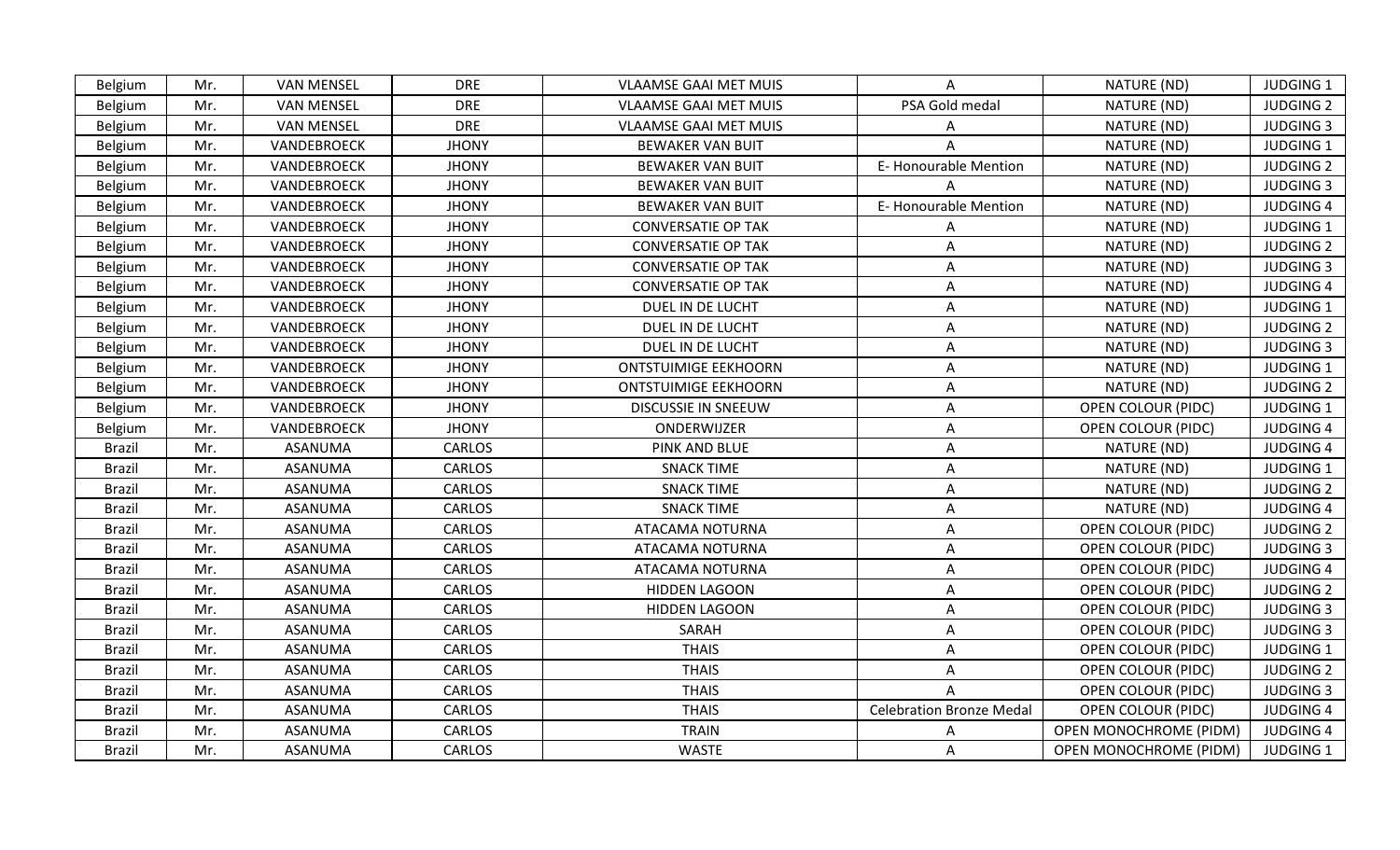| <b>Brazil</b> | Mr. | ASANUMA          | <b>CARLOS</b>   | LAGUNA                          | A                               | PHOTO TRAVEL (PTD)            | <b>JUDGING 1</b> |
|---------------|-----|------------------|-----------------|---------------------------------|---------------------------------|-------------------------------|------------------|
| <b>Brazil</b> | Mr. | <b>ASANUMA</b>   | <b>CARLOS</b>   | LAGUNA                          | A                               | PHOTO TRAVEL (PTD)            | <b>JUDGING 2</b> |
| <b>Brazil</b> | Mr. | ASANUMA          | CARLOS          | LAGUNA                          | A                               | PHOTO TRAVEL (PTD)            | <b>JUDGING 3</b> |
| <b>Brazil</b> | Ms. | <b>MARCHETTO</b> | <b>MARCIA</b>   | <b>LASCAR WAY</b>               | A                               | OPEN COLOUR (PIDC)            | <b>JUDGING 1</b> |
| <b>Brazil</b> | Ms. | <b>MARCHETTO</b> | <b>MARCIA</b>   | POETIC LICENSE                  | A                               | OPEN COLOUR (PIDC)            | <b>JUDGING 1</b> |
| <b>Brazil</b> | Ms. | <b>MARCHETTO</b> | <b>MARCIA</b>   | POETIC LICENSE                  | A                               | <b>OPEN COLOUR (PIDC)</b>     | <b>JUDGING 2</b> |
| <b>Brazil</b> | Ms. | <b>MARCHETTO</b> | <b>MARCIA</b>   | <b>WOMAN IN RED</b>             | A                               | <b>OPEN COLOUR (PIDC)</b>     | <b>JUDGING 4</b> |
| <b>Brazil</b> | Ms. | <b>MARCHETTO</b> | <b>MARCIA</b>   | IN THE DARK                     | <b>Celebration Bronze Medal</b> | OPEN MONOCHROME (PIDM)        | <b>JUDGING 1</b> |
| <b>Brazil</b> | Ms. | <b>MARCHETTO</b> | <b>MARCIA</b>   | IN THE DARK                     |                                 | <b>OPEN MONOCHROME (PIDM)</b> | <b>JUDGING 2</b> |
| <b>Brazil</b> | Ms. | <b>MARCHETTO</b> | <b>MARCIA</b>   | IN THE DARK                     | PSA Gold medal                  | OPEN MONOCHROME (PIDM)        | <b>JUDGING 3</b> |
| <b>Brazil</b> | Ms. | <b>MARCHETTO</b> | <b>MARCIA</b>   | IN THE DARK                     | A                               | <b>OPEN MONOCHROME (PIDM)</b> | <b>JUDGING 4</b> |
| <b>Brazil</b> | Ms. | <b>MARCHETTO</b> | <b>MARCIA</b>   | MORNING FOG                     | A                               | OPEN MONOCHROME (PIDM)        | <b>JUDGING 2</b> |
| <b>Brazil</b> | Ms. | <b>MARCHETTO</b> | <b>MARCIA</b>   | MORNING FOG                     | A                               | OPEN MONOCHROME (PIDM)        | <b>JUDGING 4</b> |
| <b>Brazil</b> | Ms. | <b>MARCHETTO</b> | <b>MARCIA</b>   | FOG IN MACHU PICCHU             | $\mathsf{A}$                    | PHOTO TRAVEL (PTD)            | <b>JUDGING 1</b> |
| <b>Brazil</b> | Ms. | <b>MARCHETTO</b> | <b>MARCIA</b>   | FOG IN MACHU PICCHU             | A                               | PHOTO TRAVEL (PTD)            | <b>JUDGING 4</b> |
| Canada        | Mr. | <b>CHAN</b>      | <b>TIN SANG</b> | FIERY BILLED ARACARI            | A                               | NATURE (ND)                   | <b>JUDGING 1</b> |
| Canada        | Mr. | <b>CHAN</b>      | <b>TIN SANG</b> | FIERY BILLED ARACARI            | A                               | NATURE (ND)                   | <b>JUDGING 2</b> |
| Canada        | Mr. | <b>CHAN</b>      | <b>TIN SANG</b> | FIERY BILLED ARACARI            | Α                               | NATURE (ND)                   | <b>JUDGING 3</b> |
| Canada        | Mr. | <b>CHAN</b>      | <b>TIN SANG</b> | FIERY BILLED ARACARI            | $\mathsf{A}$                    | NATURE (ND)                   | <b>JUDGING 4</b> |
| Canada        | Mr. | <b>CHAN</b>      | TIN SANG        | <b>GRAY AND RED SCREECH OWL</b> | E-Honourable Mention            | NATURE (ND)                   | <b>JUDGING 1</b> |
| Canada        | Mr. | <b>CHAN</b>      | <b>TIN SANG</b> | <b>GRAY AND RED SCREECH OWL</b> | A                               | NATURE (ND)                   | <b>JUDGING 3</b> |
| Canada        | Mr. | <b>CHAN</b>      | <b>TIN SANG</b> | <b>GRAY AND RED SCREECH OWL</b> | A                               | NATURE (ND)                   | <b>JUDGING 4</b> |
| Canada        | Mr. | <b>CHAN</b>      | <b>TIN SANG</b> | KIT AND RED FOX                 | A                               | NATURE (ND)                   | <b>JUDGING 1</b> |
| Canada        | Mr. | CHAN             | <b>TIN SANG</b> | KIT AND RED FOX                 | A                               | NATURE (ND)                   | <b>JUDGING 2</b> |
| Canada        | Mr. | <b>CHAN</b>      | <b>TIN SANG</b> | KIT AND RED FOX                 | Α                               | NATURE (ND)                   | <b>JUDGING 3</b> |
| Canada        | Mr. | <b>CHAN</b>      | <b>TIN SANG</b> | KIT AND RED FOX                 | A                               | NATURE (ND)                   | <b>JUDGING 4</b> |
| Canada        | Mr. | <b>CHAN</b>      | <b>TIN SANG</b> | RED FOX IN THE SNOW             | A                               | NATURE (ND)                   | <b>JUDGING 1</b> |
| Canada        | Mr. | <b>CHAN</b>      | <b>TIN SANG</b> | RED FOX IN THE SNOW             | A                               | NATURE (ND)                   | <b>JUDGING 2</b> |
| Canada        | Mr. | <b>CHAN</b>      | <b>TIN SANG</b> | RED FOX IN THE SNOW             | A                               | NATURE (ND)                   | <b>JUDGING 3</b> |
| Canada        | Mr. | <b>CHAN</b>      | <b>TIN SANG</b> | <b>COYOTE GREETING</b>          | A                               | OPEN COLOUR (PIDC)            | JUDGING 1        |
| Canada        | Mr. | CHAN             | <b>TIN SANG</b> | <b>COYOTE GREETING</b>          | A                               | <b>OPEN COLOUR (PIDC)</b>     | <b>JUDGING 3</b> |
| Canada        | Mr. | CHAN             | TIN SANG        | <b>COYOTE GREETING</b>          | A                               | OPEN COLOUR (PIDC)            | <b>JUDGING 4</b> |
| Canada        | Mr. | <b>CHAN</b>      | <b>TIN SANG</b> | FIRST PLACE BATTLE              | $\mathsf{A}$                    | OPEN COLOUR (PIDC)            | <b>JUDGING 1</b> |
| Canada        | Mr. | <b>CHAN</b>      | <b>TIN SANG</b> | <b>GREAT GRAY OWL</b>           | A                               | <b>OPEN COLOUR (PIDC)</b>     | <b>JUDGING 1</b> |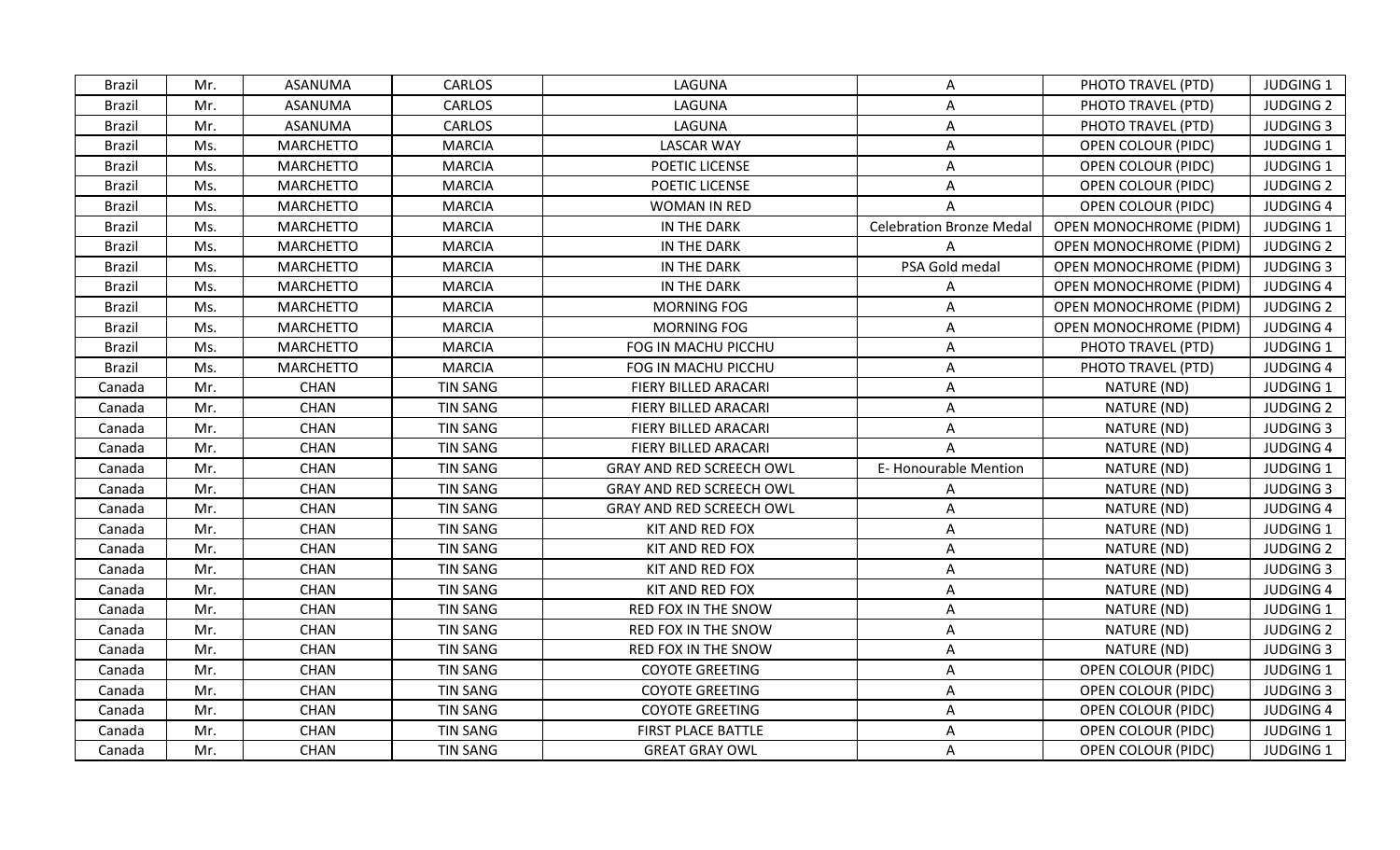| Canada | Mr. | <b>CHAN</b>   | <b>TIN SANG</b> | <b>GREAT GRAY OWL</b>               | A                               | <b>OPEN COLOUR (PIDC)</b> | <b>JUDGING 2</b> |
|--------|-----|---------------|-----------------|-------------------------------------|---------------------------------|---------------------------|------------------|
| Canada | Mr. | <b>CHAN</b>   | <b>TIN SANG</b> | <b>GREAT GRAY OWL</b>               | A                               | OPEN COLOUR (PIDC)        | <b>JUDGING 3</b> |
| Canada | Mr. | <b>CHAN</b>   | <b>TIN SANG</b> | <b>GREAT GRAY OWL</b>               | A                               | <b>OPEN COLOUR (PIDC)</b> | <b>JUDGING 4</b> |
| Canada | Mr. | <b>GESSER</b> | <b>RON</b>      | WILDEBEEST WITH NEWBORN CALF        | A                               | NATURE (ND)               | <b>JUDGING 1</b> |
| Canada | Mr. | <b>GESSER</b> | <b>RON</b>      | WILDEBEEST WITH NEWBORN CALF        | A                               | NATURE (ND)               | <b>JUDGING 2</b> |
| Canada | Mr. | <b>GESSER</b> | <b>RON</b>      | WILDEBEEST WITH NEWBORN CALF        | A                               | NATURE (ND)               | <b>JUDGING 3</b> |
| Canada | Mr. | <b>GESSER</b> | <b>RON</b>      | WILDEBEEST WITH NEWBORN CALF        | A                               | NATURE (ND)               | <b>JUDGING 4</b> |
| Canada | Mr. | <b>GESSER</b> | <b>RON</b>      | MOTHER DAUGHTER TIME                | Α                               | OPEN COLOUR (PIDC)        | <b>JUDGING 3</b> |
| Canada | Mr. | <b>GESSER</b> | <b>RON</b>      | MOTHER DAUGHTER TIME                | A                               | <b>OPEN COLOUR (PIDC)</b> | <b>JUDGING 4</b> |
| Canada | Mr. | <b>GESSER</b> | <b>RON</b>      | MUUN WOMAN SMOKING TRADITIONAL PIPE | A                               | OPEN COLOUR (PIDC)        | <b>JUDGING 1</b> |
| Canada | Mr. | <b>GESSER</b> | <b>RON</b>      | MUUN WOMAN SMOKING TRADITIONAL PIPE | A                               | OPEN COLOUR (PIDC)        | <b>JUDGING 4</b> |
| Canada | Mr. | <b>GESSER</b> | <b>RON</b>      | <b>CARING SURI SISTER</b>           | A                               | OPEN MONOCHROME (PIDM)    | <b>JUDGING 3</b> |
| Canada | Mr. | <b>GESSER</b> | <b>RON</b>      | <b>CARING SURI SISTER</b>           | A                               | OPEN MONOCHROME (PIDM)    | <b>JUDGING 4</b> |
| Canada | Mr. | <b>GESSER</b> | <b>RON</b>      | <b>GUJURATI PUBLIC TRANSPORT</b>    | A                               | PHOTO TRAVEL (PTD)        | <b>JUDGING 3</b> |
| Canada | Mr. | <b>GESSER</b> | <b>RON</b>      | <b>GUJURATI PUBLIC TRANSPORT</b>    | A                               | PHOTO TRAVEL (PTD)        | <b>JUDGING 4</b> |
| Canada | Mr. | <b>GESSER</b> | <b>RON</b>      | U BEIN BRIDGE                       |                                 | PHOTO TRAVEL (PTD)        | <b>JUDGING 2</b> |
| Canada | Mr. | <b>KWAN</b>   | PHILLIP         | <b>BEAR CHASING</b>                 | <b>E- Honourable Mention</b>    | NATURE (ND)               | <b>JUDGING 1</b> |
| Canada | Mr. | <b>KWAN</b>   | PHILLIP         | <b>BEAR CHASING</b>                 | <b>Celebration Silver Medal</b> | NATURE (ND)               | <b>JUDGING 2</b> |
| Canada | Mr. | <b>KWAN</b>   | PHILLIP         | <b>BEAR CHASING</b>                 |                                 | NATURE (ND)               | <b>JUDGING 3</b> |
| Canada | Mr. | <b>KWAN</b>   | PHILLIP         | <b>BEAR CHASING</b>                 | <b>Celebration Bronze Medal</b> | NATURE (ND)               | <b>JUDGING 4</b> |
| Canada | Mr. | <b>KWAN</b>   | PHILLIP         | <b>CATCH FISH AT BROOKS FALL</b>    | A                               | NATURE (ND)               | <b>JUDGING 1</b> |
| Canada | Mr. | <b>KWAN</b>   | PHILLIP         | <b>CATCH FISH AT BROOKS FALL</b>    | A                               | NATURE (ND)               | <b>JUDGING 2</b> |
| Canada | Mr. | <b>KWAN</b>   | PHILLIP         | <b>CATCH FISH AT BROOKS FALL</b>    | A                               | NATURE (ND)               | <b>JUDGING 3</b> |
| Canada | Mr. | <b>KWAN</b>   | PHILLIP         | CATCH FISH AT BROOKS FALL           | A                               | NATURE (ND)               | <b>JUDGING 4</b> |
| Canada | Mr. | <b>KWAN</b>   | PHILLIP         | <b>GREAT GRAY OWL 82</b>            | Α                               | NATURE (ND)               | <b>JUDGING 1</b> |
| Canada | Mr. | <b>KWAN</b>   | PHILLIP         | <b>GREAT GRAY OWL 82</b>            | A                               | NATURE (ND)               | <b>JUDGING 2</b> |
| Canada | Mr. | <b>KWAN</b>   | PHILLIP         | <b>GREAT GRAY OWL 82</b>            | A                               | NATURE (ND)               | <b>JUDGING 3</b> |
| Canada | Mr. | <b>KWAN</b>   | PHILLIP         | <b>GREAT GRAY OWL 82</b>            | A                               | NATURE (ND)               | <b>JUDGING 4</b> |
| Canada | Mr. | <b>KWAN</b>   | PHILLIP         | POLAR BEAR PLAYING                  | A                               | NATURE (ND)               | <b>JUDGING 1</b> |
| Canada | Mr. | <b>KWAN</b>   | PHILLIP         | POLAR BEAR PLAYING                  | $\mathsf{A}$                    | NATURE (ND)               | <b>JUDGING 2</b> |
| Canada | Mr. | <b>KWAN</b>   | PHILLIP         | POLAR BEAR PLAYING                  | <b>Celebration Silver Medal</b> | NATURE (ND)               | <b>JUDGING 3</b> |
| Canada | Mr. | <b>KWAN</b>   | PHILLIP         | POLAR BEAR PLAYING                  | A                               | NATURE (ND)               | <b>JUDGING 4</b> |
| Canada | Mr. | <b>KWAN</b>   | PHILLIP         | <b>AURORA OVER MOUNTAIN 90</b>      | A                               | <b>OPEN COLOUR (PIDC)</b> | <b>JUDGING 1</b> |
| Canada | Mr. | <b>KWAN</b>   | <b>PHILLIP</b>  | <b>AURORA OVER MOUNTAIN 90</b>      | A                               | OPEN COLOUR (PIDC)        | <b>JUDGING 2</b> |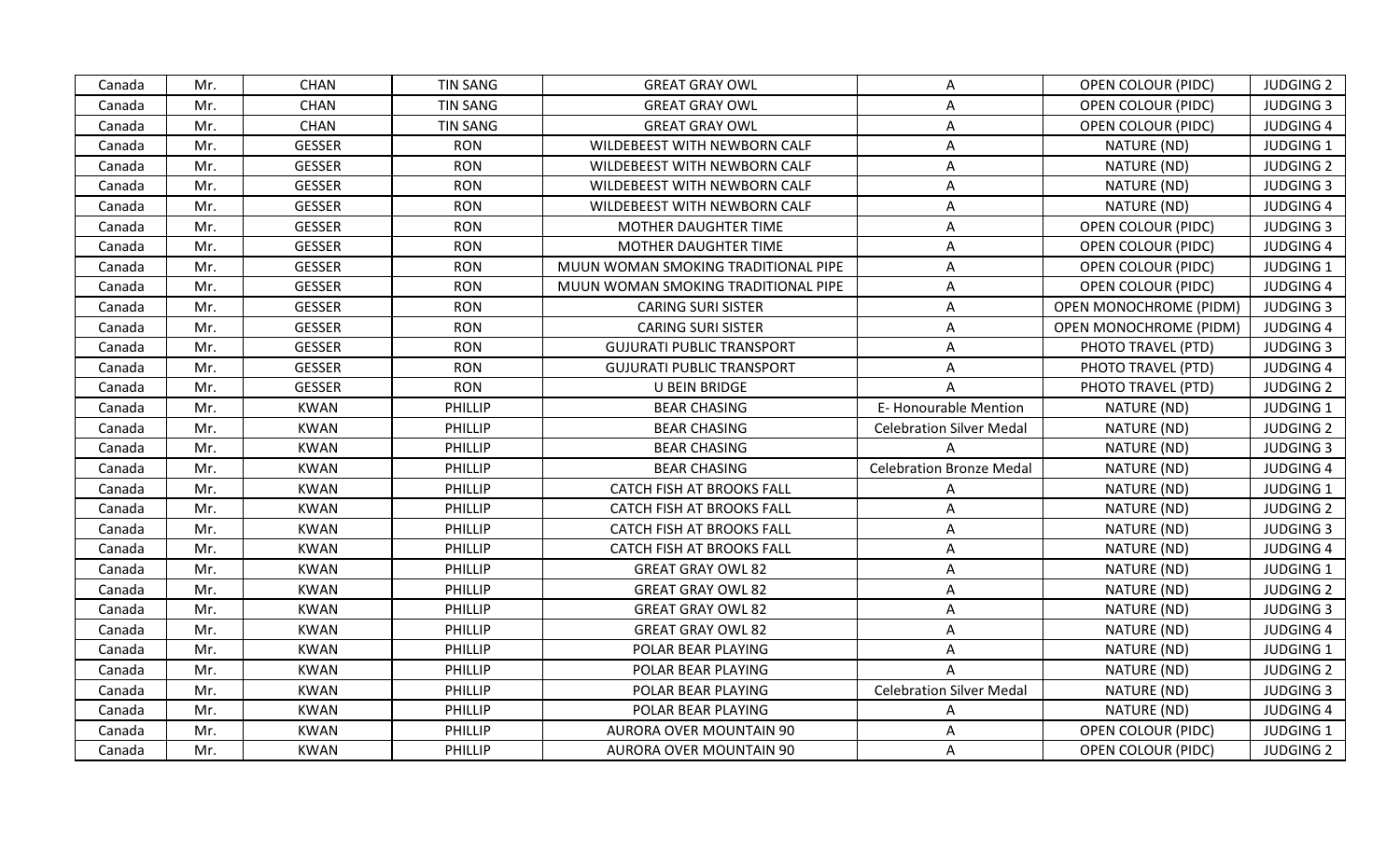| <b>KWAN</b><br><b>PHILLIP</b><br><b>JUDGING 3</b><br>Mr.<br><b>AURORA OVER MOUNTAIN 90</b><br>OPEN COLOUR (PIDC)<br>Canada<br>A<br>Mr.<br><b>KWAN</b><br><b>PHILLIP</b><br><b>AURORA OVER MOUNTAIN 90</b><br>A<br>OPEN COLOUR (PIDC)<br><b>JUDGING 4</b><br>Canada<br><b>PHILLIP</b><br><b>BARE BACK 90</b><br>Mr.<br><b>KWAN</b><br>OPEN COLOUR (PIDC)<br><b>JUDGING 1</b><br>Canada<br>A<br><b>KWAN</b><br>PHILLIP<br><b>BARE BACK 90</b><br><b>JUDGING 3</b><br>Mr.<br>A<br>OPEN COLOUR (PIDC)<br>Canada<br>Mr.<br><b>KWAN</b><br><b>BARE BACK 90</b><br><b>JUDGING 4</b><br>PHILLIP<br>A<br>OPEN COLOUR (PIDC)<br>Canada<br>Mr.<br><b>KWAN</b><br><b>PHILLIP</b><br><b>INVICTUS RACE 31</b><br>OPEN COLOUR (PIDC)<br><b>JUDGING 1</b><br>Canada<br>A<br><b>Celebration Silver Medal</b><br>Mr.<br><b>KWAN</b><br><b>PHILLIP</b><br><b>INVICTUS RACE 31</b><br><b>JUDGING 3</b><br>Canada<br>OPEN COLOUR (PIDC)<br><b>KWAN</b><br><b>PHILLIP</b><br>Mr.<br><b>INVICTUS RACE 31</b><br><b>JUDGING 4</b><br><b>OPEN COLOUR (PIDC)</b><br>Canada<br>Α<br>Mr.<br><b>KWAN</b><br>PHILLIP<br><b>NONNIE 23</b><br><b>JUDGING 1</b><br>A<br>OPEN COLOUR (PIDC)<br>Canada<br>Mr.<br><b>KWAN</b><br>PHILLIP<br><b>NONNIE 23</b><br><b>JUDGING 2</b><br>A<br>OPEN COLOUR (PIDC)<br>Canada<br>Mr.<br><b>KWAN</b><br>PHILLIP<br><b>NONNIE 23</b><br>Canada<br>OPEN COLOUR (PIDC)<br><b>JUDGING 3</b><br>A<br><b>KWAN</b><br><b>PHILLIP</b><br><b>NONNIE 23</b><br><b>JUDGING 4</b><br>Mr.<br>A<br><b>OPEN COLOUR (PIDC)</b><br>Canada<br><b>KWAN</b><br>PHILLIP<br><b>HORSE ROUND UP 32</b><br><b>JUDGING 1</b><br>Mr.<br>A<br>OPEN MONOCHROME (PIDM)<br>Canada<br><b>KWAN</b><br>PHILLIP<br><b>HORSE ROUND UP 32</b><br>OPEN MONOCHROME (PIDM)<br><b>JUDGING 2</b><br>Mr.<br>A<br>Canada<br>E-Honourable Mention<br>Mr.<br><b>KWAN</b><br><b>JUDGING 3</b><br>PHILLIP<br><b>HORSE ROUND UP 32</b><br><b>OPEN MONOCHROME (PIDM)</b><br>Canada<br>Mr.<br><b>KWAN</b><br>PHILLIP<br><b>HORSE ROUND UP 32</b><br><b>OPEN MONOCHROME (PIDM)</b><br><b>JUDGING 4</b><br>Canada<br>A<br><b>KWAN</b><br><b>PHILLIP</b><br>OPEN MONOCHROME (PIDM)<br>JUDGING 1<br>Mr.<br><b>LIGHT AND SHADOW 12</b><br>Canada<br>Mr.<br><b>KWAN</b><br><b>PHILLIP</b><br><b>Celebration Bronze Medal</b><br><b>OPEN MONOCHROME (PIDM)</b><br><b>LIGHT AND SHADOW 12</b><br><b>JUDGING 2</b><br>Canada<br><b>KWAN</b><br>PHILLIP<br><b>JUDGING 3</b><br>Mr.<br>LIGHT AND SHADOW 12<br><b>OPEN MONOCHROME (PIDM)</b><br>Canada<br>A<br>Mr.<br><b>KWAN</b><br><b>JUDGING 4</b><br><b>PHILLIP</b><br><b>LIGHT AND SHADOW 12</b><br>A<br><b>OPEN MONOCHROME (PIDM)</b><br>Canada<br>Mr.<br><b>KWAN</b><br>PHILLIP<br><b>OUT FROM CANYON</b><br><b>JUDGING 2</b><br>Canada<br><b>OPEN MONOCHROME (PIDM)</b><br>A<br><b>KWAN</b><br><b>PHILLIP</b><br>OPEN MONOCHROME (PIDM)<br><b>JUDGING 3</b><br>Mr.<br><b>OUT FROM CANYON</b><br>A<br>Canada<br><b>KWAN</b><br><b>OUT FROM CANYON</b><br><b>OPEN MONOCHROME (PIDM)</b><br>Mr.<br><b>PHILLIP</b><br>$\mathsf{A}$<br><b>JUDGING 4</b><br>Canada<br>PHILLIP<br>Mr.<br><b>KWAN</b><br><b>AURORA 45</b><br>A<br>PHOTO TRAVEL (PTD)<br><b>JUDGING 1</b><br>Canada<br><b>KWAN</b><br><b>AURORA 45</b><br>A<br>Mr.<br>PHILLIP<br>PHOTO TRAVEL (PTD)<br><b>JUDGING 2</b><br>Canada<br>Mr.<br><b>KWAN</b><br>PHILLIP<br><b>AURORA 45</b><br>PHOTO TRAVEL (PTD)<br><b>JUDGING 3</b><br>Canada<br>A<br><b>AURORA 45</b><br>Mr.<br><b>KWAN</b><br>PHILLIP<br>PHOTO TRAVEL (PTD)<br><b>JUDGING 4</b><br>Canada<br>A<br>Mr.<br><b>KWAN</b><br>PHILLIP<br><b>BAGAN TEMPLE</b><br>PHOTO TRAVEL (PTD)<br>A<br><b>JUDGING 1</b><br>Canada<br><b>KWAN</b><br>PHILLIP<br>Mr.<br><b>BAGAN TEMPLE</b><br>A<br>PHOTO TRAVEL (PTD)<br><b>JUDGING 2</b><br>Canada<br><b>KWAN</b><br><b>PHILLIP</b><br>A<br><b>JUDGING 3</b><br>Mr.<br><b>BAGAN TEMPLE</b><br>PHOTO TRAVEL (PTD)<br>Canada<br>Mr.<br><b>KWAN</b><br>PHILLIP<br><b>BAGAN TEMPLE</b><br>PHOTO TRAVEL (PTD)<br><b>JUDGING 4</b><br>Canada<br>A<br><b>PHILLIP</b><br>PHOTO TRAVEL (PTD)<br>JUDGING 1<br>Mr.<br><b>KWAN</b><br><b>CATTLE HOME BOUND</b><br>A<br>Canada<br><b>KWAN</b><br><b>CATTLE HOME BOUND</b><br>PHOTO TRAVEL (PTD)<br><b>JUDGING 2</b><br>Canada<br>Mr.<br>PHILLIP<br>A<br>PHOTO TRAVEL (PTD)<br><b>JUDGING 3</b><br>Mr.<br><b>KWAN</b><br><b>PHILLIP</b><br><b>CATTLE HOME BOUND</b><br>A<br>Canada |  |  |  |  |  |
|----------------------------------------------------------------------------------------------------------------------------------------------------------------------------------------------------------------------------------------------------------------------------------------------------------------------------------------------------------------------------------------------------------------------------------------------------------------------------------------------------------------------------------------------------------------------------------------------------------------------------------------------------------------------------------------------------------------------------------------------------------------------------------------------------------------------------------------------------------------------------------------------------------------------------------------------------------------------------------------------------------------------------------------------------------------------------------------------------------------------------------------------------------------------------------------------------------------------------------------------------------------------------------------------------------------------------------------------------------------------------------------------------------------------------------------------------------------------------------------------------------------------------------------------------------------------------------------------------------------------------------------------------------------------------------------------------------------------------------------------------------------------------------------------------------------------------------------------------------------------------------------------------------------------------------------------------------------------------------------------------------------------------------------------------------------------------------------------------------------------------------------------------------------------------------------------------------------------------------------------------------------------------------------------------------------------------------------------------------------------------------------------------------------------------------------------------------------------------------------------------------------------------------------------------------------------------------------------------------------------------------------------------------------------------------------------------------------------------------------------------------------------------------------------------------------------------------------------------------------------------------------------------------------------------------------------------------------------------------------------------------------------------------------------------------------------------------------------------------------------------------------------------------------------------------------------------------------------------------------------------------------------------------------------------------------------------------------------------------------------------------------------------------------------------------------------------------------------------------------------------------------------------------------------------------------------------------------------------------------------------------------------------------------------------------------------------------------------------------------------------------------------------------------------------------------------------------------------------------------------------------------------------------------------------------------------------------------------------------------------------------------------------------------------------------------------------------------------------------------------------------------------------------------------------------------------------------------------------------------------------------------------------------------------------------------------------------------------------------------------|--|--|--|--|--|
|                                                                                                                                                                                                                                                                                                                                                                                                                                                                                                                                                                                                                                                                                                                                                                                                                                                                                                                                                                                                                                                                                                                                                                                                                                                                                                                                                                                                                                                                                                                                                                                                                                                                                                                                                                                                                                                                                                                                                                                                                                                                                                                                                                                                                                                                                                                                                                                                                                                                                                                                                                                                                                                                                                                                                                                                                                                                                                                                                                                                                                                                                                                                                                                                                                                                                                                                                                                                                                                                                                                                                                                                                                                                                                                                                                                                                                                                                                                                                                                                                                                                                                                                                                                                                                                                                                                                                                      |  |  |  |  |  |
|                                                                                                                                                                                                                                                                                                                                                                                                                                                                                                                                                                                                                                                                                                                                                                                                                                                                                                                                                                                                                                                                                                                                                                                                                                                                                                                                                                                                                                                                                                                                                                                                                                                                                                                                                                                                                                                                                                                                                                                                                                                                                                                                                                                                                                                                                                                                                                                                                                                                                                                                                                                                                                                                                                                                                                                                                                                                                                                                                                                                                                                                                                                                                                                                                                                                                                                                                                                                                                                                                                                                                                                                                                                                                                                                                                                                                                                                                                                                                                                                                                                                                                                                                                                                                                                                                                                                                                      |  |  |  |  |  |
|                                                                                                                                                                                                                                                                                                                                                                                                                                                                                                                                                                                                                                                                                                                                                                                                                                                                                                                                                                                                                                                                                                                                                                                                                                                                                                                                                                                                                                                                                                                                                                                                                                                                                                                                                                                                                                                                                                                                                                                                                                                                                                                                                                                                                                                                                                                                                                                                                                                                                                                                                                                                                                                                                                                                                                                                                                                                                                                                                                                                                                                                                                                                                                                                                                                                                                                                                                                                                                                                                                                                                                                                                                                                                                                                                                                                                                                                                                                                                                                                                                                                                                                                                                                                                                                                                                                                                                      |  |  |  |  |  |
|                                                                                                                                                                                                                                                                                                                                                                                                                                                                                                                                                                                                                                                                                                                                                                                                                                                                                                                                                                                                                                                                                                                                                                                                                                                                                                                                                                                                                                                                                                                                                                                                                                                                                                                                                                                                                                                                                                                                                                                                                                                                                                                                                                                                                                                                                                                                                                                                                                                                                                                                                                                                                                                                                                                                                                                                                                                                                                                                                                                                                                                                                                                                                                                                                                                                                                                                                                                                                                                                                                                                                                                                                                                                                                                                                                                                                                                                                                                                                                                                                                                                                                                                                                                                                                                                                                                                                                      |  |  |  |  |  |
|                                                                                                                                                                                                                                                                                                                                                                                                                                                                                                                                                                                                                                                                                                                                                                                                                                                                                                                                                                                                                                                                                                                                                                                                                                                                                                                                                                                                                                                                                                                                                                                                                                                                                                                                                                                                                                                                                                                                                                                                                                                                                                                                                                                                                                                                                                                                                                                                                                                                                                                                                                                                                                                                                                                                                                                                                                                                                                                                                                                                                                                                                                                                                                                                                                                                                                                                                                                                                                                                                                                                                                                                                                                                                                                                                                                                                                                                                                                                                                                                                                                                                                                                                                                                                                                                                                                                                                      |  |  |  |  |  |
|                                                                                                                                                                                                                                                                                                                                                                                                                                                                                                                                                                                                                                                                                                                                                                                                                                                                                                                                                                                                                                                                                                                                                                                                                                                                                                                                                                                                                                                                                                                                                                                                                                                                                                                                                                                                                                                                                                                                                                                                                                                                                                                                                                                                                                                                                                                                                                                                                                                                                                                                                                                                                                                                                                                                                                                                                                                                                                                                                                                                                                                                                                                                                                                                                                                                                                                                                                                                                                                                                                                                                                                                                                                                                                                                                                                                                                                                                                                                                                                                                                                                                                                                                                                                                                                                                                                                                                      |  |  |  |  |  |
|                                                                                                                                                                                                                                                                                                                                                                                                                                                                                                                                                                                                                                                                                                                                                                                                                                                                                                                                                                                                                                                                                                                                                                                                                                                                                                                                                                                                                                                                                                                                                                                                                                                                                                                                                                                                                                                                                                                                                                                                                                                                                                                                                                                                                                                                                                                                                                                                                                                                                                                                                                                                                                                                                                                                                                                                                                                                                                                                                                                                                                                                                                                                                                                                                                                                                                                                                                                                                                                                                                                                                                                                                                                                                                                                                                                                                                                                                                                                                                                                                                                                                                                                                                                                                                                                                                                                                                      |  |  |  |  |  |
|                                                                                                                                                                                                                                                                                                                                                                                                                                                                                                                                                                                                                                                                                                                                                                                                                                                                                                                                                                                                                                                                                                                                                                                                                                                                                                                                                                                                                                                                                                                                                                                                                                                                                                                                                                                                                                                                                                                                                                                                                                                                                                                                                                                                                                                                                                                                                                                                                                                                                                                                                                                                                                                                                                                                                                                                                                                                                                                                                                                                                                                                                                                                                                                                                                                                                                                                                                                                                                                                                                                                                                                                                                                                                                                                                                                                                                                                                                                                                                                                                                                                                                                                                                                                                                                                                                                                                                      |  |  |  |  |  |
|                                                                                                                                                                                                                                                                                                                                                                                                                                                                                                                                                                                                                                                                                                                                                                                                                                                                                                                                                                                                                                                                                                                                                                                                                                                                                                                                                                                                                                                                                                                                                                                                                                                                                                                                                                                                                                                                                                                                                                                                                                                                                                                                                                                                                                                                                                                                                                                                                                                                                                                                                                                                                                                                                                                                                                                                                                                                                                                                                                                                                                                                                                                                                                                                                                                                                                                                                                                                                                                                                                                                                                                                                                                                                                                                                                                                                                                                                                                                                                                                                                                                                                                                                                                                                                                                                                                                                                      |  |  |  |  |  |
|                                                                                                                                                                                                                                                                                                                                                                                                                                                                                                                                                                                                                                                                                                                                                                                                                                                                                                                                                                                                                                                                                                                                                                                                                                                                                                                                                                                                                                                                                                                                                                                                                                                                                                                                                                                                                                                                                                                                                                                                                                                                                                                                                                                                                                                                                                                                                                                                                                                                                                                                                                                                                                                                                                                                                                                                                                                                                                                                                                                                                                                                                                                                                                                                                                                                                                                                                                                                                                                                                                                                                                                                                                                                                                                                                                                                                                                                                                                                                                                                                                                                                                                                                                                                                                                                                                                                                                      |  |  |  |  |  |
|                                                                                                                                                                                                                                                                                                                                                                                                                                                                                                                                                                                                                                                                                                                                                                                                                                                                                                                                                                                                                                                                                                                                                                                                                                                                                                                                                                                                                                                                                                                                                                                                                                                                                                                                                                                                                                                                                                                                                                                                                                                                                                                                                                                                                                                                                                                                                                                                                                                                                                                                                                                                                                                                                                                                                                                                                                                                                                                                                                                                                                                                                                                                                                                                                                                                                                                                                                                                                                                                                                                                                                                                                                                                                                                                                                                                                                                                                                                                                                                                                                                                                                                                                                                                                                                                                                                                                                      |  |  |  |  |  |
|                                                                                                                                                                                                                                                                                                                                                                                                                                                                                                                                                                                                                                                                                                                                                                                                                                                                                                                                                                                                                                                                                                                                                                                                                                                                                                                                                                                                                                                                                                                                                                                                                                                                                                                                                                                                                                                                                                                                                                                                                                                                                                                                                                                                                                                                                                                                                                                                                                                                                                                                                                                                                                                                                                                                                                                                                                                                                                                                                                                                                                                                                                                                                                                                                                                                                                                                                                                                                                                                                                                                                                                                                                                                                                                                                                                                                                                                                                                                                                                                                                                                                                                                                                                                                                                                                                                                                                      |  |  |  |  |  |
|                                                                                                                                                                                                                                                                                                                                                                                                                                                                                                                                                                                                                                                                                                                                                                                                                                                                                                                                                                                                                                                                                                                                                                                                                                                                                                                                                                                                                                                                                                                                                                                                                                                                                                                                                                                                                                                                                                                                                                                                                                                                                                                                                                                                                                                                                                                                                                                                                                                                                                                                                                                                                                                                                                                                                                                                                                                                                                                                                                                                                                                                                                                                                                                                                                                                                                                                                                                                                                                                                                                                                                                                                                                                                                                                                                                                                                                                                                                                                                                                                                                                                                                                                                                                                                                                                                                                                                      |  |  |  |  |  |
|                                                                                                                                                                                                                                                                                                                                                                                                                                                                                                                                                                                                                                                                                                                                                                                                                                                                                                                                                                                                                                                                                                                                                                                                                                                                                                                                                                                                                                                                                                                                                                                                                                                                                                                                                                                                                                                                                                                                                                                                                                                                                                                                                                                                                                                                                                                                                                                                                                                                                                                                                                                                                                                                                                                                                                                                                                                                                                                                                                                                                                                                                                                                                                                                                                                                                                                                                                                                                                                                                                                                                                                                                                                                                                                                                                                                                                                                                                                                                                                                                                                                                                                                                                                                                                                                                                                                                                      |  |  |  |  |  |
|                                                                                                                                                                                                                                                                                                                                                                                                                                                                                                                                                                                                                                                                                                                                                                                                                                                                                                                                                                                                                                                                                                                                                                                                                                                                                                                                                                                                                                                                                                                                                                                                                                                                                                                                                                                                                                                                                                                                                                                                                                                                                                                                                                                                                                                                                                                                                                                                                                                                                                                                                                                                                                                                                                                                                                                                                                                                                                                                                                                                                                                                                                                                                                                                                                                                                                                                                                                                                                                                                                                                                                                                                                                                                                                                                                                                                                                                                                                                                                                                                                                                                                                                                                                                                                                                                                                                                                      |  |  |  |  |  |
|                                                                                                                                                                                                                                                                                                                                                                                                                                                                                                                                                                                                                                                                                                                                                                                                                                                                                                                                                                                                                                                                                                                                                                                                                                                                                                                                                                                                                                                                                                                                                                                                                                                                                                                                                                                                                                                                                                                                                                                                                                                                                                                                                                                                                                                                                                                                                                                                                                                                                                                                                                                                                                                                                                                                                                                                                                                                                                                                                                                                                                                                                                                                                                                                                                                                                                                                                                                                                                                                                                                                                                                                                                                                                                                                                                                                                                                                                                                                                                                                                                                                                                                                                                                                                                                                                                                                                                      |  |  |  |  |  |
|                                                                                                                                                                                                                                                                                                                                                                                                                                                                                                                                                                                                                                                                                                                                                                                                                                                                                                                                                                                                                                                                                                                                                                                                                                                                                                                                                                                                                                                                                                                                                                                                                                                                                                                                                                                                                                                                                                                                                                                                                                                                                                                                                                                                                                                                                                                                                                                                                                                                                                                                                                                                                                                                                                                                                                                                                                                                                                                                                                                                                                                                                                                                                                                                                                                                                                                                                                                                                                                                                                                                                                                                                                                                                                                                                                                                                                                                                                                                                                                                                                                                                                                                                                                                                                                                                                                                                                      |  |  |  |  |  |
|                                                                                                                                                                                                                                                                                                                                                                                                                                                                                                                                                                                                                                                                                                                                                                                                                                                                                                                                                                                                                                                                                                                                                                                                                                                                                                                                                                                                                                                                                                                                                                                                                                                                                                                                                                                                                                                                                                                                                                                                                                                                                                                                                                                                                                                                                                                                                                                                                                                                                                                                                                                                                                                                                                                                                                                                                                                                                                                                                                                                                                                                                                                                                                                                                                                                                                                                                                                                                                                                                                                                                                                                                                                                                                                                                                                                                                                                                                                                                                                                                                                                                                                                                                                                                                                                                                                                                                      |  |  |  |  |  |
|                                                                                                                                                                                                                                                                                                                                                                                                                                                                                                                                                                                                                                                                                                                                                                                                                                                                                                                                                                                                                                                                                                                                                                                                                                                                                                                                                                                                                                                                                                                                                                                                                                                                                                                                                                                                                                                                                                                                                                                                                                                                                                                                                                                                                                                                                                                                                                                                                                                                                                                                                                                                                                                                                                                                                                                                                                                                                                                                                                                                                                                                                                                                                                                                                                                                                                                                                                                                                                                                                                                                                                                                                                                                                                                                                                                                                                                                                                                                                                                                                                                                                                                                                                                                                                                                                                                                                                      |  |  |  |  |  |
|                                                                                                                                                                                                                                                                                                                                                                                                                                                                                                                                                                                                                                                                                                                                                                                                                                                                                                                                                                                                                                                                                                                                                                                                                                                                                                                                                                                                                                                                                                                                                                                                                                                                                                                                                                                                                                                                                                                                                                                                                                                                                                                                                                                                                                                                                                                                                                                                                                                                                                                                                                                                                                                                                                                                                                                                                                                                                                                                                                                                                                                                                                                                                                                                                                                                                                                                                                                                                                                                                                                                                                                                                                                                                                                                                                                                                                                                                                                                                                                                                                                                                                                                                                                                                                                                                                                                                                      |  |  |  |  |  |
|                                                                                                                                                                                                                                                                                                                                                                                                                                                                                                                                                                                                                                                                                                                                                                                                                                                                                                                                                                                                                                                                                                                                                                                                                                                                                                                                                                                                                                                                                                                                                                                                                                                                                                                                                                                                                                                                                                                                                                                                                                                                                                                                                                                                                                                                                                                                                                                                                                                                                                                                                                                                                                                                                                                                                                                                                                                                                                                                                                                                                                                                                                                                                                                                                                                                                                                                                                                                                                                                                                                                                                                                                                                                                                                                                                                                                                                                                                                                                                                                                                                                                                                                                                                                                                                                                                                                                                      |  |  |  |  |  |
|                                                                                                                                                                                                                                                                                                                                                                                                                                                                                                                                                                                                                                                                                                                                                                                                                                                                                                                                                                                                                                                                                                                                                                                                                                                                                                                                                                                                                                                                                                                                                                                                                                                                                                                                                                                                                                                                                                                                                                                                                                                                                                                                                                                                                                                                                                                                                                                                                                                                                                                                                                                                                                                                                                                                                                                                                                                                                                                                                                                                                                                                                                                                                                                                                                                                                                                                                                                                                                                                                                                                                                                                                                                                                                                                                                                                                                                                                                                                                                                                                                                                                                                                                                                                                                                                                                                                                                      |  |  |  |  |  |
|                                                                                                                                                                                                                                                                                                                                                                                                                                                                                                                                                                                                                                                                                                                                                                                                                                                                                                                                                                                                                                                                                                                                                                                                                                                                                                                                                                                                                                                                                                                                                                                                                                                                                                                                                                                                                                                                                                                                                                                                                                                                                                                                                                                                                                                                                                                                                                                                                                                                                                                                                                                                                                                                                                                                                                                                                                                                                                                                                                                                                                                                                                                                                                                                                                                                                                                                                                                                                                                                                                                                                                                                                                                                                                                                                                                                                                                                                                                                                                                                                                                                                                                                                                                                                                                                                                                                                                      |  |  |  |  |  |
|                                                                                                                                                                                                                                                                                                                                                                                                                                                                                                                                                                                                                                                                                                                                                                                                                                                                                                                                                                                                                                                                                                                                                                                                                                                                                                                                                                                                                                                                                                                                                                                                                                                                                                                                                                                                                                                                                                                                                                                                                                                                                                                                                                                                                                                                                                                                                                                                                                                                                                                                                                                                                                                                                                                                                                                                                                                                                                                                                                                                                                                                                                                                                                                                                                                                                                                                                                                                                                                                                                                                                                                                                                                                                                                                                                                                                                                                                                                                                                                                                                                                                                                                                                                                                                                                                                                                                                      |  |  |  |  |  |
|                                                                                                                                                                                                                                                                                                                                                                                                                                                                                                                                                                                                                                                                                                                                                                                                                                                                                                                                                                                                                                                                                                                                                                                                                                                                                                                                                                                                                                                                                                                                                                                                                                                                                                                                                                                                                                                                                                                                                                                                                                                                                                                                                                                                                                                                                                                                                                                                                                                                                                                                                                                                                                                                                                                                                                                                                                                                                                                                                                                                                                                                                                                                                                                                                                                                                                                                                                                                                                                                                                                                                                                                                                                                                                                                                                                                                                                                                                                                                                                                                                                                                                                                                                                                                                                                                                                                                                      |  |  |  |  |  |
|                                                                                                                                                                                                                                                                                                                                                                                                                                                                                                                                                                                                                                                                                                                                                                                                                                                                                                                                                                                                                                                                                                                                                                                                                                                                                                                                                                                                                                                                                                                                                                                                                                                                                                                                                                                                                                                                                                                                                                                                                                                                                                                                                                                                                                                                                                                                                                                                                                                                                                                                                                                                                                                                                                                                                                                                                                                                                                                                                                                                                                                                                                                                                                                                                                                                                                                                                                                                                                                                                                                                                                                                                                                                                                                                                                                                                                                                                                                                                                                                                                                                                                                                                                                                                                                                                                                                                                      |  |  |  |  |  |
|                                                                                                                                                                                                                                                                                                                                                                                                                                                                                                                                                                                                                                                                                                                                                                                                                                                                                                                                                                                                                                                                                                                                                                                                                                                                                                                                                                                                                                                                                                                                                                                                                                                                                                                                                                                                                                                                                                                                                                                                                                                                                                                                                                                                                                                                                                                                                                                                                                                                                                                                                                                                                                                                                                                                                                                                                                                                                                                                                                                                                                                                                                                                                                                                                                                                                                                                                                                                                                                                                                                                                                                                                                                                                                                                                                                                                                                                                                                                                                                                                                                                                                                                                                                                                                                                                                                                                                      |  |  |  |  |  |
|                                                                                                                                                                                                                                                                                                                                                                                                                                                                                                                                                                                                                                                                                                                                                                                                                                                                                                                                                                                                                                                                                                                                                                                                                                                                                                                                                                                                                                                                                                                                                                                                                                                                                                                                                                                                                                                                                                                                                                                                                                                                                                                                                                                                                                                                                                                                                                                                                                                                                                                                                                                                                                                                                                                                                                                                                                                                                                                                                                                                                                                                                                                                                                                                                                                                                                                                                                                                                                                                                                                                                                                                                                                                                                                                                                                                                                                                                                                                                                                                                                                                                                                                                                                                                                                                                                                                                                      |  |  |  |  |  |
|                                                                                                                                                                                                                                                                                                                                                                                                                                                                                                                                                                                                                                                                                                                                                                                                                                                                                                                                                                                                                                                                                                                                                                                                                                                                                                                                                                                                                                                                                                                                                                                                                                                                                                                                                                                                                                                                                                                                                                                                                                                                                                                                                                                                                                                                                                                                                                                                                                                                                                                                                                                                                                                                                                                                                                                                                                                                                                                                                                                                                                                                                                                                                                                                                                                                                                                                                                                                                                                                                                                                                                                                                                                                                                                                                                                                                                                                                                                                                                                                                                                                                                                                                                                                                                                                                                                                                                      |  |  |  |  |  |
|                                                                                                                                                                                                                                                                                                                                                                                                                                                                                                                                                                                                                                                                                                                                                                                                                                                                                                                                                                                                                                                                                                                                                                                                                                                                                                                                                                                                                                                                                                                                                                                                                                                                                                                                                                                                                                                                                                                                                                                                                                                                                                                                                                                                                                                                                                                                                                                                                                                                                                                                                                                                                                                                                                                                                                                                                                                                                                                                                                                                                                                                                                                                                                                                                                                                                                                                                                                                                                                                                                                                                                                                                                                                                                                                                                                                                                                                                                                                                                                                                                                                                                                                                                                                                                                                                                                                                                      |  |  |  |  |  |
|                                                                                                                                                                                                                                                                                                                                                                                                                                                                                                                                                                                                                                                                                                                                                                                                                                                                                                                                                                                                                                                                                                                                                                                                                                                                                                                                                                                                                                                                                                                                                                                                                                                                                                                                                                                                                                                                                                                                                                                                                                                                                                                                                                                                                                                                                                                                                                                                                                                                                                                                                                                                                                                                                                                                                                                                                                                                                                                                                                                                                                                                                                                                                                                                                                                                                                                                                                                                                                                                                                                                                                                                                                                                                                                                                                                                                                                                                                                                                                                                                                                                                                                                                                                                                                                                                                                                                                      |  |  |  |  |  |
|                                                                                                                                                                                                                                                                                                                                                                                                                                                                                                                                                                                                                                                                                                                                                                                                                                                                                                                                                                                                                                                                                                                                                                                                                                                                                                                                                                                                                                                                                                                                                                                                                                                                                                                                                                                                                                                                                                                                                                                                                                                                                                                                                                                                                                                                                                                                                                                                                                                                                                                                                                                                                                                                                                                                                                                                                                                                                                                                                                                                                                                                                                                                                                                                                                                                                                                                                                                                                                                                                                                                                                                                                                                                                                                                                                                                                                                                                                                                                                                                                                                                                                                                                                                                                                                                                                                                                                      |  |  |  |  |  |
|                                                                                                                                                                                                                                                                                                                                                                                                                                                                                                                                                                                                                                                                                                                                                                                                                                                                                                                                                                                                                                                                                                                                                                                                                                                                                                                                                                                                                                                                                                                                                                                                                                                                                                                                                                                                                                                                                                                                                                                                                                                                                                                                                                                                                                                                                                                                                                                                                                                                                                                                                                                                                                                                                                                                                                                                                                                                                                                                                                                                                                                                                                                                                                                                                                                                                                                                                                                                                                                                                                                                                                                                                                                                                                                                                                                                                                                                                                                                                                                                                                                                                                                                                                                                                                                                                                                                                                      |  |  |  |  |  |
|                                                                                                                                                                                                                                                                                                                                                                                                                                                                                                                                                                                                                                                                                                                                                                                                                                                                                                                                                                                                                                                                                                                                                                                                                                                                                                                                                                                                                                                                                                                                                                                                                                                                                                                                                                                                                                                                                                                                                                                                                                                                                                                                                                                                                                                                                                                                                                                                                                                                                                                                                                                                                                                                                                                                                                                                                                                                                                                                                                                                                                                                                                                                                                                                                                                                                                                                                                                                                                                                                                                                                                                                                                                                                                                                                                                                                                                                                                                                                                                                                                                                                                                                                                                                                                                                                                                                                                      |  |  |  |  |  |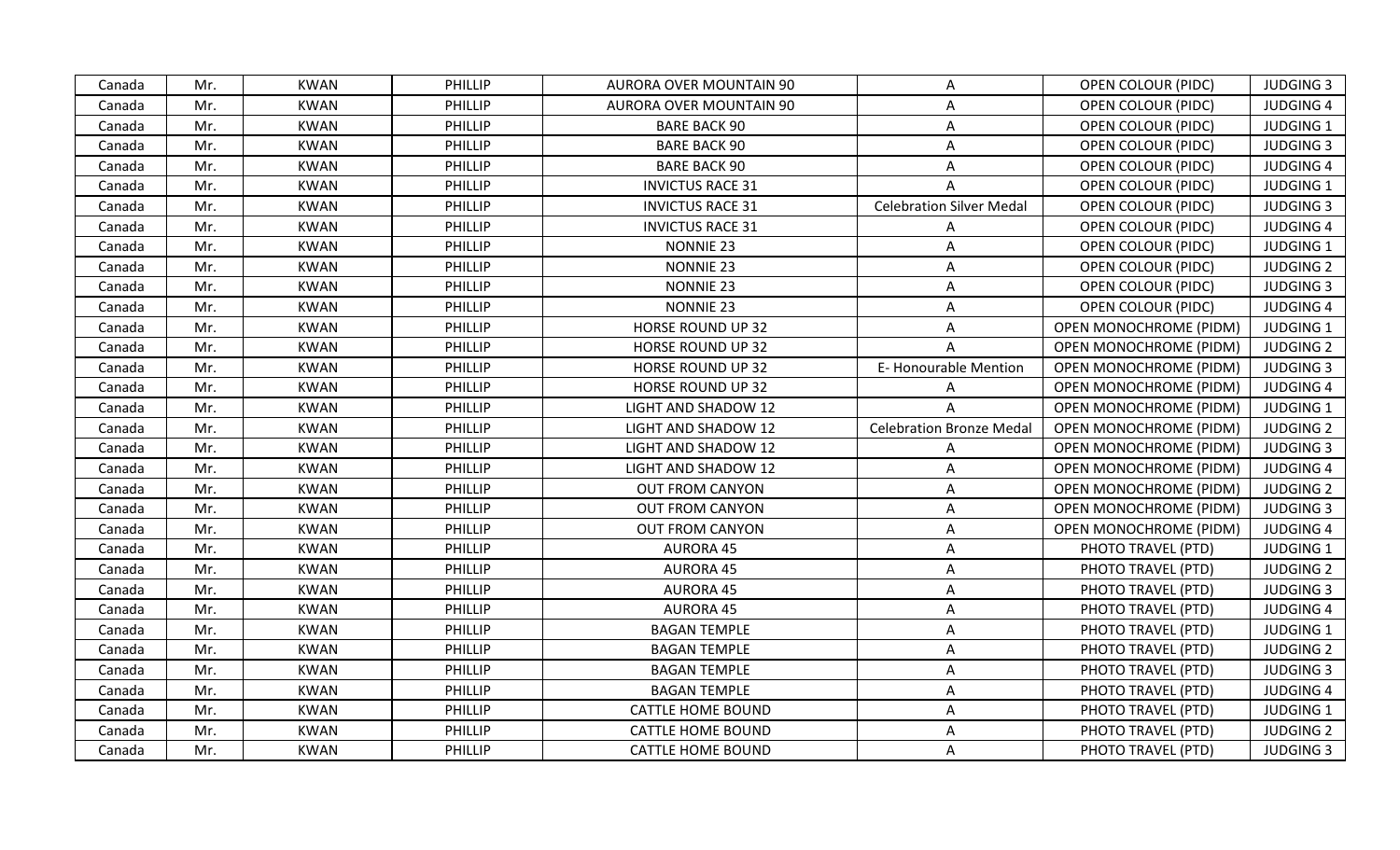| Canada | Mr. | LUO           | <b>ROBIN</b>  | FLYING HOME 02              | A                               | NATURE (ND)                   | JUDGING 1        |
|--------|-----|---------------|---------------|-----------------------------|---------------------------------|-------------------------------|------------------|
| Canada | Mr. | LUO           | <b>ROBIN</b>  | MUM AIRBORNE FOOD 03        | A                               | NATURE (ND)                   | <b>JUDGING 1</b> |
| Canada | Mr. | LUO           | <b>ROBIN</b>  | MUM AIRBORNE FOOD 03        | $\mathsf{A}$                    | NATURE (ND)                   | <b>JUDGING 2</b> |
| Canada | Mr. | LUO           | <b>ROBIN</b>  | MUM AIRBORNE FOOD 03        | E-Honourable Mention            | NATURE (ND)                   | <b>JUDGING 3</b> |
| Canada | Mr. | LUO           | <b>ROBIN</b>  | MUM AIRBORNE FOOD 03        | A                               | NATURE (ND)                   | <b>JUDGING 4</b> |
| Canada | Mr. | LUO           | <b>ROBIN</b>  | ON THE WAY HOME 02          | A                               | NATURE (ND)                   | <b>JUDGING 1</b> |
| Canada | Mr. | LUO           | <b>ROBIN</b>  | ON THE WAY HOME 02          | A                               | NATURE (ND)                   | <b>JUDGING 2</b> |
| Canada | Mr. | LUO           | <b>ROBIN</b>  | ON THE WAY HOME 02          | A                               | NATURE (ND)                   | <b>JUDGING 3</b> |
| Canada | Mr. | LUO           | <b>ROBIN</b>  | ON THE WAY HOME 02          | A                               | NATURE (ND)                   | <b>JUDGING 4</b> |
| Canada | Mr. | LUO           | <b>ROBIN</b>  | SUN BIRD LOVE THE PURPLE 10 | A                               | NATURE (ND)                   | <b>JUDGING 1</b> |
| Canada | Mr. | LUO           | <b>ROBIN</b>  | SUN BIRD LOVE THE PURPLE 10 | A                               | NATURE (ND)                   | <b>JUDGING 2</b> |
| Canada | Mr. | LUO           | <b>ROBIN</b>  | SUN BIRD LOVE THE PURPLE 10 | A                               | NATURE (ND)                   | <b>JUDGING 3</b> |
| Canada | Mr. | LUO           | <b>ROBIN</b>  | SUN BIRD LOVE THE PURPLE 10 | A                               | NATURE (ND)                   | <b>JUDGING 4</b> |
| Canada | Mr. | LUO           | <b>ROBIN</b>  | <b>AUTUMN WATER SKI</b>     | A                               | OPEN COLOUR (PIDC)            | <b>JUDGING 2</b> |
| Canada | Mr. | LUO           | <b>ROBIN</b>  | <b>AUTUMN WATER SKI</b>     | A                               | OPEN COLOUR (PIDC)            | <b>JUDGING 3</b> |
| Canada | Mr. | LUO           | <b>ROBIN</b>  | LONG JUMP 05                | A                               | OPEN COLOUR (PIDC)            | <b>JUDGING 1</b> |
| Canada | Mr. | LUO           | <b>ROBIN</b>  | LONG JUMP 05                | A                               | OPEN COLOUR (PIDC)            | <b>JUDGING 2</b> |
| Canada | Mr. | LUO           | <b>ROBIN</b>  | LONG JUMP 05                | A                               | OPEN COLOUR (PIDC)            | <b>JUDGING 3</b> |
| Canada | Mr. | LUO           | <b>ROBIN</b>  | LONG JUMP 05                | A                               | OPEN COLOUR (PIDC)            | <b>JUDGING 4</b> |
| Canada | Mr. | LUO           | <b>ROBIN</b>  | MOTO RACING 06              | A                               | <b>OPEN COLOUR (PIDC)</b>     | <b>JUDGING 2</b> |
| Canada | Mr. | LUO           | <b>ROBIN</b>  | MOTO RACING 06              | A                               | OPEN COLOUR (PIDC)            | <b>JUDGING 3</b> |
| Canada | Mr. | LUO           | <b>ROBIN</b>  | CAIRO OLD TOWN              | A                               | <b>OPEN MONOCHROME (PIDM)</b> | JUDGING 1        |
| Canada | Mr. | LUO           | <b>ROBIN</b>  | CAIRO OLD TOWN              | A                               | OPEN MONOCHROME (PIDM)        | <b>JUDGING 3</b> |
| Canada | Mr. | LUO           | <b>ROBIN</b>  | SKI ON WATER 02             | A                               | OPEN MONOCHROME (PIDM)        | <b>JUDGING 1</b> |
| Canada | Mr. | LUO           | <b>ROBIN</b>  | SKI ON WATER 02             | A                               | OPEN MONOCHROME (PIDM)        | <b>JUDGING 2</b> |
| Canada | Mr. | LUO           | <b>ROBIN</b>  | <b>TORONTO AIR SHOW 02</b>  | A                               | <b>OPEN MONOCHROME (PIDM)</b> | <b>JUDGING 1</b> |
| Canada | Mr. | LUO           | <b>ROBIN</b>  | TORONTO AIR SHOW 02         | A                               | OPEN MONOCHROME (PIDM)        | <b>JUDGING 2</b> |
| Canada | Mr. | LUO           | <b>ROBIN</b>  | TORONTO AIR SHOW 02         | A                               | OPEN MONOCHROME (PIDM)        | <b>JUDGING 3</b> |
| Canada | Mr. | LUO           | <b>ROBIN</b>  | TORONTO AIR SHOW 02         | $\mathsf{A}$                    | OPEN MONOCHROME (PIDM)        | <b>JUDGING 4</b> |
| Canada | Mr. | <b>ROGERS</b> | <b>HARVEY</b> | A GROUP CONVERSATION        | PSA Gold medal                  | NATURE (ND)                   | <b>JUDGING 1</b> |
| Canada | Mr. | <b>ROGERS</b> | <b>HARVEY</b> | A GROUP CONVERSATION        | <b>Celebration Bronze Medal</b> | NATURE (ND)                   | <b>JUDGING 2</b> |
| Canada | Mr. | <b>ROGERS</b> | <b>HARVEY</b> | A GROUP CONVERSATION        | A                               | NATURE (ND)                   | <b>JUDGING 3</b> |
| Canada | Mr. | <b>ROGERS</b> | <b>HARVEY</b> | A GROUP CONVERSATION        | E-Honourable Mention            | NATURE (ND)                   | <b>JUDGING 4</b> |
| Canada | Mr. | <b>ROGERS</b> | <b>HARVEY</b> | HERON CATCHING ITS FOOD     | A                               | NATURE (ND)                   | <b>JUDGING 3</b> |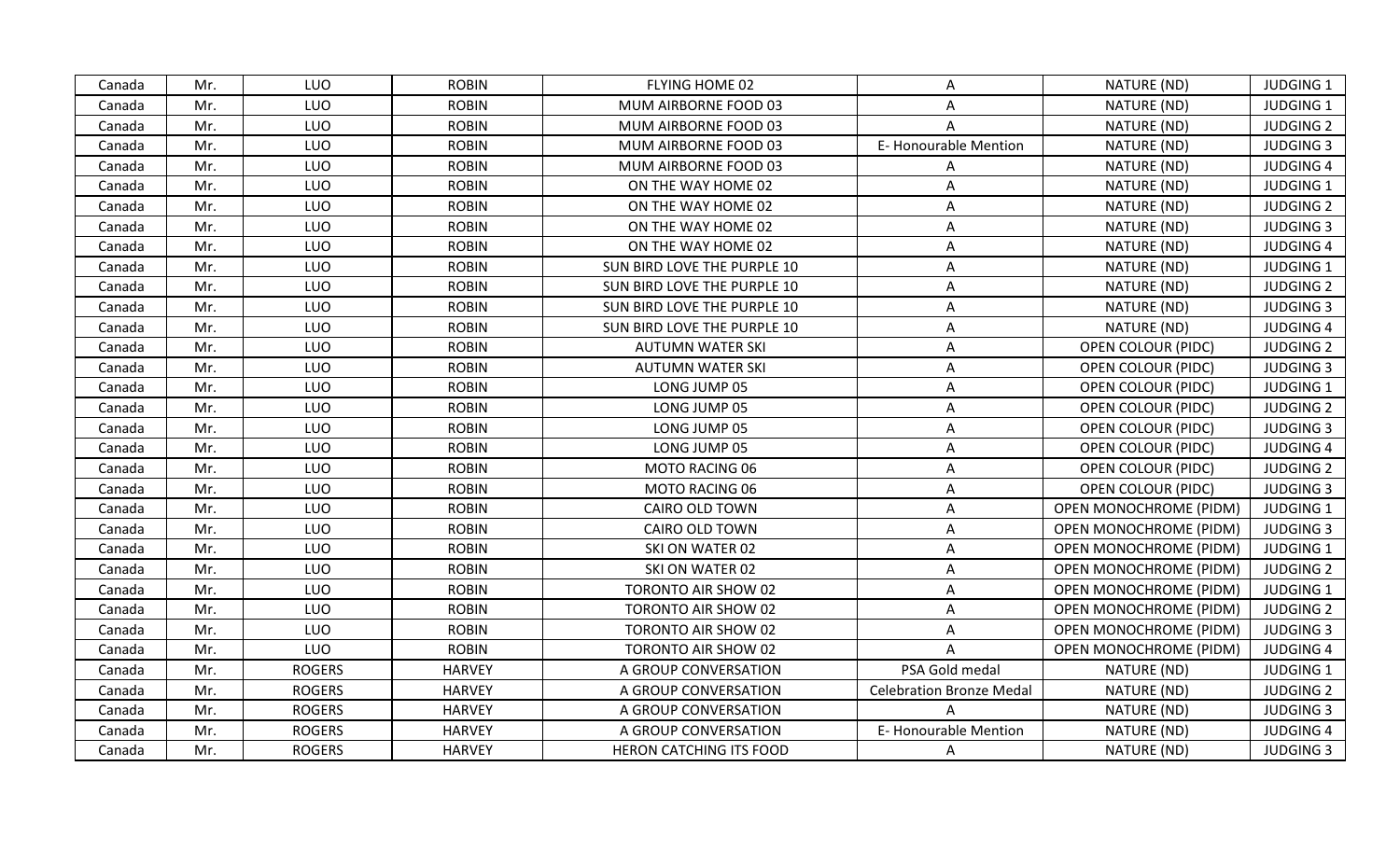| Canada | Mr. | <b>ROGERS</b> | <b>HARVEY</b> | <b>EDWARD THE BUTLER</b>            | $\mathsf{A}$                  | <b>OPEN COLOUR (PIDC)</b>     | JUDGING 1        |
|--------|-----|---------------|---------------|-------------------------------------|-------------------------------|-------------------------------|------------------|
| Canada | Mr. | <b>ROGERS</b> | <b>HARVEY</b> | <b>EDWARD THE BUTLER</b>            | $\mathsf{A}$                  | OPEN COLOUR (PIDC)            | <b>JUDGING 2</b> |
| Canada | Mr. | <b>ROGERS</b> | <b>HARVEY</b> | <b>EDWARD THE BUTLER</b>            | <b>Celebration Gold Medal</b> | <b>OPEN COLOUR (PIDC)</b>     | <b>JUDGING 3</b> |
| Canada | Mr. | <b>ROGERS</b> | <b>HARVEY</b> | <b>EDWARD THE BUTLER</b>            | A                             | OPEN COLOUR (PIDC)            | <b>JUDGING 4</b> |
| Canada | Mr. | <b>ROGERS</b> | <b>HARVEY</b> | MUSIC FLOWS THROUGH BOTH            | A                             | OPEN COLOUR (PIDC)            | <b>JUDGING 1</b> |
| Canada | Mr. | <b>ROGERS</b> | <b>HARVEY</b> | MUSIC FLOWS THROUGH BOTH            | A                             | <b>OPEN COLOUR (PIDC)</b>     | <b>JUDGING 2</b> |
| Canada | Mr. | <b>ROGERS</b> | <b>HARVEY</b> | MUSIC FLOWS THROUGH BOTH            | Α                             | OPEN COLOUR (PIDC)            | <b>JUDGING 3</b> |
| Canada | Mr. | <b>ROGERS</b> | <b>HARVEY</b> | MUSIC FLOWS THROUGH BOTH            | PSA Gold medal                | OPEN COLOUR (PIDC)            | <b>JUDGING 4</b> |
| Canada | Mr. | <b>ROGERS</b> | <b>HARVEY</b> | SYMMETICAL BRONZE                   | A                             | <b>OPEN COLOUR (PIDC)</b>     | <b>JUDGING 2</b> |
| Canada | Mr. | <b>ROGERS</b> | <b>HARVEY</b> | SYMMETICAL BRONZE                   | A                             | OPEN COLOUR (PIDC)            | <b>JUDGING 4</b> |
| Canada | Mr. | <b>ROGERS</b> | <b>HARVEY</b> | CASA LOMA TEA ROOM                  | A                             | <b>OPEN MONOCHROME (PIDM)</b> | <b>JUDGING 2</b> |
| Canada | Mr. | <b>ROGERS</b> | <b>HARVEY</b> | CASA LOMA TEA ROOM                  | A                             | OPEN MONOCHROME (PIDM)        | <b>JUDGING 3</b> |
| Canada | Mr. | <b>ROGERS</b> | <b>HARVEY</b> | <b>DUSTY DIRTY AND USED</b>         | A                             | OPEN MONOCHROME (PIDM)        | <b>JUDGING 1</b> |
| Canada | Mr. | <b>ROGERS</b> | <b>HARVEY</b> | <b>DUSTY DIRTY AND USED</b>         | A                             | OPEN MONOCHROME (PIDM)        | <b>JUDGING 2</b> |
| Canada | Mr. | <b>ROGERS</b> | <b>HARVEY</b> | <b>DUSTY DIRTY AND USED</b>         | A                             | OPEN MONOCHROME (PIDM)        | <b>JUDGING 3</b> |
| Canada | Mr. | <b>ROGERS</b> | <b>HARVEY</b> | <b>DUSTY DIRTY AND USED</b>         | A                             | <b>OPEN MONOCHROME (PIDM)</b> | <b>JUDGING 4</b> |
| Canada | Mr. | <b>ROGERS</b> | <b>HARVEY</b> | LET IT FLY                          | A                             | <b>OPEN MONOCHROME (PIDM)</b> | <b>JUDGING 2</b> |
| Canada | Mr. | <b>ROGERS</b> | <b>HARVEY</b> | LET IT FLY                          | $\mathsf{A}$                  | <b>OPEN MONOCHROME (PIDM)</b> | <b>JUDGING 3</b> |
| Canada | Mr. | <b>ROGERS</b> | <b>HARVEY</b> | LET IT FLY                          | E-Honourable Mention          | <b>OPEN MONOCHROME (PIDM)</b> | <b>JUDGING 4</b> |
| Canada | Mr. | <b>ROGERS</b> | <b>HARVEY</b> | YOU ARE IN MY HEAD                  | $\mathsf{A}$                  | <b>OPEN MONOCHROME (PIDM)</b> | <b>JUDGING 2</b> |
| Canada | Mr. | <b>ROGERS</b> | <b>HARVEY</b> | YOU ARE IN MY HEAD                  | A                             | <b>OPEN MONOCHROME (PIDM)</b> | <b>JUDGING 3</b> |
| Canada | Mr. | <b>ROGERS</b> | <b>HARVEY</b> | YOU ARE IN MY HEAD                  | $\mathsf{A}$                  | OPEN MONOCHROME (PIDM)        | <b>JUDGING 4</b> |
| Canada | Mr. | <b>ROGERS</b> | <b>HARVEY</b> | <b>BUDAPEST WATERFRONT AT NIGHT</b> | $\mathsf{A}$                  | PHOTO TRAVEL (PTD)            | <b>JUDGING 1</b> |
| Canada | Mr. | <b>ROGERS</b> | <b>HARVEY</b> | <b>BUDAPEST WATERFRONT AT NIGHT</b> | E-Honourable Mention          | PHOTO TRAVEL (PTD)            | <b>JUDGING 2</b> |
| Canada | Mr. | <b>ROGERS</b> | <b>HARVEY</b> | DUBAI IN MORNING HAZE               | A                             | PHOTO TRAVEL (PTD)            | <b>JUDGING 2</b> |
| Canada | Mr. | <b>ROGERS</b> | <b>HARVEY</b> | KING CHARLES BRIDGE PARGUE OLD TOWN | A                             | PHOTO TRAVEL (PTD)            | <b>JUDGING 1</b> |
| Canada | Mr. | <b>ROGERS</b> | <b>HARVEY</b> | KING CHARLES BRIDGE PARGUE OLD TOWN | $\mathsf{A}$                  | PHOTO TRAVEL (PTD)            | <b>JUDGING 2</b> |
| Canada | Mr. | <b>ROGERS</b> | <b>HARVEY</b> | MOSQUE NEARING SUNSET               | A                             | PHOTO TRAVEL (PTD)            | <b>JUDGING 1</b> |
| Canada | Mr. | <b>ROGERS</b> | <b>HARVEY</b> | <b>MOSQUE NEARING SUNSET</b>        | A                             | PHOTO TRAVEL (PTD)            | <b>JUDGING 3</b> |
| Canada | Mr. | <b>ROGERS</b> | <b>HARVEY</b> | MOSQUE NEARING SUNSET               | A                             | PHOTO TRAVEL (PTD)            | <b>JUDGING 4</b> |
| Canada | Mr. | SIU           | PATRICK W.    | $N-3$                               | $\mathsf{A}$                  | NATURE (ND)                   | <b>JUDGING 3</b> |
| Canada | Mr. | SIU           | PATRICK W.    | $N-9$                               | E-Honourable Mention          | NATURE (ND)                   | <b>JUDGING 1</b> |
| Canada | Mr. | SIU           | PATRICK W.    | $N-9$                               | A                             | NATURE (ND)                   | <b>JUDGING 2</b> |
| Canada | Mr. | SIU           | PATRICK W.    | $N-9$                               | A                             | NATURE (ND)                   | <b>JUDGING 3</b> |
|        |     |               |               |                                     |                               |                               |                  |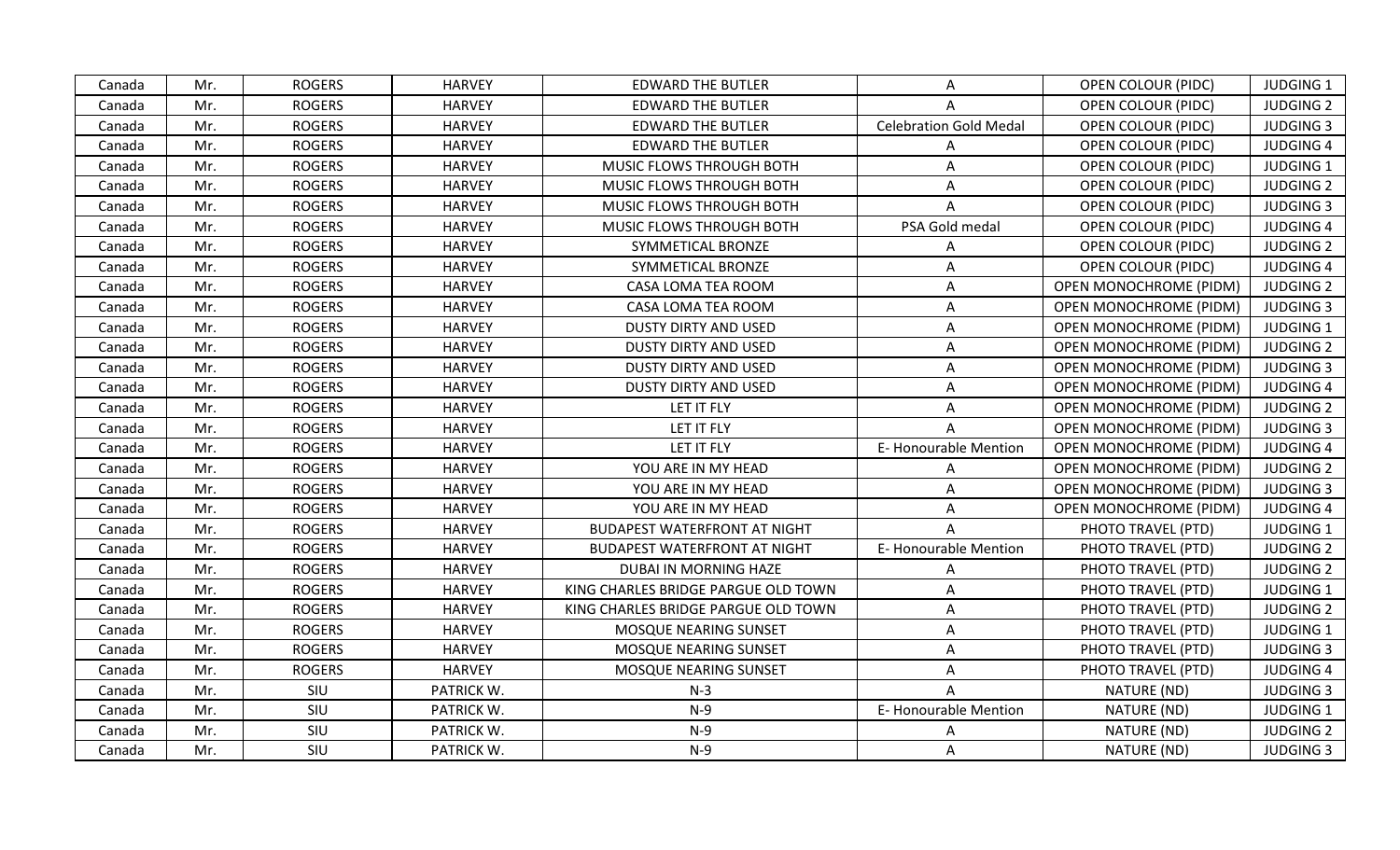| SIU<br>PATRICK W.<br>$N-9$<br>E-Honourable Mention<br>NATURE (ND)<br><b>JUDGING 4</b><br>Canada<br>Mr.<br>SIU<br>PATRICK W.<br>$C-9$<br><b>JUDGING 1</b><br>Mr.<br>OPEN COLOUR (PIDC)<br>Canada<br>A<br>$C-9$<br>SIU<br>PATRICK W.<br><b>JUDGING 2</b><br>Mr.<br>A<br>OPEN COLOUR (PIDC)<br>Canada<br>SIU<br>$N-2$<br>Mr.<br>PATRICK W.<br>OPEN COLOUR (PIDC)<br><b>JUDGING 2</b><br>Canada<br>A<br>SIU<br>PATRICK W.<br>$B-3$<br>Mr.<br>JUDGING 1<br>A<br>OPEN MONOCHROME (PIDM)<br>Canada<br>$T-2$<br>Mr.<br>SIU<br>PATRICK W.<br>A<br>PHOTO TRAVEL (PTD)<br><b>JUDGING 1</b><br>Canada<br>SIU<br>PATRICK W.<br>$T-2$<br>Mr.<br>$\mathsf{A}$<br>PHOTO TRAVEL (PTD)<br><b>JUDGING 4</b><br>Canada<br>SIU<br>PATRICK W.<br>$T-4$<br>Mr.<br>A<br>PHOTO TRAVEL (PTD)<br><b>JUDGING 1</b><br>Canada<br>SIU<br>$T-4$<br>Mr.<br>PATRICK W.<br>PHOTO TRAVEL (PTD)<br><b>JUDGING 2</b><br>A<br>Canada<br>SIU<br>$T-4$<br>Mr.<br>PATRICK W.<br>PHOTO TRAVEL (PTD)<br><b>JUDGING 3</b><br>Canada<br>A<br>EL TATIO GEYSER<br>Mrs.<br><b>MAK</b><br>KATIE<br>NATURE (ND)<br><b>JUDGING 2</b><br>Canada<br>A<br><b>MAK</b><br><b>KATIE</b><br><b>EL TATIO GEYSER</b><br>A<br>NATURE (ND)<br><b>JUDGING 3</b><br>Canada<br>Mrs.<br>NATURE (ND)<br>MAK<br><b>KATIE</b><br>POLAR BEAR TOOTH BRUSH<br><b>JUDGING 1</b><br>Mrs.<br>A<br>Canada<br><b>MAK</b><br>KATIE<br><b>WASHING TERN 77</b><br>NATURE (ND)<br><b>JUDGING 1</b><br>Canada<br>Mrs.<br>A<br><b>MAK</b><br><b>KATIE</b><br><b>WASHING TERN 77</b><br><b>Celebration Gold Medal</b><br>NATURE (ND)<br><b>JUDGING 2</b><br>Canada<br>Mrs.<br><b>MAK</b><br>KATIE<br><b>Celebration Gold Medal</b><br>NATURE (ND)<br><b>JUDGING 3</b><br>Canada<br>Mrs.<br><b>WASHING TERN 77</b><br>MAK<br><b>KATIE</b><br><b>WASHING TERN 77</b><br>NATURE (ND)<br><b>JUDGING 4</b><br>Canada<br>Mrs.<br>A<br>MAK<br><b>KATIE</b><br><b>BIKE RACE 27</b><br>A<br>OPEN COLOUR (PIDC)<br>JUDGING 1<br>Mrs.<br>Canada<br><b>MAK</b><br>KATIE<br><b>HERDING HORSES</b><br><b>JUDGING 1</b><br>Mrs.<br>A<br>OPEN COLOUR (PIDC)<br>Canada<br><b>MAK</b><br><b>KATIE</b><br><b>HERDING HORSES</b><br><b>JUDGING 2</b><br>Canada<br>Mrs.<br>A<br>OPEN COLOUR (PIDC)<br><b>KATIE</b><br>Mrs.<br><b>MAK</b><br><b>HERDING HORSES</b><br>OPEN COLOUR (PIDC)<br><b>JUDGING 3</b><br>Canada<br>A<br>MAK<br>KATIE<br><b>HERDING HORSES</b><br>OPEN COLOUR (PIDC)<br><b>JUDGING 4</b><br>Canada<br>Mrs.<br>A<br><b>MAK</b><br><b>KATIE</b><br><b>STELLER SEA EAGLE 5</b><br>OPEN COLOUR (PIDC)<br><b>JUDGING 2</b><br>Mrs.<br>$\mathsf{A}$<br>Canada<br><b>Celebration Gold Medal</b><br>KATIE<br><b>HORSES IN WATER 56</b><br><b>JUDGING 1</b><br>Mrs.<br>MAK<br><b>OPEN MONOCHROME (PIDM)</b><br>Canada<br><b>MAK</b><br><b>KATIE</b><br>E-Honourable Mention<br><b>JUDGING 2</b><br>Mrs.<br><b>HORSES IN WATER 56</b><br>OPEN MONOCHROME (PIDM)<br>Canada<br>Mrs.<br><b>MAK</b><br>KATIE<br><b>HORSES IN WATER 56</b><br><b>JUDGING 4</b><br>Canada<br><b>OPEN MONOCHROME (PIDM)</b><br>A<br>MAK<br><b>KATIE</b><br>Canada<br>Mrs.<br><b>HUSKIES AT WORK</b><br>OPEN MONOCHROME (PIDM)<br><b>JUDGING 1</b><br>A<br><b>MAK</b><br>Mrs.<br><b>KATIE</b><br><b>HUSKIES AT WORK</b><br>A<br><b>OPEN MONOCHROME (PIDM)</b><br><b>JUDGING 2</b><br>Canada<br><b>MAK</b><br>KATIE<br>Mrs.<br><b>HUSKIES AT WORK</b><br>A<br><b>OPEN MONOCHROME (PIDM)</b><br><b>JUDGING 3</b><br>Canada<br>KATIE<br><b>MAK</b><br>A<br><b>JUDGING 3</b><br>Mrs.<br>PALOUSE KNOT BARN<br>OPEN MONOCHROME (PIDM)<br>Canada<br>Mrs.<br><b>MAK</b><br>KATIE<br>PALOUSE KNOT BARN<br>A<br>OPEN MONOCHROME (PIDM)<br><b>JUDGING 4</b><br>Canada<br>KATIE<br>DOGSLED 43<br>PHOTO TRAVEL (PTD)<br><b>JUDGING 3</b><br>Canada<br>Mrs.<br>MAK<br>$\mathsf{A}$<br><b>MAK</b><br><b>KATIE</b><br><b>MOTOCROSS RACE 8</b><br>PHOTO TRAVEL (PTD)<br><b>JUDGING 1</b><br>Canada<br>Mrs.<br>Α<br>KATIE<br>PHOTO TRAVEL (PTD)<br><b>JUDGING 1</b><br>Canada<br>MAK<br>PALOUSE FIELDS 31<br>A<br>Mrs. |  |  |  |  |  |
|--------------------------------------------------------------------------------------------------------------------------------------------------------------------------------------------------------------------------------------------------------------------------------------------------------------------------------------------------------------------------------------------------------------------------------------------------------------------------------------------------------------------------------------------------------------------------------------------------------------------------------------------------------------------------------------------------------------------------------------------------------------------------------------------------------------------------------------------------------------------------------------------------------------------------------------------------------------------------------------------------------------------------------------------------------------------------------------------------------------------------------------------------------------------------------------------------------------------------------------------------------------------------------------------------------------------------------------------------------------------------------------------------------------------------------------------------------------------------------------------------------------------------------------------------------------------------------------------------------------------------------------------------------------------------------------------------------------------------------------------------------------------------------------------------------------------------------------------------------------------------------------------------------------------------------------------------------------------------------------------------------------------------------------------------------------------------------------------------------------------------------------------------------------------------------------------------------------------------------------------------------------------------------------------------------------------------------------------------------------------------------------------------------------------------------------------------------------------------------------------------------------------------------------------------------------------------------------------------------------------------------------------------------------------------------------------------------------------------------------------------------------------------------------------------------------------------------------------------------------------------------------------------------------------------------------------------------------------------------------------------------------------------------------------------------------------------------------------------------------------------------------------------------------------------------------------------------------------------------------------------------------------------------------------------------------------------------------------------------------------------------------------------------------------------------------------------------------------------------------------------------------------------------------------------------------------------------------------------------------------------------------------------------------------------------------------------------------------------------------------------------------------------------------------------------------------------------------------------------------------------------------------------------------------------------------------------------------------------------|--|--|--|--|--|
|                                                                                                                                                                                                                                                                                                                                                                                                                                                                                                                                                                                                                                                                                                                                                                                                                                                                                                                                                                                                                                                                                                                                                                                                                                                                                                                                                                                                                                                                                                                                                                                                                                                                                                                                                                                                                                                                                                                                                                                                                                                                                                                                                                                                                                                                                                                                                                                                                                                                                                                                                                                                                                                                                                                                                                                                                                                                                                                                                                                                                                                                                                                                                                                                                                                                                                                                                                                                                                                                                                                                                                                                                                                                                                                                                                                                                                                                                                                                                                                |  |  |  |  |  |
|                                                                                                                                                                                                                                                                                                                                                                                                                                                                                                                                                                                                                                                                                                                                                                                                                                                                                                                                                                                                                                                                                                                                                                                                                                                                                                                                                                                                                                                                                                                                                                                                                                                                                                                                                                                                                                                                                                                                                                                                                                                                                                                                                                                                                                                                                                                                                                                                                                                                                                                                                                                                                                                                                                                                                                                                                                                                                                                                                                                                                                                                                                                                                                                                                                                                                                                                                                                                                                                                                                                                                                                                                                                                                                                                                                                                                                                                                                                                                                                |  |  |  |  |  |
|                                                                                                                                                                                                                                                                                                                                                                                                                                                                                                                                                                                                                                                                                                                                                                                                                                                                                                                                                                                                                                                                                                                                                                                                                                                                                                                                                                                                                                                                                                                                                                                                                                                                                                                                                                                                                                                                                                                                                                                                                                                                                                                                                                                                                                                                                                                                                                                                                                                                                                                                                                                                                                                                                                                                                                                                                                                                                                                                                                                                                                                                                                                                                                                                                                                                                                                                                                                                                                                                                                                                                                                                                                                                                                                                                                                                                                                                                                                                                                                |  |  |  |  |  |
|                                                                                                                                                                                                                                                                                                                                                                                                                                                                                                                                                                                                                                                                                                                                                                                                                                                                                                                                                                                                                                                                                                                                                                                                                                                                                                                                                                                                                                                                                                                                                                                                                                                                                                                                                                                                                                                                                                                                                                                                                                                                                                                                                                                                                                                                                                                                                                                                                                                                                                                                                                                                                                                                                                                                                                                                                                                                                                                                                                                                                                                                                                                                                                                                                                                                                                                                                                                                                                                                                                                                                                                                                                                                                                                                                                                                                                                                                                                                                                                |  |  |  |  |  |
|                                                                                                                                                                                                                                                                                                                                                                                                                                                                                                                                                                                                                                                                                                                                                                                                                                                                                                                                                                                                                                                                                                                                                                                                                                                                                                                                                                                                                                                                                                                                                                                                                                                                                                                                                                                                                                                                                                                                                                                                                                                                                                                                                                                                                                                                                                                                                                                                                                                                                                                                                                                                                                                                                                                                                                                                                                                                                                                                                                                                                                                                                                                                                                                                                                                                                                                                                                                                                                                                                                                                                                                                                                                                                                                                                                                                                                                                                                                                                                                |  |  |  |  |  |
|                                                                                                                                                                                                                                                                                                                                                                                                                                                                                                                                                                                                                                                                                                                                                                                                                                                                                                                                                                                                                                                                                                                                                                                                                                                                                                                                                                                                                                                                                                                                                                                                                                                                                                                                                                                                                                                                                                                                                                                                                                                                                                                                                                                                                                                                                                                                                                                                                                                                                                                                                                                                                                                                                                                                                                                                                                                                                                                                                                                                                                                                                                                                                                                                                                                                                                                                                                                                                                                                                                                                                                                                                                                                                                                                                                                                                                                                                                                                                                                |  |  |  |  |  |
|                                                                                                                                                                                                                                                                                                                                                                                                                                                                                                                                                                                                                                                                                                                                                                                                                                                                                                                                                                                                                                                                                                                                                                                                                                                                                                                                                                                                                                                                                                                                                                                                                                                                                                                                                                                                                                                                                                                                                                                                                                                                                                                                                                                                                                                                                                                                                                                                                                                                                                                                                                                                                                                                                                                                                                                                                                                                                                                                                                                                                                                                                                                                                                                                                                                                                                                                                                                                                                                                                                                                                                                                                                                                                                                                                                                                                                                                                                                                                                                |  |  |  |  |  |
|                                                                                                                                                                                                                                                                                                                                                                                                                                                                                                                                                                                                                                                                                                                                                                                                                                                                                                                                                                                                                                                                                                                                                                                                                                                                                                                                                                                                                                                                                                                                                                                                                                                                                                                                                                                                                                                                                                                                                                                                                                                                                                                                                                                                                                                                                                                                                                                                                                                                                                                                                                                                                                                                                                                                                                                                                                                                                                                                                                                                                                                                                                                                                                                                                                                                                                                                                                                                                                                                                                                                                                                                                                                                                                                                                                                                                                                                                                                                                                                |  |  |  |  |  |
|                                                                                                                                                                                                                                                                                                                                                                                                                                                                                                                                                                                                                                                                                                                                                                                                                                                                                                                                                                                                                                                                                                                                                                                                                                                                                                                                                                                                                                                                                                                                                                                                                                                                                                                                                                                                                                                                                                                                                                                                                                                                                                                                                                                                                                                                                                                                                                                                                                                                                                                                                                                                                                                                                                                                                                                                                                                                                                                                                                                                                                                                                                                                                                                                                                                                                                                                                                                                                                                                                                                                                                                                                                                                                                                                                                                                                                                                                                                                                                                |  |  |  |  |  |
|                                                                                                                                                                                                                                                                                                                                                                                                                                                                                                                                                                                                                                                                                                                                                                                                                                                                                                                                                                                                                                                                                                                                                                                                                                                                                                                                                                                                                                                                                                                                                                                                                                                                                                                                                                                                                                                                                                                                                                                                                                                                                                                                                                                                                                                                                                                                                                                                                                                                                                                                                                                                                                                                                                                                                                                                                                                                                                                                                                                                                                                                                                                                                                                                                                                                                                                                                                                                                                                                                                                                                                                                                                                                                                                                                                                                                                                                                                                                                                                |  |  |  |  |  |
|                                                                                                                                                                                                                                                                                                                                                                                                                                                                                                                                                                                                                                                                                                                                                                                                                                                                                                                                                                                                                                                                                                                                                                                                                                                                                                                                                                                                                                                                                                                                                                                                                                                                                                                                                                                                                                                                                                                                                                                                                                                                                                                                                                                                                                                                                                                                                                                                                                                                                                                                                                                                                                                                                                                                                                                                                                                                                                                                                                                                                                                                                                                                                                                                                                                                                                                                                                                                                                                                                                                                                                                                                                                                                                                                                                                                                                                                                                                                                                                |  |  |  |  |  |
|                                                                                                                                                                                                                                                                                                                                                                                                                                                                                                                                                                                                                                                                                                                                                                                                                                                                                                                                                                                                                                                                                                                                                                                                                                                                                                                                                                                                                                                                                                                                                                                                                                                                                                                                                                                                                                                                                                                                                                                                                                                                                                                                                                                                                                                                                                                                                                                                                                                                                                                                                                                                                                                                                                                                                                                                                                                                                                                                                                                                                                                                                                                                                                                                                                                                                                                                                                                                                                                                                                                                                                                                                                                                                                                                                                                                                                                                                                                                                                                |  |  |  |  |  |
|                                                                                                                                                                                                                                                                                                                                                                                                                                                                                                                                                                                                                                                                                                                                                                                                                                                                                                                                                                                                                                                                                                                                                                                                                                                                                                                                                                                                                                                                                                                                                                                                                                                                                                                                                                                                                                                                                                                                                                                                                                                                                                                                                                                                                                                                                                                                                                                                                                                                                                                                                                                                                                                                                                                                                                                                                                                                                                                                                                                                                                                                                                                                                                                                                                                                                                                                                                                                                                                                                                                                                                                                                                                                                                                                                                                                                                                                                                                                                                                |  |  |  |  |  |
|                                                                                                                                                                                                                                                                                                                                                                                                                                                                                                                                                                                                                                                                                                                                                                                                                                                                                                                                                                                                                                                                                                                                                                                                                                                                                                                                                                                                                                                                                                                                                                                                                                                                                                                                                                                                                                                                                                                                                                                                                                                                                                                                                                                                                                                                                                                                                                                                                                                                                                                                                                                                                                                                                                                                                                                                                                                                                                                                                                                                                                                                                                                                                                                                                                                                                                                                                                                                                                                                                                                                                                                                                                                                                                                                                                                                                                                                                                                                                                                |  |  |  |  |  |
|                                                                                                                                                                                                                                                                                                                                                                                                                                                                                                                                                                                                                                                                                                                                                                                                                                                                                                                                                                                                                                                                                                                                                                                                                                                                                                                                                                                                                                                                                                                                                                                                                                                                                                                                                                                                                                                                                                                                                                                                                                                                                                                                                                                                                                                                                                                                                                                                                                                                                                                                                                                                                                                                                                                                                                                                                                                                                                                                                                                                                                                                                                                                                                                                                                                                                                                                                                                                                                                                                                                                                                                                                                                                                                                                                                                                                                                                                                                                                                                |  |  |  |  |  |
|                                                                                                                                                                                                                                                                                                                                                                                                                                                                                                                                                                                                                                                                                                                                                                                                                                                                                                                                                                                                                                                                                                                                                                                                                                                                                                                                                                                                                                                                                                                                                                                                                                                                                                                                                                                                                                                                                                                                                                                                                                                                                                                                                                                                                                                                                                                                                                                                                                                                                                                                                                                                                                                                                                                                                                                                                                                                                                                                                                                                                                                                                                                                                                                                                                                                                                                                                                                                                                                                                                                                                                                                                                                                                                                                                                                                                                                                                                                                                                                |  |  |  |  |  |
|                                                                                                                                                                                                                                                                                                                                                                                                                                                                                                                                                                                                                                                                                                                                                                                                                                                                                                                                                                                                                                                                                                                                                                                                                                                                                                                                                                                                                                                                                                                                                                                                                                                                                                                                                                                                                                                                                                                                                                                                                                                                                                                                                                                                                                                                                                                                                                                                                                                                                                                                                                                                                                                                                                                                                                                                                                                                                                                                                                                                                                                                                                                                                                                                                                                                                                                                                                                                                                                                                                                                                                                                                                                                                                                                                                                                                                                                                                                                                                                |  |  |  |  |  |
|                                                                                                                                                                                                                                                                                                                                                                                                                                                                                                                                                                                                                                                                                                                                                                                                                                                                                                                                                                                                                                                                                                                                                                                                                                                                                                                                                                                                                                                                                                                                                                                                                                                                                                                                                                                                                                                                                                                                                                                                                                                                                                                                                                                                                                                                                                                                                                                                                                                                                                                                                                                                                                                                                                                                                                                                                                                                                                                                                                                                                                                                                                                                                                                                                                                                                                                                                                                                                                                                                                                                                                                                                                                                                                                                                                                                                                                                                                                                                                                |  |  |  |  |  |
|                                                                                                                                                                                                                                                                                                                                                                                                                                                                                                                                                                                                                                                                                                                                                                                                                                                                                                                                                                                                                                                                                                                                                                                                                                                                                                                                                                                                                                                                                                                                                                                                                                                                                                                                                                                                                                                                                                                                                                                                                                                                                                                                                                                                                                                                                                                                                                                                                                                                                                                                                                                                                                                                                                                                                                                                                                                                                                                                                                                                                                                                                                                                                                                                                                                                                                                                                                                                                                                                                                                                                                                                                                                                                                                                                                                                                                                                                                                                                                                |  |  |  |  |  |
|                                                                                                                                                                                                                                                                                                                                                                                                                                                                                                                                                                                                                                                                                                                                                                                                                                                                                                                                                                                                                                                                                                                                                                                                                                                                                                                                                                                                                                                                                                                                                                                                                                                                                                                                                                                                                                                                                                                                                                                                                                                                                                                                                                                                                                                                                                                                                                                                                                                                                                                                                                                                                                                                                                                                                                                                                                                                                                                                                                                                                                                                                                                                                                                                                                                                                                                                                                                                                                                                                                                                                                                                                                                                                                                                                                                                                                                                                                                                                                                |  |  |  |  |  |
|                                                                                                                                                                                                                                                                                                                                                                                                                                                                                                                                                                                                                                                                                                                                                                                                                                                                                                                                                                                                                                                                                                                                                                                                                                                                                                                                                                                                                                                                                                                                                                                                                                                                                                                                                                                                                                                                                                                                                                                                                                                                                                                                                                                                                                                                                                                                                                                                                                                                                                                                                                                                                                                                                                                                                                                                                                                                                                                                                                                                                                                                                                                                                                                                                                                                                                                                                                                                                                                                                                                                                                                                                                                                                                                                                                                                                                                                                                                                                                                |  |  |  |  |  |
|                                                                                                                                                                                                                                                                                                                                                                                                                                                                                                                                                                                                                                                                                                                                                                                                                                                                                                                                                                                                                                                                                                                                                                                                                                                                                                                                                                                                                                                                                                                                                                                                                                                                                                                                                                                                                                                                                                                                                                                                                                                                                                                                                                                                                                                                                                                                                                                                                                                                                                                                                                                                                                                                                                                                                                                                                                                                                                                                                                                                                                                                                                                                                                                                                                                                                                                                                                                                                                                                                                                                                                                                                                                                                                                                                                                                                                                                                                                                                                                |  |  |  |  |  |
|                                                                                                                                                                                                                                                                                                                                                                                                                                                                                                                                                                                                                                                                                                                                                                                                                                                                                                                                                                                                                                                                                                                                                                                                                                                                                                                                                                                                                                                                                                                                                                                                                                                                                                                                                                                                                                                                                                                                                                                                                                                                                                                                                                                                                                                                                                                                                                                                                                                                                                                                                                                                                                                                                                                                                                                                                                                                                                                                                                                                                                                                                                                                                                                                                                                                                                                                                                                                                                                                                                                                                                                                                                                                                                                                                                                                                                                                                                                                                                                |  |  |  |  |  |
|                                                                                                                                                                                                                                                                                                                                                                                                                                                                                                                                                                                                                                                                                                                                                                                                                                                                                                                                                                                                                                                                                                                                                                                                                                                                                                                                                                                                                                                                                                                                                                                                                                                                                                                                                                                                                                                                                                                                                                                                                                                                                                                                                                                                                                                                                                                                                                                                                                                                                                                                                                                                                                                                                                                                                                                                                                                                                                                                                                                                                                                                                                                                                                                                                                                                                                                                                                                                                                                                                                                                                                                                                                                                                                                                                                                                                                                                                                                                                                                |  |  |  |  |  |
|                                                                                                                                                                                                                                                                                                                                                                                                                                                                                                                                                                                                                                                                                                                                                                                                                                                                                                                                                                                                                                                                                                                                                                                                                                                                                                                                                                                                                                                                                                                                                                                                                                                                                                                                                                                                                                                                                                                                                                                                                                                                                                                                                                                                                                                                                                                                                                                                                                                                                                                                                                                                                                                                                                                                                                                                                                                                                                                                                                                                                                                                                                                                                                                                                                                                                                                                                                                                                                                                                                                                                                                                                                                                                                                                                                                                                                                                                                                                                                                |  |  |  |  |  |
|                                                                                                                                                                                                                                                                                                                                                                                                                                                                                                                                                                                                                                                                                                                                                                                                                                                                                                                                                                                                                                                                                                                                                                                                                                                                                                                                                                                                                                                                                                                                                                                                                                                                                                                                                                                                                                                                                                                                                                                                                                                                                                                                                                                                                                                                                                                                                                                                                                                                                                                                                                                                                                                                                                                                                                                                                                                                                                                                                                                                                                                                                                                                                                                                                                                                                                                                                                                                                                                                                                                                                                                                                                                                                                                                                                                                                                                                                                                                                                                |  |  |  |  |  |
|                                                                                                                                                                                                                                                                                                                                                                                                                                                                                                                                                                                                                                                                                                                                                                                                                                                                                                                                                                                                                                                                                                                                                                                                                                                                                                                                                                                                                                                                                                                                                                                                                                                                                                                                                                                                                                                                                                                                                                                                                                                                                                                                                                                                                                                                                                                                                                                                                                                                                                                                                                                                                                                                                                                                                                                                                                                                                                                                                                                                                                                                                                                                                                                                                                                                                                                                                                                                                                                                                                                                                                                                                                                                                                                                                                                                                                                                                                                                                                                |  |  |  |  |  |
|                                                                                                                                                                                                                                                                                                                                                                                                                                                                                                                                                                                                                                                                                                                                                                                                                                                                                                                                                                                                                                                                                                                                                                                                                                                                                                                                                                                                                                                                                                                                                                                                                                                                                                                                                                                                                                                                                                                                                                                                                                                                                                                                                                                                                                                                                                                                                                                                                                                                                                                                                                                                                                                                                                                                                                                                                                                                                                                                                                                                                                                                                                                                                                                                                                                                                                                                                                                                                                                                                                                                                                                                                                                                                                                                                                                                                                                                                                                                                                                |  |  |  |  |  |
|                                                                                                                                                                                                                                                                                                                                                                                                                                                                                                                                                                                                                                                                                                                                                                                                                                                                                                                                                                                                                                                                                                                                                                                                                                                                                                                                                                                                                                                                                                                                                                                                                                                                                                                                                                                                                                                                                                                                                                                                                                                                                                                                                                                                                                                                                                                                                                                                                                                                                                                                                                                                                                                                                                                                                                                                                                                                                                                                                                                                                                                                                                                                                                                                                                                                                                                                                                                                                                                                                                                                                                                                                                                                                                                                                                                                                                                                                                                                                                                |  |  |  |  |  |
|                                                                                                                                                                                                                                                                                                                                                                                                                                                                                                                                                                                                                                                                                                                                                                                                                                                                                                                                                                                                                                                                                                                                                                                                                                                                                                                                                                                                                                                                                                                                                                                                                                                                                                                                                                                                                                                                                                                                                                                                                                                                                                                                                                                                                                                                                                                                                                                                                                                                                                                                                                                                                                                                                                                                                                                                                                                                                                                                                                                                                                                                                                                                                                                                                                                                                                                                                                                                                                                                                                                                                                                                                                                                                                                                                                                                                                                                                                                                                                                |  |  |  |  |  |
|                                                                                                                                                                                                                                                                                                                                                                                                                                                                                                                                                                                                                                                                                                                                                                                                                                                                                                                                                                                                                                                                                                                                                                                                                                                                                                                                                                                                                                                                                                                                                                                                                                                                                                                                                                                                                                                                                                                                                                                                                                                                                                                                                                                                                                                                                                                                                                                                                                                                                                                                                                                                                                                                                                                                                                                                                                                                                                                                                                                                                                                                                                                                                                                                                                                                                                                                                                                                                                                                                                                                                                                                                                                                                                                                                                                                                                                                                                                                                                                |  |  |  |  |  |
|                                                                                                                                                                                                                                                                                                                                                                                                                                                                                                                                                                                                                                                                                                                                                                                                                                                                                                                                                                                                                                                                                                                                                                                                                                                                                                                                                                                                                                                                                                                                                                                                                                                                                                                                                                                                                                                                                                                                                                                                                                                                                                                                                                                                                                                                                                                                                                                                                                                                                                                                                                                                                                                                                                                                                                                                                                                                                                                                                                                                                                                                                                                                                                                                                                                                                                                                                                                                                                                                                                                                                                                                                                                                                                                                                                                                                                                                                                                                                                                |  |  |  |  |  |
|                                                                                                                                                                                                                                                                                                                                                                                                                                                                                                                                                                                                                                                                                                                                                                                                                                                                                                                                                                                                                                                                                                                                                                                                                                                                                                                                                                                                                                                                                                                                                                                                                                                                                                                                                                                                                                                                                                                                                                                                                                                                                                                                                                                                                                                                                                                                                                                                                                                                                                                                                                                                                                                                                                                                                                                                                                                                                                                                                                                                                                                                                                                                                                                                                                                                                                                                                                                                                                                                                                                                                                                                                                                                                                                                                                                                                                                                                                                                                                                |  |  |  |  |  |
|                                                                                                                                                                                                                                                                                                                                                                                                                                                                                                                                                                                                                                                                                                                                                                                                                                                                                                                                                                                                                                                                                                                                                                                                                                                                                                                                                                                                                                                                                                                                                                                                                                                                                                                                                                                                                                                                                                                                                                                                                                                                                                                                                                                                                                                                                                                                                                                                                                                                                                                                                                                                                                                                                                                                                                                                                                                                                                                                                                                                                                                                                                                                                                                                                                                                                                                                                                                                                                                                                                                                                                                                                                                                                                                                                                                                                                                                                                                                                                                |  |  |  |  |  |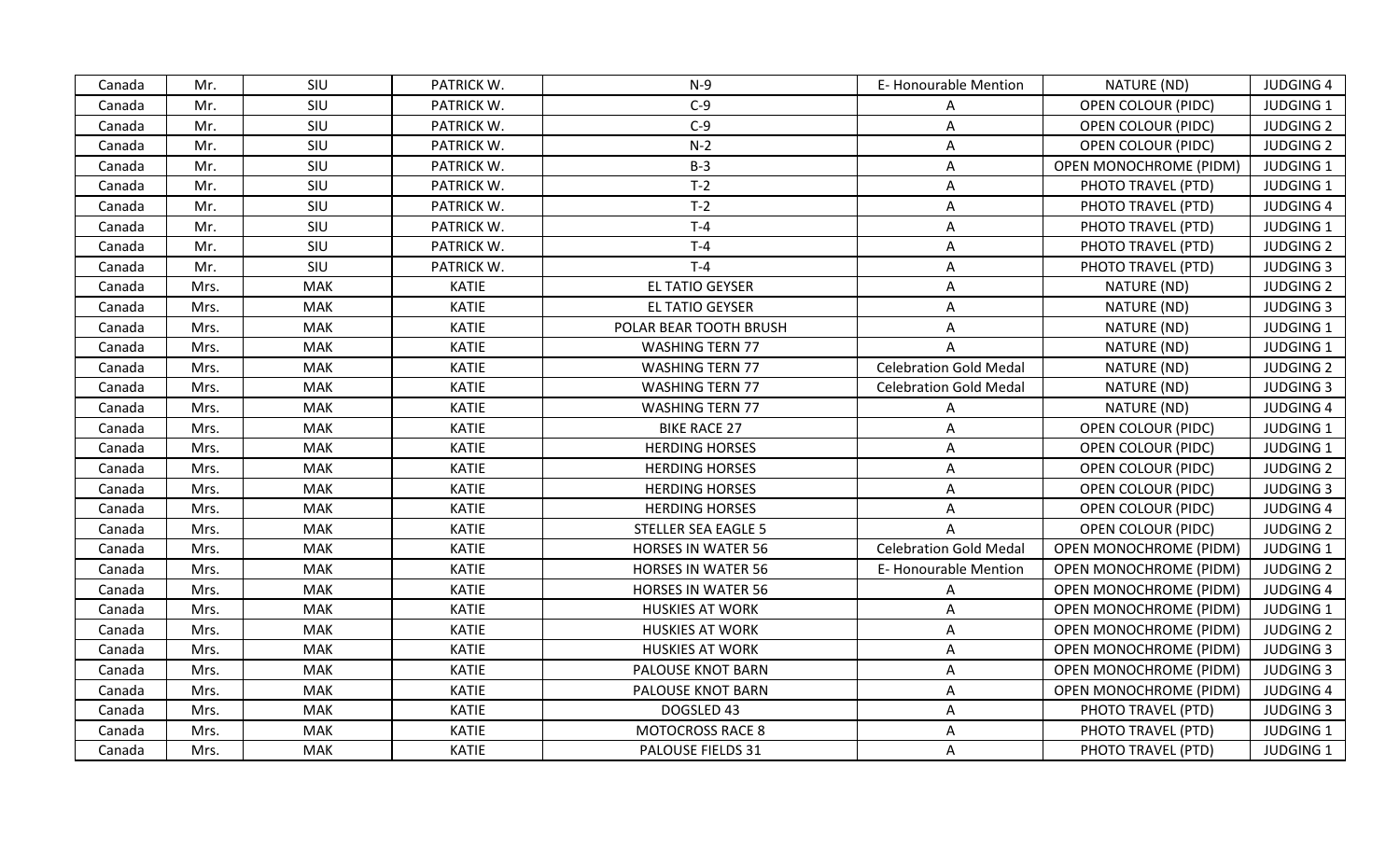| PHOTO TRAVEL (PTD)<br><b>JUDGING 2</b><br>Mrs.<br>MAK<br>KATIE<br>PALOUSE FIELDS 31<br>Canada<br>A<br><b>MAK</b><br><b>KATIE</b><br>PALOUSE FIELDS 31<br>A<br>PHOTO TRAVEL (PTD)<br><b>JUDGING 3</b><br>Canada<br>Mrs.<br><b>KATIE</b><br>PALOUSE FIELDS 31<br><b>MAK</b><br>PHOTO TRAVEL (PTD)<br><b>JUDGING 4</b><br>Canada<br>Mrs.<br>A<br>YE<br><b>DANLEI</b><br><b>CUBAN LIFESTYLE50</b><br><b>JUDGING 2</b><br>Mrs.<br>A<br>OPEN COLOUR (PIDC)<br>Canada<br>YE<br><b>DANLEI</b><br><b>JUDGING 4</b><br>Mrs.<br><b>CUBAN LIFESTYLE50</b><br>A<br>OPEN COLOUR (PIDC)<br>Canada<br>YE<br>Mrs.<br><b>DANLEI</b><br>HIMBA TRIBAL LIFE51<br>A<br>OPEN COLOUR (PIDC)<br><b>JUDGING 1</b><br>Canada<br>YE<br><b>DANLEI</b><br>HIMBA TRIBAL LIFE51<br>A<br><b>JUDGING 3</b><br>Mrs.<br><b>OPEN COLOUR (PIDC)</b><br>Canada<br>YE<br><b>DANLEI</b><br><b>WAORANI TRIBE49</b><br><b>OPEN COLOUR (PIDC)</b><br><b>JUDGING 4</b><br>Mrs.<br>A<br>Canada<br>YE<br><b>DANLEI</b><br><b>JUDGING 3</b><br>Mrs.<br>TRAVEL TO CENTRAL ASIA25<br>A<br><b>OPEN MONOCHROME (PIDM)</b><br>Canada<br>Chile<br>Ms.<br><b>ANDONIE</b><br>CAROL<br>NATURE (ND)<br><b>JUDGING 3</b><br>PAREJAS ZORRITOS ANDINOS<br>A<br>Chile<br>ANDONIE<br>CAROL<br><b>JUDGING 4</b><br>Ms.<br>PAREJAS ZORRITOS ANDINOS<br>NATURE (ND)<br>A<br>CAROL<br><b>JUDGING 1</b><br>Chile<br>Ms.<br>ANDONIE<br>RIO TURBIO ICALMA<br>A<br>NATURE (ND)<br>Chile<br>Ms.<br><b>ANDONIE</b><br>CAROL<br>TINAJAS CURTIEMBRE FEZ<br>A<br><b>OPEN COLOUR (PIDC)</b><br><b>JUDGING 3</b><br>CAROL<br><b>JUDGING 1</b><br>Chile<br>Ms.<br><b>ANDONIE</b><br><b>CABALLO DE IGNACIO</b><br>A<br><b>OPEN MONOCHROME (PIDM)</b><br>Chile<br><b>ANDONIE</b><br>CAROL<br>Ms.<br><b>CABALLO DE IGNACIO</b><br>OPEN MONOCHROME (PIDM)<br><b>JUDGING 2</b><br>A<br>ANDONIE<br>CAROL<br>Chile<br>Ms.<br>CABALLO DE IGNACIO<br><b>OPEN MONOCHROME (PIDM)</b><br><b>JUDGING 3</b><br>A<br><b>ANDONIE</b><br>CAROL<br><b>JUDGING 2</b><br>Chile<br>Ms.<br><b>JAVIERA EN MADRID</b><br>A<br><b>OPEN MONOCHROME (PIDM)</b><br>Chile<br>Ms.<br><b>ANDONIE</b><br>CAROL<br>ALTURAS DE LA CATEDRAL<br>A<br>PHOTO TRAVEL (PTD)<br><b>JUDGING 2</b><br><b>ANDONIE</b><br>CAROL<br>Chile<br>Ms.<br>TECHOS DE LA CATEDRAL<br>A<br>PHOTO TRAVEL (PTD)<br><b>JUDGING 2</b><br>Chile<br>Ms.<br>ANDONIE<br>CAROL<br>Α<br><b>JUDGING 3</b><br>TECHOS DE LA CATEDRAL<br>PHOTO TRAVEL (PTD)<br>Chile<br><b>ANDONIE</b><br>CAROL<br>Ms.<br>TECHOS DE LA CATEDRAL<br>PHOTO TRAVEL (PTD)<br><b>JUDGING 4</b><br>A<br>ANDONIE<br>CAROL<br><b>JUDGING 4</b><br>Chile<br>Ms.<br>TINTOR DE CUEROS EN FEZ<br>A<br>PHOTO TRAVEL (PTD)<br>Ms.<br>Chile<br><b>ANDONIE</b><br>CAROL<br>VATICANO POR LA NOCHE<br>A<br>PHOTO TRAVEL (PTD)<br><b>JUDGING 1</b><br>Chile<br>Ms.<br><b>ANDONIE</b><br>CAROL<br>VATICANO POR LA NOCHE<br>A<br>PHOTO TRAVEL (PTD)<br><b>JUDGING 2</b><br>Chile<br>Ms.<br><b>ANDONIE</b><br>CAROL<br>PHOTO TRAVEL (PTD)<br><b>JUDGING 3</b><br>VATICANO POR LA NOCHE<br>Α<br>CAROL<br>Chile<br>Ms.<br>ANDONIE<br>VATICANO POR LA NOCHE<br>PHOTO TRAVEL (PTD)<br><b>JUDGING 4</b><br>A<br>BAI<br><b>JIANGUO</b><br>LIFE IN GRASSLAND 6<br>PSA Gold medal<br><b>JUDGING 1</b><br>China<br>Mr.<br>OPEN COLOUR (PIDC)<br>BAI<br>Mr.<br><b>JIANGUO</b><br>LIFE IN GRASSLAND 6<br>OPEN COLOUR (PIDC)<br><b>JUDGING 2</b><br>China<br>A<br>BAI<br>Mr.<br><b>JIANGUO</b><br>LIFE IN GRASSLAND 6<br><b>OPEN COLOUR (PIDC)</b><br><b>JUDGING 3</b><br>China<br>A<br>BAI<br><b>JIANGUO</b><br>A<br><b>JUDGING 4</b><br>China<br>Mr.<br>LIFE IN GRASSLAND 6<br><b>OPEN COLOUR (PIDC)</b><br>Mr.<br>BAI<br><b>JIANGUO</b><br><b>SPECIAL TRAIN</b><br><b>JUDGING 1</b><br>China<br>A<br>OPEN COLOUR (PIDC)<br>BAI<br><b>JIANGUO</b><br><b>SURROUND FURNACE</b><br>A<br><b>JUDGING 2</b><br>China<br>Mr.<br>OPEN COLOUR (PIDC)<br>BAI<br><b>JIANGUO</b><br><b>SURROUND FURNACE</b><br>A<br>OPEN COLOUR (PIDC)<br><b>JUDGING 3</b><br>China<br>Mr.<br>China<br>Mr.<br>BAI<br><b>JIANGUO</b><br><b>SURROUND FURNACE</b><br>OPEN COLOUR (PIDC)<br><b>JUDGING 4</b><br>A |  |  |  |  |  |
|-------------------------------------------------------------------------------------------------------------------------------------------------------------------------------------------------------------------------------------------------------------------------------------------------------------------------------------------------------------------------------------------------------------------------------------------------------------------------------------------------------------------------------------------------------------------------------------------------------------------------------------------------------------------------------------------------------------------------------------------------------------------------------------------------------------------------------------------------------------------------------------------------------------------------------------------------------------------------------------------------------------------------------------------------------------------------------------------------------------------------------------------------------------------------------------------------------------------------------------------------------------------------------------------------------------------------------------------------------------------------------------------------------------------------------------------------------------------------------------------------------------------------------------------------------------------------------------------------------------------------------------------------------------------------------------------------------------------------------------------------------------------------------------------------------------------------------------------------------------------------------------------------------------------------------------------------------------------------------------------------------------------------------------------------------------------------------------------------------------------------------------------------------------------------------------------------------------------------------------------------------------------------------------------------------------------------------------------------------------------------------------------------------------------------------------------------------------------------------------------------------------------------------------------------------------------------------------------------------------------------------------------------------------------------------------------------------------------------------------------------------------------------------------------------------------------------------------------------------------------------------------------------------------------------------------------------------------------------------------------------------------------------------------------------------------------------------------------------------------------------------------------------------------------------------------------------------------------------------------------------------------------------------------------------------------------------------------------------------------------------------------------------------------------------------------------------------------------------------------------------------------------------------------------------------------------------------------------------------------------------------------------------------------------------------------------------------------------------------------------------------------------------------------------------------------------------------------------------------------------------------------------------------------------------------------------------------------------------------------------------------------------------------------------------------------------------------|--|--|--|--|--|
|                                                                                                                                                                                                                                                                                                                                                                                                                                                                                                                                                                                                                                                                                                                                                                                                                                                                                                                                                                                                                                                                                                                                                                                                                                                                                                                                                                                                                                                                                                                                                                                                                                                                                                                                                                                                                                                                                                                                                                                                                                                                                                                                                                                                                                                                                                                                                                                                                                                                                                                                                                                                                                                                                                                                                                                                                                                                                                                                                                                                                                                                                                                                                                                                                                                                                                                                                                                                                                                                                                                                                                                                                                                                                                                                                                                                                                                                                                                                                                                                                                                                               |  |  |  |  |  |
|                                                                                                                                                                                                                                                                                                                                                                                                                                                                                                                                                                                                                                                                                                                                                                                                                                                                                                                                                                                                                                                                                                                                                                                                                                                                                                                                                                                                                                                                                                                                                                                                                                                                                                                                                                                                                                                                                                                                                                                                                                                                                                                                                                                                                                                                                                                                                                                                                                                                                                                                                                                                                                                                                                                                                                                                                                                                                                                                                                                                                                                                                                                                                                                                                                                                                                                                                                                                                                                                                                                                                                                                                                                                                                                                                                                                                                                                                                                                                                                                                                                                               |  |  |  |  |  |
|                                                                                                                                                                                                                                                                                                                                                                                                                                                                                                                                                                                                                                                                                                                                                                                                                                                                                                                                                                                                                                                                                                                                                                                                                                                                                                                                                                                                                                                                                                                                                                                                                                                                                                                                                                                                                                                                                                                                                                                                                                                                                                                                                                                                                                                                                                                                                                                                                                                                                                                                                                                                                                                                                                                                                                                                                                                                                                                                                                                                                                                                                                                                                                                                                                                                                                                                                                                                                                                                                                                                                                                                                                                                                                                                                                                                                                                                                                                                                                                                                                                                               |  |  |  |  |  |
|                                                                                                                                                                                                                                                                                                                                                                                                                                                                                                                                                                                                                                                                                                                                                                                                                                                                                                                                                                                                                                                                                                                                                                                                                                                                                                                                                                                                                                                                                                                                                                                                                                                                                                                                                                                                                                                                                                                                                                                                                                                                                                                                                                                                                                                                                                                                                                                                                                                                                                                                                                                                                                                                                                                                                                                                                                                                                                                                                                                                                                                                                                                                                                                                                                                                                                                                                                                                                                                                                                                                                                                                                                                                                                                                                                                                                                                                                                                                                                                                                                                                               |  |  |  |  |  |
|                                                                                                                                                                                                                                                                                                                                                                                                                                                                                                                                                                                                                                                                                                                                                                                                                                                                                                                                                                                                                                                                                                                                                                                                                                                                                                                                                                                                                                                                                                                                                                                                                                                                                                                                                                                                                                                                                                                                                                                                                                                                                                                                                                                                                                                                                                                                                                                                                                                                                                                                                                                                                                                                                                                                                                                                                                                                                                                                                                                                                                                                                                                                                                                                                                                                                                                                                                                                                                                                                                                                                                                                                                                                                                                                                                                                                                                                                                                                                                                                                                                                               |  |  |  |  |  |
|                                                                                                                                                                                                                                                                                                                                                                                                                                                                                                                                                                                                                                                                                                                                                                                                                                                                                                                                                                                                                                                                                                                                                                                                                                                                                                                                                                                                                                                                                                                                                                                                                                                                                                                                                                                                                                                                                                                                                                                                                                                                                                                                                                                                                                                                                                                                                                                                                                                                                                                                                                                                                                                                                                                                                                                                                                                                                                                                                                                                                                                                                                                                                                                                                                                                                                                                                                                                                                                                                                                                                                                                                                                                                                                                                                                                                                                                                                                                                                                                                                                                               |  |  |  |  |  |
|                                                                                                                                                                                                                                                                                                                                                                                                                                                                                                                                                                                                                                                                                                                                                                                                                                                                                                                                                                                                                                                                                                                                                                                                                                                                                                                                                                                                                                                                                                                                                                                                                                                                                                                                                                                                                                                                                                                                                                                                                                                                                                                                                                                                                                                                                                                                                                                                                                                                                                                                                                                                                                                                                                                                                                                                                                                                                                                                                                                                                                                                                                                                                                                                                                                                                                                                                                                                                                                                                                                                                                                                                                                                                                                                                                                                                                                                                                                                                                                                                                                                               |  |  |  |  |  |
|                                                                                                                                                                                                                                                                                                                                                                                                                                                                                                                                                                                                                                                                                                                                                                                                                                                                                                                                                                                                                                                                                                                                                                                                                                                                                                                                                                                                                                                                                                                                                                                                                                                                                                                                                                                                                                                                                                                                                                                                                                                                                                                                                                                                                                                                                                                                                                                                                                                                                                                                                                                                                                                                                                                                                                                                                                                                                                                                                                                                                                                                                                                                                                                                                                                                                                                                                                                                                                                                                                                                                                                                                                                                                                                                                                                                                                                                                                                                                                                                                                                                               |  |  |  |  |  |
|                                                                                                                                                                                                                                                                                                                                                                                                                                                                                                                                                                                                                                                                                                                                                                                                                                                                                                                                                                                                                                                                                                                                                                                                                                                                                                                                                                                                                                                                                                                                                                                                                                                                                                                                                                                                                                                                                                                                                                                                                                                                                                                                                                                                                                                                                                                                                                                                                                                                                                                                                                                                                                                                                                                                                                                                                                                                                                                                                                                                                                                                                                                                                                                                                                                                                                                                                                                                                                                                                                                                                                                                                                                                                                                                                                                                                                                                                                                                                                                                                                                                               |  |  |  |  |  |
|                                                                                                                                                                                                                                                                                                                                                                                                                                                                                                                                                                                                                                                                                                                                                                                                                                                                                                                                                                                                                                                                                                                                                                                                                                                                                                                                                                                                                                                                                                                                                                                                                                                                                                                                                                                                                                                                                                                                                                                                                                                                                                                                                                                                                                                                                                                                                                                                                                                                                                                                                                                                                                                                                                                                                                                                                                                                                                                                                                                                                                                                                                                                                                                                                                                                                                                                                                                                                                                                                                                                                                                                                                                                                                                                                                                                                                                                                                                                                                                                                                                                               |  |  |  |  |  |
|                                                                                                                                                                                                                                                                                                                                                                                                                                                                                                                                                                                                                                                                                                                                                                                                                                                                                                                                                                                                                                                                                                                                                                                                                                                                                                                                                                                                                                                                                                                                                                                                                                                                                                                                                                                                                                                                                                                                                                                                                                                                                                                                                                                                                                                                                                                                                                                                                                                                                                                                                                                                                                                                                                                                                                                                                                                                                                                                                                                                                                                                                                                                                                                                                                                                                                                                                                                                                                                                                                                                                                                                                                                                                                                                                                                                                                                                                                                                                                                                                                                                               |  |  |  |  |  |
|                                                                                                                                                                                                                                                                                                                                                                                                                                                                                                                                                                                                                                                                                                                                                                                                                                                                                                                                                                                                                                                                                                                                                                                                                                                                                                                                                                                                                                                                                                                                                                                                                                                                                                                                                                                                                                                                                                                                                                                                                                                                                                                                                                                                                                                                                                                                                                                                                                                                                                                                                                                                                                                                                                                                                                                                                                                                                                                                                                                                                                                                                                                                                                                                                                                                                                                                                                                                                                                                                                                                                                                                                                                                                                                                                                                                                                                                                                                                                                                                                                                                               |  |  |  |  |  |
|                                                                                                                                                                                                                                                                                                                                                                                                                                                                                                                                                                                                                                                                                                                                                                                                                                                                                                                                                                                                                                                                                                                                                                                                                                                                                                                                                                                                                                                                                                                                                                                                                                                                                                                                                                                                                                                                                                                                                                                                                                                                                                                                                                                                                                                                                                                                                                                                                                                                                                                                                                                                                                                                                                                                                                                                                                                                                                                                                                                                                                                                                                                                                                                                                                                                                                                                                                                                                                                                                                                                                                                                                                                                                                                                                                                                                                                                                                                                                                                                                                                                               |  |  |  |  |  |
|                                                                                                                                                                                                                                                                                                                                                                                                                                                                                                                                                                                                                                                                                                                                                                                                                                                                                                                                                                                                                                                                                                                                                                                                                                                                                                                                                                                                                                                                                                                                                                                                                                                                                                                                                                                                                                                                                                                                                                                                                                                                                                                                                                                                                                                                                                                                                                                                                                                                                                                                                                                                                                                                                                                                                                                                                                                                                                                                                                                                                                                                                                                                                                                                                                                                                                                                                                                                                                                                                                                                                                                                                                                                                                                                                                                                                                                                                                                                                                                                                                                                               |  |  |  |  |  |
|                                                                                                                                                                                                                                                                                                                                                                                                                                                                                                                                                                                                                                                                                                                                                                                                                                                                                                                                                                                                                                                                                                                                                                                                                                                                                                                                                                                                                                                                                                                                                                                                                                                                                                                                                                                                                                                                                                                                                                                                                                                                                                                                                                                                                                                                                                                                                                                                                                                                                                                                                                                                                                                                                                                                                                                                                                                                                                                                                                                                                                                                                                                                                                                                                                                                                                                                                                                                                                                                                                                                                                                                                                                                                                                                                                                                                                                                                                                                                                                                                                                                               |  |  |  |  |  |
|                                                                                                                                                                                                                                                                                                                                                                                                                                                                                                                                                                                                                                                                                                                                                                                                                                                                                                                                                                                                                                                                                                                                                                                                                                                                                                                                                                                                                                                                                                                                                                                                                                                                                                                                                                                                                                                                                                                                                                                                                                                                                                                                                                                                                                                                                                                                                                                                                                                                                                                                                                                                                                                                                                                                                                                                                                                                                                                                                                                                                                                                                                                                                                                                                                                                                                                                                                                                                                                                                                                                                                                                                                                                                                                                                                                                                                                                                                                                                                                                                                                                               |  |  |  |  |  |
|                                                                                                                                                                                                                                                                                                                                                                                                                                                                                                                                                                                                                                                                                                                                                                                                                                                                                                                                                                                                                                                                                                                                                                                                                                                                                                                                                                                                                                                                                                                                                                                                                                                                                                                                                                                                                                                                                                                                                                                                                                                                                                                                                                                                                                                                                                                                                                                                                                                                                                                                                                                                                                                                                                                                                                                                                                                                                                                                                                                                                                                                                                                                                                                                                                                                                                                                                                                                                                                                                                                                                                                                                                                                                                                                                                                                                                                                                                                                                                                                                                                                               |  |  |  |  |  |
|                                                                                                                                                                                                                                                                                                                                                                                                                                                                                                                                                                                                                                                                                                                                                                                                                                                                                                                                                                                                                                                                                                                                                                                                                                                                                                                                                                                                                                                                                                                                                                                                                                                                                                                                                                                                                                                                                                                                                                                                                                                                                                                                                                                                                                                                                                                                                                                                                                                                                                                                                                                                                                                                                                                                                                                                                                                                                                                                                                                                                                                                                                                                                                                                                                                                                                                                                                                                                                                                                                                                                                                                                                                                                                                                                                                                                                                                                                                                                                                                                                                                               |  |  |  |  |  |
|                                                                                                                                                                                                                                                                                                                                                                                                                                                                                                                                                                                                                                                                                                                                                                                                                                                                                                                                                                                                                                                                                                                                                                                                                                                                                                                                                                                                                                                                                                                                                                                                                                                                                                                                                                                                                                                                                                                                                                                                                                                                                                                                                                                                                                                                                                                                                                                                                                                                                                                                                                                                                                                                                                                                                                                                                                                                                                                                                                                                                                                                                                                                                                                                                                                                                                                                                                                                                                                                                                                                                                                                                                                                                                                                                                                                                                                                                                                                                                                                                                                                               |  |  |  |  |  |
|                                                                                                                                                                                                                                                                                                                                                                                                                                                                                                                                                                                                                                                                                                                                                                                                                                                                                                                                                                                                                                                                                                                                                                                                                                                                                                                                                                                                                                                                                                                                                                                                                                                                                                                                                                                                                                                                                                                                                                                                                                                                                                                                                                                                                                                                                                                                                                                                                                                                                                                                                                                                                                                                                                                                                                                                                                                                                                                                                                                                                                                                                                                                                                                                                                                                                                                                                                                                                                                                                                                                                                                                                                                                                                                                                                                                                                                                                                                                                                                                                                                                               |  |  |  |  |  |
|                                                                                                                                                                                                                                                                                                                                                                                                                                                                                                                                                                                                                                                                                                                                                                                                                                                                                                                                                                                                                                                                                                                                                                                                                                                                                                                                                                                                                                                                                                                                                                                                                                                                                                                                                                                                                                                                                                                                                                                                                                                                                                                                                                                                                                                                                                                                                                                                                                                                                                                                                                                                                                                                                                                                                                                                                                                                                                                                                                                                                                                                                                                                                                                                                                                                                                                                                                                                                                                                                                                                                                                                                                                                                                                                                                                                                                                                                                                                                                                                                                                                               |  |  |  |  |  |
|                                                                                                                                                                                                                                                                                                                                                                                                                                                                                                                                                                                                                                                                                                                                                                                                                                                                                                                                                                                                                                                                                                                                                                                                                                                                                                                                                                                                                                                                                                                                                                                                                                                                                                                                                                                                                                                                                                                                                                                                                                                                                                                                                                                                                                                                                                                                                                                                                                                                                                                                                                                                                                                                                                                                                                                                                                                                                                                                                                                                                                                                                                                                                                                                                                                                                                                                                                                                                                                                                                                                                                                                                                                                                                                                                                                                                                                                                                                                                                                                                                                                               |  |  |  |  |  |
|                                                                                                                                                                                                                                                                                                                                                                                                                                                                                                                                                                                                                                                                                                                                                                                                                                                                                                                                                                                                                                                                                                                                                                                                                                                                                                                                                                                                                                                                                                                                                                                                                                                                                                                                                                                                                                                                                                                                                                                                                                                                                                                                                                                                                                                                                                                                                                                                                                                                                                                                                                                                                                                                                                                                                                                                                                                                                                                                                                                                                                                                                                                                                                                                                                                                                                                                                                                                                                                                                                                                                                                                                                                                                                                                                                                                                                                                                                                                                                                                                                                                               |  |  |  |  |  |
|                                                                                                                                                                                                                                                                                                                                                                                                                                                                                                                                                                                                                                                                                                                                                                                                                                                                                                                                                                                                                                                                                                                                                                                                                                                                                                                                                                                                                                                                                                                                                                                                                                                                                                                                                                                                                                                                                                                                                                                                                                                                                                                                                                                                                                                                                                                                                                                                                                                                                                                                                                                                                                                                                                                                                                                                                                                                                                                                                                                                                                                                                                                                                                                                                                                                                                                                                                                                                                                                                                                                                                                                                                                                                                                                                                                                                                                                                                                                                                                                                                                                               |  |  |  |  |  |
|                                                                                                                                                                                                                                                                                                                                                                                                                                                                                                                                                                                                                                                                                                                                                                                                                                                                                                                                                                                                                                                                                                                                                                                                                                                                                                                                                                                                                                                                                                                                                                                                                                                                                                                                                                                                                                                                                                                                                                                                                                                                                                                                                                                                                                                                                                                                                                                                                                                                                                                                                                                                                                                                                                                                                                                                                                                                                                                                                                                                                                                                                                                                                                                                                                                                                                                                                                                                                                                                                                                                                                                                                                                                                                                                                                                                                                                                                                                                                                                                                                                                               |  |  |  |  |  |
|                                                                                                                                                                                                                                                                                                                                                                                                                                                                                                                                                                                                                                                                                                                                                                                                                                                                                                                                                                                                                                                                                                                                                                                                                                                                                                                                                                                                                                                                                                                                                                                                                                                                                                                                                                                                                                                                                                                                                                                                                                                                                                                                                                                                                                                                                                                                                                                                                                                                                                                                                                                                                                                                                                                                                                                                                                                                                                                                                                                                                                                                                                                                                                                                                                                                                                                                                                                                                                                                                                                                                                                                                                                                                                                                                                                                                                                                                                                                                                                                                                                                               |  |  |  |  |  |
|                                                                                                                                                                                                                                                                                                                                                                                                                                                                                                                                                                                                                                                                                                                                                                                                                                                                                                                                                                                                                                                                                                                                                                                                                                                                                                                                                                                                                                                                                                                                                                                                                                                                                                                                                                                                                                                                                                                                                                                                                                                                                                                                                                                                                                                                                                                                                                                                                                                                                                                                                                                                                                                                                                                                                                                                                                                                                                                                                                                                                                                                                                                                                                                                                                                                                                                                                                                                                                                                                                                                                                                                                                                                                                                                                                                                                                                                                                                                                                                                                                                                               |  |  |  |  |  |
|                                                                                                                                                                                                                                                                                                                                                                                                                                                                                                                                                                                                                                                                                                                                                                                                                                                                                                                                                                                                                                                                                                                                                                                                                                                                                                                                                                                                                                                                                                                                                                                                                                                                                                                                                                                                                                                                                                                                                                                                                                                                                                                                                                                                                                                                                                                                                                                                                                                                                                                                                                                                                                                                                                                                                                                                                                                                                                                                                                                                                                                                                                                                                                                                                                                                                                                                                                                                                                                                                                                                                                                                                                                                                                                                                                                                                                                                                                                                                                                                                                                                               |  |  |  |  |  |
|                                                                                                                                                                                                                                                                                                                                                                                                                                                                                                                                                                                                                                                                                                                                                                                                                                                                                                                                                                                                                                                                                                                                                                                                                                                                                                                                                                                                                                                                                                                                                                                                                                                                                                                                                                                                                                                                                                                                                                                                                                                                                                                                                                                                                                                                                                                                                                                                                                                                                                                                                                                                                                                                                                                                                                                                                                                                                                                                                                                                                                                                                                                                                                                                                                                                                                                                                                                                                                                                                                                                                                                                                                                                                                                                                                                                                                                                                                                                                                                                                                                                               |  |  |  |  |  |
|                                                                                                                                                                                                                                                                                                                                                                                                                                                                                                                                                                                                                                                                                                                                                                                                                                                                                                                                                                                                                                                                                                                                                                                                                                                                                                                                                                                                                                                                                                                                                                                                                                                                                                                                                                                                                                                                                                                                                                                                                                                                                                                                                                                                                                                                                                                                                                                                                                                                                                                                                                                                                                                                                                                                                                                                                                                                                                                                                                                                                                                                                                                                                                                                                                                                                                                                                                                                                                                                                                                                                                                                                                                                                                                                                                                                                                                                                                                                                                                                                                                                               |  |  |  |  |  |
|                                                                                                                                                                                                                                                                                                                                                                                                                                                                                                                                                                                                                                                                                                                                                                                                                                                                                                                                                                                                                                                                                                                                                                                                                                                                                                                                                                                                                                                                                                                                                                                                                                                                                                                                                                                                                                                                                                                                                                                                                                                                                                                                                                                                                                                                                                                                                                                                                                                                                                                                                                                                                                                                                                                                                                                                                                                                                                                                                                                                                                                                                                                                                                                                                                                                                                                                                                                                                                                                                                                                                                                                                                                                                                                                                                                                                                                                                                                                                                                                                                                                               |  |  |  |  |  |
|                                                                                                                                                                                                                                                                                                                                                                                                                                                                                                                                                                                                                                                                                                                                                                                                                                                                                                                                                                                                                                                                                                                                                                                                                                                                                                                                                                                                                                                                                                                                                                                                                                                                                                                                                                                                                                                                                                                                                                                                                                                                                                                                                                                                                                                                                                                                                                                                                                                                                                                                                                                                                                                                                                                                                                                                                                                                                                                                                                                                                                                                                                                                                                                                                                                                                                                                                                                                                                                                                                                                                                                                                                                                                                                                                                                                                                                                                                                                                                                                                                                                               |  |  |  |  |  |
|                                                                                                                                                                                                                                                                                                                                                                                                                                                                                                                                                                                                                                                                                                                                                                                                                                                                                                                                                                                                                                                                                                                                                                                                                                                                                                                                                                                                                                                                                                                                                                                                                                                                                                                                                                                                                                                                                                                                                                                                                                                                                                                                                                                                                                                                                                                                                                                                                                                                                                                                                                                                                                                                                                                                                                                                                                                                                                                                                                                                                                                                                                                                                                                                                                                                                                                                                                                                                                                                                                                                                                                                                                                                                                                                                                                                                                                                                                                                                                                                                                                                               |  |  |  |  |  |
|                                                                                                                                                                                                                                                                                                                                                                                                                                                                                                                                                                                                                                                                                                                                                                                                                                                                                                                                                                                                                                                                                                                                                                                                                                                                                                                                                                                                                                                                                                                                                                                                                                                                                                                                                                                                                                                                                                                                                                                                                                                                                                                                                                                                                                                                                                                                                                                                                                                                                                                                                                                                                                                                                                                                                                                                                                                                                                                                                                                                                                                                                                                                                                                                                                                                                                                                                                                                                                                                                                                                                                                                                                                                                                                                                                                                                                                                                                                                                                                                                                                                               |  |  |  |  |  |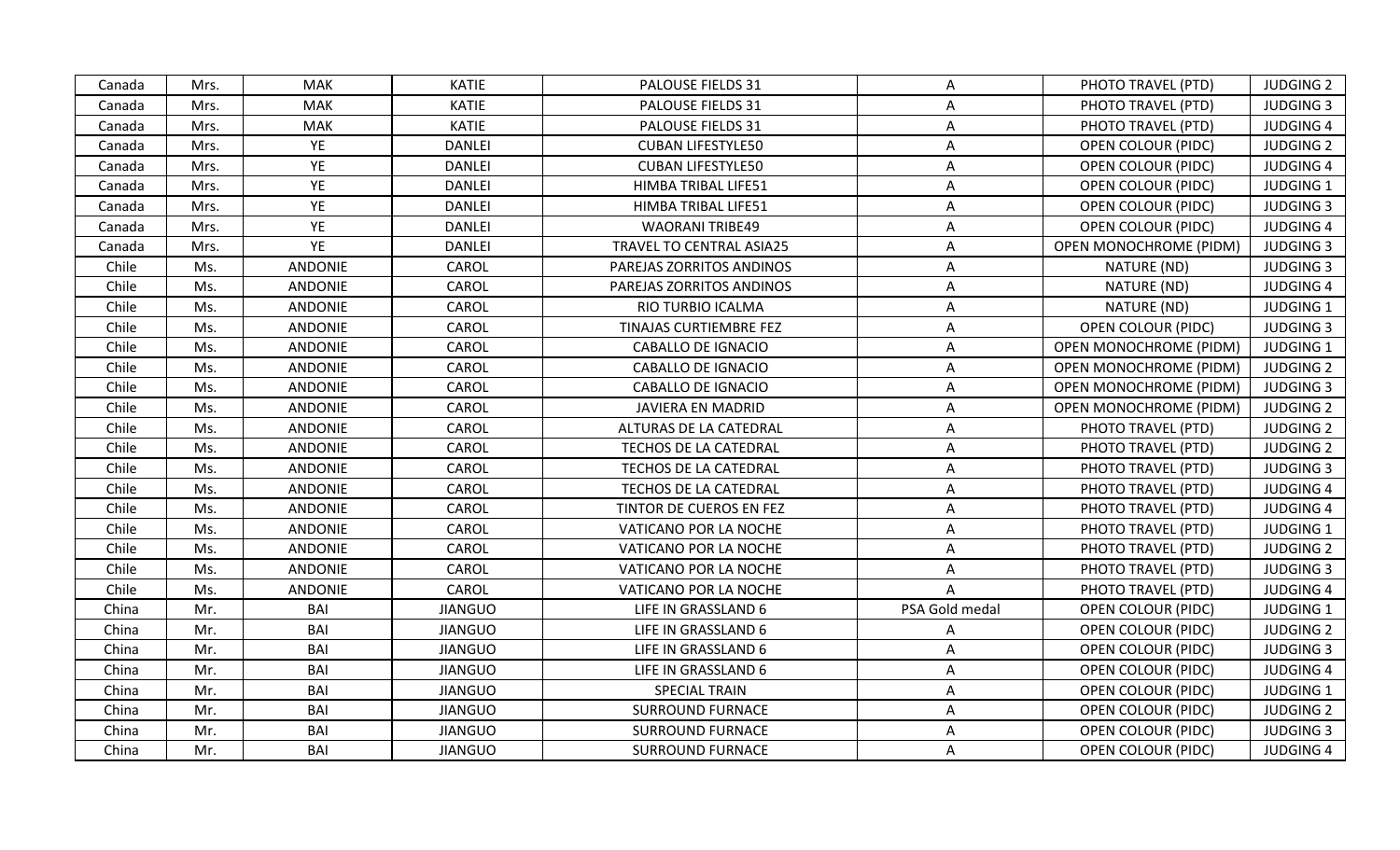| BAI<br>OPEN MONOCHROME (PIDM)<br>Mr.<br><b>JIANGUO</b><br>THE TEAHOUSE ON THE STREET<br><b>JUDGING 1</b><br>China<br>A<br>BAI<br><b>JIANGUO</b><br>E-Honourable Mention<br>China<br>Mr.<br>THE TEAHOUSE ON THE STREET<br>OPEN MONOCHROME (PIDM)<br><b>JUDGING 3</b><br>BAI<br>PHOTO TRAVEL (PTD)<br>Mr.<br><b>JIANGUO</b><br><b>TRADITIONAL CRAFT 4</b><br><b>JUDGING 4</b><br>China<br>A<br>GU<br>NATURE (ND)<br><b>JUDGING 2</b><br>Mr.<br>QUN<br>DO NOT<br>A<br>China<br>GU<br>NATURE (ND)<br>China<br>Mr.<br>QUN<br><b>WILD REINDEER</b><br><b>JUDGING 1</b><br>A<br>GU<br>China<br>Mr.<br>QUN<br><b>WILD REINDEER</b><br>NATURE (ND)<br><b>JUDGING 2</b><br>A<br>Mr.<br>GU<br>NATURE (ND)<br><b>JUDGING 3</b><br>China<br>QUN<br><b>WILD REINDEER</b><br>A<br>GU<br><b>SISTERS</b><br>OPEN COLOUR (PIDC)<br>China<br>Mr.<br>QUN<br>A<br><b>JUDGING 2</b><br>GU<br>QUN<br><b>SISTERS</b><br>China<br>Mr.<br>A<br><b>OPEN COLOUR (PIDC)</b><br><b>JUDGING 3</b><br>GU<br><b>SISTERS</b><br>China<br>Mr.<br>QUN<br>OPEN COLOUR (PIDC)<br><b>JUDGING 4</b><br>$\mathsf{A}$<br>GU<br><b>DUSTY WORLD</b><br><b>JUDGING 1</b><br>China<br>Mr.<br>QUN<br>OPEN MONOCHROME (PIDM)<br>$\mathsf{A}$<br>GU<br><b>DUSTY WORLD</b><br><b>JUDGING 2</b><br>China<br>Mr.<br>QUN<br>A<br><b>OPEN MONOCHROME (PIDM)</b><br>GU<br>Mr.<br>QUN<br><b>TREE</b><br><b>OPEN MONOCHROME (PIDM)</b><br>JUDGING 1<br>China<br>A<br>GU<br><b>WUDAN</b><br>Mr.<br>QUN<br>A<br>OPEN MONOCHROME (PIDM)<br><b>JUDGING 2</b><br>China<br><b>HUANG</b><br>YI<br>China<br>Mr.<br>ABOUT THE ETHIOPIAN TRIBE 17<br>A<br>OPEN COLOUR (PIDC)<br><b>JUDGING 1</b><br>YI<br>Mr.<br><b>HUANG</b><br><b>JUDGING 2</b><br>China<br>ABOUT THE ETHIOPIAN TRIBE 17<br>A<br>OPEN COLOUR (PIDC)<br><b>HUANG</b><br>YI<br>ABOUT THE ETHIOPIAN TRIBE 17<br><b>JUDGING 3</b><br>China<br>Mr.<br>A<br><b>OPEN COLOUR (PIDC)</b><br>YI<br>Mr.<br><b>HUANG</b><br>ABOUT THE ETHIOPIAN TRIBE 17<br><b>JUDGING 4</b><br>China<br>A<br><b>OPEN COLOUR (PIDC)</b><br><b>HUANG</b><br>YI<br>China<br>Mr.<br><b>BLESS OVER THE FIRE 5</b><br>A<br>OPEN COLOUR (PIDC)<br><b>JUDGING 3</b><br>YI<br><b>HUANG</b><br>China<br>Mr.<br>OLD WINE WORKSHOP 10<br><b>JUDGING 4</b><br>A<br><b>OPEN COLOUR (PIDC)</b><br><b>HUANG</b><br>YI<br>Mr.<br><b>JUDGING 2</b><br>China<br>STUDY1<br>A<br><b>OPEN COLOUR (PIDC)</b><br><b>HUANG</b><br>YI<br><b>JUDGING 3</b><br>China<br>Mr.<br>STUDY1<br>A<br><b>OPEN COLOUR (PIDC)</b><br>YI<br>China<br>Mr.<br><b>HUANG</b><br>STUDY1<br>OPEN COLOUR (PIDC)<br><b>JUDGING 4</b><br>A<br>YI<br>China<br>Mr.<br><b>HUANG</b><br><b>BASHANG SCENERY3</b><br><b>OPEN MONOCHROME (PIDM)</b><br><b>JUDGING 3</b><br>A<br>YI<br>Mr.<br><b>HUANG</b><br>BELIEVERS IN THE ROCK CHURCH 14<br><b>JUDGING 4</b><br>China<br>A<br><b>OPEN MONOCHROME (PIDM)</b><br>YI<br>Mr.<br><b>HUANG</b><br><b>WATER FUN</b><br><b>OPEN MONOCHROME (PIDM)</b><br><b>JUDGING 1</b><br>China<br>A<br>YI<br>China<br>Mr.<br><b>HUANG</b><br><b>WATER FUN</b><br>A<br>OPEN MONOCHROME (PIDM)<br><b>JUDGING 2</b><br>YI<br>China<br>Mr.<br><b>HUANG</b><br><b>WATER FUN</b><br>OPEN MONOCHROME (PIDM)<br><b>JUDGING 4</b><br>A<br>YI<br><b>HUANG</b><br>China<br>Mr.<br>MINXI CUSTOM1<br>A<br>PHOTO TRAVEL (PTD)<br><b>JUDGING 1</b><br>YI<br>China<br>Mr.<br><b>HUANG</b><br>MINXI CUSTOM1<br>A<br>PHOTO TRAVEL (PTD)<br><b>JUDGING 3</b><br><b>JING</b><br>NATURE (ND)<br>China<br>Mr.<br>LI.<br><b>BEAUTIFUL FLAMINGOS 4</b><br>A<br><b>JUDGING 3</b><br>Mr.<br>$\mathbf{H}$<br><b>JING</b><br><b>GUARD</b><br>A<br>NATURE (ND)<br>JUDGING 1<br>China<br>$\mathsf{L}\mathsf{L}$<br><b>GUARD</b><br>NATURE (ND)<br>Mr.<br><b>JING</b><br>A<br><b>JUDGING 4</b><br>China<br>LI.<br><b>MIGRATING ELEPHANTS 5</b><br><b>JUDGING 4</b><br>China<br>Mr.<br><b>JING</b><br>A<br>NATURE (ND) |  |  |  |  |  |
|-------------------------------------------------------------------------------------------------------------------------------------------------------------------------------------------------------------------------------------------------------------------------------------------------------------------------------------------------------------------------------------------------------------------------------------------------------------------------------------------------------------------------------------------------------------------------------------------------------------------------------------------------------------------------------------------------------------------------------------------------------------------------------------------------------------------------------------------------------------------------------------------------------------------------------------------------------------------------------------------------------------------------------------------------------------------------------------------------------------------------------------------------------------------------------------------------------------------------------------------------------------------------------------------------------------------------------------------------------------------------------------------------------------------------------------------------------------------------------------------------------------------------------------------------------------------------------------------------------------------------------------------------------------------------------------------------------------------------------------------------------------------------------------------------------------------------------------------------------------------------------------------------------------------------------------------------------------------------------------------------------------------------------------------------------------------------------------------------------------------------------------------------------------------------------------------------------------------------------------------------------------------------------------------------------------------------------------------------------------------------------------------------------------------------------------------------------------------------------------------------------------------------------------------------------------------------------------------------------------------------------------------------------------------------------------------------------------------------------------------------------------------------------------------------------------------------------------------------------------------------------------------------------------------------------------------------------------------------------------------------------------------------------------------------------------------------------------------------------------------------------------------------------------------------------------------------------------------------------------------------------------------------------------------------------------------------------------------------------------------------------------------------------------------------------------------------------------------------------------------------------------------------------------------------------------------------------------------------------------------------------------------------------------------------------------------------------------------------------------------------------------------------------------------------------------------------------------|--|--|--|--|--|
|                                                                                                                                                                                                                                                                                                                                                                                                                                                                                                                                                                                                                                                                                                                                                                                                                                                                                                                                                                                                                                                                                                                                                                                                                                                                                                                                                                                                                                                                                                                                                                                                                                                                                                                                                                                                                                                                                                                                                                                                                                                                                                                                                                                                                                                                                                                                                                                                                                                                                                                                                                                                                                                                                                                                                                                                                                                                                                                                                                                                                                                                                                                                                                                                                                                                                                                                                                                                                                                                                                                                                                                                                                                                                                                                                                                                                                     |  |  |  |  |  |
|                                                                                                                                                                                                                                                                                                                                                                                                                                                                                                                                                                                                                                                                                                                                                                                                                                                                                                                                                                                                                                                                                                                                                                                                                                                                                                                                                                                                                                                                                                                                                                                                                                                                                                                                                                                                                                                                                                                                                                                                                                                                                                                                                                                                                                                                                                                                                                                                                                                                                                                                                                                                                                                                                                                                                                                                                                                                                                                                                                                                                                                                                                                                                                                                                                                                                                                                                                                                                                                                                                                                                                                                                                                                                                                                                                                                                                     |  |  |  |  |  |
|                                                                                                                                                                                                                                                                                                                                                                                                                                                                                                                                                                                                                                                                                                                                                                                                                                                                                                                                                                                                                                                                                                                                                                                                                                                                                                                                                                                                                                                                                                                                                                                                                                                                                                                                                                                                                                                                                                                                                                                                                                                                                                                                                                                                                                                                                                                                                                                                                                                                                                                                                                                                                                                                                                                                                                                                                                                                                                                                                                                                                                                                                                                                                                                                                                                                                                                                                                                                                                                                                                                                                                                                                                                                                                                                                                                                                                     |  |  |  |  |  |
|                                                                                                                                                                                                                                                                                                                                                                                                                                                                                                                                                                                                                                                                                                                                                                                                                                                                                                                                                                                                                                                                                                                                                                                                                                                                                                                                                                                                                                                                                                                                                                                                                                                                                                                                                                                                                                                                                                                                                                                                                                                                                                                                                                                                                                                                                                                                                                                                                                                                                                                                                                                                                                                                                                                                                                                                                                                                                                                                                                                                                                                                                                                                                                                                                                                                                                                                                                                                                                                                                                                                                                                                                                                                                                                                                                                                                                     |  |  |  |  |  |
|                                                                                                                                                                                                                                                                                                                                                                                                                                                                                                                                                                                                                                                                                                                                                                                                                                                                                                                                                                                                                                                                                                                                                                                                                                                                                                                                                                                                                                                                                                                                                                                                                                                                                                                                                                                                                                                                                                                                                                                                                                                                                                                                                                                                                                                                                                                                                                                                                                                                                                                                                                                                                                                                                                                                                                                                                                                                                                                                                                                                                                                                                                                                                                                                                                                                                                                                                                                                                                                                                                                                                                                                                                                                                                                                                                                                                                     |  |  |  |  |  |
|                                                                                                                                                                                                                                                                                                                                                                                                                                                                                                                                                                                                                                                                                                                                                                                                                                                                                                                                                                                                                                                                                                                                                                                                                                                                                                                                                                                                                                                                                                                                                                                                                                                                                                                                                                                                                                                                                                                                                                                                                                                                                                                                                                                                                                                                                                                                                                                                                                                                                                                                                                                                                                                                                                                                                                                                                                                                                                                                                                                                                                                                                                                                                                                                                                                                                                                                                                                                                                                                                                                                                                                                                                                                                                                                                                                                                                     |  |  |  |  |  |
|                                                                                                                                                                                                                                                                                                                                                                                                                                                                                                                                                                                                                                                                                                                                                                                                                                                                                                                                                                                                                                                                                                                                                                                                                                                                                                                                                                                                                                                                                                                                                                                                                                                                                                                                                                                                                                                                                                                                                                                                                                                                                                                                                                                                                                                                                                                                                                                                                                                                                                                                                                                                                                                                                                                                                                                                                                                                                                                                                                                                                                                                                                                                                                                                                                                                                                                                                                                                                                                                                                                                                                                                                                                                                                                                                                                                                                     |  |  |  |  |  |
|                                                                                                                                                                                                                                                                                                                                                                                                                                                                                                                                                                                                                                                                                                                                                                                                                                                                                                                                                                                                                                                                                                                                                                                                                                                                                                                                                                                                                                                                                                                                                                                                                                                                                                                                                                                                                                                                                                                                                                                                                                                                                                                                                                                                                                                                                                                                                                                                                                                                                                                                                                                                                                                                                                                                                                                                                                                                                                                                                                                                                                                                                                                                                                                                                                                                                                                                                                                                                                                                                                                                                                                                                                                                                                                                                                                                                                     |  |  |  |  |  |
|                                                                                                                                                                                                                                                                                                                                                                                                                                                                                                                                                                                                                                                                                                                                                                                                                                                                                                                                                                                                                                                                                                                                                                                                                                                                                                                                                                                                                                                                                                                                                                                                                                                                                                                                                                                                                                                                                                                                                                                                                                                                                                                                                                                                                                                                                                                                                                                                                                                                                                                                                                                                                                                                                                                                                                                                                                                                                                                                                                                                                                                                                                                                                                                                                                                                                                                                                                                                                                                                                                                                                                                                                                                                                                                                                                                                                                     |  |  |  |  |  |
|                                                                                                                                                                                                                                                                                                                                                                                                                                                                                                                                                                                                                                                                                                                                                                                                                                                                                                                                                                                                                                                                                                                                                                                                                                                                                                                                                                                                                                                                                                                                                                                                                                                                                                                                                                                                                                                                                                                                                                                                                                                                                                                                                                                                                                                                                                                                                                                                                                                                                                                                                                                                                                                                                                                                                                                                                                                                                                                                                                                                                                                                                                                                                                                                                                                                                                                                                                                                                                                                                                                                                                                                                                                                                                                                                                                                                                     |  |  |  |  |  |
|                                                                                                                                                                                                                                                                                                                                                                                                                                                                                                                                                                                                                                                                                                                                                                                                                                                                                                                                                                                                                                                                                                                                                                                                                                                                                                                                                                                                                                                                                                                                                                                                                                                                                                                                                                                                                                                                                                                                                                                                                                                                                                                                                                                                                                                                                                                                                                                                                                                                                                                                                                                                                                                                                                                                                                                                                                                                                                                                                                                                                                                                                                                                                                                                                                                                                                                                                                                                                                                                                                                                                                                                                                                                                                                                                                                                                                     |  |  |  |  |  |
|                                                                                                                                                                                                                                                                                                                                                                                                                                                                                                                                                                                                                                                                                                                                                                                                                                                                                                                                                                                                                                                                                                                                                                                                                                                                                                                                                                                                                                                                                                                                                                                                                                                                                                                                                                                                                                                                                                                                                                                                                                                                                                                                                                                                                                                                                                                                                                                                                                                                                                                                                                                                                                                                                                                                                                                                                                                                                                                                                                                                                                                                                                                                                                                                                                                                                                                                                                                                                                                                                                                                                                                                                                                                                                                                                                                                                                     |  |  |  |  |  |
|                                                                                                                                                                                                                                                                                                                                                                                                                                                                                                                                                                                                                                                                                                                                                                                                                                                                                                                                                                                                                                                                                                                                                                                                                                                                                                                                                                                                                                                                                                                                                                                                                                                                                                                                                                                                                                                                                                                                                                                                                                                                                                                                                                                                                                                                                                                                                                                                                                                                                                                                                                                                                                                                                                                                                                                                                                                                                                                                                                                                                                                                                                                                                                                                                                                                                                                                                                                                                                                                                                                                                                                                                                                                                                                                                                                                                                     |  |  |  |  |  |
|                                                                                                                                                                                                                                                                                                                                                                                                                                                                                                                                                                                                                                                                                                                                                                                                                                                                                                                                                                                                                                                                                                                                                                                                                                                                                                                                                                                                                                                                                                                                                                                                                                                                                                                                                                                                                                                                                                                                                                                                                                                                                                                                                                                                                                                                                                                                                                                                                                                                                                                                                                                                                                                                                                                                                                                                                                                                                                                                                                                                                                                                                                                                                                                                                                                                                                                                                                                                                                                                                                                                                                                                                                                                                                                                                                                                                                     |  |  |  |  |  |
|                                                                                                                                                                                                                                                                                                                                                                                                                                                                                                                                                                                                                                                                                                                                                                                                                                                                                                                                                                                                                                                                                                                                                                                                                                                                                                                                                                                                                                                                                                                                                                                                                                                                                                                                                                                                                                                                                                                                                                                                                                                                                                                                                                                                                                                                                                                                                                                                                                                                                                                                                                                                                                                                                                                                                                                                                                                                                                                                                                                                                                                                                                                                                                                                                                                                                                                                                                                                                                                                                                                                                                                                                                                                                                                                                                                                                                     |  |  |  |  |  |
|                                                                                                                                                                                                                                                                                                                                                                                                                                                                                                                                                                                                                                                                                                                                                                                                                                                                                                                                                                                                                                                                                                                                                                                                                                                                                                                                                                                                                                                                                                                                                                                                                                                                                                                                                                                                                                                                                                                                                                                                                                                                                                                                                                                                                                                                                                                                                                                                                                                                                                                                                                                                                                                                                                                                                                                                                                                                                                                                                                                                                                                                                                                                                                                                                                                                                                                                                                                                                                                                                                                                                                                                                                                                                                                                                                                                                                     |  |  |  |  |  |
|                                                                                                                                                                                                                                                                                                                                                                                                                                                                                                                                                                                                                                                                                                                                                                                                                                                                                                                                                                                                                                                                                                                                                                                                                                                                                                                                                                                                                                                                                                                                                                                                                                                                                                                                                                                                                                                                                                                                                                                                                                                                                                                                                                                                                                                                                                                                                                                                                                                                                                                                                                                                                                                                                                                                                                                                                                                                                                                                                                                                                                                                                                                                                                                                                                                                                                                                                                                                                                                                                                                                                                                                                                                                                                                                                                                                                                     |  |  |  |  |  |
|                                                                                                                                                                                                                                                                                                                                                                                                                                                                                                                                                                                                                                                                                                                                                                                                                                                                                                                                                                                                                                                                                                                                                                                                                                                                                                                                                                                                                                                                                                                                                                                                                                                                                                                                                                                                                                                                                                                                                                                                                                                                                                                                                                                                                                                                                                                                                                                                                                                                                                                                                                                                                                                                                                                                                                                                                                                                                                                                                                                                                                                                                                                                                                                                                                                                                                                                                                                                                                                                                                                                                                                                                                                                                                                                                                                                                                     |  |  |  |  |  |
|                                                                                                                                                                                                                                                                                                                                                                                                                                                                                                                                                                                                                                                                                                                                                                                                                                                                                                                                                                                                                                                                                                                                                                                                                                                                                                                                                                                                                                                                                                                                                                                                                                                                                                                                                                                                                                                                                                                                                                                                                                                                                                                                                                                                                                                                                                                                                                                                                                                                                                                                                                                                                                                                                                                                                                                                                                                                                                                                                                                                                                                                                                                                                                                                                                                                                                                                                                                                                                                                                                                                                                                                                                                                                                                                                                                                                                     |  |  |  |  |  |
|                                                                                                                                                                                                                                                                                                                                                                                                                                                                                                                                                                                                                                                                                                                                                                                                                                                                                                                                                                                                                                                                                                                                                                                                                                                                                                                                                                                                                                                                                                                                                                                                                                                                                                                                                                                                                                                                                                                                                                                                                                                                                                                                                                                                                                                                                                                                                                                                                                                                                                                                                                                                                                                                                                                                                                                                                                                                                                                                                                                                                                                                                                                                                                                                                                                                                                                                                                                                                                                                                                                                                                                                                                                                                                                                                                                                                                     |  |  |  |  |  |
|                                                                                                                                                                                                                                                                                                                                                                                                                                                                                                                                                                                                                                                                                                                                                                                                                                                                                                                                                                                                                                                                                                                                                                                                                                                                                                                                                                                                                                                                                                                                                                                                                                                                                                                                                                                                                                                                                                                                                                                                                                                                                                                                                                                                                                                                                                                                                                                                                                                                                                                                                                                                                                                                                                                                                                                                                                                                                                                                                                                                                                                                                                                                                                                                                                                                                                                                                                                                                                                                                                                                                                                                                                                                                                                                                                                                                                     |  |  |  |  |  |
|                                                                                                                                                                                                                                                                                                                                                                                                                                                                                                                                                                                                                                                                                                                                                                                                                                                                                                                                                                                                                                                                                                                                                                                                                                                                                                                                                                                                                                                                                                                                                                                                                                                                                                                                                                                                                                                                                                                                                                                                                                                                                                                                                                                                                                                                                                                                                                                                                                                                                                                                                                                                                                                                                                                                                                                                                                                                                                                                                                                                                                                                                                                                                                                                                                                                                                                                                                                                                                                                                                                                                                                                                                                                                                                                                                                                                                     |  |  |  |  |  |
|                                                                                                                                                                                                                                                                                                                                                                                                                                                                                                                                                                                                                                                                                                                                                                                                                                                                                                                                                                                                                                                                                                                                                                                                                                                                                                                                                                                                                                                                                                                                                                                                                                                                                                                                                                                                                                                                                                                                                                                                                                                                                                                                                                                                                                                                                                                                                                                                                                                                                                                                                                                                                                                                                                                                                                                                                                                                                                                                                                                                                                                                                                                                                                                                                                                                                                                                                                                                                                                                                                                                                                                                                                                                                                                                                                                                                                     |  |  |  |  |  |
|                                                                                                                                                                                                                                                                                                                                                                                                                                                                                                                                                                                                                                                                                                                                                                                                                                                                                                                                                                                                                                                                                                                                                                                                                                                                                                                                                                                                                                                                                                                                                                                                                                                                                                                                                                                                                                                                                                                                                                                                                                                                                                                                                                                                                                                                                                                                                                                                                                                                                                                                                                                                                                                                                                                                                                                                                                                                                                                                                                                                                                                                                                                                                                                                                                                                                                                                                                                                                                                                                                                                                                                                                                                                                                                                                                                                                                     |  |  |  |  |  |
|                                                                                                                                                                                                                                                                                                                                                                                                                                                                                                                                                                                                                                                                                                                                                                                                                                                                                                                                                                                                                                                                                                                                                                                                                                                                                                                                                                                                                                                                                                                                                                                                                                                                                                                                                                                                                                                                                                                                                                                                                                                                                                                                                                                                                                                                                                                                                                                                                                                                                                                                                                                                                                                                                                                                                                                                                                                                                                                                                                                                                                                                                                                                                                                                                                                                                                                                                                                                                                                                                                                                                                                                                                                                                                                                                                                                                                     |  |  |  |  |  |
|                                                                                                                                                                                                                                                                                                                                                                                                                                                                                                                                                                                                                                                                                                                                                                                                                                                                                                                                                                                                                                                                                                                                                                                                                                                                                                                                                                                                                                                                                                                                                                                                                                                                                                                                                                                                                                                                                                                                                                                                                                                                                                                                                                                                                                                                                                                                                                                                                                                                                                                                                                                                                                                                                                                                                                                                                                                                                                                                                                                                                                                                                                                                                                                                                                                                                                                                                                                                                                                                                                                                                                                                                                                                                                                                                                                                                                     |  |  |  |  |  |
|                                                                                                                                                                                                                                                                                                                                                                                                                                                                                                                                                                                                                                                                                                                                                                                                                                                                                                                                                                                                                                                                                                                                                                                                                                                                                                                                                                                                                                                                                                                                                                                                                                                                                                                                                                                                                                                                                                                                                                                                                                                                                                                                                                                                                                                                                                                                                                                                                                                                                                                                                                                                                                                                                                                                                                                                                                                                                                                                                                                                                                                                                                                                                                                                                                                                                                                                                                                                                                                                                                                                                                                                                                                                                                                                                                                                                                     |  |  |  |  |  |
|                                                                                                                                                                                                                                                                                                                                                                                                                                                                                                                                                                                                                                                                                                                                                                                                                                                                                                                                                                                                                                                                                                                                                                                                                                                                                                                                                                                                                                                                                                                                                                                                                                                                                                                                                                                                                                                                                                                                                                                                                                                                                                                                                                                                                                                                                                                                                                                                                                                                                                                                                                                                                                                                                                                                                                                                                                                                                                                                                                                                                                                                                                                                                                                                                                                                                                                                                                                                                                                                                                                                                                                                                                                                                                                                                                                                                                     |  |  |  |  |  |
|                                                                                                                                                                                                                                                                                                                                                                                                                                                                                                                                                                                                                                                                                                                                                                                                                                                                                                                                                                                                                                                                                                                                                                                                                                                                                                                                                                                                                                                                                                                                                                                                                                                                                                                                                                                                                                                                                                                                                                                                                                                                                                                                                                                                                                                                                                                                                                                                                                                                                                                                                                                                                                                                                                                                                                                                                                                                                                                                                                                                                                                                                                                                                                                                                                                                                                                                                                                                                                                                                                                                                                                                                                                                                                                                                                                                                                     |  |  |  |  |  |
|                                                                                                                                                                                                                                                                                                                                                                                                                                                                                                                                                                                                                                                                                                                                                                                                                                                                                                                                                                                                                                                                                                                                                                                                                                                                                                                                                                                                                                                                                                                                                                                                                                                                                                                                                                                                                                                                                                                                                                                                                                                                                                                                                                                                                                                                                                                                                                                                                                                                                                                                                                                                                                                                                                                                                                                                                                                                                                                                                                                                                                                                                                                                                                                                                                                                                                                                                                                                                                                                                                                                                                                                                                                                                                                                                                                                                                     |  |  |  |  |  |
|                                                                                                                                                                                                                                                                                                                                                                                                                                                                                                                                                                                                                                                                                                                                                                                                                                                                                                                                                                                                                                                                                                                                                                                                                                                                                                                                                                                                                                                                                                                                                                                                                                                                                                                                                                                                                                                                                                                                                                                                                                                                                                                                                                                                                                                                                                                                                                                                                                                                                                                                                                                                                                                                                                                                                                                                                                                                                                                                                                                                                                                                                                                                                                                                                                                                                                                                                                                                                                                                                                                                                                                                                                                                                                                                                                                                                                     |  |  |  |  |  |
|                                                                                                                                                                                                                                                                                                                                                                                                                                                                                                                                                                                                                                                                                                                                                                                                                                                                                                                                                                                                                                                                                                                                                                                                                                                                                                                                                                                                                                                                                                                                                                                                                                                                                                                                                                                                                                                                                                                                                                                                                                                                                                                                                                                                                                                                                                                                                                                                                                                                                                                                                                                                                                                                                                                                                                                                                                                                                                                                                                                                                                                                                                                                                                                                                                                                                                                                                                                                                                                                                                                                                                                                                                                                                                                                                                                                                                     |  |  |  |  |  |
|                                                                                                                                                                                                                                                                                                                                                                                                                                                                                                                                                                                                                                                                                                                                                                                                                                                                                                                                                                                                                                                                                                                                                                                                                                                                                                                                                                                                                                                                                                                                                                                                                                                                                                                                                                                                                                                                                                                                                                                                                                                                                                                                                                                                                                                                                                                                                                                                                                                                                                                                                                                                                                                                                                                                                                                                                                                                                                                                                                                                                                                                                                                                                                                                                                                                                                                                                                                                                                                                                                                                                                                                                                                                                                                                                                                                                                     |  |  |  |  |  |
|                                                                                                                                                                                                                                                                                                                                                                                                                                                                                                                                                                                                                                                                                                                                                                                                                                                                                                                                                                                                                                                                                                                                                                                                                                                                                                                                                                                                                                                                                                                                                                                                                                                                                                                                                                                                                                                                                                                                                                                                                                                                                                                                                                                                                                                                                                                                                                                                                                                                                                                                                                                                                                                                                                                                                                                                                                                                                                                                                                                                                                                                                                                                                                                                                                                                                                                                                                                                                                                                                                                                                                                                                                                                                                                                                                                                                                     |  |  |  |  |  |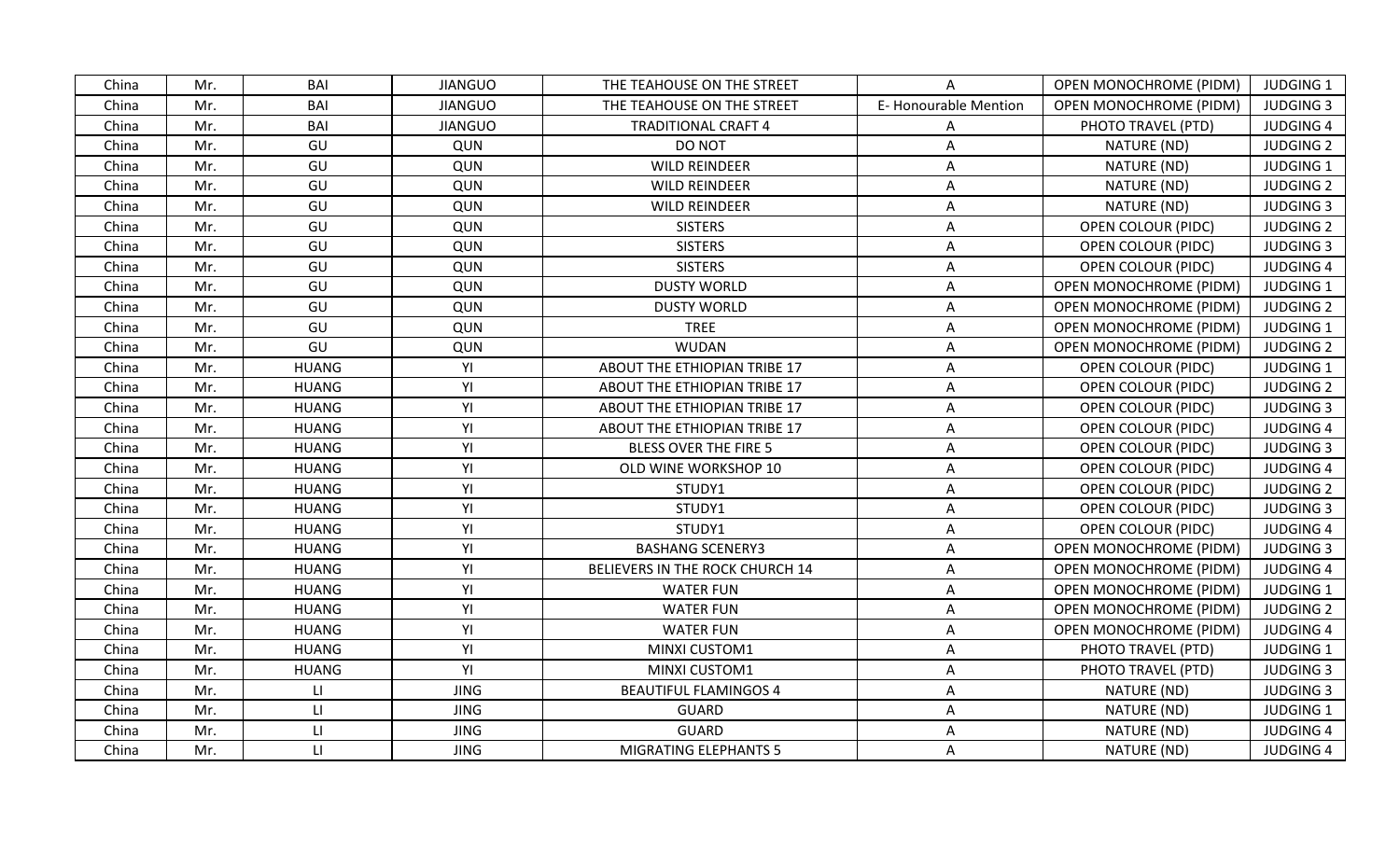| China | Mr. | LI.                    | <b>JING</b>    | ILLUSION OF THE SKY 5     | $\mathsf{A}$         | <b>OPEN COLOUR (PIDC)</b>     | <b>JUDGING 1</b> |
|-------|-----|------------------------|----------------|---------------------------|----------------------|-------------------------------|------------------|
| China | Mr. | $\mathsf{L}\mathsf{L}$ | <b>JING</b>    | ILLUSION OF THE SKY 5     | A                    | <b>OPEN COLOUR (PIDC)</b>     | <b>JUDGING 2</b> |
| China | Mr. | $\mathsf{L}\mathsf{L}$ | <b>JING</b>    | ILLUSION OF THE SKY 5     | Α                    | <b>OPEN COLOUR (PIDC)</b>     | <b>JUDGING 4</b> |
| China | Mr. | $\mathsf{L}\mathsf{L}$ | <b>JING</b>    | VISIT THE WONDERLAND      | A                    | <b>OPEN COLOUR (PIDC)</b>     | <b>JUDGING 2</b> |
| China | Mr. | $\mathsf{L}\mathsf{L}$ | <b>JING</b>    | <b>GALLOP HORSE 3</b>     | A                    | OPEN MONOCHROME (PIDM)        | <b>JUDGING 1</b> |
| China | Mr. | $\mathsf{L}\mathsf{L}$ | <b>JING</b>    | <b>GALLOP HORSE 3</b>     | A                    | OPEN MONOCHROME (PIDM)        | <b>JUDGING 3</b> |
| China | Mr. | $\mathsf{L}\mathsf{L}$ | <b>JING</b>    | <b>GALLOP HORSE 3</b>     | A                    | OPEN MONOCHROME (PIDM)        | <b>JUDGING 4</b> |
| China | Mr. | $\mathsf{L}\mathsf{L}$ | <b>JING</b>    | POLAR REGION 5            | A                    | <b>OPEN MONOCHROME (PIDM)</b> | <b>JUDGING 2</b> |
| China | Mr. | $\mathsf{L}\mathsf{L}$ | <b>JING</b>    | PRAY IN THE SNOW          | A                    | OPEN MONOCHROME (PIDM)        | <b>JUDGING 1</b> |
| China | Mr. | $\mathsf{L}\mathsf{L}$ | <b>JING</b>    | PRAY IN THE SNOW          | A                    | OPEN MONOCHROME (PIDM)        | <b>JUDGING 2</b> |
| China | Mr. | $\mathsf{L}\mathsf{L}$ | <b>JING</b>    | PRAY IN THE SNOW          | E-Honourable Mention | OPEN MONOCHROME (PIDM)        | <b>JUDGING 3</b> |
| China | Mr. | $\mathsf{L}\mathsf{L}$ | <b>JING</b>    | PRAY IN THE SNOW          | A                    | OPEN MONOCHROME (PIDM)        | <b>JUDGING 4</b> |
| China | Mr. | $\mathsf{H}$           | <b>JING</b>    | <b>CHARMING SCENERY 1</b> | A                    | PHOTO TRAVEL (PTD)            | <b>JUDGING 1</b> |
| China | Mr. | $\mathsf{H}$           | <b>JING</b>    | QICTURESQUE               | A                    | PHOTO TRAVEL (PTD)            | <b>JUDGING 2</b> |
| China | Mr. | LIANG                  | <b>HUIJUN</b>  | COLORFUL                  | A                    | OPEN COLOUR (PIDC)            | <b>JUDGING 1</b> |
| China | Mr. | LIANG                  | <b>HUIJUN</b>  | COLORFUL                  | Α                    | <b>OPEN COLOUR (PIDC)</b>     | <b>JUDGING 2</b> |
| China | Mr. | LIANG                  | <b>HUIJUN</b>  | <b>COLORFUL</b>           | Α                    | <b>OPEN COLOUR (PIDC)</b>     | <b>JUDGING 3</b> |
| China | Mr. | LIANG                  | <b>HUIJUN</b>  | COLORFUL                  | A                    | OPEN COLOUR (PIDC)            | <b>JUDGING 4</b> |
| China | Mr. | LIANG                  | <b>HUIJUN</b>  | <b>FACE THE SUN</b>       | A                    | <b>OPEN COLOUR (PIDC)</b>     | <b>JUDGING 3</b> |
| China | Mr. | LIANG                  | <b>HUIJUN</b>  | <b>HERDS</b>              | A                    | OPEN MONOCHROME (PIDM)        | <b>JUDGING 1</b> |
| China | Mr. | LIANG                  | <b>HUIJUN</b>  | <b>HERDS</b>              | A                    | <b>OPEN MONOCHROME (PIDM)</b> | <b>JUDGING 2</b> |
| China | Mr. | LIANG                  | <b>HUIJUN</b>  | <b>HERDS</b>              | A                    | OPEN MONOCHROME (PIDM)        | <b>JUDGING 3</b> |
| China | Mr. | LIANG                  | <b>HUIJUN</b>  | <b>HERDS</b>              | A                    | OPEN MONOCHROME (PIDM)        | <b>JUDGING 4</b> |
| China | Mr. | LIANG                  | <b>HUIJUN</b>  | <b>HORSES</b>             | $\mathsf{A}$         | OPEN MONOCHROME (PIDM)        | <b>JUDGING 1</b> |
| China | Mr. | LIU                    | <b>JIANJUN</b> | SPREAD WINGS              | A                    | NATURE (ND)                   | <b>JUDGING 1</b> |
| China | Mr. | LIU                    | <b>JIANJUN</b> | SPREAD WINGS              | A                    | NATURE (ND)                   | <b>JUDGING 3</b> |
| China | Mr. | LIU                    | <b>JIANJUN</b> | SPREAD WINGS              | A                    | NATURE (ND)                   | <b>JUDGING 4</b> |
| China | Mr. | LIU                    | <b>JIANJUN</b> | <b>TALK</b>               | A                    | NATURE (ND)                   | <b>JUDGING 2</b> |
| China | Mr. | LIU                    | JIANJUN        | <b>TALK</b>               | A                    | NATURE (ND)                   | <b>JUDGING 3</b> |
| China | Mr. | LIU                    | <b>JIANJUN</b> | <b>TALK</b>               | Α                    | NATURE (ND)                   | <b>JUDGING 4</b> |
| China | Mr. | LIU                    | <b>JIANJUN</b> | CAREFULLY                 | A                    | OPEN COLOUR (PIDC)            | <b>JUDGING 3</b> |
| China | Mr. | LIU                    | JIANJUN        | <b>WORKING TIME</b>       | A                    | OPEN MONOCHROME (PIDM)        | <b>JUDGING 2</b> |
| China | Mr. | LIU                    | <b>JIANJUN</b> | <b>BIG DYE HOUSE</b>      | A                    | PHOTO TRAVEL (PTD)            | <b>JUDGING 1</b> |
| China | Mr. | LIU                    | <b>JIANJUN</b> | <b>BIG DYE HOUSE</b>      | Α                    | PHOTO TRAVEL (PTD)            | <b>JUDGING 2</b> |
|       |     |                        |                |                           |                      |                               |                  |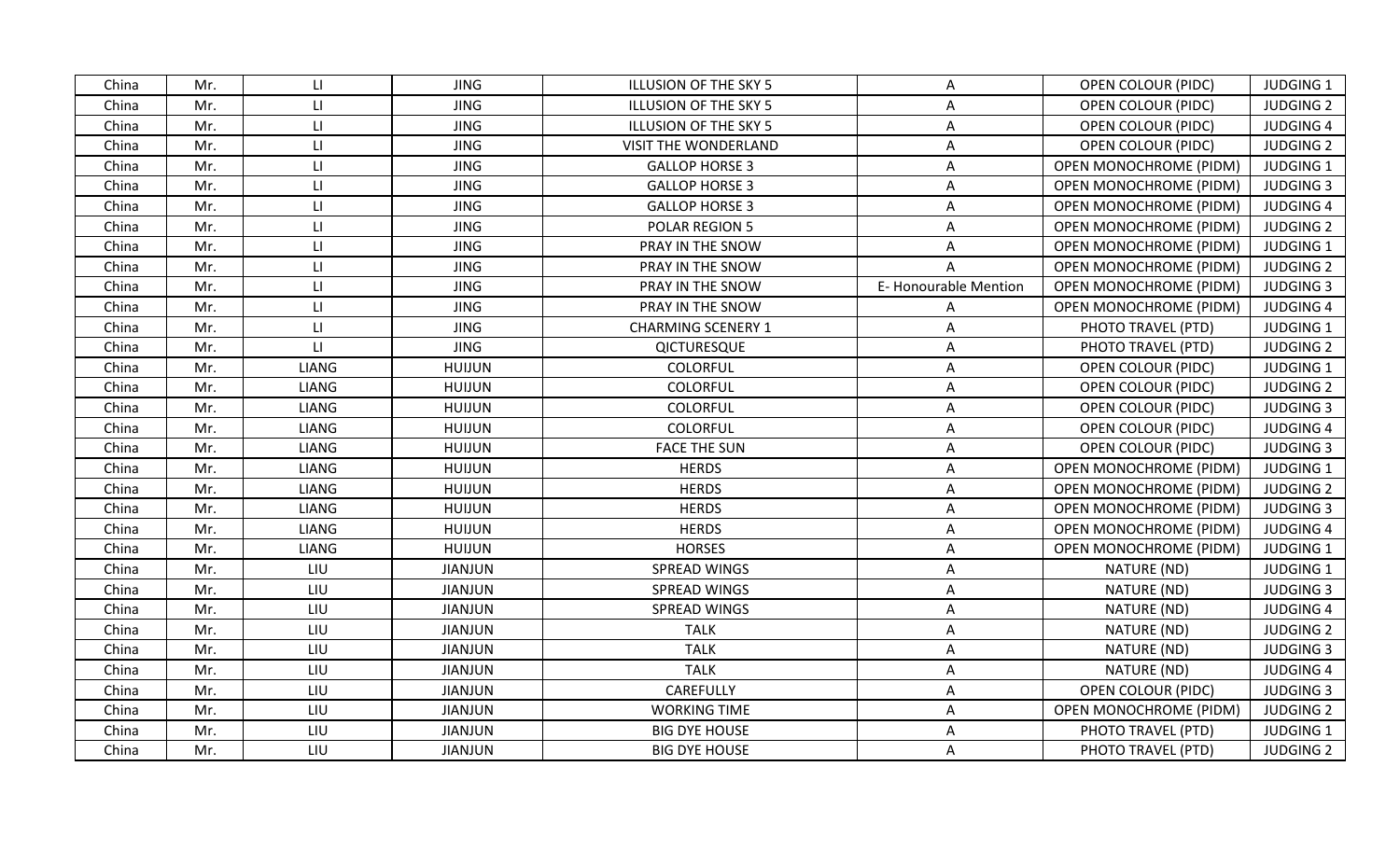| China | Mr. | LIU | <b>JIANJUN</b> | <b>BIG DYE HOUSE</b>           | A                    | PHOTO TRAVEL (PTD)            | <b>JUDGING 3</b> |
|-------|-----|-----|----------------|--------------------------------|----------------------|-------------------------------|------------------|
| China | Mr. | LIU | <b>JIANJUN</b> | <b>BIG DYE HOUSE</b>           | A                    | PHOTO TRAVEL (PTD)            | <b>JUDGING 4</b> |
| China | Mr. | LIU | <b>JIANJUN</b> | <b>SHOP OWNER</b>              | A                    | PHOTO TRAVEL (PTD)            | <b>JUDGING 1</b> |
| China | Mr. | LIU | <b>JIANJUN</b> | <b>SHOP OWNER</b>              | A                    | PHOTO TRAVEL (PTD)            | <b>JUDGING 3</b> |
| China | Mr. | LIU | <b>JIANJUN</b> | <b>SHOP OWNER</b>              | A                    | PHOTO TRAVEL (PTD)            | <b>JUDGING 4</b> |
| China | Mr. | LIU | <b>JIANJUN</b> | WALK IN THE SUN                | A                    | PHOTO TRAVEL (PTD)            | <b>JUDGING 2</b> |
| China | Mr. | SU  | MINGZAI        | <b>LOOK</b>                    | A                    | NATURE (ND)                   | <b>JUDGING 4</b> |
| China | Mr. | SU  | MINGZAI        | NATURAL RULE                   | A                    | NATURE (ND)                   | <b>JUDGING 3</b> |
| China | Mr. | SU  | MINGZAI        | <b>NATURAL RULE</b>            | A                    | NATURE (ND)                   | <b>JUDGING 4</b> |
| China | Mr. | SU  | MINGZAI        | <b>CHINESE SHADOW PUPPETRY</b> | A                    | OPEN COLOUR (PIDC)            | <b>JUDGING 1</b> |
| China | Mr. | SU  | MINGZAI        | <b>CHINESE SHADOW PUPPETRY</b> | A                    | <b>OPEN COLOUR (PIDC)</b>     | <b>JUDGING 2</b> |
| China | Mr. | SU  | MINGZAI        | <b>CHINESE SHADOW PUPPETRY</b> | A                    | OPEN COLOUR (PIDC)            | <b>JUDGING 3</b> |
| China | Mr. | SU  | MINGZAI        | <b>CHINESE SHADOW PUPPETRY</b> | A                    | OPEN COLOUR (PIDC)            | <b>JUDGING 4</b> |
| China | Mr. | SU  | MINGZAI        | <b>KISS</b>                    | A                    | <b>OPEN COLOUR (PIDC)</b>     | <b>JUDGING 1</b> |
| China | Mr. | SU  | MINGZAI        | <b>KISS</b>                    | A                    | OPEN COLOUR (PIDC)            | <b>JUDGING 3</b> |
| China | Mr. | SU  | MINGZAI        | <b>SEEK</b>                    | A                    | <b>OPEN COLOUR (PIDC)</b>     | <b>JUDGING 1</b> |
| China | Mr. | SU  | MINGZAI        | <b>SEEK</b>                    | A                    | <b>OPEN COLOUR (PIDC)</b>     | <b>JUDGING 2</b> |
| China | Mr. | SU  | MINGZAI        | <b>SEEK</b>                    | A                    | <b>OPEN COLOUR (PIDC)</b>     | <b>JUDGING 3</b> |
| China | Mr. | SU  | MINGZAI        | <b>SEEK</b>                    | A                    | <b>OPEN COLOUR (PIDC)</b>     | <b>JUDGING 4</b> |
| China | Mr. | SU  | MINGZAI        | <b>STAY</b>                    | A                    | <b>OPEN COLOUR (PIDC)</b>     | <b>JUDGING 3</b> |
| China | Mr. | SU  | MINGZAI        | <b>STARING</b>                 | A                    | <b>OPEN MONOCHROME (PIDM)</b> | JUDGING 1        |
| China | Mr. | SU  | MINGZAI        | <b>STARING</b>                 | A                    | OPEN MONOCHROME (PIDM)        | <b>JUDGING 2</b> |
| China | Mr. | SU  | MINGZAI        | <b>STARING</b>                 | A                    | OPEN MONOCHROME (PIDM)        | <b>JUDGING 3</b> |
| China | Mr. | SU  | MINGZAI        | <b>STARING</b>                 | A                    | <b>OPEN MONOCHROME (PIDM)</b> | <b>JUDGING 4</b> |
| China | Mr. | SU  | MINGZAI        | TRUE FEELING FOR CENTURY 2     | Α                    | <b>OPEN MONOCHROME (PIDM)</b> | <b>JUDGING 1</b> |
| China | Mr. | SU  | MINGZAI        | TRUE FEELING FOR CENTURY 2     |                      | <b>OPEN MONOCHROME (PIDM)</b> | <b>JUDGING 2</b> |
| China | Mr. | SU  | MINGZAI        | TRUE FEELING FOR CENTURY 2     | E-Honourable Mention | <b>OPEN MONOCHROME (PIDM)</b> | <b>JUDGING 3</b> |
| China | Mr. | SU  | MINGZAI        | <b>WAITING FOR FRIENDS 2</b>   | A                    | <b>OPEN MONOCHROME (PIDM)</b> | <b>JUDGING 1</b> |
| China | Mr. | SU  | <b>MINGZAI</b> | <b>WAITING FOR FRIENDS 2</b>   | A                    | <b>OPEN MONOCHROME (PIDM)</b> | <b>JUDGING 3</b> |
| China | Mr. | SU  | MINGZAI        | SPRING FIELD CUSTOM            | A                    | PHOTO TRAVEL (PTD)            | <b>JUDGING 4</b> |
| China | Mr. | SU  | MINGZAI        | <b>SUN DRY</b>                 | A                    | PHOTO TRAVEL (PTD)            | <b>JUDGING 1</b> |
| China | Mr. | SU  | MINGZAI        | <b>SUN DRY</b>                 | A                    | PHOTO TRAVEL (PTD)            | <b>JUDGING 2</b> |
| China | Mr. | SU  | MINGZAI        | <b>SUN DRY</b>                 | $\mathsf{A}$         | PHOTO TRAVEL (PTD)            | <b>JUDGING 4</b> |
| China | Mr. | SU  | <b>MINGZAI</b> | TIDE OF HAPPINESS 1            | A                    | PHOTO TRAVEL (PTD)            | <b>JUDGING 1</b> |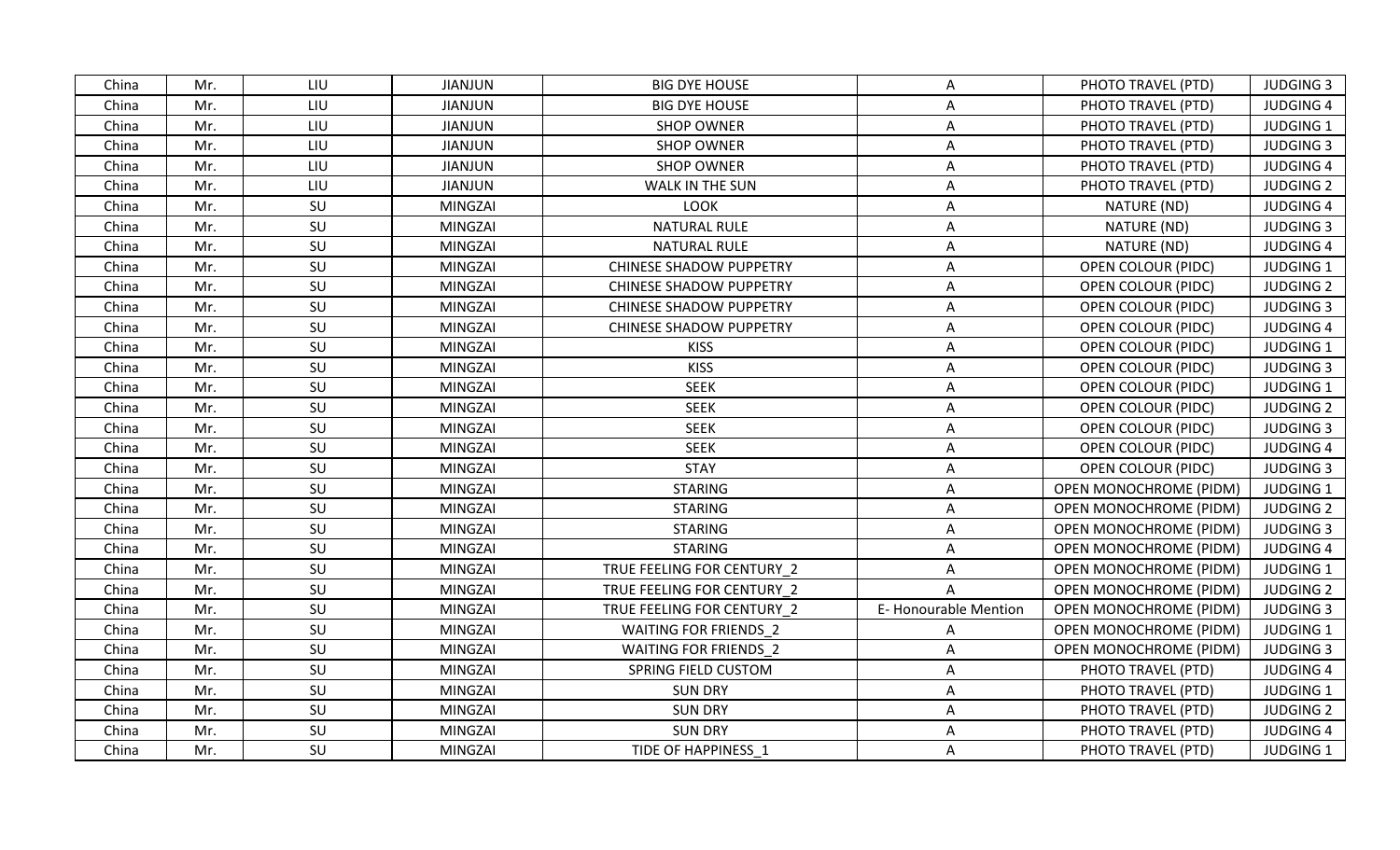| China | Mr. | <b>WANG</b> | <b>QINGHAN</b> | RIDE LEISURELY               | A                               | <b>OPEN COLOUR (PIDC)</b>     | <b>JUDGING 3</b> |
|-------|-----|-------------|----------------|------------------------------|---------------------------------|-------------------------------|------------------|
| China | Mr. | <b>WANG</b> | <b>QINGHAN</b> | <b>RIDE LEISURELY</b>        | A                               | <b>OPEN COLOUR (PIDC)</b>     | <b>JUDGING 4</b> |
| China | Mr. | <b>WANG</b> | <b>QINGHAN</b> | TRIBAL LIFE 7                | A                               | <b>OPEN COLOUR (PIDC)</b>     | <b>JUDGING 3</b> |
| China | Mr. | <b>WANG</b> | <b>QINGHAN</b> | CHILDHOOD 9                  | A                               | <b>OPEN MONOCHROME (PIDM)</b> | <b>JUDGING 2</b> |
| China | Mr. | <b>WANG</b> | <b>QINGHAN</b> | CHILDHOOD 9                  | $\mathsf{A}$                    | OPEN MONOCHROME (PIDM)        | <b>JUDGING 4</b> |
| China | Mr. | <b>WANG</b> | QINGHAN        | <b>FREE LIFE</b>             | A                               | <b>OPEN MONOCHROME (PIDM)</b> | <b>JUDGING 2</b> |
| China | Mr. | <b>WANG</b> | <b>QINGHAN</b> | <b>SECRET CAMEL TEAM</b>     | $\mathsf{A}$                    | <b>OPEN MONOCHROME (PIDM)</b> | JUDGING 1        |
| China | Mr. | <b>WANG</b> | <b>QINGHAN</b> | SECRET CAMEL TEAM            | A                               | <b>OPEN MONOCHROME (PIDM)</b> | <b>JUDGING 3</b> |
| China | Mr. | <b>WANG</b> | <b>QINGHAN</b> | <b>BEAUTIFUL TERRACE</b>     | A                               | PHOTO TRAVEL (PTD)            | JUDGING 1        |
| China | Mr. | <b>WANG</b> | <b>QINGHAN</b> | <b>BEAUTIFUL TERRACE</b>     | A                               | PHOTO TRAVEL (PTD)            | <b>JUDGING 2</b> |
| China | Mr. | <b>WANG</b> | QINGHAN        | <b>BEAUTIFUL TERRACE</b>     | A                               | PHOTO TRAVEL (PTD)            | <b>JUDGING 3</b> |
| China | Mr. | <b>WANG</b> | <b>QINGHAN</b> | <b>BEAUTIFUL TERRACE</b>     | A                               | PHOTO TRAVEL (PTD)            | <b>JUDGING 4</b> |
| China | Mr. | <b>WANG</b> | <b>QINGHAN</b> | DEAD WOOD                    | A                               | PHOTO TRAVEL (PTD)            | <b>JUDGING 1</b> |
| China | Mr. | <b>WANG</b> | QINGHAN        | DEAD WOOD                    | A                               | PHOTO TRAVEL (PTD)            | <b>JUDGING 3</b> |
| China | Mr. | <b>WANG</b> | <b>QINGHAN</b> | LIFE OF MONKS 1              | A                               | PHOTO TRAVEL (PTD)            | <b>JUDGING 1</b> |
| China | Mr. | <b>WANG</b> | <b>QINGHAN</b> | LIFE OF MONKS 1              |                                 | PHOTO TRAVEL (PTD)            | <b>JUDGING 3</b> |
| China | Mr. | <b>WANG</b> | <b>QINGHAN</b> | LIFE OF MONKS 1              | <b>Celebration Bronze Medal</b> | PHOTO TRAVEL (PTD)            | <b>JUDGING 4</b> |
| China | Mr. | <b>WONG</b> | <b>YAN</b>     | SO HEAVY                     | A                               | <b>OPEN COLOUR (PIDC)</b>     | <b>JUDGING 4</b> |
| China | Mr. | <b>WONG</b> | <b>YAN</b>     | <b>STRUCTURE</b>             | A                               | <b>OPEN COLOUR (PIDC)</b>     | <b>JUDGING 2</b> |
| China | Mr. | <b>WONG</b> | <b>YAN</b>     | <b>VICTORY AHEAD</b>         | Α                               | <b>OPEN COLOUR (PIDC)</b>     | <b>JUDGING 1</b> |
| China | Mr. | <b>WONG</b> | YAN            | <b>VICTORY AHEAD</b>         | $\mathsf{A}$                    | <b>OPEN COLOUR (PIDC)</b>     | <b>JUDGING 3</b> |
| China | Mr. | <b>WONG</b> | YAN            | WE ARE DANCING               | A                               | OPEN MONOCHROME (PIDM)        | JUDGING 1        |
| China | Mr. | <b>WONG</b> | <b>YAN</b>     | WE ARE DANCING               | A                               | OPEN MONOCHROME (PIDM)        | <b>JUDGING 4</b> |
| China | Mr. | <b>WONG</b> | YAN            | NIGHT VIEW OF PHENIX CITY    | A                               | PHOTO TRAVEL (PTD)            | <b>JUDGING 1</b> |
| China | Mr. | <b>WONG</b> | YAN            | NIGHT VIEW OF PHENIX CITY    | Α                               | PHOTO TRAVEL (PTD)            | <b>JUDGING 2</b> |
| China | Mr. | <b>WONG</b> | YAN            | NIGHT VIEW OF PHENIX CITY    | Α                               | PHOTO TRAVEL (PTD)            | <b>JUDGING 4</b> |
| China | Mr. | YE          | YOUWEI         | <b>BARBER SHOP</b>           | A                               | <b>OPEN COLOUR (PIDC)</b>     | <b>JUDGING 3</b> |
| China | Mr. | YE          | YOUWEI         | <b>BARBER SHOP</b>           | A                               | <b>OPEN COLOUR (PIDC)</b>     | <b>JUDGING 4</b> |
| China | Mr. | YE          | YOUWEI         | BEYOND THE MOUNTAINS IS HOME | A                               | OPEN MONOCHROME (PIDM)        | <b>JUDGING 1</b> |
| China | Mr. | YE          | YOUWEI         | BEYOND THE MOUNTAINS IS HOME | A                               | <b>OPEN MONOCHROME (PIDM)</b> | <b>JUDGING 2</b> |
| China | Mr. | YE          | YOUWEI         | BEYOND THE MOUNTAINS IS HOME | A                               | OPEN MONOCHROME (PIDM)        | <b>JUDGING 3</b> |
| China | Mr. | YE          | YOUWEI         | BEYOND THE MOUNTAINS IS HOME | <b>E-Honourable Mention</b>     | OPEN MONOCHROME (PIDM)        | <b>JUDGING 4</b> |
| China | Mr. | YE          | YOUWEI         | <b>IN RAIN</b>               | A                               | <b>OPEN MONOCHROME (PIDM)</b> | JUDGING 1        |
| China | Mr. | YE          | YOUWEI         | IN RAIN                      | A                               | <b>OPEN MONOCHROME (PIDM)</b> | <b>JUDGING 2</b> |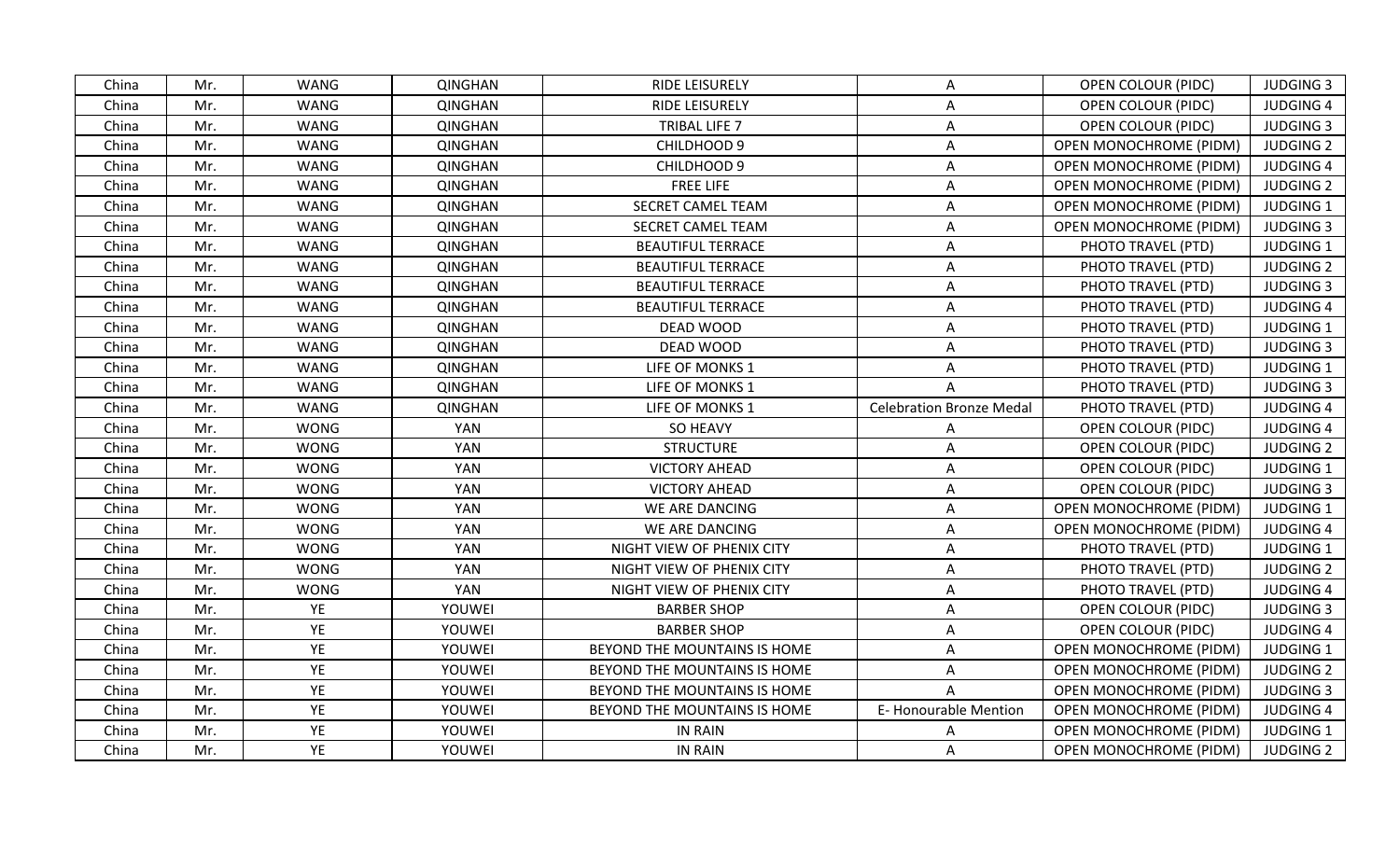| China | Mr. | YE           | YOUWEI      | <b>IN RAIN</b>         | <b>Celebration Bronze Medal</b> | OPEN MONOCHROME (PIDM)        | <b>JUDGING 3</b> |
|-------|-----|--------------|-------------|------------------------|---------------------------------|-------------------------------|------------------|
| China | Mr. | YE           | YOUWEI      | <b>IN RAIN</b>         | A                               | OPEN MONOCHROME (PIDM)        | <b>JUDGING 4</b> |
| China | Mr. | YE           | YOUWEI      | <b>ROOT</b>            | A                               | <b>OPEN MONOCHROME (PIDM)</b> | <b>JUDGING 1</b> |
| China | Mr. | YE           | YOUWEI      | <b>BEAUTIFUL SIGHT</b> | A                               | PHOTO TRAVEL (PTD)            | <b>JUDGING 1</b> |
| China | Mr. | YE           | YOUWEI      | <b>BEAUTIFUL SIGHT</b> | A                               | PHOTO TRAVEL (PTD)            | <b>JUDGING 2</b> |
| China | Mr. | YE           | YOUWEI      | <b>CLIFF</b>           | A                               | PHOTO TRAVEL (PTD)            | <b>JUDGING 1</b> |
| China | Mr. | YE           | YOUWEI      | <b>GREAT MOUNTAINS</b> | A                               | PHOTO TRAVEL (PTD)            | <b>JUDGING 2</b> |
| China | Mr. | YE           | YOUWEI      | THE ROAD               | A                               | PHOTO TRAVEL (PTD)            | <b>JUDGING 2</b> |
| China | Mr. | ZHANG        | YUAN        | <b>BIRDS</b>           | A                               | NATURE (ND)                   | <b>JUDGING 2</b> |
| China | Mr. | ZHANG        | YUAN        | <b>BIRDS</b>           | A                               | NATURE (ND)                   | <b>JUDGING 3</b> |
| China | Mr. | ZHANG        | YUAN        | <b>REST</b>            | A                               | NATURE (ND)                   | <b>JUDGING 1</b> |
| China | Mr. | ZHANG        | YUAN        | <b>FISHING SONG</b>    | A                               | <b>OPEN COLOUR (PIDC)</b>     | <b>JUDGING 2</b> |
| China | Mr. | ZHANG        | YUAN        | <b>FISHING SONG</b>    | A                               | OPEN COLOUR (PIDC)            | <b>JUDGING 4</b> |
| China | Mr. | ZHANG        | YUAN        | <b>FISHING TIME</b>    | A                               | OPEN COLOUR (PIDC)            | <b>JUDGING 1</b> |
| China | Mr. | ZHANG        | YUAN        | <b>GOLDEN MUD FLAT</b> | Α                               | OPEN COLOUR (PIDC)            | <b>JUDGING 1</b> |
| China | Mr. | ZHANG        | YUAN        | <b>GOLDEN MUD FLAT</b> |                                 | <b>OPEN COLOUR (PIDC)</b>     | <b>JUDGING 2</b> |
| China | Mr. | ZHANG        | YUAN        | <b>GOLDEN MUD FLAT</b> | <b>E-Honourable Mention</b>     | <b>OPEN COLOUR (PIDC)</b>     | <b>JUDGING 3</b> |
| China | Mr. | <b>ZHANG</b> | YUAN        | <b>GOLDEN MUD FLAT</b> | A                               | <b>OPEN COLOUR (PIDC)</b>     | <b>JUDGING 4</b> |
| China | Mr. | ZHANG        | YUAN        | <b>KNOWLEDGE SEA</b>   | A                               | <b>OPEN MONOCHROME (PIDM)</b> | <b>JUDGING 2</b> |
| China | Mr. | ZHANG        | YUAN        | <b>KNOWLEDGE SEA</b>   | $\mathsf{A}$                    | OPEN MONOCHROME (PIDM)        | <b>JUDGING 3</b> |
| China | Mr. | ZHANG        | <b>YUAN</b> | <b>MAGNIFICENT</b>     | E-Honourable Mention            | <b>OPEN MONOCHROME (PIDM)</b> | JUDGING 1        |
| China | Mr. | ZHANG        | YUAN        | MAGNIFICENT            | A                               | OPEN MONOCHROME (PIDM)        | <b>JUDGING 2</b> |
| China | Mr. | ZHANG        | YUAN        | <b>MAGNIFICENT</b>     | A                               | OPEN MONOCHROME (PIDM)        | <b>JUDGING 3</b> |
| China | Mr. | ZHANG        | YUAN        | <b>MAGNIFICENT</b>     | A                               | <b>OPEN MONOCHROME (PIDM)</b> | <b>JUDGING 4</b> |
| China | Mr. | ZHANG        | YUAN        | <b>QUIET</b>           | A                               | OPEN MONOCHROME (PIDM)        | JUDGING 1        |
| China | Mr. | ZHANG        | YUAN        | <b>QUIET</b>           | A                               | OPEN MONOCHROME (PIDM)        | <b>JUDGING 3</b> |
| China | Mr. | ZHANG        | YUAN        | QUIET                  | A                               | OPEN MONOCHROME (PIDM)        | <b>JUDGING 4</b> |
| China | Mr. | ZHANG        | YUAN        | <b>CITY NIGHT</b>      | A                               | PHOTO TRAVEL (PTD)            | JUDGING 1        |
| China | Mr. | ZHANG        | <b>YUAN</b> | <b>CITY NIGHT</b>      | A                               | PHOTO TRAVEL (PTD)            | <b>JUDGING 2</b> |
| China | Mr. | ZHANG        | YUAN        | <b>CITY NIGHT</b>      | A                               | PHOTO TRAVEL (PTD)            | <b>JUDGING 3</b> |
| China | Mr. | ZHANG        | YUAN        | <b>CITY NIGHT</b>      | A                               | PHOTO TRAVEL (PTD)            | <b>JUDGING 4</b> |
| China | Mr. | ZHANG        | YUAN        | PIER                   | A                               | PHOTO TRAVEL (PTD)            | <b>JUDGING 2</b> |
| China | Mr. | ZHANG        | YUAN        | PIER                   | E-Honourable Mention            | PHOTO TRAVEL (PTD)            | <b>JUDGING 4</b> |
| China | Mr. | ZHANG        | YUAN        | SPINING                | A                               | PHOTO TRAVEL (PTD)            | <b>JUDGING 2</b> |
|       |     |              |             |                        |                                 |                               |                  |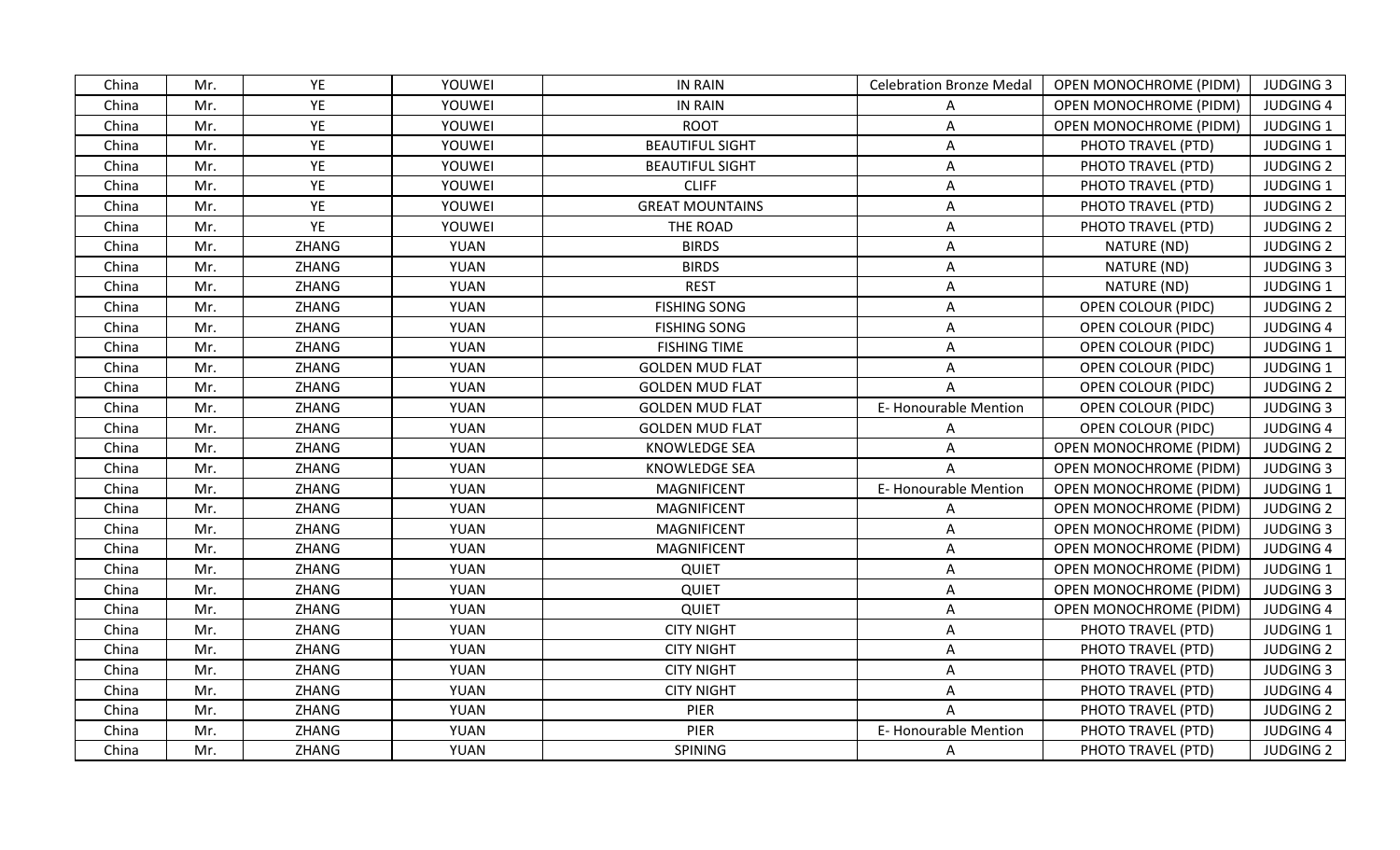| China | Mr. | ZHENG                   | <b>CHENGLIN</b> | DIFFERENT LIVES IN THE TRAIN 11    | A                               | OPEN COLOUR (PIDC)            | <b>JUDGING 3</b> |
|-------|-----|-------------------------|-----------------|------------------------------------|---------------------------------|-------------------------------|------------------|
| China | Mr. | <b>ZHENG</b>            | <b>CHENGLIN</b> | DIFFERENT LIVES IN THE TRAIN 11    | A                               | <b>OPEN COLOUR (PIDC)</b>     | <b>JUDGING 4</b> |
| China | Mr. | ZHENG                   | <b>CHENGLIN</b> | <b>WONDERFUL LAND 4</b>            | A                               | OPEN COLOUR (PIDC)            | <b>JUDGING 1</b> |
| China | Mr. | ZHENG                   | <b>CHENGLIN</b> | <b>ELEGANT WHITE HORESE 4</b>      | A                               | OPEN MONOCHROME (PIDM)        | <b>JUDGING 4</b> |
| China | Mr. | ZHENG                   | <b>CHENGLIN</b> | <b>GOOD SKILLS1</b>                | A                               | OPEN MONOCHROME (PIDM)        | <b>JUDGING 2</b> |
| China | Ms. | GU                      | YI              | SHADOW PUPPETRY PLAY               | A                               | <b>OPEN COLOUR (PIDC)</b>     | <b>JUDGING 1</b> |
| China | Ms. | GU                      | YI              | SHADOW PUPPETRY PLAY               | A                               | <b>OPEN COLOUR (PIDC)</b>     | <b>JUDGING 2</b> |
| China | Ms. | GU                      | YI              | SHADOW PUPPETRY PLAY               | Α                               | <b>OPEN COLOUR (PIDC)</b>     | <b>JUDGING 3</b> |
| China | Ms. | GU                      | YI              | SHADOW PUPPETRY PLAY               | A                               | <b>OPEN COLOUR (PIDC)</b>     | <b>JUDGING 4</b> |
| China | Ms. | GU                      | YI              | <b>HERDS</b>                       | A                               | PHOTO TRAVEL (PTD)            | <b>JUDGING 2</b> |
| China | Ms. | $\mathsf{L} \mathsf{L}$ | <b>MIN</b>      | ELF IN NATURAL WORLD 2             | A                               | NATURE (ND)                   | <b>JUDGING 2</b> |
| China | Ms. | $\Box$                  | <b>MIN</b>      | <b>HUNTING MOMENT 13</b>           | A                               | NATURE (ND)                   | <b>JUDGING 1</b> |
| China | Ms. | $\Box$                  | <b>MIN</b>      | <b>HUNTING MOMENT 13</b>           | A                               | NATURE (ND)                   | <b>JUDGING 2</b> |
| China | Ms. | $\mathsf{H}$            | <b>MIN</b>      | <b>HUNTING MOMENT 13</b>           | $\mathsf{A}$                    | NATURE (ND)                   | <b>JUDGING 3</b> |
| China | Ms. | $\mathsf{L}\mathsf{L}$  | <b>MIN</b>      | <b>HUNTING MOMENT 13</b>           | PSA Gold medal                  | NATURE (ND)                   | <b>JUDGING 4</b> |
| China | Ms. | $\Box$                  | <b>MIN</b>      | <b>MYSTERIOUS NORTHERN LIGHTS5</b> | A                               | NATURE (ND)                   | <b>JUDGING 1</b> |
| China | Ms. | $\Box$                  | <b>MIN</b>      | <b>MYSTERIOUS NORTHERN LIGHTS5</b> | A                               | NATURE (ND)                   | <b>JUDGING 2</b> |
| China | Ms. | $\mathsf{H}$            | <b>MIN</b>      | <b>MYSTERIOUS NORTHERN LIGHTS5</b> | Α                               | NATURE (ND)                   | <b>JUDGING 4</b> |
| China | Ms. | $\mathsf{L}\mathsf{L}$  | <b>MIN</b>      | BELIEVERS IN THE ROCK CHURCH30     | A                               | <b>OPEN COLOUR (PIDC)</b>     | <b>JUDGING 4</b> |
| China | Ms. | $\mathsf{L}\mathsf{L}$  | <b>MIN</b>      | <b>FLOATING MARKET 2</b>           | A                               | <b>OPEN COLOUR (PIDC)</b>     | <b>JUDGING 1</b> |
| China | Ms. | $\Box$                  | <b>MIN</b>      | <b>MYSTERIOUS NORTHERN LIGHTS3</b> | A                               | <b>OPEN COLOUR (PIDC)</b>     | <b>JUDGING 2</b> |
| China | Ms. | $\Box$                  | <b>MIN</b>      | <b>MYSTERIOUS NORTHERN LIGHTS3</b> | A                               | <b>OPEN COLOUR (PIDC)</b>     | <b>JUDGING 4</b> |
| China | Ms. | $\mathsf{L}$            | <b>MIN</b>      | THE VEIN OF EARTH26                | A                               | OPEN COLOUR (PIDC)            | <b>JUDGING 1</b> |
| China | Ms. | $\mathsf{L}\mathsf{L}$  | <b>MIN</b>      | THE VEIN OF EARTH26                | A                               | OPEN COLOUR (PIDC)            | <b>JUDGING 2</b> |
| China | Ms. | $\mathsf{L}\mathsf{L}$  | <b>MIN</b>      | THE VEIN OF EARTH26                | Α                               | OPEN COLOUR (PIDC)            | <b>JUDGING 4</b> |
| China | Ms. | $\mathsf{L}\mathsf{L}$  | <b>MIN</b>      | BELIEVERS IN THE ROCK CHURCH76     | A                               | OPEN MONOCHROME (PIDM)        | <b>JUDGING 1</b> |
| China | Ms. | $\mathsf{H}$            | <b>MIN</b>      | BELIEVERS IN THE ROCK CHURCH76     | A                               | OPEN MONOCHROME (PIDM)        | <b>JUDGING 2</b> |
| China | Ms. | $\mathsf{L}\mathsf{L}$  | <b>MIN</b>      | BELIEVERS IN THE ROCK CHURCH76     | A                               | <b>OPEN MONOCHROME (PIDM)</b> | <b>JUDGING 3</b> |
| China | Ms. | $\Box$                  | <b>MIN</b>      | BELIEVERS IN THE ROCK CHURCH76     | A                               | OPEN MONOCHROME (PIDM)        | <b>JUDGING 4</b> |
| China | Ms. | $\mathsf{L}\mathsf{L}$  | <b>MIN</b>      | <b>BEAUTIFUL SCENERY 2</b>         | A                               | PHOTO TRAVEL (PTD)            | <b>JUDGING 1</b> |
| China | Ms. | $\mathsf{L}\mathsf{L}$  | <b>MIN</b>      | <b>BEAUTIFUL SCENERY 2</b>         | A                               | PHOTO TRAVEL (PTD)            | <b>JUDGING 2</b> |
| China | Ms. | $\mathbf{H}$            | <b>MIN</b>      | <b>BEAUTIFUL SCENERY 2</b>         | A                               | PHOTO TRAVEL (PTD)            | <b>JUDGING 3</b> |
| China | Ms. | $\mathsf{L}\mathsf{L}$  | <b>MIN</b>      | <b>BEAUTIFUL SCENERY 2</b>         | A                               | PHOTO TRAVEL (PTD)            | <b>JUDGING 4</b> |
| China | Ms. | $\mathsf{H}$            | <b>MIN</b>      | <b>HOLLYLAND IN MY HEART 7</b>     | <b>Celebration Silver Medal</b> | PHOTO TRAVEL (PTD)            | <b>JUDGING 1</b> |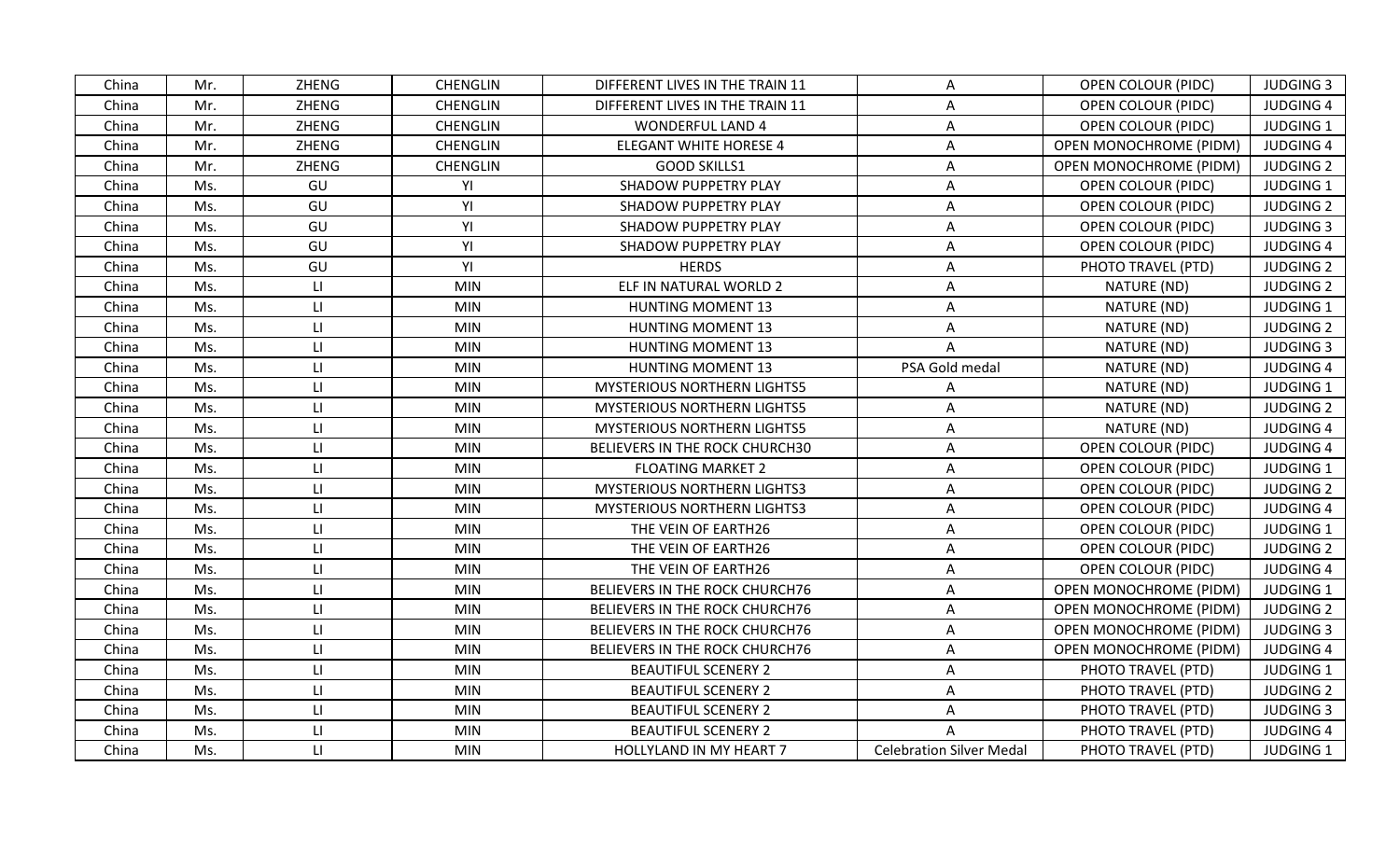| China | Ms. | LI.                    | <b>MIN</b>    | HOLLYLAND IN MY HEART 7       | <b>Celebration Bronze Medal</b> | PHOTO TRAVEL (PTD)            | <b>JUDGING 2</b> |
|-------|-----|------------------------|---------------|-------------------------------|---------------------------------|-------------------------------|------------------|
| China | Ms. | $\mathsf{L}\mathsf{L}$ | <b>MIN</b>    | HOLLYLAND IN MY HEART 7       | <b>E-Honourable Mention</b>     | PHOTO TRAVEL (PTD)            | <b>JUDGING 3</b> |
| China | Ms. | $\mathsf{H}$           | <b>MIN</b>    | HOLLYLAND IN MY HEART 7       | <b>Celebration Gold Medal</b>   | PHOTO TRAVEL (PTD)            | <b>JUDGING 4</b> |
| China | Ms. | QIU                    | YANPING       | A HEARTY MEAL9                | A                               | NATURE (ND)                   | <b>JUDGING 1</b> |
| China | Ms. | QIU                    | YANPING       | A HEARTY MEAL9                | A                               | NATURE (ND)                   | <b>JUDGING 2</b> |
| China | Ms. | QIU                    | YANPING       | A HEARTY MEAL9                | A                               | NATURE (ND)                   | <b>JUDGING 3</b> |
| China | Ms. | QIU                    | YANPING       | A HEARTY MEAL9                | A                               | NATURE (ND)                   | <b>JUDGING 4</b> |
| China | Ms. | QIU                    | YANPING       | <b>FLOWER AND BIRD 4</b>      | A                               | NATURE (ND)                   | <b>JUDGING 1</b> |
| China | Ms. | QIU                    | YANPING       | FLOWER AND BIRD 4             | A                               | NATURE (ND)                   | <b>JUDGING 4</b> |
| China | Ms. | QIU                    | YANPING       | TIBETAN FOX 16                | A                               | NATURE (ND)                   | <b>JUDGING 2</b> |
| China | Ms. | QIU                    | YANPING       | CHILDHOOD IN TULOU 4          | A                               | OPEN COLOUR (PIDC)            | <b>JUDGING 2</b> |
| China | Ms. | QIU                    | YANPING       | LIFE IN TULOU 1               | A                               | OPEN COLOUR (PIDC)            | <b>JUDGING 1</b> |
| China | Ms. | QIU                    | YANPING       | LIFE IN TULOU 1               | $\mathsf{A}$                    | <b>OPEN COLOUR (PIDC)</b>     | <b>JUDGING 2</b> |
| China | Ms. | QIU                    | YANPING       | LIFE IN TULOU 1               | A                               | OPEN COLOUR (PIDC)            | <b>JUDGING 3</b> |
| China | Ms. | QIU                    | YANPING       | AMAZING TRIP IN THE DESERT7   | A                               | <b>OPEN MONOCHROME (PIDM)</b> | <b>JUDGING 1</b> |
| China | Ms. | QIU                    | YANPING       | AMAZING TRIP IN THE DESERT7   | A                               | OPEN MONOCHROME (PIDM)        | <b>JUDGING 3</b> |
| China | Ms. | QIU                    | YANPING       | AMAZING TRIP IN THE DESERT7   | A                               | OPEN MONOCHROME (PIDM)        | <b>JUDGING 4</b> |
| China | Ms. | QIU                    | YANPING       | AMAZING TRIP IN THE DESERT 13 | A                               | PHOTO TRAVEL (PTD)            | <b>JUDGING 1</b> |
| China | Ms. | QIU                    | YANPING       | LIFE IN TULOU                 | A                               | PHOTO TRAVEL (PTD)            | <b>JUDGING 4</b> |
| China | Ms. | QIU                    | YANPING       | LIFE IN TULOU 2               | A                               | PHOTO TRAVEL (PTD)            | <b>JUDGING 2</b> |
| China | Ms. | <b>SHEN</b>            | <b>QIAN</b>   | <b>MAKE UP</b>                | A                               | <b>OPEN COLOUR (PIDC)</b>     | <b>JUDGING 4</b> |
| China | Ms. | <b>SHEN</b>            | <b>QIAN</b>   | WEDDING                       | A                               | <b>OPEN COLOUR (PIDC)</b>     | <b>JUDGING 2</b> |
| China | Ms. | <b>SHEN</b>            | <b>QIAN</b>   | WEDDING                       | A                               | <b>OPEN COLOUR (PIDC)</b>     | <b>JUDGING 3</b> |
| China | Ms. | <b>SHEN</b>            | <b>QIAN</b>   | <b>MAKING</b>                 | A                               | <b>OPEN MONOCHROME (PIDM)</b> | <b>JUDGING 2</b> |
| China | Ms. | <b>SHEN</b>            | <b>QIAN</b>   | <b>MAKING</b>                 | A                               | OPEN MONOCHROME (PIDM)        | <b>JUDGING 4</b> |
| China | Ms. | <b>SHEN</b>            | <b>QIAN</b>   | FAIR                          | A                               | PHOTO TRAVEL (PTD)            | <b>JUDGING 2</b> |
| China | Ms. | <b>SHEN</b>            | <b>QIAN</b>   | <b>FAIR</b>                   | $\mathsf{A}$                    | PHOTO TRAVEL (PTD)            | <b>JUDGING 4</b> |
| China | Ms. | <b>SHEN</b>            | <b>QIAN</b>   | <b>MODERN CITY</b>            | A                               | PHOTO TRAVEL (PTD)            | <b>JUDGING 2</b> |
| China | Ms. | <b>SHEN</b>            | <b>QIAN</b>   | <b>MODERN CITY</b>            | A                               | PHOTO TRAVEL (PTD)            | <b>JUDGING 4</b> |
| China | Ms. | <b>WANG</b>            | <b>HONGLI</b> | <b>MOUNTAINS</b>              | A                               | NATURE (ND)                   | <b>JUDGING 1</b> |
| China | Ms. | <b>WANG</b>            | <b>HONGLI</b> | <b>ANCIENT DANCE</b>          | A                               | OPEN COLOUR (PIDC)            | JUDGING 1        |
| China | Ms. | <b>WANG</b>            | <b>HONGLI</b> | <b>ANCIENT DANCE</b>          | A                               | OPEN COLOUR (PIDC)            | <b>JUDGING 2</b> |
| China | Ms. | <b>WANG</b>            | <b>HONGLI</b> | <b>ANCIENT DANCE</b>          | A                               | OPEN COLOUR (PIDC)            | <b>JUDGING 3</b> |
| China | Ms. | <b>WANG</b>            | <b>HONGLI</b> | <b>ANCIENT DANCE</b>          | A                               | OPEN COLOUR (PIDC)            | JUDGING 4        |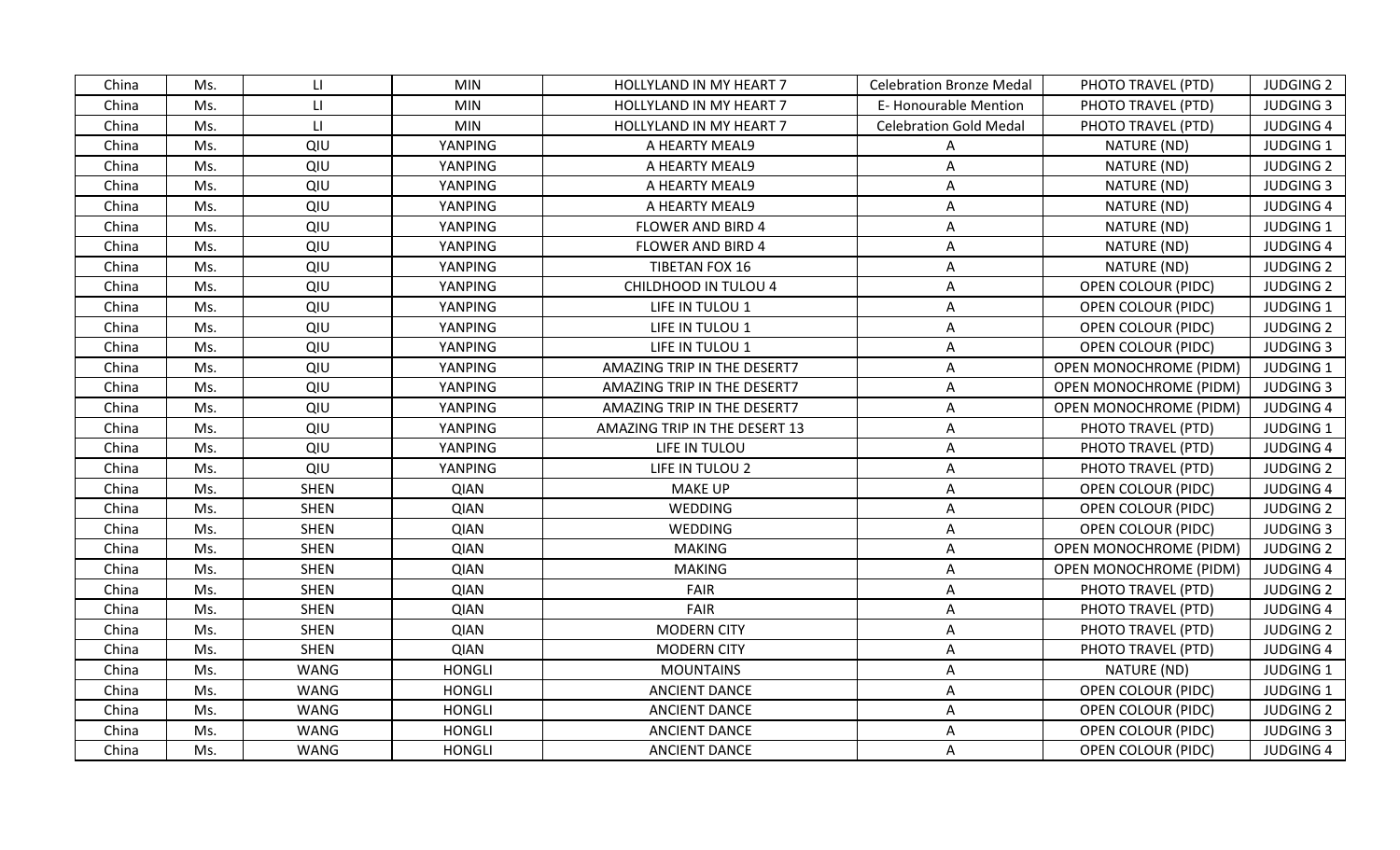| China   | Ms. | <b>WANG</b>     | <b>HONGLI</b> | FAIRYLAND                          | $\mathsf{A}$                | OPEN COLOUR (PIDC)            | JUDGING 1        |
|---------|-----|-----------------|---------------|------------------------------------|-----------------------------|-------------------------------|------------------|
| China   | Ms. | <b>WANG</b>     | <b>HONGLI</b> | FAIRYLAND                          | A                           | OPEN COLOUR (PIDC)            | <b>JUDGING 4</b> |
| China   | Ms. | <b>WANG</b>     | <b>HONGLI</b> | <b>PIOUS</b>                       | A                           | <b>OPEN COLOUR (PIDC)</b>     | <b>JUDGING 1</b> |
| China   | Ms. | <b>WANG</b>     | <b>HONGLI</b> | <b>PIOUS</b>                       | Α                           | OPEN COLOUR (PIDC)            | <b>JUDGING 2</b> |
| China   | Ms. | <b>WANG</b>     | <b>HONGLI</b> | <b>PIOUS</b>                       |                             | OPEN COLOUR (PIDC)            | <b>JUDGING 3</b> |
| China   | Ms. | <b>WANG</b>     | <b>HONGLI</b> | <b>PIOUS</b>                       | <b>E-Honourable Mention</b> | <b>OPEN COLOUR (PIDC)</b>     | <b>JUDGING 4</b> |
| China   | Ms. | <b>WANG</b>     | <b>HONGLI</b> | <b>WATCH PLAY</b>                  | <b>E-Honourable Mention</b> | OPEN COLOUR (PIDC)            | <b>JUDGING 1</b> |
| China   | Ms. | <b>WANG</b>     | <b>HONGLI</b> | <b>WATCH PLAY</b>                  | Α                           | OPEN COLOUR (PIDC)            | <b>JUDGING 2</b> |
| China   | Ms. | <b>WANG</b>     | <b>HONGLI</b> | <b>WATCH PLAY</b>                  | A                           | OPEN COLOUR (PIDC)            | <b>JUDGING 3</b> |
| China   | Ms. | <b>WANG</b>     | <b>HONGLI</b> | <b>WATCH PLAY</b>                  | A                           | OPEN COLOUR (PIDC)            | <b>JUDGING 4</b> |
| China   | Ms. | <b>WANG</b>     | <b>HONGLI</b> | <b>FLYING BIRDS</b>                | A                           | <b>OPEN MONOCHROME (PIDM)</b> | <b>JUDGING 1</b> |
| Cyprus  | Mr. | <b>STAVRI</b>   | <b>STEVEN</b> | <b>LADY OF THE ROCK</b>            | A                           | <b>OPEN COLOUR (PIDC)</b>     | <b>JUDGING 2</b> |
| Cyprus  | Mr. | <b>STAVRI</b>   | <b>STEVEN</b> | <b>LADY OF THE ROCK</b>            | A                           | OPEN COLOUR (PIDC)            | <b>JUDGING 3</b> |
| Cyprus  | Mr. | <b>STAVRI</b>   | <b>STEVEN</b> | READY WHEN YOU ARE MR BOND         | A                           | OPEN MONOCHROME (PIDM)        | <b>JUDGING 2</b> |
| England | Mr. | <b>BRADSHAW</b> | <b>COLIN</b>  | <b>BUZZARD FIGHT</b>               | A                           | NATURE (ND)                   | <b>JUDGING 1</b> |
| England | Mr. | <b>BRADSHAW</b> | <b>COLIN</b>  | <b>BUZZARD FIGHT</b>               | A                           | NATURE (ND)                   | <b>JUDGING 3</b> |
| England | Mr. | <b>BRADSHAW</b> | <b>COLIN</b>  | <b>BUZZARD FIGHT</b>               | A                           | NATURE (ND)                   | <b>JUDGING 4</b> |
| England | Mr. | <b>BRADSHAW</b> | <b>COLIN</b>  | <b>BUZZARD FIGHT MISTY MORNING</b> | A                           | NATURE (ND)                   | <b>JUDGING 2</b> |
| England | Mr. | <b>BRADSHAW</b> | <b>COLIN</b>  | <b>BUZZARD FIGHT MISTY MORNING</b> | A                           | NATURE (ND)                   | <b>JUDGING 3</b> |
| England | Mr. | <b>BRADSHAW</b> | <b>COLIN</b>  | <b>BUZZARD FIGHT MISTY MORNING</b> | A                           | NATURE (ND)                   | <b>JUDGING 4</b> |
| England | Mr. | <b>BRADSHAW</b> | <b>COLIN</b>  | <b>COMMON BLUE WITH CADDISFLY</b>  | A                           | NATURE (ND)                   | <b>JUDGING 1</b> |
| England | Mr. | <b>BRADSHAW</b> | <b>COLIN</b>  | <b>DRAG RACER BANDIT</b>           | A                           | OPEN COLOUR (PIDC)            | <b>JUDGING 1</b> |
| England | Mr. | <b>BRADSHAW</b> | <b>COLIN</b>  | <b>DRAG RACER BANDIT</b>           | A                           | OPEN COLOUR (PIDC)            | <b>JUDGING 3</b> |
| England | Mr. | <b>BRADSHAW</b> | <b>COLIN</b>  | <b>DRAG RACER BANDIT</b>           | A                           | OPEN COLOUR (PIDC)            | <b>JUDGING 4</b> |
| England | Mr. | <b>BRADSHAW</b> | <b>COLIN</b>  | DRAG RACER PM 606                  | A                           | OPEN COLOUR (PIDC)            | <b>JUDGING 2</b> |
| England | Mr. | <b>BRADSHAW</b> | <b>COLIN</b>  | POLE SPLITS                        | A                           | <b>OPEN COLOUR (PIDC)</b>     | <b>JUDGING 2</b> |
| England | Mr. | <b>BRADSHAW</b> | <b>COLIN</b>  | POLE SPLITS                        | A                           | OPEN COLOUR (PIDC)            | <b>JUDGING 3</b> |
| England | Mr. | <b>BRADSHAW</b> | <b>COLIN</b>  | POLE SPLITS                        | A                           | OPEN COLOUR (PIDC)            | <b>JUDGING 4</b> |
| England | Mr. | <b>BRADSHAW</b> | <b>COLIN</b>  | <b>SILKS</b>                       | A                           | <b>OPEN COLOUR (PIDC)</b>     | <b>JUDGING 1</b> |
| England | Mr. | <b>BRADSHAW</b> | <b>COLIN</b>  | <b>SILKS</b>                       | A                           | OPEN COLOUR (PIDC)            | <b>JUDGING 4</b> |
| England | Mr. | <b>BRADSHAW</b> | <b>COLIN</b>  | <b>DANCERS</b>                     | A                           | <b>OPEN MONOCHROME (PIDM)</b> | JUDGING 1        |
| England | Mr. | <b>BRADSHAW</b> | <b>COLIN</b>  | <b>DANCERS</b>                     | A                           | OPEN MONOCHROME (PIDM)        | <b>JUDGING 2</b> |
| England | Mr. | <b>BRADSHAW</b> | <b>COLIN</b>  | <b>DANCERS</b>                     | A                           | OPEN MONOCHROME (PIDM)        | <b>JUDGING 3</b> |
| England | Mr. | <b>BRADSHAW</b> | <b>COLIN</b>  | <b>DANCERS</b>                     | A                           | OPEN MONOCHROME (PIDM)        | <b>JUDGING 4</b> |
|         |     |                 |               |                                    |                             |                               |                  |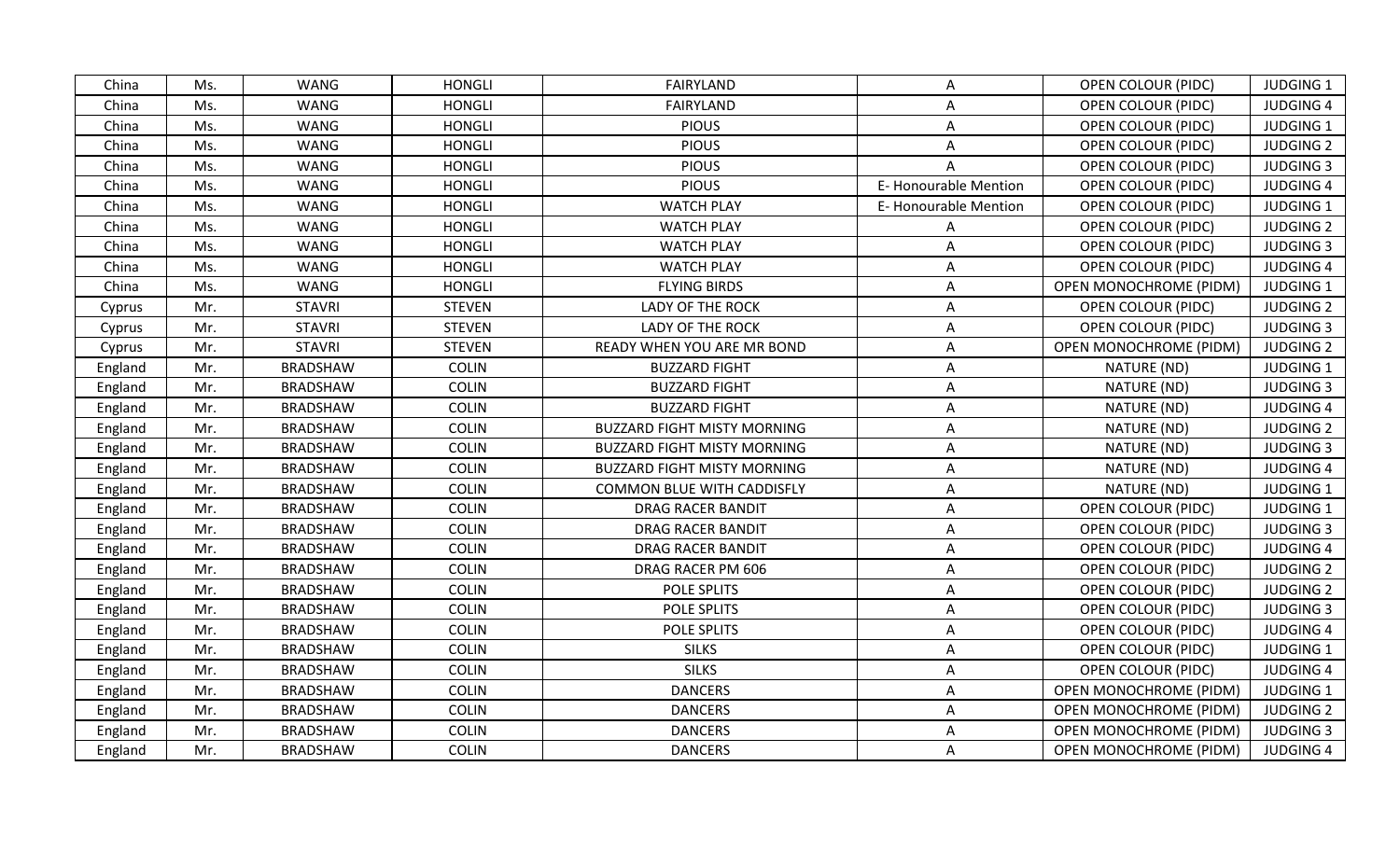| England | Mr. | <b>BRADSHAW</b> | <b>COLIN</b>             | <b>SNETTERTON 22-TRUE HEROES</b> | E-Honourable Mention | <b>OPEN MONOCHROME (PIDM)</b> | <b>JUDGING 1</b> |
|---------|-----|-----------------|--------------------------|----------------------------------|----------------------|-------------------------------|------------------|
| England | Mr. | <b>BRADSHAW</b> | <b>COLIN</b>             | <b>SNETTERTON 22-TRUE HEROES</b> | A                    | <b>OPEN MONOCHROME (PIDM)</b> | <b>JUDGING 2</b> |
| England | Mr. | <b>BRADSHAW</b> | <b>COLIN</b>             | <b>SNETTERTON 22-TRUE HEROES</b> | A                    | OPEN MONOCHROME (PIDM)        | <b>JUDGING 3</b> |
| England | Mr. | <b>BRADSHAW</b> | <b>COLIN</b>             | THE STRETCH                      | A                    | OPEN MONOCHROME (PIDM)        | <b>JUDGING 2</b> |
| England | Mr. | <b>BRADSHAW</b> | <b>COLIN</b>             | THE STRETCH                      | A                    | OPEN MONOCHROME (PIDM)        | <b>JUDGING 3</b> |
| England | Mr. | <b>BRADSHAW</b> | <b>COLIN</b>             | TOBY-EYES ON THE BALL            | A                    | <b>OPEN MONOCHROME (PIDM)</b> | <b>JUDGING 1</b> |
| England | Mr. | <b>BRADSHAW</b> | <b>COLIN</b>             | <b>TOBY-EYES ON THE BALL</b>     | A                    | <b>OPEN MONOCHROME (PIDM)</b> | <b>JUDGING 2</b> |
| England | Mr. | <b>BRADSHAW</b> | <b>COLIN</b>             | TOBY-EYES ON THE BALL            | A                    | OPEN MONOCHROME (PIDM)        | <b>JUDGING 3</b> |
| England | Mr. | <b>BRADSHAW</b> | <b>COLIN</b>             | TOBY-EYES ON THE BALL            | A                    | OPEN MONOCHROME (PIDM)        | <b>JUDGING 4</b> |
| England | Mr. | SANDERS         | <b>TIM</b>               | PLEADING HANDS                   | A                    | <b>OPEN COLOUR (PIDC)</b>     | <b>JUDGING 1</b> |
| England | Mr. | SANDERS         | <b>TIM</b>               | PLEADING HANDS                   | Α                    | <b>OPEN COLOUR (PIDC)</b>     | <b>JUDGING 2</b> |
| England | Mr. | SANDERS         | <b>TIM</b>               | PLEADING HANDS                   | Α                    | <b>OPEN COLOUR (PIDC)</b>     | <b>JUDGING 4</b> |
| England | Mr. | SANDERS         | <b>TIM</b>               | <b>SIMPLICITY</b>                | A                    | OPEN COLOUR (PIDC)            | <b>JUDGING 1</b> |
| England | Mr. | SANDERS         | <b>TIM</b>               | <b>SIMPLICITY</b>                | A                    | <b>OPEN COLOUR (PIDC)</b>     | <b>JUDGING 4</b> |
| England | Mr. | SANDERS         | TIM                      | <b>TEARS FOR THE PLANET</b>      | A                    | OPEN COLOUR (PIDC)            | <b>JUDGING 1</b> |
| England | Mr. | SANDERS         | <b>TIM</b>               | <b>TEARS FOR THE PLANET</b>      | A                    | OPEN COLOUR (PIDC)            | <b>JUDGING 2</b> |
| England | Mr. | SANDERS         | TIM                      | <b>TEARS FOR THE PLANET</b>      |                      | <b>OPEN COLOUR (PIDC)</b>     | <b>JUDGING 3</b> |
| England | Mr. | SANDERS         | <b>TIM</b>               | <b>AGAINST THE FLOW</b>          | E-Honourable Mention | OPEN MONOCHROME (PIDM)        | <b>JUDGING 1</b> |
| England | Mr. | SANDERS         | TIM                      | <b>AGAINST THE FLOW</b>          | A                    | <b>OPEN MONOCHROME (PIDM)</b> | <b>JUDGING 2</b> |
| England | Mr. | SANDERS         | TIM                      | <b>AGAINST THE FLOW</b>          | A                    | OPEN MONOCHROME (PIDM)        | <b>JUDGING 3</b> |
| England | Mr. | SANDERS         | <b>TIM</b>               | <b>AGAINST THE FLOW</b>          | A                    | <b>OPEN MONOCHROME (PIDM)</b> | <b>JUDGING 4</b> |
| England | Mr. | SANDERS         | <b>TIM</b>               | <b>BOXER</b>                     | Α                    | OPEN MONOCHROME (PIDM)        | <b>JUDGING 2</b> |
| England | Mr. | SANDERS         | <b>TIM</b>               | <b>BOXER</b>                     | A                    | OPEN MONOCHROME (PIDM)        | <b>JUDGING 3</b> |
| England | Mr. | SANDERS         | <b>TIM</b>               | ONLY 92 AND A HALF               | A                    | <b>OPEN MONOCHROME (PIDM)</b> | <b>JUDGING 2</b> |
| England | Mr. | SANDERS         | <b>TIM</b>               | <b>BIDEFORD ENGLAND</b>          | Α                    | PHOTO TRAVEL (PTD)            | <b>JUDGING 2</b> |
| England | Mr. | SANDERS         | <b>TIM</b>               | <b>BIDEFORD ENGLAND</b>          | Α                    | PHOTO TRAVEL (PTD)            | <b>JUDGING 3</b> |
| England | Mr. | SANDERS         | <b>TIM</b>               | <b>BRUNELS BRIDGE</b>            | Α                    | PHOTO TRAVEL (PTD)            | <b>JUDGING 4</b> |
| England | Ms. | <b>WEBSTER</b>  | <b>JENNIFER MARGARET</b> | EUROPEAN EAGLE OWL IN PINE TREE  | A                    | NATURE (ND)                   | <b>JUDGING 3</b> |
| England | Ms. | <b>WEBSTER</b>  | <b>JENNIFER MARGARET</b> | LONE ARTIC FOX                   | A                    | NATURE (ND)                   | <b>JUDGING 2</b> |
| England | Ms. | <b>WEBSTER</b>  | <b>JENNIFER MARGARET</b> | <b>LONE ARTIC FOX</b>            | A                    | NATURE (ND)                   | <b>JUDGING 4</b> |
| England | Ms. | <b>WEBSTER</b>  | JENNIFER MARGARET        | <b>COVERED WHERE IT COUNTS</b>   | Α                    | <b>OPEN COLOUR (PIDC)</b>     | <b>JUDGING 2</b> |
| England | Ms. | WEBSTER         | JENNIFER MARGARET        | <b>COVERED WHERE IT COUNTS</b>   | A                    | <b>OPEN COLOUR (PIDC)</b>     | <b>JUDGING 3</b> |
| England | Ms. | <b>WEBSTER</b>  | <b>JENNIFER MARGARET</b> | <b>COVERED WHERE IT COUNTS</b>   | E-Honourable Mention | OPEN COLOUR (PIDC)            | <b>JUDGING 4</b> |
| England | Ms. | <b>WEBSTER</b>  | <b>JENNIFER MARGARET</b> | <b>FASHION ICON</b>              | A                    | <b>OPEN COLOUR (PIDC)</b>     | <b>JUDGING 3</b> |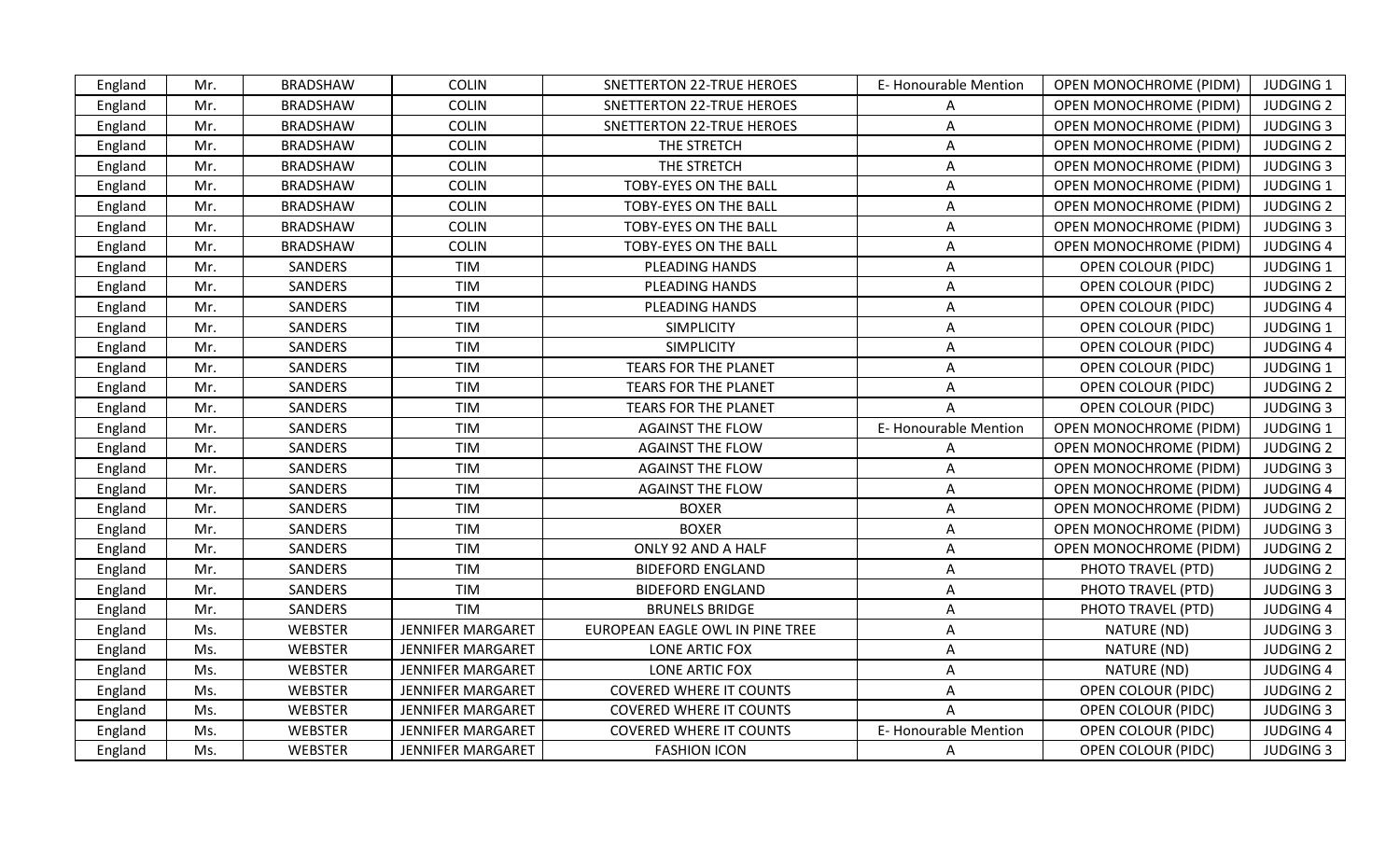| England   | Ms. | <b>WEBSTER</b> | <b>JENNIFER MARGARET</b> | <b>FASHION ICON</b>          | A                    | <b>OPEN COLOUR (PIDC)</b>     | <b>JUDGING 4</b> |
|-----------|-----|----------------|--------------------------|------------------------------|----------------------|-------------------------------|------------------|
| England   | Ms. | WEBSTER        | <b>JENNIFER MARGARET</b> | SADIE IN ROPE BIKINI         | Α                    | <b>OPEN COLOUR (PIDC)</b>     | <b>JUDGING 2</b> |
| England   | Ms. | <b>WEBSTER</b> | <b>JENNIFER MARGARET</b> | ADDITIONAL LACE              | A                    | <b>OPEN MONOCHROME (PIDM)</b> | <b>JUDGING 1</b> |
| England   | Ms. | <b>WEBSTER</b> | <b>JENNIFER MARGARET</b> | ADDITIONAL LACE              | A                    | OPEN MONOCHROME (PIDM)        | <b>JUDGING 2</b> |
| England   | Ms. | <b>WEBSTER</b> | <b>JENNIFER MARGARET</b> | ADDITIONAL LACE              | A                    | <b>OPEN MONOCHROME (PIDM)</b> | <b>JUDGING 3</b> |
| England   | Ms. | <b>WEBSTER</b> | JENNIFER MARGARET        | <b>ADDITIONAL LACE</b>       | A                    | <b>OPEN MONOCHROME (PIDM)</b> | <b>JUDGING 4</b> |
| England   | Ms. | <b>WEBSTER</b> | JENNIFER MARGARET        | <b>BATTLE PAINT</b>          | A                    | OPEN MONOCHROME (PIDM)        | <b>JUDGING 1</b> |
| England   | Ms. | <b>WEBSTER</b> | <b>JENNIFER MARGARET</b> | <b>BATTLE PAINT</b>          | A                    | OPEN MONOCHROME (PIDM)        | <b>JUDGING 2</b> |
| England   | Ms. | <b>WEBSTER</b> | <b>JENNIFER MARGARET</b> | <b>BATTLE PAINT</b>          | A                    | OPEN MONOCHROME (PIDM)        | <b>JUDGING 3</b> |
| England   | Ms. | <b>WEBSTER</b> | <b>JENNIFER MARGARET</b> | <b>BATTLE PAINT</b>          | A                    | OPEN MONOCHROME (PIDM)        | <b>JUDGING 4</b> |
| England   | Ms. | <b>WEBSTER</b> | JENNIFER MARGARET        | <b>DELICATE</b>              | Α                    | <b>OPEN MONOCHROME (PIDM)</b> | <b>JUDGING 1</b> |
| England   | Ms. | <b>WEBSTER</b> | JENNIFER MARGARET        | <b>DELICATE</b>              | Α                    | OPEN MONOCHROME (PIDM)        | <b>JUDGING 2</b> |
| England   | Ms. | <b>WEBSTER</b> | <b>JENNIFER MARGARET</b> | <b>DELICATE</b>              | A                    | OPEN MONOCHROME (PIDM)        | <b>JUDGING 4</b> |
| Hong Kong | Mr. | CHOI           | <b>LEWIS KA YIN</b>      | <b>DUSK HOME 8</b>           | A                    | <b>OPEN COLOUR (PIDC)</b>     | <b>JUDGING 1</b> |
| Hong Kong | Mr. | CHOI           | <b>LEWIS KA YIN</b>      | <b>DUSK HOME 8</b>           |                      | OPEN COLOUR (PIDC)            | <b>JUDGING 3</b> |
| Hong Kong | Mr. | CHOI           | <b>LEWIS KA YIN</b>      | <b>LEAVE OR STAY</b>         | E-Honourable Mention | <b>OPEN MONOCHROME (PIDM)</b> | <b>JUDGING 2</b> |
| Hong Kong | Mr. | CHOI           | LEWIS KA YIN             | <b>LEAVE OR STAY</b>         | Α                    | OPEN MONOCHROME (PIDM)        | <b>JUDGING 3</b> |
| Hong Kong | Mr. | CHOI           | <b>LEWIS KA YIN</b>      | <b>LEAVE OR STAY</b>         | A                    | OPEN MONOCHROME (PIDM)        | <b>JUDGING 4</b> |
| Hong Kong | Mr. | CHOI           | <b>LEWIS KA YIN</b>      | <b>MEETING IN RED 4</b>      | A                    | <b>OPEN MONOCHROME (PIDM)</b> | <b>JUDGING 2</b> |
| Hong Kong | Mr. | CHOI           | <b>LEWIS KA YIN</b>      | <b>MEETING IN RED 4</b>      | Α                    | <b>OPEN MONOCHROME (PIDM)</b> | <b>JUDGING 3</b> |
| Hong Kong | Mr. | CHOI           | <b>LEWIS KA YIN</b>      | POP OUT                      | A                    | OPEN MONOCHROME (PIDM)        | <b>JUDGING 2</b> |
| Hong Kong | Mr. | CHOI           | LEWIS KA YIN             | TEAM UP 3                    | A                    | <b>OPEN MONOCHROME (PIDM)</b> | JUDGING 1        |
| Hong Kong | Mr. | CHOI           | <b>LEWIS KA YIN</b>      | TEAM UP 3                    | Α                    | OPEN MONOCHROME (PIDM)        | <b>JUDGING 4</b> |
| Hong Kong | Mr. | CHOI           | <b>LEWIS KA YIN</b>      | <b>CITY SAILING 3</b>        | A                    | PHOTO TRAVEL (PTD)            | <b>JUDGING 1</b> |
| Hong Kong | Mr. | CHOI           | <b>LEWIS KA YIN</b>      | <b>CITY SAILING 3</b>        | Α                    | PHOTO TRAVEL (PTD)            | <b>JUDGING 3</b> |
| Hong Kong | Mr. | CHOI           | <b>LEWIS KA YIN</b>      | <b>NATIVE DANCERS 3</b>      | Α                    | PHOTO TRAVEL (PTD)            | <b>JUDGING 4</b> |
| Hong Kong | Mr. | CHOI           | LEWIS KA YIN             | OLD BRIDGE 3                 | $\mathsf{A}$         | PHOTO TRAVEL (PTD)            | <b>JUDGING 1</b> |
| Hong Kong | Mr. | CHOI           | <b>LEWIS KA YIN</b>      | OLD BRIDGE 3                 | Α                    | PHOTO TRAVEL (PTD)            | <b>JUDGING 2</b> |
| Hong Kong | Mr. | CHOI           | <b>LEWIS KA YIN</b>      | OLD BRIDGE 3                 | Α                    | PHOTO TRAVEL (PTD)            | <b>JUDGING 3</b> |
| Hong Kong | Mr. | CHOI           | LEWIS KA YIN             | OLD BRIDGE 3                 | Α                    | PHOTO TRAVEL (PTD)            | <b>JUDGING 4</b> |
| Hong Kong | Mr. | LAM            | CHAU KEI CHECKY          | <b>CRAZY CATTLE TAMING 2</b> | A                    | OPEN COLOUR (PIDC)            | <b>JUDGING 1</b> |
| Hong Kong | Mr. | LAM            | CHAU KEI CHECKY          | <b>CRAZY CATTLE TAMING 2</b> | A                    | <b>OPEN COLOUR (PIDC)</b>     | <b>JUDGING 2</b> |
| Hong Kong | Mr. | LAM            | CHAU KEI CHECKY          | <b>CRAZY CATTLE TAMING 2</b> | Α                    | <b>OPEN COLOUR (PIDC)</b>     | <b>JUDGING 3</b> |
| Hong Kong | Mr. | LAM            | CHAU KEI CHECKY          | <b>CRAZY CATTLE TAMING 2</b> | Α                    | <b>OPEN COLOUR (PIDC)</b>     | <b>JUDGING 4</b> |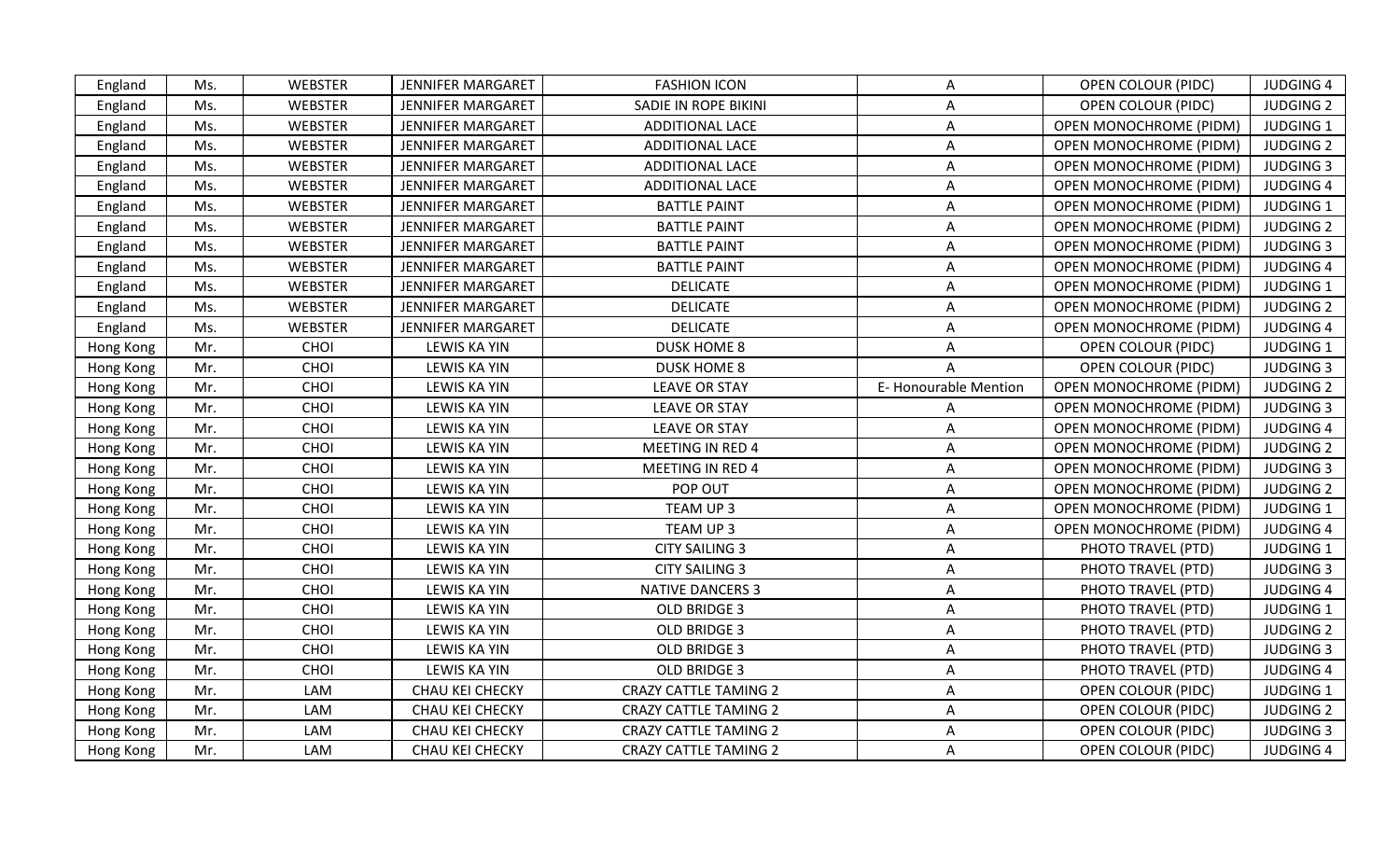| Hong Kong | Mr. | LAM         | CHAU KEI CHECKY | FULL OF HOPE 3               | A                             | OPEN COLOUR (PIDC)            | <b>JUDGING 1</b> |
|-----------|-----|-------------|-----------------|------------------------------|-------------------------------|-------------------------------|------------------|
| Hong Kong | Mr. | LAM         | CHAU KEI CHECKY | FULL OF HOPE 3               | Α                             | <b>OPEN COLOUR (PIDC)</b>     | <b>JUDGING 2</b> |
| Hong Kong | Mr. | LAM         | CHAU KEI CHECKY | FULL OF HOPE 3               | A                             | <b>OPEN COLOUR (PIDC)</b>     | <b>JUDGING 4</b> |
| Hong Kong | Mr. | LAM         | CHAU KEI CHECKY | <b>CRAZY CATTLE TAMING 4</b> | A                             | OPEN MONOCHROME (PIDM)        | <b>JUDGING 1</b> |
| Hong Kong | Mr. | LAM         | CHAU KEI CHECKY | <b>CRAZY CATTLE TAMING 4</b> | A                             | <b>OPEN MONOCHROME (PIDM)</b> | <b>JUDGING 4</b> |
| Hong Kong | Mr. | LAM         | CHAU KEI CHECKY | <b>ELEPHANT HAPPY MOUTH</b>  | $\mathsf{A}$                  | <b>OPEN MONOCHROME (PIDM)</b> | <b>JUDGING 2</b> |
| Hong Kong | Mr. | LAM         | CHAU KEI CHECKY | <b>ELEPHANT HAPPY MOUTH</b>  | A                             | OPEN MONOCHROME (PIDM)        | <b>JUDGING 3</b> |
| Hong Kong | Mr. | LAM         | CHAU KEI CHECKY | NICE KICK 2                  | A                             | OPEN MONOCHROME (PIDM)        | <b>JUDGING 1</b> |
| Hong Kong | Mr. | LAM         | CHAU KEI CHECKY | NICE KICK 2                  | A                             | <b>OPEN MONOCHROME (PIDM)</b> | <b>JUDGING 2</b> |
| Hong Kong | Mr. | LAM         | CHAU KEI CHECKY | NICE KICK 2                  | A                             | OPEN MONOCHROME (PIDM)        | <b>JUDGING 3</b> |
| Hong Kong | Mr. | LAM         | CHAU KEI CHECKY | NICE KICK 2                  | Α                             | <b>OPEN MONOCHROME (PIDM)</b> | <b>JUDGING 4</b> |
| Hong Kong | Mr. | <b>MING</b> | <b>TAM</b>      | <b>AWAIT</b>                 | A                             | NATURE (ND)                   | <b>JUDGING 1</b> |
| Hong Kong | Mr. | <b>MING</b> | <b>TAM</b>      | <b>AWAIT</b>                 | $\overline{A}$                | NATURE (ND)                   | <b>JUDGING 2</b> |
| Hong Kong | Mr. | <b>MING</b> | <b>TAM</b>      | <b>AWAIT</b>                 | A                             | NATURE (ND)                   | <b>JUDGING 4</b> |
| Hong Kong | Mr. | <b>MING</b> | <b>TAM</b>      | <b>CAPTURE</b>               | Α                             | NATURE (ND)                   | <b>JUDGING 1</b> |
| Hong Kong | Mr. | <b>MING</b> | <b>TAM</b>      | <b>CAPTURE</b>               |                               | NATURE (ND)                   | <b>JUDGING 2</b> |
| Hong Kong | Mr. | <b>MING</b> | <b>TAM</b>      | BE-OF-ONE-MIND-              |                               | <b>OPEN COLOUR (PIDC)</b>     | <b>JUDGING 1</b> |
| Hong Kong | Mr. | <b>MING</b> | <b>TAM</b>      | ENDLESS-JOURNEY              | E-Honourable Mention          | OPEN COLOUR (PIDC)            | <b>JUDGING 1</b> |
| Hong Kong | Mr. | <b>MING</b> | <b>TAM</b>      | <b>ENDLESS-JOURNEY</b>       |                               | <b>OPEN COLOUR (PIDC)</b>     | <b>JUDGING 2</b> |
| Hong Kong | Mr. | <b>MING</b> | <b>TAM</b>      | ENDLESS-JOURNEY              |                               | <b>OPEN COLOUR (PIDC)</b>     | <b>JUDGING 3</b> |
| Hong Kong | Mr. | <b>MING</b> | <b>TAM</b>      | ENDLESS-JOURNEY              | E-Honourable Mention          | <b>OPEN COLOUR (PIDC)</b>     | <b>JUDGING 4</b> |
| Hong Kong | Mr. | <b>MING</b> | <b>TAM</b>      | NOMADIC--PEOPLE--            |                               | <b>OPEN COLOUR (PIDC)</b>     | <b>JUDGING 1</b> |
| Hong Kong | Mr. | <b>MING</b> | <b>TAM</b>      | NOMADIC--PEOPLE--            | E-Honourable Mention          | <b>OPEN COLOUR (PIDC)</b>     | <b>JUDGING 2</b> |
| Hong Kong | Mr. | <b>MING</b> | <b>TAM</b>      | NOMADIC--PEOPLE--            | A                             | <b>OPEN COLOUR (PIDC)</b>     | <b>JUDGING 3</b> |
| Hong Kong | Mr. | <b>MING</b> | <b>TAM</b>      | NOMADIC--PEOPLE--            | A                             | <b>OPEN COLOUR (PIDC)</b>     | <b>JUDGING 4</b> |
| Hong Kong | Mr. | <b>MING</b> | <b>TAM</b>      | SURF--                       | A                             | <b>OPEN COLOUR (PIDC)</b>     | <b>JUDGING 1</b> |
| Hong Kong | Mr. | <b>MING</b> | <b>TAM</b>      | SURF--                       | $\mathsf{A}$                  | <b>OPEN COLOUR (PIDC)</b>     | <b>JUDGING 3</b> |
| Hong Kong | Mr. | <b>MING</b> | <b>TAM</b>      | SURF--                       | Α                             | <b>OPEN COLOUR (PIDC)</b>     | <b>JUDGING 4</b> |
| Hong Kong | Mr. | <b>MING</b> | <b>TAM</b>      | <b>DAWN</b>                  | A                             | <b>OPEN MONOCHROME (PIDM)</b> | <b>JUDGING 1</b> |
| Hong Kong | Mr. | <b>MING</b> | <b>TAM</b>      | <b>DAWN</b>                  |                               | OPEN MONOCHROME (PIDM)        | <b>JUDGING 2</b> |
| Hong Kong | Mr. | <b>MING</b> | <b>TAM</b>      | DRESSAGE                     | PSA Gold medal                | <b>OPEN MONOCHROME (PIDM)</b> | <b>JUDGING 1</b> |
| Hong Kong | Mr. | <b>MING</b> | <b>TAM</b>      | DRESSAGE                     | <b>Celebration Gold Medal</b> | <b>OPEN MONOCHROME (PIDM)</b> | <b>JUDGING 2</b> |
| Hong Kong | Mr. | <b>MING</b> | <b>TAM</b>      | <b>DRESSAGE</b>              | A                             | <b>OPEN MONOCHROME (PIDM)</b> | <b>JUDGING 3</b> |
| Hong Kong | Mr. | <b>MING</b> | <b>TAM</b>      | <b>DRESSAGE</b>              | A                             | <b>OPEN MONOCHROME (PIDM)</b> | <b>JUDGING 4</b> |
|           |     |             |                 |                              |                               |                               |                  |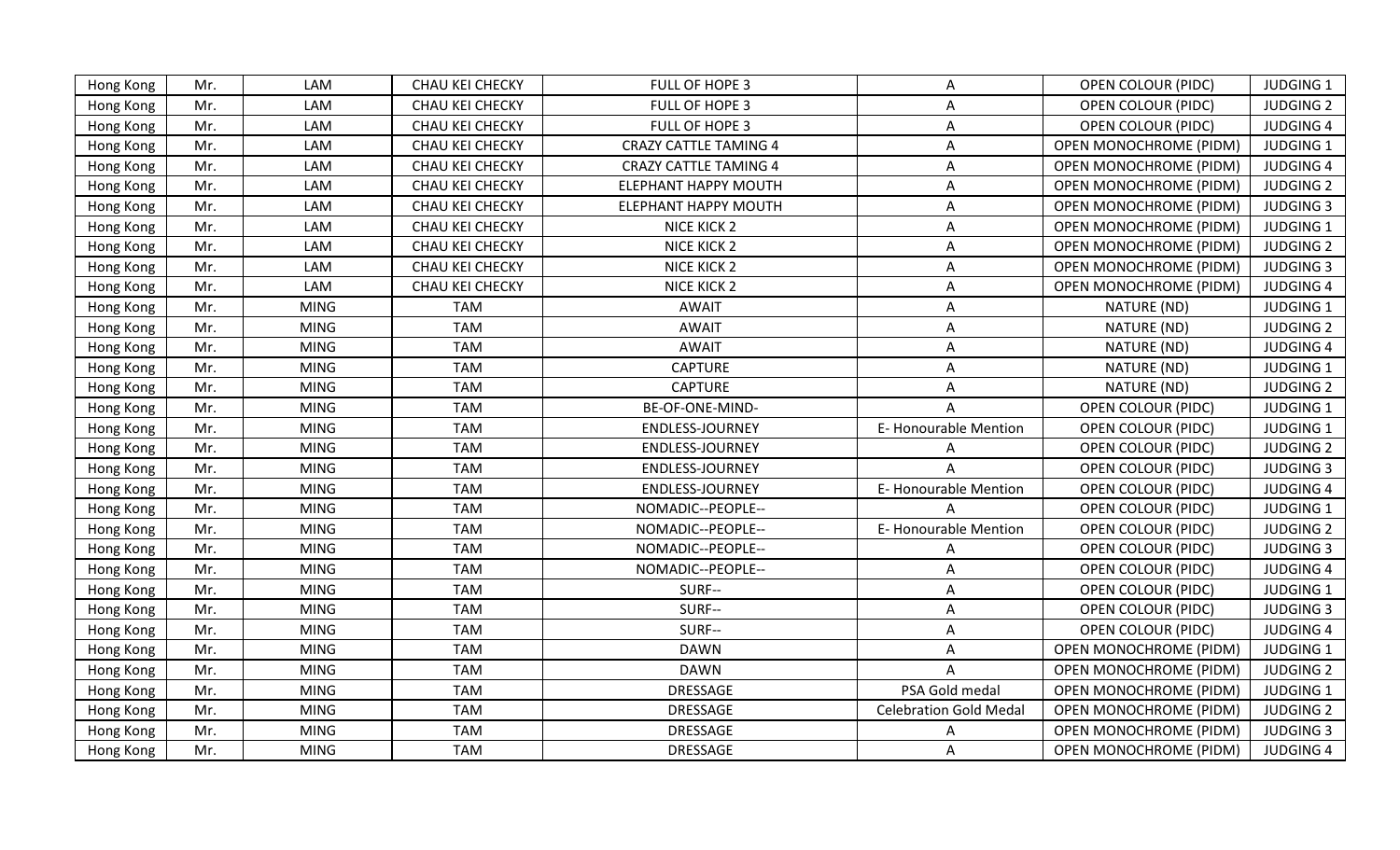| <b>MING</b><br><b>TAM</b><br><b>REPAIR-NETS</b><br><b>OPEN MONOCHROME (PIDM)</b><br><b>JUDGING 2</b><br>Hong Kong<br>Mr.<br>A<br>REPAIR-NETS<br>Mr.<br><b>MING</b><br><b>TAM</b><br>OPEN MONOCHROME (PIDM)<br><b>JUDGING 3</b><br>Hong Kong<br>Α<br>REPAIR-NETS<br>Mr.<br><b>MING</b><br><b>TAM</b><br><b>OPEN MONOCHROME (PIDM)</b><br><b>JUDGING 4</b><br>Hong Kong<br>A<br><b>MING</b><br><b>TAM</b><br><b>TEA-HOUSE</b><br><b>OPEN MONOCHROME (PIDM)</b><br><b>JUDGING 1</b><br>Hong Kong<br>Mr.<br>Α<br>Mr.<br><b>MING</b><br><b>TAM</b><br><b>TEA-HOUSE</b><br>OPEN MONOCHROME (PIDM)<br><b>JUDGING 2</b><br>Hong Kong<br>A<br>Mr.<br><b>MING</b><br><b>TAM</b><br><b>TEA-HOUSE</b><br><b>OPEN MONOCHROME (PIDM)</b><br><b>JUDGING 3</b><br>Hong Kong<br><b>TEA-HOUSE</b><br><b>OPEN MONOCHROME (PIDM)</b><br>Hong Kong<br>Mr.<br><b>MING</b><br><b>TAM</b><br><b>Celebration Bronze Meda</b><br><b>JUDGING 4</b><br><b>MING</b><br><b>TAM</b><br>CHECKERED-HOUSE<br>PHOTO TRAVEL (PTD)<br>Mr.<br><b>JUDGING 1</b><br>Hong Kong<br><b>MING</b><br>Mr.<br><b>TAM</b><br><b>CHECKERED-HOUSE</b><br>A<br>PHOTO TRAVEL (PTD)<br><b>JUDGING 2</b><br>Hong Kong<br><b>TAM</b><br>Mr.<br><b>MING</b><br>CHECKERED-HOUSE<br>PHOTO TRAVEL (PTD)<br><b>JUDGING 3</b><br>Hong Kong<br>A<br>Mr.<br><b>MING</b><br><b>TAM</b><br>CHECKERED-HOUSE<br>PHOTO TRAVEL (PTD)<br><b>JUDGING 4</b><br>Hong Kong<br>A<br>PHOTO TRAVEL (PTD)<br><b>JUDGING 1</b><br>Hong Kong<br>Mr.<br><b>MING</b><br><b>TAM</b><br>DYED-COWHIDE<br>Α<br><b>MING</b><br><b>TAM</b><br>DYED-COWHIDE<br>PHOTO TRAVEL (PTD)<br><b>JUDGING 2</b><br>Mr.<br>Hong Kong<br>A<br><b>MING</b><br><b>JUDGING 4</b><br>Mr.<br><b>TAM</b><br>DYED-COWHIDE<br>PHOTO TRAVEL (PTD)<br>Hong Kong<br>A<br><b>TAM</b><br><b>MING</b><br><b>SHEEP</b><br>PHOTO TRAVEL (PTD)<br><b>JUDGING 1</b><br>Mr.<br>A<br>Hong Kong<br><b>WONG</b><br>Mr.<br>EDWARD<br><b>BAIKAL CAVE06</b><br>NATURE (ND)<br><b>JUDGING 1</b><br>Hong Kong<br>A<br><b>WONG</b><br>NATURE (ND)<br><b>JUDGING 4</b><br>Hong Kong<br>EDWARD<br><b>BAIKAL CAVE06</b><br>Mr.<br>A<br><b>WONG</b><br>NATURE (ND)<br>EDWARD<br><b>BAIKAL ISLAND04</b><br><b>Celebration Bronze Medal</b><br><b>JUDGING 1</b><br>Mr.<br>Hong Kong<br><b>WONG</b><br>EDWARD<br>NATURE (ND)<br><b>JUDGING 2</b><br>Mr.<br><b>BAIKAL ISLAND04</b><br>Hong Kong<br>A<br><b>WONG</b><br>EDWARD<br>Mr.<br><b>BAIKAL ISLAND04</b><br>NATURE (ND)<br><b>JUDGING 4</b><br>Hong Kong<br>A<br>Mr.<br><b>WONG</b><br>EDWARD<br>GUGGENHEIM_01<br>OPEN COLOUR (PIDC)<br><b>JUDGING 1</b><br>Hong Kong<br>A<br><b>WONG</b><br>GUGGENHEIM_01<br><b>JUDGING 2</b><br>Hong Kong<br>Mr.<br>EDWARD<br>Α<br><b>OPEN COLOUR (PIDC)</b><br>Mr.<br><b>WONG</b><br>EDWARD<br>GUGGENHEIM 01<br>A<br>OPEN COLOUR (PIDC)<br><b>JUDGING 3</b><br>Hong Kong<br>GUGGENHEIM 01<br><b>JUDGING 4</b><br><b>WONG</b><br>EDWARD<br>OPEN COLOUR (PIDC)<br>Hong Kong<br>Mr.<br>A<br>CAUCASUS 392<br>Hong Kong<br>Mr.<br><b>WONG</b><br>EDWARD<br>A<br><b>OPEN MONOCHROME (PIDM)</b><br><b>JUDGING 3</b><br>Mr.<br><b>WONG</b><br>EDWARD<br>SLOVENIA123<br>PHOTO TRAVEL (PTD)<br><b>JUDGING 1</b><br>Hong Kong<br>A<br>Mr.<br><b>WONG</b><br>EDWARD<br>SLOVENIA123<br>PHOTO TRAVEL (PTD)<br><b>JUDGING 2</b><br>Hong Kong<br>A<br><b>WONG</b><br>SLOVENIA123<br>Mr.<br>EDWARD<br>Α<br>PHOTO TRAVEL (PTD)<br><b>JUDGING 3</b><br>Hong Kong<br>Mr.<br><b>WONG</b><br>EDWARD<br>SLOVENIA123<br>PHOTO TRAVEL (PTD)<br><b>JUDGING 4</b><br>Hong Kong<br>A<br><b>WONG</b><br>EDWARD<br>SLOVENIA182<br><b>JUDGING 1</b><br>Hong Kong<br>Mr.<br>A<br>PHOTO TRAVEL (PTD)<br><b>WONG</b><br>Mr.<br>EDWARD<br>SLOVENIA182<br>PHOTO TRAVEL (PTD)<br><b>JUDGING 3</b><br>Α<br>Hong Kong<br><b>WONG</b><br>EDWARD<br>SLOVENIA219<br>PHOTO TRAVEL (PTD)<br><b>JUDGING 1</b><br>Hong Kong<br>Mr.<br>A<br>SLOVENIA219<br>PHOTO TRAVEL (PTD)<br><b>JUDGING 2</b><br>Mr.<br><b>WONG</b><br>EDWARD<br>Hong Kong<br>SLOVENIA219<br>PHOTO TRAVEL (PTD)<br><b>JUDGING 3</b><br>Mr.<br><b>WONG</b><br>EDWARD<br><b>Celebration Gold Medal</b><br>Hong Kong |  |  |  |  |  |
|----------------------------------------------------------------------------------------------------------------------------------------------------------------------------------------------------------------------------------------------------------------------------------------------------------------------------------------------------------------------------------------------------------------------------------------------------------------------------------------------------------------------------------------------------------------------------------------------------------------------------------------------------------------------------------------------------------------------------------------------------------------------------------------------------------------------------------------------------------------------------------------------------------------------------------------------------------------------------------------------------------------------------------------------------------------------------------------------------------------------------------------------------------------------------------------------------------------------------------------------------------------------------------------------------------------------------------------------------------------------------------------------------------------------------------------------------------------------------------------------------------------------------------------------------------------------------------------------------------------------------------------------------------------------------------------------------------------------------------------------------------------------------------------------------------------------------------------------------------------------------------------------------------------------------------------------------------------------------------------------------------------------------------------------------------------------------------------------------------------------------------------------------------------------------------------------------------------------------------------------------------------------------------------------------------------------------------------------------------------------------------------------------------------------------------------------------------------------------------------------------------------------------------------------------------------------------------------------------------------------------------------------------------------------------------------------------------------------------------------------------------------------------------------------------------------------------------------------------------------------------------------------------------------------------------------------------------------------------------------------------------------------------------------------------------------------------------------------------------------------------------------------------------------------------------------------------------------------------------------------------------------------------------------------------------------------------------------------------------------------------------------------------------------------------------------------------------------------------------------------------------------------------------------------------------------------------------------------------------------------------------------------------------------------------------------------------------------------------------------------------------------------------------------------------------------------------------------------------------------------------------------------------------------------------------------------------------------------------------------------------------------------------------------------------------------------------------------|--|--|--|--|--|
|                                                                                                                                                                                                                                                                                                                                                                                                                                                                                                                                                                                                                                                                                                                                                                                                                                                                                                                                                                                                                                                                                                                                                                                                                                                                                                                                                                                                                                                                                                                                                                                                                                                                                                                                                                                                                                                                                                                                                                                                                                                                                                                                                                                                                                                                                                                                                                                                                                                                                                                                                                                                                                                                                                                                                                                                                                                                                                                                                                                                                                                                                                                                                                                                                                                                                                                                                                                                                                                                                                                                                                                                                                                                                                                                                                                                                                                                                                                                                                                                                                                                                        |  |  |  |  |  |
|                                                                                                                                                                                                                                                                                                                                                                                                                                                                                                                                                                                                                                                                                                                                                                                                                                                                                                                                                                                                                                                                                                                                                                                                                                                                                                                                                                                                                                                                                                                                                                                                                                                                                                                                                                                                                                                                                                                                                                                                                                                                                                                                                                                                                                                                                                                                                                                                                                                                                                                                                                                                                                                                                                                                                                                                                                                                                                                                                                                                                                                                                                                                                                                                                                                                                                                                                                                                                                                                                                                                                                                                                                                                                                                                                                                                                                                                                                                                                                                                                                                                                        |  |  |  |  |  |
|                                                                                                                                                                                                                                                                                                                                                                                                                                                                                                                                                                                                                                                                                                                                                                                                                                                                                                                                                                                                                                                                                                                                                                                                                                                                                                                                                                                                                                                                                                                                                                                                                                                                                                                                                                                                                                                                                                                                                                                                                                                                                                                                                                                                                                                                                                                                                                                                                                                                                                                                                                                                                                                                                                                                                                                                                                                                                                                                                                                                                                                                                                                                                                                                                                                                                                                                                                                                                                                                                                                                                                                                                                                                                                                                                                                                                                                                                                                                                                                                                                                                                        |  |  |  |  |  |
|                                                                                                                                                                                                                                                                                                                                                                                                                                                                                                                                                                                                                                                                                                                                                                                                                                                                                                                                                                                                                                                                                                                                                                                                                                                                                                                                                                                                                                                                                                                                                                                                                                                                                                                                                                                                                                                                                                                                                                                                                                                                                                                                                                                                                                                                                                                                                                                                                                                                                                                                                                                                                                                                                                                                                                                                                                                                                                                                                                                                                                                                                                                                                                                                                                                                                                                                                                                                                                                                                                                                                                                                                                                                                                                                                                                                                                                                                                                                                                                                                                                                                        |  |  |  |  |  |
|                                                                                                                                                                                                                                                                                                                                                                                                                                                                                                                                                                                                                                                                                                                                                                                                                                                                                                                                                                                                                                                                                                                                                                                                                                                                                                                                                                                                                                                                                                                                                                                                                                                                                                                                                                                                                                                                                                                                                                                                                                                                                                                                                                                                                                                                                                                                                                                                                                                                                                                                                                                                                                                                                                                                                                                                                                                                                                                                                                                                                                                                                                                                                                                                                                                                                                                                                                                                                                                                                                                                                                                                                                                                                                                                                                                                                                                                                                                                                                                                                                                                                        |  |  |  |  |  |
|                                                                                                                                                                                                                                                                                                                                                                                                                                                                                                                                                                                                                                                                                                                                                                                                                                                                                                                                                                                                                                                                                                                                                                                                                                                                                                                                                                                                                                                                                                                                                                                                                                                                                                                                                                                                                                                                                                                                                                                                                                                                                                                                                                                                                                                                                                                                                                                                                                                                                                                                                                                                                                                                                                                                                                                                                                                                                                                                                                                                                                                                                                                                                                                                                                                                                                                                                                                                                                                                                                                                                                                                                                                                                                                                                                                                                                                                                                                                                                                                                                                                                        |  |  |  |  |  |
|                                                                                                                                                                                                                                                                                                                                                                                                                                                                                                                                                                                                                                                                                                                                                                                                                                                                                                                                                                                                                                                                                                                                                                                                                                                                                                                                                                                                                                                                                                                                                                                                                                                                                                                                                                                                                                                                                                                                                                                                                                                                                                                                                                                                                                                                                                                                                                                                                                                                                                                                                                                                                                                                                                                                                                                                                                                                                                                                                                                                                                                                                                                                                                                                                                                                                                                                                                                                                                                                                                                                                                                                                                                                                                                                                                                                                                                                                                                                                                                                                                                                                        |  |  |  |  |  |
|                                                                                                                                                                                                                                                                                                                                                                                                                                                                                                                                                                                                                                                                                                                                                                                                                                                                                                                                                                                                                                                                                                                                                                                                                                                                                                                                                                                                                                                                                                                                                                                                                                                                                                                                                                                                                                                                                                                                                                                                                                                                                                                                                                                                                                                                                                                                                                                                                                                                                                                                                                                                                                                                                                                                                                                                                                                                                                                                                                                                                                                                                                                                                                                                                                                                                                                                                                                                                                                                                                                                                                                                                                                                                                                                                                                                                                                                                                                                                                                                                                                                                        |  |  |  |  |  |
|                                                                                                                                                                                                                                                                                                                                                                                                                                                                                                                                                                                                                                                                                                                                                                                                                                                                                                                                                                                                                                                                                                                                                                                                                                                                                                                                                                                                                                                                                                                                                                                                                                                                                                                                                                                                                                                                                                                                                                                                                                                                                                                                                                                                                                                                                                                                                                                                                                                                                                                                                                                                                                                                                                                                                                                                                                                                                                                                                                                                                                                                                                                                                                                                                                                                                                                                                                                                                                                                                                                                                                                                                                                                                                                                                                                                                                                                                                                                                                                                                                                                                        |  |  |  |  |  |
|                                                                                                                                                                                                                                                                                                                                                                                                                                                                                                                                                                                                                                                                                                                                                                                                                                                                                                                                                                                                                                                                                                                                                                                                                                                                                                                                                                                                                                                                                                                                                                                                                                                                                                                                                                                                                                                                                                                                                                                                                                                                                                                                                                                                                                                                                                                                                                                                                                                                                                                                                                                                                                                                                                                                                                                                                                                                                                                                                                                                                                                                                                                                                                                                                                                                                                                                                                                                                                                                                                                                                                                                                                                                                                                                                                                                                                                                                                                                                                                                                                                                                        |  |  |  |  |  |
|                                                                                                                                                                                                                                                                                                                                                                                                                                                                                                                                                                                                                                                                                                                                                                                                                                                                                                                                                                                                                                                                                                                                                                                                                                                                                                                                                                                                                                                                                                                                                                                                                                                                                                                                                                                                                                                                                                                                                                                                                                                                                                                                                                                                                                                                                                                                                                                                                                                                                                                                                                                                                                                                                                                                                                                                                                                                                                                                                                                                                                                                                                                                                                                                                                                                                                                                                                                                                                                                                                                                                                                                                                                                                                                                                                                                                                                                                                                                                                                                                                                                                        |  |  |  |  |  |
|                                                                                                                                                                                                                                                                                                                                                                                                                                                                                                                                                                                                                                                                                                                                                                                                                                                                                                                                                                                                                                                                                                                                                                                                                                                                                                                                                                                                                                                                                                                                                                                                                                                                                                                                                                                                                                                                                                                                                                                                                                                                                                                                                                                                                                                                                                                                                                                                                                                                                                                                                                                                                                                                                                                                                                                                                                                                                                                                                                                                                                                                                                                                                                                                                                                                                                                                                                                                                                                                                                                                                                                                                                                                                                                                                                                                                                                                                                                                                                                                                                                                                        |  |  |  |  |  |
|                                                                                                                                                                                                                                                                                                                                                                                                                                                                                                                                                                                                                                                                                                                                                                                                                                                                                                                                                                                                                                                                                                                                                                                                                                                                                                                                                                                                                                                                                                                                                                                                                                                                                                                                                                                                                                                                                                                                                                                                                                                                                                                                                                                                                                                                                                                                                                                                                                                                                                                                                                                                                                                                                                                                                                                                                                                                                                                                                                                                                                                                                                                                                                                                                                                                                                                                                                                                                                                                                                                                                                                                                                                                                                                                                                                                                                                                                                                                                                                                                                                                                        |  |  |  |  |  |
|                                                                                                                                                                                                                                                                                                                                                                                                                                                                                                                                                                                                                                                                                                                                                                                                                                                                                                                                                                                                                                                                                                                                                                                                                                                                                                                                                                                                                                                                                                                                                                                                                                                                                                                                                                                                                                                                                                                                                                                                                                                                                                                                                                                                                                                                                                                                                                                                                                                                                                                                                                                                                                                                                                                                                                                                                                                                                                                                                                                                                                                                                                                                                                                                                                                                                                                                                                                                                                                                                                                                                                                                                                                                                                                                                                                                                                                                                                                                                                                                                                                                                        |  |  |  |  |  |
|                                                                                                                                                                                                                                                                                                                                                                                                                                                                                                                                                                                                                                                                                                                                                                                                                                                                                                                                                                                                                                                                                                                                                                                                                                                                                                                                                                                                                                                                                                                                                                                                                                                                                                                                                                                                                                                                                                                                                                                                                                                                                                                                                                                                                                                                                                                                                                                                                                                                                                                                                                                                                                                                                                                                                                                                                                                                                                                                                                                                                                                                                                                                                                                                                                                                                                                                                                                                                                                                                                                                                                                                                                                                                                                                                                                                                                                                                                                                                                                                                                                                                        |  |  |  |  |  |
|                                                                                                                                                                                                                                                                                                                                                                                                                                                                                                                                                                                                                                                                                                                                                                                                                                                                                                                                                                                                                                                                                                                                                                                                                                                                                                                                                                                                                                                                                                                                                                                                                                                                                                                                                                                                                                                                                                                                                                                                                                                                                                                                                                                                                                                                                                                                                                                                                                                                                                                                                                                                                                                                                                                                                                                                                                                                                                                                                                                                                                                                                                                                                                                                                                                                                                                                                                                                                                                                                                                                                                                                                                                                                                                                                                                                                                                                                                                                                                                                                                                                                        |  |  |  |  |  |
|                                                                                                                                                                                                                                                                                                                                                                                                                                                                                                                                                                                                                                                                                                                                                                                                                                                                                                                                                                                                                                                                                                                                                                                                                                                                                                                                                                                                                                                                                                                                                                                                                                                                                                                                                                                                                                                                                                                                                                                                                                                                                                                                                                                                                                                                                                                                                                                                                                                                                                                                                                                                                                                                                                                                                                                                                                                                                                                                                                                                                                                                                                                                                                                                                                                                                                                                                                                                                                                                                                                                                                                                                                                                                                                                                                                                                                                                                                                                                                                                                                                                                        |  |  |  |  |  |
|                                                                                                                                                                                                                                                                                                                                                                                                                                                                                                                                                                                                                                                                                                                                                                                                                                                                                                                                                                                                                                                                                                                                                                                                                                                                                                                                                                                                                                                                                                                                                                                                                                                                                                                                                                                                                                                                                                                                                                                                                                                                                                                                                                                                                                                                                                                                                                                                                                                                                                                                                                                                                                                                                                                                                                                                                                                                                                                                                                                                                                                                                                                                                                                                                                                                                                                                                                                                                                                                                                                                                                                                                                                                                                                                                                                                                                                                                                                                                                                                                                                                                        |  |  |  |  |  |
|                                                                                                                                                                                                                                                                                                                                                                                                                                                                                                                                                                                                                                                                                                                                                                                                                                                                                                                                                                                                                                                                                                                                                                                                                                                                                                                                                                                                                                                                                                                                                                                                                                                                                                                                                                                                                                                                                                                                                                                                                                                                                                                                                                                                                                                                                                                                                                                                                                                                                                                                                                                                                                                                                                                                                                                                                                                                                                                                                                                                                                                                                                                                                                                                                                                                                                                                                                                                                                                                                                                                                                                                                                                                                                                                                                                                                                                                                                                                                                                                                                                                                        |  |  |  |  |  |
|                                                                                                                                                                                                                                                                                                                                                                                                                                                                                                                                                                                                                                                                                                                                                                                                                                                                                                                                                                                                                                                                                                                                                                                                                                                                                                                                                                                                                                                                                                                                                                                                                                                                                                                                                                                                                                                                                                                                                                                                                                                                                                                                                                                                                                                                                                                                                                                                                                                                                                                                                                                                                                                                                                                                                                                                                                                                                                                                                                                                                                                                                                                                                                                                                                                                                                                                                                                                                                                                                                                                                                                                                                                                                                                                                                                                                                                                                                                                                                                                                                                                                        |  |  |  |  |  |
|                                                                                                                                                                                                                                                                                                                                                                                                                                                                                                                                                                                                                                                                                                                                                                                                                                                                                                                                                                                                                                                                                                                                                                                                                                                                                                                                                                                                                                                                                                                                                                                                                                                                                                                                                                                                                                                                                                                                                                                                                                                                                                                                                                                                                                                                                                                                                                                                                                                                                                                                                                                                                                                                                                                                                                                                                                                                                                                                                                                                                                                                                                                                                                                                                                                                                                                                                                                                                                                                                                                                                                                                                                                                                                                                                                                                                                                                                                                                                                                                                                                                                        |  |  |  |  |  |
|                                                                                                                                                                                                                                                                                                                                                                                                                                                                                                                                                                                                                                                                                                                                                                                                                                                                                                                                                                                                                                                                                                                                                                                                                                                                                                                                                                                                                                                                                                                                                                                                                                                                                                                                                                                                                                                                                                                                                                                                                                                                                                                                                                                                                                                                                                                                                                                                                                                                                                                                                                                                                                                                                                                                                                                                                                                                                                                                                                                                                                                                                                                                                                                                                                                                                                                                                                                                                                                                                                                                                                                                                                                                                                                                                                                                                                                                                                                                                                                                                                                                                        |  |  |  |  |  |
|                                                                                                                                                                                                                                                                                                                                                                                                                                                                                                                                                                                                                                                                                                                                                                                                                                                                                                                                                                                                                                                                                                                                                                                                                                                                                                                                                                                                                                                                                                                                                                                                                                                                                                                                                                                                                                                                                                                                                                                                                                                                                                                                                                                                                                                                                                                                                                                                                                                                                                                                                                                                                                                                                                                                                                                                                                                                                                                                                                                                                                                                                                                                                                                                                                                                                                                                                                                                                                                                                                                                                                                                                                                                                                                                                                                                                                                                                                                                                                                                                                                                                        |  |  |  |  |  |
|                                                                                                                                                                                                                                                                                                                                                                                                                                                                                                                                                                                                                                                                                                                                                                                                                                                                                                                                                                                                                                                                                                                                                                                                                                                                                                                                                                                                                                                                                                                                                                                                                                                                                                                                                                                                                                                                                                                                                                                                                                                                                                                                                                                                                                                                                                                                                                                                                                                                                                                                                                                                                                                                                                                                                                                                                                                                                                                                                                                                                                                                                                                                                                                                                                                                                                                                                                                                                                                                                                                                                                                                                                                                                                                                                                                                                                                                                                                                                                                                                                                                                        |  |  |  |  |  |
|                                                                                                                                                                                                                                                                                                                                                                                                                                                                                                                                                                                                                                                                                                                                                                                                                                                                                                                                                                                                                                                                                                                                                                                                                                                                                                                                                                                                                                                                                                                                                                                                                                                                                                                                                                                                                                                                                                                                                                                                                                                                                                                                                                                                                                                                                                                                                                                                                                                                                                                                                                                                                                                                                                                                                                                                                                                                                                                                                                                                                                                                                                                                                                                                                                                                                                                                                                                                                                                                                                                                                                                                                                                                                                                                                                                                                                                                                                                                                                                                                                                                                        |  |  |  |  |  |
|                                                                                                                                                                                                                                                                                                                                                                                                                                                                                                                                                                                                                                                                                                                                                                                                                                                                                                                                                                                                                                                                                                                                                                                                                                                                                                                                                                                                                                                                                                                                                                                                                                                                                                                                                                                                                                                                                                                                                                                                                                                                                                                                                                                                                                                                                                                                                                                                                                                                                                                                                                                                                                                                                                                                                                                                                                                                                                                                                                                                                                                                                                                                                                                                                                                                                                                                                                                                                                                                                                                                                                                                                                                                                                                                                                                                                                                                                                                                                                                                                                                                                        |  |  |  |  |  |
|                                                                                                                                                                                                                                                                                                                                                                                                                                                                                                                                                                                                                                                                                                                                                                                                                                                                                                                                                                                                                                                                                                                                                                                                                                                                                                                                                                                                                                                                                                                                                                                                                                                                                                                                                                                                                                                                                                                                                                                                                                                                                                                                                                                                                                                                                                                                                                                                                                                                                                                                                                                                                                                                                                                                                                                                                                                                                                                                                                                                                                                                                                                                                                                                                                                                                                                                                                                                                                                                                                                                                                                                                                                                                                                                                                                                                                                                                                                                                                                                                                                                                        |  |  |  |  |  |
|                                                                                                                                                                                                                                                                                                                                                                                                                                                                                                                                                                                                                                                                                                                                                                                                                                                                                                                                                                                                                                                                                                                                                                                                                                                                                                                                                                                                                                                                                                                                                                                                                                                                                                                                                                                                                                                                                                                                                                                                                                                                                                                                                                                                                                                                                                                                                                                                                                                                                                                                                                                                                                                                                                                                                                                                                                                                                                                                                                                                                                                                                                                                                                                                                                                                                                                                                                                                                                                                                                                                                                                                                                                                                                                                                                                                                                                                                                                                                                                                                                                                                        |  |  |  |  |  |
|                                                                                                                                                                                                                                                                                                                                                                                                                                                                                                                                                                                                                                                                                                                                                                                                                                                                                                                                                                                                                                                                                                                                                                                                                                                                                                                                                                                                                                                                                                                                                                                                                                                                                                                                                                                                                                                                                                                                                                                                                                                                                                                                                                                                                                                                                                                                                                                                                                                                                                                                                                                                                                                                                                                                                                                                                                                                                                                                                                                                                                                                                                                                                                                                                                                                                                                                                                                                                                                                                                                                                                                                                                                                                                                                                                                                                                                                                                                                                                                                                                                                                        |  |  |  |  |  |
|                                                                                                                                                                                                                                                                                                                                                                                                                                                                                                                                                                                                                                                                                                                                                                                                                                                                                                                                                                                                                                                                                                                                                                                                                                                                                                                                                                                                                                                                                                                                                                                                                                                                                                                                                                                                                                                                                                                                                                                                                                                                                                                                                                                                                                                                                                                                                                                                                                                                                                                                                                                                                                                                                                                                                                                                                                                                                                                                                                                                                                                                                                                                                                                                                                                                                                                                                                                                                                                                                                                                                                                                                                                                                                                                                                                                                                                                                                                                                                                                                                                                                        |  |  |  |  |  |
|                                                                                                                                                                                                                                                                                                                                                                                                                                                                                                                                                                                                                                                                                                                                                                                                                                                                                                                                                                                                                                                                                                                                                                                                                                                                                                                                                                                                                                                                                                                                                                                                                                                                                                                                                                                                                                                                                                                                                                                                                                                                                                                                                                                                                                                                                                                                                                                                                                                                                                                                                                                                                                                                                                                                                                                                                                                                                                                                                                                                                                                                                                                                                                                                                                                                                                                                                                                                                                                                                                                                                                                                                                                                                                                                                                                                                                                                                                                                                                                                                                                                                        |  |  |  |  |  |
|                                                                                                                                                                                                                                                                                                                                                                                                                                                                                                                                                                                                                                                                                                                                                                                                                                                                                                                                                                                                                                                                                                                                                                                                                                                                                                                                                                                                                                                                                                                                                                                                                                                                                                                                                                                                                                                                                                                                                                                                                                                                                                                                                                                                                                                                                                                                                                                                                                                                                                                                                                                                                                                                                                                                                                                                                                                                                                                                                                                                                                                                                                                                                                                                                                                                                                                                                                                                                                                                                                                                                                                                                                                                                                                                                                                                                                                                                                                                                                                                                                                                                        |  |  |  |  |  |
|                                                                                                                                                                                                                                                                                                                                                                                                                                                                                                                                                                                                                                                                                                                                                                                                                                                                                                                                                                                                                                                                                                                                                                                                                                                                                                                                                                                                                                                                                                                                                                                                                                                                                                                                                                                                                                                                                                                                                                                                                                                                                                                                                                                                                                                                                                                                                                                                                                                                                                                                                                                                                                                                                                                                                                                                                                                                                                                                                                                                                                                                                                                                                                                                                                                                                                                                                                                                                                                                                                                                                                                                                                                                                                                                                                                                                                                                                                                                                                                                                                                                                        |  |  |  |  |  |
|                                                                                                                                                                                                                                                                                                                                                                                                                                                                                                                                                                                                                                                                                                                                                                                                                                                                                                                                                                                                                                                                                                                                                                                                                                                                                                                                                                                                                                                                                                                                                                                                                                                                                                                                                                                                                                                                                                                                                                                                                                                                                                                                                                                                                                                                                                                                                                                                                                                                                                                                                                                                                                                                                                                                                                                                                                                                                                                                                                                                                                                                                                                                                                                                                                                                                                                                                                                                                                                                                                                                                                                                                                                                                                                                                                                                                                                                                                                                                                                                                                                                                        |  |  |  |  |  |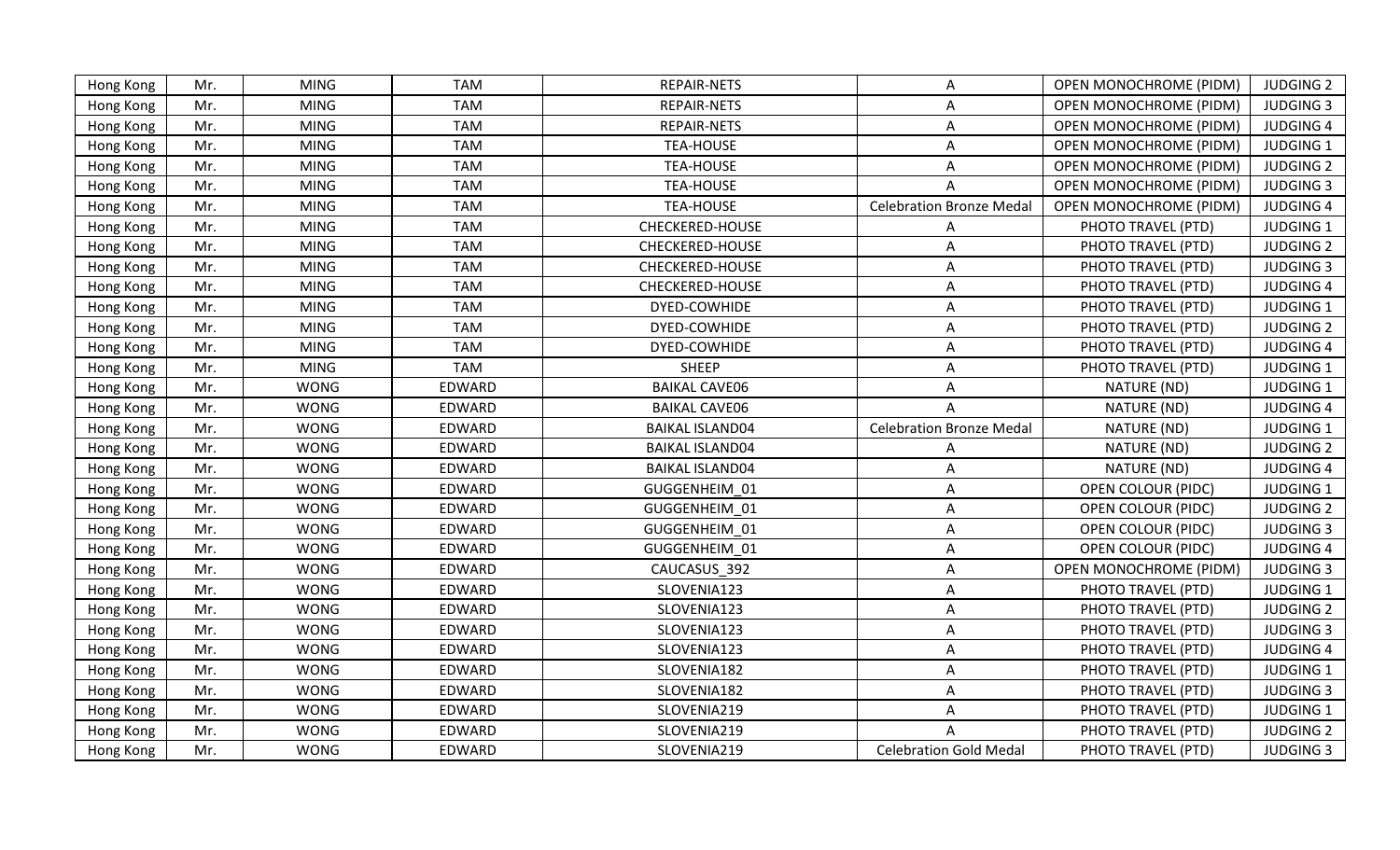| Hong Kong | Mr. | <b>WONG</b>    | EDWARD          | SLOVENIA219                 | $\mathsf{A}$                    | PHOTO TRAVEL (PTD)            | <b>JUDGING 4</b> |
|-----------|-----|----------------|-----------------|-----------------------------|---------------------------------|-------------------------------|------------------|
| Hong Kong | Mr. | <b>WONG</b>    | EDWARD          | YAU MA TAI 107              | A                               | PHOTO TRAVEL (PTD)            | <b>JUDGING 4</b> |
| Hong Kong | Mr. | <b>WONG</b>    | <b>SHIU GUN</b> | <b>AVA</b>                  |                                 | <b>OPEN COLOUR (PIDC)</b>     | <b>JUDGING 1</b> |
| Hong Kong | Mr. | <b>WONG</b>    | SHIU GUN        | <b>AVA</b>                  | PSA Gold medal                  | <b>OPEN COLOUR (PIDC)</b>     | <b>JUDGING 2</b> |
| Hong Kong | Mr. | <b>WONG</b>    | SHIU GUN        | AVA                         | E-Honourable Mention            | OPEN COLOUR (PIDC)            | <b>JUDGING 3</b> |
| Hong Kong | Mr. | <b>WONG</b>    | <b>SHIU GUN</b> | <b>AVA</b>                  | A                               | <b>OPEN COLOUR (PIDC)</b>     | <b>JUDGING 4</b> |
| Hong Kong | Mr. | <b>WONG</b>    | <b>SHIU GUN</b> | GINA 8                      | Α                               | <b>OPEN COLOUR (PIDC)</b>     | <b>JUDGING 1</b> |
| Hong Kong | Mr. | <b>WONG</b>    | SHIU GUN        | GINA 8                      | Α                               | <b>OPEN COLOUR (PIDC)</b>     | <b>JUDGING 2</b> |
| Hong Kong | Mr. | <b>WONG</b>    | <b>SHIU GUN</b> | GINA 8                      | A                               | <b>OPEN COLOUR (PIDC)</b>     | <b>JUDGING 3</b> |
| Hong Kong | Mr. | <b>WONG</b>    | SHIU GUN        | GINA 8                      | Α                               | OPEN COLOUR (PIDC)            | <b>JUDGING 4</b> |
| Hong Kong | Mr. | <b>WONG</b>    | SHIU GUN        | MUSIC IN THE PARK           | Α                               | <b>OPEN COLOUR (PIDC)</b>     | <b>JUDGING 1</b> |
| Hong Kong | Mr. | <b>WONG</b>    | <b>SHIU GUN</b> | MUSIC IN THE PARK           | Α                               | <b>OPEN COLOUR (PIDC)</b>     | <b>JUDGING 2</b> |
| Hong Kong | Mr. | <b>WONG</b>    | SHIU GUN        | MUSIC IN THE PARK           | A                               | OPEN COLOUR (PIDC)            | <b>JUDGING 3</b> |
| Hong Kong | Mr. | <b>WONG</b>    | SHIU GUN        | MUSIC IN THE PARK           | A                               | <b>OPEN COLOUR (PIDC)</b>     | <b>JUDGING 4</b> |
| Hong Kong | Mr. | <b>WONG</b>    | SHIU GUN        | <b>ATTRACTIVE POSE</b>      | A                               | OPEN MONOCHROME (PIDM)        | <b>JUDGING 1</b> |
| Hong Kong | Mr. | <b>WONG</b>    | <b>SHIU GUN</b> | <b>ATTRACTIVE POSE</b>      | A                               | <b>OPEN MONOCHROME (PIDM)</b> | <b>JUDGING 2</b> |
| Hong Kong | Mr. | <b>WONG</b>    | <b>SHIU GUN</b> | <b>ATTRACTIVE POSE</b>      | A                               | OPEN MONOCHROME (PIDM)        | <b>JUDGING 3</b> |
| Hong Kong | Mr. | <b>WONG</b>    | SHIU GUN        | <b>ATTRACTIVE POSE</b>      | A                               | <b>OPEN MONOCHROME (PIDM)</b> | <b>JUDGING 4</b> |
| Hong Kong | Mr. | <b>WONG</b>    | <b>SHIU GUN</b> | GINA <sub>3</sub>           | $\mathsf{A}$                    | <b>OPEN MONOCHROME (PIDM)</b> | <b>JUDGING 1</b> |
| Hong Kong | Mr. | <b>WONG</b>    | <b>SHIU GUN</b> | GINA <sub>3</sub>           | A                               | <b>OPEN MONOCHROME (PIDM)</b> | <b>JUDGING 2</b> |
| Hong Kong | Mr. | <b>WONG</b>    | SHIU GUN        | GINA <sub>3</sub>           | Α                               | <b>OPEN MONOCHROME (PIDM)</b> | <b>JUDGING 3</b> |
| Hong Kong | Mr. | <b>WONG</b>    | SHIU GUN        | MELISSA 5                   |                                 | <b>OPEN MONOCHROME (PIDM)</b> | <b>JUDGING 2</b> |
| Hong Kong | Mr. | <b>WONG</b>    | SHIU GUN        | YOGA LOVER 5                | <b>Celebration Silver Medal</b> | OPEN MONOCHROME (PIDM)        | JUDGING 1        |
| Hong Kong | Mr. | <b>WONG</b>    | <b>SHIU GUN</b> | YOGA LOVER 5                | A                               | <b>OPEN MONOCHROME (PIDM)</b> | <b>JUDGING 2</b> |
| Hong Kong | Mr. | <b>WONG</b>    | SHIU GUN        | YOGA LOVER 5                | A                               | OPEN MONOCHROME (PIDM)        | <b>JUDGING 3</b> |
| Hong Kong | Mr. | <b>WONG</b>    | SHIU GUN        | YOGA LOVER 5                | A                               | <b>OPEN MONOCHROME (PIDM)</b> | <b>JUDGING 4</b> |
| India     | Dr. | <b>HUILGOL</b> | <b>AJIT</b>     | CHEETAH TUG OF WAR          | A                               | NATURE (ND)                   | <b>JUDGING 1</b> |
| India     | Dr. | <b>HUILGOL</b> | <b>AJIT</b>     | CHEETAH TUG OF WAR          | A                               | NATURE (ND)                   | <b>JUDGING 2</b> |
| India     | Dr. | <b>HUILGOL</b> | <b>AJIT</b>     | CHEETAH TUG OF WAR          |                                 | NATURE (ND)                   | <b>JUDGING 3</b> |
| India     | Dr. | <b>HUILGOL</b> | <b>AJIT</b>     | CHEETAH TUG OF WAR          | <b>Celebration Gold Medal</b>   | NATURE (ND)                   | <b>JUDGING 4</b> |
| India     | Dr. | <b>HUILGOL</b> | <b>AJIT</b>     | LION CUBS PLAYING WITH MALE | <b>Celebration Silver Medal</b> | NATURE (ND)                   | <b>JUDGING 1</b> |
| India     | Dr. | <b>HUILGOL</b> | <b>AJIT</b>     | LION CUBS PLAYING WITH MALE |                                 | NATURE (ND)                   | <b>JUDGING 2</b> |
| India     | Dr. | <b>HUILGOL</b> | <b>AJIT</b>     | LION CUBS PLAYING WITH MALE | PSA Gold medal                  | NATURE (ND)                   | <b>JUDGING 3</b> |
| India     | Dr. | <b>HUILGOL</b> | <b>AJIT</b>     | LION CUBS PLAYING WITH MALE | A                               | NATURE (ND)                   | <b>JUDGING 4</b> |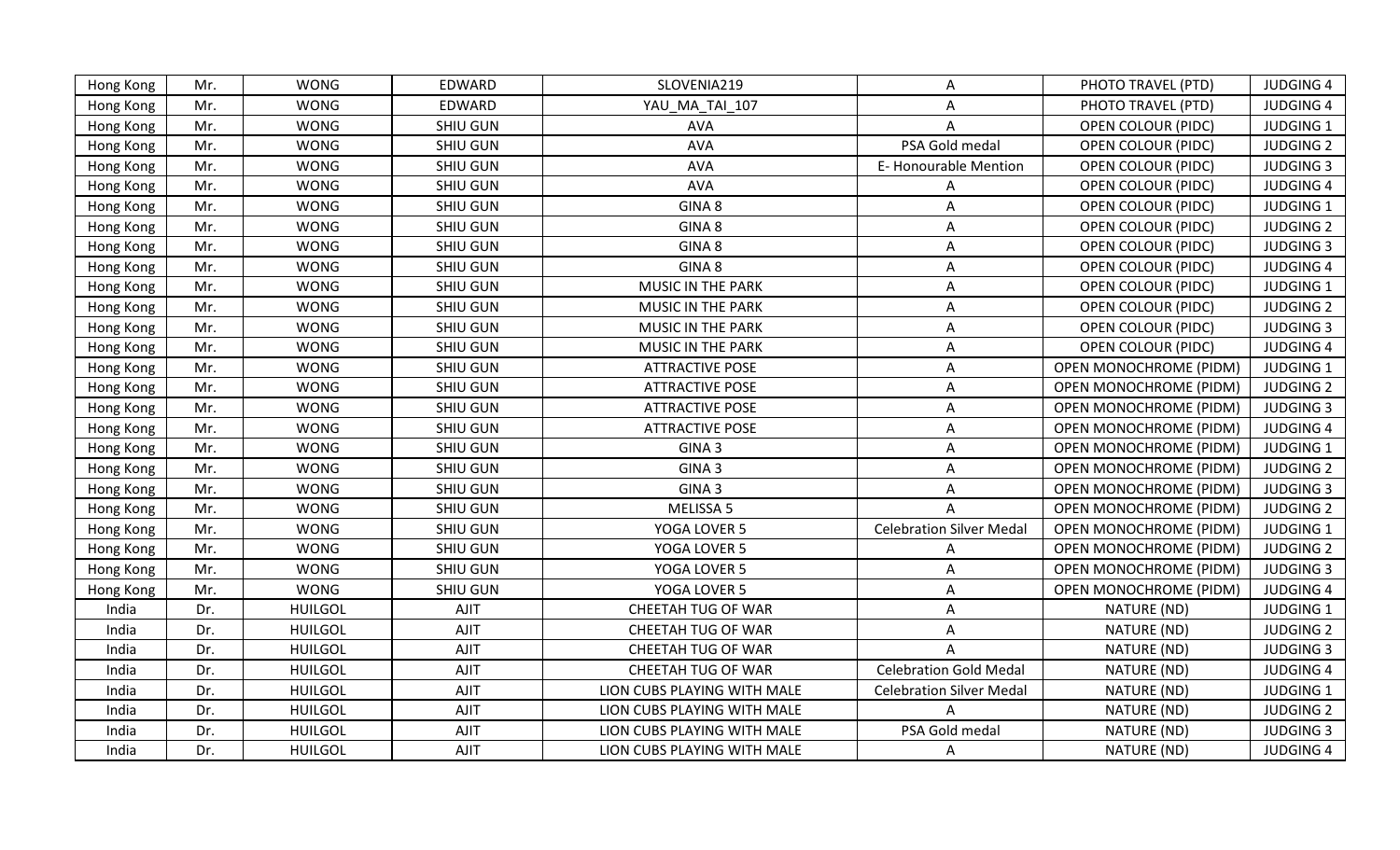| India | Dr. | <b>HUILGOL</b> | AJIT        | SPOTTED HYENA WITH CARCASS          | A                               | NATURE (ND)                   | <b>JUDGING 1</b> |
|-------|-----|----------------|-------------|-------------------------------------|---------------------------------|-------------------------------|------------------|
| India | Dr. | <b>HUILGOL</b> | <b>AJIT</b> | SPOTTED HYENA WITH CARCASS          | A                               | NATURE (ND)                   | <b>JUDGING 2</b> |
| India | Dr. | <b>HUILGOL</b> | <b>AJIT</b> | SPOTTED HYENA WITH CARCASS          | Α                               | NATURE (ND)                   | <b>JUDGING 3</b> |
| India | Dr. | <b>HUILGOL</b> | <b>AJIT</b> | SPOTTED HYENA WITH CARCASS          | A                               | NATURE (ND)                   | <b>JUDGING 4</b> |
| India | Dr. | <b>HUILGOL</b> | AJIT        | ARGUMENT                            | A                               | OPEN COLOUR (PIDC)            | <b>JUDGING 1</b> |
| India | Dr. | <b>HUILGOL</b> | <b>AJIT</b> | ORIENTAL DWARF KINGFISHER LIZARD    | A                               | <b>OPEN COLOUR (PIDC)</b>     | <b>JUDGING 1</b> |
| India | Dr. | <b>HUILGOL</b> | <b>AJIT</b> | ORIENTAL DWARF KINGFISHER LIZARD    | A                               | <b>OPEN COLOUR (PIDC)</b>     | <b>JUDGING 3</b> |
| India | Dr. | <b>HUILGOL</b> | <b>AJIT</b> | ORIENTAL DWARF KINGFISHER LIZARD    | Α                               | <b>OPEN COLOUR (PIDC)</b>     | <b>JUDGING 4</b> |
| India | Dr. | <b>HUILGOL</b> | AJIT        | <b>RIVER TERNS MATING 2</b>         | A                               | <b>OPEN COLOUR (PIDC)</b>     | <b>JUDGING 4</b> |
| India | Dr. | <b>HUILGOL</b> | AJIT        | <b>TERRITORIAL FIGHT 1</b>          | A                               | <b>OPEN COLOUR (PIDC)</b>     | <b>JUDGING 1</b> |
| India | Dr. | <b>HUILGOL</b> | AJIT        | <b>TERRITORIAL FIGHT 1</b>          | A                               | <b>OPEN COLOUR (PIDC)</b>     | <b>JUDGING 2</b> |
| India | Dr. | <b>HUILGOL</b> | <b>AJIT</b> | <b>GIANT AMONG DWARFS</b>           | A                               | OPEN MONOCHROME (PIDM)        | JUDGING 1        |
| India | Dr. | <b>HUILGOL</b> | <b>AJIT</b> | <b>GIANT AMONG DWARFS</b>           | A                               | OPEN MONOCHROME (PIDM)        | <b>JUDGING 3</b> |
| India | Dr. | <b>HUILGOL</b> | <b>AJIT</b> | PELICAN LEAVING TRAIL OF WATER DROP | A                               | <b>OPEN MONOCHROME (PIDM)</b> | <b>JUDGING 2</b> |
| India | Dr. | <b>HUILGOL</b> | <b>AJIT</b> | PELICAN LEAVING TRAIL OF WATER DROP | A                               | OPEN MONOCHROME (PIDM)        | <b>JUDGING 3</b> |
| India | Dr. | <b>HUILGOL</b> | <b>AJIT</b> | SLOTH BEAR WITH CUBS                | A                               | <b>OPEN MONOCHROME (PIDM)</b> | <b>JUDGING 1</b> |
| India | Dr. | <b>HUILGOL</b> | <b>AJIT</b> | SLOTH BEAR WITH CUBS                | A                               | OPEN MONOCHROME (PIDM)        | <b>JUDGING 4</b> |
| India | Dr. | <b>HUILGOL</b> | <b>AJIT</b> | ZEBRA MUD BATHING                   |                                 | OPEN MONOCHROME (PIDM)        | <b>JUDGING 1</b> |
| India | Dr. | <b>HUILGOL</b> | <b>AJIT</b> | ZEBRA MUD BATHING                   | <b>Celebration Silver Medal</b> | <b>OPEN MONOCHROME (PIDM)</b> | <b>JUDGING 3</b> |
| India | Dr. | <b>HUILGOL</b> | AJIT        | ZEBRA MUD BATHING                   | A                               | <b>OPEN MONOCHROME (PIDM)</b> | <b>JUDGING 4</b> |
| India | Dr. | <b>HUILGOL</b> | <b>AJIT</b> | CATACOMBS OF THE COLLOSEUM          | A                               | PHOTO TRAVEL (PTD)            | <b>JUDGING 1</b> |
| India | Dr. | <b>HUILGOL</b> | <b>AJIT</b> | CATACOMBS OF THE COLLOSEUM          | Α                               | PHOTO TRAVEL (PTD)            | <b>JUDGING 2</b> |
| India | Dr. | <b>HUILGOL</b> | <b>AJIT</b> | CATACOMBS OF THE COLLOSEUM          | A                               | PHOTO TRAVEL (PTD)            | <b>JUDGING 3</b> |
| India | Dr. | <b>HUILGOL</b> | <b>AJIT</b> | CATACOMBS OF THE COLLOSEUM          | A                               | PHOTO TRAVEL (PTD)            | <b>JUDGING 4</b> |
| India | Dr. | <b>HUILGOL</b> | <b>AJIT</b> | ELEPHANTS AND MT KILIMANJARO        | Α                               | PHOTO TRAVEL (PTD)            | <b>JUDGING 1</b> |
| India | Dr. | <b>HUILGOL</b> | <b>AJIT</b> | ELEPHANTS AND MT KILIMANJARO        |                                 | PHOTO TRAVEL (PTD)            | <b>JUDGING 3</b> |
| India | Dr. | <b>HUILGOL</b> | <b>AJIT</b> | ELEPHANTS AND MT KILIMANJARO        | E-Honourable Mention            | PHOTO TRAVEL (PTD)            | <b>JUDGING 4</b> |
| India | Dr. | <b>HUILGOL</b> | <b>AJIT</b> | SHIP AMID ICEBERGS                  | A                               | PHOTO TRAVEL (PTD)            | <b>JUDGING 1</b> |
| India | Dr. | <b>HUILGOL</b> | AJIT        | SHIP AMID ICEBERGS                  | A                               | PHOTO TRAVEL (PTD)            | <b>JUDGING 2</b> |
| India | Dr. | <b>HUILGOL</b> | <b>AJIT</b> | SHIP AMID ICEBERGS                  | $\overline{A}$                  | PHOTO TRAVEL (PTD)            | <b>JUDGING 3</b> |
| India | Dr. | <b>HUILGOL</b> | <b>AJIT</b> | SHIP AMID ICEBERGS                  | A                               | PHOTO TRAVEL (PTD)            | <b>JUDGING 4</b> |
| India | Dr. | <b>HUILGOL</b> | AJIT        | VISITING PENGUIN HEAVEN             | A                               | PHOTO TRAVEL (PTD)            | <b>JUDGING 1</b> |
| India | Dr. | <b>HUILGOL</b> | <b>AJIT</b> | VISITING PENGUIN HEAVEN             | A                               | PHOTO TRAVEL (PTD)            | <b>JUDGING 2</b> |
| India | Dr. | <b>HUILGOL</b> | AJIT        | <b>VISITING PENGUIN HEAVEN</b>      | <b>Celebration Bronze Medal</b> | PHOTO TRAVEL (PTD)            | <b>JUDGING 3</b> |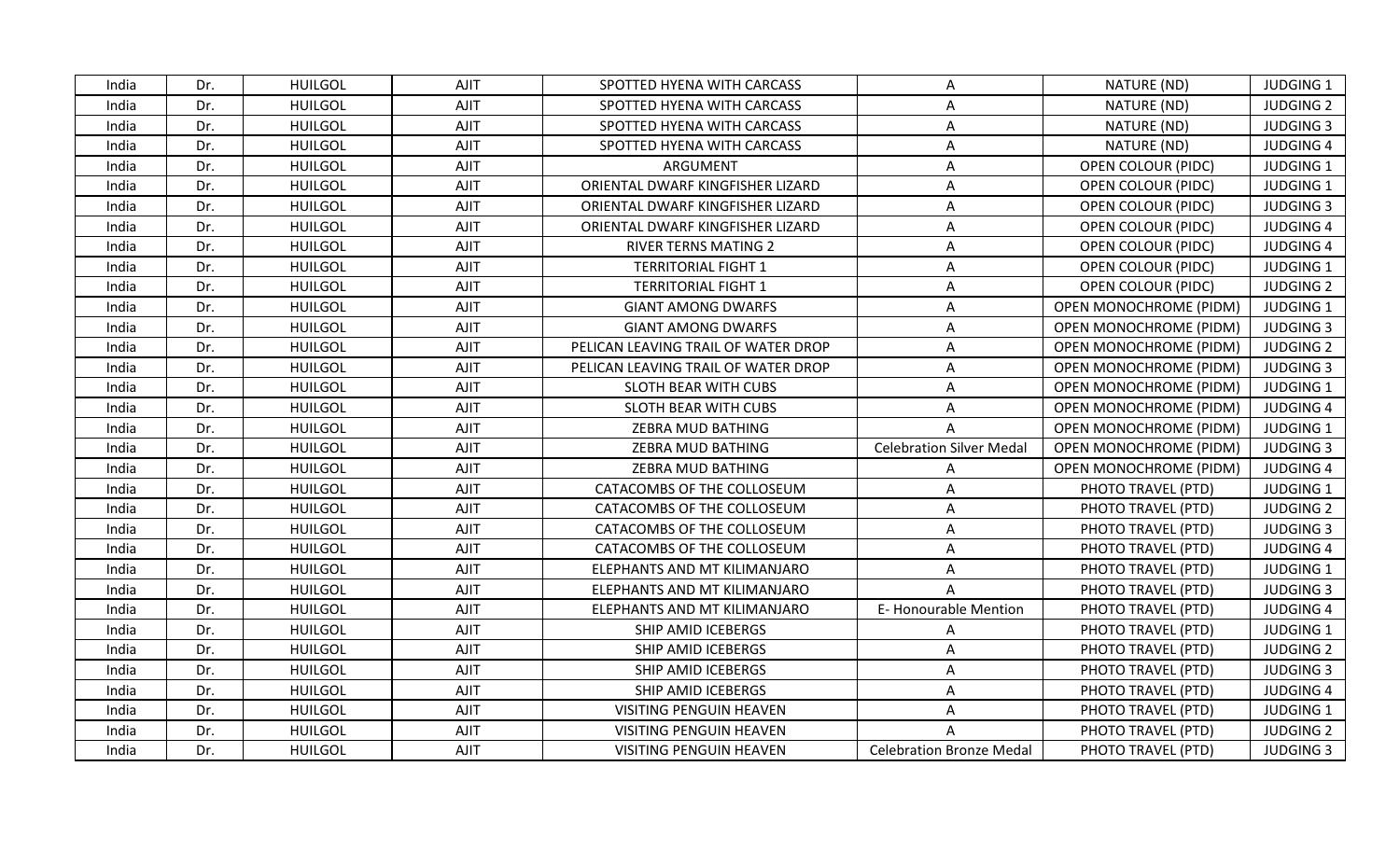| India | Dr. | <b>HUILGOL</b>  | AJIT          | <b>VISITING PENGUIN HEAVEN</b> | A                               | PHOTO TRAVEL (PTD)            | <b>JUDGING 4</b> |
|-------|-----|-----------------|---------------|--------------------------------|---------------------------------|-------------------------------|------------------|
| India | Mr. | BHATTACHARYYA   | <b>KALYAN</b> | PORTRAIT 2211                  | A                               | <b>OPEN COLOUR (PIDC)</b>     | JUDGING 1        |
| India | Mr. | BHATTACHARYYA   | KALYAN        | PORTRAIT 2211                  | Α                               | <b>OPEN COLOUR (PIDC)</b>     | <b>JUDGING 3</b> |
| India | Mr. | BHATTACHARYYA   | KALYAN        | PORTRAIT 2211                  | A                               | OPEN COLOUR (PIDC)            | <b>JUDGING 4</b> |
| India | Mr. | BHATTACHARYYA   | <b>KALYAN</b> | PORTRAIT 2212                  | A                               | <b>OPEN COLOUR (PIDC)</b>     | <b>JUDGING 2</b> |
| India | Mr. | BHATTACHARYYA   | <b>KALYAN</b> | PORTRAIT 2212                  | A                               | <b>OPEN COLOUR (PIDC)</b>     | <b>JUDGING 3</b> |
| India | Mr. | BHATTACHARYYA   | <b>KALYAN</b> | PORTRAIT 2212                  | A                               | <b>OPEN COLOUR (PIDC)</b>     | <b>JUDGING 4</b> |
| India | Mr. | BHATTACHARYYA   | <b>KALYAN</b> | <b>WHEELS</b>                  | A                               | <b>OPEN COLOUR (PIDC)</b>     | <b>JUDGING 3</b> |
| India | Mr. | BHATTACHARYYA   | KALYAN        | <b>WHEELS</b>                  | A                               | <b>OPEN COLOUR (PIDC)</b>     | <b>JUDGING 4</b> |
| India | Mr. | BHATTACHARYYA   | KALYAN        | PENSIVE 3                      | A                               | OPEN MONOCHROME (PIDM)        | <b>JUDGING 3</b> |
| India | Mr. | BHATTACHARYYA   | <b>KALYAN</b> | PENSIVE 3                      | A                               | <b>OPEN MONOCHROME (PIDM)</b> | <b>JUDGING 4</b> |
| India | Mr. | BHATTACHARYYA   | <b>KALYAN</b> | PORTRAIT 1931                  | A                               | OPEN MONOCHROME (PIDM)        | <b>JUDGING 3</b> |
| India | Mr. | BHATTACHARYYA   | <b>KALYAN</b> | PORTRAIT 1931                  | E-Honourable Mention            | OPEN MONOCHROME (PIDM)        | <b>JUDGING 4</b> |
| India | Mr. | BHATTACHARYYA   | KALYAN        | PRAYER 3                       | A                               | OPEN MONOCHROME (PIDM)        | <b>JUDGING 3</b> |
| India | Mr. | BHATTACHARYYA   | <b>KALYAN</b> | PRAYER 3                       | A                               | OPEN MONOCHROME (PIDM)        | <b>JUDGING 4</b> |
| India | Mr. | BHATTACHARYYA   | <b>KALYAN</b> | <b>GAJON 3</b>                 | A                               | PHOTO TRAVEL (PTD)            | <b>JUDGING 1</b> |
| India | Mr. | BHATTACHARYYA   | <b>KALYAN</b> | GAJON 3                        | A                               | PHOTO TRAVEL (PTD)            | <b>JUDGING 3</b> |
| India | Mr. | BHATTACHARYYA   | <b>KALYAN</b> | <b>GAJON 3</b>                 | E-Honourable Mention            | PHOTO TRAVEL (PTD)            | <b>JUDGING 4</b> |
| India | Mr. | BHATTACHARYYA   | KALYAN        | GAJON 6                        | A                               | PHOTO TRAVEL (PTD)            | <b>JUDGING 3</b> |
| India | Mr. | BHATTACHARYYA   | <b>KALYAN</b> | GAJON 6                        | Α                               | PHOTO TRAVEL (PTD)            | <b>JUDGING 4</b> |
| India | Mr. | BHATTACHARYYA   | <b>KALYAN</b> | RATHAYATRA                     | A                               | PHOTO TRAVEL (PTD)            | <b>JUDGING 1</b> |
| India | Mr. | BHATTACHARYYA   | <b>KALYAN</b> | RATHAYATRA                     | Α                               | PHOTO TRAVEL (PTD)            | <b>JUDGING 2</b> |
| India | Mr. | BHATTACHARYYA   | <b>KALYAN</b> | RATHAYATRA                     | A                               | PHOTO TRAVEL (PTD)            | <b>JUDGING 3</b> |
| India | Mr. | BHATTACHARYYA   | KALYAN        | RATHAYATRA                     | A                               | PHOTO TRAVEL (PTD)            | <b>JUDGING 4</b> |
| India | Mr. | <b>BHOWMICK</b> | <b>TAPAS</b>  | LUNCH TIME 2132                |                                 | NATURE (ND)                   | <b>JUDGING 1</b> |
| India | Mr. | <b>BHOWMICK</b> | <b>TAPAS</b>  | MIXED SUFI OVERVIEW            | <b>Celebration Bronze Medal</b> | <b>OPEN COLOUR (PIDC)</b>     | <b>JUDGING 1</b> |
| India | Mr. | <b>BHOWMICK</b> | <b>TAPAS</b>  | MIXED SUFI OVERVIEW            | A                               | OPEN COLOUR (PIDC)            | <b>JUDGING 3</b> |
| India | Mr. | <b>BHOWMICK</b> | <b>TAPAS</b>  | MIXED SUFI OVERVIEW            | A                               | <b>OPEN COLOUR (PIDC)</b>     | <b>JUDGING 4</b> |
| India | Mr. | <b>BHOWMICK</b> | <b>TAPAS</b>  | TABLE TOP 6193                 | A                               | <b>OPEN COLOUR (PIDC)</b>     | <b>JUDGING 1</b> |
| India | Mr. | <b>BHOWMICK</b> | <b>TAPAS</b>  | TABLE TOP 6193                 | A                               | OPEN COLOUR (PIDC)            | <b>JUDGING 2</b> |
| India | Mr. | <b>BHOWMICK</b> | <b>TAPAS</b>  | TABLE TOP 6193                 | A                               | <b>OPEN COLOUR (PIDC)</b>     | <b>JUDGING 4</b> |
| India | Mr. | <b>BHOWMICK</b> | <b>TAPAS</b>  | MANDIRA FLOWER THIRTEEN BLACK  | A                               | OPEN MONOCHROME (PIDM)        | JUDGING 1        |
| India | Mr. | <b>BHOWMICK</b> | <b>TAPAS</b>  | MANDIRA FLOWER THIRTEEN BLACK  | $\mathsf{A}$                    | <b>OPEN MONOCHROME (PIDM)</b> | <b>JUDGING 2</b> |
| India | Mr. | <b>BHOWMICK</b> | <b>TAPAS</b>  | MANDIRA FLOWER THIRTEEN BLACK  | A                               | OPEN MONOCHROME (PIDM)        | <b>JUDGING 4</b> |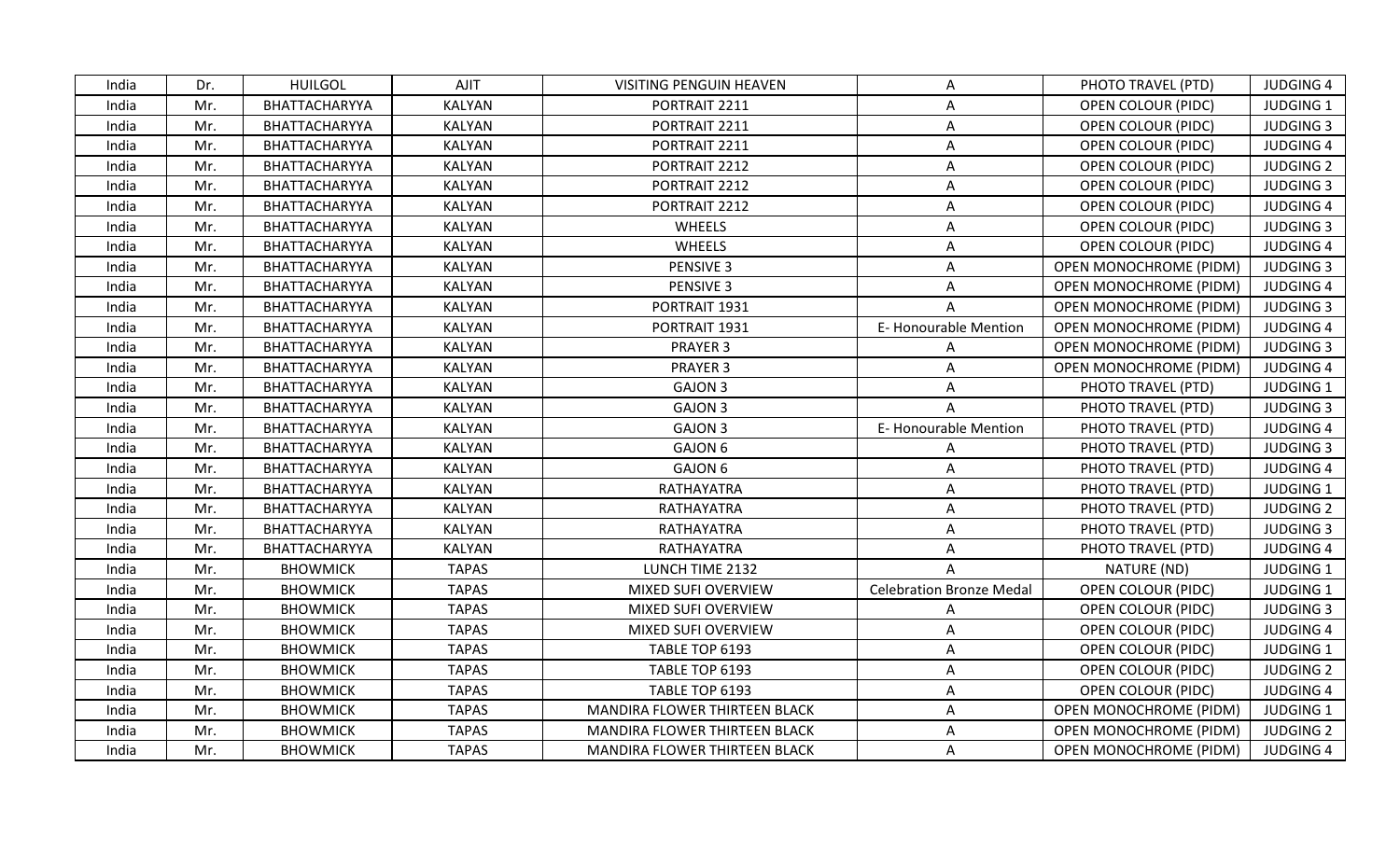| India | Mr. | <b>BHOWMICK</b> | <b>TAPAS</b>     | TABLE TOP 6133                  | $\mathsf{A}$                    | OPEN MONOCHROME (PIDM) | <b>JUDGING 1</b> |
|-------|-----|-----------------|------------------|---------------------------------|---------------------------------|------------------------|------------------|
| India | Mr. | <b>BHOWMICK</b> | <b>TAPAS</b>     | TABLE TOP 6133                  | A                               | OPEN MONOCHROME (PIDM) | <b>JUDGING 4</b> |
| India | Mr. | <b>BHOWMICK</b> | <b>TAPAS</b>     | <b>BARAN TWO</b>                | A                               | PHOTO TRAVEL (PTD)     | <b>JUDGING 1</b> |
| India | Mr. | <b>BHOWMICK</b> | <b>TAPAS</b>     | <b>BARAN TWO</b>                | $\mathsf{A}$                    | PHOTO TRAVEL (PTD)     | <b>JUDGING 2</b> |
| India | Mr. | <b>BHOWMICK</b> | <b>TAPAS</b>     | <b>BARAN TWO</b>                | PSA Gold medal                  | PHOTO TRAVEL (PTD)     | <b>JUDGING 3</b> |
| India | Mr. | <b>BHOWMICK</b> | <b>TAPAS</b>     | <b>BARAN TWO</b>                | A                               | PHOTO TRAVEL (PTD)     | <b>JUDGING 4</b> |
| India | Mr. | <b>BHOWMICK</b> | <b>TAPAS</b>     | <b>CHAT 0606</b>                | A                               | PHOTO TRAVEL (PTD)     | <b>JUDGING 3</b> |
| India | Mr. | <b>BHOWMICK</b> | <b>TAPAS</b>     | <b>CHAT 0606</b>                | A                               | PHOTO TRAVEL (PTD)     | <b>JUDGING 4</b> |
| India | Mr. | <b>BHOWMICK</b> | <b>TAPAS</b>     | <b>CHAT 5789</b>                | A                               | PHOTO TRAVEL (PTD)     | <b>JUDGING 2</b> |
| India | Mr. | <b>BHOWMICK</b> | <b>TAPAS</b>     | <b>CHAT 5789</b>                | A                               | PHOTO TRAVEL (PTD)     | <b>JUDGING 3</b> |
| India | Mr. | <b>BHOWMICK</b> | <b>TAPAS</b>     | <b>CHAT 5789</b>                | A                               | PHOTO TRAVEL (PTD)     | <b>JUDGING 4</b> |
| India | Mr. | <b>BS</b>       | <b>VENKATESH</b> | DARTER WITH LARGE CATCH 6824    | A                               | NATURE (ND)            | <b>JUDGING 1</b> |
| India | Mr. | <b>BS</b>       | <b>VENKATESH</b> | DARTER WITH LARGE CATCH 6824    | A                               | NATURE (ND)            | <b>JUDGING 2</b> |
| India | Mr. | <b>BS</b>       | VENKATESH        | DARTER WITH LARGE CATCH 6824    | A                               | NATURE (ND)            | <b>JUDGING 3</b> |
| India | Mr. | <b>BS</b>       | <b>VENKATESH</b> | DARTER WITH LARGE CATCH 6824    | A                               | NATURE (ND)            | <b>JUDGING 4</b> |
| India | Mr. | <b>BS</b>       | <b>VENKATESH</b> | LICKING THE HUNTED PREY         | A                               | NATURE (ND)            | <b>JUDGING 2</b> |
| India | Mr. | <b>BS</b>       | <b>VENKATESH</b> | KAMBALA BUFFALO SPRAYING HIGH 3 | A                               | OPEN MONOCHROME (PIDM) | JUDGING 1        |
| India | Mr. | <b>BS</b>       | <b>VENKATESH</b> | COACH AT CITY PALACE 2044       | A                               | PHOTO TRAVEL (PTD)     | <b>JUDGING 2</b> |
| India | Mr. | <b>BS</b>       | VENKATESH        | COACH AT CITY PALACE 2044       | A                               | PHOTO TRAVEL (PTD)     | <b>JUDGING 3</b> |
| India | Mr. | <b>BS</b>       | <b>VENKATESH</b> | COACH AT CITY PALACE 2044       | A                               | PHOTO TRAVEL (PTD)     | <b>JUDGING 4</b> |
| India | Mr. | <b>BS</b>       | <b>VENKATESH</b> | VIEW FROM ARCH 2380             | A                               | PHOTO TRAVEL (PTD)     | <b>JUDGING 3</b> |
| India | Mr. | CR              | SATHYANARAYANA   | <b>ATTACKING CHEETAHS</b>       | A                               | NATURE (ND)            | <b>JUDGING 1</b> |
| India | Mr. | CR              | SATHYANARAYANA   | <b>ATTACKING CHEETAHS</b>       | $\mathsf{A}$                    | NATURE (ND)            | <b>JUDGING 2</b> |
| India | Mr. | CR              | SATHYANARAYANA   | <b>ATTACKING CHEETAHS</b>       | <b>Celebration Bronze Medal</b> | NATURE (ND)            | <b>JUDGING 3</b> |
| India | Mr. | CR              | SATHYANARAYANA   | <b>ATTACKING CHEETAHS</b>       | <b>E-Honourable Mention</b>     | NATURE (ND)            | <b>JUDGING 4</b> |
| India | Mr. | CR              | SATHYANARAYANA   | CHEETAH CHASE                   | A                               | NATURE (ND)            | <b>JUDGING 1</b> |
| India | Mr. | CR              | SATHYANARAYANA   | <b>CHEETAH CHASE</b>            | A                               | NATURE (ND)            | <b>JUDGING 2</b> |
| India | Mr. | CR              | SATHYANARAYANA   | <b>CHEETAH CHASE</b>            | A                               | NATURE (ND)            | <b>JUDGING 3</b> |
| India | Mr. | CR              | SATHYANARAYANA   | <b>CHEETAH CHASE</b>            | A                               | NATURE (ND)            | <b>JUDGING 4</b> |
| India | Mr. | CR              | SATHYANARAYANA   | <b>CHEETAH HUNT</b>             | A                               | NATURE (ND)            | <b>JUDGING 1</b> |
| India | Mr. | CR              | SATHYANARAYANA   | <b>CHEETAH HUNT</b>             | A                               | NATURE (ND)            | <b>JUDGING 2</b> |
| India | Mr. | C <sub>R</sub>  | SATHYANARAYANA   | <b>CHEETAH HUNT</b>             | A                               | NATURE (ND)            | <b>JUDGING 3</b> |
| India | Mr. | CR              | SATHYANARAYANA   | <b>CHEETAH HUNT</b>             | A                               | NATURE (ND)            | <b>JUDGING 4</b> |
| India | Mr. | C <sub>R</sub>  | SATHYANARAYANA   | <b>KINGFISHER WITH SKINK</b>    | A                               | NATURE (ND)            | <b>JUDGING 1</b> |
|       |     |                 |                  |                                 |                                 |                        |                  |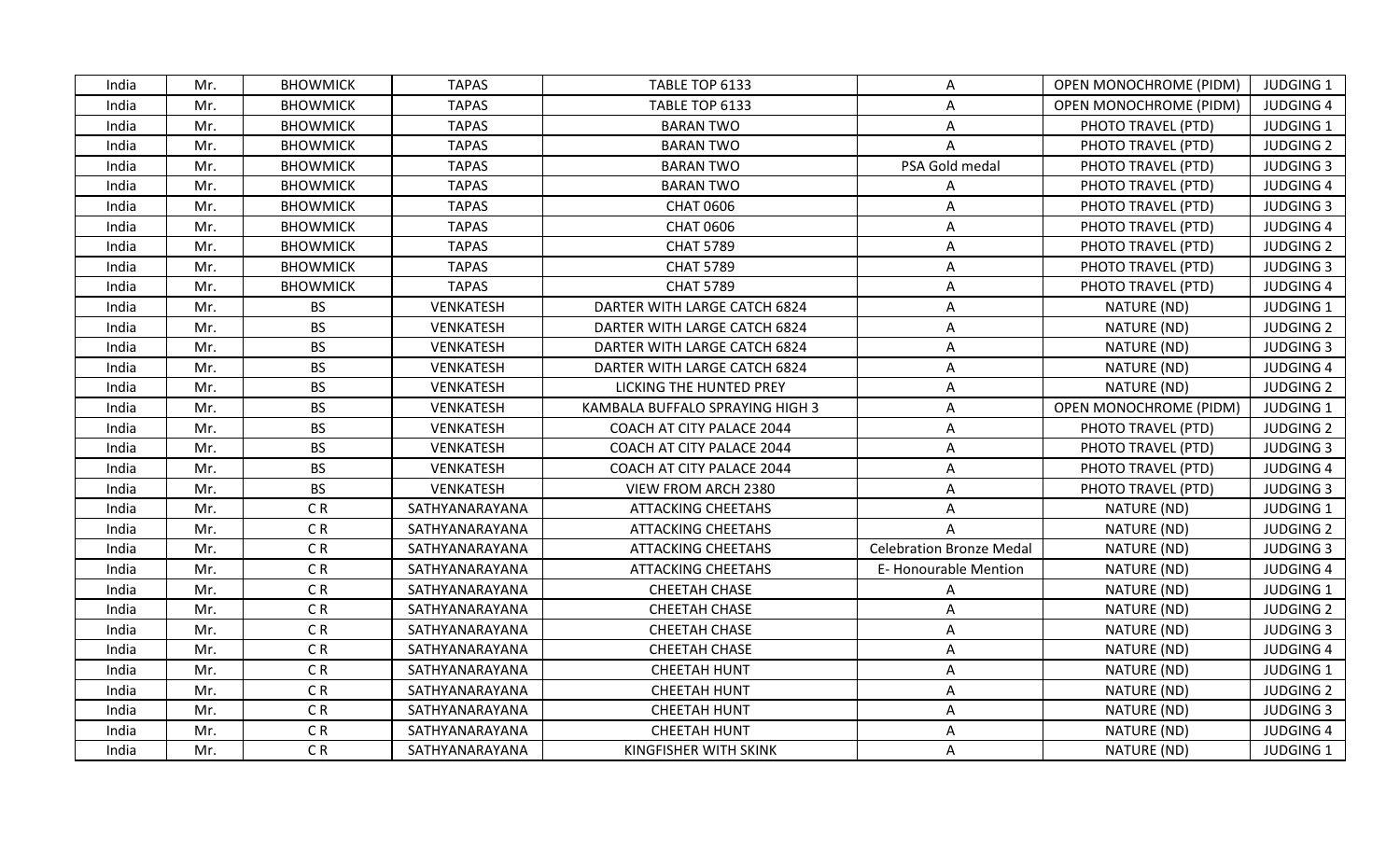| CR<br>SATHYANARAYANA<br>KINGFISHER WITH SKINK<br>NATURE (ND)<br><b>JUDGING 2</b><br>India<br>Mr.<br>A<br>C <sub>R</sub><br>SATHYANARAYANA<br><b>KINGFISHER WITH SKINK</b><br>NATURE (ND)<br><b>JUDGING 3</b><br>India<br>Mr.<br>A<br>CR<br>NATURE (ND)<br><b>JUDGING 4</b><br>Mr.<br>SATHYANARAYANA<br>KINGFISHER WITH SKINK<br>India<br>Α<br>CR<br><b>BACK HOME</b><br>OPEN COLOUR (PIDC)<br><b>JUDGING 1</b><br>India<br>Mr.<br>SATHYANARAYANA<br>A<br>CR<br>SATHYANARAYANA<br><b>BACK HOME</b><br><b>JUDGING 3</b><br>India<br>Mr.<br>A<br>OPEN COLOUR (PIDC)<br>CR<br><b>BACK HOME</b><br>Mr.<br>SATHYANARAYANA<br>A<br>OPEN COLOUR (PIDC)<br><b>JUDGING 4</b><br>India<br>C <sub>R</sub><br>SATHYANARAYANA<br>RETURNING CATTLE HERD<br>A<br><b>JUDGING 1</b><br>India<br>Mr.<br>OPEN COLOUR (PIDC)<br>CR<br>Mr.<br>SATHYANARAYANA<br>RETURNING CATTLE HERD<br><b>JUDGING 3</b><br>India<br>Α<br>OPEN COLOUR (PIDC)<br>CR<br><b>JUDGING 4</b><br>India<br>Mr.<br>SATHYANARAYANA<br>RETURNING CATTLE HERD<br>A<br><b>OPEN COLOUR (PIDC)</b><br>CR<br>Mr.<br><b>JUDGING 3</b><br>India<br>SATHYANARAYANA<br>SPECTACULAR SHOW<br>A<br>OPEN COLOUR (PIDC)<br>CR<br>India<br>Mr.<br>SATHYANARAYANA<br>SPECTACULAR SHOW<br><b>OPEN COLOUR (PIDC)</b><br><b>JUDGING 4</b><br>A<br>CR<br>SATHYANARAYANA<br><b>JUDGING 1</b><br>India<br>Mr.<br><b>WINNOWING PAIR</b><br>A<br><b>OPEN COLOUR (PIDC)</b><br>CR<br><b>JUDGING 3</b><br>India<br>Mr.<br>SATHYANARAYANA<br><b>WINNOWING PAIR</b><br>A<br>OPEN COLOUR (PIDC)<br>CR<br>SATHYANARAYANA<br><b>WINNOWING PAIR</b><br>OPEN COLOUR (PIDC)<br><b>JUDGING 4</b><br>India<br>Mr.<br>A<br>CR<br><b>LEOPARD RESTING</b><br><b>JUDGING 2</b><br>India<br>Mr.<br>SATHYANARAYANA<br>OPEN MONOCHROME (PIDM)<br>Α<br>CR<br>LINEMAN<br>India<br>Mr.<br>SATHYANARAYANA<br><b>OPEN MONOCHROME (PIDM)</b><br><b>JUDGING 1</b><br>CR<br>LINEMAN<br>E-Honourable Mention<br>India<br>Mr.<br>SATHYANARAYANA<br>OPEN MONOCHROME (PIDM)<br><b>JUDGING 3</b><br>C <sub>R</sub><br>SATHYANARAYANA<br>LINEMAN<br>India<br>Mr.<br>A<br>OPEN MONOCHROME (PIDM)<br><b>JUDGING 4</b><br>CR<br><b>JUDGING 1</b><br>India<br>Mr.<br>SATHYANARAYANA<br><b>RETURNING HERD</b><br>A<br><b>OPEN MONOCHROME (PIDM)</b><br>CR<br><b>JUDGING 3</b><br>India<br>Mr.<br>SATHYANARAYANA<br><b>RETURNING HERD</b><br>A<br>OPEN MONOCHROME (PIDM)<br>C <sub>R</sub><br>Mr.<br>SATHYANARAYANA<br>WINNOWING COUPLE<br><b>JUDGING 1</b><br>India<br><b>OPEN MONOCHROME (PIDM)</b><br>A<br>C <sub>R</sub><br>SATHYANARAYANA<br>WINNOWING COUPLE<br>OPEN MONOCHROME (PIDM)<br><b>JUDGING 3</b><br>India<br>Mr.<br>A<br>CR<br>SATHYANARAYANA<br>India<br>Mr.<br>WINNOWING COUPLE<br>A<br>OPEN MONOCHROME (PIDM)<br><b>JUDGING 4</b><br>CR<br>Mr.<br>SATHYANARAYANA<br>CHEETAH ON VANTAGE POINT<br>A<br>PHOTO TRAVEL (PTD)<br><b>JUDGING 1</b><br>India<br>CR<br>Mr.<br>SATHYANARAYANA<br>CHEETAH ON VANTAGE POINT<br>A<br>PHOTO TRAVEL (PTD)<br><b>JUDGING 3</b><br>India<br>CR<br>Mr.<br>PHOTO TRAVEL (PTD)<br><b>JUDGING 4</b><br>India<br>SATHYANARAYANA<br>CHEETAH ON VANTAGE POINT<br>A<br>CR<br>Mr.<br>SATHYANARAYANA<br><b>LIVING IN HARMONY</b><br>PHOTO TRAVEL (PTD)<br><b>JUDGING 1</b><br>India<br>A<br>CR<br>Mr.<br>SATHYANARAYANA<br>PHOTO TRAVEL (PTD)<br>India<br><b>LIVING IN HARMONY</b><br>A<br><b>JUDGING 3</b><br>C <sub>R</sub><br>India<br>Mr.<br>SATHYANARAYANA<br>LIVING IN HARMONY<br>Α<br>PHOTO TRAVEL (PTD)<br><b>JUDGING 4</b><br>CR<br><b>JUDGING 1</b><br>Mr.<br>SATHYANARAYANA<br>NO PLASTICS PLEASE<br>Α<br>PHOTO TRAVEL (PTD)<br>India<br>CR<br>Mr.<br>SATHYANARAYANA<br>NO PLASTICS PLEASE<br>PHOTO TRAVEL (PTD)<br><b>JUDGING 3</b><br>India<br>A<br>C <sub>R</sub><br>SATHYANARAYANA<br>NO PLASTICS PLEASE<br>India<br>Mr.<br>A<br>PHOTO TRAVEL (PTD)<br><b>JUDGING 4</b><br>CR<br>SATHYANARAYANA<br><b>TRAFFIC JAM</b><br>PHOTO TRAVEL (PTD)<br><b>JUDGING 1</b><br>India<br>Mr.<br>Α<br>CR<br>SATHYANARAYANA<br><b>TRAFFIC JAM</b><br><b>JUDGING 3</b><br>India<br>Mr.<br>A<br>PHOTO TRAVEL (PTD) |  |  |  |  |  |
|-------------------------------------------------------------------------------------------------------------------------------------------------------------------------------------------------------------------------------------------------------------------------------------------------------------------------------------------------------------------------------------------------------------------------------------------------------------------------------------------------------------------------------------------------------------------------------------------------------------------------------------------------------------------------------------------------------------------------------------------------------------------------------------------------------------------------------------------------------------------------------------------------------------------------------------------------------------------------------------------------------------------------------------------------------------------------------------------------------------------------------------------------------------------------------------------------------------------------------------------------------------------------------------------------------------------------------------------------------------------------------------------------------------------------------------------------------------------------------------------------------------------------------------------------------------------------------------------------------------------------------------------------------------------------------------------------------------------------------------------------------------------------------------------------------------------------------------------------------------------------------------------------------------------------------------------------------------------------------------------------------------------------------------------------------------------------------------------------------------------------------------------------------------------------------------------------------------------------------------------------------------------------------------------------------------------------------------------------------------------------------------------------------------------------------------------------------------------------------------------------------------------------------------------------------------------------------------------------------------------------------------------------------------------------------------------------------------------------------------------------------------------------------------------------------------------------------------------------------------------------------------------------------------------------------------------------------------------------------------------------------------------------------------------------------------------------------------------------------------------------------------------------------------------------------------------------------------------------------------------------------------------------------------------------------------------------------------------------------------------------------------------------------------------------------------------------------------------------------------------------------------------------------------------------------------------------------------------------------------------------------------------------------------------------------------------------------------------------------------------------------------------------------------------------------------------------------------------------------------------------------------------------------------------------------------------------------------------------------------------------------------------------------------------|--|--|--|--|--|
|                                                                                                                                                                                                                                                                                                                                                                                                                                                                                                                                                                                                                                                                                                                                                                                                                                                                                                                                                                                                                                                                                                                                                                                                                                                                                                                                                                                                                                                                                                                                                                                                                                                                                                                                                                                                                                                                                                                                                                                                                                                                                                                                                                                                                                                                                                                                                                                                                                                                                                                                                                                                                                                                                                                                                                                                                                                                                                                                                                                                                                                                                                                                                                                                                                                                                                                                                                                                                                                                                                                                                                                                                                                                                                                                                                                                                                                                                                                                                                                                                                           |  |  |  |  |  |
|                                                                                                                                                                                                                                                                                                                                                                                                                                                                                                                                                                                                                                                                                                                                                                                                                                                                                                                                                                                                                                                                                                                                                                                                                                                                                                                                                                                                                                                                                                                                                                                                                                                                                                                                                                                                                                                                                                                                                                                                                                                                                                                                                                                                                                                                                                                                                                                                                                                                                                                                                                                                                                                                                                                                                                                                                                                                                                                                                                                                                                                                                                                                                                                                                                                                                                                                                                                                                                                                                                                                                                                                                                                                                                                                                                                                                                                                                                                                                                                                                                           |  |  |  |  |  |
|                                                                                                                                                                                                                                                                                                                                                                                                                                                                                                                                                                                                                                                                                                                                                                                                                                                                                                                                                                                                                                                                                                                                                                                                                                                                                                                                                                                                                                                                                                                                                                                                                                                                                                                                                                                                                                                                                                                                                                                                                                                                                                                                                                                                                                                                                                                                                                                                                                                                                                                                                                                                                                                                                                                                                                                                                                                                                                                                                                                                                                                                                                                                                                                                                                                                                                                                                                                                                                                                                                                                                                                                                                                                                                                                                                                                                                                                                                                                                                                                                                           |  |  |  |  |  |
|                                                                                                                                                                                                                                                                                                                                                                                                                                                                                                                                                                                                                                                                                                                                                                                                                                                                                                                                                                                                                                                                                                                                                                                                                                                                                                                                                                                                                                                                                                                                                                                                                                                                                                                                                                                                                                                                                                                                                                                                                                                                                                                                                                                                                                                                                                                                                                                                                                                                                                                                                                                                                                                                                                                                                                                                                                                                                                                                                                                                                                                                                                                                                                                                                                                                                                                                                                                                                                                                                                                                                                                                                                                                                                                                                                                                                                                                                                                                                                                                                                           |  |  |  |  |  |
|                                                                                                                                                                                                                                                                                                                                                                                                                                                                                                                                                                                                                                                                                                                                                                                                                                                                                                                                                                                                                                                                                                                                                                                                                                                                                                                                                                                                                                                                                                                                                                                                                                                                                                                                                                                                                                                                                                                                                                                                                                                                                                                                                                                                                                                                                                                                                                                                                                                                                                                                                                                                                                                                                                                                                                                                                                                                                                                                                                                                                                                                                                                                                                                                                                                                                                                                                                                                                                                                                                                                                                                                                                                                                                                                                                                                                                                                                                                                                                                                                                           |  |  |  |  |  |
|                                                                                                                                                                                                                                                                                                                                                                                                                                                                                                                                                                                                                                                                                                                                                                                                                                                                                                                                                                                                                                                                                                                                                                                                                                                                                                                                                                                                                                                                                                                                                                                                                                                                                                                                                                                                                                                                                                                                                                                                                                                                                                                                                                                                                                                                                                                                                                                                                                                                                                                                                                                                                                                                                                                                                                                                                                                                                                                                                                                                                                                                                                                                                                                                                                                                                                                                                                                                                                                                                                                                                                                                                                                                                                                                                                                                                                                                                                                                                                                                                                           |  |  |  |  |  |
|                                                                                                                                                                                                                                                                                                                                                                                                                                                                                                                                                                                                                                                                                                                                                                                                                                                                                                                                                                                                                                                                                                                                                                                                                                                                                                                                                                                                                                                                                                                                                                                                                                                                                                                                                                                                                                                                                                                                                                                                                                                                                                                                                                                                                                                                                                                                                                                                                                                                                                                                                                                                                                                                                                                                                                                                                                                                                                                                                                                                                                                                                                                                                                                                                                                                                                                                                                                                                                                                                                                                                                                                                                                                                                                                                                                                                                                                                                                                                                                                                                           |  |  |  |  |  |
|                                                                                                                                                                                                                                                                                                                                                                                                                                                                                                                                                                                                                                                                                                                                                                                                                                                                                                                                                                                                                                                                                                                                                                                                                                                                                                                                                                                                                                                                                                                                                                                                                                                                                                                                                                                                                                                                                                                                                                                                                                                                                                                                                                                                                                                                                                                                                                                                                                                                                                                                                                                                                                                                                                                                                                                                                                                                                                                                                                                                                                                                                                                                                                                                                                                                                                                                                                                                                                                                                                                                                                                                                                                                                                                                                                                                                                                                                                                                                                                                                                           |  |  |  |  |  |
|                                                                                                                                                                                                                                                                                                                                                                                                                                                                                                                                                                                                                                                                                                                                                                                                                                                                                                                                                                                                                                                                                                                                                                                                                                                                                                                                                                                                                                                                                                                                                                                                                                                                                                                                                                                                                                                                                                                                                                                                                                                                                                                                                                                                                                                                                                                                                                                                                                                                                                                                                                                                                                                                                                                                                                                                                                                                                                                                                                                                                                                                                                                                                                                                                                                                                                                                                                                                                                                                                                                                                                                                                                                                                                                                                                                                                                                                                                                                                                                                                                           |  |  |  |  |  |
|                                                                                                                                                                                                                                                                                                                                                                                                                                                                                                                                                                                                                                                                                                                                                                                                                                                                                                                                                                                                                                                                                                                                                                                                                                                                                                                                                                                                                                                                                                                                                                                                                                                                                                                                                                                                                                                                                                                                                                                                                                                                                                                                                                                                                                                                                                                                                                                                                                                                                                                                                                                                                                                                                                                                                                                                                                                                                                                                                                                                                                                                                                                                                                                                                                                                                                                                                                                                                                                                                                                                                                                                                                                                                                                                                                                                                                                                                                                                                                                                                                           |  |  |  |  |  |
|                                                                                                                                                                                                                                                                                                                                                                                                                                                                                                                                                                                                                                                                                                                                                                                                                                                                                                                                                                                                                                                                                                                                                                                                                                                                                                                                                                                                                                                                                                                                                                                                                                                                                                                                                                                                                                                                                                                                                                                                                                                                                                                                                                                                                                                                                                                                                                                                                                                                                                                                                                                                                                                                                                                                                                                                                                                                                                                                                                                                                                                                                                                                                                                                                                                                                                                                                                                                                                                                                                                                                                                                                                                                                                                                                                                                                                                                                                                                                                                                                                           |  |  |  |  |  |
|                                                                                                                                                                                                                                                                                                                                                                                                                                                                                                                                                                                                                                                                                                                                                                                                                                                                                                                                                                                                                                                                                                                                                                                                                                                                                                                                                                                                                                                                                                                                                                                                                                                                                                                                                                                                                                                                                                                                                                                                                                                                                                                                                                                                                                                                                                                                                                                                                                                                                                                                                                                                                                                                                                                                                                                                                                                                                                                                                                                                                                                                                                                                                                                                                                                                                                                                                                                                                                                                                                                                                                                                                                                                                                                                                                                                                                                                                                                                                                                                                                           |  |  |  |  |  |
|                                                                                                                                                                                                                                                                                                                                                                                                                                                                                                                                                                                                                                                                                                                                                                                                                                                                                                                                                                                                                                                                                                                                                                                                                                                                                                                                                                                                                                                                                                                                                                                                                                                                                                                                                                                                                                                                                                                                                                                                                                                                                                                                                                                                                                                                                                                                                                                                                                                                                                                                                                                                                                                                                                                                                                                                                                                                                                                                                                                                                                                                                                                                                                                                                                                                                                                                                                                                                                                                                                                                                                                                                                                                                                                                                                                                                                                                                                                                                                                                                                           |  |  |  |  |  |
|                                                                                                                                                                                                                                                                                                                                                                                                                                                                                                                                                                                                                                                                                                                                                                                                                                                                                                                                                                                                                                                                                                                                                                                                                                                                                                                                                                                                                                                                                                                                                                                                                                                                                                                                                                                                                                                                                                                                                                                                                                                                                                                                                                                                                                                                                                                                                                                                                                                                                                                                                                                                                                                                                                                                                                                                                                                                                                                                                                                                                                                                                                                                                                                                                                                                                                                                                                                                                                                                                                                                                                                                                                                                                                                                                                                                                                                                                                                                                                                                                                           |  |  |  |  |  |
|                                                                                                                                                                                                                                                                                                                                                                                                                                                                                                                                                                                                                                                                                                                                                                                                                                                                                                                                                                                                                                                                                                                                                                                                                                                                                                                                                                                                                                                                                                                                                                                                                                                                                                                                                                                                                                                                                                                                                                                                                                                                                                                                                                                                                                                                                                                                                                                                                                                                                                                                                                                                                                                                                                                                                                                                                                                                                                                                                                                                                                                                                                                                                                                                                                                                                                                                                                                                                                                                                                                                                                                                                                                                                                                                                                                                                                                                                                                                                                                                                                           |  |  |  |  |  |
|                                                                                                                                                                                                                                                                                                                                                                                                                                                                                                                                                                                                                                                                                                                                                                                                                                                                                                                                                                                                                                                                                                                                                                                                                                                                                                                                                                                                                                                                                                                                                                                                                                                                                                                                                                                                                                                                                                                                                                                                                                                                                                                                                                                                                                                                                                                                                                                                                                                                                                                                                                                                                                                                                                                                                                                                                                                                                                                                                                                                                                                                                                                                                                                                                                                                                                                                                                                                                                                                                                                                                                                                                                                                                                                                                                                                                                                                                                                                                                                                                                           |  |  |  |  |  |
|                                                                                                                                                                                                                                                                                                                                                                                                                                                                                                                                                                                                                                                                                                                                                                                                                                                                                                                                                                                                                                                                                                                                                                                                                                                                                                                                                                                                                                                                                                                                                                                                                                                                                                                                                                                                                                                                                                                                                                                                                                                                                                                                                                                                                                                                                                                                                                                                                                                                                                                                                                                                                                                                                                                                                                                                                                                                                                                                                                                                                                                                                                                                                                                                                                                                                                                                                                                                                                                                                                                                                                                                                                                                                                                                                                                                                                                                                                                                                                                                                                           |  |  |  |  |  |
|                                                                                                                                                                                                                                                                                                                                                                                                                                                                                                                                                                                                                                                                                                                                                                                                                                                                                                                                                                                                                                                                                                                                                                                                                                                                                                                                                                                                                                                                                                                                                                                                                                                                                                                                                                                                                                                                                                                                                                                                                                                                                                                                                                                                                                                                                                                                                                                                                                                                                                                                                                                                                                                                                                                                                                                                                                                                                                                                                                                                                                                                                                                                                                                                                                                                                                                                                                                                                                                                                                                                                                                                                                                                                                                                                                                                                                                                                                                                                                                                                                           |  |  |  |  |  |
|                                                                                                                                                                                                                                                                                                                                                                                                                                                                                                                                                                                                                                                                                                                                                                                                                                                                                                                                                                                                                                                                                                                                                                                                                                                                                                                                                                                                                                                                                                                                                                                                                                                                                                                                                                                                                                                                                                                                                                                                                                                                                                                                                                                                                                                                                                                                                                                                                                                                                                                                                                                                                                                                                                                                                                                                                                                                                                                                                                                                                                                                                                                                                                                                                                                                                                                                                                                                                                                                                                                                                                                                                                                                                                                                                                                                                                                                                                                                                                                                                                           |  |  |  |  |  |
|                                                                                                                                                                                                                                                                                                                                                                                                                                                                                                                                                                                                                                                                                                                                                                                                                                                                                                                                                                                                                                                                                                                                                                                                                                                                                                                                                                                                                                                                                                                                                                                                                                                                                                                                                                                                                                                                                                                                                                                                                                                                                                                                                                                                                                                                                                                                                                                                                                                                                                                                                                                                                                                                                                                                                                                                                                                                                                                                                                                                                                                                                                                                                                                                                                                                                                                                                                                                                                                                                                                                                                                                                                                                                                                                                                                                                                                                                                                                                                                                                                           |  |  |  |  |  |
|                                                                                                                                                                                                                                                                                                                                                                                                                                                                                                                                                                                                                                                                                                                                                                                                                                                                                                                                                                                                                                                                                                                                                                                                                                                                                                                                                                                                                                                                                                                                                                                                                                                                                                                                                                                                                                                                                                                                                                                                                                                                                                                                                                                                                                                                                                                                                                                                                                                                                                                                                                                                                                                                                                                                                                                                                                                                                                                                                                                                                                                                                                                                                                                                                                                                                                                                                                                                                                                                                                                                                                                                                                                                                                                                                                                                                                                                                                                                                                                                                                           |  |  |  |  |  |
|                                                                                                                                                                                                                                                                                                                                                                                                                                                                                                                                                                                                                                                                                                                                                                                                                                                                                                                                                                                                                                                                                                                                                                                                                                                                                                                                                                                                                                                                                                                                                                                                                                                                                                                                                                                                                                                                                                                                                                                                                                                                                                                                                                                                                                                                                                                                                                                                                                                                                                                                                                                                                                                                                                                                                                                                                                                                                                                                                                                                                                                                                                                                                                                                                                                                                                                                                                                                                                                                                                                                                                                                                                                                                                                                                                                                                                                                                                                                                                                                                                           |  |  |  |  |  |
|                                                                                                                                                                                                                                                                                                                                                                                                                                                                                                                                                                                                                                                                                                                                                                                                                                                                                                                                                                                                                                                                                                                                                                                                                                                                                                                                                                                                                                                                                                                                                                                                                                                                                                                                                                                                                                                                                                                                                                                                                                                                                                                                                                                                                                                                                                                                                                                                                                                                                                                                                                                                                                                                                                                                                                                                                                                                                                                                                                                                                                                                                                                                                                                                                                                                                                                                                                                                                                                                                                                                                                                                                                                                                                                                                                                                                                                                                                                                                                                                                                           |  |  |  |  |  |
|                                                                                                                                                                                                                                                                                                                                                                                                                                                                                                                                                                                                                                                                                                                                                                                                                                                                                                                                                                                                                                                                                                                                                                                                                                                                                                                                                                                                                                                                                                                                                                                                                                                                                                                                                                                                                                                                                                                                                                                                                                                                                                                                                                                                                                                                                                                                                                                                                                                                                                                                                                                                                                                                                                                                                                                                                                                                                                                                                                                                                                                                                                                                                                                                                                                                                                                                                                                                                                                                                                                                                                                                                                                                                                                                                                                                                                                                                                                                                                                                                                           |  |  |  |  |  |
|                                                                                                                                                                                                                                                                                                                                                                                                                                                                                                                                                                                                                                                                                                                                                                                                                                                                                                                                                                                                                                                                                                                                                                                                                                                                                                                                                                                                                                                                                                                                                                                                                                                                                                                                                                                                                                                                                                                                                                                                                                                                                                                                                                                                                                                                                                                                                                                                                                                                                                                                                                                                                                                                                                                                                                                                                                                                                                                                                                                                                                                                                                                                                                                                                                                                                                                                                                                                                                                                                                                                                                                                                                                                                                                                                                                                                                                                                                                                                                                                                                           |  |  |  |  |  |
|                                                                                                                                                                                                                                                                                                                                                                                                                                                                                                                                                                                                                                                                                                                                                                                                                                                                                                                                                                                                                                                                                                                                                                                                                                                                                                                                                                                                                                                                                                                                                                                                                                                                                                                                                                                                                                                                                                                                                                                                                                                                                                                                                                                                                                                                                                                                                                                                                                                                                                                                                                                                                                                                                                                                                                                                                                                                                                                                                                                                                                                                                                                                                                                                                                                                                                                                                                                                                                                                                                                                                                                                                                                                                                                                                                                                                                                                                                                                                                                                                                           |  |  |  |  |  |
|                                                                                                                                                                                                                                                                                                                                                                                                                                                                                                                                                                                                                                                                                                                                                                                                                                                                                                                                                                                                                                                                                                                                                                                                                                                                                                                                                                                                                                                                                                                                                                                                                                                                                                                                                                                                                                                                                                                                                                                                                                                                                                                                                                                                                                                                                                                                                                                                                                                                                                                                                                                                                                                                                                                                                                                                                                                                                                                                                                                                                                                                                                                                                                                                                                                                                                                                                                                                                                                                                                                                                                                                                                                                                                                                                                                                                                                                                                                                                                                                                                           |  |  |  |  |  |
|                                                                                                                                                                                                                                                                                                                                                                                                                                                                                                                                                                                                                                                                                                                                                                                                                                                                                                                                                                                                                                                                                                                                                                                                                                                                                                                                                                                                                                                                                                                                                                                                                                                                                                                                                                                                                                                                                                                                                                                                                                                                                                                                                                                                                                                                                                                                                                                                                                                                                                                                                                                                                                                                                                                                                                                                                                                                                                                                                                                                                                                                                                                                                                                                                                                                                                                                                                                                                                                                                                                                                                                                                                                                                                                                                                                                                                                                                                                                                                                                                                           |  |  |  |  |  |
|                                                                                                                                                                                                                                                                                                                                                                                                                                                                                                                                                                                                                                                                                                                                                                                                                                                                                                                                                                                                                                                                                                                                                                                                                                                                                                                                                                                                                                                                                                                                                                                                                                                                                                                                                                                                                                                                                                                                                                                                                                                                                                                                                                                                                                                                                                                                                                                                                                                                                                                                                                                                                                                                                                                                                                                                                                                                                                                                                                                                                                                                                                                                                                                                                                                                                                                                                                                                                                                                                                                                                                                                                                                                                                                                                                                                                                                                                                                                                                                                                                           |  |  |  |  |  |
|                                                                                                                                                                                                                                                                                                                                                                                                                                                                                                                                                                                                                                                                                                                                                                                                                                                                                                                                                                                                                                                                                                                                                                                                                                                                                                                                                                                                                                                                                                                                                                                                                                                                                                                                                                                                                                                                                                                                                                                                                                                                                                                                                                                                                                                                                                                                                                                                                                                                                                                                                                                                                                                                                                                                                                                                                                                                                                                                                                                                                                                                                                                                                                                                                                                                                                                                                                                                                                                                                                                                                                                                                                                                                                                                                                                                                                                                                                                                                                                                                                           |  |  |  |  |  |
|                                                                                                                                                                                                                                                                                                                                                                                                                                                                                                                                                                                                                                                                                                                                                                                                                                                                                                                                                                                                                                                                                                                                                                                                                                                                                                                                                                                                                                                                                                                                                                                                                                                                                                                                                                                                                                                                                                                                                                                                                                                                                                                                                                                                                                                                                                                                                                                                                                                                                                                                                                                                                                                                                                                                                                                                                                                                                                                                                                                                                                                                                                                                                                                                                                                                                                                                                                                                                                                                                                                                                                                                                                                                                                                                                                                                                                                                                                                                                                                                                                           |  |  |  |  |  |
|                                                                                                                                                                                                                                                                                                                                                                                                                                                                                                                                                                                                                                                                                                                                                                                                                                                                                                                                                                                                                                                                                                                                                                                                                                                                                                                                                                                                                                                                                                                                                                                                                                                                                                                                                                                                                                                                                                                                                                                                                                                                                                                                                                                                                                                                                                                                                                                                                                                                                                                                                                                                                                                                                                                                                                                                                                                                                                                                                                                                                                                                                                                                                                                                                                                                                                                                                                                                                                                                                                                                                                                                                                                                                                                                                                                                                                                                                                                                                                                                                                           |  |  |  |  |  |
|                                                                                                                                                                                                                                                                                                                                                                                                                                                                                                                                                                                                                                                                                                                                                                                                                                                                                                                                                                                                                                                                                                                                                                                                                                                                                                                                                                                                                                                                                                                                                                                                                                                                                                                                                                                                                                                                                                                                                                                                                                                                                                                                                                                                                                                                                                                                                                                                                                                                                                                                                                                                                                                                                                                                                                                                                                                                                                                                                                                                                                                                                                                                                                                                                                                                                                                                                                                                                                                                                                                                                                                                                                                                                                                                                                                                                                                                                                                                                                                                                                           |  |  |  |  |  |
|                                                                                                                                                                                                                                                                                                                                                                                                                                                                                                                                                                                                                                                                                                                                                                                                                                                                                                                                                                                                                                                                                                                                                                                                                                                                                                                                                                                                                                                                                                                                                                                                                                                                                                                                                                                                                                                                                                                                                                                                                                                                                                                                                                                                                                                                                                                                                                                                                                                                                                                                                                                                                                                                                                                                                                                                                                                                                                                                                                                                                                                                                                                                                                                                                                                                                                                                                                                                                                                                                                                                                                                                                                                                                                                                                                                                                                                                                                                                                                                                                                           |  |  |  |  |  |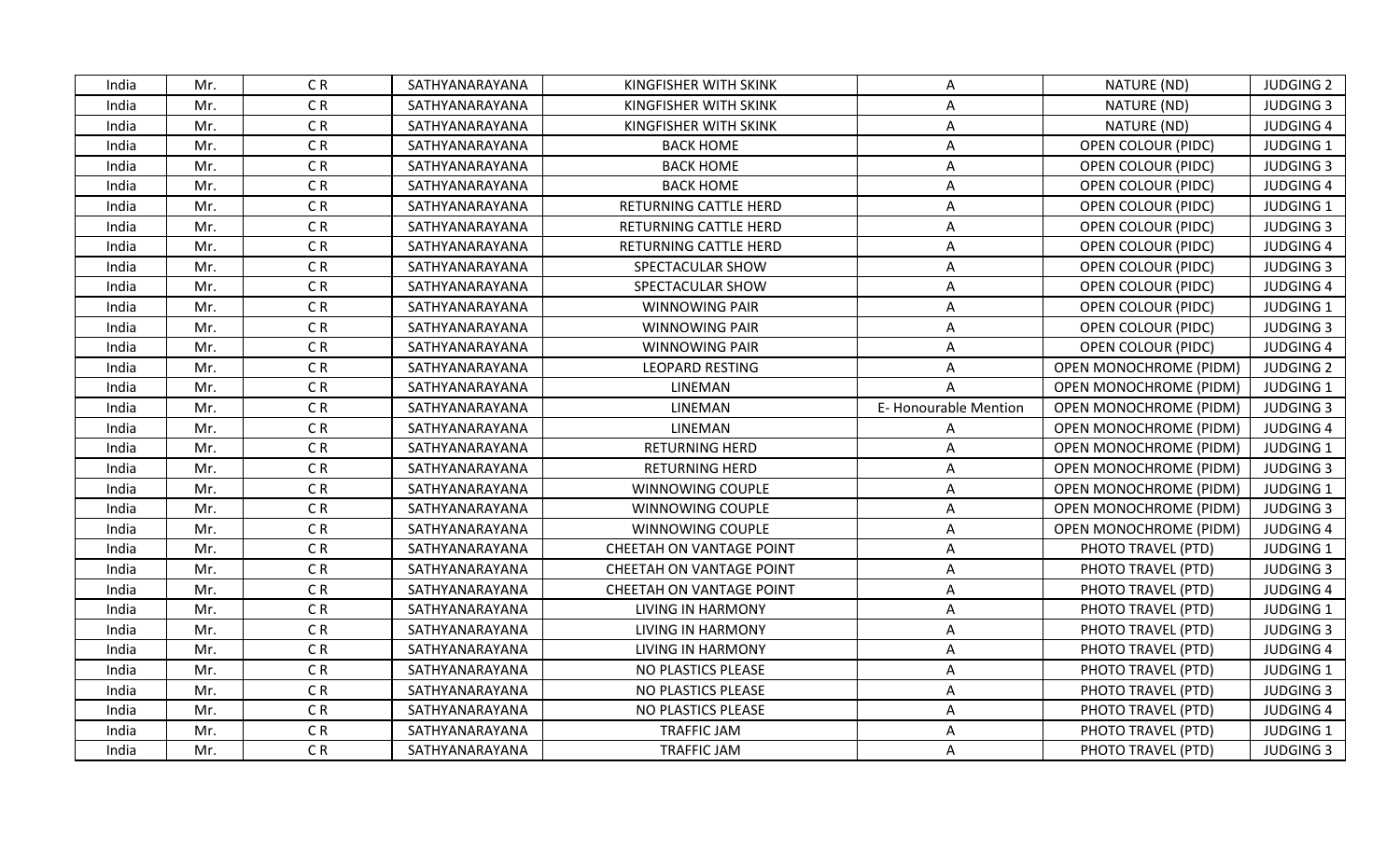| India | Mr. | C <sub>R</sub>     | SATHYANARAYANA     | <b>TRAFFIC JAM</b>                     | A              | PHOTO TRAVEL (PTD)        | <b>JUDGING 4</b> |
|-------|-----|--------------------|--------------------|----------------------------------------|----------------|---------------------------|------------------|
| India | Mr. | <b>CHAKRABORTY</b> | <b>GAUTAM</b>      | <b>DETERMINED EYES</b>                 | A              | NATURE (ND)               | <b>JUDGING 2</b> |
| India | Mr. | <b>CHAKRABORTY</b> | <b>GAUTAM</b>      | <b>DETERMINED EYES</b>                 | A              | NATURE (ND)               | <b>JUDGING 3</b> |
| India | Mr. | <b>CHAKRABORTY</b> | GAUTAM             | <b>DETERMINED EYES</b>                 | A              | NATURE (ND)               | <b>JUDGING 4</b> |
| India | Mr. | <b>CHAKRABORTY</b> | <b>GAUTAM</b>      | <b>GREY FRANCOLIN WITH CHICK</b>       | A              | NATURE (ND)               | JUDGING 1        |
| India | Mr. | <b>CHAKRABORTY</b> | <b>GAUTAM</b>      | <b>GREY FRANCOLIN WITH CHICK</b>       | A              | NATURE (ND)               | <b>JUDGING 3</b> |
| India | Mr. | <b>CHAKRABORTY</b> | <b>GAUTAM</b>      | <b>GREY FRANCOLIN WITH CHICK</b>       | A              | NATURE (ND)               | <b>JUDGING 4</b> |
| India | Mr. | <b>CHAKRABORTY</b> | <b>GAUTAM</b>      | KING AND KINGDOM                       | A              | NATURE (ND)               | <b>JUDGING 2</b> |
| India | Mr. | <b>CHAKRABORTY</b> | <b>GAUTAM</b>      | KING AND KINGDOM                       | A              | NATURE (ND)               | <b>JUDGING 3</b> |
| India | Mr. | <b>CHAKRABORTY</b> | <b>GAUTAM</b>      | <b>BIG MALE AT MUKKI</b>               | A              | PHOTO TRAVEL (PTD)        | JUDGING 1        |
| India | Mr. | <b>CHAKRABORTY</b> | <b>GAUTAM</b>      | <b>BIG MALE AT MUKKI</b>               | A              | PHOTO TRAVEL (PTD)        | <b>JUDGING 3</b> |
| India | Mr. | <b>CHAKRABORTY</b> | <b>GAUTAM</b>      | <b>CLOUDCAST MOUNTAINS FROM SOLANG</b> | A              | PHOTO TRAVEL (PTD)        | <b>JUDGING 3</b> |
| India | Mr. | <b>CHAKRABORTY</b> | <b>GAUTAM</b>      | CONFLUENCE AT DEVPRAYAG                | A              | PHOTO TRAVEL (PTD)        | <b>JUDGING 3</b> |
| India | Mr. | <b>CHAKRABORTY</b> | <b>GAUTAM</b>      | T7 ROADSHOW II                         | A              | PHOTO TRAVEL (PTD)        | <b>JUDGING 1</b> |
| India | Mr. | <b>CHAKRABORTY</b> | GAUTAM             | T7 ROADSHOW II                         | Α              | PHOTO TRAVEL (PTD)        | <b>JUDGING 3</b> |
| India | Mr. | <b>DAS</b>         | <b>MALAY KUMAR</b> | DAY END                                | A              | OPEN COLOUR (PIDC)        | <b>JUDGING 3</b> |
| India | Mr. | <b>DAS</b>         | <b>MALAY KUMAR</b> | <b>FAITH</b>                           | A              | <b>OPEN COLOUR (PIDC)</b> | <b>JUDGING 3</b> |
| India | Mr. | <b>DAS</b>         | <b>MALAY KUMAR</b> | <b>MOUNTAIN ROAD</b>                   | A              | OPEN COLOUR (PIDC)        | JUDGING 1        |
| India | Mr. | <b>DAS</b>         | <b>MALAY KUMAR</b> | <b>MOUNTAIN ROAD</b>                   | $\mathsf{A}$   | <b>OPEN COLOUR (PIDC)</b> | <b>JUDGING 3</b> |
| India | Mr. | <b>DAS</b>         | <b>MALAY KUMAR</b> | <b>HOGWARTS EXPRESS</b>                | PSA Gold medal | PHOTO TRAVEL (PTD)        | <b>JUDGING 1</b> |
| India | Mr. | <b>DAS</b>         | <b>MALAY KUMAR</b> | <b>HOGWARTS EXPRESS</b>                | PSA Gold medal | PHOTO TRAVEL (PTD)        | <b>JUDGING 2</b> |
| India | Mr. | <b>DAS</b>         | <b>MALAY KUMAR</b> | <b>HOGWARTS EXPRESS</b>                | $\mathsf{A}$   | PHOTO TRAVEL (PTD)        | <b>JUDGING 3</b> |
| India | Mr. | <b>DAS</b>         | <b>MALAY KUMAR</b> | <b>HOGWARTS EXPRESS</b>                | A              | PHOTO TRAVEL (PTD)        | <b>JUDGING 4</b> |
| India | Mr. | <b>DAS</b>         | <b>MALAY KUMAR</b> | <b>HOLY LAKE</b>                       | A              | PHOTO TRAVEL (PTD)        | <b>JUDGING 1</b> |
| India | Mr. | <b>DAS</b>         | <b>MALAY KUMAR</b> | <b>HOLY LAKE</b>                       | A              | PHOTO TRAVEL (PTD)        | <b>JUDGING 2</b> |
| India | Mr. | <b>DAS</b>         | <b>MALAY KUMAR</b> | <b>HOLY LAKE</b>                       | A              | PHOTO TRAVEL (PTD)        | <b>JUDGING 3</b> |
| India | Mr. | <b>DAS</b>         | <b>MALAY KUMAR</b> | <b>JOURNEY</b>                         | A              | PHOTO TRAVEL (PTD)        | <b>JUDGING 1</b> |
| India | Mr. | <b>DAS</b>         | <b>MALAY KUMAR</b> | <b>JOURNEY</b>                         | A              | PHOTO TRAVEL (PTD)        | <b>JUDGING 4</b> |
| India | Mr. | <b>DAS</b>         | <b>MALAY KUMAR</b> | <b>SERENITY</b>                        | A              | PHOTO TRAVEL (PTD)        | <b>JUDGING 1</b> |
| India | Mr. | <b>DAS</b>         | <b>MALAY KUMAR</b> | <b>SERENITY</b>                        | A              | PHOTO TRAVEL (PTD)        | <b>JUDGING 2</b> |
| India | Mr. | DAS                | <b>MALAY KUMAR</b> | SERENITY                               | A              | PHOTO TRAVEL (PTD)        | <b>JUDGING 3</b> |
| India | Mr. | <b>DAS</b>         | <b>TUHIN KANTI</b> | FLAMINGO IN DUET POSITION              | A              | NATURE (ND)               | <b>JUDGING 4</b> |
| India | Mr. | <b>DAS</b>         | <b>TUHIN KANTI</b> | <b>HALIASTUR INDUS</b>                 | A              | NATURE (ND)               | JUDGING 1        |
| India | Mr. | <b>DAS</b>         | <b>TUHIN KANTI</b> | <b>HALIASTUR INDUS</b>                 | A              | NATURE (ND)               | <b>JUDGING 2</b> |
|       |     |                    |                    |                                        |                |                           |                  |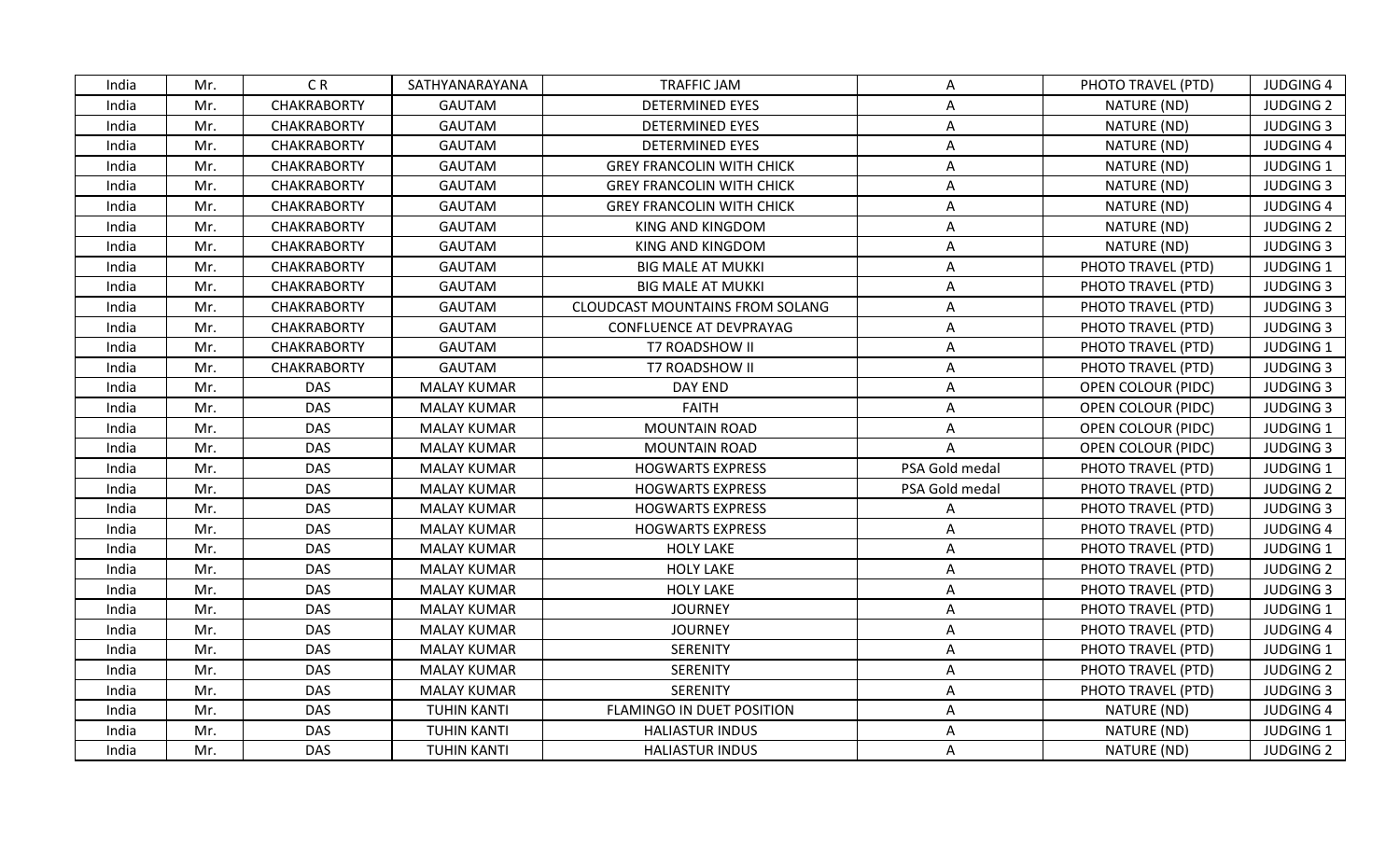| India | Mr. | <b>DAS</b>  | <b>TUHIN KANTI</b> | <b>IBIS THE CATCHER</b>        | A                               | NATURE (ND)                   | JUDGING 1        |
|-------|-----|-------------|--------------------|--------------------------------|---------------------------------|-------------------------------|------------------|
| India | Mr. | <b>DAS</b>  | <b>TUHIN KANTI</b> | <b>IBIS THE CATCHER</b>        | A                               | NATURE (ND)                   | <b>JUDGING 2</b> |
| India | Mr. | <b>DAS</b>  | <b>TUHIN KANTI</b> | <b>IBIS THE CATCHER</b>        | A                               | NATURE (ND)                   | <b>JUDGING 4</b> |
| India | Mr. | <b>DAS</b>  | <b>TUHIN KANTI</b> | <b>IBIS WITH FISH</b>          | A                               | NATURE (ND)                   | <b>JUDGING 1</b> |
| India | Mr. | <b>DAS</b>  | <b>TUHIN KANTI</b> | <b>IBIS WITH FISH</b>          | A                               | NATURE (ND)                   | <b>JUDGING 2</b> |
| India | Mr. | <b>DAS</b>  | <b>TUHIN KANTI</b> | <b>IBIS WITH FISH</b>          |                                 | NATURE (ND)                   | <b>JUDGING 4</b> |
| India | Mr. | <b>DAS</b>  | <b>TUHIN KANTI</b> | <b>GLAMOUR SLIDE 21</b>        | <b>Celebration Bronze Medal</b> | <b>OPEN COLOUR (PIDC)</b>     | <b>JUDGING 2</b> |
| India | Mr. | <b>DAS</b>  | <b>TUHIN KANTI</b> | <b>JHARNA WITH RED CLOTH 3</b> |                                 | OPEN COLOUR (PIDC)            | <b>JUDGING 2</b> |
| India | Mr. | <b>DAS</b>  | <b>TUHIN KANTI</b> | LOW KEY FIGURE 27              | A                               | OPEN MONOCHROME (PIDM)        | <b>JUDGING 1</b> |
| India | Mr. | <b>DAS</b>  | <b>TUHIN KANTI</b> | LOW KEY FIGURE 27              | A                               | OPEN MONOCHROME (PIDM)        | <b>JUDGING 2</b> |
| India | Mr. | <b>DAS</b>  | <b>TUHIN KANTI</b> | LOW KEY FIGURE 27              | A                               | <b>OPEN MONOCHROME (PIDM)</b> | <b>JUDGING 4</b> |
| India | Mr. | <b>DAS</b>  | <b>TUHIN KANTI</b> | PORTRAIT OF JHUMA 17           | A                               | OPEN MONOCHROME (PIDM)        | <b>JUDGING 4</b> |
| India | Mr. | <b>DAS</b>  | <b>TUHIN KANTI</b> | PORTRAIT OF MILI 12            | A                               | OPEN MONOCHROME (PIDM)        | <b>JUDGING 4</b> |
| India | Mr. | <b>DAS</b>  | <b>TUHIN KANTI</b> | CANYON AREA OF HIMALAYA        | A                               | PHOTO TRAVEL (PTD)            | <b>JUDGING 1</b> |
| India | Mr. | <b>DAS</b>  | <b>TUHIN KANTI</b> | CANYON AREA OF HIMALAYA        | Α                               | PHOTO TRAVEL (PTD)            | <b>JUDGING 2</b> |
| India | Mr. | <b>DAS</b>  | <b>TUHIN KANTI</b> | MARKET PLACE AT KATHMANDU      | A                               | PHOTO TRAVEL (PTD)            | <b>JUDGING 1</b> |
| India | Mr. | <b>DAS</b>  | <b>TUHIN KANTI</b> | MARKET PLACE AT KATHMANDU      | E-Honourable Mention            | PHOTO TRAVEL (PTD)            | <b>JUDGING 2</b> |
| India | Mr. | <b>DAS</b>  | <b>TUHIN KANTI</b> | MARKET PLACE AT KATHMANDU      | A                               | PHOTO TRAVEL (PTD)            | <b>JUDGING 4</b> |
| India | Mr. | <b>DAS</b>  | <b>TUHIN KANTI</b> | <b>SMALL TOWN KIBBER</b>       | A                               | PHOTO TRAVEL (PTD)            | <b>JUDGING 2</b> |
| India | Mr. | <b>DAS</b>  | <b>TUHIN KANTI</b> | <b>SMALL TOWN KIBBER</b>       | $\mathsf{A}$                    | PHOTO TRAVEL (PTD)            | <b>JUDGING 4</b> |
| India | Mr. | <b>JANA</b> | PARTHA PRATIM      | <b>ANTIQUE DOOR</b>            | A                               | <b>OPEN COLOUR (PIDC)</b>     | <b>JUDGING 3</b> |
| India | Mr. | <b>JANA</b> | PARTHA PRATIM      | <b>KAZA</b>                    | A                               | <b>OPEN COLOUR (PIDC)</b>     | <b>JUDGING 2</b> |
| India | Mr. | <b>JANA</b> | PARTHA PRATIM      | TRIBAL BEAUTY 3                | A                               | OPEN MONOCHROME (PIDM)        | <b>JUDGING 2</b> |
| India | Mr. | <b>JANA</b> | PARTHA PRATIM      | DHANKAR MONASTERY              | A                               | PHOTO TRAVEL (PTD)            | <b>JUDGING 1</b> |
| India | Mr. | <b>JANA</b> | PARTHA PRATIM      | <b>DHANKAR MONASTERY</b>       | <b>Celebration Gold Medal</b>   | PHOTO TRAVEL (PTD)            | <b>JUDGING 2</b> |
| India | Mr. | <b>JANA</b> | PARTHA PRATIM      | <b>DHANKAR MONASTERY</b>       | A                               | PHOTO TRAVEL (PTD)            | <b>JUDGING 3</b> |
| India | Mr. | <b>JANA</b> | PARTHA PRATIM      | DHANKAR MONASTERY              | A                               | PHOTO TRAVEL (PTD)            | <b>JUDGING 4</b> |
| India | Mr. | <b>JANA</b> | PARTHA PRATIM      | <b>KEY CAMP</b>                | A                               | PHOTO TRAVEL (PTD)            | <b>JUDGING 2</b> |
| India | Mr. | <b>JANA</b> | PARTHA PRATIM      | <b>KEY CAMP</b>                | A                               | PHOTO TRAVEL (PTD)            | <b>JUDGING 3</b> |
| India | Mr. | <b>JANA</b> | PARTHA PRATIM      | <b>KEY CAMP</b>                | A                               | PHOTO TRAVEL (PTD)            | <b>JUDGING 4</b> |
| India | Mr. | <b>JANA</b> | PARTHA PRATIM      | <b>TABO ENTRANCE</b>           | A                               | PHOTO TRAVEL (PTD)            | <b>JUDGING 1</b> |
| India | Mr. | <b>JANA</b> | PARTHA PRATIM      | <b>TABO ENTRANCE</b>           | A                               | PHOTO TRAVEL (PTD)            | <b>JUDGING 2</b> |
| India | Mr. | <b>JANA</b> | PARTHA PRATIM      | <b>TABO ENTRANCE</b>           | A                               | PHOTO TRAVEL (PTD)            | <b>JUDGING 3</b> |
| India | Mr. | K.M         | NARAYANASWAMY      | <b>BARBET FEEDING FRUIT-5</b>  | A                               | NATURE (ND)                   | JUDGING 1        |
|       |     |             |                    |                                |                                 |                               |                  |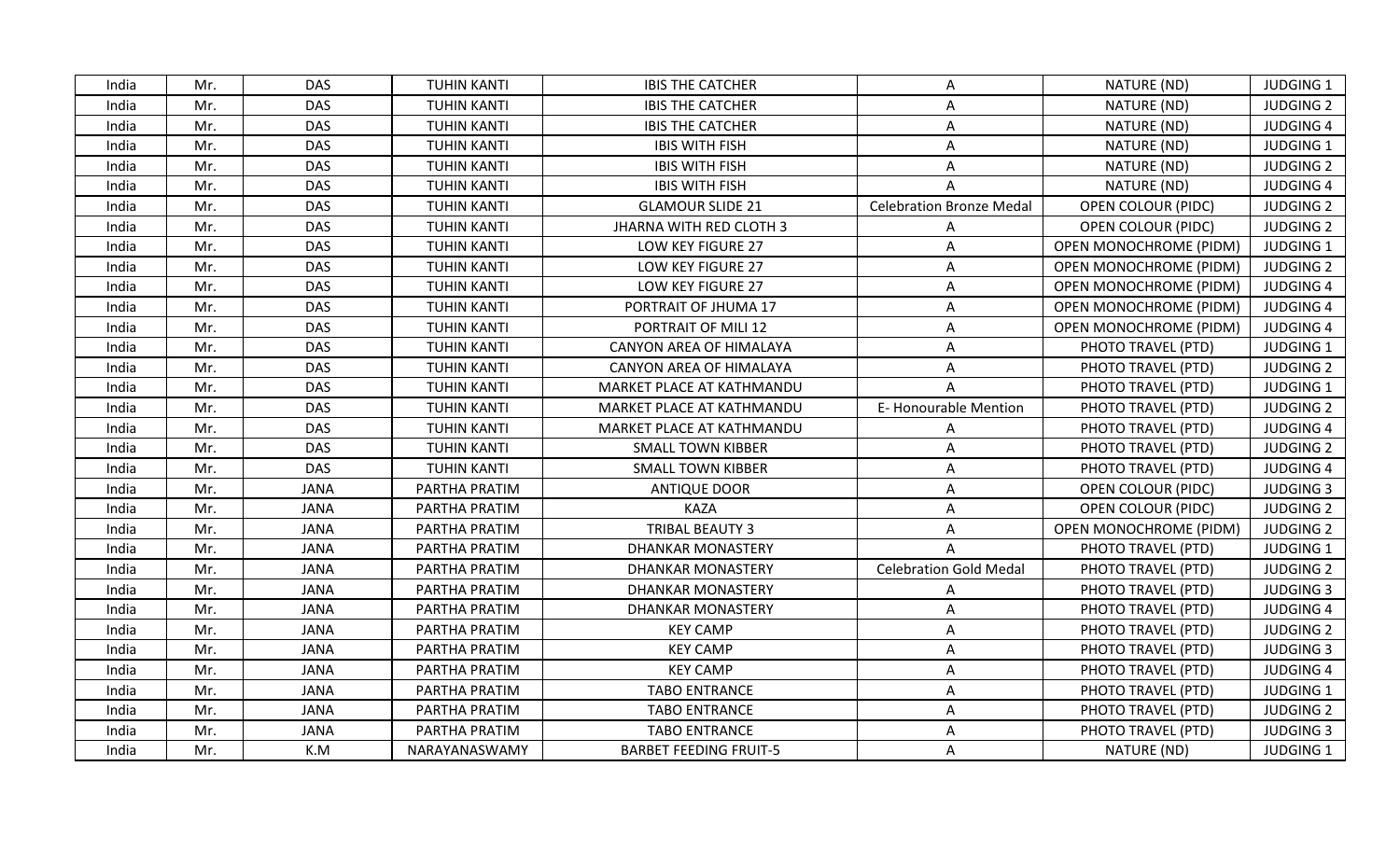| India | Mr. | K.M            | NARAYANASWAMY | <b>BARBET FEEDING FRUIT-5</b>       | E-Honourable Mention          | NATURE (ND)                   | <b>JUDGING 3</b> |
|-------|-----|----------------|---------------|-------------------------------------|-------------------------------|-------------------------------|------------------|
| India | Mr. | K.M            | NARAYANASWAMY | <b>BARBET FEEDING FRUIT-5</b>       | A                             | NATURE (ND)                   | <b>JUDGING 4</b> |
| India | Mr. | K.M            | NARAYANASWAMY | <b>GREAT SWALLOW-5</b>              | A                             | NATURE (ND)                   | <b>JUDGING 1</b> |
| India | Mr. | K.M            | NARAYANASWAMY | <b>GREAT SWALLOW-5</b>              | A                             | NATURE (ND)                   | <b>JUDGING 2</b> |
| India | Mr. | K.M            | NARAYANASWAMY | <b>GREAT SWALLOW-5</b>              | A                             | NATURE (ND)                   | <b>JUDGING 3</b> |
| India | Mr. | K.M            | NARAYANASWAMY | <b>GREAT SWALLOW-5</b>              | A                             | NATURE (ND)                   | <b>JUDGING 4</b> |
| India | Mr. | K.M            | NARAYANASWAMY | KINGFISHER FEEDING FROG-5           | A                             | NATURE (ND)                   | <b>JUDGING 2</b> |
| India | Mr. | K.M            | NARAYANASWAMY | PURPLE HERON FEEDING FROG-7         | A                             | NATURE (ND)                   | <b>JUDGING 1</b> |
| India | Mr. | K.M            | NARAYANASWAMY | PURPLE HERON FEEDING FROG-7         | A                             | NATURE (ND)                   | <b>JUDGING 2</b> |
| India | Mr. | K.M            | NARAYANASWAMY | PURPLE HERON FEEDING FROG-7         | Α                             | NATURE (ND)                   | <b>JUDGING 3</b> |
| India | Mr. | K.M            | NARAYANASWAMY | PURPLE HERON FEEDING FROG-7         | A                             | NATURE (ND)                   | <b>JUDGING 4</b> |
| India | Mr. | K.M            | NARAYANASWAMY | PELICAN SPLASH MC-2                 | A                             | OPEN MONOCHROME (PIDM)        | <b>JUDGING 2</b> |
| India | Mr. | K.M            | NARAYANASWAMY | PELICAN SPLASH MC-2                 | $\mathsf{A}$                  | OPEN MONOCHROME (PIDM)        | <b>JUDGING 4</b> |
| India | Mr. | K.M            | NARAYANASWAMY | <b>BELUR TEMPLE-5</b>               |                               | PHOTO TRAVEL (PTD)            | <b>JUDGING 3</b> |
| India | Mr. | K.M            | NARAYANASWAMY | BETTER SIGHT OF RHINOS-8            | E-Honourable Mention          | PHOTO TRAVEL (PTD)            | <b>JUDGING 1</b> |
| India | Mr. | K.M            | NARAYANASWAMY | BETTER SIGHT OF RHINOS-8            | Α                             | PHOTO TRAVEL (PTD)            | <b>JUDGING 2</b> |
| India | Mr. | K.M            | NARAYANASWAMY | BETTER SIGHT OF RHINOS-8            | A                             | PHOTO TRAVEL (PTD)            | <b>JUDGING 3</b> |
| India | Mr. | K.M            | NARAYANASWAMY | BETTER SIGHT OF RHINOS-8            | Α                             | PHOTO TRAVEL (PTD)            | <b>JUDGING 4</b> |
| India | Mr. | K.M            | NARAYANASWAMY | <b>KAMBALA RACE-5</b>               | A                             | PHOTO TRAVEL (PTD)            | <b>JUDGING 1</b> |
| India | Mr. | K.M            | NARAYANASWAMY | <b>KAMBALA RACE-5</b>               | Α                             | PHOTO TRAVEL (PTD)            | <b>JUDGING 4</b> |
| India | Mr. | <b>KHAN</b>    | RAHIL         | <b>BRYCE</b>                        | A                             | NATURE (ND)                   | <b>JUDGING 1</b> |
| India | Mr. | <b>KHAN</b>    | <b>RAHIL</b>  | LOCKDOWN                            | A                             | <b>OPEN MONOCHROME (PIDM)</b> | <b>JUDGING 2</b> |
| India | Mr. | <b>KHAN</b>    | <b>RAHIL</b>  | LOCKDOWN                            | $\mathsf{A}$                  | OPEN MONOCHROME (PIDM)        | <b>JUDGING 3</b> |
| India | Mr. | <b>KHAN</b>    | <b>RAHIL</b>  | MONUMENT VALLEY WITH DIFFERENT VIEW | <b>Celebration Gold Medal</b> | PHOTO TRAVEL (PTD)            | <b>JUDGING 1</b> |
| India | Mr. | <b>KHAN</b>    | <b>RAHIL</b>  | MONUMENT VALLEY WITH DIFFERENT VIEW | A                             | PHOTO TRAVEL (PTD)            | <b>JUDGING 2</b> |
| India | Mr. | <b>KHAN</b>    | <b>RAHIL</b>  | MONUMENT VALLEY WITH DIFFERENT VIEW | A                             | PHOTO TRAVEL (PTD)            | <b>JUDGING 3</b> |
| India | Mr. | <b>LINCOLN</b> | SALAM         | <b>FALLEN SUNFLOWER</b>             | A                             | <b>OPEN COLOUR (PIDC)</b>     | <b>JUDGING 1</b> |
| India | Mr. | <b>LINCOLN</b> | SALAM         | <b>FALLEN SUNFLOWER</b>             | Α                             | <b>OPEN COLOUR (PIDC)</b>     | <b>JUDGING 3</b> |
| India | Mr. | LINCOLN        | SALAM         | <b>FALLEN SUNFLOWER</b>             | A                             | <b>OPEN COLOUR (PIDC)</b>     | <b>JUDGING 4</b> |
| India | Mr. | <b>LINCOLN</b> | SALAM         | STILL LIFE WITH RED BOTTLE          | A                             | <b>OPEN COLOUR (PIDC)</b>     | <b>JUDGING 1</b> |
| India | Mr. | <b>LINCOLN</b> | SALAM         | STILL LIFE WITH RED BOTTLE          | A                             | <b>OPEN COLOUR (PIDC)</b>     | <b>JUDGING 2</b> |
| India | Mr. | <b>LINCOLN</b> | SALAM         | STILL LIFE WITH RED BOTTLE          | A                             | <b>OPEN COLOUR (PIDC)</b>     | <b>JUDGING 3</b> |
| India | Mr. | <b>LINCOLN</b> | SALAM         | SUNFLOWER AND SNAKE                 | A                             | <b>OPEN COLOUR (PIDC)</b>     | <b>JUDGING 1</b> |
| India | Mr. | <b>LINCOLN</b> | SALAM         | <b>SUNFLOWER AND SNAKE</b>          | A                             | OPEN COLOUR (PIDC)            | <b>JUDGING 3</b> |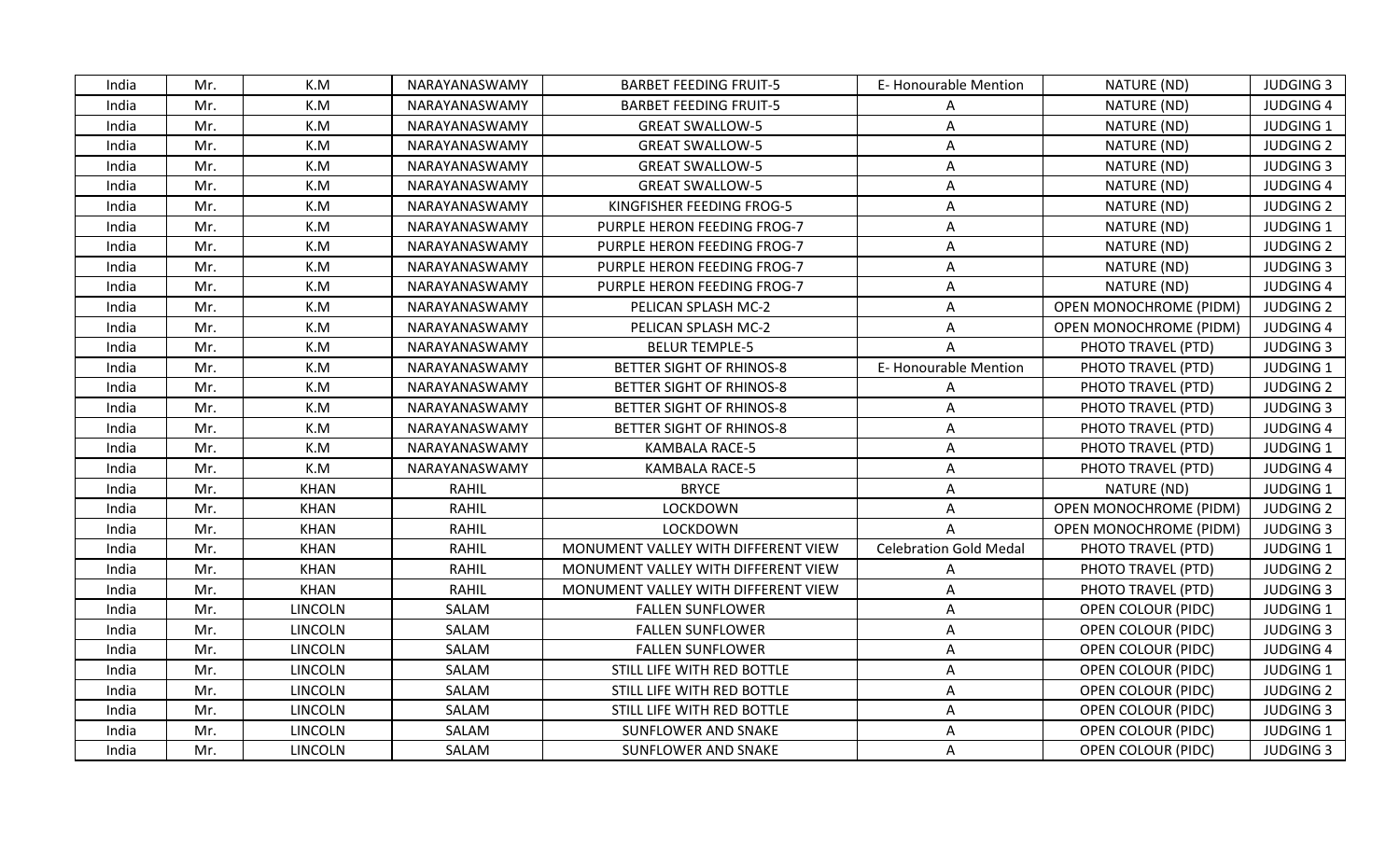| <b>E-Honourable Mention</b><br><b>JUDGING 4</b><br>LINCOLN<br>SALAM<br><b>SUNFLOWER AND SNAKE</b><br><b>OPEN COLOUR (PIDC)</b><br>India<br>Mr.<br><b>LINCOLN</b><br>SALAM<br><b>OPEN MONOCHROME (PIDM)</b><br><b>JUDGING 1</b><br>India<br>Mr.<br><b>FAMILY</b><br>A<br>Mr.<br><b>LINCOLN</b><br>SALAM<br><b>FAMILY</b><br>OPEN MONOCHROME (PIDM)<br><b>JUDGING 2</b><br>India<br>A<br><b>LINCOLN</b><br>SALAM<br><b>FAMILY</b><br><b>JUDGING 3</b><br>India<br>Mr.<br>A<br>OPEN MONOCHROME (PIDM)<br>SALAM<br><b>FAMILY</b><br>India<br>Mr.<br><b>LINCOLN</b><br>A<br>OPEN MONOCHROME (PIDM)<br><b>JUDGING 4</b><br>Mr.<br><b>LINCOLN</b><br>SALAM<br><b>HOLDING GIRL HEAD</b><br><b>JUDGING 1</b><br>India<br><b>OPEN MONOCHROME (PIDM)</b><br><b>LINCOLN</b><br>SALAM<br><b>Celebration Silver Medal</b><br>OPEN MONOCHROME (PIDM)<br><b>JUDGING 2</b><br>India<br>Mr.<br><b>HOLDING GIRL HEAD</b><br><b>LINCOLN</b><br>SALAM<br>India<br>Mr.<br><b>HOLDING GIRL HEAD</b><br>OPEN MONOCHROME (PIDM)<br><b>JUDGING 3</b><br>E-Honourable Mention<br>Mr.<br>LINCOLN<br>SALAM<br><b>HOLDING GIRL HEAD</b><br><b>OPEN MONOCHROME (PIDM)</b><br><b>JUDGING 4</b><br>India<br>SALAM<br>India<br>Mr.<br>LINCOLN<br><b>KING CROWN</b><br><b>JUDGING 1</b><br>A<br><b>OPEN MONOCHROME (PIDM)</b><br>Mr.<br><b>LINCOLN</b><br>SALAM<br><b>KING CROWN</b><br><b>JUDGING 4</b><br>India<br><b>OPEN MONOCHROME (PIDM)</b><br>A<br>STILL LIFE WITH GARLIC<br><b>JUDGING 3</b><br>Mr.<br><b>LINCOLN</b><br>SALAM<br>OPEN MONOCHROME (PIDM)<br>India<br>A<br>Mr.<br><b>LINCOLN</b><br>SALAM<br>STILL LIFE WITH GARLIC<br>OPEN MONOCHROME (PIDM)<br><b>JUDGING 4</b><br>India<br>A<br><b>BASUDEV</b><br><b>BATTTLE 1</b><br>India<br>Mr.<br><b>MAITY</b><br>NATURE (ND)<br><b>JUDGING 1</b><br>A<br><b>MAITY</b><br><b>BASUDEV</b><br><b>BATTTLE 1</b><br>NATURE (ND)<br>Mr.<br>Α<br><b>JUDGING 2</b><br>India<br>Mr.<br><b>MAITY</b><br><b>BASUDEV</b><br><b>BATTTLE 1</b><br>NATURE (ND)<br><b>JUDGING 3</b><br>A<br>India<br>Mr.<br><b>MAITY</b><br><b>BASUDEV</b><br><b>BATTTLE 1</b><br>NATURE (ND)<br><b>JUDGING 4</b><br>India<br>A<br>Mr.<br><b>MAITY</b><br><b>EGRET FIGHT 1</b><br>NATURE (ND)<br>India<br><b>BASUDEV</b><br>JUDGING 1<br>$\mathsf{A}$<br>E-Honourable Mention<br>Mr.<br><b>MAITY</b><br><b>BASUDEV</b><br><b>EGRET FIGHT 1</b><br>NATURE (ND)<br><b>JUDGING 2</b><br>India<br><b>MAITY</b><br><b>BASUDEV</b><br><b>EGRET FIGHT 1</b><br>NATURE (ND)<br><b>JUDGING 3</b><br>Mr.<br>India<br>A<br>Mr.<br><b>MAITY</b><br><b>BASUDEV</b><br><b>EGRET FIGHT 1</b><br>NATURE (ND)<br><b>JUDGING 4</b><br>India<br>A<br><b>FIGHT 4522</b><br>NATURE (ND)<br>JUDGING 1<br>Mr.<br><b>MAITY</b><br><b>BASUDEV</b><br>A<br>India<br><b>FIGHT 4522</b><br>NATURE (ND)<br><b>JUDGING 3</b><br>India<br>Mr.<br><b>MAITY</b><br><b>BASUDEV</b><br>$\mathsf{A}$<br><b>FIGHT 4522</b><br>India<br><b>MAITY</b><br><b>BASUDEV</b><br>NATURE (ND)<br><b>JUDGING 4</b><br>Mr.<br>A<br><b>MAITY</b><br>NATURE (ND)<br>Mr.<br><b>BASUDEV</b><br>IBIS WITH FOOD 4131<br>A<br><b>JUDGING 3</b><br>India<br>Mr.<br><b>MAITY</b><br><b>BASUDEV</b><br>NATURE (ND)<br><b>JUDGING 4</b><br>India<br>IBIS WITH FOOD 4131<br>Α<br>Mr.<br><b>MAITY</b><br><b>BASUDEV</b><br><b>JUDGING 2</b><br>India<br><b>AGORI AT NIGHT</b><br>A<br><b>OPEN COLOUR (PIDC)</b><br><b>MAITY</b><br>Mr.<br><b>BASUDEV</b><br><b>AGORI AT NIGHT</b><br>A<br><b>JUDGING 3</b><br>India<br><b>OPEN COLOUR (PIDC)</b><br><b>MAITY</b><br>Mr.<br><b>BASUDEV</b><br>India<br><b>AGORI AT NIGHT</b><br>A<br><b>OPEN COLOUR (PIDC)</b><br><b>JUDGING 4</b><br>Mr.<br><b>MAITY</b><br><b>BASUDEV</b><br>SADHU AT BATHH 3825<br>A<br><b>JUDGING 1</b><br>India<br><b>OPEN COLOUR (PIDC)</b><br>Mr.<br><b>MAITY</b><br><b>BASUDEV</b><br>India<br>SADHU AT BATHH 3825<br>A<br><b>OPEN COLOUR (PIDC)</b><br><b>JUDGING 2</b><br><b>MAITY</b><br><b>BASUDEV</b><br>SADHU AT BATHH 3825<br>OPEN COLOUR (PIDC)<br><b>JUDGING 4</b><br>India<br>Mr.<br>A<br>Mr.<br><b>MAITY</b><br><b>BASUDEV</b><br>STILL LIFE 1659<br>OPEN COLOUR (PIDC)<br>JUDGING 1<br>India<br>A<br><b>MAITY</b><br><b>BASUDEV</b><br>STILL LIFE 1659<br><b>JUDGING 2</b><br>India<br>Mr.<br>A<br><b>OPEN COLOUR (PIDC)</b> |  |  |  |  |  |
|-------------------------------------------------------------------------------------------------------------------------------------------------------------------------------------------------------------------------------------------------------------------------------------------------------------------------------------------------------------------------------------------------------------------------------------------------------------------------------------------------------------------------------------------------------------------------------------------------------------------------------------------------------------------------------------------------------------------------------------------------------------------------------------------------------------------------------------------------------------------------------------------------------------------------------------------------------------------------------------------------------------------------------------------------------------------------------------------------------------------------------------------------------------------------------------------------------------------------------------------------------------------------------------------------------------------------------------------------------------------------------------------------------------------------------------------------------------------------------------------------------------------------------------------------------------------------------------------------------------------------------------------------------------------------------------------------------------------------------------------------------------------------------------------------------------------------------------------------------------------------------------------------------------------------------------------------------------------------------------------------------------------------------------------------------------------------------------------------------------------------------------------------------------------------------------------------------------------------------------------------------------------------------------------------------------------------------------------------------------------------------------------------------------------------------------------------------------------------------------------------------------------------------------------------------------------------------------------------------------------------------------------------------------------------------------------------------------------------------------------------------------------------------------------------------------------------------------------------------------------------------------------------------------------------------------------------------------------------------------------------------------------------------------------------------------------------------------------------------------------------------------------------------------------------------------------------------------------------------------------------------------------------------------------------------------------------------------------------------------------------------------------------------------------------------------------------------------------------------------------------------------------------------------------------------------------------------------------------------------------------------------------------------------------------------------------------------------------------------------------------------------------------------------------------------------------------------------------------------------------------------------------------------------------------------------------------------------------------------------------------------------------------------------------------------------------------------------------------------------------------------------------------------------------------------------------------------------------------------------------------|--|--|--|--|--|
|                                                                                                                                                                                                                                                                                                                                                                                                                                                                                                                                                                                                                                                                                                                                                                                                                                                                                                                                                                                                                                                                                                                                                                                                                                                                                                                                                                                                                                                                                                                                                                                                                                                                                                                                                                                                                                                                                                                                                                                                                                                                                                                                                                                                                                                                                                                                                                                                                                                                                                                                                                                                                                                                                                                                                                                                                                                                                                                                                                                                                                                                                                                                                                                                                                                                                                                                                                                                                                                                                                                                                                                                                                                                                                                                                                                                                                                                                                                                                                                                                                                                                                                                                                                                                                                 |  |  |  |  |  |
|                                                                                                                                                                                                                                                                                                                                                                                                                                                                                                                                                                                                                                                                                                                                                                                                                                                                                                                                                                                                                                                                                                                                                                                                                                                                                                                                                                                                                                                                                                                                                                                                                                                                                                                                                                                                                                                                                                                                                                                                                                                                                                                                                                                                                                                                                                                                                                                                                                                                                                                                                                                                                                                                                                                                                                                                                                                                                                                                                                                                                                                                                                                                                                                                                                                                                                                                                                                                                                                                                                                                                                                                                                                                                                                                                                                                                                                                                                                                                                                                                                                                                                                                                                                                                                                 |  |  |  |  |  |
|                                                                                                                                                                                                                                                                                                                                                                                                                                                                                                                                                                                                                                                                                                                                                                                                                                                                                                                                                                                                                                                                                                                                                                                                                                                                                                                                                                                                                                                                                                                                                                                                                                                                                                                                                                                                                                                                                                                                                                                                                                                                                                                                                                                                                                                                                                                                                                                                                                                                                                                                                                                                                                                                                                                                                                                                                                                                                                                                                                                                                                                                                                                                                                                                                                                                                                                                                                                                                                                                                                                                                                                                                                                                                                                                                                                                                                                                                                                                                                                                                                                                                                                                                                                                                                                 |  |  |  |  |  |
|                                                                                                                                                                                                                                                                                                                                                                                                                                                                                                                                                                                                                                                                                                                                                                                                                                                                                                                                                                                                                                                                                                                                                                                                                                                                                                                                                                                                                                                                                                                                                                                                                                                                                                                                                                                                                                                                                                                                                                                                                                                                                                                                                                                                                                                                                                                                                                                                                                                                                                                                                                                                                                                                                                                                                                                                                                                                                                                                                                                                                                                                                                                                                                                                                                                                                                                                                                                                                                                                                                                                                                                                                                                                                                                                                                                                                                                                                                                                                                                                                                                                                                                                                                                                                                                 |  |  |  |  |  |
|                                                                                                                                                                                                                                                                                                                                                                                                                                                                                                                                                                                                                                                                                                                                                                                                                                                                                                                                                                                                                                                                                                                                                                                                                                                                                                                                                                                                                                                                                                                                                                                                                                                                                                                                                                                                                                                                                                                                                                                                                                                                                                                                                                                                                                                                                                                                                                                                                                                                                                                                                                                                                                                                                                                                                                                                                                                                                                                                                                                                                                                                                                                                                                                                                                                                                                                                                                                                                                                                                                                                                                                                                                                                                                                                                                                                                                                                                                                                                                                                                                                                                                                                                                                                                                                 |  |  |  |  |  |
|                                                                                                                                                                                                                                                                                                                                                                                                                                                                                                                                                                                                                                                                                                                                                                                                                                                                                                                                                                                                                                                                                                                                                                                                                                                                                                                                                                                                                                                                                                                                                                                                                                                                                                                                                                                                                                                                                                                                                                                                                                                                                                                                                                                                                                                                                                                                                                                                                                                                                                                                                                                                                                                                                                                                                                                                                                                                                                                                                                                                                                                                                                                                                                                                                                                                                                                                                                                                                                                                                                                                                                                                                                                                                                                                                                                                                                                                                                                                                                                                                                                                                                                                                                                                                                                 |  |  |  |  |  |
|                                                                                                                                                                                                                                                                                                                                                                                                                                                                                                                                                                                                                                                                                                                                                                                                                                                                                                                                                                                                                                                                                                                                                                                                                                                                                                                                                                                                                                                                                                                                                                                                                                                                                                                                                                                                                                                                                                                                                                                                                                                                                                                                                                                                                                                                                                                                                                                                                                                                                                                                                                                                                                                                                                                                                                                                                                                                                                                                                                                                                                                                                                                                                                                                                                                                                                                                                                                                                                                                                                                                                                                                                                                                                                                                                                                                                                                                                                                                                                                                                                                                                                                                                                                                                                                 |  |  |  |  |  |
|                                                                                                                                                                                                                                                                                                                                                                                                                                                                                                                                                                                                                                                                                                                                                                                                                                                                                                                                                                                                                                                                                                                                                                                                                                                                                                                                                                                                                                                                                                                                                                                                                                                                                                                                                                                                                                                                                                                                                                                                                                                                                                                                                                                                                                                                                                                                                                                                                                                                                                                                                                                                                                                                                                                                                                                                                                                                                                                                                                                                                                                                                                                                                                                                                                                                                                                                                                                                                                                                                                                                                                                                                                                                                                                                                                                                                                                                                                                                                                                                                                                                                                                                                                                                                                                 |  |  |  |  |  |
|                                                                                                                                                                                                                                                                                                                                                                                                                                                                                                                                                                                                                                                                                                                                                                                                                                                                                                                                                                                                                                                                                                                                                                                                                                                                                                                                                                                                                                                                                                                                                                                                                                                                                                                                                                                                                                                                                                                                                                                                                                                                                                                                                                                                                                                                                                                                                                                                                                                                                                                                                                                                                                                                                                                                                                                                                                                                                                                                                                                                                                                                                                                                                                                                                                                                                                                                                                                                                                                                                                                                                                                                                                                                                                                                                                                                                                                                                                                                                                                                                                                                                                                                                                                                                                                 |  |  |  |  |  |
|                                                                                                                                                                                                                                                                                                                                                                                                                                                                                                                                                                                                                                                                                                                                                                                                                                                                                                                                                                                                                                                                                                                                                                                                                                                                                                                                                                                                                                                                                                                                                                                                                                                                                                                                                                                                                                                                                                                                                                                                                                                                                                                                                                                                                                                                                                                                                                                                                                                                                                                                                                                                                                                                                                                                                                                                                                                                                                                                                                                                                                                                                                                                                                                                                                                                                                                                                                                                                                                                                                                                                                                                                                                                                                                                                                                                                                                                                                                                                                                                                                                                                                                                                                                                                                                 |  |  |  |  |  |
|                                                                                                                                                                                                                                                                                                                                                                                                                                                                                                                                                                                                                                                                                                                                                                                                                                                                                                                                                                                                                                                                                                                                                                                                                                                                                                                                                                                                                                                                                                                                                                                                                                                                                                                                                                                                                                                                                                                                                                                                                                                                                                                                                                                                                                                                                                                                                                                                                                                                                                                                                                                                                                                                                                                                                                                                                                                                                                                                                                                                                                                                                                                                                                                                                                                                                                                                                                                                                                                                                                                                                                                                                                                                                                                                                                                                                                                                                                                                                                                                                                                                                                                                                                                                                                                 |  |  |  |  |  |
|                                                                                                                                                                                                                                                                                                                                                                                                                                                                                                                                                                                                                                                                                                                                                                                                                                                                                                                                                                                                                                                                                                                                                                                                                                                                                                                                                                                                                                                                                                                                                                                                                                                                                                                                                                                                                                                                                                                                                                                                                                                                                                                                                                                                                                                                                                                                                                                                                                                                                                                                                                                                                                                                                                                                                                                                                                                                                                                                                                                                                                                                                                                                                                                                                                                                                                                                                                                                                                                                                                                                                                                                                                                                                                                                                                                                                                                                                                                                                                                                                                                                                                                                                                                                                                                 |  |  |  |  |  |
|                                                                                                                                                                                                                                                                                                                                                                                                                                                                                                                                                                                                                                                                                                                                                                                                                                                                                                                                                                                                                                                                                                                                                                                                                                                                                                                                                                                                                                                                                                                                                                                                                                                                                                                                                                                                                                                                                                                                                                                                                                                                                                                                                                                                                                                                                                                                                                                                                                                                                                                                                                                                                                                                                                                                                                                                                                                                                                                                                                                                                                                                                                                                                                                                                                                                                                                                                                                                                                                                                                                                                                                                                                                                                                                                                                                                                                                                                                                                                                                                                                                                                                                                                                                                                                                 |  |  |  |  |  |
|                                                                                                                                                                                                                                                                                                                                                                                                                                                                                                                                                                                                                                                                                                                                                                                                                                                                                                                                                                                                                                                                                                                                                                                                                                                                                                                                                                                                                                                                                                                                                                                                                                                                                                                                                                                                                                                                                                                                                                                                                                                                                                                                                                                                                                                                                                                                                                                                                                                                                                                                                                                                                                                                                                                                                                                                                                                                                                                                                                                                                                                                                                                                                                                                                                                                                                                                                                                                                                                                                                                                                                                                                                                                                                                                                                                                                                                                                                                                                                                                                                                                                                                                                                                                                                                 |  |  |  |  |  |
|                                                                                                                                                                                                                                                                                                                                                                                                                                                                                                                                                                                                                                                                                                                                                                                                                                                                                                                                                                                                                                                                                                                                                                                                                                                                                                                                                                                                                                                                                                                                                                                                                                                                                                                                                                                                                                                                                                                                                                                                                                                                                                                                                                                                                                                                                                                                                                                                                                                                                                                                                                                                                                                                                                                                                                                                                                                                                                                                                                                                                                                                                                                                                                                                                                                                                                                                                                                                                                                                                                                                                                                                                                                                                                                                                                                                                                                                                                                                                                                                                                                                                                                                                                                                                                                 |  |  |  |  |  |
|                                                                                                                                                                                                                                                                                                                                                                                                                                                                                                                                                                                                                                                                                                                                                                                                                                                                                                                                                                                                                                                                                                                                                                                                                                                                                                                                                                                                                                                                                                                                                                                                                                                                                                                                                                                                                                                                                                                                                                                                                                                                                                                                                                                                                                                                                                                                                                                                                                                                                                                                                                                                                                                                                                                                                                                                                                                                                                                                                                                                                                                                                                                                                                                                                                                                                                                                                                                                                                                                                                                                                                                                                                                                                                                                                                                                                                                                                                                                                                                                                                                                                                                                                                                                                                                 |  |  |  |  |  |
|                                                                                                                                                                                                                                                                                                                                                                                                                                                                                                                                                                                                                                                                                                                                                                                                                                                                                                                                                                                                                                                                                                                                                                                                                                                                                                                                                                                                                                                                                                                                                                                                                                                                                                                                                                                                                                                                                                                                                                                                                                                                                                                                                                                                                                                                                                                                                                                                                                                                                                                                                                                                                                                                                                                                                                                                                                                                                                                                                                                                                                                                                                                                                                                                                                                                                                                                                                                                                                                                                                                                                                                                                                                                                                                                                                                                                                                                                                                                                                                                                                                                                                                                                                                                                                                 |  |  |  |  |  |
|                                                                                                                                                                                                                                                                                                                                                                                                                                                                                                                                                                                                                                                                                                                                                                                                                                                                                                                                                                                                                                                                                                                                                                                                                                                                                                                                                                                                                                                                                                                                                                                                                                                                                                                                                                                                                                                                                                                                                                                                                                                                                                                                                                                                                                                                                                                                                                                                                                                                                                                                                                                                                                                                                                                                                                                                                                                                                                                                                                                                                                                                                                                                                                                                                                                                                                                                                                                                                                                                                                                                                                                                                                                                                                                                                                                                                                                                                                                                                                                                                                                                                                                                                                                                                                                 |  |  |  |  |  |
|                                                                                                                                                                                                                                                                                                                                                                                                                                                                                                                                                                                                                                                                                                                                                                                                                                                                                                                                                                                                                                                                                                                                                                                                                                                                                                                                                                                                                                                                                                                                                                                                                                                                                                                                                                                                                                                                                                                                                                                                                                                                                                                                                                                                                                                                                                                                                                                                                                                                                                                                                                                                                                                                                                                                                                                                                                                                                                                                                                                                                                                                                                                                                                                                                                                                                                                                                                                                                                                                                                                                                                                                                                                                                                                                                                                                                                                                                                                                                                                                                                                                                                                                                                                                                                                 |  |  |  |  |  |
|                                                                                                                                                                                                                                                                                                                                                                                                                                                                                                                                                                                                                                                                                                                                                                                                                                                                                                                                                                                                                                                                                                                                                                                                                                                                                                                                                                                                                                                                                                                                                                                                                                                                                                                                                                                                                                                                                                                                                                                                                                                                                                                                                                                                                                                                                                                                                                                                                                                                                                                                                                                                                                                                                                                                                                                                                                                                                                                                                                                                                                                                                                                                                                                                                                                                                                                                                                                                                                                                                                                                                                                                                                                                                                                                                                                                                                                                                                                                                                                                                                                                                                                                                                                                                                                 |  |  |  |  |  |
|                                                                                                                                                                                                                                                                                                                                                                                                                                                                                                                                                                                                                                                                                                                                                                                                                                                                                                                                                                                                                                                                                                                                                                                                                                                                                                                                                                                                                                                                                                                                                                                                                                                                                                                                                                                                                                                                                                                                                                                                                                                                                                                                                                                                                                                                                                                                                                                                                                                                                                                                                                                                                                                                                                                                                                                                                                                                                                                                                                                                                                                                                                                                                                                                                                                                                                                                                                                                                                                                                                                                                                                                                                                                                                                                                                                                                                                                                                                                                                                                                                                                                                                                                                                                                                                 |  |  |  |  |  |
|                                                                                                                                                                                                                                                                                                                                                                                                                                                                                                                                                                                                                                                                                                                                                                                                                                                                                                                                                                                                                                                                                                                                                                                                                                                                                                                                                                                                                                                                                                                                                                                                                                                                                                                                                                                                                                                                                                                                                                                                                                                                                                                                                                                                                                                                                                                                                                                                                                                                                                                                                                                                                                                                                                                                                                                                                                                                                                                                                                                                                                                                                                                                                                                                                                                                                                                                                                                                                                                                                                                                                                                                                                                                                                                                                                                                                                                                                                                                                                                                                                                                                                                                                                                                                                                 |  |  |  |  |  |
|                                                                                                                                                                                                                                                                                                                                                                                                                                                                                                                                                                                                                                                                                                                                                                                                                                                                                                                                                                                                                                                                                                                                                                                                                                                                                                                                                                                                                                                                                                                                                                                                                                                                                                                                                                                                                                                                                                                                                                                                                                                                                                                                                                                                                                                                                                                                                                                                                                                                                                                                                                                                                                                                                                                                                                                                                                                                                                                                                                                                                                                                                                                                                                                                                                                                                                                                                                                                                                                                                                                                                                                                                                                                                                                                                                                                                                                                                                                                                                                                                                                                                                                                                                                                                                                 |  |  |  |  |  |
|                                                                                                                                                                                                                                                                                                                                                                                                                                                                                                                                                                                                                                                                                                                                                                                                                                                                                                                                                                                                                                                                                                                                                                                                                                                                                                                                                                                                                                                                                                                                                                                                                                                                                                                                                                                                                                                                                                                                                                                                                                                                                                                                                                                                                                                                                                                                                                                                                                                                                                                                                                                                                                                                                                                                                                                                                                                                                                                                                                                                                                                                                                                                                                                                                                                                                                                                                                                                                                                                                                                                                                                                                                                                                                                                                                                                                                                                                                                                                                                                                                                                                                                                                                                                                                                 |  |  |  |  |  |
|                                                                                                                                                                                                                                                                                                                                                                                                                                                                                                                                                                                                                                                                                                                                                                                                                                                                                                                                                                                                                                                                                                                                                                                                                                                                                                                                                                                                                                                                                                                                                                                                                                                                                                                                                                                                                                                                                                                                                                                                                                                                                                                                                                                                                                                                                                                                                                                                                                                                                                                                                                                                                                                                                                                                                                                                                                                                                                                                                                                                                                                                                                                                                                                                                                                                                                                                                                                                                                                                                                                                                                                                                                                                                                                                                                                                                                                                                                                                                                                                                                                                                                                                                                                                                                                 |  |  |  |  |  |
|                                                                                                                                                                                                                                                                                                                                                                                                                                                                                                                                                                                                                                                                                                                                                                                                                                                                                                                                                                                                                                                                                                                                                                                                                                                                                                                                                                                                                                                                                                                                                                                                                                                                                                                                                                                                                                                                                                                                                                                                                                                                                                                                                                                                                                                                                                                                                                                                                                                                                                                                                                                                                                                                                                                                                                                                                                                                                                                                                                                                                                                                                                                                                                                                                                                                                                                                                                                                                                                                                                                                                                                                                                                                                                                                                                                                                                                                                                                                                                                                                                                                                                                                                                                                                                                 |  |  |  |  |  |
|                                                                                                                                                                                                                                                                                                                                                                                                                                                                                                                                                                                                                                                                                                                                                                                                                                                                                                                                                                                                                                                                                                                                                                                                                                                                                                                                                                                                                                                                                                                                                                                                                                                                                                                                                                                                                                                                                                                                                                                                                                                                                                                                                                                                                                                                                                                                                                                                                                                                                                                                                                                                                                                                                                                                                                                                                                                                                                                                                                                                                                                                                                                                                                                                                                                                                                                                                                                                                                                                                                                                                                                                                                                                                                                                                                                                                                                                                                                                                                                                                                                                                                                                                                                                                                                 |  |  |  |  |  |
|                                                                                                                                                                                                                                                                                                                                                                                                                                                                                                                                                                                                                                                                                                                                                                                                                                                                                                                                                                                                                                                                                                                                                                                                                                                                                                                                                                                                                                                                                                                                                                                                                                                                                                                                                                                                                                                                                                                                                                                                                                                                                                                                                                                                                                                                                                                                                                                                                                                                                                                                                                                                                                                                                                                                                                                                                                                                                                                                                                                                                                                                                                                                                                                                                                                                                                                                                                                                                                                                                                                                                                                                                                                                                                                                                                                                                                                                                                                                                                                                                                                                                                                                                                                                                                                 |  |  |  |  |  |
|                                                                                                                                                                                                                                                                                                                                                                                                                                                                                                                                                                                                                                                                                                                                                                                                                                                                                                                                                                                                                                                                                                                                                                                                                                                                                                                                                                                                                                                                                                                                                                                                                                                                                                                                                                                                                                                                                                                                                                                                                                                                                                                                                                                                                                                                                                                                                                                                                                                                                                                                                                                                                                                                                                                                                                                                                                                                                                                                                                                                                                                                                                                                                                                                                                                                                                                                                                                                                                                                                                                                                                                                                                                                                                                                                                                                                                                                                                                                                                                                                                                                                                                                                                                                                                                 |  |  |  |  |  |
|                                                                                                                                                                                                                                                                                                                                                                                                                                                                                                                                                                                                                                                                                                                                                                                                                                                                                                                                                                                                                                                                                                                                                                                                                                                                                                                                                                                                                                                                                                                                                                                                                                                                                                                                                                                                                                                                                                                                                                                                                                                                                                                                                                                                                                                                                                                                                                                                                                                                                                                                                                                                                                                                                                                                                                                                                                                                                                                                                                                                                                                                                                                                                                                                                                                                                                                                                                                                                                                                                                                                                                                                                                                                                                                                                                                                                                                                                                                                                                                                                                                                                                                                                                                                                                                 |  |  |  |  |  |
|                                                                                                                                                                                                                                                                                                                                                                                                                                                                                                                                                                                                                                                                                                                                                                                                                                                                                                                                                                                                                                                                                                                                                                                                                                                                                                                                                                                                                                                                                                                                                                                                                                                                                                                                                                                                                                                                                                                                                                                                                                                                                                                                                                                                                                                                                                                                                                                                                                                                                                                                                                                                                                                                                                                                                                                                                                                                                                                                                                                                                                                                                                                                                                                                                                                                                                                                                                                                                                                                                                                                                                                                                                                                                                                                                                                                                                                                                                                                                                                                                                                                                                                                                                                                                                                 |  |  |  |  |  |
|                                                                                                                                                                                                                                                                                                                                                                                                                                                                                                                                                                                                                                                                                                                                                                                                                                                                                                                                                                                                                                                                                                                                                                                                                                                                                                                                                                                                                                                                                                                                                                                                                                                                                                                                                                                                                                                                                                                                                                                                                                                                                                                                                                                                                                                                                                                                                                                                                                                                                                                                                                                                                                                                                                                                                                                                                                                                                                                                                                                                                                                                                                                                                                                                                                                                                                                                                                                                                                                                                                                                                                                                                                                                                                                                                                                                                                                                                                                                                                                                                                                                                                                                                                                                                                                 |  |  |  |  |  |
|                                                                                                                                                                                                                                                                                                                                                                                                                                                                                                                                                                                                                                                                                                                                                                                                                                                                                                                                                                                                                                                                                                                                                                                                                                                                                                                                                                                                                                                                                                                                                                                                                                                                                                                                                                                                                                                                                                                                                                                                                                                                                                                                                                                                                                                                                                                                                                                                                                                                                                                                                                                                                                                                                                                                                                                                                                                                                                                                                                                                                                                                                                                                                                                                                                                                                                                                                                                                                                                                                                                                                                                                                                                                                                                                                                                                                                                                                                                                                                                                                                                                                                                                                                                                                                                 |  |  |  |  |  |
|                                                                                                                                                                                                                                                                                                                                                                                                                                                                                                                                                                                                                                                                                                                                                                                                                                                                                                                                                                                                                                                                                                                                                                                                                                                                                                                                                                                                                                                                                                                                                                                                                                                                                                                                                                                                                                                                                                                                                                                                                                                                                                                                                                                                                                                                                                                                                                                                                                                                                                                                                                                                                                                                                                                                                                                                                                                                                                                                                                                                                                                                                                                                                                                                                                                                                                                                                                                                                                                                                                                                                                                                                                                                                                                                                                                                                                                                                                                                                                                                                                                                                                                                                                                                                                                 |  |  |  |  |  |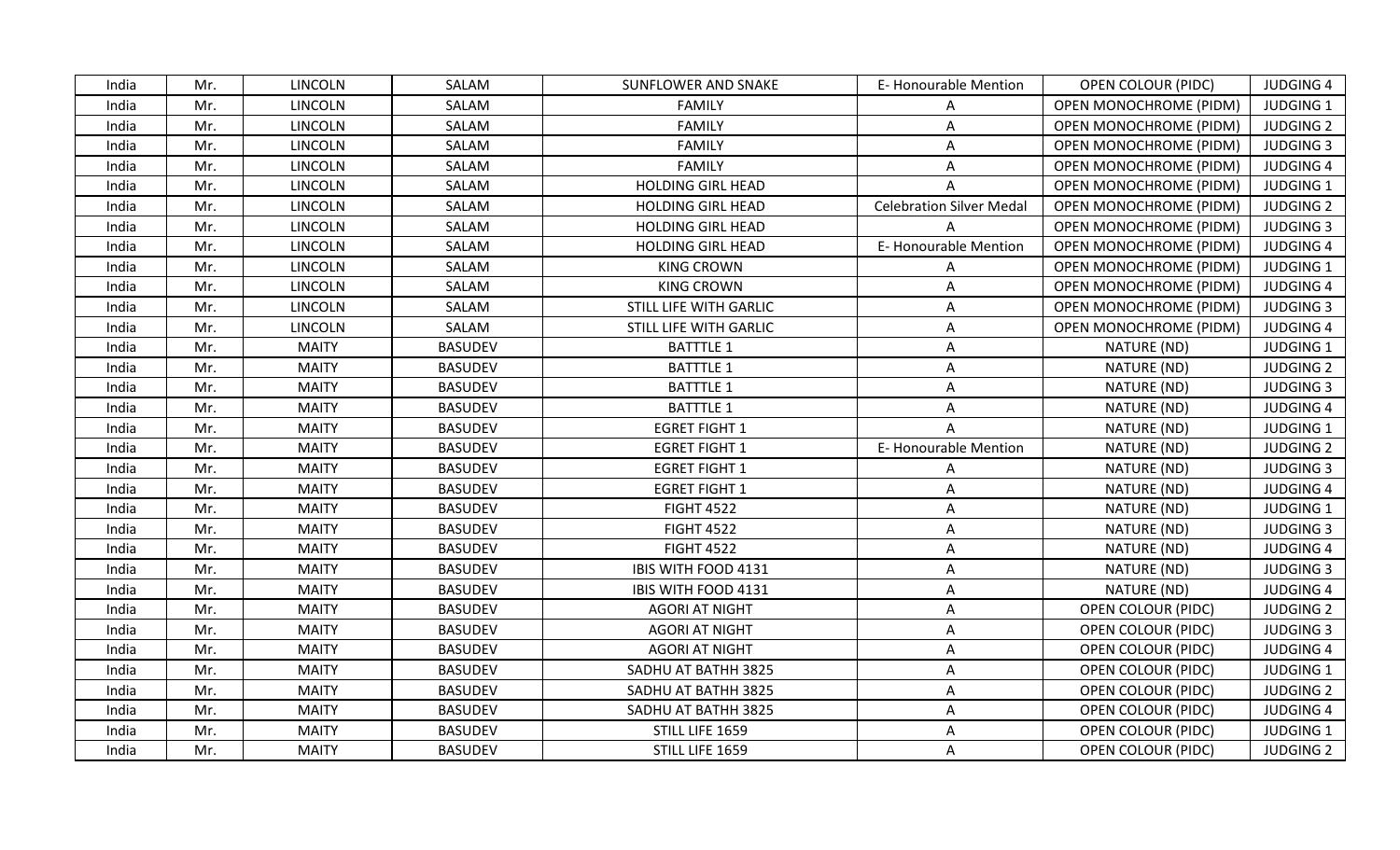| <b>MAITY</b><br><b>BASUDEV</b><br>STILL LIFE 1659<br><b>OPEN COLOUR (PIDC)</b><br><b>JUDGING 3</b><br>India<br>Mr.<br>$\mathsf{A}$<br>Mr.<br><b>MAITY</b><br><b>BASUDEV</b><br>STILL LIFE 1659<br>A<br>OPEN COLOUR (PIDC)<br><b>JUDGING 4</b><br>India<br><b>MAITY</b><br>Mr.<br><b>BASUDEV</b><br><b>BARON 1</b><br>A<br>PHOTO TRAVEL (PTD)<br><b>JUDGING 1</b><br>India<br><b>MAITY</b><br><b>BARON 1</b><br>Mr.<br><b>BASUDEV</b><br>PHOTO TRAVEL (PTD)<br><b>JUDGING 2</b><br>India<br>Α<br>Mr.<br><b>MAITY</b><br><b>BASUDEV</b><br><b>BARON 1</b><br>PHOTO TRAVEL (PTD)<br><b>JUDGING 3</b><br>India<br>A<br><b>MAITY</b><br>Mr.<br><b>BASUDEV</b><br><b>BARON 1</b><br>PHOTO TRAVEL (PTD)<br><b>JUDGING 4</b><br>India<br>A<br><b>MAITY</b><br>Mr.<br><b>BASUDEV</b><br><b>DONDY 0565</b><br>PHOTO TRAVEL (PTD)<br><b>JUDGING 2</b><br>India<br>A<br><b>MAITY</b><br><b>BASUDEV</b><br><b>DONDY 0565</b><br>Mr.<br>PHOTO TRAVEL (PTD)<br><b>JUDGING 3</b><br>India<br>A<br><b>BASUDEV</b><br>Mr.<br><b>MAITY</b><br><b>DONDY 0565</b><br>A<br>PHOTO TRAVEL (PTD)<br><b>JUDGING 4</b><br>India<br>Mr.<br><b>MAITY</b><br><b>BASUDEV</b><br><b>SILK ROUTE</b><br>PHOTO TRAVEL (PTD)<br><b>JUDGING 1</b><br>India<br>A<br>Mr.<br><b>MAITY</b><br><b>BASUDEV</b><br><b>SILK ROUTE</b><br>PHOTO TRAVEL (PTD)<br><b>JUDGING 2</b><br>India<br>A<br><b>MAITY</b><br><b>BASUDEV</b><br><b>SILK ROUTE</b><br>E-Honourable Mention<br>India<br>Mr.<br>PHOTO TRAVEL (PTD)<br><b>JUDGING 3</b><br><b>MAITY</b><br><b>BASUDEV</b><br><b>SILK ROUTE</b><br>PHOTO TRAVEL (PTD)<br><b>JUDGING 4</b><br>India<br>Mr.<br>A<br>Mr.<br><b>MAITY</b><br><b>BASUDEV</b><br><b>TRUST 0746</b><br>A<br>PHOTO TRAVEL (PTD)<br><b>JUDGING 3</b><br>India<br>Mr.<br><b>MAITY</b><br><b>BASUDEV</b><br><b>TRUST 0746</b><br>PHOTO TRAVEL (PTD)<br><b>JUDGING 4</b><br>India<br>A<br><b>CROSSING THE STREET</b><br><b>JUDGING 2</b><br>India<br>Mr.<br>MANOHARAN<br><b>RUDRA</b><br><b>OPEN COLOUR (PIDC)</b><br>A<br>India<br>Mr.<br><b>MANOHARAN</b><br><b>RUDRA</b><br><b>CROSSING THE STREET</b><br>A<br>OPEN COLOUR (PIDC)<br><b>JUDGING 3</b><br><b>RUDRA</b><br><b>CROSSING THE STREET</b><br>India<br>Mr.<br>MANOHARAN<br>A<br><b>OPEN COLOUR (PIDC)</b><br><b>JUDGING 4</b><br>Mr.<br>MANOHARAN<br><b>RUDRA</b><br><b>STILL LIFE 6B</b><br>A<br>OPEN MONOCHROME (PIDM)<br><b>JUDGING 1</b><br>India<br>Mr.<br><b>MANOHARAN</b><br><b>RUDRA</b><br>STILL LIFE 6B<br><b>JUDGING 2</b><br>India<br>A<br>OPEN MONOCHROME (PIDM)<br>Mr.<br>MANOHARAN<br><b>RUDRA</b><br><b>STILL LIFE 6B</b><br><b>JUDGING 3</b><br>India<br>A<br><b>OPEN MONOCHROME (PIDM)</b><br>Mr.<br><b>MANOHARAN</b><br><b>RUDRA</b><br><b>STILL LIFE 6B</b><br>$\mathsf{A}$<br><b>OPEN MONOCHROME (PIDM)</b><br><b>JUDGING 4</b><br>India<br>Mr.<br><b>MANOHARAN</b><br><b>RUDRA</b><br><b>CHRISTMAS 1</b><br>PHOTO TRAVEL (PTD)<br><b>JUDGING 4</b><br>India<br>A<br>Mr.<br>MANOHARAN<br><b>RUDRA</b><br>TOWN OF SANDAKPHU 4<br>PHOTO TRAVEL (PTD)<br><b>JUDGING 2</b><br>India<br>A<br>Mr.<br>MUTHMURDU<br><b>NAGENDRA</b><br>NATURE (ND)<br><b>JUDGING 1</b><br>India<br><b>BBB LANDING WITH FEED</b><br>A<br>Mr.<br>MUTHMURDU<br>NAGENDRA<br>NATURE (ND)<br><b>JUDGING 2</b><br>India<br><b>BBB LANDING WITH FEED</b><br>A<br>NAGENDRA<br>A<br>NATURE (ND)<br><b>JUDGING 4</b><br>India<br>Mr.<br>MUTHMURDU<br><b>BBB LANDING WITH FEED</b><br>Mr.<br>MUTHMURDU<br><b>NAGENDRA</b><br>NATURE (ND)<br><b>JUDGING 1</b><br>India<br>MALBAR SQUIRREL JUMPING-3<br>A<br>Mr.<br>MUTHMURDU<br>NAGENDRA<br><b>MALBAR SQUIRREL JUMPING-3</b><br>NATURE (ND)<br><b>JUDGING 2</b><br>India<br>A<br>Mr.<br>MUTHMURDU<br>NAGENDRA<br>A<br>NATURE (ND)<br><b>JUDGING 2</b><br>India<br>NUTHATCH CHICKS QUARRELING<br>NATURE (ND)<br>Mr.<br>MUTHMURDU<br>NAGENDRA<br>NUTHATCH CHICKS QUARRELING<br><b>JUDGING 3</b><br>India<br>A<br>Mr.<br>MUTHMURDU<br>NAGENDRA<br>A<br>NATURE (ND)<br><b>JUDGING 4</b><br>India<br>NUTHATCH CHICKS QUARRELING<br>NATURE (ND)<br>MUTHMURDU<br><b>NAGENDRA</b><br>NUTHATCH FEEDING CHICKS<br>$\mathsf{A}$<br><b>JUDGING 1</b><br>India<br>Mr.<br><b>JUDGING 2</b><br>India<br>Mr.<br>MUTHMURDU<br>NAGENDRA<br>NUTHATCH FEEDING CHICKS<br>NATURE (ND)<br>A |  |  |  |  |  |
|---------------------------------------------------------------------------------------------------------------------------------------------------------------------------------------------------------------------------------------------------------------------------------------------------------------------------------------------------------------------------------------------------------------------------------------------------------------------------------------------------------------------------------------------------------------------------------------------------------------------------------------------------------------------------------------------------------------------------------------------------------------------------------------------------------------------------------------------------------------------------------------------------------------------------------------------------------------------------------------------------------------------------------------------------------------------------------------------------------------------------------------------------------------------------------------------------------------------------------------------------------------------------------------------------------------------------------------------------------------------------------------------------------------------------------------------------------------------------------------------------------------------------------------------------------------------------------------------------------------------------------------------------------------------------------------------------------------------------------------------------------------------------------------------------------------------------------------------------------------------------------------------------------------------------------------------------------------------------------------------------------------------------------------------------------------------------------------------------------------------------------------------------------------------------------------------------------------------------------------------------------------------------------------------------------------------------------------------------------------------------------------------------------------------------------------------------------------------------------------------------------------------------------------------------------------------------------------------------------------------------------------------------------------------------------------------------------------------------------------------------------------------------------------------------------------------------------------------------------------------------------------------------------------------------------------------------------------------------------------------------------------------------------------------------------------------------------------------------------------------------------------------------------------------------------------------------------------------------------------------------------------------------------------------------------------------------------------------------------------------------------------------------------------------------------------------------------------------------------------------------------------------------------------------------------------------------------------------------------------------------------------------------------------------------------------------------------------------------------------------------------------------------------------------------------------------------------------------------------------------------------------------------------------------------------------------------------------------------------------------------------------------------------------------------------------------------------------------------------------------------------------------------------------------------------------------------------------------------------------|--|--|--|--|--|
|                                                                                                                                                                                                                                                                                                                                                                                                                                                                                                                                                                                                                                                                                                                                                                                                                                                                                                                                                                                                                                                                                                                                                                                                                                                                                                                                                                                                                                                                                                                                                                                                                                                                                                                                                                                                                                                                                                                                                                                                                                                                                                                                                                                                                                                                                                                                                                                                                                                                                                                                                                                                                                                                                                                                                                                                                                                                                                                                                                                                                                                                                                                                                                                                                                                                                                                                                                                                                                                                                                                                                                                                                                                                                                                                                                                                                                                                                                                                                                                                                                                                                                                                                                                                                                       |  |  |  |  |  |
|                                                                                                                                                                                                                                                                                                                                                                                                                                                                                                                                                                                                                                                                                                                                                                                                                                                                                                                                                                                                                                                                                                                                                                                                                                                                                                                                                                                                                                                                                                                                                                                                                                                                                                                                                                                                                                                                                                                                                                                                                                                                                                                                                                                                                                                                                                                                                                                                                                                                                                                                                                                                                                                                                                                                                                                                                                                                                                                                                                                                                                                                                                                                                                                                                                                                                                                                                                                                                                                                                                                                                                                                                                                                                                                                                                                                                                                                                                                                                                                                                                                                                                                                                                                                                                       |  |  |  |  |  |
|                                                                                                                                                                                                                                                                                                                                                                                                                                                                                                                                                                                                                                                                                                                                                                                                                                                                                                                                                                                                                                                                                                                                                                                                                                                                                                                                                                                                                                                                                                                                                                                                                                                                                                                                                                                                                                                                                                                                                                                                                                                                                                                                                                                                                                                                                                                                                                                                                                                                                                                                                                                                                                                                                                                                                                                                                                                                                                                                                                                                                                                                                                                                                                                                                                                                                                                                                                                                                                                                                                                                                                                                                                                                                                                                                                                                                                                                                                                                                                                                                                                                                                                                                                                                                                       |  |  |  |  |  |
|                                                                                                                                                                                                                                                                                                                                                                                                                                                                                                                                                                                                                                                                                                                                                                                                                                                                                                                                                                                                                                                                                                                                                                                                                                                                                                                                                                                                                                                                                                                                                                                                                                                                                                                                                                                                                                                                                                                                                                                                                                                                                                                                                                                                                                                                                                                                                                                                                                                                                                                                                                                                                                                                                                                                                                                                                                                                                                                                                                                                                                                                                                                                                                                                                                                                                                                                                                                                                                                                                                                                                                                                                                                                                                                                                                                                                                                                                                                                                                                                                                                                                                                                                                                                                                       |  |  |  |  |  |
|                                                                                                                                                                                                                                                                                                                                                                                                                                                                                                                                                                                                                                                                                                                                                                                                                                                                                                                                                                                                                                                                                                                                                                                                                                                                                                                                                                                                                                                                                                                                                                                                                                                                                                                                                                                                                                                                                                                                                                                                                                                                                                                                                                                                                                                                                                                                                                                                                                                                                                                                                                                                                                                                                                                                                                                                                                                                                                                                                                                                                                                                                                                                                                                                                                                                                                                                                                                                                                                                                                                                                                                                                                                                                                                                                                                                                                                                                                                                                                                                                                                                                                                                                                                                                                       |  |  |  |  |  |
|                                                                                                                                                                                                                                                                                                                                                                                                                                                                                                                                                                                                                                                                                                                                                                                                                                                                                                                                                                                                                                                                                                                                                                                                                                                                                                                                                                                                                                                                                                                                                                                                                                                                                                                                                                                                                                                                                                                                                                                                                                                                                                                                                                                                                                                                                                                                                                                                                                                                                                                                                                                                                                                                                                                                                                                                                                                                                                                                                                                                                                                                                                                                                                                                                                                                                                                                                                                                                                                                                                                                                                                                                                                                                                                                                                                                                                                                                                                                                                                                                                                                                                                                                                                                                                       |  |  |  |  |  |
|                                                                                                                                                                                                                                                                                                                                                                                                                                                                                                                                                                                                                                                                                                                                                                                                                                                                                                                                                                                                                                                                                                                                                                                                                                                                                                                                                                                                                                                                                                                                                                                                                                                                                                                                                                                                                                                                                                                                                                                                                                                                                                                                                                                                                                                                                                                                                                                                                                                                                                                                                                                                                                                                                                                                                                                                                                                                                                                                                                                                                                                                                                                                                                                                                                                                                                                                                                                                                                                                                                                                                                                                                                                                                                                                                                                                                                                                                                                                                                                                                                                                                                                                                                                                                                       |  |  |  |  |  |
|                                                                                                                                                                                                                                                                                                                                                                                                                                                                                                                                                                                                                                                                                                                                                                                                                                                                                                                                                                                                                                                                                                                                                                                                                                                                                                                                                                                                                                                                                                                                                                                                                                                                                                                                                                                                                                                                                                                                                                                                                                                                                                                                                                                                                                                                                                                                                                                                                                                                                                                                                                                                                                                                                                                                                                                                                                                                                                                                                                                                                                                                                                                                                                                                                                                                                                                                                                                                                                                                                                                                                                                                                                                                                                                                                                                                                                                                                                                                                                                                                                                                                                                                                                                                                                       |  |  |  |  |  |
|                                                                                                                                                                                                                                                                                                                                                                                                                                                                                                                                                                                                                                                                                                                                                                                                                                                                                                                                                                                                                                                                                                                                                                                                                                                                                                                                                                                                                                                                                                                                                                                                                                                                                                                                                                                                                                                                                                                                                                                                                                                                                                                                                                                                                                                                                                                                                                                                                                                                                                                                                                                                                                                                                                                                                                                                                                                                                                                                                                                                                                                                                                                                                                                                                                                                                                                                                                                                                                                                                                                                                                                                                                                                                                                                                                                                                                                                                                                                                                                                                                                                                                                                                                                                                                       |  |  |  |  |  |
|                                                                                                                                                                                                                                                                                                                                                                                                                                                                                                                                                                                                                                                                                                                                                                                                                                                                                                                                                                                                                                                                                                                                                                                                                                                                                                                                                                                                                                                                                                                                                                                                                                                                                                                                                                                                                                                                                                                                                                                                                                                                                                                                                                                                                                                                                                                                                                                                                                                                                                                                                                                                                                                                                                                                                                                                                                                                                                                                                                                                                                                                                                                                                                                                                                                                                                                                                                                                                                                                                                                                                                                                                                                                                                                                                                                                                                                                                                                                                                                                                                                                                                                                                                                                                                       |  |  |  |  |  |
|                                                                                                                                                                                                                                                                                                                                                                                                                                                                                                                                                                                                                                                                                                                                                                                                                                                                                                                                                                                                                                                                                                                                                                                                                                                                                                                                                                                                                                                                                                                                                                                                                                                                                                                                                                                                                                                                                                                                                                                                                                                                                                                                                                                                                                                                                                                                                                                                                                                                                                                                                                                                                                                                                                                                                                                                                                                                                                                                                                                                                                                                                                                                                                                                                                                                                                                                                                                                                                                                                                                                                                                                                                                                                                                                                                                                                                                                                                                                                                                                                                                                                                                                                                                                                                       |  |  |  |  |  |
|                                                                                                                                                                                                                                                                                                                                                                                                                                                                                                                                                                                                                                                                                                                                                                                                                                                                                                                                                                                                                                                                                                                                                                                                                                                                                                                                                                                                                                                                                                                                                                                                                                                                                                                                                                                                                                                                                                                                                                                                                                                                                                                                                                                                                                                                                                                                                                                                                                                                                                                                                                                                                                                                                                                                                                                                                                                                                                                                                                                                                                                                                                                                                                                                                                                                                                                                                                                                                                                                                                                                                                                                                                                                                                                                                                                                                                                                                                                                                                                                                                                                                                                                                                                                                                       |  |  |  |  |  |
|                                                                                                                                                                                                                                                                                                                                                                                                                                                                                                                                                                                                                                                                                                                                                                                                                                                                                                                                                                                                                                                                                                                                                                                                                                                                                                                                                                                                                                                                                                                                                                                                                                                                                                                                                                                                                                                                                                                                                                                                                                                                                                                                                                                                                                                                                                                                                                                                                                                                                                                                                                                                                                                                                                                                                                                                                                                                                                                                                                                                                                                                                                                                                                                                                                                                                                                                                                                                                                                                                                                                                                                                                                                                                                                                                                                                                                                                                                                                                                                                                                                                                                                                                                                                                                       |  |  |  |  |  |
|                                                                                                                                                                                                                                                                                                                                                                                                                                                                                                                                                                                                                                                                                                                                                                                                                                                                                                                                                                                                                                                                                                                                                                                                                                                                                                                                                                                                                                                                                                                                                                                                                                                                                                                                                                                                                                                                                                                                                                                                                                                                                                                                                                                                                                                                                                                                                                                                                                                                                                                                                                                                                                                                                                                                                                                                                                                                                                                                                                                                                                                                                                                                                                                                                                                                                                                                                                                                                                                                                                                                                                                                                                                                                                                                                                                                                                                                                                                                                                                                                                                                                                                                                                                                                                       |  |  |  |  |  |
|                                                                                                                                                                                                                                                                                                                                                                                                                                                                                                                                                                                                                                                                                                                                                                                                                                                                                                                                                                                                                                                                                                                                                                                                                                                                                                                                                                                                                                                                                                                                                                                                                                                                                                                                                                                                                                                                                                                                                                                                                                                                                                                                                                                                                                                                                                                                                                                                                                                                                                                                                                                                                                                                                                                                                                                                                                                                                                                                                                                                                                                                                                                                                                                                                                                                                                                                                                                                                                                                                                                                                                                                                                                                                                                                                                                                                                                                                                                                                                                                                                                                                                                                                                                                                                       |  |  |  |  |  |
|                                                                                                                                                                                                                                                                                                                                                                                                                                                                                                                                                                                                                                                                                                                                                                                                                                                                                                                                                                                                                                                                                                                                                                                                                                                                                                                                                                                                                                                                                                                                                                                                                                                                                                                                                                                                                                                                                                                                                                                                                                                                                                                                                                                                                                                                                                                                                                                                                                                                                                                                                                                                                                                                                                                                                                                                                                                                                                                                                                                                                                                                                                                                                                                                                                                                                                                                                                                                                                                                                                                                                                                                                                                                                                                                                                                                                                                                                                                                                                                                                                                                                                                                                                                                                                       |  |  |  |  |  |
|                                                                                                                                                                                                                                                                                                                                                                                                                                                                                                                                                                                                                                                                                                                                                                                                                                                                                                                                                                                                                                                                                                                                                                                                                                                                                                                                                                                                                                                                                                                                                                                                                                                                                                                                                                                                                                                                                                                                                                                                                                                                                                                                                                                                                                                                                                                                                                                                                                                                                                                                                                                                                                                                                                                                                                                                                                                                                                                                                                                                                                                                                                                                                                                                                                                                                                                                                                                                                                                                                                                                                                                                                                                                                                                                                                                                                                                                                                                                                                                                                                                                                                                                                                                                                                       |  |  |  |  |  |
|                                                                                                                                                                                                                                                                                                                                                                                                                                                                                                                                                                                                                                                                                                                                                                                                                                                                                                                                                                                                                                                                                                                                                                                                                                                                                                                                                                                                                                                                                                                                                                                                                                                                                                                                                                                                                                                                                                                                                                                                                                                                                                                                                                                                                                                                                                                                                                                                                                                                                                                                                                                                                                                                                                                                                                                                                                                                                                                                                                                                                                                                                                                                                                                                                                                                                                                                                                                                                                                                                                                                                                                                                                                                                                                                                                                                                                                                                                                                                                                                                                                                                                                                                                                                                                       |  |  |  |  |  |
|                                                                                                                                                                                                                                                                                                                                                                                                                                                                                                                                                                                                                                                                                                                                                                                                                                                                                                                                                                                                                                                                                                                                                                                                                                                                                                                                                                                                                                                                                                                                                                                                                                                                                                                                                                                                                                                                                                                                                                                                                                                                                                                                                                                                                                                                                                                                                                                                                                                                                                                                                                                                                                                                                                                                                                                                                                                                                                                                                                                                                                                                                                                                                                                                                                                                                                                                                                                                                                                                                                                                                                                                                                                                                                                                                                                                                                                                                                                                                                                                                                                                                                                                                                                                                                       |  |  |  |  |  |
|                                                                                                                                                                                                                                                                                                                                                                                                                                                                                                                                                                                                                                                                                                                                                                                                                                                                                                                                                                                                                                                                                                                                                                                                                                                                                                                                                                                                                                                                                                                                                                                                                                                                                                                                                                                                                                                                                                                                                                                                                                                                                                                                                                                                                                                                                                                                                                                                                                                                                                                                                                                                                                                                                                                                                                                                                                                                                                                                                                                                                                                                                                                                                                                                                                                                                                                                                                                                                                                                                                                                                                                                                                                                                                                                                                                                                                                                                                                                                                                                                                                                                                                                                                                                                                       |  |  |  |  |  |
|                                                                                                                                                                                                                                                                                                                                                                                                                                                                                                                                                                                                                                                                                                                                                                                                                                                                                                                                                                                                                                                                                                                                                                                                                                                                                                                                                                                                                                                                                                                                                                                                                                                                                                                                                                                                                                                                                                                                                                                                                                                                                                                                                                                                                                                                                                                                                                                                                                                                                                                                                                                                                                                                                                                                                                                                                                                                                                                                                                                                                                                                                                                                                                                                                                                                                                                                                                                                                                                                                                                                                                                                                                                                                                                                                                                                                                                                                                                                                                                                                                                                                                                                                                                                                                       |  |  |  |  |  |
|                                                                                                                                                                                                                                                                                                                                                                                                                                                                                                                                                                                                                                                                                                                                                                                                                                                                                                                                                                                                                                                                                                                                                                                                                                                                                                                                                                                                                                                                                                                                                                                                                                                                                                                                                                                                                                                                                                                                                                                                                                                                                                                                                                                                                                                                                                                                                                                                                                                                                                                                                                                                                                                                                                                                                                                                                                                                                                                                                                                                                                                                                                                                                                                                                                                                                                                                                                                                                                                                                                                                                                                                                                                                                                                                                                                                                                                                                                                                                                                                                                                                                                                                                                                                                                       |  |  |  |  |  |
|                                                                                                                                                                                                                                                                                                                                                                                                                                                                                                                                                                                                                                                                                                                                                                                                                                                                                                                                                                                                                                                                                                                                                                                                                                                                                                                                                                                                                                                                                                                                                                                                                                                                                                                                                                                                                                                                                                                                                                                                                                                                                                                                                                                                                                                                                                                                                                                                                                                                                                                                                                                                                                                                                                                                                                                                                                                                                                                                                                                                                                                                                                                                                                                                                                                                                                                                                                                                                                                                                                                                                                                                                                                                                                                                                                                                                                                                                                                                                                                                                                                                                                                                                                                                                                       |  |  |  |  |  |
|                                                                                                                                                                                                                                                                                                                                                                                                                                                                                                                                                                                                                                                                                                                                                                                                                                                                                                                                                                                                                                                                                                                                                                                                                                                                                                                                                                                                                                                                                                                                                                                                                                                                                                                                                                                                                                                                                                                                                                                                                                                                                                                                                                                                                                                                                                                                                                                                                                                                                                                                                                                                                                                                                                                                                                                                                                                                                                                                                                                                                                                                                                                                                                                                                                                                                                                                                                                                                                                                                                                                                                                                                                                                                                                                                                                                                                                                                                                                                                                                                                                                                                                                                                                                                                       |  |  |  |  |  |
|                                                                                                                                                                                                                                                                                                                                                                                                                                                                                                                                                                                                                                                                                                                                                                                                                                                                                                                                                                                                                                                                                                                                                                                                                                                                                                                                                                                                                                                                                                                                                                                                                                                                                                                                                                                                                                                                                                                                                                                                                                                                                                                                                                                                                                                                                                                                                                                                                                                                                                                                                                                                                                                                                                                                                                                                                                                                                                                                                                                                                                                                                                                                                                                                                                                                                                                                                                                                                                                                                                                                                                                                                                                                                                                                                                                                                                                                                                                                                                                                                                                                                                                                                                                                                                       |  |  |  |  |  |
|                                                                                                                                                                                                                                                                                                                                                                                                                                                                                                                                                                                                                                                                                                                                                                                                                                                                                                                                                                                                                                                                                                                                                                                                                                                                                                                                                                                                                                                                                                                                                                                                                                                                                                                                                                                                                                                                                                                                                                                                                                                                                                                                                                                                                                                                                                                                                                                                                                                                                                                                                                                                                                                                                                                                                                                                                                                                                                                                                                                                                                                                                                                                                                                                                                                                                                                                                                                                                                                                                                                                                                                                                                                                                                                                                                                                                                                                                                                                                                                                                                                                                                                                                                                                                                       |  |  |  |  |  |
|                                                                                                                                                                                                                                                                                                                                                                                                                                                                                                                                                                                                                                                                                                                                                                                                                                                                                                                                                                                                                                                                                                                                                                                                                                                                                                                                                                                                                                                                                                                                                                                                                                                                                                                                                                                                                                                                                                                                                                                                                                                                                                                                                                                                                                                                                                                                                                                                                                                                                                                                                                                                                                                                                                                                                                                                                                                                                                                                                                                                                                                                                                                                                                                                                                                                                                                                                                                                                                                                                                                                                                                                                                                                                                                                                                                                                                                                                                                                                                                                                                                                                                                                                                                                                                       |  |  |  |  |  |
|                                                                                                                                                                                                                                                                                                                                                                                                                                                                                                                                                                                                                                                                                                                                                                                                                                                                                                                                                                                                                                                                                                                                                                                                                                                                                                                                                                                                                                                                                                                                                                                                                                                                                                                                                                                                                                                                                                                                                                                                                                                                                                                                                                                                                                                                                                                                                                                                                                                                                                                                                                                                                                                                                                                                                                                                                                                                                                                                                                                                                                                                                                                                                                                                                                                                                                                                                                                                                                                                                                                                                                                                                                                                                                                                                                                                                                                                                                                                                                                                                                                                                                                                                                                                                                       |  |  |  |  |  |
|                                                                                                                                                                                                                                                                                                                                                                                                                                                                                                                                                                                                                                                                                                                                                                                                                                                                                                                                                                                                                                                                                                                                                                                                                                                                                                                                                                                                                                                                                                                                                                                                                                                                                                                                                                                                                                                                                                                                                                                                                                                                                                                                                                                                                                                                                                                                                                                                                                                                                                                                                                                                                                                                                                                                                                                                                                                                                                                                                                                                                                                                                                                                                                                                                                                                                                                                                                                                                                                                                                                                                                                                                                                                                                                                                                                                                                                                                                                                                                                                                                                                                                                                                                                                                                       |  |  |  |  |  |
|                                                                                                                                                                                                                                                                                                                                                                                                                                                                                                                                                                                                                                                                                                                                                                                                                                                                                                                                                                                                                                                                                                                                                                                                                                                                                                                                                                                                                                                                                                                                                                                                                                                                                                                                                                                                                                                                                                                                                                                                                                                                                                                                                                                                                                                                                                                                                                                                                                                                                                                                                                                                                                                                                                                                                                                                                                                                                                                                                                                                                                                                                                                                                                                                                                                                                                                                                                                                                                                                                                                                                                                                                                                                                                                                                                                                                                                                                                                                                                                                                                                                                                                                                                                                                                       |  |  |  |  |  |
|                                                                                                                                                                                                                                                                                                                                                                                                                                                                                                                                                                                                                                                                                                                                                                                                                                                                                                                                                                                                                                                                                                                                                                                                                                                                                                                                                                                                                                                                                                                                                                                                                                                                                                                                                                                                                                                                                                                                                                                                                                                                                                                                                                                                                                                                                                                                                                                                                                                                                                                                                                                                                                                                                                                                                                                                                                                                                                                                                                                                                                                                                                                                                                                                                                                                                                                                                                                                                                                                                                                                                                                                                                                                                                                                                                                                                                                                                                                                                                                                                                                                                                                                                                                                                                       |  |  |  |  |  |
|                                                                                                                                                                                                                                                                                                                                                                                                                                                                                                                                                                                                                                                                                                                                                                                                                                                                                                                                                                                                                                                                                                                                                                                                                                                                                                                                                                                                                                                                                                                                                                                                                                                                                                                                                                                                                                                                                                                                                                                                                                                                                                                                                                                                                                                                                                                                                                                                                                                                                                                                                                                                                                                                                                                                                                                                                                                                                                                                                                                                                                                                                                                                                                                                                                                                                                                                                                                                                                                                                                                                                                                                                                                                                                                                                                                                                                                                                                                                                                                                                                                                                                                                                                                                                                       |  |  |  |  |  |
|                                                                                                                                                                                                                                                                                                                                                                                                                                                                                                                                                                                                                                                                                                                                                                                                                                                                                                                                                                                                                                                                                                                                                                                                                                                                                                                                                                                                                                                                                                                                                                                                                                                                                                                                                                                                                                                                                                                                                                                                                                                                                                                                                                                                                                                                                                                                                                                                                                                                                                                                                                                                                                                                                                                                                                                                                                                                                                                                                                                                                                                                                                                                                                                                                                                                                                                                                                                                                                                                                                                                                                                                                                                                                                                                                                                                                                                                                                                                                                                                                                                                                                                                                                                                                                       |  |  |  |  |  |
|                                                                                                                                                                                                                                                                                                                                                                                                                                                                                                                                                                                                                                                                                                                                                                                                                                                                                                                                                                                                                                                                                                                                                                                                                                                                                                                                                                                                                                                                                                                                                                                                                                                                                                                                                                                                                                                                                                                                                                                                                                                                                                                                                                                                                                                                                                                                                                                                                                                                                                                                                                                                                                                                                                                                                                                                                                                                                                                                                                                                                                                                                                                                                                                                                                                                                                                                                                                                                                                                                                                                                                                                                                                                                                                                                                                                                                                                                                                                                                                                                                                                                                                                                                                                                                       |  |  |  |  |  |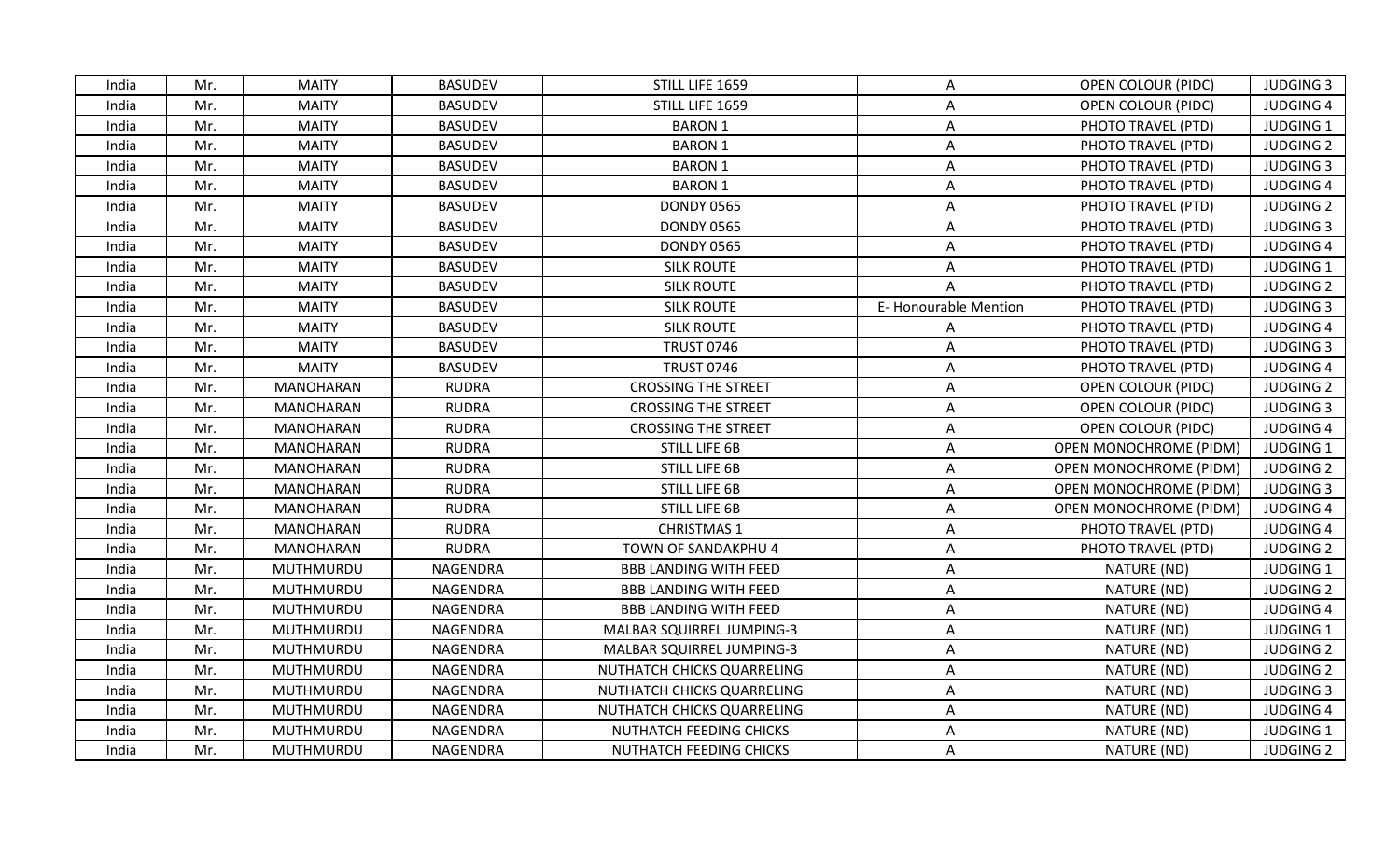| India | Mr. | MUTHMURDU | NAGENDRA        | NUTHATCH FEEDING CHICKS         | A                             | NATURE (ND)                   | <b>JUDGING 3</b> |
|-------|-----|-----------|-----------------|---------------------------------|-------------------------------|-------------------------------|------------------|
| India | Mr. | MUTHMURDU | <b>NAGENDRA</b> | NUTHATCH FEEDING CHICKS         | A                             | NATURE (ND)                   | <b>JUDGING 4</b> |
| India | Mr. | MUTHMURDU | <b>NAGENDRA</b> | CHILDREN PLAYING IN MIST        | Α                             | OPEN COLOUR (PIDC)            | <b>JUDGING 1</b> |
| India | Mr. | MUTHMURDU | NAGENDRA        | CHILDREN PLAYING IN MIST        | A                             | <b>OPEN COLOUR (PIDC)</b>     | <b>JUDGING 2</b> |
| India | Mr. | MUTHMURDU | <b>NAGENDRA</b> | <b>CHILDREN PLAYING IN MIST</b> | A                             | <b>OPEN COLOUR (PIDC)</b>     | <b>JUDGING 3</b> |
| India | Mr. | MUTHMURDU | NAGENDRA        | FREEDOM                         | A                             | <b>OPEN COLOUR (PIDC)</b>     | <b>JUDGING 1</b> |
| India | Mr. | MUTHMURDU | <b>NAGENDRA</b> | FREEDOM                         | A                             | <b>OPEN COLOUR (PIDC)</b>     | <b>JUDGING 2</b> |
| India | Mr. | MUTHMURDU | <b>NAGENDRA</b> | <b>HOPEFUL MORNING</b>          | A                             | <b>OPEN COLOUR (PIDC)</b>     | <b>JUDGING 1</b> |
| India | Mr. | MUTHMURDU | NAGENDRA        | HOPEFUL MORNING                 | A                             | <b>OPEN COLOUR (PIDC)</b>     | <b>JUDGING 4</b> |
| India | Mr. | MUTHMURDU | NAGENDRA        | AFFECTION-2                     | A                             | OPEN MONOCHROME (PIDM)        | <b>JUDGING 4</b> |
| India | Mr. | MUTHMURDU | NAGENDRA        | GOSSIPPING-B2                   | A                             | <b>OPEN MONOCHROME (PIDM)</b> | <b>JUDGING 2</b> |
| India | Mr. | MUTHMURDU | NAGENDRA        | GOSSIPPING-B2                   | A                             | OPEN MONOCHROME (PIDM)        | <b>JUDGING 3</b> |
| India | Mr. | MUTHMURDU | <b>NAGENDRA</b> | GOSSIPPING-B2                   | $\overline{A}$                | OPEN MONOCHROME (PIDM)        | <b>JUDGING 4</b> |
| India | Mr. | MUTHMURDU | NAGENDRA        | <b>HIDE AND SEEK</b>            | A                             | OPEN MONOCHROME (PIDM)        | <b>JUDGING 3</b> |
| India | Mr. | MUTHMURDU | <b>NAGENDRA</b> | <b>HIDE AND SEEK</b>            | Α                             | <b>OPEN MONOCHROME (PIDM)</b> | <b>JUDGING 4</b> |
| India | Mr. | MUTHMURDU | NAGENDRA        | <b>WARMING UP</b>               | A                             | OPEN MONOCHROME (PIDM)        | <b>JUDGING 1</b> |
| India | Mr. | MUTHMURDU | NAGENDRA        | <b>WARMING UP</b>               | A                             | OPEN MONOCHROME (PIDM)        | <b>JUDGING 2</b> |
| India | Mr. | MUTHMURDU | NAGENDRA        | <b>GOLDEN MOMENT</b>            | A                             | PHOTO TRAVEL (PTD)            | <b>JUDGING 1</b> |
| India | Mr. | MUTHMURDU | <b>NAGENDRA</b> | <b>GOLDEN MOMENT</b>            | A                             | PHOTO TRAVEL (PTD)            | <b>JUDGING 2</b> |
| India | Mr. | MUTHMURDU | <b>NAGENDRA</b> | <b>GOLDEN MOMENT</b>            | Α                             | PHOTO TRAVEL (PTD)            | <b>JUDGING 3</b> |
| India | Mr. | MUTHMURDU | NAGENDRA        | MURDESHWARA                     | A                             | PHOTO TRAVEL (PTD)            | <b>JUDGING 1</b> |
| India | Mr. | MUTHMURDU | NAGENDRA        | MURDESHWARA                     | A                             | PHOTO TRAVEL (PTD)            | <b>JUDGING 2</b> |
| India | Mr. | MUTHMURDU | <b>NAGENDRA</b> | MURDESHWARA                     | Α                             | PHOTO TRAVEL (PTD)            | <b>JUDGING 3</b> |
| India | Mr. | MUTHMURDU | NAGENDRA        | MURDESHWARA                     |                               | PHOTO TRAVEL (PTD)            | <b>JUDGING 4</b> |
| India | Mr. | MUTHMURDU | <b>NAGENDRA</b> | <b>SERENE SHELTER</b>           | E-Honourable Mention          | PHOTO TRAVEL (PTD)            | <b>JUDGING 1</b> |
| India | Mr. | MUTHMURDU | NAGENDRA        | <b>SERENE SHELTER</b>           | A                             | PHOTO TRAVEL (PTD)            | <b>JUDGING 2</b> |
| India | Mr. | MUTHMURDU | NAGENDRA        | <b>TOWARDS DIVINITY</b>         | A                             | PHOTO TRAVEL (PTD)            | <b>JUDGING 1</b> |
| India | Mr. | MUTHMURDU | <b>NAGENDRA</b> | <b>TOWARDS DIVINITY</b>         | A                             | PHOTO TRAVEL (PTD)            | <b>JUDGING 2</b> |
| India | Mr. | MUTHMURDU | <b>NAGENDRA</b> | <b>TOWARDS DIVINITY</b>         |                               | PHOTO TRAVEL (PTD)            | <b>JUDGING 3</b> |
| India | Mr. | SIL       | <b>AMITABHA</b> | ATTACK 6                        | <b>Celebration Gold Medal</b> | NATURE (ND)                   | <b>JUDGING 1</b> |
| India | Mr. | SIL       | AMITABHA        | ATTACK 6                        | A                             | NATURE (ND)                   | <b>JUDGING 3</b> |
| India | Mr. | SIL       | <b>AMITABHA</b> | ATTACK 6                        | A                             | NATURE (ND)                   | <b>JUDGING 4</b> |
| India | Mr. | SIL       | <b>AMITABHA</b> | <b>STROLLING WITH FAMILY</b>    | A                             | NATURE (ND)                   | <b>JUDGING 1</b> |
| India | Mr. | SIL       | <b>AMITABHA</b> | MARIJA                          | A                             | OPEN COLOUR (PIDC)            | JUDGING 1        |
|       |     |           |                 |                                 |                               |                               |                  |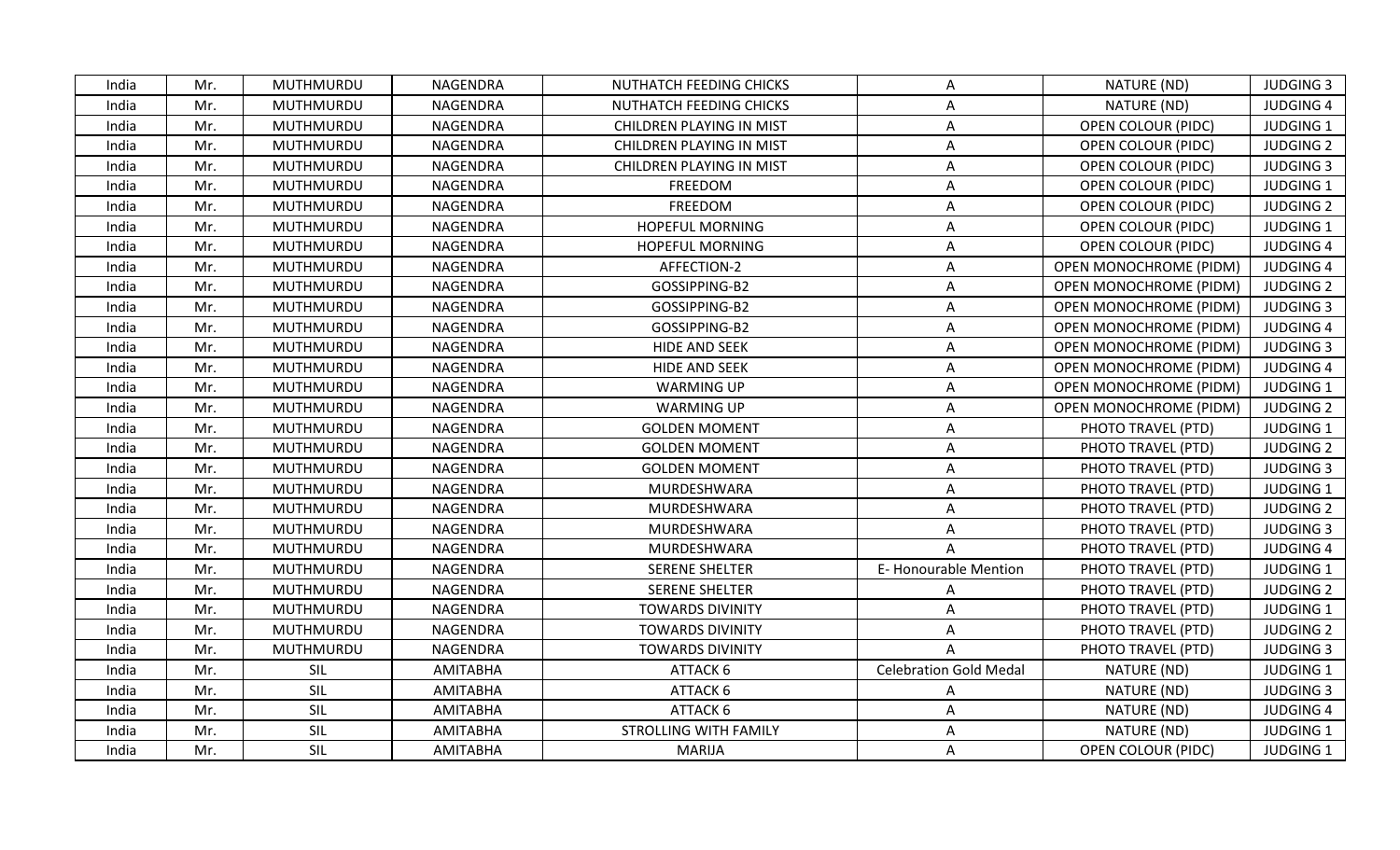| India | Mr. | SIL | <b>AMITABHA</b>     | <b>MARIJA</b>                  | A                               | OPEN COLOUR (PIDC)            | <b>JUDGING 3</b> |
|-------|-----|-----|---------------------|--------------------------------|---------------------------------|-------------------------------|------------------|
| India | Mr. | SIL | <b>AMITABHA</b>     | <b>MARIJA</b>                  | A                               | OPEN COLOUR (PIDC)            | <b>JUDGING 4</b> |
| India | Mr. | SIL | <b>AMITABHA</b>     | <b>STILL LIFE 3</b>            | A                               | <b>OPEN COLOUR (PIDC)</b>     | <b>JUDGING 4</b> |
| India | Mr. | SIL | <b>AMITABHA</b>     | THE ECSTASY OF LIFE            | <b>Celebration Gold Medal</b>   | OPEN COLOUR (PIDC)            | <b>JUDGING 1</b> |
| India | Mr. | SIL | AMITABHA            | THE ECSTASY OF LIFE            | E-Honourable Mention            | OPEN COLOUR (PIDC)            | <b>JUDGING 3</b> |
| India | Mr. | SIL | <b>AMITABHA</b>     | THE ECSTASY OF LIFE            | A                               | OPEN COLOUR (PIDC)            | <b>JUDGING 4</b> |
| India | Mr. | SIL | <b>AMITABHA</b>     | <b>FIGURE 12</b>               | A                               | OPEN MONOCHROME (PIDM)        | <b>JUDGING 4</b> |
| India | Mr. | SIL | <b>AMITABHA</b>     | <b>REFLECTION 5</b>            | A                               | <b>OPEN MONOCHROME (PIDM)</b> | <b>JUDGING 1</b> |
| India | Mr. | SIL | <b>AMITABHA</b>     | <b>REFLECTION 5</b>            | A                               | OPEN MONOCHROME (PIDM)        | <b>JUDGING 3</b> |
| India | Mr. | SIL | <b>AMITABHA</b>     | <b>REFLECTION 5</b>            | A                               | OPEN MONOCHROME (PIDM)        | <b>JUDGING 4</b> |
| India | Mr. | SIL | <b>AMITABHA</b>     | VASILISA                       | A                               | <b>OPEN MONOCHROME (PIDM)</b> | <b>JUDGING 4</b> |
| India | Mr. | SK  | BALACHANDDER        | <b>GENUINE SMILES</b>          | A                               | <b>OPEN COLOUR (PIDC)</b>     | <b>JUDGING 2</b> |
| India | Mr. | SK  | BALACHANDDER        | <b>GENUINE SMILES</b>          | A                               | OPEN COLOUR (PIDC)            | <b>JUDGING 4</b> |
| India | Mr. | SK  | BALACHANDDER        | <b>TEA TIME</b>                | A                               | OPEN COLOUR (PIDC)            | <b>JUDGING 3</b> |
| India | Mr. | SK  | <b>BALACHANDDER</b> | <b>TWITCH SMILE</b>            |                                 | OPEN MONOCHROME (PIDM)        | <b>JUDGING 1</b> |
| India | Mr. | SK  | <b>BALACHANDDER</b> | <b>ACHARYAS BLESSINGS 4</b>    | <b>Celebration Bronze Medal</b> | PHOTO TRAVEL (PTD)            | <b>JUDGING 1</b> |
| India | Mr. | SK  | BALACHANDDER        | <b>ACHARYAS BLESSINGS 4</b>    |                                 | PHOTO TRAVEL (PTD)            | <b>JUDGING 2</b> |
| India | Mr. | SK  | BALACHANDDER        | <b>ACHARYAS BLESSINGS 4</b>    | E-Honourable Mention            | PHOTO TRAVEL (PTD)            | <b>JUDGING 3</b> |
| India | Mr. | SK  | BALACHANDDER        | <b>ACHARYAS BLESSINGS 4</b>    | PSA Gold medal                  | PHOTO TRAVEL (PTD)            | <b>JUDGING 4</b> |
| India | Mr. | SK  | <b>BALACHANDDER</b> | MYLAPORE PANGUNI FESTIVAL 2019 | $\mathsf{A}$                    | PHOTO TRAVEL (PTD)            | <b>JUDGING 2</b> |
| India | Mr. | SK  | <b>BALACHANDDER</b> | MYLAPORE PANGUNI FESTIVAL 2019 | A                               | PHOTO TRAVEL (PTD)            | <b>JUDGING 3</b> |
| India | Mr. | SK  | <b>BALACHANDDER</b> | NAYANMAR FESTIVAL 2018         | A                               | PHOTO TRAVEL (PTD)            | <b>JUDGING 1</b> |
| India | Mr. | SK  | <b>BALACHANDDER</b> | NAYANMAR FESTIVAL 2018         | A                               | PHOTO TRAVEL (PTD)            | <b>JUDGING 2</b> |
| India | Mr. | SK  | <b>BALACHANDDER</b> | NAYANMAR FESTIVAL 2018         | A                               | PHOTO TRAVEL (PTD)            | <b>JUDGING 3</b> |
| India | Mr. | SK  | BALACHANDDER        | NAYANMAR FESTIVAL 2018         | A                               | PHOTO TRAVEL (PTD)            | <b>JUDGING 4</b> |
| India | Mr. | SOM | <b>RAJ KUMAR</b>    | <b>AGHORI</b>                  | A                               | <b>OPEN COLOUR (PIDC)</b>     | <b>JUDGING 3</b> |
| India | Mr. | SOM | <b>RAJ KUMAR</b>    | <b>AGHORI</b>                  | A                               | OPEN COLOUR (PIDC)            | <b>JUDGING 4</b> |
| India | Mr. | SOM | <b>RAJ KUMAR</b>    | <b>LIFE OF VARANASI</b>        | A                               | OPEN COLOUR (PIDC)            | <b>JUDGING 1</b> |
| India | Mr. | SOM | <b>RAJ KUMAR</b>    | <b>LIFE OF VARANASI</b>        | A                               | <b>OPEN COLOUR (PIDC)</b>     | <b>JUDGING 4</b> |
| India | Mr. | SOM | <b>RAJ KUMAR</b>    | <b>AFFECTION</b>               | A                               | OPEN MONOCHROME (PIDM)        | <b>JUDGING 1</b> |
| India | Mr. | SOM | <b>RAJ KUMAR</b>    | <b>AFFECTION</b>               | E-Honourable Mention            | <b>OPEN MONOCHROME (PIDM)</b> | <b>JUDGING 2</b> |
| India | Mr. | SOM | <b>RAJ KUMAR</b>    | SADHU COMING WITH HORSE        | A                               | OPEN MONOCHROME (PIDM)        | <b>JUDGING 1</b> |
| India | Mr. | SOM | <b>RAJ KUMAR</b>    | SADHU COMING WITH HORSE        | A                               | OPEN MONOCHROME (PIDM)        | <b>JUDGING 2</b> |
| India | Mr. | SOM | <b>RAJ KUMAR</b>    | SADHU COMING WITH HORSE        | A                               | <b>OPEN MONOCHROME (PIDM)</b> | <b>JUDGING 3</b> |
|       |     |     |                     |                                |                                 |                               |                  |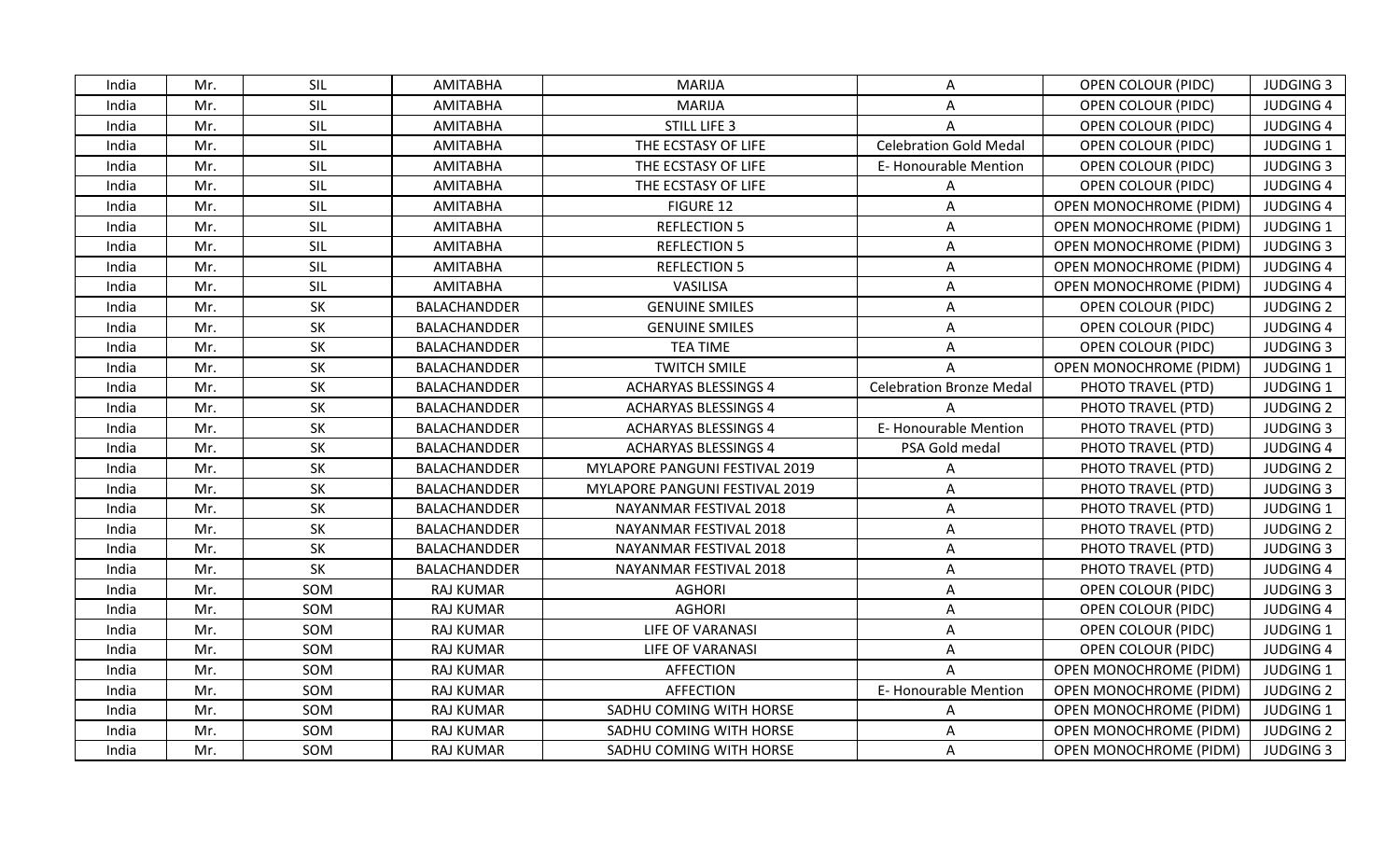| India | Mr.  | <b>SOM</b> | <b>RAJ KUMAR</b> | SADHU COMING WITH HORSE         | A                               | <b>OPEN MONOCHROME (PIDM)</b> | <b>JUDGING 4</b> |
|-------|------|------------|------------------|---------------------------------|---------------------------------|-------------------------------|------------------|
| India | Mr.  | SOM        | <b>RAJ KUMAR</b> | ARATI AT VARANASI GHAT 1        | A                               | PHOTO TRAVEL (PTD)            | <b>JUDGING 2</b> |
| India | Mr.  | SOM        | <b>RAJ KUMAR</b> | ARATI AT VARANASI GHAT 1        | Α                               | PHOTO TRAVEL (PTD)            | <b>JUDGING 3</b> |
| India | Mr.  | SOM        | <b>RAJ KUMAR</b> | <b>BATHING IN VARANASI GHAT</b> | A                               | PHOTO TRAVEL (PTD)            | <b>JUDGING 3</b> |
| India | Mr.  | SOM        | <b>RAJ KUMAR</b> | <b>BOATING IN DWAKI</b>         | A                               | PHOTO TRAVEL (PTD)            | <b>JUDGING 4</b> |
| India | Mr.  | SOM        | RAJ KUMAR        | <b>BOATING IN VARANASI</b>      | A                               | PHOTO TRAVEL (PTD)            | <b>JUDGING 1</b> |
| India | Mr.  | SOM        | <b>RAJ KUMAR</b> | <b>BOATING IN VARANASI</b>      | A                               | PHOTO TRAVEL (PTD)            | <b>JUDGING 2</b> |
| India | Mr.  | SOM        | <b>RAJ KUMAR</b> | <b>BOATING IN VARANASI</b>      | Α                               | PHOTO TRAVEL (PTD)            | <b>JUDGING 3</b> |
| India | Mr.  | SOM        | <b>RAJ KUMAR</b> | <b>BOATING IN VARANASI</b>      | A                               | PHOTO TRAVEL (PTD)            | <b>JUDGING 4</b> |
| India | Ms.  | <b>ROY</b> | <b>MANASI</b>    | PERFECT CATCH 02                | A                               | NATURE (ND)                   | <b>JUDGING 2</b> |
| India | Ms.  | <b>ROY</b> | <b>MANASI</b>    | RHINO FEEDING                   | A                               | NATURE (ND)                   | <b>JUDGING 3</b> |
| India | Ms.  | <b>ROY</b> | <b>MANASI</b>    | RHINO FEEDING                   | A                               | NATURE (ND)                   | <b>JUDGING 4</b> |
| India | Ms.  | <b>ROY</b> | <b>MANASI</b>    | SARI FIELD 4816                 | A                               | <b>OPEN COLOUR (PIDC)</b>     | <b>JUDGING 2</b> |
| India | Ms.  | <b>ROY</b> | <b>MANASI</b>    | THE GOLDEN GIRL                 | $\mathsf{A}$                    | <b>OPEN COLOUR (PIDC)</b>     | <b>JUDGING 1</b> |
| India | Ms.  | <b>ROY</b> | <b>MANASI</b>    | THE GOLDEN GIRL                 | <b>Celebration Silver Medal</b> | OPEN COLOUR (PIDC)            | <b>JUDGING 2</b> |
| India | Ms.  | <b>ROY</b> | <b>MANASI</b>    | THE GOLDEN GIRL                 | A                               | OPEN COLOUR (PIDC)            | <b>JUDGING 3</b> |
| India | Ms.  | <b>ROY</b> | <b>MANASI</b>    | THE GOLDEN GIRL                 | Α                               | <b>OPEN COLOUR (PIDC)</b>     | <b>JUDGING 4</b> |
| India | Ms.  | <b>ROY</b> | <b>MANASI</b>    | <b>FARAWAY</b>                  | A                               | OPEN MONOCHROME (PIDM)        | <b>JUDGING 1</b> |
| India | Ms.  | <b>ROY</b> | <b>MANASI</b>    | FARAWAY                         | A                               | <b>OPEN MONOCHROME (PIDM)</b> | <b>JUDGING 2</b> |
| India | Ms.  | <b>ROY</b> | <b>MANASI</b>    | <b>FARAWAY</b>                  | A                               | <b>OPEN MONOCHROME (PIDM)</b> | <b>JUDGING 3</b> |
| India | Ms.  | <b>ROY</b> | <b>MANASI</b>    | <b>FARAWAY</b>                  | $\mathsf{A}$                    | <b>OPEN MONOCHROME (PIDM)</b> | <b>JUDGING 4</b> |
| India | Ms.  | <b>ROY</b> | <b>MANASI</b>    | MUD FOOTBALL 3113               | A                               | OPEN MONOCHROME (PIDM)        | JUDGING 1        |
| India | Ms.  | <b>ROY</b> | <b>MANASI</b>    | SOUMITA 8157                    | A                               | OPEN MONOCHROME (PIDM)        | <b>JUDGING 3</b> |
| India | Ms.  | <b>ROY</b> | <b>MANASI</b>    | SOUMITA 8157                    | A                               | OPEN MONOCHROME (PIDM)        | <b>JUDGING 4</b> |
| India | Ms.  | <b>ROY</b> | <b>MANASI</b>    | <b>BOAT RACE 7363</b>           | Α                               | PHOTO TRAVEL (PTD)            | <b>JUDGING 3</b> |
| India | Ms.  | <b>ROY</b> | <b>MANASI</b>    | JHAPAN 2020                     | Α                               | PHOTO TRAVEL (PTD)            | <b>JUDGING 4</b> |
| Italy | Mrs. | SANCANDI   | <b>IVANA</b>     | <b>CONTRAST</b>                 | A                               | NATURE (ND)                   | <b>JUDGING 1</b> |
| Italy | Mrs. | SANCANDI   | <b>IVANA</b>     | JOY OF SEALS                    | A                               | NATURE (ND)                   | <b>JUDGING 1</b> |
| Italy | Mrs. | SANCANDI   | <b>IVANA</b>     | JOY OF SEALS                    | A                               | NATURE (ND)                   | <b>JUDGING 3</b> |
| Italy | Mrs. | SANCANDI   | <b>IVANA</b>     | THE LAST SNOW                   | A                               | NATURE (ND)                   | <b>JUDGING 1</b> |
| Italy | Mrs. | SANCANDI   | <b>IVANA</b>     | <b>AFTER PRAYER</b>             | A                               | <b>OPEN COLOUR (PIDC)</b>     | <b>JUDGING 3</b> |
| Italy | Mrs. | SANCANDI   | <b>IVANA</b>     | <b>WATER PURIFICATION</b>       | A                               | <b>OPEN COLOUR (PIDC)</b>     | <b>JUDGING 2</b> |
| Italy | Mrs. | SANCANDI   | <b>IVANA</b>     | <b>BEYOND THE GAZE</b>          | $\mathsf{A}$                    | <b>OPEN MONOCHROME (PIDM)</b> | <b>JUDGING 1</b> |
| Italy | Mrs. | SANCANDI   | <b>IVANA</b>     | <b>BEYOND THE GAZE</b>          | A                               | OPEN MONOCHROME (PIDM)        | <b>JUDGING 2</b> |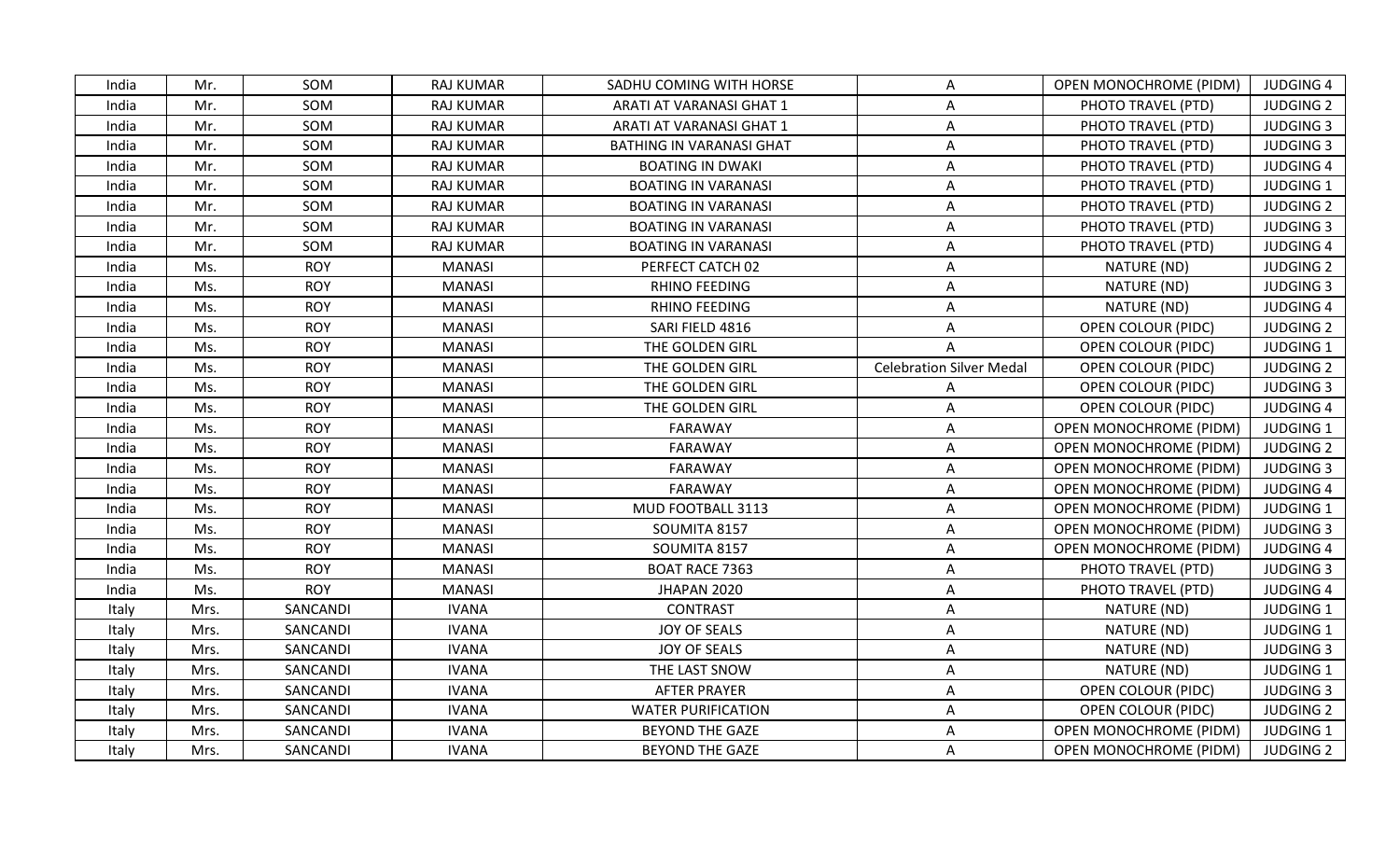| Italy  | Mrs. | SANCANDI   | <b>IVANA</b>  | <b>BEYOND THE GAZE</b>    | A                           | <b>OPEN MONOCHROME (PIDM)</b> | <b>JUDGING 3</b> |
|--------|------|------------|---------------|---------------------------|-----------------------------|-------------------------------|------------------|
| Italy  | Mrs. | SANCANDI   | <b>IVANA</b>  | <b>BHUTANESE GIRL</b>     | A                           | <b>OPEN MONOCHROME (PIDM)</b> | JUDGING 1        |
| Italy  | Mrs. | SANCANDI   | <b>IVANA</b>  | <b>BHUTANESE GIRL</b>     | A                           | <b>OPEN MONOCHROME (PIDM)</b> | <b>JUDGING 2</b> |
| Italy  | Mrs. | SANCANDI   | <b>IVANA</b>  | <b>BHUTANESE GIRL</b>     | Α                           | OPEN MONOCHROME (PIDM)        | <b>JUDGING 3</b> |
| Italy  | Mrs. | SANCANDI   | <b>IVANA</b>  | <b>BHUTANESE GIRL</b>     | A                           | <b>OPEN MONOCHROME (PIDM)</b> | <b>JUDGING 4</b> |
| Italy  | Mrs. | SANCANDI   | <b>IVANA</b>  | <b>VIETNAMESE GIRL</b>    | A                           | <b>OPEN MONOCHROME (PIDM)</b> | <b>JUDGING 2</b> |
| Italy  | Mrs. | SANCANDI   | <b>IVANA</b>  | <b>VIETNAMESE GIRL</b>    | A                           | <b>OPEN MONOCHROME (PIDM)</b> | <b>JUDGING 3</b> |
| Italy  | Mrs. | SANCANDI   | <b>IVANA</b>  | <b>VIETNAMESE GIRL</b>    | A                           | OPEN MONOCHROME (PIDM)        | <b>JUDGING 4</b> |
| Italy  | Mrs. | SANCANDI   | <b>IVANA</b>  | <b>BOAT IN ICE LAGOON</b> | A                           | PHOTO TRAVEL (PTD)            | <b>JUDGING 1</b> |
| Italy  | Mrs. | SANCANDI   | <b>IVANA</b>  | <b>BOAT IN ICE LAGOON</b> | A                           | PHOTO TRAVEL (PTD)            | <b>JUDGING 3</b> |
| Italy  | Mrs. | SANCANDI   | <b>IVANA</b>  | <b>BOAT IN ICE LAGOON</b> | A                           | PHOTO TRAVEL (PTD)            | <b>JUDGING 4</b> |
| Italy  | Mrs. | SANCANDI   | <b>IVANA</b>  | <b>CAMPING</b>            | A                           | PHOTO TRAVEL (PTD)            | <b>JUDGING 1</b> |
| Italy  | Mrs. | SANCANDI   | <b>IVANA</b>  | <b>CAMPING</b>            | A                           | PHOTO TRAVEL (PTD)            | <b>JUDGING 2</b> |
| Italy  | Mrs. | SANCANDI   | <b>IVANA</b>  | <b>CAMPING</b>            | A                           | PHOTO TRAVEL (PTD)            | <b>JUDGING 3</b> |
| Italy  | Mrs. | SANCANDI   | <b>IVANA</b>  | <b>CAMPING</b>            | A                           | PHOTO TRAVEL (PTD)            | <b>JUDGING 4</b> |
| Italy  | Mrs. | SANCANDI   | <b>IVANA</b>  | THE BRIDGE                | A                           | PHOTO TRAVEL (PTD)            | <b>JUDGING 1</b> |
| Italy  | Mrs. | SANCANDI   | <b>IVANA</b>  | THE BRIDGE                | Α                           | PHOTO TRAVEL (PTD)            | <b>JUDGING 2</b> |
| Italy  | Mrs. | SANCANDI   | <b>IVANA</b>  | THE BRIDGE                | Α                           | PHOTO TRAVEL (PTD)            | <b>JUDGING 3</b> |
| Italy  | Mrs. | SANCANDI   | <b>IVANA</b>  | THE BRIDGE                | A                           | PHOTO TRAVEL (PTD)            | <b>JUDGING 4</b> |
| Kuwait | Mr.  | ALLOUGHANI | <b>FAISAL</b> | FALCON 10                 | Α                           | NATURE (ND)                   | <b>JUDGING 1</b> |
| Kuwait | Mr.  | ALLOUGHANI | <b>FAISAL</b> | FALCON 10                 | A                           | NATURE (ND)                   | <b>JUDGING 4</b> |
| Kuwait | Mr.  | ALLOUGHANI | <b>FAISAL</b> | <b>FALCON 6</b>           | Α                           | NATURE (ND)                   | <b>JUDGING 1</b> |
| Kuwait | Mr.  | ALLOUGHANI | <b>FAISAL</b> | <b>FALCON 6</b>           | A                           | NATURE (ND)                   | <b>JUDGING 2</b> |
| Kuwait | Mr.  | ALLOUGHANI | <b>FAISAL</b> | <b>FALCON 6</b>           | A                           | NATURE (ND)                   | <b>JUDGING 3</b> |
| Kuwait | Mr.  | ALLOUGHANI | <b>FAISAL</b> | <b>FALCON 6</b>           | Α                           | NATURE (ND)                   | <b>JUDGING 4</b> |
| Kuwait | Mr.  | ALLOUGHANI | <b>FAISAL</b> | <b>FALCON 7</b>           | A                           | NATURE (ND)                   | <b>JUDGING 1</b> |
| Kuwait | Mr.  | ALLOUGHANI | <b>FAISAL</b> | <b>FALCON 7</b>           | Α                           | NATURE (ND)                   | <b>JUDGING 2</b> |
| Kuwait | Mr.  | ALLOUGHANI | <b>FAISAL</b> | <b>FALCON 7</b>           | A                           | NATURE (ND)                   | <b>JUDGING 3</b> |
| Kuwait | Mr.  | ALLOUGHANI | <b>FAISAL</b> | <b>FALCON 7</b>           | A                           | NATURE (ND)                   | <b>JUDGING 4</b> |
| Kuwait | Mr.  | ALLOUGHANI | <b>FAISAL</b> | <b>DIVER 3</b>            | A                           | <b>OPEN COLOUR (PIDC)</b>     | <b>JUDGING 2</b> |
| Kuwait | Mr.  | ALLOUGHANI | <b>FAISAL</b> | <b>INSISTENCY</b>         | A                           | <b>OPEN COLOUR (PIDC)</b>     | <b>JUDGING 3</b> |
| Kuwait | Mr.  | ALLOUGHANI | <b>FAISAL</b> | <b>INSISTENCY</b>         | Α                           | <b>OPEN COLOUR (PIDC)</b>     | <b>JUDGING 4</b> |
| Kuwait | Mr.  | ALLOUGHANI | <b>FAISAL</b> | SWIMMER 42                | A                           | OPEN COLOUR (PIDC)            | <b>JUDGING 3</b> |
| Kuwait | Mr.  | ALLOUGHANI | <b>FAISAL</b> | <b>TIPTOP</b>             | <b>E-Honourable Mention</b> | <b>OPEN COLOUR (PIDC)</b>     | JUDGING 1        |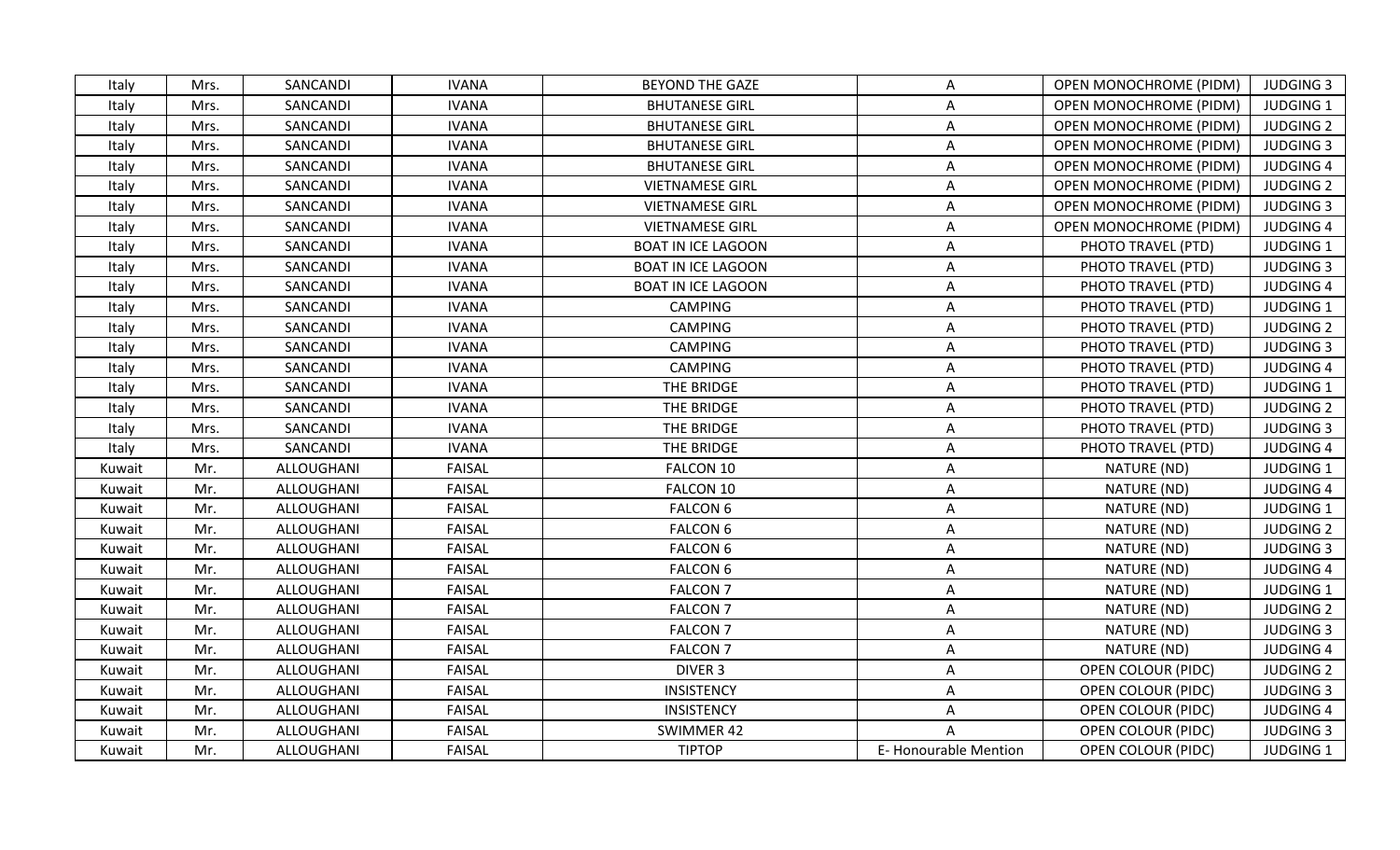| Kuwait   | Mr. | ALLOUGHANI        | <b>FAISAL</b>    | <b>TIPTOP</b>                     | A                               | OPEN COLOUR (PIDC)            | <b>JUDGING 2</b> |
|----------|-----|-------------------|------------------|-----------------------------------|---------------------------------|-------------------------------|------------------|
| Kuwait   | Mr. | <b>ALLOUGHANI</b> | <b>FAISAL</b>    | <b>TIPTOP</b>                     | E-Honourable Mention            | OPEN COLOUR (PIDC)            | <b>JUDGING 3</b> |
| Kuwait   | Mr. | ALLOUGHANI        | <b>FAISAL</b>    | <b>TIPTOP</b>                     | A                               | <b>OPEN COLOUR (PIDC)</b>     | <b>JUDGING 4</b> |
| Kuwait   | Mr. | ALLOUGHANI        | <b>FAISAL</b>    | SWIMMER 17                        | A                               | OPEN MONOCHROME (PIDM)        | <b>JUDGING 1</b> |
| Kuwait   | Mr. | ALLOUGHANI        | <b>FAISAL</b>    | SWIMMER 17                        | A                               | OPEN MONOCHROME (PIDM)        | <b>JUDGING 2</b> |
| Kuwait   | Mr. | ALLOUGHANI        | <b>FAISAL</b>    | SWIMMER 17                        | A                               | OPEN MONOCHROME (PIDM)        | <b>JUDGING 3</b> |
| Kuwait   | Mr. | ALLOUGHANI        | <b>FAISAL</b>    | <b>GREEN ISLAND 18</b>            | A                               | PHOTO TRAVEL (PTD)            | <b>JUDGING 1</b> |
| Kuwait   | Mr. | ALLOUGHANI        | <b>FAISAL</b>    | <b>GREEN ISLAND 18</b>            | A                               | PHOTO TRAVEL (PTD)            | <b>JUDGING 4</b> |
| Kuwait   | Mr. | ALLOUGHANI        | <b>FAISAL</b>    | MOORING 21                        | A                               | PHOTO TRAVEL (PTD)            | <b>JUDGING 1</b> |
| Kuwait   | Mr. | ALLOUGHANI        | <b>FAISAL</b>    | MOORING 21                        | A                               | PHOTO TRAVEL (PTD)            | <b>JUDGING 2</b> |
| Kuwait   | Mr. | ALLOUGHANI        | <b>FAISAL</b>    | MOORING 21                        | E-Honourable Mention            | PHOTO TRAVEL (PTD)            | <b>JUDGING 3</b> |
| Kuwait   | Mr. | ALLOUGHANI        | <b>FAISAL</b>    | MOORING 21                        |                                 | PHOTO TRAVEL (PTD)            | <b>JUDGING 4</b> |
| Malaysia | Dr. | <b>GUY</b>        | GRAEME           | <b>COMMON LOONS</b>               | E-Honourable Mention            | NATURE (ND)                   | <b>JUDGING 1</b> |
| Malaysia | Dr. | <b>GUY</b>        | GRAEME           | <b>COMMON LOONS</b>               |                                 | NATURE (ND)                   | <b>JUDGING 2</b> |
| Malaysia | Dr. | GUY               | GRAEME           | <b>COMMON LOONS</b>               | E-Honourable Mention            | NATURE (ND)                   | <b>JUDGING 3</b> |
| Malaysia | Dr. | <b>GUY</b>        | GRAEME           | <b>COMMON LOONS</b>               | <b>Celebration Silver Medal</b> | NATURE (ND)                   | <b>JUDGING 4</b> |
| Malaysia | Dr. | <b>GUY</b>        | <b>GRAEME</b>    | <b>CONFRONTATION</b>              | A                               | NATURE (ND)                   | <b>JUDGING 1</b> |
| Malaysia | Dr. | <b>GUY</b>        | GRAEME           | CONFRONTATION                     | Α                               | NATURE (ND)                   | <b>JUDGING 3</b> |
| Malaysia | Dr. | GUY               | GRAEME           | CONFRONTATION                     | A                               | NATURE (ND)                   | <b>JUDGING 4</b> |
| Malaysia | Dr. | GUY               | <b>GRAEME</b>    | RECLINING LEOPARD                 | A                               | NATURE (ND)                   | <b>JUDGING 2</b> |
| Malaysia | Dr. | <b>GUY</b>        | GRAEME           | THE BROTHERS                      | A                               | NATURE (ND)                   | <b>JUDGING 1</b> |
| Malaysia | Dr. | GUY               | GRAEME           | THE BROTHERS                      | A                               | NATURE (ND)                   | <b>JUDGING 2</b> |
| Malaysia | Dr. | <b>GUY</b>        | GRAEME           | THE BROTHERS                      | A                               | NATURE (ND)                   | <b>JUDGING 3</b> |
| Malaysia | Dr. | <b>GUY</b>        | GRAEME           | THE BROTHERS                      | A                               | NATURE (ND)                   | <b>JUDGING 4</b> |
| Malta    | Dr. | <b>CATANIA</b>    | <b>GOTTFRIED</b> | CITY OF ARTS AND SCIENCES 20      | A                               | OPEN COLOUR (PIDC)            | <b>JUDGING 3</b> |
| Malta    | Dr. | <b>CATANIA</b>    | <b>GOTTFRIED</b> | CITY OF ARTS AND SCIENCES 23      | A                               | OPEN COLOUR (PIDC)            | <b>JUDGING 1</b> |
| Malta    | Dr. | <b>CATANIA</b>    | <b>GOTTFRIED</b> | CITY OF ARTS AND SCIENCES 23      | A                               | <b>OPEN COLOUR (PIDC)</b>     | <b>JUDGING 3</b> |
| Malta    | Dr. | <b>CATANIA</b>    | <b>GOTTFRIED</b> | <b>AACHEN CATHEDRAL 2</b>         | A                               | <b>OPEN MONOCHROME (PIDM)</b> | <b>JUDGING 2</b> |
| Malta    | Dr. | CATANIA           | <b>GOTTFRIED</b> | <b>CURVES 2</b>                   | A                               | OPEN MONOCHROME (PIDM)        | <b>JUDGING 1</b> |
| Malta    | Dr. | <b>CATANIA</b>    | <b>GOTTFRIED</b> | <b>CURVES 2</b>                   | A                               | <b>OPEN MONOCHROME (PIDM)</b> | <b>JUDGING 3</b> |
| Malta    | Dr. | <b>CATANIA</b>    | <b>GOTTFRIED</b> | <b>MEERKATS ON THE ALERT</b>      | A                               | OPEN MONOCHROME (PIDM)        | <b>JUDGING 3</b> |
| Malta    | Dr. | <b>CATANIA</b>    | <b>GOTTFRIED</b> | <b>STARSHIP CORRIDOR</b>          | A                               | OPEN MONOCHROME (PIDM)        | JUDGING 1        |
| Malta    | Dr. | <b>CATANIA</b>    | <b>GOTTFRIED</b> | <b>STARSHIP CORRIDOR</b>          | A                               | <b>OPEN MONOCHROME (PIDM)</b> | <b>JUDGING 3</b> |
| Malta    | Dr. | <b>CATANIA</b>    | <b>GOTTFRIED</b> | <b>COLOGNE CHRISTMAS MARKET 1</b> | A                               | PHOTO TRAVEL (PTD)            | <b>JUDGING 2</b> |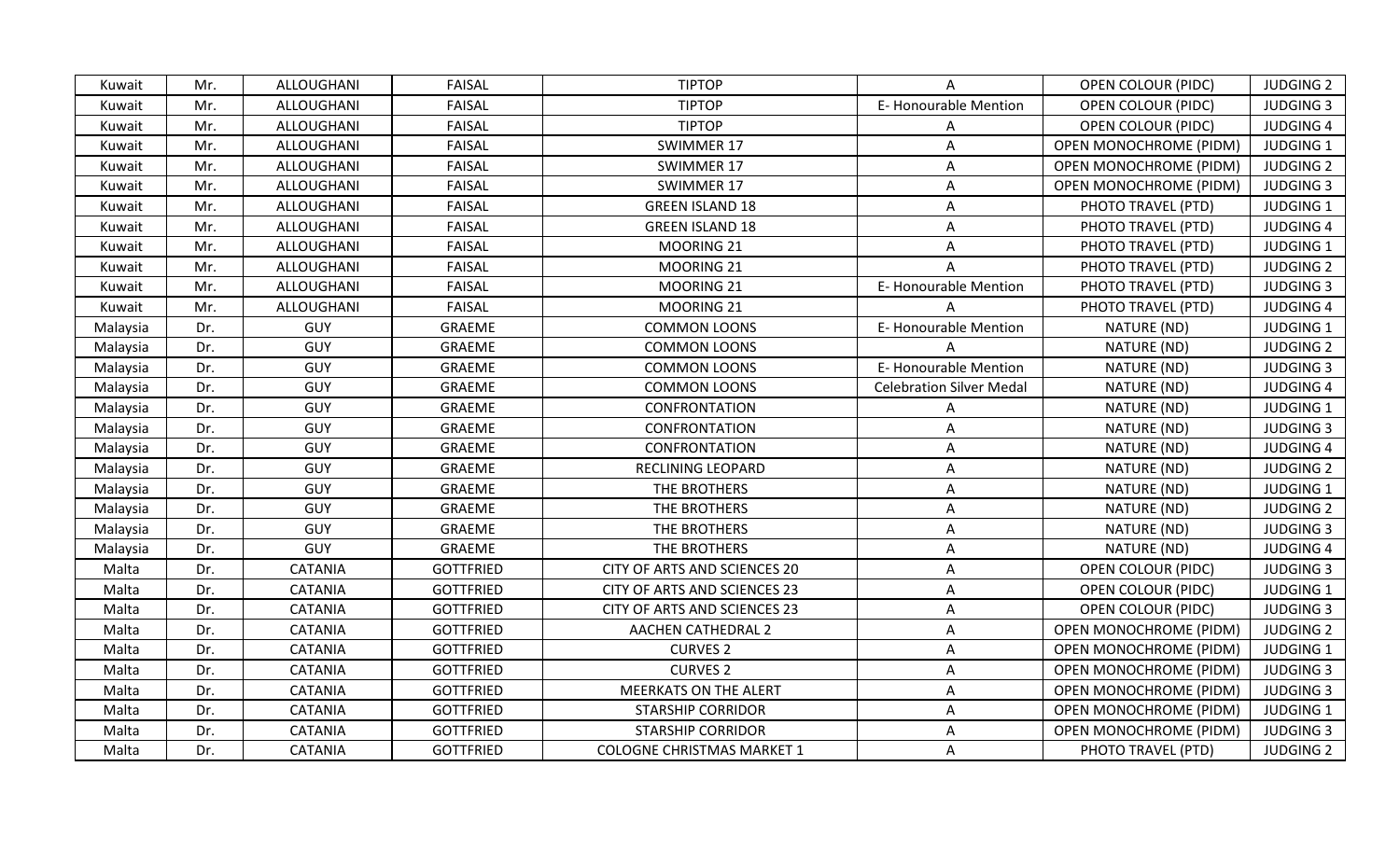| Malta      | Dr. | CATANIA        | <b>GOTTFRIED</b> | POPEYE VILLAGE MALTA 2              | A                    | PHOTO TRAVEL (PTD)            | <b>JUDGING 2</b> |
|------------|-----|----------------|------------------|-------------------------------------|----------------------|-------------------------------|------------------|
| Malta      | Dr. | <b>CATANIA</b> | <b>GOTTFRIED</b> | POPEYE VILLAGE MALTA 2              | E-Honourable Mention | PHOTO TRAVEL (PTD)            | <b>JUDGING 3</b> |
| Malta      | Dr. | <b>CATANIA</b> | <b>GOTTFRIED</b> | POPEYE VILLAGE MALTA 2              | Α                    | PHOTO TRAVEL (PTD)            | <b>JUDGING 4</b> |
| Malta      | Dr. | CATANIA        | <b>GOTTFRIED</b> | <b>VENICE REGATA 7</b>              | Α                    | PHOTO TRAVEL (PTD)            | <b>JUDGING 1</b> |
| Malta      | Dr. | <b>CATANIA</b> | <b>GOTTFRIED</b> | <b>VENICE REGATA 7</b>              | A                    | PHOTO TRAVEL (PTD)            | <b>JUDGING 2</b> |
| Malta      | Dr. | CATANIA        | <b>GOTTFRIED</b> | <b>VENICE REGATA 7</b>              | A                    | PHOTO TRAVEL (PTD)            | <b>JUDGING 3</b> |
| Malta      | Dr. | <b>CATANIA</b> | <b>GOTTFRIED</b> | <b>VENICE REGATA 7</b>              | Α                    | PHOTO TRAVEL (PTD)            | <b>JUDGING 4</b> |
| Montenegro | Mr. | <b>KASOM</b>   | <b>ANDRIJA</b>   | PLAY OF LIGHT                       | Α                    | <b>OPEN MONOCHROME (PIDM)</b> | <b>JUDGING 3</b> |
| Montenegro | Mr. | <b>KASOM</b>   | <b>ANDRIJA</b>   | SNOW                                | A                    | OPEN MONOCHROME (PIDM)        | <b>JUDGING 2</b> |
| Montenegro | Mr. | <b>KASOM</b>   | <b>ANDRIJA</b>   | <b>STILLNESS</b>                    |                      | <b>OPEN MONOCHROME (PIDM)</b> | <b>JUDGING 1</b> |
| Montenegro | Mr. | <b>KASOM</b>   | <b>ANDRIJA</b>   | <b>STILLNESS</b>                    | E-Honourable Mention | <b>OPEN MONOCHROME (PIDM)</b> | <b>JUDGING 2</b> |
| Montenegro | Mr. | <b>KASOM</b>   | <b>ANDRIJA</b>   | <b>STILLNESS</b>                    | A                    | OPEN MONOCHROME (PIDM)        | <b>JUDGING 3</b> |
| Montenegro | Mr. | <b>KASOM</b>   | <b>ANDRIJA</b>   | EGYPT IN MY EYES                    |                      | PHOTO TRAVEL (PTD)            | <b>JUDGING 1</b> |
| Montenegro | Mr. | <b>KASOM</b>   | <b>ANDRIJA</b>   | EGYPT IN MY EYES                    | E-Honourable Mention | PHOTO TRAVEL (PTD)            | <b>JUDGING 2</b> |
| Montenegro | Mr. | <b>KASOM</b>   | <b>ANDRIJA</b>   | EGYPT IN MY EYES                    | A                    | PHOTO TRAVEL (PTD)            | <b>JUDGING 3</b> |
| Montenegro | Mr. | <b>KASOM</b>   | <b>ANDRIJA</b>   | EGYPT IN MY EYES                    | A                    | PHOTO TRAVEL (PTD)            | <b>JUDGING 4</b> |
| Montenegro | Mr. | <b>KASOM</b>   | <b>ANDRIJA</b>   | <b>GREECE IN MY EYES</b>            | Α                    | PHOTO TRAVEL (PTD)            | <b>JUDGING 3</b> |
| Montenegro | Mr. | <b>KASOM</b>   | <b>ANDRIJA</b>   | <b>GREECE IN MY EYES</b>            | A                    | PHOTO TRAVEL (PTD)            | <b>JUDGING 4</b> |
| Montenegro | Mr. | KASOM          | <b>ANDRIJA</b>   | MONTENEGRO IN MY EYES               | A                    | PHOTO TRAVEL (PTD)            | <b>JUDGING 2</b> |
| Montenegro | Mr. | <b>KASOM</b>   | <b>ANDRIJA</b>   | MONTENEGRO IN MY EYES               | A                    | PHOTO TRAVEL (PTD)            | <b>JUDGING 3</b> |
| Montenegro | Mr. | <b>KASOM</b>   | <b>ANDRIJA</b>   | TURKEY IN MY EYES                   | Α                    | PHOTO TRAVEL (PTD)            | <b>JUDGING 2</b> |
| Singapore  | Mr. | <b>SINT</b>    | <b>THAN</b>      | ORANGE CHEEKED WAXBILL 2            | Α                    | NATURE (ND)                   | <b>JUDGING 1</b> |
| Singapore  | Mr. | <b>SINT</b>    | <b>THAN</b>      | <b>ORANGE CHEEKED WAXBILL 2</b>     | Α                    | NATURE (ND)                   | <b>JUDGING 3</b> |
| Singapore  | Mr. | <b>SINT</b>    | <b>THAN</b>      | STORK BILLED KINGFISHER 1           | A                    | NATURE (ND)                   | <b>JUDGING 1</b> |
| Singapore  | Mr. | <b>SINT</b>    | <b>THAN</b>      | STORK BILLED KINGFISHER 1           | Α                    | NATURE (ND)                   | <b>JUDGING 2</b> |
| Singapore  | Mr. | <b>SINT</b>    | <b>THAN</b>      | STORK BILLED KINGFISHER 1           | Α                    | NATURE (ND)                   | <b>JUDGING 3</b> |
| Singapore  | Mr. | <b>SINT</b>    | <b>THAN</b>      | STORK BILLED KINGFISHER 1           |                      | NATURE (ND)                   | <b>JUDGING 4</b> |
| Singapore  | Mr. | <b>SINT</b>    | <b>THAN</b>      | <b>SWEET POTATO BUGS HATCHING 1</b> | E-Honourable Mention | NATURE (ND)                   | <b>JUDGING 1</b> |
| Singapore  | Mr. | <b>SINT</b>    | <b>THAN</b>      | <b>SWEET POTATO BUGS HATCHING 1</b> | E-Honourable Mention | NATURE (ND)                   | <b>JUDGING 2</b> |
| Singapore  | Mr. | <b>SINT</b>    | <b>THAN</b>      | <b>SWEET POTATO BUGS HATCHING 1</b> |                      | NATURE (ND)                   | <b>JUDGING 3</b> |
| Singapore  | Mr. | <b>SINT</b>    | <b>THAN</b>      | <b>SWEET POTATO BUGS HATCHING 1</b> | E-Honourable Mention | NATURE (ND)                   | <b>JUDGING 4</b> |
| Singapore  | Mr. | <b>SINT</b>    | <b>THAN</b>      | <b>MONGKOK STREET VIEW 2</b>        | Α                    | <b>OPEN COLOUR (PIDC)</b>     | <b>JUDGING 1</b> |
| Singapore  | Mr. | <b>SINT</b>    | <b>THAN</b>      | MONGKOK STREET VIEW 2               | A                    | OPEN COLOUR (PIDC)            | <b>JUDGING 2</b> |
| Singapore  | Mr. | <b>SINT</b>    | <b>THAN</b>      | <b>MONGKOK STREET VIEW 2</b>        | A                    | <b>OPEN COLOUR (PIDC)</b>     | <b>JUDGING 3</b> |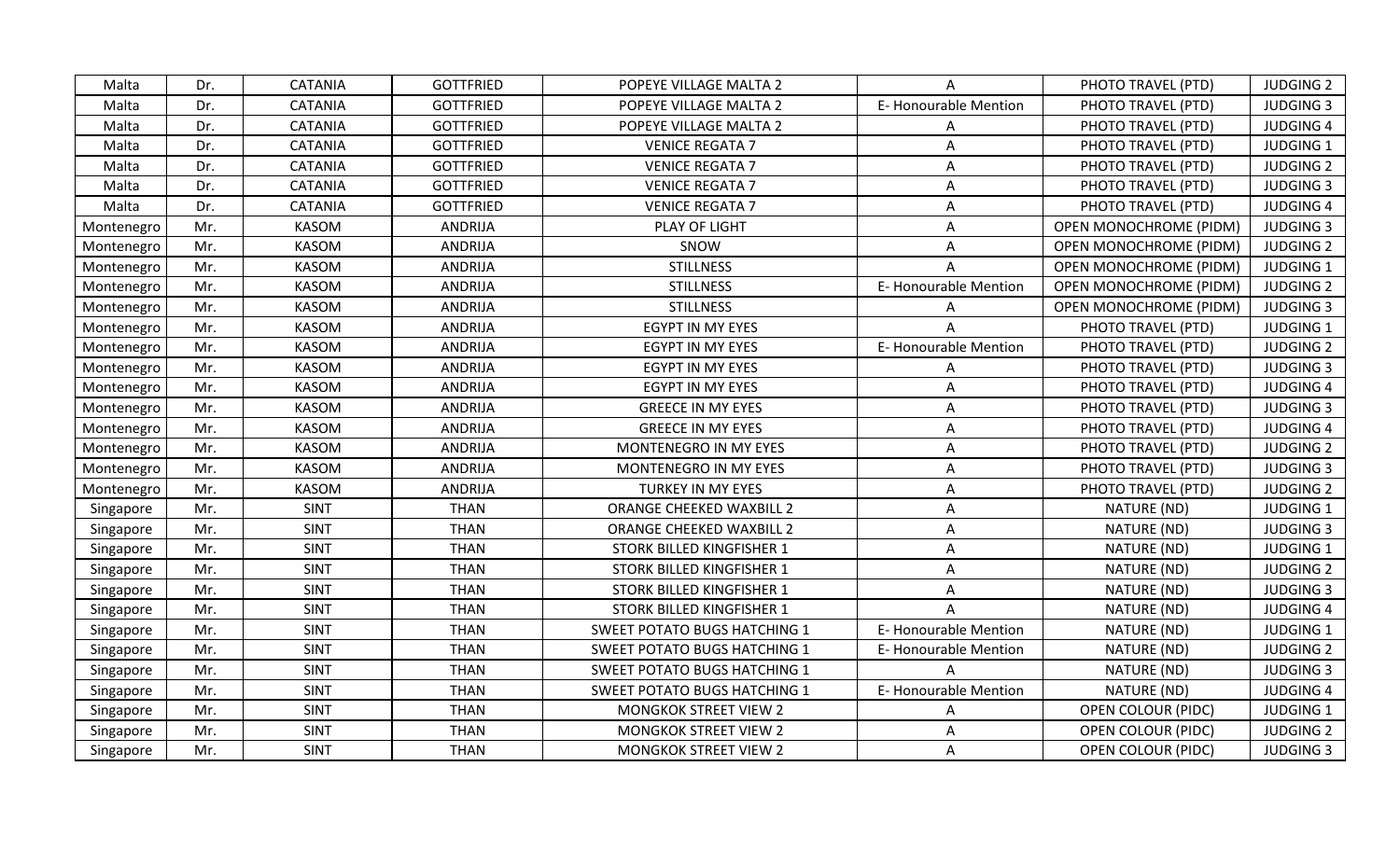| Singapore | Mr. | <b>SINT</b> | <b>THAN</b>      | <b>MONGKOK STREET VIEW 2</b>        | A                    | <b>OPEN COLOUR (PIDC)</b>     | <b>JUDGING 4</b> |
|-----------|-----|-------------|------------------|-------------------------------------|----------------------|-------------------------------|------------------|
| Singapore | Mr. | SINT        | <b>THAN</b>      | <b>NEW YORK SKYSCRAPERS</b>         | A                    | <b>OPEN COLOUR (PIDC)</b>     | <b>JUDGING 2</b> |
| Singapore | Mr. | <b>SINT</b> | <b>THAN</b>      | <b>STOP AT JUNCTION</b>             | Α                    | <b>OPEN COLOUR (PIDC)</b>     | <b>JUDGING 2</b> |
| Singapore | Mr. | <b>SINT</b> | <b>THAN</b>      | <b>CHILL FISHING</b>                | Α                    | OPEN MONOCHROME (PIDM)        | <b>JUDGING 1</b> |
| Singapore | Mr. | SINT        | <b>THAN</b>      | <b>CHILL FISHING</b>                | A                    | <b>OPEN MONOCHROME (PIDM)</b> | <b>JUDGING 3</b> |
| Singapore | Mr. | <b>SINT</b> | <b>THAN</b>      | <b>CHILL FISHING</b>                | A                    | <b>OPEN MONOCHROME (PIDM)</b> | <b>JUDGING 4</b> |
| Singapore | Mr. | SINT        | <b>THAN</b>      | STADIUM <sub>1</sub>                | A                    | <b>OPEN MONOCHROME (PIDM)</b> | <b>JUDGING 1</b> |
| Singapore | Mr. | <b>SINT</b> | <b>THAN</b>      | STADIUM <sub>1</sub>                | A                    | OPEN MONOCHROME (PIDM)        | <b>JUDGING 2</b> |
| Singapore | Mr. | <b>SINT</b> | <b>THAN</b>      | STADIUM <sub>2</sub>                | A                    | OPEN MONOCHROME (PIDM)        | <b>JUDGING 2</b> |
| Singapore | Mr. | SINT        | <b>THAN</b>      | STADIUM <sub>2</sub>                | A                    | OPEN MONOCHROME (PIDM)        | <b>JUDGING 3</b> |
| Singapore | Mr. | <b>SINT</b> | <b>THAN</b>      | STADIUM 2                           | A                    | <b>OPEN MONOCHROME (PIDM)</b> | <b>JUDGING 4</b> |
| Singapore | Mr. | <b>SINT</b> | <b>THAN</b>      | MASJID SULTAN MOSQUE IN SINGAPORE 1 | Α                    | PHOTO TRAVEL (PTD)            | <b>JUDGING 2</b> |
| Singapore | Mr. | <b>SINT</b> | <b>THAN</b>      | MASJID SULTAN MOSQUE IN SINGAPORE 1 | A                    | PHOTO TRAVEL (PTD)            | <b>JUDGING 3</b> |
| Singapore | Mr. | <b>SINT</b> | <b>THAN</b>      | MASJID SULTAN MOSQUE IN SINGAPORE 1 | A                    | PHOTO TRAVEL (PTD)            | <b>JUDGING 4</b> |
| Singapore | Mr. | <b>SINT</b> | <b>THAN</b>      | PAYING RESPECT AT TEMPLE 2          | A                    | PHOTO TRAVEL (PTD)            | <b>JUDGING 3</b> |
| Singapore | Mr. | <b>SINT</b> | <b>THAN</b>      | PAYING RESPECT AT TEMPLE 2          | A                    | PHOTO TRAVEL (PTD)            | <b>JUDGING 4</b> |
| Singapore | Mr. | <b>SINT</b> | <b>THAN</b>      | THE BIG BUDDHA IN HONG KONG         | A                    | PHOTO TRAVEL (PTD)            | <b>JUDGING 3</b> |
| Singapore | Mr. | SINT        | <b>THAN</b>      | THE BIG BUDDHA IN HONG KONG         | A                    | PHOTO TRAVEL (PTD)            | <b>JUDGING 4</b> |
| Singapore | Mr. | <b>TEO</b>  | <b>GIAP CHIU</b> | <b>BAMBI TEO FOUR</b>               | A                    | <b>OPEN MONOCHROME (PIDM)</b> | <b>JUDGING 1</b> |
| Singapore | Mr. | <b>TEO</b>  | <b>GIAP CHIU</b> | <b>BAMBI TEO FOUR</b>               | Α                    | <b>OPEN MONOCHROME (PIDM)</b> | <b>JUDGING 2</b> |
| Singapore | Mr. | <b>TEO</b>  | <b>GIAP CHIU</b> | <b>BAMBI TEO FOUR</b>               | A                    | <b>OPEN MONOCHROME (PIDM)</b> | <b>JUDGING 3</b> |
| Singapore | Mr. | <b>TEO</b>  | <b>GIAP CHIU</b> | <b>BAMBI TEO FOUR</b>               | Α                    | OPEN MONOCHROME (PIDM)        | <b>JUDGING 4</b> |
| Singapore | Mr. | <b>TEO</b>  | <b>GIAP CHIU</b> | <b>GRACE TAN SU ENG EIGHT</b>       | A                    | OPEN MONOCHROME (PIDM)        | <b>JUDGING 2</b> |
| Singapore | Mr. | <b>TEO</b>  | <b>GIAP CHIU</b> | <b>GRACE TAN SU ENG EIGHT</b>       | A                    | <b>OPEN MONOCHROME (PIDM)</b> | <b>JUDGING 4</b> |
| Singapore | Mr. | TEO         | <b>GIAP CHIU</b> | JAN NG THIRTY TWO                   | Α                    | <b>OPEN MONOCHROME (PIDM)</b> | <b>JUDGING 1</b> |
| Singapore | Mr. | <b>TEO</b>  | <b>GIAP CHIU</b> | JAN NG THIRTY TWO                   | Α                    | <b>OPEN MONOCHROME (PIDM)</b> | <b>JUDGING 2</b> |
| Singapore | Mr. | <b>TEO</b>  | <b>GIAP CHIU</b> | JAN NG THIRTY TWO                   | Α                    | OPEN MONOCHROME (PIDM)        | <b>JUDGING 3</b> |
| Singapore | Mr. | <b>TEO</b>  | <b>GIAP CHIU</b> | JAN NG THIRTY TWO                   | A                    | OPEN MONOCHROME (PIDM)        | <b>JUDGING 4</b> |
| Singapore | Mr. | <b>TEO</b>  | <b>GIAP CHIU</b> | JUN ANG IN BLACK SIXTEEN            | A                    | <b>OPEN MONOCHROME (PIDM)</b> | <b>JUDGING 3</b> |
| Singapore | Mr. | <b>TEO</b>  | <b>GIAP CHIU</b> | JUN ANG IN BLACK SIXTEEN            | A                    | <b>OPEN MONOCHROME (PIDM)</b> | <b>JUDGING 4</b> |
| Singapore | Mr. | <b>TEO</b>  | <b>GIAP CHIU</b> | <b>DRAGON DANCE FOUR</b>            | Α                    | PHOTO TRAVEL (PTD)            | <b>JUDGING 2</b> |
| Singapore | Mr. | <b>TEO</b>  | <b>GIAP CHIU</b> | <b>DRAGON DANCE FOUR</b>            |                      | PHOTO TRAVEL (PTD)            | <b>JUDGING 3</b> |
| Singapore | Mr. | <b>TEO</b>  | <b>GIAP CHIU</b> | <b>DRAGON DANCE FOUR</b>            | E-Honourable Mention | PHOTO TRAVEL (PTD)            | <b>JUDGING 4</b> |
| Singapore | Mr. | <b>TEO</b>  | <b>GIAP CHIU</b> | PAY TO THE SEA GOD FOURTEEN         | A                    | PHOTO TRAVEL (PTD)            | <b>JUDGING 2</b> |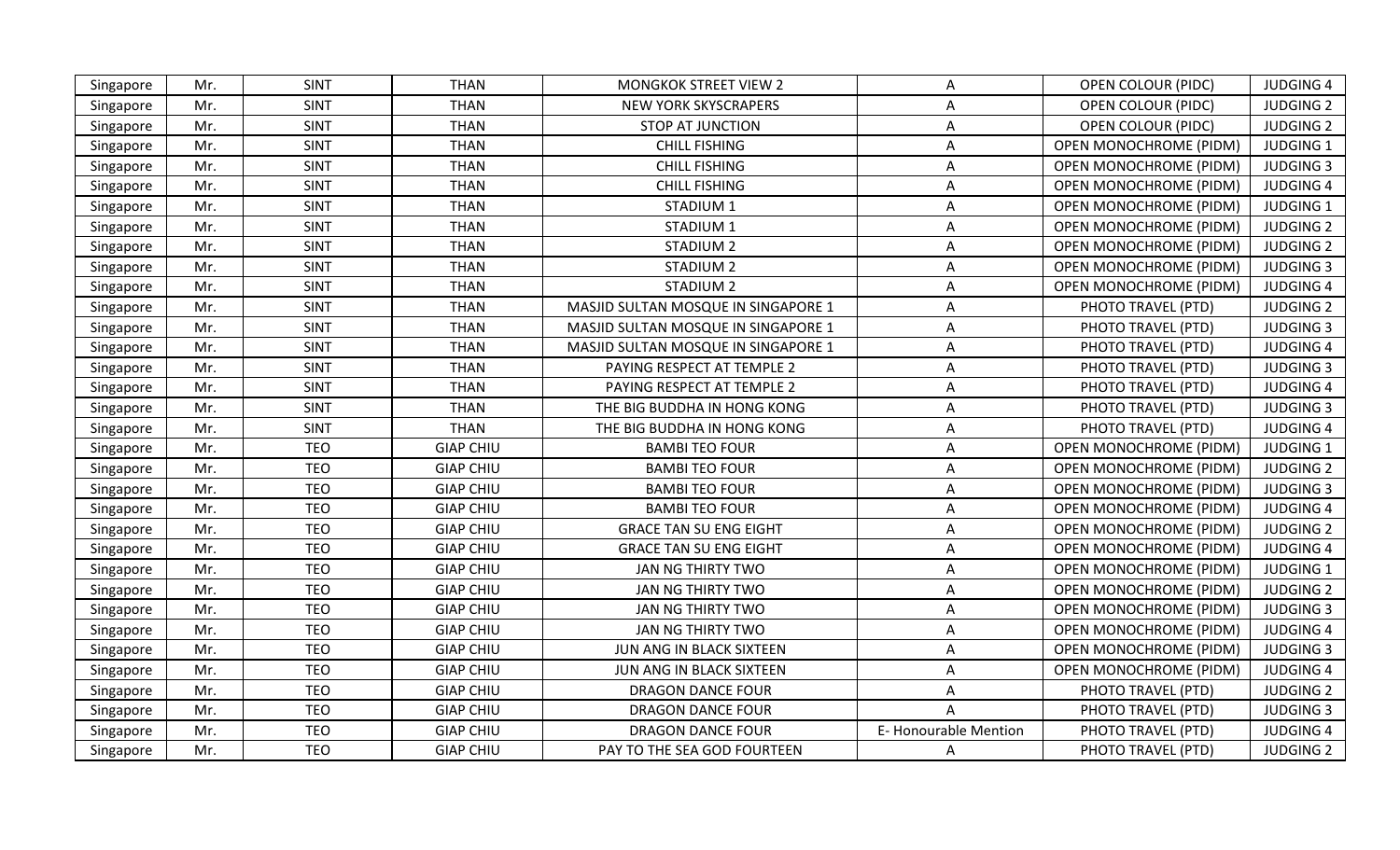| Singapore | Mr. | <b>TEO</b>        | <b>GIAP CHIU</b> | PAY TO THE SEA GOD FOURTEEN   | A                    | PHOTO TRAVEL (PTD)            | <b>JUDGING 3</b> |
|-----------|-----|-------------------|------------------|-------------------------------|----------------------|-------------------------------|------------------|
| Singapore | Mr. | <b>TEO</b>        | <b>GIAP CHIU</b> | PAY TO THE SEA GOD FOURTEEN   | Α                    | PHOTO TRAVEL (PTD)            | <b>JUDGING 4</b> |
| Singapore | Mr. | <b>TEO</b>        | <b>GIAP CHIU</b> | PHILIPINE DANCING TWENTY FOUR | A                    | PHOTO TRAVEL (PTD)            | <b>JUDGING 1</b> |
| Singapore | Mr. | <b>TEO</b>        | <b>GIAP CHIU</b> | PHILIPINE DANCING TWENTY FOUR | A                    | PHOTO TRAVEL (PTD)            | <b>JUDGING 3</b> |
| Singapore | Mr. | <b>TEO</b>        | <b>GIAP CHIU</b> | PHILIPINE DANCING TWENTY FOUR | Α                    | PHOTO TRAVEL (PTD)            | <b>JUDGING 4</b> |
| Singapore | Mr. | <b>TEO</b>        | <b>GIAP CHIU</b> | PLAY TO MY OWN GOD FIFTEEN    | A                    | PHOTO TRAVEL (PTD)            | <b>JUDGING 3</b> |
| Spain     | Mr. | SALINAS D ANGLADA | <b>JOAQUIN</b>   | <b>ENCUENTRO</b>              | A                    | <b>OPEN COLOUR (PIDC)</b>     | <b>JUDGING 1</b> |
| Spain     | Mr. | SALINAS D ANGLADA | <b>JOAQUIN</b>   | <b>ENCUENTRO</b>              | A                    | <b>OPEN COLOUR (PIDC)</b>     | <b>JUDGING 3</b> |
| Spain     | Mr. | SALINAS D ANGLADA | <b>JOAQUIN</b>   | <b>ENCUENTRO</b>              | A                    | <b>OPEN COLOUR (PIDC)</b>     | <b>JUDGING 4</b> |
| Spain     | Mr. | SALINAS D ANGLADA | <b>JOAQUIN</b>   | IRINA 3                       | A                    | <b>OPEN COLOUR (PIDC)</b>     | <b>JUDGING 1</b> |
| Spain     | Mr. | SALINAS D ANGLADA | <b>JOAQUIN</b>   | IRINA 3                       | Α                    | <b>OPEN COLOUR (PIDC)</b>     | <b>JUDGING 2</b> |
| Spain     | Mr. | SALINAS D ANGLADA | <b>JOAQUIN</b>   | IRINA 3                       | Α                    | <b>OPEN COLOUR (PIDC)</b>     | <b>JUDGING 3</b> |
| Spain     | Mr. | SALINAS D ANGLADA | <b>JOAQUIN</b>   | IRINA 3                       | A                    | <b>OPEN COLOUR (PIDC)</b>     | <b>JUDGING 4</b> |
| Spain     | Mr. | SALINAS D ANGLADA | <b>JOAQUIN</b>   | <b>IRINA 5</b>                | E-Honourable Mention | <b>OPEN COLOUR (PIDC)</b>     | <b>JUDGING 1</b> |
| Spain     | Mr. | SALINAS D ANGLADA | <b>JOAQUIN</b>   | <b>IRINA 5</b>                | A                    | OPEN COLOUR (PIDC)            | <b>JUDGING 2</b> |
| Spain     | Mr. | SALINAS D ANGLADA | <b>JOAQUIN</b>   | <b>IRINA 5</b>                | A                    | <b>OPEN COLOUR (PIDC)</b>     | <b>JUDGING 3</b> |
| Spain     | Mr. | SALINAS D ANGLADA | <b>JOAQUIN</b>   | <b>IRINA 5</b>                | Α                    | <b>OPEN COLOUR (PIDC)</b>     | <b>JUDGING 4</b> |
| Spain     | Mr. | SALINAS D ANGLADA | <b>JOAQUIN</b>   | NUNCA DEJES DE MIRARME        | A                    | <b>OPEN COLOUR (PIDC)</b>     | <b>JUDGING 1</b> |
| Spain     | Mr. | SALINAS D ANGLADA | <b>JOAQUIN</b>   | NUNCA DEJES DE MIRARME        | A                    | <b>OPEN COLOUR (PIDC)</b>     | <b>JUDGING 3</b> |
| Spain     | Mr. | SALINAS D ANGLADA | <b>JOAQUIN</b>   | NUNCA DEJES DE MIRARME        | Α                    | <b>OPEN COLOUR (PIDC)</b>     | <b>JUDGING 4</b> |
| Spain     | Mr. | SALINAS D ANGLADA | <b>JOAQUIN</b>   | MELANCOLIA                    | A                    | <b>OPEN MONOCHROME (PIDM)</b> | <b>JUDGING 1</b> |
| Spain     | Mr. | SALINAS D ANGLADA | <b>JOAQUIN</b>   | MELANCOLIA                    | Α                    | <b>OPEN MONOCHROME (PIDM)</b> | <b>JUDGING 2</b> |
| Spain     | Mr. | SALINAS D ANGLADA | <b>JOAQUIN</b>   | MELANCOLIA                    | A                    | OPEN MONOCHROME (PIDM)        | <b>JUDGING 3</b> |
| Spain     | Mr. | SALINAS D ANGLADA | <b>JOAQUIN</b>   | MELANCOLIA                    | A                    | OPEN MONOCHROME (PIDM)        | <b>JUDGING 4</b> |
| Spain     | Mr. | SALINAS D ANGLADA | <b>JOAQUIN</b>   | PILAR <sub>8</sub>            | A                    | <b>OPEN MONOCHROME (PIDM)</b> | <b>JUDGING 1</b> |
| Spain     | Mr. | SALINAS D ANGLADA | <b>JOAQUIN</b>   | PILAR <sub>8</sub>            | A                    | <b>OPEN MONOCHROME (PIDM)</b> | <b>JUDGING 2</b> |
| Spain     | Mr. | SALINAS D ANGLADA | <b>JOAQUIN</b>   | PILAR <sub>8</sub>            | A                    | OPEN MONOCHROME (PIDM)        | <b>JUDGING 3</b> |
| Spain     | Mr. | SALINAS D ANGLADA | <b>JOAQUIN</b>   | PILAR <sub>8</sub>            | A                    | <b>OPEN MONOCHROME (PIDM)</b> | <b>JUDGING 4</b> |
| Spain     | Mr. | SALINAS D ANGLADA | <b>JOAQUIN</b>   | <b>RECUERDOS DEL AYER 5</b>   | $\mathsf{A}$         | <b>OPEN MONOCHROME (PIDM)</b> | <b>JUDGING 2</b> |
| Spain     | Mr. | SALINAS D ANGLADA | <b>JOAQUIN</b>   | <b>RECUERDOS DEL AYER 5</b>   | A                    | <b>OPEN MONOCHROME (PIDM)</b> | <b>JUDGING 3</b> |
| Spain     | Mr. | SALINAS D ANGLADA | <b>JOAQUIN</b>   | <b>RECUERDOS DEL AYER 5</b>   | A                    | <b>OPEN MONOCHROME (PIDM)</b> | <b>JUDGING 4</b> |
| Spain     | Mr. | SALINAS D ANGLADA | <b>JOAQUIN</b>   | SENSUAL                       | A                    | OPEN MONOCHROME (PIDM)        | <b>JUDGING 1</b> |
| Spain     | Mr. | SALINAS D ANGLADA | <b>JOAQUIN</b>   | SENSUAL                       | A                    | <b>OPEN MONOCHROME (PIDM)</b> | <b>JUDGING 2</b> |
| Spain     | Mr. | SALINAS D ANGLADA | <b>JOAQUIN</b>   | SENSUAL                       | A                    | OPEN MONOCHROME (PIDM)        | <b>JUDGING 3</b> |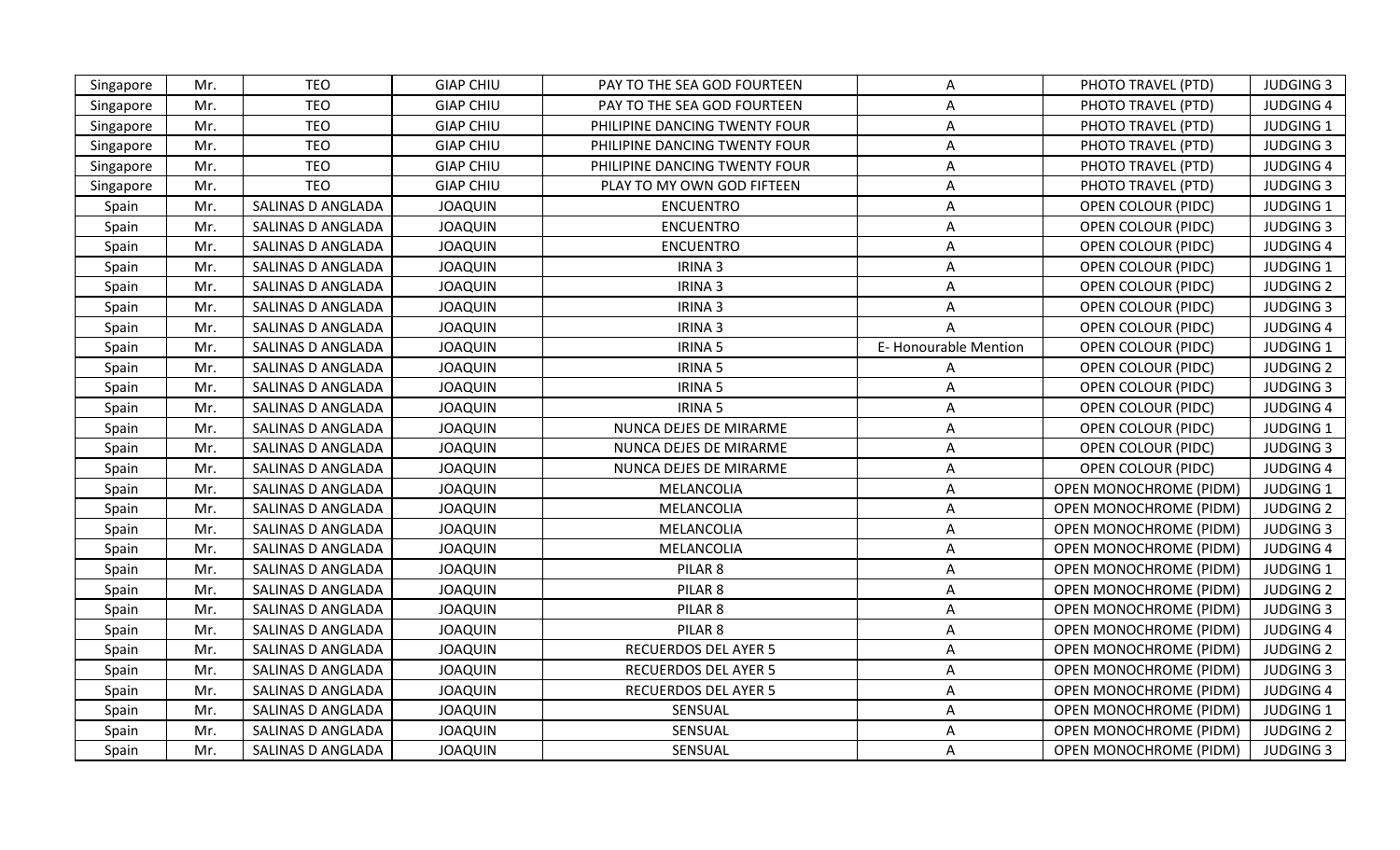| Spain     | Mr. | SALINAS D ANGLADA        | <b>JOAQUIN</b>    | SENSUAL                          | A                             | <b>OPEN MONOCHROME (PIDM)</b> | <b>JUDGING 4</b> |
|-----------|-----|--------------------------|-------------------|----------------------------------|-------------------------------|-------------------------------|------------------|
| Spain     | Mr. | <b>SALINAS D ANGLADA</b> | <b>JOAQUIN</b>    | <b>DESPEDIDA</b>                 | A                             | PHOTO TRAVEL (PTD)            | <b>JUDGING 1</b> |
| Spain     | Mr. | SALINAS D ANGLADA        | <b>JOAQUIN</b>    | <b>DESPEDIDA</b>                 | Α                             | PHOTO TRAVEL (PTD)            | <b>JUDGING 4</b> |
| Spain     | Mr. | SALINAS D ANGLADA        | <b>JOAQUIN</b>    | NOCHE DE LUNA 5                  | A                             | PHOTO TRAVEL (PTD)            | <b>JUDGING 1</b> |
| Spain     | Mr. | SALINAS D ANGLADA        | <b>JOAQUIN</b>    | NOCHE DE LUNA 5                  | A                             | PHOTO TRAVEL (PTD)            | <b>JUDGING 3</b> |
| Spain     | Mr. | SALINAS D ANGLADA        | <b>JOAQUIN</b>    | NOCHE DE LUNA 5                  | A                             | PHOTO TRAVEL (PTD)            | <b>JUDGING 4</b> |
| Spain     | Mr. | SALINAS D ANGLADA        | <b>JOAQUIN</b>    | REFLEJOS AL AMANECER 7           | Α                             | PHOTO TRAVEL (PTD)            | <b>JUDGING 1</b> |
| Spain     | Mr. | SALINAS D ANGLADA        | <b>JOAQUIN</b>    | REFLEJOS AL AMANECER 7           | Α                             | PHOTO TRAVEL (PTD)            | <b>JUDGING 2</b> |
| Spain     | Mr. | SALINAS D ANGLADA        | <b>JOAQUIN</b>    | REFLEJOS AL AMANECER 7           | A                             | PHOTO TRAVEL (PTD)            | <b>JUDGING 3</b> |
| Spain     | Mr. | SALINAS D ANGLADA        | <b>JOAQUIN</b>    | REFLEJOS AL AMANECER 7           | A                             | PHOTO TRAVEL (PTD)            | <b>JUDGING 4</b> |
| Sri Lanka | Mr. | <b>FERNANDO</b>          | <b>NEIL</b>       | CHILDREN                         | A                             | <b>OPEN COLOUR (PIDC)</b>     | <b>JUDGING 2</b> |
| Sri Lanka | Mr. | <b>FERNANDO</b>          | <b>NEIL</b>       | HER EYES TELL THE STORY OF LIFE. | A                             | <b>OPEN COLOUR (PIDC)</b>     | <b>JUDGING 2</b> |
| Sri Lanka | Mr. | <b>FERNANDO</b>          | <b>NEIL</b>       | PRIDE AND THE PASSION            | E-Honourable Mention          | <b>OPEN COLOUR (PIDC)</b>     | <b>JUDGING 4</b> |
| Sweden    | Mr. | <b>STAKE</b>             | <b>JAN-THOMAS</b> | JENNY AND VIOLIN                 | <b>E-Honourable Mention</b>   | <b>OPEN COLOUR (PIDC)</b>     | <b>JUDGING 1</b> |
| Sweden    | Mr. | <b>STAKE</b>             | <b>JAN-THOMAS</b> | JENNY AND VIOLIN                 | A                             | OPEN COLOUR (PIDC)            | <b>JUDGING 2</b> |
| Sweden    | Mr. | <b>STAKE</b>             | <b>JAN-THOMAS</b> | JENNY AND VIOLIN                 |                               | <b>OPEN COLOUR (PIDC)</b>     | <b>JUDGING 3</b> |
| Sweden    | Mr. | <b>STAKE</b>             | <b>JAN-THOMAS</b> | <b>JENNY AND VIOLIN</b>          | <b>Celebration Gold Medal</b> | <b>OPEN COLOUR (PIDC)</b>     | <b>JUDGING 4</b> |
| Sweden    | Mr. | <b>STAKE</b>             | <b>JAN-THOMAS</b> | <b>MARIE IN RED</b>              |                               | <b>OPEN COLOUR (PIDC)</b>     | <b>JUDGING 1</b> |
| Sweden    | Mr. | <b>STAKE</b>             | JAN-THOMAS        | MARIE IN RED                     |                               | <b>OPEN COLOUR (PIDC)</b>     | <b>JUDGING 2</b> |
| Sweden    | Mr. | <b>STAKE</b>             | <b>JAN-THOMAS</b> | <b>MARIE IN RED</b>              | E-Honourable Mention          | <b>OPEN COLOUR (PIDC)</b>     | <b>JUDGING 3</b> |
| Sweden    | Mr. | <b>STAKE</b>             | JAN-THOMAS        | <b>MARIE IN RED</b>              | A                             | <b>OPEN COLOUR (PIDC)</b>     | <b>JUDGING 4</b> |
| Sweden    | Mr. | <b>STAKE</b>             | <b>JAN-THOMAS</b> | <b>NINA AND FLOWER</b>           | A                             | <b>OPEN COLOUR (PIDC)</b>     | <b>JUDGING 1</b> |
| Sweden    | Mr. | <b>STAKE</b>             | <b>JAN-THOMAS</b> | NINA AND FLOWER                  | Α                             | OPEN COLOUR (PIDC)            | <b>JUDGING 2</b> |
| Sweden    | Mr. | <b>STAKE</b>             | <b>JAN-THOMAS</b> | <b>NINA AND FLOWER</b>           | A                             | OPEN COLOUR (PIDC)            | <b>JUDGING 3</b> |
| Sweden    | Mr. | <b>STAKE</b>             | <b>JAN-THOMAS</b> | NINA AND FLOWER                  | A                             | OPEN COLOUR (PIDC)            | <b>JUDGING 4</b> |
| Sweden    | Mr. | <b>STAKE</b>             | <b>JAN-THOMAS</b> | PREGNANT BEHIND THE WINDOW       |                               | <b>OPEN COLOUR (PIDC)</b>     | <b>JUDGING 1</b> |
| Sweden    | Mr. | <b>STAKE</b>             | <b>JAN-THOMAS</b> | PREGNANT BEHIND THE WINDOW       | <b>E-Honourable Mention</b>   | <b>OPEN COLOUR (PIDC)</b>     | <b>JUDGING 2</b> |
| Sweden    | Mr. | <b>STAKE</b>             | <b>JAN-THOMAS</b> | PREGNANT BEHIND THE WINDOW       | A                             | <b>OPEN COLOUR (PIDC)</b>     | <b>JUDGING 3</b> |
| Sweden    | Mr. | <b>STAKE</b>             | <b>JAN-THOMAS</b> | PREGNANT BEHIND THE WINDOW       | A                             | <b>OPEN COLOUR (PIDC)</b>     | <b>JUDGING 4</b> |
| Sweden    | Mr. | <b>STAKE</b>             | JAN-THOMAS        | <b>GLOBES 2020</b>               | Α                             | <b>OPEN MONOCHROME (PIDM)</b> | JUDGING 1        |
| Sweden    | Mr. | <b>STAKE</b>             | <b>JAN-THOMAS</b> | <b>GLOBES 2020</b>               | A                             | <b>OPEN MONOCHROME (PIDM)</b> | <b>JUDGING 2</b> |
| Sweden    | Mr. | <b>STAKE</b>             | JAN-THOMAS        | <b>GLOBES 2020</b>               | A                             | <b>OPEN MONOCHROME (PIDM)</b> | <b>JUDGING 3</b> |
| Sweden    | Mr. | <b>STAKE</b>             | <b>JAN-THOMAS</b> | <b>GLOBES 2020</b>               |                               | <b>OPEN MONOCHROME (PIDM)</b> | <b>JUDGING 4</b> |
| Sweden    | Mr. | <b>STAKE</b>             | <b>JAN-THOMAS</b> | <b>MOTHER AND DAUGHTER</b>       | <b>E-Honourable Mention</b>   | <b>OPEN MONOCHROME (PIDM)</b> | <b>JUDGING 1</b> |
|           |     |                          |                   |                                  |                               |                               |                  |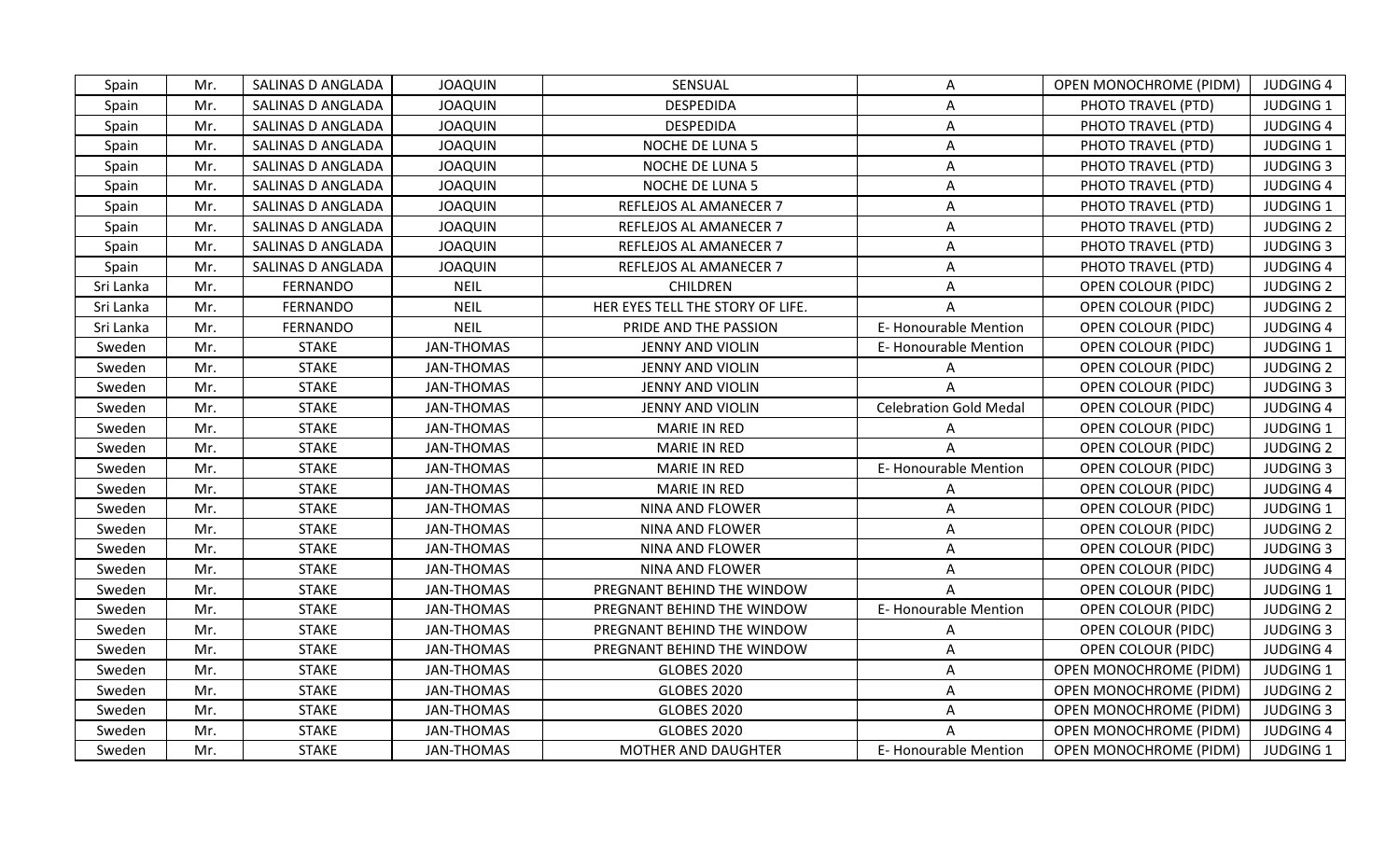| <b>JAN-THOMAS</b><br><b>OPEN MONOCHROME (PIDM)</b><br><b>JUDGING 2</b><br>Sweden<br>Mr.<br><b>STAKE</b><br><b>MOTHER AND DAUGHTER</b><br>A<br>Sweden<br><b>STAKE</b><br><b>JAN-THOMAS</b><br><b>MOTHER AND DAUGHTER</b><br><b>OPEN MONOCHROME (PIDM)</b><br><b>JUDGING 3</b><br>Mr.<br>A<br>PSA Gold medal<br><b>STAKE</b><br><b>JAN-THOMAS</b><br>MOTHER AND DAUGHTER<br><b>OPEN MONOCHROME (PIDM)</b><br><b>JUDGING 4</b><br>Sweden<br>Mr.<br><b>STAKE</b><br><b>JAN-THOMAS</b><br>MY BOY NO2<br>OPEN MONOCHROME (PIDM)<br><b>JUDGING 1</b><br>Sweden<br>Mr.<br><b>STAKE</b><br><b>JAN-THOMAS</b><br>MY BOY NO2<br><b>JUDGING 2</b><br>Sweden<br>Mr.<br>A<br><b>OPEN MONOCHROME (PIDM)</b><br><b>STAKE</b><br><b>JAN-THOMAS</b><br>MY BOY NO2<br>Sweden<br>Mr.<br><b>OPEN MONOCHROME (PIDM)</b><br><b>JUDGING 3</b><br>Α<br><b>STAKE</b><br><b>JAN-THOMAS</b><br>MY BOY NO2<br>OPEN MONOCHROME (PIDM)<br><b>JUDGING 4</b><br>Sweden<br>Mr.<br>A<br><b>STAKE</b><br><b>JAN-THOMAS</b><br>PSA Gold medal<br><b>SMOKE 0395</b><br>OPEN MONOCHROME (PIDM)<br><b>JUDGING 2</b><br>Sweden<br>Mr.<br><b>STAKE</b><br><b>JAN-THOMAS</b><br><b>SMOKE 0395</b><br><b>Celebration Gold Medal</b><br><b>OPEN MONOCHROME (PIDM)</b><br><b>JUDGING 3</b><br>Sweden<br>Mr.<br>Sweden<br><b>STAKE</b><br><b>JAN-THOMAS</b><br><b>SMOKE 0395</b><br><b>JUDGING 4</b><br>Mr.<br><b>OPEN MONOCHROME (PIDM)</b><br><b>JENZER</b><br>C1 ANTARKTIS KOENIGSPINGUINE 1<br><b>JUDGING 1</b><br>Switzerland<br>Mr.<br><b>URS</b><br>NATURE (ND)<br>Α<br><b>JENZER</b><br><b>URS</b><br>C1 ANTARKTIS KOENIGSPINGUINE 1<br>NATURE (ND)<br><b>JUDGING 2</b><br>Switzerland<br>Mr.<br>A<br><b>JENZER</b><br><b>URS</b><br>NATURE (ND)<br><b>JUDGING 3</b><br>Switzerland<br>Mr.<br>C1 ANTARKTIS KOENIGSPINGUINE 1<br>Α<br><b>JENZER</b><br><b>URS</b><br>C1 ANTARKTIS KOENIGSPINGUINE 1<br>NATURE (ND)<br><b>JUDGING 4</b><br>Switzerland<br>Mr.<br>A<br><b>JENZER</b><br><b>URS</b><br>NATURE (ND)<br><b>JUDGING 1</b><br>Switzerland<br>Mr.<br><b>C2 PINGUINFAMILIE</b><br>E-Honourable Mention<br><b>JENZER</b><br><b>URS</b><br><b>C2 PINGUINFAMILIE</b><br>NATURE (ND)<br><b>JUDGING 2</b><br>Switzerland<br>Mr.<br><b>JENZER</b><br><b>URS</b><br>C2 PINGUINFAMILIE<br>NATURE (ND)<br><b>JUDGING 3</b><br>Switzerland<br>Mr.<br>A<br><b>JENZER</b><br><b>URS</b><br>NATURE (ND)<br><b>JUDGING 1</b><br>Switzerland<br>Mr.<br>C3 BASSTOELPEL 2<br>A<br>JENZER<br><b>URS</b><br>C3 BASSTOELPEL 2<br>NATURE (ND)<br><b>JUDGING 2</b><br>Switzerland<br>Mr.<br>A<br><b>URS</b><br><b>JENZER</b><br>NATURE (ND)<br><b>JUDGING 3</b><br>Switzerland<br>Mr.<br>C3 BASSTOELPEL 2<br>A<br><b>JENZER</b><br><b>URS</b><br>NATURE (ND)<br><b>JUDGING 4</b><br>Switzerland<br>Mr.<br>C3 BASSTOELPEL 2<br>Α<br>Switzerland<br><b>JENZER</b><br><b>URS</b><br>NATURE (ND)<br><b>JUDGING 1</b><br>Mr.<br>C4 OKAVANGO 3047<br>Α<br><b>JENZER</b><br><b>URS</b><br>C4 OKAVANGO 3 047<br>NATURE (ND)<br><b>JUDGING 2</b><br>Switzerland<br>Mr.<br>A<br><b>JENZER</b><br>NATURE (ND)<br><b>JUDGING 3</b><br>Switzerland<br>Mr.<br><b>URS</b><br>C4 OKAVANGO 3047<br>Α<br><b>JENZER</b><br><b>URS</b><br>NATURE (ND)<br><b>JUDGING 4</b><br>Switzerland<br>Mr.<br>C4 OKAVANGO 3 047<br>A<br><b>JENZER</b><br>Switzerland<br><b>URS</b><br><b>B1 AFRICANA 3</b><br><b>OPEN COLOUR (PIDC)</b><br><b>JUDGING 1</b><br>Mr.<br>A<br><b>URS</b><br>Switzerland<br>Mr.<br><b>JENZER</b><br><b>B1 AFRICANA 3</b><br>A<br><b>OPEN COLOUR (PIDC)</b><br><b>JUDGING 4</b><br><b>JENZER</b><br><b>URS</b><br>Switzerland<br>Mr.<br><b>B2 GYMNAESTRADA 14</b><br>Α<br><b>OPEN COLOUR (PIDC)</b><br><b>JUDGING 1</b><br><b>JENZER</b><br>Switzerland<br>Mr.<br><b>URS</b><br><b>B2 GYMNAESTRADA 14</b><br>A<br><b>OPEN COLOUR (PIDC)</b><br><b>JUDGING 2</b><br><b>URS</b><br><b>JENZER</b><br><b>JUDGING 3</b><br>Switzerland<br>Mr.<br><b>B2 GYMNAESTRADA 14</b><br>Α<br><b>OPEN COLOUR (PIDC)</b><br><b>JENZER</b><br><b>URS</b><br>Switzerland<br>Mr.<br><b>B2 GYMNAESTRADA 14</b><br><b>OPEN COLOUR (PIDC)</b><br><b>JUDGING 4</b><br>A<br>JENZER<br><b>URS</b><br><b>B3 EISSCHOLLE 3</b><br><b>JUDGING 1</b><br>Switzerland<br>Mr.<br><b>OPEN COLOUR (PIDC)</b><br>A<br><b>JENZER</b><br><b>URS</b><br><b>B3 EISSCHOLLE 3</b><br>OPEN COLOUR (PIDC)<br><b>JUDGING 4</b><br>Switzerland<br>Mr.<br>A<br><b>JUDGING 1</b><br><b>JENZER</b><br><b>URS</b><br><b>B4 CHINA REISTERASSEN 4</b><br><b>OPEN COLOUR (PIDC)</b><br>Switzerland<br>Mr.<br>A |  |  |  |  |
|-----------------------------------------------------------------------------------------------------------------------------------------------------------------------------------------------------------------------------------------------------------------------------------------------------------------------------------------------------------------------------------------------------------------------------------------------------------------------------------------------------------------------------------------------------------------------------------------------------------------------------------------------------------------------------------------------------------------------------------------------------------------------------------------------------------------------------------------------------------------------------------------------------------------------------------------------------------------------------------------------------------------------------------------------------------------------------------------------------------------------------------------------------------------------------------------------------------------------------------------------------------------------------------------------------------------------------------------------------------------------------------------------------------------------------------------------------------------------------------------------------------------------------------------------------------------------------------------------------------------------------------------------------------------------------------------------------------------------------------------------------------------------------------------------------------------------------------------------------------------------------------------------------------------------------------------------------------------------------------------------------------------------------------------------------------------------------------------------------------------------------------------------------------------------------------------------------------------------------------------------------------------------------------------------------------------------------------------------------------------------------------------------------------------------------------------------------------------------------------------------------------------------------------------------------------------------------------------------------------------------------------------------------------------------------------------------------------------------------------------------------------------------------------------------------------------------------------------------------------------------------------------------------------------------------------------------------------------------------------------------------------------------------------------------------------------------------------------------------------------------------------------------------------------------------------------------------------------------------------------------------------------------------------------------------------------------------------------------------------------------------------------------------------------------------------------------------------------------------------------------------------------------------------------------------------------------------------------------------------------------------------------------------------------------------------------------------------------------------------------------------------------------------------------------------------------------------------------------------------------------------------------------------------------------------------------------------------------------------------------------------------------------------------------------------------------------------------------------------------------------------------------------------------------------------------------------------------------------------------------------------------------------------------------------------------------------------------------------------------------------------------------------------------------------------------------------------------------------------------------------|--|--|--|--|
|                                                                                                                                                                                                                                                                                                                                                                                                                                                                                                                                                                                                                                                                                                                                                                                                                                                                                                                                                                                                                                                                                                                                                                                                                                                                                                                                                                                                                                                                                                                                                                                                                                                                                                                                                                                                                                                                                                                                                                                                                                                                                                                                                                                                                                                                                                                                                                                                                                                                                                                                                                                                                                                                                                                                                                                                                                                                                                                                                                                                                                                                                                                                                                                                                                                                                                                                                                                                                                                                                                                                                                                                                                                                                                                                                                                                                                                                                                                                                                                                                                                                                                                                                                                                                                                                                                                                                                                                                                                                                               |  |  |  |  |
|                                                                                                                                                                                                                                                                                                                                                                                                                                                                                                                                                                                                                                                                                                                                                                                                                                                                                                                                                                                                                                                                                                                                                                                                                                                                                                                                                                                                                                                                                                                                                                                                                                                                                                                                                                                                                                                                                                                                                                                                                                                                                                                                                                                                                                                                                                                                                                                                                                                                                                                                                                                                                                                                                                                                                                                                                                                                                                                                                                                                                                                                                                                                                                                                                                                                                                                                                                                                                                                                                                                                                                                                                                                                                                                                                                                                                                                                                                                                                                                                                                                                                                                                                                                                                                                                                                                                                                                                                                                                                               |  |  |  |  |
|                                                                                                                                                                                                                                                                                                                                                                                                                                                                                                                                                                                                                                                                                                                                                                                                                                                                                                                                                                                                                                                                                                                                                                                                                                                                                                                                                                                                                                                                                                                                                                                                                                                                                                                                                                                                                                                                                                                                                                                                                                                                                                                                                                                                                                                                                                                                                                                                                                                                                                                                                                                                                                                                                                                                                                                                                                                                                                                                                                                                                                                                                                                                                                                                                                                                                                                                                                                                                                                                                                                                                                                                                                                                                                                                                                                                                                                                                                                                                                                                                                                                                                                                                                                                                                                                                                                                                                                                                                                                                               |  |  |  |  |
|                                                                                                                                                                                                                                                                                                                                                                                                                                                                                                                                                                                                                                                                                                                                                                                                                                                                                                                                                                                                                                                                                                                                                                                                                                                                                                                                                                                                                                                                                                                                                                                                                                                                                                                                                                                                                                                                                                                                                                                                                                                                                                                                                                                                                                                                                                                                                                                                                                                                                                                                                                                                                                                                                                                                                                                                                                                                                                                                                                                                                                                                                                                                                                                                                                                                                                                                                                                                                                                                                                                                                                                                                                                                                                                                                                                                                                                                                                                                                                                                                                                                                                                                                                                                                                                                                                                                                                                                                                                                                               |  |  |  |  |
|                                                                                                                                                                                                                                                                                                                                                                                                                                                                                                                                                                                                                                                                                                                                                                                                                                                                                                                                                                                                                                                                                                                                                                                                                                                                                                                                                                                                                                                                                                                                                                                                                                                                                                                                                                                                                                                                                                                                                                                                                                                                                                                                                                                                                                                                                                                                                                                                                                                                                                                                                                                                                                                                                                                                                                                                                                                                                                                                                                                                                                                                                                                                                                                                                                                                                                                                                                                                                                                                                                                                                                                                                                                                                                                                                                                                                                                                                                                                                                                                                                                                                                                                                                                                                                                                                                                                                                                                                                                                                               |  |  |  |  |
|                                                                                                                                                                                                                                                                                                                                                                                                                                                                                                                                                                                                                                                                                                                                                                                                                                                                                                                                                                                                                                                                                                                                                                                                                                                                                                                                                                                                                                                                                                                                                                                                                                                                                                                                                                                                                                                                                                                                                                                                                                                                                                                                                                                                                                                                                                                                                                                                                                                                                                                                                                                                                                                                                                                                                                                                                                                                                                                                                                                                                                                                                                                                                                                                                                                                                                                                                                                                                                                                                                                                                                                                                                                                                                                                                                                                                                                                                                                                                                                                                                                                                                                                                                                                                                                                                                                                                                                                                                                                                               |  |  |  |  |
|                                                                                                                                                                                                                                                                                                                                                                                                                                                                                                                                                                                                                                                                                                                                                                                                                                                                                                                                                                                                                                                                                                                                                                                                                                                                                                                                                                                                                                                                                                                                                                                                                                                                                                                                                                                                                                                                                                                                                                                                                                                                                                                                                                                                                                                                                                                                                                                                                                                                                                                                                                                                                                                                                                                                                                                                                                                                                                                                                                                                                                                                                                                                                                                                                                                                                                                                                                                                                                                                                                                                                                                                                                                                                                                                                                                                                                                                                                                                                                                                                                                                                                                                                                                                                                                                                                                                                                                                                                                                                               |  |  |  |  |
|                                                                                                                                                                                                                                                                                                                                                                                                                                                                                                                                                                                                                                                                                                                                                                                                                                                                                                                                                                                                                                                                                                                                                                                                                                                                                                                                                                                                                                                                                                                                                                                                                                                                                                                                                                                                                                                                                                                                                                                                                                                                                                                                                                                                                                                                                                                                                                                                                                                                                                                                                                                                                                                                                                                                                                                                                                                                                                                                                                                                                                                                                                                                                                                                                                                                                                                                                                                                                                                                                                                                                                                                                                                                                                                                                                                                                                                                                                                                                                                                                                                                                                                                                                                                                                                                                                                                                                                                                                                                                               |  |  |  |  |
|                                                                                                                                                                                                                                                                                                                                                                                                                                                                                                                                                                                                                                                                                                                                                                                                                                                                                                                                                                                                                                                                                                                                                                                                                                                                                                                                                                                                                                                                                                                                                                                                                                                                                                                                                                                                                                                                                                                                                                                                                                                                                                                                                                                                                                                                                                                                                                                                                                                                                                                                                                                                                                                                                                                                                                                                                                                                                                                                                                                                                                                                                                                                                                                                                                                                                                                                                                                                                                                                                                                                                                                                                                                                                                                                                                                                                                                                                                                                                                                                                                                                                                                                                                                                                                                                                                                                                                                                                                                                                               |  |  |  |  |
|                                                                                                                                                                                                                                                                                                                                                                                                                                                                                                                                                                                                                                                                                                                                                                                                                                                                                                                                                                                                                                                                                                                                                                                                                                                                                                                                                                                                                                                                                                                                                                                                                                                                                                                                                                                                                                                                                                                                                                                                                                                                                                                                                                                                                                                                                                                                                                                                                                                                                                                                                                                                                                                                                                                                                                                                                                                                                                                                                                                                                                                                                                                                                                                                                                                                                                                                                                                                                                                                                                                                                                                                                                                                                                                                                                                                                                                                                                                                                                                                                                                                                                                                                                                                                                                                                                                                                                                                                                                                                               |  |  |  |  |
|                                                                                                                                                                                                                                                                                                                                                                                                                                                                                                                                                                                                                                                                                                                                                                                                                                                                                                                                                                                                                                                                                                                                                                                                                                                                                                                                                                                                                                                                                                                                                                                                                                                                                                                                                                                                                                                                                                                                                                                                                                                                                                                                                                                                                                                                                                                                                                                                                                                                                                                                                                                                                                                                                                                                                                                                                                                                                                                                                                                                                                                                                                                                                                                                                                                                                                                                                                                                                                                                                                                                                                                                                                                                                                                                                                                                                                                                                                                                                                                                                                                                                                                                                                                                                                                                                                                                                                                                                                                                                               |  |  |  |  |
|                                                                                                                                                                                                                                                                                                                                                                                                                                                                                                                                                                                                                                                                                                                                                                                                                                                                                                                                                                                                                                                                                                                                                                                                                                                                                                                                                                                                                                                                                                                                                                                                                                                                                                                                                                                                                                                                                                                                                                                                                                                                                                                                                                                                                                                                                                                                                                                                                                                                                                                                                                                                                                                                                                                                                                                                                                                                                                                                                                                                                                                                                                                                                                                                                                                                                                                                                                                                                                                                                                                                                                                                                                                                                                                                                                                                                                                                                                                                                                                                                                                                                                                                                                                                                                                                                                                                                                                                                                                                                               |  |  |  |  |
|                                                                                                                                                                                                                                                                                                                                                                                                                                                                                                                                                                                                                                                                                                                                                                                                                                                                                                                                                                                                                                                                                                                                                                                                                                                                                                                                                                                                                                                                                                                                                                                                                                                                                                                                                                                                                                                                                                                                                                                                                                                                                                                                                                                                                                                                                                                                                                                                                                                                                                                                                                                                                                                                                                                                                                                                                                                                                                                                                                                                                                                                                                                                                                                                                                                                                                                                                                                                                                                                                                                                                                                                                                                                                                                                                                                                                                                                                                                                                                                                                                                                                                                                                                                                                                                                                                                                                                                                                                                                                               |  |  |  |  |
|                                                                                                                                                                                                                                                                                                                                                                                                                                                                                                                                                                                                                                                                                                                                                                                                                                                                                                                                                                                                                                                                                                                                                                                                                                                                                                                                                                                                                                                                                                                                                                                                                                                                                                                                                                                                                                                                                                                                                                                                                                                                                                                                                                                                                                                                                                                                                                                                                                                                                                                                                                                                                                                                                                                                                                                                                                                                                                                                                                                                                                                                                                                                                                                                                                                                                                                                                                                                                                                                                                                                                                                                                                                                                                                                                                                                                                                                                                                                                                                                                                                                                                                                                                                                                                                                                                                                                                                                                                                                                               |  |  |  |  |
|                                                                                                                                                                                                                                                                                                                                                                                                                                                                                                                                                                                                                                                                                                                                                                                                                                                                                                                                                                                                                                                                                                                                                                                                                                                                                                                                                                                                                                                                                                                                                                                                                                                                                                                                                                                                                                                                                                                                                                                                                                                                                                                                                                                                                                                                                                                                                                                                                                                                                                                                                                                                                                                                                                                                                                                                                                                                                                                                                                                                                                                                                                                                                                                                                                                                                                                                                                                                                                                                                                                                                                                                                                                                                                                                                                                                                                                                                                                                                                                                                                                                                                                                                                                                                                                                                                                                                                                                                                                                                               |  |  |  |  |
|                                                                                                                                                                                                                                                                                                                                                                                                                                                                                                                                                                                                                                                                                                                                                                                                                                                                                                                                                                                                                                                                                                                                                                                                                                                                                                                                                                                                                                                                                                                                                                                                                                                                                                                                                                                                                                                                                                                                                                                                                                                                                                                                                                                                                                                                                                                                                                                                                                                                                                                                                                                                                                                                                                                                                                                                                                                                                                                                                                                                                                                                                                                                                                                                                                                                                                                                                                                                                                                                                                                                                                                                                                                                                                                                                                                                                                                                                                                                                                                                                                                                                                                                                                                                                                                                                                                                                                                                                                                                                               |  |  |  |  |
|                                                                                                                                                                                                                                                                                                                                                                                                                                                                                                                                                                                                                                                                                                                                                                                                                                                                                                                                                                                                                                                                                                                                                                                                                                                                                                                                                                                                                                                                                                                                                                                                                                                                                                                                                                                                                                                                                                                                                                                                                                                                                                                                                                                                                                                                                                                                                                                                                                                                                                                                                                                                                                                                                                                                                                                                                                                                                                                                                                                                                                                                                                                                                                                                                                                                                                                                                                                                                                                                                                                                                                                                                                                                                                                                                                                                                                                                                                                                                                                                                                                                                                                                                                                                                                                                                                                                                                                                                                                                                               |  |  |  |  |
|                                                                                                                                                                                                                                                                                                                                                                                                                                                                                                                                                                                                                                                                                                                                                                                                                                                                                                                                                                                                                                                                                                                                                                                                                                                                                                                                                                                                                                                                                                                                                                                                                                                                                                                                                                                                                                                                                                                                                                                                                                                                                                                                                                                                                                                                                                                                                                                                                                                                                                                                                                                                                                                                                                                                                                                                                                                                                                                                                                                                                                                                                                                                                                                                                                                                                                                                                                                                                                                                                                                                                                                                                                                                                                                                                                                                                                                                                                                                                                                                                                                                                                                                                                                                                                                                                                                                                                                                                                                                                               |  |  |  |  |
|                                                                                                                                                                                                                                                                                                                                                                                                                                                                                                                                                                                                                                                                                                                                                                                                                                                                                                                                                                                                                                                                                                                                                                                                                                                                                                                                                                                                                                                                                                                                                                                                                                                                                                                                                                                                                                                                                                                                                                                                                                                                                                                                                                                                                                                                                                                                                                                                                                                                                                                                                                                                                                                                                                                                                                                                                                                                                                                                                                                                                                                                                                                                                                                                                                                                                                                                                                                                                                                                                                                                                                                                                                                                                                                                                                                                                                                                                                                                                                                                                                                                                                                                                                                                                                                                                                                                                                                                                                                                                               |  |  |  |  |
|                                                                                                                                                                                                                                                                                                                                                                                                                                                                                                                                                                                                                                                                                                                                                                                                                                                                                                                                                                                                                                                                                                                                                                                                                                                                                                                                                                                                                                                                                                                                                                                                                                                                                                                                                                                                                                                                                                                                                                                                                                                                                                                                                                                                                                                                                                                                                                                                                                                                                                                                                                                                                                                                                                                                                                                                                                                                                                                                                                                                                                                                                                                                                                                                                                                                                                                                                                                                                                                                                                                                                                                                                                                                                                                                                                                                                                                                                                                                                                                                                                                                                                                                                                                                                                                                                                                                                                                                                                                                                               |  |  |  |  |
|                                                                                                                                                                                                                                                                                                                                                                                                                                                                                                                                                                                                                                                                                                                                                                                                                                                                                                                                                                                                                                                                                                                                                                                                                                                                                                                                                                                                                                                                                                                                                                                                                                                                                                                                                                                                                                                                                                                                                                                                                                                                                                                                                                                                                                                                                                                                                                                                                                                                                                                                                                                                                                                                                                                                                                                                                                                                                                                                                                                                                                                                                                                                                                                                                                                                                                                                                                                                                                                                                                                                                                                                                                                                                                                                                                                                                                                                                                                                                                                                                                                                                                                                                                                                                                                                                                                                                                                                                                                                                               |  |  |  |  |
|                                                                                                                                                                                                                                                                                                                                                                                                                                                                                                                                                                                                                                                                                                                                                                                                                                                                                                                                                                                                                                                                                                                                                                                                                                                                                                                                                                                                                                                                                                                                                                                                                                                                                                                                                                                                                                                                                                                                                                                                                                                                                                                                                                                                                                                                                                                                                                                                                                                                                                                                                                                                                                                                                                                                                                                                                                                                                                                                                                                                                                                                                                                                                                                                                                                                                                                                                                                                                                                                                                                                                                                                                                                                                                                                                                                                                                                                                                                                                                                                                                                                                                                                                                                                                                                                                                                                                                                                                                                                                               |  |  |  |  |
|                                                                                                                                                                                                                                                                                                                                                                                                                                                                                                                                                                                                                                                                                                                                                                                                                                                                                                                                                                                                                                                                                                                                                                                                                                                                                                                                                                                                                                                                                                                                                                                                                                                                                                                                                                                                                                                                                                                                                                                                                                                                                                                                                                                                                                                                                                                                                                                                                                                                                                                                                                                                                                                                                                                                                                                                                                                                                                                                                                                                                                                                                                                                                                                                                                                                                                                                                                                                                                                                                                                                                                                                                                                                                                                                                                                                                                                                                                                                                                                                                                                                                                                                                                                                                                                                                                                                                                                                                                                                                               |  |  |  |  |
|                                                                                                                                                                                                                                                                                                                                                                                                                                                                                                                                                                                                                                                                                                                                                                                                                                                                                                                                                                                                                                                                                                                                                                                                                                                                                                                                                                                                                                                                                                                                                                                                                                                                                                                                                                                                                                                                                                                                                                                                                                                                                                                                                                                                                                                                                                                                                                                                                                                                                                                                                                                                                                                                                                                                                                                                                                                                                                                                                                                                                                                                                                                                                                                                                                                                                                                                                                                                                                                                                                                                                                                                                                                                                                                                                                                                                                                                                                                                                                                                                                                                                                                                                                                                                                                                                                                                                                                                                                                                                               |  |  |  |  |
|                                                                                                                                                                                                                                                                                                                                                                                                                                                                                                                                                                                                                                                                                                                                                                                                                                                                                                                                                                                                                                                                                                                                                                                                                                                                                                                                                                                                                                                                                                                                                                                                                                                                                                                                                                                                                                                                                                                                                                                                                                                                                                                                                                                                                                                                                                                                                                                                                                                                                                                                                                                                                                                                                                                                                                                                                                                                                                                                                                                                                                                                                                                                                                                                                                                                                                                                                                                                                                                                                                                                                                                                                                                                                                                                                                                                                                                                                                                                                                                                                                                                                                                                                                                                                                                                                                                                                                                                                                                                                               |  |  |  |  |
|                                                                                                                                                                                                                                                                                                                                                                                                                                                                                                                                                                                                                                                                                                                                                                                                                                                                                                                                                                                                                                                                                                                                                                                                                                                                                                                                                                                                                                                                                                                                                                                                                                                                                                                                                                                                                                                                                                                                                                                                                                                                                                                                                                                                                                                                                                                                                                                                                                                                                                                                                                                                                                                                                                                                                                                                                                                                                                                                                                                                                                                                                                                                                                                                                                                                                                                                                                                                                                                                                                                                                                                                                                                                                                                                                                                                                                                                                                                                                                                                                                                                                                                                                                                                                                                                                                                                                                                                                                                                                               |  |  |  |  |
|                                                                                                                                                                                                                                                                                                                                                                                                                                                                                                                                                                                                                                                                                                                                                                                                                                                                                                                                                                                                                                                                                                                                                                                                                                                                                                                                                                                                                                                                                                                                                                                                                                                                                                                                                                                                                                                                                                                                                                                                                                                                                                                                                                                                                                                                                                                                                                                                                                                                                                                                                                                                                                                                                                                                                                                                                                                                                                                                                                                                                                                                                                                                                                                                                                                                                                                                                                                                                                                                                                                                                                                                                                                                                                                                                                                                                                                                                                                                                                                                                                                                                                                                                                                                                                                                                                                                                                                                                                                                                               |  |  |  |  |
|                                                                                                                                                                                                                                                                                                                                                                                                                                                                                                                                                                                                                                                                                                                                                                                                                                                                                                                                                                                                                                                                                                                                                                                                                                                                                                                                                                                                                                                                                                                                                                                                                                                                                                                                                                                                                                                                                                                                                                                                                                                                                                                                                                                                                                                                                                                                                                                                                                                                                                                                                                                                                                                                                                                                                                                                                                                                                                                                                                                                                                                                                                                                                                                                                                                                                                                                                                                                                                                                                                                                                                                                                                                                                                                                                                                                                                                                                                                                                                                                                                                                                                                                                                                                                                                                                                                                                                                                                                                                                               |  |  |  |  |
|                                                                                                                                                                                                                                                                                                                                                                                                                                                                                                                                                                                                                                                                                                                                                                                                                                                                                                                                                                                                                                                                                                                                                                                                                                                                                                                                                                                                                                                                                                                                                                                                                                                                                                                                                                                                                                                                                                                                                                                                                                                                                                                                                                                                                                                                                                                                                                                                                                                                                                                                                                                                                                                                                                                                                                                                                                                                                                                                                                                                                                                                                                                                                                                                                                                                                                                                                                                                                                                                                                                                                                                                                                                                                                                                                                                                                                                                                                                                                                                                                                                                                                                                                                                                                                                                                                                                                                                                                                                                                               |  |  |  |  |
|                                                                                                                                                                                                                                                                                                                                                                                                                                                                                                                                                                                                                                                                                                                                                                                                                                                                                                                                                                                                                                                                                                                                                                                                                                                                                                                                                                                                                                                                                                                                                                                                                                                                                                                                                                                                                                                                                                                                                                                                                                                                                                                                                                                                                                                                                                                                                                                                                                                                                                                                                                                                                                                                                                                                                                                                                                                                                                                                                                                                                                                                                                                                                                                                                                                                                                                                                                                                                                                                                                                                                                                                                                                                                                                                                                                                                                                                                                                                                                                                                                                                                                                                                                                                                                                                                                                                                                                                                                                                                               |  |  |  |  |
|                                                                                                                                                                                                                                                                                                                                                                                                                                                                                                                                                                                                                                                                                                                                                                                                                                                                                                                                                                                                                                                                                                                                                                                                                                                                                                                                                                                                                                                                                                                                                                                                                                                                                                                                                                                                                                                                                                                                                                                                                                                                                                                                                                                                                                                                                                                                                                                                                                                                                                                                                                                                                                                                                                                                                                                                                                                                                                                                                                                                                                                                                                                                                                                                                                                                                                                                                                                                                                                                                                                                                                                                                                                                                                                                                                                                                                                                                                                                                                                                                                                                                                                                                                                                                                                                                                                                                                                                                                                                                               |  |  |  |  |
|                                                                                                                                                                                                                                                                                                                                                                                                                                                                                                                                                                                                                                                                                                                                                                                                                                                                                                                                                                                                                                                                                                                                                                                                                                                                                                                                                                                                                                                                                                                                                                                                                                                                                                                                                                                                                                                                                                                                                                                                                                                                                                                                                                                                                                                                                                                                                                                                                                                                                                                                                                                                                                                                                                                                                                                                                                                                                                                                                                                                                                                                                                                                                                                                                                                                                                                                                                                                                                                                                                                                                                                                                                                                                                                                                                                                                                                                                                                                                                                                                                                                                                                                                                                                                                                                                                                                                                                                                                                                                               |  |  |  |  |
|                                                                                                                                                                                                                                                                                                                                                                                                                                                                                                                                                                                                                                                                                                                                                                                                                                                                                                                                                                                                                                                                                                                                                                                                                                                                                                                                                                                                                                                                                                                                                                                                                                                                                                                                                                                                                                                                                                                                                                                                                                                                                                                                                                                                                                                                                                                                                                                                                                                                                                                                                                                                                                                                                                                                                                                                                                                                                                                                                                                                                                                                                                                                                                                                                                                                                                                                                                                                                                                                                                                                                                                                                                                                                                                                                                                                                                                                                                                                                                                                                                                                                                                                                                                                                                                                                                                                                                                                                                                                                               |  |  |  |  |
|                                                                                                                                                                                                                                                                                                                                                                                                                                                                                                                                                                                                                                                                                                                                                                                                                                                                                                                                                                                                                                                                                                                                                                                                                                                                                                                                                                                                                                                                                                                                                                                                                                                                                                                                                                                                                                                                                                                                                                                                                                                                                                                                                                                                                                                                                                                                                                                                                                                                                                                                                                                                                                                                                                                                                                                                                                                                                                                                                                                                                                                                                                                                                                                                                                                                                                                                                                                                                                                                                                                                                                                                                                                                                                                                                                                                                                                                                                                                                                                                                                                                                                                                                                                                                                                                                                                                                                                                                                                                                               |  |  |  |  |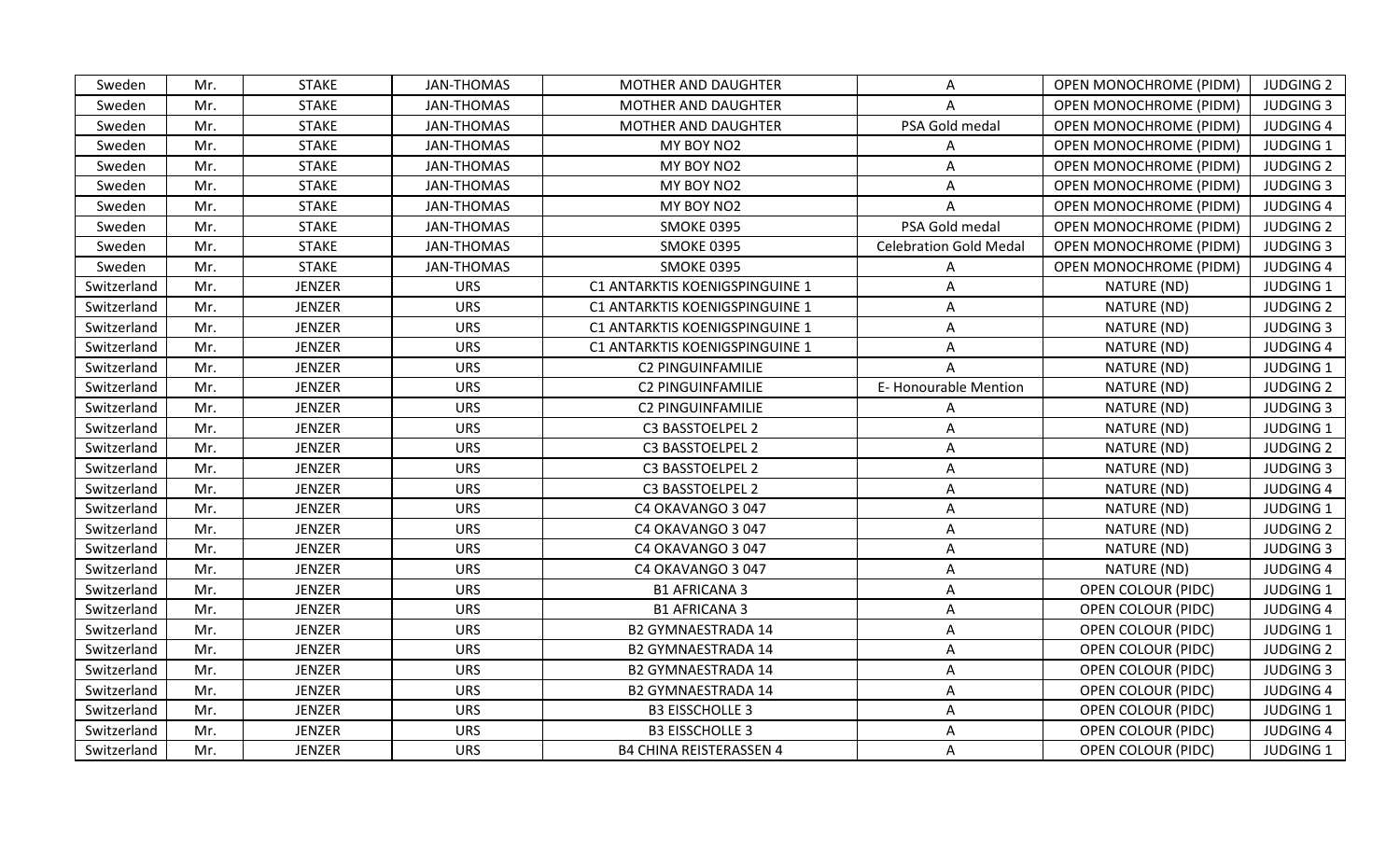| Switzerland | Mr. | <b>JENZER</b>      | <b>URS</b>        | <b>B4 CHINA REISTERASSEN 4</b> | Α                            | OPEN COLOUR (PIDC)            | <b>JUDGING 2</b> |
|-------------|-----|--------------------|-------------------|--------------------------------|------------------------------|-------------------------------|------------------|
| Switzerland | Mr. | <b>JENZER</b>      | <b>URS</b>        | <b>B4 CHINA REISTERASSEN 4</b> | Α                            | <b>OPEN COLOUR (PIDC)</b>     | <b>JUDGING 4</b> |
| Switzerland | Mr. | <b>JENZER</b>      | <b>URS</b>        | D1 GMA ANTIGUA 12              | Α                            | PHOTO TRAVEL (PTD)            | <b>JUDGING 1</b> |
| Switzerland | Mr. | <b>JENZER</b>      | <b>URS</b>        | D1 GMA ANTIGUA 12              | A                            | PHOTO TRAVEL (PTD)            | <b>JUDGING 3</b> |
| Switzerland | Mr. | <b>JENZER</b>      | <b>URS</b>        | D1 GMA ANTIGUA 12              | Α                            | PHOTO TRAVEL (PTD)            | <b>JUDGING 4</b> |
| Switzerland | Mr. | <b>JENZER</b>      | <b>URS</b>        | D2 GMA ANTIGUA 10              | Α                            | PHOTO TRAVEL (PTD)            | <b>JUDGING 1</b> |
| Switzerland | Mr. | <b>JENZER</b>      | <b>URS</b>        | D2 GMA ANTIGUA 10              | Α                            | PHOTO TRAVEL (PTD)            | <b>JUDGING 3</b> |
| Switzerland | Mr. | <b>JENZER</b>      | <b>URS</b>        | D2 GMA ANTIGUA 10              |                              | PHOTO TRAVEL (PTD)            | <b>JUDGING 4</b> |
| Switzerland | Mr. | <b>JENZER</b>      | <b>URS</b>        | D3 NAMIB 3                     | E-Honourable Mention         | PHOTO TRAVEL (PTD)            | <b>JUDGING 1</b> |
| Switzerland | Mr. | <b>JENZER</b>      | <b>URS</b>        | <b>D4 VENED REGATTA 4</b>      |                              | PHOTO TRAVEL (PTD)            | <b>JUDGING 1</b> |
| Switzerland | Mr. | <b>JENZER</b>      | <b>URS</b>        | D4 VENED REGATTA 4             | Α                            | PHOTO TRAVEL (PTD)            | <b>JUDGING 2</b> |
| Switzerland | Mr. | <b>JENZER</b>      | <b>URS</b>        | <b>D4 VENED REGATTA 4</b>      | A                            | PHOTO TRAVEL (PTD)            | <b>JUDGING 3</b> |
| Switzerland | Mr. | <b>JENZER</b>      | <b>URS</b>        | D4 VENED REGATTA 4             | <b>E- Honourable Mention</b> | PHOTO TRAVEL (PTD)            | <b>JUDGING 4</b> |
| Taiwan      | Mr. | <b>HUANG</b>       | <b>WOODPECKER</b> | AFTER WORK HARD BEER AK        | A                            | OPEN COLOUR (PIDC)            | <b>JUDGING 1</b> |
| Taiwan      | Mr. | <b>HUANG</b>       | <b>WOODPECKER</b> | AFTER WORK HARD BEER AK        | A                            | OPEN COLOUR (PIDC)            | <b>JUDGING 2</b> |
| Taiwan      | Mr. | <b>HUANG</b>       | <b>WOODPECKER</b> | AFTER WORK HARD BEER AK        | A                            | <b>OPEN COLOUR (PIDC)</b>     | <b>JUDGING 4</b> |
| Taiwan      | Mr. | <b>HUANG</b>       | <b>WOODPECKER</b> | HOMESICKNESS BLESSING A        | Α                            | OPEN COLOUR (PIDC)            | <b>JUDGING 1</b> |
| Taiwan      | Mr. | <b>HUANG</b>       | <b>WOODPECKER</b> | HOMESICKNESS BLESSING A        | A                            | <b>OPEN COLOUR (PIDC)</b>     | <b>JUDGING 2</b> |
| Taiwan      | Mr. | <b>HUANG</b>       | <b>WOODPECKER</b> | AFTER WORK HARD BEER K MONO    | A                            | <b>OPEN MONOCHROME (PIDM)</b> | <b>JUDGING 1</b> |
| Taiwan      | Mr. | <b>HUANG</b>       | <b>WOODPECKER</b> | AFTER WORK HARD BEER K MONO    | A                            | <b>OPEN MONOCHROME (PIDM)</b> | <b>JUDGING 2</b> |
| Taiwan      | Mr. | <b>HUANG</b>       | <b>WOODPECKER</b> | AFTER WORK HARD BEER K MONO    | A                            | <b>OPEN MONOCHROME (PIDM)</b> | <b>JUDGING 3</b> |
| Taiwan      | Mr. | <b>HUANG</b>       | WOODPECKER        | AFTER WORK HARD BEER K MONO    | A                            | <b>OPEN MONOCHROME (PIDM)</b> | <b>JUDGING 4</b> |
| Taiwan      | Mr. | <b>HUANG</b>       | <b>WOODPECKER</b> | AFTER WORK HARD NOODLE KMONO   | A                            | OPEN MONOCHROME (PIDM)        | <b>JUDGING 1</b> |
| Taiwan      | Mr. | <b>HUANG</b>       | <b>WOODPECKER</b> | HARDWORK BB KMONO              | A                            | <b>OPEN MONOCHROME (PIDM)</b> | <b>JUDGING 1</b> |
| Taiwan      | Mr. | <b>HUANG</b>       | <b>WOODPECKER</b> | HARDWORK BB KMONO              | A                            | <b>OPEN MONOCHROME (PIDM)</b> | <b>JUDGING 4</b> |
| Taiwan      | Mr. | <b>HUANG</b>       | <b>WOODPECKER</b> | MINER WORK05 MONO K            | A                            | <b>OPEN MONOCHROME (PIDM)</b> | <b>JUDGING 1</b> |
| Taiwan      | Mr. | <b>HUANG</b>       | <b>WOODPECKER</b> | MINER WORK05 MONO K            | Α                            | <b>OPEN MONOCHROME (PIDM)</b> | <b>JUDGING 2</b> |
| Taiwan      | Mr. | <b>HUANG</b>       | <b>WOODPECKER</b> | MINER WORK05 MONO K            | Α                            | <b>OPEN MONOCHROME (PIDM)</b> | <b>JUDGING 4</b> |
| Taiwan      | Mr. | <b>HUANG</b>       | <b>WOODPECKER</b> | <b>BURN GOD SHIP01</b>         | A                            | PHOTO TRAVEL (PTD)            | <b>JUDGING 4</b> |
| <b>USA</b>  | Dr. | <b>KAPETANAKES</b> | <b>BARBARA</b>    | THE PRINCE                     | A                            | <b>OPEN COLOUR (PIDC)</b>     | <b>JUDGING 1</b> |
| <b>USA</b>  | Dr. | <b>KAPETANAKES</b> | <b>BARBARA</b>    | THE PRINCE                     | A                            | <b>OPEN COLOUR (PIDC)</b>     | <b>JUDGING 3</b> |
| <b>USA</b>  | Dr. | KAPETANAKES        | <b>BARBARA</b>    | OLD BASKETBALL                 | A                            | OPEN MONOCHROME (PIDM)        | <b>JUDGING 3</b> |
| <b>USA</b>  | Dr. | <b>KAPETANAKES</b> | <b>BARBARA</b>    | RENAISSANCE MAN                | E-Honourable Mention         | <b>OPEN MONOCHROME (PIDM)</b> | <b>JUDGING 1</b> |
| <b>USA</b>  | Dr. | <b>KAPETANAKES</b> | <b>BARBARA</b>    | RENAISSANCE MAN                | A                            | OPEN MONOCHROME (PIDM)        | <b>JUDGING 3</b> |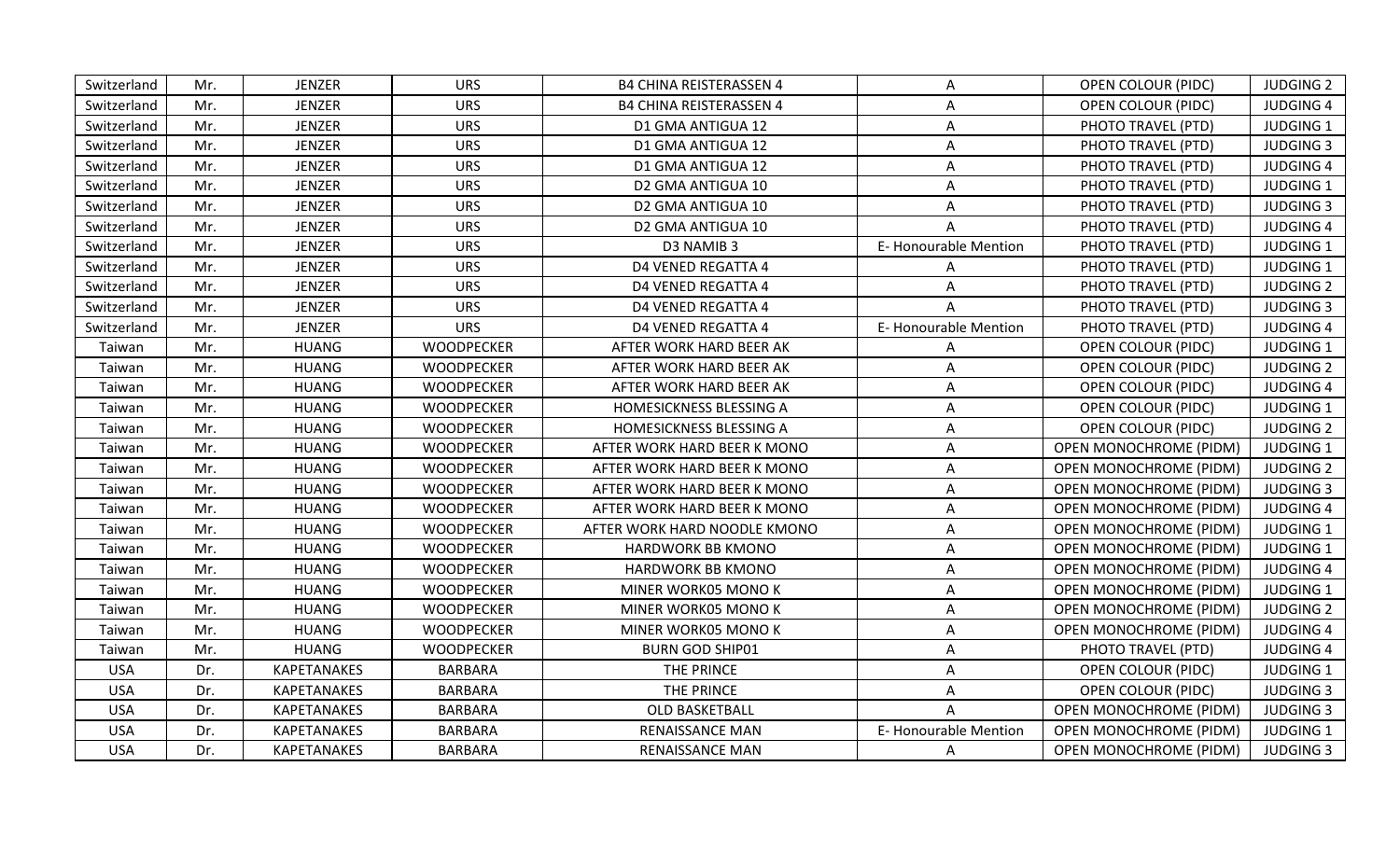| <b>USA</b> | Dr. | <b>KAPETANAKES</b> | <b>BARBARA</b> | <b>RENAISSANCE MAN</b>                 | A                    | <b>OPEN MONOCHROME (PIDM)</b> | <b>JUDGING 4</b> |
|------------|-----|--------------------|----------------|----------------------------------------|----------------------|-------------------------------|------------------|
| <b>USA</b> | Dr. | <b>KAPETANAKES</b> | <b>BARBARA</b> | <b>WOOD</b>                            | A                    | <b>OPEN MONOCHROME (PIDM)</b> | <b>JUDGING 2</b> |
| <b>USA</b> | Dr. | MAZANSKY           | <b>CYRIL</b>   | LONG CANYON AT DAWN 21-1               | A                    | NATURE (ND)                   | <b>JUDGING 2</b> |
| <b>USA</b> | Dr. | MAZANSKY           | <b>CYRIL</b>   | LONG CANYON AT DAWN 21-1               | A                    | NATURE (ND)                   | <b>JUDGING 3</b> |
| <b>USA</b> | Dr. | MAZANSKY           | <b>CYRIL</b>   | <b>OSPREY TAKING OFF WITH PREY 1</b>   | A                    | NATURE (ND)                   | <b>JUDGING 2</b> |
| <b>USA</b> | Dr. | MAZANSKY           | <b>CYRIL</b>   | <b>OSPREY TAKING OFF WITH PREY 1</b>   | A                    | NATURE (ND)                   | <b>JUDGING 3</b> |
| <b>USA</b> | Dr. | MAZANSKY           | <b>CYRIL</b>   | PELICAN ON BRANCH 1                    | A                    | NATURE (ND)                   | <b>JUDGING 3</b> |
| <b>USA</b> | Dr. | MAZANSKY           | <b>CYRIL</b>   | PELICAN ON BRANCH 1                    | A                    | NATURE (ND)                   | <b>JUDGING 4</b> |
| <b>USA</b> | Dr. | MAZANSKY           | <b>CYRIL</b>   | POSING ON VENICE BRIDGE 22-1           | A                    | <b>OPEN COLOUR (PIDC)</b>     | <b>JUDGING 2</b> |
| <b>USA</b> | Dr. | MAZANSKY           | <b>CYRIL</b>   | REFLECTIONS OF THREE MOUNTAINS         | A                    | <b>OPEN COLOUR (PIDC)</b>     | JUDGING 1        |
| <b>USA</b> | Dr. | MAZANSKY           | <b>CYRIL</b>   | REFLECTED SWIFTCURRENT LAKE 22-1       | Α                    | <b>OPEN MONOCHROME (PIDM)</b> | <b>JUDGING 2</b> |
| <b>USA</b> | Dr. | MAZANSKY           | <b>CYRIL</b>   | REFLECTION OF MASK BY GRAND CANAL      | A                    | <b>OPEN MONOCHROME (PIDM)</b> | <b>JUDGING 4</b> |
| <b>USA</b> | Dr. | MAZANSKY           | <b>CYRIL</b>   | BENEATH THE BETHESDA TERRACE 21-1      | A                    | PHOTO TRAVEL (PTD)            | <b>JUDGING 2</b> |
| <b>USA</b> | Dr. | MAZANSKY           | <b>CYRIL</b>   | <b>CALF CREEK OVERLOOK 5</b>           | A                    | PHOTO TRAVEL (PTD)            | <b>JUDGING 1</b> |
| <b>USA</b> | Dr. | MAZANSKY           | <b>CYRIL</b>   | <b>CHRYSLER BUILDING NEW YORK 22-1</b> | A                    | PHOTO TRAVEL (PTD)            | <b>JUDGING 1</b> |
| <b>USA</b> | Dr. | MAZANSKY           | <b>CYRIL</b>   | <b>CHRYSLER BUILDING NEW YORK 22-1</b> | Α                    | PHOTO TRAVEL (PTD)            | <b>JUDGING 2</b> |
| <b>USA</b> | Dr. | MAZANSKY           | <b>CYRIL</b>   | ON THE HORSE RANCH 1                   | Α                    | PHOTO TRAVEL (PTD)            | <b>JUDGING 1</b> |
| <b>USA</b> | Dr. | <b>ROBERTS</b>     | LILLIAN        | LEOPARD W FRESH MEAT                   |                      | NATURE (ND)                   | <b>JUDGING 1</b> |
| <b>USA</b> | Dr. | <b>ROBERTS</b>     | LILLIAN        | LEOPARD W FRESH MEAT                   | E-Honourable Mention | NATURE (ND)                   | <b>JUDGING 2</b> |
| <b>USA</b> | Dr. | <b>ROBERTS</b>     | LILLIAN        | LEOPARD W FRESH MEAT                   | E-Honourable Mention | NATURE (ND)                   | <b>JUDGING 3</b> |
| <b>USA</b> | Dr. | <b>ROBERTS</b>     | LILLIAN        | LEOPARD W FRESH MEAT                   | A                    | NATURE (ND)                   | <b>JUDGING 4</b> |
| <b>USA</b> | Dr. | <b>ROBERTS</b>     | LILLIAN        | BERLIN NV GHOST TOWN MACHINE SHED      | A                    | <b>OPEN COLOUR (PIDC)</b>     | <b>JUDGING 2</b> |
| <b>USA</b> | Dr. | <b>ROBERTS</b>     | LILLIAN        | BERLIN NV GHOST TOWN MACHINE SHED      |                      | <b>OPEN COLOUR (PIDC)</b>     | <b>JUDGING 4</b> |
| <b>USA</b> | Dr. | <b>ROBERTS</b>     | LILLIAN        | TURRET ARCH THRU NORTH WINDOW          | E-Honourable Mention | <b>OPEN COLOUR (PIDC)</b>     | <b>JUDGING 2</b> |
| <b>USA</b> | Dr. | <b>ROBERTS</b>     | LILLIAN        | TURRET ARCH THRU NORTH WINDOW          | A                    | OPEN COLOUR (PIDC)            | <b>JUDGING 3</b> |
| <b>USA</b> | Dr. | <b>ROBERTS</b>     | LILLIAN        | BERLIN NV OLD CAR AND SHED             | Α                    | <b>OPEN MONOCHROME (PIDM)</b> | <b>JUDGING 1</b> |
| <b>USA</b> | Dr. | <b>ROBERTS</b>     | LILLIAN        | BERLIN NV OLD CAR AND SHED             | Α                    | <b>OPEN MONOCHROME (PIDM)</b> | <b>JUDGING 2</b> |
| <b>USA</b> | Dr. | <b>ROBERTS</b>     | LILLIAN        | BERLIN NV OLD CAR AND SHED             | A                    | <b>OPEN MONOCHROME (PIDM)</b> | <b>JUDGING 3</b> |
| <b>USA</b> | Dr. | <b>ROBERTS</b>     | LILLIAN        | BERLIN NV OLD CAR AND SHED             | A                    | <b>OPEN MONOCHROME (PIDM)</b> | <b>JUDGING 4</b> |
| <b>USA</b> | Dr. | <b>ROBERTS</b>     | LILLIAN        | NECTAR BAT ON AGAVE FLOWER 06          | A                    | <b>OPEN MONOCHROME (PIDM)</b> | <b>JUDGING 1</b> |
| <b>USA</b> | Dr. | <b>ROBERTS</b>     | LILLIAN        | TUSKER REACHING OUT TO FRIEND          | $\mathsf{A}$         | <b>OPEN MONOCHROME (PIDM)</b> | <b>JUDGING 1</b> |
| <b>USA</b> | Dr. | <b>ROBERTS</b>     | LILLIAN        | TUSKER REACHING OUT TO FRIEND          | A                    | <b>OPEN MONOCHROME (PIDM)</b> | <b>JUDGING 4</b> |
| <b>USA</b> | Dr. | <b>ROBERTS</b>     | LILLIAN        | <b>GRAND CANYON RAFTING</b>            | A                    | PHOTO TRAVEL (PTD)            | <b>JUDGING 2</b> |
| <b>USA</b> | Mr. | <b>BURKE</b>       | <b>CHARLES</b> | <b>OSPREY WITH FISH FOUR</b>           | A                    | NATURE (ND)                   | <b>JUDGING 2</b> |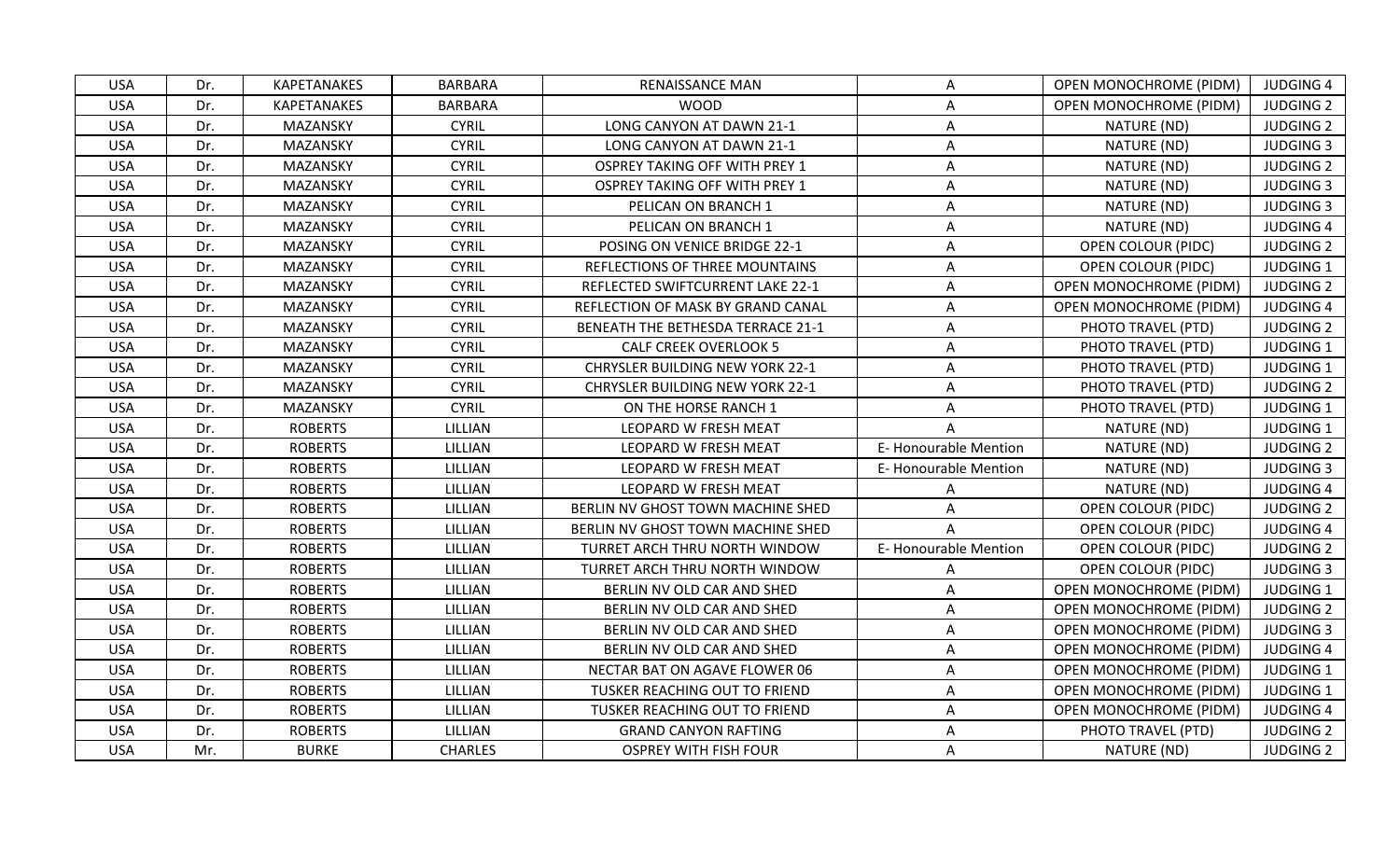| <b>USA</b> | Mr. | <b>BURKE</b>   | <b>CHARLES</b> | <b>OSPREY WITH FISH FOUR</b>    | A                    | NATURE (ND)                   | <b>JUDGING 3</b> |
|------------|-----|----------------|----------------|---------------------------------|----------------------|-------------------------------|------------------|
| <b>USA</b> | Mr. | <b>BURKE</b>   | <b>CHARLES</b> | <b>JESSICA FOUR</b>             | Α                    | OPEN COLOUR (PIDC)            | <b>JUDGING 2</b> |
| <b>USA</b> | Mr. | <b>BURKE</b>   | <b>CHARLES</b> | <b>JESSICA FOUR</b>             | A                    | <b>OPEN COLOUR (PIDC)</b>     | <b>JUDGING 3</b> |
| <b>USA</b> | Mr. | <b>BURKE</b>   | <b>CHARLES</b> | <b>CAITLIN FOUR</b>             | A                    | <b>OPEN MONOCHROME (PIDM)</b> | <b>JUDGING 1</b> |
| <b>USA</b> | Mr. | <b>BURKE</b>   | <b>CHARLES</b> | <b>HALEY THREE</b>              | A                    | <b>OPEN MONOCHROME (PIDM)</b> | <b>JUDGING 1</b> |
| <b>USA</b> | Mr. | <b>BURKE</b>   | <b>CHARLES</b> | <b>HALEY THREE</b>              | A                    | <b>OPEN MONOCHROME (PIDM)</b> | <b>JUDGING 3</b> |
| <b>USA</b> | Mr. | <b>BURKE</b>   | <b>CHARLES</b> | <b>HALEY THREE</b>              | A                    | OPEN MONOCHROME (PIDM)        | <b>JUDGING 4</b> |
| <b>USA</b> | Mr. | <b>BURKE</b>   | <b>CHARLES</b> | <b>HOODOOS AT DAWN</b>          |                      | PHOTO TRAVEL (PTD)            | <b>JUDGING 1</b> |
| <b>USA</b> | Mr. | <b>BURKE</b>   | <b>CHARLES</b> | <b>HOODOOS AT DAWN</b>          | E-Honourable Mention | PHOTO TRAVEL (PTD)            | <b>JUDGING 2</b> |
| <b>USA</b> | Mr. | <b>BURKE</b>   | <b>CHARLES</b> | <b>HOODOOS AT DAWN</b>          |                      | PHOTO TRAVEL (PTD)            | <b>JUDGING 4</b> |
| <b>USA</b> | Mr. | <b>BURKE</b>   | <b>CHARLES</b> | MESA VERDE TWO TIER SCENIC ONE  | A                    | PHOTO TRAVEL (PTD)            | <b>JUDGING 2</b> |
| <b>USA</b> | Mr. | <b>CHEUK</b>   | SHU            | AZ SPLIT LEAP                   | Α                    | OPEN COLOUR (PIDC)            | <b>JUDGING 1</b> |
| <b>USA</b> | Mr. | <b>CHEUK</b>   | SHU            | <b>BARS AERIAL</b>              | A                    | <b>OPEN COLOUR (PIDC)</b>     | <b>JUDGING 1</b> |
| <b>USA</b> | Mr. | <b>CHEUK</b>   | SHU            | <b>BARS AERIAL</b>              | Α                    | <b>OPEN COLOUR (PIDC)</b>     | <b>JUDGING 2</b> |
| <b>USA</b> | Mr. | <b>CHEUK</b>   | SHU            | <b>BARS AERIAL</b>              | A                    | OPEN COLOUR (PIDC)            | <b>JUDGING 4</b> |
| <b>USA</b> | Mr. | <b>CHEUK</b>   | SHU            | AR JUMP BEAM                    | A                    | <b>OPEN MONOCHROME (PIDM)</b> | <b>JUDGING 2</b> |
| <b>USA</b> | Mr. | <b>CHEUK</b>   | SHU            | AR JUMP BEAM                    | A                    | <b>OPEN MONOCHROME (PIDM)</b> | <b>JUDGING 4</b> |
| <b>USA</b> | Mr. | <b>CHEUK</b>   | SHU            | <b>BRIDGET ON BEAM 101</b>      | A                    | <b>OPEN MONOCHROME (PIDM)</b> | <b>JUDGING 1</b> |
| <b>USA</b> | Mr. | <b>CHEUK</b>   | SHU            | <b>BRIDGET ON BEAM 101</b>      | A                    | <b>OPEN MONOCHROME (PIDM)</b> | <b>JUDGING 2</b> |
| <b>USA</b> | Mr. | <b>CHEUK</b>   | SHU            | STEPTOE BUTTE SOUTHEAST         | A                    | PHOTO TRAVEL (PTD)            | <b>JUDGING 1</b> |
| <b>USA</b> | Mr. | <b>CHEUK</b>   | SHU            | THREADS OF FARMING              | A                    | PHOTO TRAVEL (PTD)            | <b>JUDGING 4</b> |
| <b>USA</b> | Mr. | CHIU           | <b>BOB</b>     | AFRICAN ELEPHANTS11             | Α                    | NATURE (ND)                   | <b>JUDGING 4</b> |
| <b>USA</b> | Mr. | CHIU           | <b>BOB</b>     | <b>AFRICAN LEOPARD52</b>        | A                    | NATURE (ND)                   | <b>JUDGING 3</b> |
| <b>USA</b> | Mr. | CHIU           | <b>BOB</b>     | THE LION KING9                  | A                    | NATURE (ND)                   | <b>JUDGING 2</b> |
| <b>USA</b> | Mr. | CHIU           | <b>BOB</b>     | <b>BALKAN STREET CORNERS17</b>  | Α                    | <b>OPEN COLOUR (PIDC)</b>     | <b>JUDGING 2</b> |
| <b>USA</b> | Mr. | CHIU           | <b>BOB</b>     | POLAR BEAR7                     | A                    | <b>OPEN COLOUR (PIDC)</b>     | <b>JUDGING 4</b> |
| <b>USA</b> | Mr. | CHIU           | <b>BOB</b>     | <b>WHEAT FIELDS IN SPOKANE4</b> | Α                    | OPEN COLOUR (PIDC)            | <b>JUDGING 1</b> |
| <b>USA</b> | Mr. | CHIU           | <b>BOB</b>     | <b>WHEAT FIELDS IN SPOKANE4</b> | A                    | OPEN COLOUR (PIDC)            | <b>JUDGING 4</b> |
| <b>USA</b> | Mr. | <b>JOHNSON</b> | <b>NORMAN</b>  | ALERT LYNX NO 2                 | A                    | NATURE (ND)                   | <b>JUDGING 1</b> |
| <b>USA</b> | Mr. | <b>JOHNSON</b> | <b>NORMAN</b>  | ALERT LYNX NO 2                 | A                    | NATURE (ND)                   | <b>JUDGING 3</b> |
| <b>USA</b> | Mr. | <b>JOHNSON</b> | <b>NORMAN</b>  | HP UMP SAYS SAFE                | A                    | <b>OPEN COLOUR (PIDC)</b>     | <b>JUDGING 1</b> |
| <b>USA</b> | Mr. | <b>JOHNSON</b> | <b>NORMAN</b>  | <b>KELLY WILL SCORE</b>         | A                    | <b>OPEN COLOUR (PIDC)</b>     | <b>JUDGING 1</b> |
| <b>USA</b> | Mr. | <b>JOHNSON</b> | <b>NORMAN</b>  | <b>KELLY WILL SCORE</b>         | $\mathsf{A}$         | OPEN COLOUR (PIDC)            | <b>JUDGING 3</b> |
| <b>USA</b> | Mr. | <b>JOHNSON</b> | <b>NORMAN</b>  | MUDDY RIVER WINS AGAIN          | A                    | <b>OPEN COLOUR (PIDC)</b>     | <b>JUDGING 4</b> |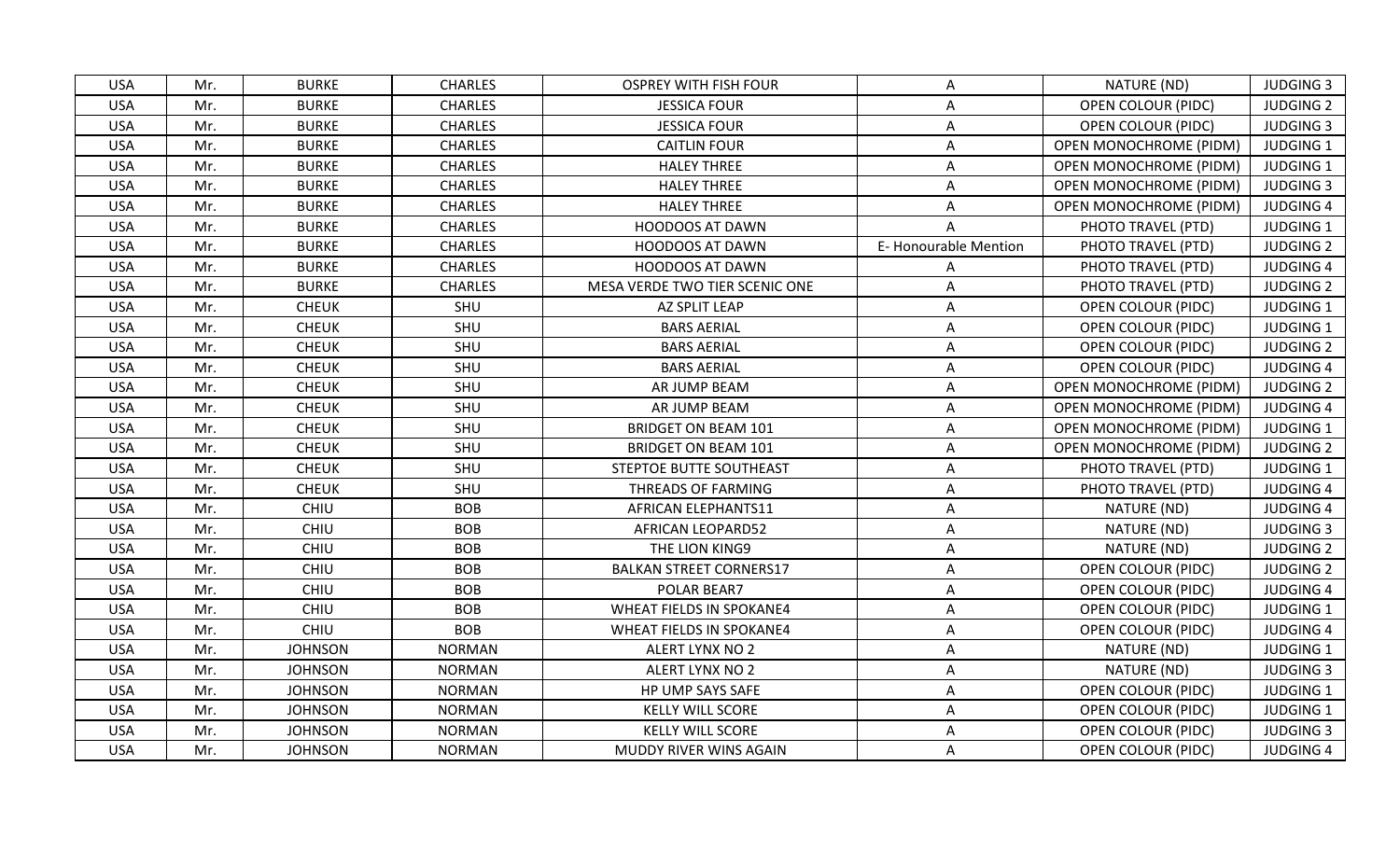| <b>JOHNSON</b><br><b>NORMAN</b><br>MISS BLUE EYES<br><b>OPEN MONOCHROME (PIDM)</b><br><b>USA</b><br>Mr.<br>A<br><b>USA</b><br>Mr.<br><b>MARS</b><br>LARRY<br><b>STUMP AND LEAVES</b><br><b>OPEN COLOUR (PIDC)</b><br>A<br><b>MARS</b><br><b>FRISCO CABLE CAR</b><br><b>USA</b><br>LARRY<br>PHOTO TRAVEL (PTD)<br>Mr.<br>A<br><b>USA</b><br><b>MARS</b><br>LARRY<br>PHOTO TRAVEL (PTD)<br>Mr.<br>ROCKY MOUNTAIN CHURCH<br>A<br><b>USA</b><br><b>MARS</b><br>LARRY<br>ROCKY MOUNTAIN CHURCH<br>PHOTO TRAVEL (PTD)<br>Mr.<br>Α<br><b>USA</b><br>Mr.<br><b>MILLER</b><br>LOUIS<br><b>PINK LADY</b><br><b>OPEN COLOUR (PIDC)</b><br>A<br><b>USA</b><br><b>MILLER</b><br>LOUIS<br><b>PINK LADY</b><br>Mr.<br>A<br><b>OPEN COLOUR (PIDC)</b><br><b>MILLER</b><br><b>USA</b><br>LOUIS<br><b>RED BARN</b><br><b>OPEN COLOUR (PIDC)</b><br>Mr.<br><b>USA</b><br>MILLER<br><b>LOUIS</b><br><b>RED BARN</b><br><b>Celebration Bronze Medal</b><br>Mr.<br><b>OPEN COLOUR (PIDC)</b><br><b>USA</b><br>MILLER<br>LOUIS<br><b>RED BARN</b><br>Mr.<br><b>OPEN COLOUR (PIDC)</b><br><b>MILLER</b><br>LOUIS<br>LOOKING DOWN<br><b>USA</b><br>Mr.<br><b>OPEN MONOCHROME (PIDM)</b><br>A<br><b>USA</b><br>MILLER<br><b>LOUIS</b><br>Mr.<br>MILL RACE VILLAGE 1<br>A<br><b>OPEN MONOCHROME (PIDM)</b><br><b>MILLER</b><br><b>USA</b><br>Mr.<br>LOUIS<br>NICKELS ARCADE<br>A<br><b>OPEN MONOCHROME (PIDM)</b><br><b>USA</b><br><b>LOUIS</b><br>Mr.<br>MILLER<br><b>POPPARD</b><br>A<br><b>OPEN MONOCHROME (PIDM)</b><br><b>USA</b><br><b>MILLER</b><br><b>POPPARD</b><br>Mr.<br>LOUIS<br><b>OPEN MONOCHROME (PIDM)</b><br>A<br><b>MILLER</b><br><b>USA</b><br><b>LOUIS</b><br><b>POPPARD</b><br><b>OPEN MONOCHROME (PIDM)</b><br>Mr.<br>A<br><b>USA</b><br><b>NGO</b><br>HAI<br>EGRET ATTACKED BY SNAPPING TURTLE<br>NATURE (ND)<br>Mr.<br>A<br><b>NGO</b><br>HAI<br>NATURE (ND)<br><b>USA</b><br>Mr.<br><b>EGRET ATTACKED BY SNAPPING TURTLE</b><br>Α<br><b>USA</b><br><b>NGO</b><br>HAI<br>NATURE (ND)<br>Mr.<br>I AM WAITING FOR YOU<br>A<br><b>NGO</b><br>HAI<br><b>USA</b><br>Mr.<br>I AM WAITING FOR YOU<br>Α<br>NATURE (ND)<br><b>NGO</b><br>HAI<br>NATURE (ND)<br><b>USA</b><br>Mr.<br><b>I AM WAITING FOR YOU</b><br>A<br><b>USA</b><br><b>NGO</b><br>NATURE (ND)<br>Mr.<br>HAI<br>I AM WAITING FOR YOU<br>Α<br><b>NGO</b><br>HAI<br>NATURE (ND)<br><b>USA</b><br>Mr.<br>OSPREY AND BIG RED SALMON<br>A<br><b>NGO</b><br><b>USA</b><br>Mr.<br>HAI<br>SNOW OWL FLIGHT IN THE DARK OC<br>A<br><b>OPEN COLOUR (PIDC)</b><br><b>NGO</b><br>HAI<br><b>USA</b><br>Mr.<br>SNOW OWL FLIGHT IN THE DARK OC<br><b>OPEN COLOUR (PIDC)</b><br>A<br><b>SMITH</b><br><b>USA</b><br>JAMES D.<br><b>HUNGRY CHICK 2025</b><br>NATURE (ND)<br>Mr.<br>A<br><b>USA</b><br><b>SMITH</b><br>JAMES D.<br><b>HUNGRY CHICK 2025</b><br>NATURE (ND)<br>Mr.<br>Α<br><b>SMITH</b><br><b>USA</b><br>Mr.<br>JAMES D.<br>NINJA TURTLES KART 1297<br><b>OPEN COLOUR (PIDC)</b><br>Α<br><b>SMITH</b><br><b>USA</b><br>Mr.<br>JAMES D.<br>SAM STORM 1089<br><b>OPEN MONOCHROME (PIDM)</b><br>A<br><b>USA</b><br>Mr.<br><b>THOMA</b><br><b>JOHN</b><br><b>DARK ANGLE</b><br>A<br><b>OPEN MONOCHROME (PIDM)</b><br><b>THOMA</b><br><b>DARK ANGLE</b><br><b>USA</b><br><b>JOHN</b><br><b>OPEN MONOCHROME (PIDM)</b><br>Mr.<br>$\mathsf{A}$<br><b>USA</b><br><b>THOMA</b><br><b>JOHN</b><br><b>DARK ANGLE</b><br>OPEN MONOCHROME (PIDM)<br>Mr.<br>$\mathsf{A}$<br><b>DUSK BARN</b><br><b>USA</b><br><b>THOMA</b><br><b>JOHN</b><br><b>OPEN MONOCHROME (PIDM)</b><br>Mr.<br>A |            |     |              |             |                  |                             |                        |                  |
|--------------------------------------------------------------------------------------------------------------------------------------------------------------------------------------------------------------------------------------------------------------------------------------------------------------------------------------------------------------------------------------------------------------------------------------------------------------------------------------------------------------------------------------------------------------------------------------------------------------------------------------------------------------------------------------------------------------------------------------------------------------------------------------------------------------------------------------------------------------------------------------------------------------------------------------------------------------------------------------------------------------------------------------------------------------------------------------------------------------------------------------------------------------------------------------------------------------------------------------------------------------------------------------------------------------------------------------------------------------------------------------------------------------------------------------------------------------------------------------------------------------------------------------------------------------------------------------------------------------------------------------------------------------------------------------------------------------------------------------------------------------------------------------------------------------------------------------------------------------------------------------------------------------------------------------------------------------------------------------------------------------------------------------------------------------------------------------------------------------------------------------------------------------------------------------------------------------------------------------------------------------------------------------------------------------------------------------------------------------------------------------------------------------------------------------------------------------------------------------------------------------------------------------------------------------------------------------------------------------------------------------------------------------------------------------------------------------------------------------------------------------------------------------------------------------------------------------------------------------------------------------------------------------------------------------------------------------------------------------------------------------------------------------------------------------------------------------------------------------------------------------------------------------------------------------------------------------------------------------------------------------------------------------------------------------------------------------------------------------------------------------------------------------------------------------------------------------------------------------------------------------------------|------------|-----|--------------|-------------|------------------|-----------------------------|------------------------|------------------|
|                                                                                                                                                                                                                                                                                                                                                                                                                                                                                                                                                                                                                                                                                                                                                                                                                                                                                                                                                                                                                                                                                                                                                                                                                                                                                                                                                                                                                                                                                                                                                                                                                                                                                                                                                                                                                                                                                                                                                                                                                                                                                                                                                                                                                                                                                                                                                                                                                                                                                                                                                                                                                                                                                                                                                                                                                                                                                                                                                                                                                                                                                                                                                                                                                                                                                                                                                                                                                                                                                                                          |            |     |              |             |                  |                             |                        | <b>JUDGING 3</b> |
|                                                                                                                                                                                                                                                                                                                                                                                                                                                                                                                                                                                                                                                                                                                                                                                                                                                                                                                                                                                                                                                                                                                                                                                                                                                                                                                                                                                                                                                                                                                                                                                                                                                                                                                                                                                                                                                                                                                                                                                                                                                                                                                                                                                                                                                                                                                                                                                                                                                                                                                                                                                                                                                                                                                                                                                                                                                                                                                                                                                                                                                                                                                                                                                                                                                                                                                                                                                                                                                                                                                          |            |     |              |             |                  |                             |                        | <b>JUDGING 2</b> |
|                                                                                                                                                                                                                                                                                                                                                                                                                                                                                                                                                                                                                                                                                                                                                                                                                                                                                                                                                                                                                                                                                                                                                                                                                                                                                                                                                                                                                                                                                                                                                                                                                                                                                                                                                                                                                                                                                                                                                                                                                                                                                                                                                                                                                                                                                                                                                                                                                                                                                                                                                                                                                                                                                                                                                                                                                                                                                                                                                                                                                                                                                                                                                                                                                                                                                                                                                                                                                                                                                                                          |            |     |              |             |                  |                             |                        | <b>JUDGING 2</b> |
|                                                                                                                                                                                                                                                                                                                                                                                                                                                                                                                                                                                                                                                                                                                                                                                                                                                                                                                                                                                                                                                                                                                                                                                                                                                                                                                                                                                                                                                                                                                                                                                                                                                                                                                                                                                                                                                                                                                                                                                                                                                                                                                                                                                                                                                                                                                                                                                                                                                                                                                                                                                                                                                                                                                                                                                                                                                                                                                                                                                                                                                                                                                                                                                                                                                                                                                                                                                                                                                                                                                          |            |     |              |             |                  |                             |                        | <b>JUDGING 2</b> |
|                                                                                                                                                                                                                                                                                                                                                                                                                                                                                                                                                                                                                                                                                                                                                                                                                                                                                                                                                                                                                                                                                                                                                                                                                                                                                                                                                                                                                                                                                                                                                                                                                                                                                                                                                                                                                                                                                                                                                                                                                                                                                                                                                                                                                                                                                                                                                                                                                                                                                                                                                                                                                                                                                                                                                                                                                                                                                                                                                                                                                                                                                                                                                                                                                                                                                                                                                                                                                                                                                                                          |            |     |              |             |                  |                             |                        | <b>JUDGING 3</b> |
|                                                                                                                                                                                                                                                                                                                                                                                                                                                                                                                                                                                                                                                                                                                                                                                                                                                                                                                                                                                                                                                                                                                                                                                                                                                                                                                                                                                                                                                                                                                                                                                                                                                                                                                                                                                                                                                                                                                                                                                                                                                                                                                                                                                                                                                                                                                                                                                                                                                                                                                                                                                                                                                                                                                                                                                                                                                                                                                                                                                                                                                                                                                                                                                                                                                                                                                                                                                                                                                                                                                          |            |     |              |             |                  |                             |                        | <b>JUDGING 1</b> |
|                                                                                                                                                                                                                                                                                                                                                                                                                                                                                                                                                                                                                                                                                                                                                                                                                                                                                                                                                                                                                                                                                                                                                                                                                                                                                                                                                                                                                                                                                                                                                                                                                                                                                                                                                                                                                                                                                                                                                                                                                                                                                                                                                                                                                                                                                                                                                                                                                                                                                                                                                                                                                                                                                                                                                                                                                                                                                                                                                                                                                                                                                                                                                                                                                                                                                                                                                                                                                                                                                                                          |            |     |              |             |                  |                             |                        | <b>JUDGING 3</b> |
|                                                                                                                                                                                                                                                                                                                                                                                                                                                                                                                                                                                                                                                                                                                                                                                                                                                                                                                                                                                                                                                                                                                                                                                                                                                                                                                                                                                                                                                                                                                                                                                                                                                                                                                                                                                                                                                                                                                                                                                                                                                                                                                                                                                                                                                                                                                                                                                                                                                                                                                                                                                                                                                                                                                                                                                                                                                                                                                                                                                                                                                                                                                                                                                                                                                                                                                                                                                                                                                                                                                          |            |     |              |             |                  |                             |                        | <b>JUDGING 2</b> |
|                                                                                                                                                                                                                                                                                                                                                                                                                                                                                                                                                                                                                                                                                                                                                                                                                                                                                                                                                                                                                                                                                                                                                                                                                                                                                                                                                                                                                                                                                                                                                                                                                                                                                                                                                                                                                                                                                                                                                                                                                                                                                                                                                                                                                                                                                                                                                                                                                                                                                                                                                                                                                                                                                                                                                                                                                                                                                                                                                                                                                                                                                                                                                                                                                                                                                                                                                                                                                                                                                                                          |            |     |              |             |                  |                             |                        | <b>JUDGING 3</b> |
|                                                                                                                                                                                                                                                                                                                                                                                                                                                                                                                                                                                                                                                                                                                                                                                                                                                                                                                                                                                                                                                                                                                                                                                                                                                                                                                                                                                                                                                                                                                                                                                                                                                                                                                                                                                                                                                                                                                                                                                                                                                                                                                                                                                                                                                                                                                                                                                                                                                                                                                                                                                                                                                                                                                                                                                                                                                                                                                                                                                                                                                                                                                                                                                                                                                                                                                                                                                                                                                                                                                          |            |     |              |             |                  |                             |                        | <b>JUDGING 4</b> |
|                                                                                                                                                                                                                                                                                                                                                                                                                                                                                                                                                                                                                                                                                                                                                                                                                                                                                                                                                                                                                                                                                                                                                                                                                                                                                                                                                                                                                                                                                                                                                                                                                                                                                                                                                                                                                                                                                                                                                                                                                                                                                                                                                                                                                                                                                                                                                                                                                                                                                                                                                                                                                                                                                                                                                                                                                                                                                                                                                                                                                                                                                                                                                                                                                                                                                                                                                                                                                                                                                                                          |            |     |              |             |                  |                             |                        | <b>JUDGING 3</b> |
|                                                                                                                                                                                                                                                                                                                                                                                                                                                                                                                                                                                                                                                                                                                                                                                                                                                                                                                                                                                                                                                                                                                                                                                                                                                                                                                                                                                                                                                                                                                                                                                                                                                                                                                                                                                                                                                                                                                                                                                                                                                                                                                                                                                                                                                                                                                                                                                                                                                                                                                                                                                                                                                                                                                                                                                                                                                                                                                                                                                                                                                                                                                                                                                                                                                                                                                                                                                                                                                                                                                          |            |     |              |             |                  |                             |                        | <b>JUDGING 2</b> |
|                                                                                                                                                                                                                                                                                                                                                                                                                                                                                                                                                                                                                                                                                                                                                                                                                                                                                                                                                                                                                                                                                                                                                                                                                                                                                                                                                                                                                                                                                                                                                                                                                                                                                                                                                                                                                                                                                                                                                                                                                                                                                                                                                                                                                                                                                                                                                                                                                                                                                                                                                                                                                                                                                                                                                                                                                                                                                                                                                                                                                                                                                                                                                                                                                                                                                                                                                                                                                                                                                                                          |            |     |              |             |                  |                             |                        | <b>JUDGING 2</b> |
|                                                                                                                                                                                                                                                                                                                                                                                                                                                                                                                                                                                                                                                                                                                                                                                                                                                                                                                                                                                                                                                                                                                                                                                                                                                                                                                                                                                                                                                                                                                                                                                                                                                                                                                                                                                                                                                                                                                                                                                                                                                                                                                                                                                                                                                                                                                                                                                                                                                                                                                                                                                                                                                                                                                                                                                                                                                                                                                                                                                                                                                                                                                                                                                                                                                                                                                                                                                                                                                                                                                          |            |     |              |             |                  |                             |                        | <b>JUDGING 2</b> |
|                                                                                                                                                                                                                                                                                                                                                                                                                                                                                                                                                                                                                                                                                                                                                                                                                                                                                                                                                                                                                                                                                                                                                                                                                                                                                                                                                                                                                                                                                                                                                                                                                                                                                                                                                                                                                                                                                                                                                                                                                                                                                                                                                                                                                                                                                                                                                                                                                                                                                                                                                                                                                                                                                                                                                                                                                                                                                                                                                                                                                                                                                                                                                                                                                                                                                                                                                                                                                                                                                                                          |            |     |              |             |                  |                             |                        | <b>JUDGING 3</b> |
|                                                                                                                                                                                                                                                                                                                                                                                                                                                                                                                                                                                                                                                                                                                                                                                                                                                                                                                                                                                                                                                                                                                                                                                                                                                                                                                                                                                                                                                                                                                                                                                                                                                                                                                                                                                                                                                                                                                                                                                                                                                                                                                                                                                                                                                                                                                                                                                                                                                                                                                                                                                                                                                                                                                                                                                                                                                                                                                                                                                                                                                                                                                                                                                                                                                                                                                                                                                                                                                                                                                          |            |     |              |             |                  |                             |                        | <b>JUDGING 4</b> |
|                                                                                                                                                                                                                                                                                                                                                                                                                                                                                                                                                                                                                                                                                                                                                                                                                                                                                                                                                                                                                                                                                                                                                                                                                                                                                                                                                                                                                                                                                                                                                                                                                                                                                                                                                                                                                                                                                                                                                                                                                                                                                                                                                                                                                                                                                                                                                                                                                                                                                                                                                                                                                                                                                                                                                                                                                                                                                                                                                                                                                                                                                                                                                                                                                                                                                                                                                                                                                                                                                                                          |            |     |              |             |                  |                             |                        | <b>JUDGING 2</b> |
|                                                                                                                                                                                                                                                                                                                                                                                                                                                                                                                                                                                                                                                                                                                                                                                                                                                                                                                                                                                                                                                                                                                                                                                                                                                                                                                                                                                                                                                                                                                                                                                                                                                                                                                                                                                                                                                                                                                                                                                                                                                                                                                                                                                                                                                                                                                                                                                                                                                                                                                                                                                                                                                                                                                                                                                                                                                                                                                                                                                                                                                                                                                                                                                                                                                                                                                                                                                                                                                                                                                          |            |     |              |             |                  |                             |                        | <b>JUDGING 4</b> |
|                                                                                                                                                                                                                                                                                                                                                                                                                                                                                                                                                                                                                                                                                                                                                                                                                                                                                                                                                                                                                                                                                                                                                                                                                                                                                                                                                                                                                                                                                                                                                                                                                                                                                                                                                                                                                                                                                                                                                                                                                                                                                                                                                                                                                                                                                                                                                                                                                                                                                                                                                                                                                                                                                                                                                                                                                                                                                                                                                                                                                                                                                                                                                                                                                                                                                                                                                                                                                                                                                                                          |            |     |              |             |                  |                             |                        | <b>JUDGING 1</b> |
|                                                                                                                                                                                                                                                                                                                                                                                                                                                                                                                                                                                                                                                                                                                                                                                                                                                                                                                                                                                                                                                                                                                                                                                                                                                                                                                                                                                                                                                                                                                                                                                                                                                                                                                                                                                                                                                                                                                                                                                                                                                                                                                                                                                                                                                                                                                                                                                                                                                                                                                                                                                                                                                                                                                                                                                                                                                                                                                                                                                                                                                                                                                                                                                                                                                                                                                                                                                                                                                                                                                          |            |     |              |             |                  |                             |                        | <b>JUDGING 2</b> |
|                                                                                                                                                                                                                                                                                                                                                                                                                                                                                                                                                                                                                                                                                                                                                                                                                                                                                                                                                                                                                                                                                                                                                                                                                                                                                                                                                                                                                                                                                                                                                                                                                                                                                                                                                                                                                                                                                                                                                                                                                                                                                                                                                                                                                                                                                                                                                                                                                                                                                                                                                                                                                                                                                                                                                                                                                                                                                                                                                                                                                                                                                                                                                                                                                                                                                                                                                                                                                                                                                                                          |            |     |              |             |                  |                             |                        | <b>JUDGING 3</b> |
|                                                                                                                                                                                                                                                                                                                                                                                                                                                                                                                                                                                                                                                                                                                                                                                                                                                                                                                                                                                                                                                                                                                                                                                                                                                                                                                                                                                                                                                                                                                                                                                                                                                                                                                                                                                                                                                                                                                                                                                                                                                                                                                                                                                                                                                                                                                                                                                                                                                                                                                                                                                                                                                                                                                                                                                                                                                                                                                                                                                                                                                                                                                                                                                                                                                                                                                                                                                                                                                                                                                          |            |     |              |             |                  |                             |                        | <b>JUDGING 4</b> |
|                                                                                                                                                                                                                                                                                                                                                                                                                                                                                                                                                                                                                                                                                                                                                                                                                                                                                                                                                                                                                                                                                                                                                                                                                                                                                                                                                                                                                                                                                                                                                                                                                                                                                                                                                                                                                                                                                                                                                                                                                                                                                                                                                                                                                                                                                                                                                                                                                                                                                                                                                                                                                                                                                                                                                                                                                                                                                                                                                                                                                                                                                                                                                                                                                                                                                                                                                                                                                                                                                                                          |            |     |              |             |                  |                             |                        | <b>JUDGING 1</b> |
|                                                                                                                                                                                                                                                                                                                                                                                                                                                                                                                                                                                                                                                                                                                                                                                                                                                                                                                                                                                                                                                                                                                                                                                                                                                                                                                                                                                                                                                                                                                                                                                                                                                                                                                                                                                                                                                                                                                                                                                                                                                                                                                                                                                                                                                                                                                                                                                                                                                                                                                                                                                                                                                                                                                                                                                                                                                                                                                                                                                                                                                                                                                                                                                                                                                                                                                                                                                                                                                                                                                          |            |     |              |             |                  |                             |                        | <b>JUDGING 2</b> |
|                                                                                                                                                                                                                                                                                                                                                                                                                                                                                                                                                                                                                                                                                                                                                                                                                                                                                                                                                                                                                                                                                                                                                                                                                                                                                                                                                                                                                                                                                                                                                                                                                                                                                                                                                                                                                                                                                                                                                                                                                                                                                                                                                                                                                                                                                                                                                                                                                                                                                                                                                                                                                                                                                                                                                                                                                                                                                                                                                                                                                                                                                                                                                                                                                                                                                                                                                                                                                                                                                                                          |            |     |              |             |                  |                             |                        | <b>JUDGING 3</b> |
|                                                                                                                                                                                                                                                                                                                                                                                                                                                                                                                                                                                                                                                                                                                                                                                                                                                                                                                                                                                                                                                                                                                                                                                                                                                                                                                                                                                                                                                                                                                                                                                                                                                                                                                                                                                                                                                                                                                                                                                                                                                                                                                                                                                                                                                                                                                                                                                                                                                                                                                                                                                                                                                                                                                                                                                                                                                                                                                                                                                                                                                                                                                                                                                                                                                                                                                                                                                                                                                                                                                          |            |     |              |             |                  |                             |                        | <b>JUDGING 1</b> |
|                                                                                                                                                                                                                                                                                                                                                                                                                                                                                                                                                                                                                                                                                                                                                                                                                                                                                                                                                                                                                                                                                                                                                                                                                                                                                                                                                                                                                                                                                                                                                                                                                                                                                                                                                                                                                                                                                                                                                                                                                                                                                                                                                                                                                                                                                                                                                                                                                                                                                                                                                                                                                                                                                                                                                                                                                                                                                                                                                                                                                                                                                                                                                                                                                                                                                                                                                                                                                                                                                                                          |            |     |              |             |                  |                             |                        | <b>JUDGING 4</b> |
|                                                                                                                                                                                                                                                                                                                                                                                                                                                                                                                                                                                                                                                                                                                                                                                                                                                                                                                                                                                                                                                                                                                                                                                                                                                                                                                                                                                                                                                                                                                                                                                                                                                                                                                                                                                                                                                                                                                                                                                                                                                                                                                                                                                                                                                                                                                                                                                                                                                                                                                                                                                                                                                                                                                                                                                                                                                                                                                                                                                                                                                                                                                                                                                                                                                                                                                                                                                                                                                                                                                          |            |     |              |             |                  |                             |                        | <b>JUDGING 2</b> |
|                                                                                                                                                                                                                                                                                                                                                                                                                                                                                                                                                                                                                                                                                                                                                                                                                                                                                                                                                                                                                                                                                                                                                                                                                                                                                                                                                                                                                                                                                                                                                                                                                                                                                                                                                                                                                                                                                                                                                                                                                                                                                                                                                                                                                                                                                                                                                                                                                                                                                                                                                                                                                                                                                                                                                                                                                                                                                                                                                                                                                                                                                                                                                                                                                                                                                                                                                                                                                                                                                                                          |            |     |              |             |                  |                             |                        | <b>JUDGING 3</b> |
|                                                                                                                                                                                                                                                                                                                                                                                                                                                                                                                                                                                                                                                                                                                                                                                                                                                                                                                                                                                                                                                                                                                                                                                                                                                                                                                                                                                                                                                                                                                                                                                                                                                                                                                                                                                                                                                                                                                                                                                                                                                                                                                                                                                                                                                                                                                                                                                                                                                                                                                                                                                                                                                                                                                                                                                                                                                                                                                                                                                                                                                                                                                                                                                                                                                                                                                                                                                                                                                                                                                          |            |     |              |             |                  |                             |                        | <b>JUDGING 1</b> |
|                                                                                                                                                                                                                                                                                                                                                                                                                                                                                                                                                                                                                                                                                                                                                                                                                                                                                                                                                                                                                                                                                                                                                                                                                                                                                                                                                                                                                                                                                                                                                                                                                                                                                                                                                                                                                                                                                                                                                                                                                                                                                                                                                                                                                                                                                                                                                                                                                                                                                                                                                                                                                                                                                                                                                                                                                                                                                                                                                                                                                                                                                                                                                                                                                                                                                                                                                                                                                                                                                                                          |            |     |              |             |                  |                             |                        | <b>JUDGING 3</b> |
|                                                                                                                                                                                                                                                                                                                                                                                                                                                                                                                                                                                                                                                                                                                                                                                                                                                                                                                                                                                                                                                                                                                                                                                                                                                                                                                                                                                                                                                                                                                                                                                                                                                                                                                                                                                                                                                                                                                                                                                                                                                                                                                                                                                                                                                                                                                                                                                                                                                                                                                                                                                                                                                                                                                                                                                                                                                                                                                                                                                                                                                                                                                                                                                                                                                                                                                                                                                                                                                                                                                          |            |     |              |             |                  |                             |                        | <b>JUDGING 4</b> |
|                                                                                                                                                                                                                                                                                                                                                                                                                                                                                                                                                                                                                                                                                                                                                                                                                                                                                                                                                                                                                                                                                                                                                                                                                                                                                                                                                                                                                                                                                                                                                                                                                                                                                                                                                                                                                                                                                                                                                                                                                                                                                                                                                                                                                                                                                                                                                                                                                                                                                                                                                                                                                                                                                                                                                                                                                                                                                                                                                                                                                                                                                                                                                                                                                                                                                                                                                                                                                                                                                                                          |            |     |              |             |                  |                             |                        | <b>JUDGING 3</b> |
|                                                                                                                                                                                                                                                                                                                                                                                                                                                                                                                                                                                                                                                                                                                                                                                                                                                                                                                                                                                                                                                                                                                                                                                                                                                                                                                                                                                                                                                                                                                                                                                                                                                                                                                                                                                                                                                                                                                                                                                                                                                                                                                                                                                                                                                                                                                                                                                                                                                                                                                                                                                                                                                                                                                                                                                                                                                                                                                                                                                                                                                                                                                                                                                                                                                                                                                                                                                                                                                                                                                          | <b>USA</b> | Mr. | <b>THOMA</b> | <b>JOHN</b> | <b>DUSK BARN</b> | <b>E-Honourable Mention</b> | OPEN MONOCHROME (PIDM) | <b>JUDGING 4</b> |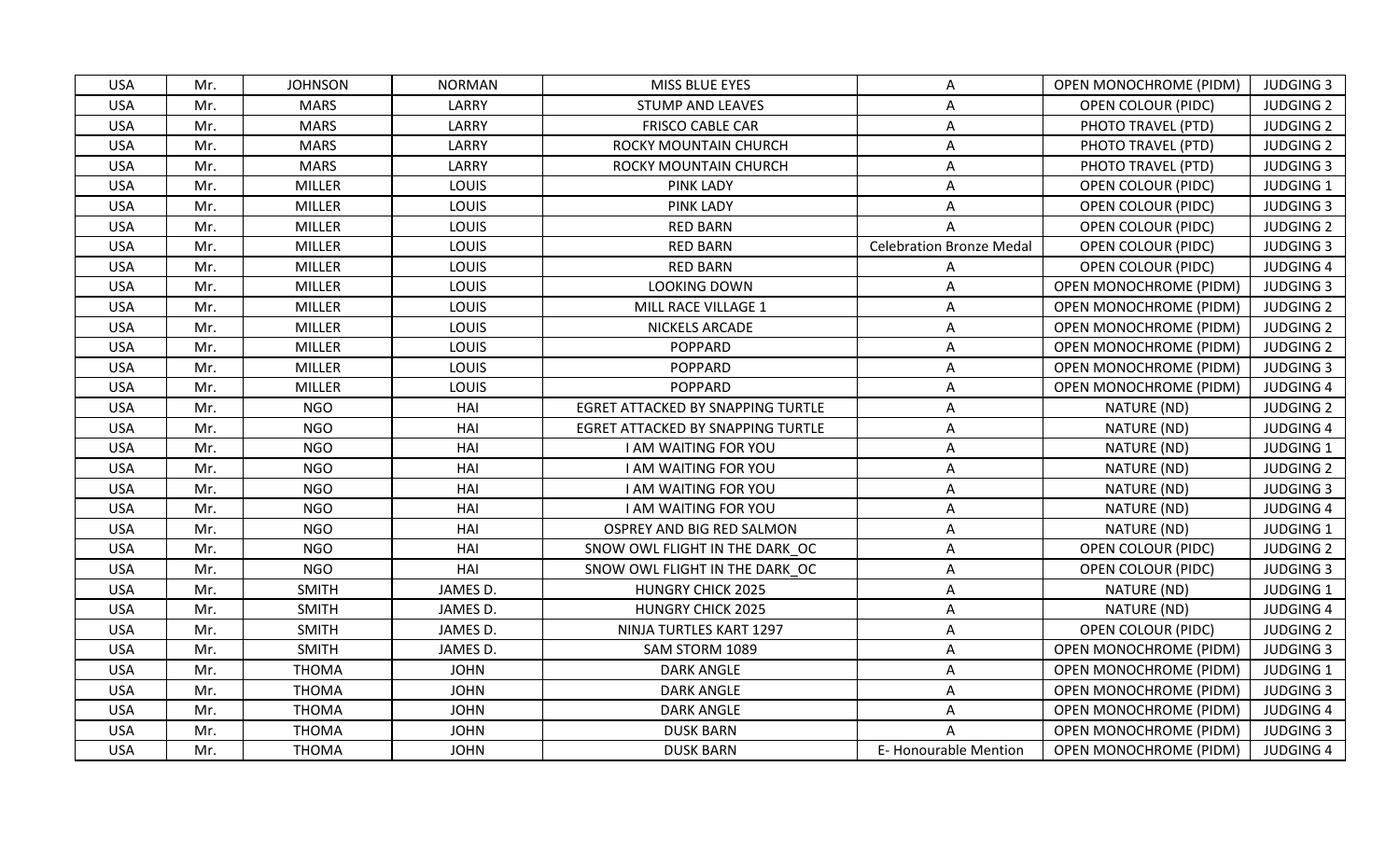| <b>USA</b> | Mr.  | <b>THOMA</b>      | <b>JOHN</b> | <b>NIGHT TRAFFIC</b>          | A                    | <b>OPEN MONOCHROME (PIDM)</b> | <b>JUDGING 1</b> |
|------------|------|-------------------|-------------|-------------------------------|----------------------|-------------------------------|------------------|
| <b>USA</b> | Mr.  | <b>THOMA</b>      | <b>JOHN</b> | <b>NIGHT TRAFFIC</b>          | A                    | OPEN MONOCHROME (PIDM)        | <b>JUDGING 2</b> |
| <b>USA</b> | Mr.  | <b>THOMA</b>      | <b>JOHN</b> | <b>NIGHT TRAFFIC</b>          | A                    | <b>OPEN MONOCHROME (PIDM)</b> | <b>JUDGING 3</b> |
| <b>USA</b> | Mr.  | THOMA             | <b>JOHN</b> | <b>NIGHT TRAFFIC</b>          | A                    | OPEN MONOCHROME (PIDM)        | <b>JUDGING 4</b> |
| <b>USA</b> | Mr.  | <b>THOMA</b>      | <b>JOHN</b> | <b>LONG VIEW</b>              | $\mathsf{A}$         | PHOTO TRAVEL (PTD)            | JUDGING 1        |
| <b>USA</b> | Mr.  | <b>THOMA</b>      | <b>JOHN</b> | <b>LONG VIEW</b>              | $\mathsf{A}$         | PHOTO TRAVEL (PTD)            | <b>JUDGING 2</b> |
| <b>USA</b> | Mr.  | <b>THOMA</b>      | <b>JOHN</b> | <b>LONG VIEW</b>              | A                    | PHOTO TRAVEL (PTD)            | <b>JUDGING 3</b> |
| <b>USA</b> | Mr.  | <b>THOMA</b>      | <b>JOHN</b> | <b>LONG VIEW</b>              | A                    | PHOTO TRAVEL (PTD)            | <b>JUDGING 4</b> |
| <b>USA</b> | Mr.  | <b>THOMA</b>      | <b>JOHN</b> | POINT SIGNAL                  | A                    | PHOTO TRAVEL (PTD)            | <b>JUDGING 3</b> |
| <b>USA</b> | Mr.  | <b>THOMA</b>      | <b>JOHN</b> | ROLLING SCENE                 | Α                    | PHOTO TRAVEL (PTD)            | <b>JUDGING 1</b> |
| <b>USA</b> | Mr.  | <b>THOMA</b>      | <b>JOHN</b> | ROLLING SCENE                 | A                    | PHOTO TRAVEL (PTD)            | <b>JUDGING 2</b> |
| <b>USA</b> | Mr.  | <b>THOMA</b>      | <b>JOHN</b> | ROLLING SCENE                 | A                    | PHOTO TRAVEL (PTD)            | <b>JUDGING 3</b> |
| <b>USA</b> | Mr.  | <b>THOMA</b>      | <b>JOHN</b> | ROLLING SCENE                 | A                    | PHOTO TRAVEL (PTD)            | <b>JUDGING 4</b> |
| <b>USA</b> | Mr.  | <b>THOMA</b>      | <b>JOHN</b> | <b>SPOKANE RIDE</b>           | A                    | PHOTO TRAVEL (PTD)            | <b>JUDGING 1</b> |
| <b>USA</b> | Mr.  | <b>THOMA</b>      | <b>JOHN</b> | <b>SPOKANE RIDE</b>           | Α                    | PHOTO TRAVEL (PTD)            | <b>JUDGING 2</b> |
| <b>USA</b> | Mr.  | <b>THOMA</b>      | <b>JOHN</b> | <b>SPOKANE RIDE</b>           | A                    | PHOTO TRAVEL (PTD)            | <b>JUDGING 4</b> |
| <b>USA</b> | Mrs. | <b>FISCHER</b>    | <b>JIE</b>  | D5J9067S1400                  | A                    | NATURE (ND)                   | <b>JUDGING 4</b> |
| <b>USA</b> | Mrs. | <b>FISCHER</b>    | <b>JIE</b>  | D5C4116L1400                  | A                    | <b>OPEN COLOUR (PIDC)</b>     | <b>JUDGING 1</b> |
| <b>USA</b> | Mrs. | <b>FISCHER</b>    | <b>JIE</b>  | AN ENCHANTING MOMENT1         | A                    | <b>OPEN COLOUR (PIDC)</b>     | <b>JUDGING 1</b> |
| <b>USA</b> | Mrs. | <b>FISCHER</b>    | <b>JIE</b>  | <b>GROW WILD46</b>            | A                    | <b>OPEN COLOUR (PIDC)</b>     | <b>JUDGING 3</b> |
| <b>USA</b> | Mrs. | <b>FISCHER</b>    | <b>JIE</b>  | <b>AFRICAN ELEPHANTS8</b>     | A                    | OPEN MONOCHROME (PIDM)        | <b>JUDGING 3</b> |
| <b>USA</b> | Mrs. | <b>FISCHER</b>    | <b>JIE</b>  | THE CALL OF THE WILD13        | A                    | PHOTO TRAVEL (PTD)            | <b>JUDGING 2</b> |
| <b>USA</b> | Mrs. | <b>FISCHER</b>    | <b>JIE</b>  | <b>WILDEBEEST MIGRATION14</b> | $\mathsf{A}$         | PHOTO TRAVEL (PTD)            | <b>JUDGING 1</b> |
| <b>USA</b> | Ms.  | <b>CIRINCIONE</b> | <b>LISA</b> | <b>TURTLE DUO</b>             | E-Honourable Mention | NATURE (ND)                   | <b>JUDGING 3</b> |
| <b>USA</b> | Ms.  | <b>CIRINCIONE</b> | <b>LISA</b> | <b>TURTLE DUO</b>             | A                    | NATURE (ND)                   | <b>JUDGING 4</b> |
| <b>USA</b> | Ms.  | <b>CIRINCIONE</b> | <b>LISA</b> | MOM REMINISCING               | A                    | <b>OPEN COLOUR (PIDC)</b>     | <b>JUDGING 2</b> |
| <b>USA</b> | Ms.  | <b>CIRINCIONE</b> | <b>LISA</b> | RED DOORS RED METER           | A                    | <b>OPEN COLOUR (PIDC)</b>     | <b>JUDGING 2</b> |
| <b>USA</b> | Ms.  | <b>CIRINCIONE</b> | <b>LISA</b> | <b>RED DOORS RED METER</b>    | A                    | <b>OPEN COLOUR (PIDC)</b>     | <b>JUDGING 4</b> |
| <b>USA</b> | Ms.  | <b>CIRINCIONE</b> | <b>LISA</b> | <b>UMBRELLA SKY</b>           | A                    | <b>OPEN COLOUR (PIDC)</b>     | <b>JUDGING 1</b> |
| <b>USA</b> | Ms.  | <b>CIRINCIONE</b> | <b>LISA</b> | <b>ROMA RUINS</b>             | A                    | PHOTO TRAVEL (PTD)            | <b>JUDGING 3</b> |
| <b>USA</b> | Ms.  | LANGEVIN          | <b>DEE</b>  | DANCING SANDHILL CRANE        | Α                    | NATURE (ND)                   | <b>JUDGING 3</b> |
| <b>USA</b> | Ms.  | LANGEVIN          | <b>DEE</b>  | <b>HEADING TO THE NEST</b>    | A                    | NATURE (ND)                   | <b>JUDGING 2</b> |
| <b>USA</b> | Ms.  | LANGEVIN          | <b>DEE</b>  | <b>HEADING TO THE NEST</b>    | Α                    | NATURE (ND)                   | <b>JUDGING 3</b> |
| <b>USA</b> | Ms.  | LANGEVIN          | <b>DEE</b>  | APPALOOSA QUARTET             | A                    | <b>OPEN COLOUR (PIDC)</b>     | <b>JUDGING 2</b> |
|            |      |                   |             |                               |                      |                               |                  |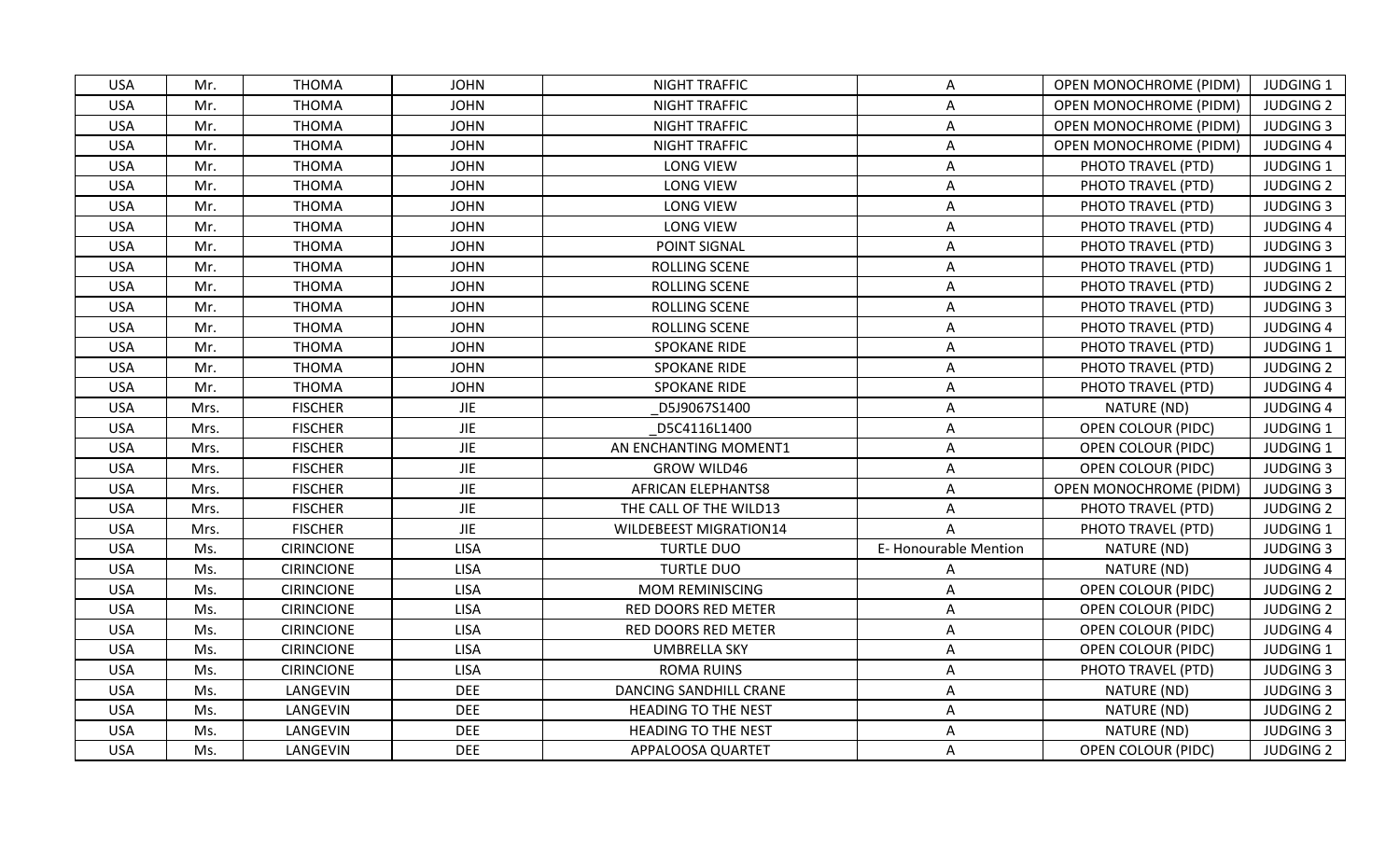| <b>USA</b><br>LANGEVIN<br><b>DEE</b><br>APPALOOSA QUARTET<br>OPEN COLOUR (PIDC)<br><b>JUDGING 3</b><br>Ms.<br>A<br><b>USA</b><br>Ms.<br>LANGEVIN<br><b>DEE</b><br>Α<br>OPEN COLOUR (PIDC)<br><b>JUDGING 4</b><br>APPALOOSA QUARTET<br><b>DEE</b><br>LANGEVIN<br><b>BOSQUE DEL APACHE AT DUSK</b><br><b>OPEN COLOUR (PIDC)</b><br><b>JUDGING 1</b><br><b>USA</b><br>Ms.<br>A<br><b>DEE</b><br><b>USA</b><br>LANGEVIN<br><b>JUDGING 2</b><br>Ms.<br>TWILIGHT IN THE VILLAGE<br>A<br><b>OPEN COLOUR (PIDC)</b><br><b>DEE</b><br><b>USA</b><br>LANGEVIN<br>TWILIGHT IN THE VILLAGE<br><b>OPEN COLOUR (PIDC)</b><br><b>JUDGING 3</b><br>Ms.<br>A<br><b>DEE</b><br><b>USA</b><br>LANGEVIN<br>YUCCA AT SUNSET<br><b>OPEN COLOUR (PIDC)</b><br><b>JUDGING 2</b><br>Ms.<br>A<br><b>POGGIONI</b><br><b>USA</b><br>Ms.<br>ANGELA<br>ELEPHANT REACHING UP A TREE<br>NATURE (ND)<br><b>JUDGING 1</b><br>Α<br><b>POGGIONI</b><br>NATURE (ND)<br><b>USA</b><br>ANGELA<br>ELEPHANT REACHING UP A TREE<br><b>JUDGING 2</b><br>Ms.<br>A<br><b>USA</b><br>Ms.<br><b>POGGIONI</b><br>ANGELA<br>ELEPHANT REACHING UP A TREE<br>Α<br>NATURE (ND)<br><b>JUDGING 3</b><br><b>USA</b><br><b>POGGIONI</b><br>ANGELA<br>ELEPHANT REACHING UP A TREE<br>NATURE (ND)<br><b>JUDGING 4</b><br>Ms.<br>A<br><b>USA</b><br><b>POGGIONI</b><br>ANGELA<br><b>KENIA LEOPARD TREE</b><br>NATURE (ND)<br><b>JUDGING 2</b><br>Ms.<br>A<br><b>USA</b><br>NATURE (ND)<br><b>JUDGING 3</b><br>Ms.<br><b>POGGIONI</b><br>ANGELA<br><b>KENIA LEOPARD TREE</b><br>Α<br><b>USA</b><br><b>POGGIONI</b><br>ANGELA<br><b>KENIA LEOPARD TREE</b><br>NATURE (ND)<br><b>JUDGING 4</b><br>Ms.<br>A<br>NATURE (ND)<br><b>JUDGING 2</b><br><b>USA</b><br><b>POGGIONI</b><br>ANGELA<br><b>LEAPING IN CHOBE</b><br>Ms.<br>Α<br>NATURE (ND)<br><b>USA</b><br><b>POGGIONI</b><br>ANGELA<br><b>LEAPING IN CHOBE</b><br><b>JUDGING 3</b><br>Ms.<br>A<br><b>POGGIONI</b><br>NATURE (ND)<br><b>USA</b><br>Ms.<br>ANGELA<br><b>WIDE OPEN</b><br>A<br><b>JUDGING 1</b><br>WIDE OPEN<br><b>USA</b><br><b>POGGIONI</b><br>ANGELA<br>A<br>NATURE (ND)<br><b>JUDGING 3</b><br>Ms.<br><b>WIDE OPEN</b><br>NATURE (ND)<br><b>JUDGING 4</b><br><b>USA</b><br><b>POGGIONI</b><br>ANGELA<br>A<br>Ms.<br><b>USA</b><br>POGGIONI<br>ANGELA<br><b>HIPPOS IN THE MARSH</b><br>A<br><b>OPEN COLOUR (PIDC)</b><br><b>JUDGING 2</b><br>Ms.<br><b>USA</b><br>Ms.<br><b>POGGIONI</b><br>ANGELA<br>SPRINGBOKS TENDER HEARTS<br><b>JUDGING 2</b><br>A<br><b>OPEN COLOUR (PIDC)</b><br><b>USA</b><br><b>POGGIONI</b><br>ANGELA<br><b>HERD OF ELEPHANTS</b><br><b>JUDGING 1</b><br>Ms.<br><b>OPEN MONOCHROME (PIDM)</b><br>Α<br><b>USA</b><br>OPEN MONOCHROME (PIDM)<br>Ms.<br><b>POGGIONI</b><br>ANGELA<br>THROUGH HER EYES<br><b>JUDGING 2</b><br>A<br><b>USA</b><br>ANGELA<br><b>TSURUI</b><br><b>OPEN MONOCHROME (PIDM)</b><br><b>JUDGING 2</b><br>Ms.<br><b>POGGIONI</b><br>A<br><b>E- Honourable Mention</b><br><b>USA</b><br><b>POGGIONI</b><br>ANGELA<br><b>BRIDGE OF SIGHS</b><br><b>JUDGING 2</b><br>Ms.<br>PHOTO TRAVEL (PTD)<br><b>USA</b><br><b>POGGIONI</b><br>ANGELA<br><b>JUDGING 2</b><br>Ms.<br><b>WAIMEA CANYON KAUAI</b><br>PHOTO TRAVEL (PTD)<br>Α<br><b>NGUYEN</b><br><b>HUY SON</b><br><b>JUDGING 3</b><br>Vietnam<br>Mr.<br>ALONE ON THE ROAD<br><b>OPEN COLOUR (PIDC)</b><br>Α<br><b>NGUYEN</b><br><b>HUY SON</b><br><b>JUDGING 1</b><br>Mr.<br><b>HARVESTING SALT SEASON</b><br>Α<br>OPEN COLOUR (PIDC)<br>Vietnam<br><b>NGUYEN</b><br><b>HUY SON</b><br><b>JUDGING 2</b><br>Mr.<br>HARVESTING SALT SEASON<br><b>OPEN COLOUR (PIDC)</b><br>A<br>Vietnam<br><b>HUY SON</b><br>Mr.<br><b>NGUYEN</b><br>HARVESTING SALT SEASON<br><b>OPEN COLOUR (PIDC)</b><br><b>JUDGING 3</b><br>A<br>Vietnam<br><b>NGUYEN</b><br><b>HUY SON</b><br><b>JUDGING 4</b><br>Mr.<br>HARVESTING SALT SEASON<br><b>OPEN COLOUR (PIDC)</b><br>Vietnam<br>Mr.<br><b>NGUYEN</b><br><b>HUY SON</b><br><b>Celebration Silver Medal</b><br><b>JUDGING 1</b><br><b>MAKING SOY SAUCES</b><br><b>OPEN COLOUR (PIDC)</b><br>Vietnam<br><b>NGUYEN</b><br><b>HUY SON</b><br>OPEN COLOUR (PIDC)<br><b>JUDGING 2</b><br>Mr.<br><b>MAKING SOY SAUCES</b><br>A<br>Vietnam<br>PSA Gold medal<br><b>HUY SON</b><br><b>JUDGING 3</b><br>Mr.<br><b>NGUYEN</b><br><b>MAKING SOY SAUCES</b><br>OPEN COLOUR (PIDC)<br>Vietnam<br>Mr.<br><b>NGUYEN</b><br><b>HUY SON</b><br><b>MAKING SOY SAUCES</b><br><b>Celebration Silver Medal</b><br><b>OPEN COLOUR (PIDC)</b><br><b>JUDGING 4</b><br>Vietnam |  |  |  |  |
|---------------------------------------------------------------------------------------------------------------------------------------------------------------------------------------------------------------------------------------------------------------------------------------------------------------------------------------------------------------------------------------------------------------------------------------------------------------------------------------------------------------------------------------------------------------------------------------------------------------------------------------------------------------------------------------------------------------------------------------------------------------------------------------------------------------------------------------------------------------------------------------------------------------------------------------------------------------------------------------------------------------------------------------------------------------------------------------------------------------------------------------------------------------------------------------------------------------------------------------------------------------------------------------------------------------------------------------------------------------------------------------------------------------------------------------------------------------------------------------------------------------------------------------------------------------------------------------------------------------------------------------------------------------------------------------------------------------------------------------------------------------------------------------------------------------------------------------------------------------------------------------------------------------------------------------------------------------------------------------------------------------------------------------------------------------------------------------------------------------------------------------------------------------------------------------------------------------------------------------------------------------------------------------------------------------------------------------------------------------------------------------------------------------------------------------------------------------------------------------------------------------------------------------------------------------------------------------------------------------------------------------------------------------------------------------------------------------------------------------------------------------------------------------------------------------------------------------------------------------------------------------------------------------------------------------------------------------------------------------------------------------------------------------------------------------------------------------------------------------------------------------------------------------------------------------------------------------------------------------------------------------------------------------------------------------------------------------------------------------------------------------------------------------------------------------------------------------------------------------------------------------------------------------------------------------------------------------------------------------------------------------------------------------------------------------------------------------------------------------------------------------------------------------------------------------------------------------------------------------------------------------------------------------------------------------------------------------------------------------------------------------------------------------------------------------------------------------------------------------------------------------------------------------------------------------------------------------------------------------------------------------------------------------------------------------------------------------------------------------------------------------------------------------------------------------------------------------------------------------|--|--|--|--|
|                                                                                                                                                                                                                                                                                                                                                                                                                                                                                                                                                                                                                                                                                                                                                                                                                                                                                                                                                                                                                                                                                                                                                                                                                                                                                                                                                                                                                                                                                                                                                                                                                                                                                                                                                                                                                                                                                                                                                                                                                                                                                                                                                                                                                                                                                                                                                                                                                                                                                                                                                                                                                                                                                                                                                                                                                                                                                                                                                                                                                                                                                                                                                                                                                                                                                                                                                                                                                                                                                                                                                                                                                                                                                                                                                                                                                                                                                                                                                                                                                                                                                                                                                                                                                                                                                                                                                                                                                                                                                       |  |  |  |  |
|                                                                                                                                                                                                                                                                                                                                                                                                                                                                                                                                                                                                                                                                                                                                                                                                                                                                                                                                                                                                                                                                                                                                                                                                                                                                                                                                                                                                                                                                                                                                                                                                                                                                                                                                                                                                                                                                                                                                                                                                                                                                                                                                                                                                                                                                                                                                                                                                                                                                                                                                                                                                                                                                                                                                                                                                                                                                                                                                                                                                                                                                                                                                                                                                                                                                                                                                                                                                                                                                                                                                                                                                                                                                                                                                                                                                                                                                                                                                                                                                                                                                                                                                                                                                                                                                                                                                                                                                                                                                                       |  |  |  |  |
|                                                                                                                                                                                                                                                                                                                                                                                                                                                                                                                                                                                                                                                                                                                                                                                                                                                                                                                                                                                                                                                                                                                                                                                                                                                                                                                                                                                                                                                                                                                                                                                                                                                                                                                                                                                                                                                                                                                                                                                                                                                                                                                                                                                                                                                                                                                                                                                                                                                                                                                                                                                                                                                                                                                                                                                                                                                                                                                                                                                                                                                                                                                                                                                                                                                                                                                                                                                                                                                                                                                                                                                                                                                                                                                                                                                                                                                                                                                                                                                                                                                                                                                                                                                                                                                                                                                                                                                                                                                                                       |  |  |  |  |
|                                                                                                                                                                                                                                                                                                                                                                                                                                                                                                                                                                                                                                                                                                                                                                                                                                                                                                                                                                                                                                                                                                                                                                                                                                                                                                                                                                                                                                                                                                                                                                                                                                                                                                                                                                                                                                                                                                                                                                                                                                                                                                                                                                                                                                                                                                                                                                                                                                                                                                                                                                                                                                                                                                                                                                                                                                                                                                                                                                                                                                                                                                                                                                                                                                                                                                                                                                                                                                                                                                                                                                                                                                                                                                                                                                                                                                                                                                                                                                                                                                                                                                                                                                                                                                                                                                                                                                                                                                                                                       |  |  |  |  |
|                                                                                                                                                                                                                                                                                                                                                                                                                                                                                                                                                                                                                                                                                                                                                                                                                                                                                                                                                                                                                                                                                                                                                                                                                                                                                                                                                                                                                                                                                                                                                                                                                                                                                                                                                                                                                                                                                                                                                                                                                                                                                                                                                                                                                                                                                                                                                                                                                                                                                                                                                                                                                                                                                                                                                                                                                                                                                                                                                                                                                                                                                                                                                                                                                                                                                                                                                                                                                                                                                                                                                                                                                                                                                                                                                                                                                                                                                                                                                                                                                                                                                                                                                                                                                                                                                                                                                                                                                                                                                       |  |  |  |  |
|                                                                                                                                                                                                                                                                                                                                                                                                                                                                                                                                                                                                                                                                                                                                                                                                                                                                                                                                                                                                                                                                                                                                                                                                                                                                                                                                                                                                                                                                                                                                                                                                                                                                                                                                                                                                                                                                                                                                                                                                                                                                                                                                                                                                                                                                                                                                                                                                                                                                                                                                                                                                                                                                                                                                                                                                                                                                                                                                                                                                                                                                                                                                                                                                                                                                                                                                                                                                                                                                                                                                                                                                                                                                                                                                                                                                                                                                                                                                                                                                                                                                                                                                                                                                                                                                                                                                                                                                                                                                                       |  |  |  |  |
|                                                                                                                                                                                                                                                                                                                                                                                                                                                                                                                                                                                                                                                                                                                                                                                                                                                                                                                                                                                                                                                                                                                                                                                                                                                                                                                                                                                                                                                                                                                                                                                                                                                                                                                                                                                                                                                                                                                                                                                                                                                                                                                                                                                                                                                                                                                                                                                                                                                                                                                                                                                                                                                                                                                                                                                                                                                                                                                                                                                                                                                                                                                                                                                                                                                                                                                                                                                                                                                                                                                                                                                                                                                                                                                                                                                                                                                                                                                                                                                                                                                                                                                                                                                                                                                                                                                                                                                                                                                                                       |  |  |  |  |
|                                                                                                                                                                                                                                                                                                                                                                                                                                                                                                                                                                                                                                                                                                                                                                                                                                                                                                                                                                                                                                                                                                                                                                                                                                                                                                                                                                                                                                                                                                                                                                                                                                                                                                                                                                                                                                                                                                                                                                                                                                                                                                                                                                                                                                                                                                                                                                                                                                                                                                                                                                                                                                                                                                                                                                                                                                                                                                                                                                                                                                                                                                                                                                                                                                                                                                                                                                                                                                                                                                                                                                                                                                                                                                                                                                                                                                                                                                                                                                                                                                                                                                                                                                                                                                                                                                                                                                                                                                                                                       |  |  |  |  |
|                                                                                                                                                                                                                                                                                                                                                                                                                                                                                                                                                                                                                                                                                                                                                                                                                                                                                                                                                                                                                                                                                                                                                                                                                                                                                                                                                                                                                                                                                                                                                                                                                                                                                                                                                                                                                                                                                                                                                                                                                                                                                                                                                                                                                                                                                                                                                                                                                                                                                                                                                                                                                                                                                                                                                                                                                                                                                                                                                                                                                                                                                                                                                                                                                                                                                                                                                                                                                                                                                                                                                                                                                                                                                                                                                                                                                                                                                                                                                                                                                                                                                                                                                                                                                                                                                                                                                                                                                                                                                       |  |  |  |  |
|                                                                                                                                                                                                                                                                                                                                                                                                                                                                                                                                                                                                                                                                                                                                                                                                                                                                                                                                                                                                                                                                                                                                                                                                                                                                                                                                                                                                                                                                                                                                                                                                                                                                                                                                                                                                                                                                                                                                                                                                                                                                                                                                                                                                                                                                                                                                                                                                                                                                                                                                                                                                                                                                                                                                                                                                                                                                                                                                                                                                                                                                                                                                                                                                                                                                                                                                                                                                                                                                                                                                                                                                                                                                                                                                                                                                                                                                                                                                                                                                                                                                                                                                                                                                                                                                                                                                                                                                                                                                                       |  |  |  |  |
|                                                                                                                                                                                                                                                                                                                                                                                                                                                                                                                                                                                                                                                                                                                                                                                                                                                                                                                                                                                                                                                                                                                                                                                                                                                                                                                                                                                                                                                                                                                                                                                                                                                                                                                                                                                                                                                                                                                                                                                                                                                                                                                                                                                                                                                                                                                                                                                                                                                                                                                                                                                                                                                                                                                                                                                                                                                                                                                                                                                                                                                                                                                                                                                                                                                                                                                                                                                                                                                                                                                                                                                                                                                                                                                                                                                                                                                                                                                                                                                                                                                                                                                                                                                                                                                                                                                                                                                                                                                                                       |  |  |  |  |
|                                                                                                                                                                                                                                                                                                                                                                                                                                                                                                                                                                                                                                                                                                                                                                                                                                                                                                                                                                                                                                                                                                                                                                                                                                                                                                                                                                                                                                                                                                                                                                                                                                                                                                                                                                                                                                                                                                                                                                                                                                                                                                                                                                                                                                                                                                                                                                                                                                                                                                                                                                                                                                                                                                                                                                                                                                                                                                                                                                                                                                                                                                                                                                                                                                                                                                                                                                                                                                                                                                                                                                                                                                                                                                                                                                                                                                                                                                                                                                                                                                                                                                                                                                                                                                                                                                                                                                                                                                                                                       |  |  |  |  |
|                                                                                                                                                                                                                                                                                                                                                                                                                                                                                                                                                                                                                                                                                                                                                                                                                                                                                                                                                                                                                                                                                                                                                                                                                                                                                                                                                                                                                                                                                                                                                                                                                                                                                                                                                                                                                                                                                                                                                                                                                                                                                                                                                                                                                                                                                                                                                                                                                                                                                                                                                                                                                                                                                                                                                                                                                                                                                                                                                                                                                                                                                                                                                                                                                                                                                                                                                                                                                                                                                                                                                                                                                                                                                                                                                                                                                                                                                                                                                                                                                                                                                                                                                                                                                                                                                                                                                                                                                                                                                       |  |  |  |  |
|                                                                                                                                                                                                                                                                                                                                                                                                                                                                                                                                                                                                                                                                                                                                                                                                                                                                                                                                                                                                                                                                                                                                                                                                                                                                                                                                                                                                                                                                                                                                                                                                                                                                                                                                                                                                                                                                                                                                                                                                                                                                                                                                                                                                                                                                                                                                                                                                                                                                                                                                                                                                                                                                                                                                                                                                                                                                                                                                                                                                                                                                                                                                                                                                                                                                                                                                                                                                                                                                                                                                                                                                                                                                                                                                                                                                                                                                                                                                                                                                                                                                                                                                                                                                                                                                                                                                                                                                                                                                                       |  |  |  |  |
|                                                                                                                                                                                                                                                                                                                                                                                                                                                                                                                                                                                                                                                                                                                                                                                                                                                                                                                                                                                                                                                                                                                                                                                                                                                                                                                                                                                                                                                                                                                                                                                                                                                                                                                                                                                                                                                                                                                                                                                                                                                                                                                                                                                                                                                                                                                                                                                                                                                                                                                                                                                                                                                                                                                                                                                                                                                                                                                                                                                                                                                                                                                                                                                                                                                                                                                                                                                                                                                                                                                                                                                                                                                                                                                                                                                                                                                                                                                                                                                                                                                                                                                                                                                                                                                                                                                                                                                                                                                                                       |  |  |  |  |
|                                                                                                                                                                                                                                                                                                                                                                                                                                                                                                                                                                                                                                                                                                                                                                                                                                                                                                                                                                                                                                                                                                                                                                                                                                                                                                                                                                                                                                                                                                                                                                                                                                                                                                                                                                                                                                                                                                                                                                                                                                                                                                                                                                                                                                                                                                                                                                                                                                                                                                                                                                                                                                                                                                                                                                                                                                                                                                                                                                                                                                                                                                                                                                                                                                                                                                                                                                                                                                                                                                                                                                                                                                                                                                                                                                                                                                                                                                                                                                                                                                                                                                                                                                                                                                                                                                                                                                                                                                                                                       |  |  |  |  |
|                                                                                                                                                                                                                                                                                                                                                                                                                                                                                                                                                                                                                                                                                                                                                                                                                                                                                                                                                                                                                                                                                                                                                                                                                                                                                                                                                                                                                                                                                                                                                                                                                                                                                                                                                                                                                                                                                                                                                                                                                                                                                                                                                                                                                                                                                                                                                                                                                                                                                                                                                                                                                                                                                                                                                                                                                                                                                                                                                                                                                                                                                                                                                                                                                                                                                                                                                                                                                                                                                                                                                                                                                                                                                                                                                                                                                                                                                                                                                                                                                                                                                                                                                                                                                                                                                                                                                                                                                                                                                       |  |  |  |  |
|                                                                                                                                                                                                                                                                                                                                                                                                                                                                                                                                                                                                                                                                                                                                                                                                                                                                                                                                                                                                                                                                                                                                                                                                                                                                                                                                                                                                                                                                                                                                                                                                                                                                                                                                                                                                                                                                                                                                                                                                                                                                                                                                                                                                                                                                                                                                                                                                                                                                                                                                                                                                                                                                                                                                                                                                                                                                                                                                                                                                                                                                                                                                                                                                                                                                                                                                                                                                                                                                                                                                                                                                                                                                                                                                                                                                                                                                                                                                                                                                                                                                                                                                                                                                                                                                                                                                                                                                                                                                                       |  |  |  |  |
|                                                                                                                                                                                                                                                                                                                                                                                                                                                                                                                                                                                                                                                                                                                                                                                                                                                                                                                                                                                                                                                                                                                                                                                                                                                                                                                                                                                                                                                                                                                                                                                                                                                                                                                                                                                                                                                                                                                                                                                                                                                                                                                                                                                                                                                                                                                                                                                                                                                                                                                                                                                                                                                                                                                                                                                                                                                                                                                                                                                                                                                                                                                                                                                                                                                                                                                                                                                                                                                                                                                                                                                                                                                                                                                                                                                                                                                                                                                                                                                                                                                                                                                                                                                                                                                                                                                                                                                                                                                                                       |  |  |  |  |
|                                                                                                                                                                                                                                                                                                                                                                                                                                                                                                                                                                                                                                                                                                                                                                                                                                                                                                                                                                                                                                                                                                                                                                                                                                                                                                                                                                                                                                                                                                                                                                                                                                                                                                                                                                                                                                                                                                                                                                                                                                                                                                                                                                                                                                                                                                                                                                                                                                                                                                                                                                                                                                                                                                                                                                                                                                                                                                                                                                                                                                                                                                                                                                                                                                                                                                                                                                                                                                                                                                                                                                                                                                                                                                                                                                                                                                                                                                                                                                                                                                                                                                                                                                                                                                                                                                                                                                                                                                                                                       |  |  |  |  |
|                                                                                                                                                                                                                                                                                                                                                                                                                                                                                                                                                                                                                                                                                                                                                                                                                                                                                                                                                                                                                                                                                                                                                                                                                                                                                                                                                                                                                                                                                                                                                                                                                                                                                                                                                                                                                                                                                                                                                                                                                                                                                                                                                                                                                                                                                                                                                                                                                                                                                                                                                                                                                                                                                                                                                                                                                                                                                                                                                                                                                                                                                                                                                                                                                                                                                                                                                                                                                                                                                                                                                                                                                                                                                                                                                                                                                                                                                                                                                                                                                                                                                                                                                                                                                                                                                                                                                                                                                                                                                       |  |  |  |  |
|                                                                                                                                                                                                                                                                                                                                                                                                                                                                                                                                                                                                                                                                                                                                                                                                                                                                                                                                                                                                                                                                                                                                                                                                                                                                                                                                                                                                                                                                                                                                                                                                                                                                                                                                                                                                                                                                                                                                                                                                                                                                                                                                                                                                                                                                                                                                                                                                                                                                                                                                                                                                                                                                                                                                                                                                                                                                                                                                                                                                                                                                                                                                                                                                                                                                                                                                                                                                                                                                                                                                                                                                                                                                                                                                                                                                                                                                                                                                                                                                                                                                                                                                                                                                                                                                                                                                                                                                                                                                                       |  |  |  |  |
|                                                                                                                                                                                                                                                                                                                                                                                                                                                                                                                                                                                                                                                                                                                                                                                                                                                                                                                                                                                                                                                                                                                                                                                                                                                                                                                                                                                                                                                                                                                                                                                                                                                                                                                                                                                                                                                                                                                                                                                                                                                                                                                                                                                                                                                                                                                                                                                                                                                                                                                                                                                                                                                                                                                                                                                                                                                                                                                                                                                                                                                                                                                                                                                                                                                                                                                                                                                                                                                                                                                                                                                                                                                                                                                                                                                                                                                                                                                                                                                                                                                                                                                                                                                                                                                                                                                                                                                                                                                                                       |  |  |  |  |
|                                                                                                                                                                                                                                                                                                                                                                                                                                                                                                                                                                                                                                                                                                                                                                                                                                                                                                                                                                                                                                                                                                                                                                                                                                                                                                                                                                                                                                                                                                                                                                                                                                                                                                                                                                                                                                                                                                                                                                                                                                                                                                                                                                                                                                                                                                                                                                                                                                                                                                                                                                                                                                                                                                                                                                                                                                                                                                                                                                                                                                                                                                                                                                                                                                                                                                                                                                                                                                                                                                                                                                                                                                                                                                                                                                                                                                                                                                                                                                                                                                                                                                                                                                                                                                                                                                                                                                                                                                                                                       |  |  |  |  |
|                                                                                                                                                                                                                                                                                                                                                                                                                                                                                                                                                                                                                                                                                                                                                                                                                                                                                                                                                                                                                                                                                                                                                                                                                                                                                                                                                                                                                                                                                                                                                                                                                                                                                                                                                                                                                                                                                                                                                                                                                                                                                                                                                                                                                                                                                                                                                                                                                                                                                                                                                                                                                                                                                                                                                                                                                                                                                                                                                                                                                                                                                                                                                                                                                                                                                                                                                                                                                                                                                                                                                                                                                                                                                                                                                                                                                                                                                                                                                                                                                                                                                                                                                                                                                                                                                                                                                                                                                                                                                       |  |  |  |  |
|                                                                                                                                                                                                                                                                                                                                                                                                                                                                                                                                                                                                                                                                                                                                                                                                                                                                                                                                                                                                                                                                                                                                                                                                                                                                                                                                                                                                                                                                                                                                                                                                                                                                                                                                                                                                                                                                                                                                                                                                                                                                                                                                                                                                                                                                                                                                                                                                                                                                                                                                                                                                                                                                                                                                                                                                                                                                                                                                                                                                                                                                                                                                                                                                                                                                                                                                                                                                                                                                                                                                                                                                                                                                                                                                                                                                                                                                                                                                                                                                                                                                                                                                                                                                                                                                                                                                                                                                                                                                                       |  |  |  |  |
|                                                                                                                                                                                                                                                                                                                                                                                                                                                                                                                                                                                                                                                                                                                                                                                                                                                                                                                                                                                                                                                                                                                                                                                                                                                                                                                                                                                                                                                                                                                                                                                                                                                                                                                                                                                                                                                                                                                                                                                                                                                                                                                                                                                                                                                                                                                                                                                                                                                                                                                                                                                                                                                                                                                                                                                                                                                                                                                                                                                                                                                                                                                                                                                                                                                                                                                                                                                                                                                                                                                                                                                                                                                                                                                                                                                                                                                                                                                                                                                                                                                                                                                                                                                                                                                                                                                                                                                                                                                                                       |  |  |  |  |
|                                                                                                                                                                                                                                                                                                                                                                                                                                                                                                                                                                                                                                                                                                                                                                                                                                                                                                                                                                                                                                                                                                                                                                                                                                                                                                                                                                                                                                                                                                                                                                                                                                                                                                                                                                                                                                                                                                                                                                                                                                                                                                                                                                                                                                                                                                                                                                                                                                                                                                                                                                                                                                                                                                                                                                                                                                                                                                                                                                                                                                                                                                                                                                                                                                                                                                                                                                                                                                                                                                                                                                                                                                                                                                                                                                                                                                                                                                                                                                                                                                                                                                                                                                                                                                                                                                                                                                                                                                                                                       |  |  |  |  |
|                                                                                                                                                                                                                                                                                                                                                                                                                                                                                                                                                                                                                                                                                                                                                                                                                                                                                                                                                                                                                                                                                                                                                                                                                                                                                                                                                                                                                                                                                                                                                                                                                                                                                                                                                                                                                                                                                                                                                                                                                                                                                                                                                                                                                                                                                                                                                                                                                                                                                                                                                                                                                                                                                                                                                                                                                                                                                                                                                                                                                                                                                                                                                                                                                                                                                                                                                                                                                                                                                                                                                                                                                                                                                                                                                                                                                                                                                                                                                                                                                                                                                                                                                                                                                                                                                                                                                                                                                                                                                       |  |  |  |  |
|                                                                                                                                                                                                                                                                                                                                                                                                                                                                                                                                                                                                                                                                                                                                                                                                                                                                                                                                                                                                                                                                                                                                                                                                                                                                                                                                                                                                                                                                                                                                                                                                                                                                                                                                                                                                                                                                                                                                                                                                                                                                                                                                                                                                                                                                                                                                                                                                                                                                                                                                                                                                                                                                                                                                                                                                                                                                                                                                                                                                                                                                                                                                                                                                                                                                                                                                                                                                                                                                                                                                                                                                                                                                                                                                                                                                                                                                                                                                                                                                                                                                                                                                                                                                                                                                                                                                                                                                                                                                                       |  |  |  |  |
|                                                                                                                                                                                                                                                                                                                                                                                                                                                                                                                                                                                                                                                                                                                                                                                                                                                                                                                                                                                                                                                                                                                                                                                                                                                                                                                                                                                                                                                                                                                                                                                                                                                                                                                                                                                                                                                                                                                                                                                                                                                                                                                                                                                                                                                                                                                                                                                                                                                                                                                                                                                                                                                                                                                                                                                                                                                                                                                                                                                                                                                                                                                                                                                                                                                                                                                                                                                                                                                                                                                                                                                                                                                                                                                                                                                                                                                                                                                                                                                                                                                                                                                                                                                                                                                                                                                                                                                                                                                                                       |  |  |  |  |
|                                                                                                                                                                                                                                                                                                                                                                                                                                                                                                                                                                                                                                                                                                                                                                                                                                                                                                                                                                                                                                                                                                                                                                                                                                                                                                                                                                                                                                                                                                                                                                                                                                                                                                                                                                                                                                                                                                                                                                                                                                                                                                                                                                                                                                                                                                                                                                                                                                                                                                                                                                                                                                                                                                                                                                                                                                                                                                                                                                                                                                                                                                                                                                                                                                                                                                                                                                                                                                                                                                                                                                                                                                                                                                                                                                                                                                                                                                                                                                                                                                                                                                                                                                                                                                                                                                                                                                                                                                                                                       |  |  |  |  |
|                                                                                                                                                                                                                                                                                                                                                                                                                                                                                                                                                                                                                                                                                                                                                                                                                                                                                                                                                                                                                                                                                                                                                                                                                                                                                                                                                                                                                                                                                                                                                                                                                                                                                                                                                                                                                                                                                                                                                                                                                                                                                                                                                                                                                                                                                                                                                                                                                                                                                                                                                                                                                                                                                                                                                                                                                                                                                                                                                                                                                                                                                                                                                                                                                                                                                                                                                                                                                                                                                                                                                                                                                                                                                                                                                                                                                                                                                                                                                                                                                                                                                                                                                                                                                                                                                                                                                                                                                                                                                       |  |  |  |  |
|                                                                                                                                                                                                                                                                                                                                                                                                                                                                                                                                                                                                                                                                                                                                                                                                                                                                                                                                                                                                                                                                                                                                                                                                                                                                                                                                                                                                                                                                                                                                                                                                                                                                                                                                                                                                                                                                                                                                                                                                                                                                                                                                                                                                                                                                                                                                                                                                                                                                                                                                                                                                                                                                                                                                                                                                                                                                                                                                                                                                                                                                                                                                                                                                                                                                                                                                                                                                                                                                                                                                                                                                                                                                                                                                                                                                                                                                                                                                                                                                                                                                                                                                                                                                                                                                                                                                                                                                                                                                                       |  |  |  |  |